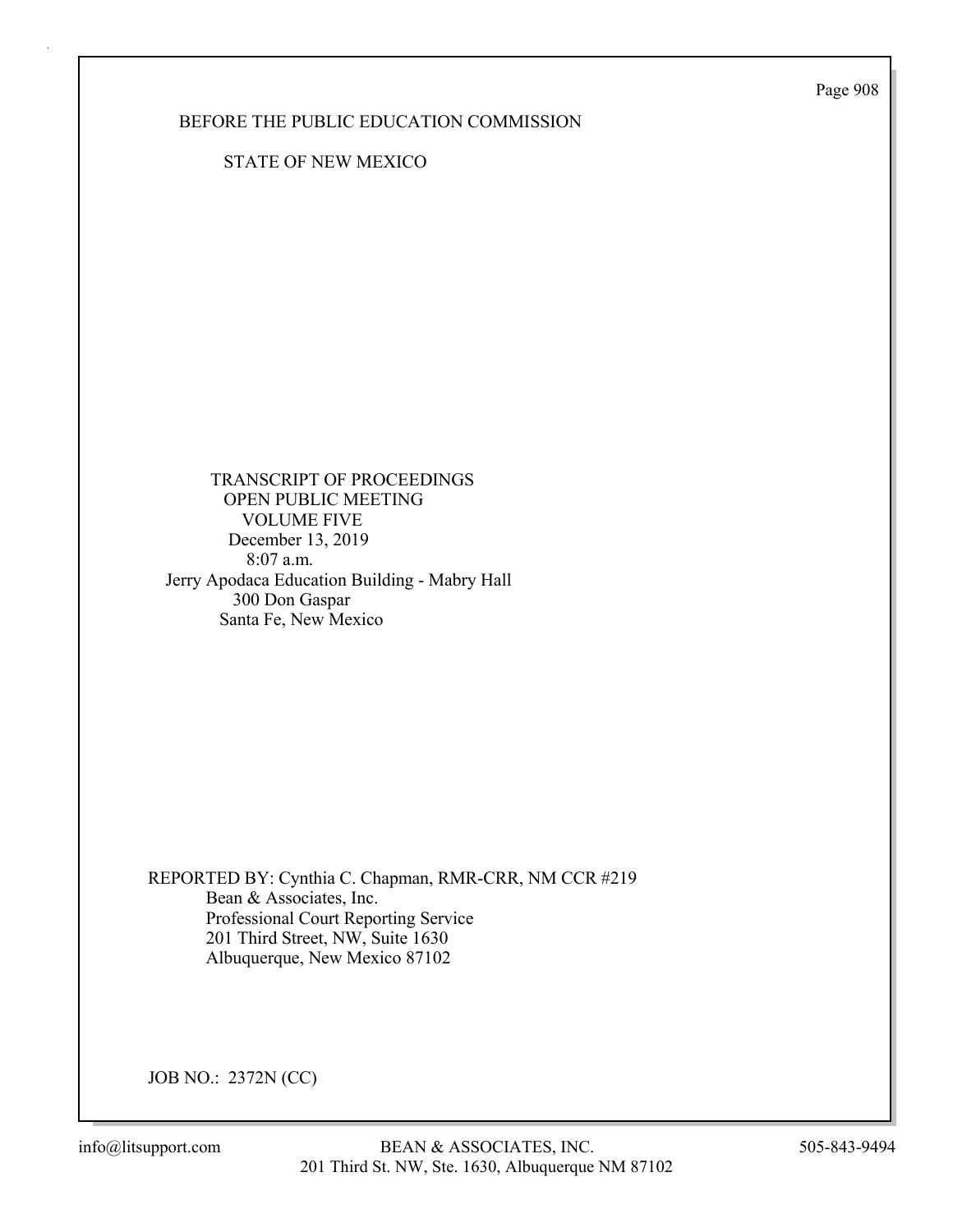# 2 (Pages 909 to 912)

| Page 909                                                                                                                                                                                                                                                                                                                                                                                                                                                                                                                                                                                                                                                                                                                                                                                                 | Page 911                                                                                                                                                                                                                                                                                                                                                                                                                                                                                                                                                                                                                                                                                                                                                                                                                                                                                                                                                                                                                                                                                                                                                                                                                                   |
|----------------------------------------------------------------------------------------------------------------------------------------------------------------------------------------------------------------------------------------------------------------------------------------------------------------------------------------------------------------------------------------------------------------------------------------------------------------------------------------------------------------------------------------------------------------------------------------------------------------------------------------------------------------------------------------------------------------------------------------------------------------------------------------------------------|--------------------------------------------------------------------------------------------------------------------------------------------------------------------------------------------------------------------------------------------------------------------------------------------------------------------------------------------------------------------------------------------------------------------------------------------------------------------------------------------------------------------------------------------------------------------------------------------------------------------------------------------------------------------------------------------------------------------------------------------------------------------------------------------------------------------------------------------------------------------------------------------------------------------------------------------------------------------------------------------------------------------------------------------------------------------------------------------------------------------------------------------------------------------------------------------------------------------------------------------|
| $\mathbf{1}$<br><b>APPEARANCES</b><br>$\overline{c}$<br><b>COMMISSIONERS:</b><br>3<br>MS. PATRICIA GIPSON, Chair<br>MS. KARYL ANN ARMBRUSTER, Secretary<br>4<br>MR. R. CARLOS CABALLERO, Member<br>MR. MICHAEL CHAVEZ, Member<br>5<br>MR. TIM CRONE, Member<br>MS. GEORGINA DAVIS, Member<br>6<br>MS. SONIA RAFTERY, Member<br>MR. DAVID ROBBINS, Member<br>7<br>MS. GLENNA VOIGT, Member<br>8<br>PED STAFF:<br>9<br>MR. ALAN BRAUER Acting Director<br>Options for Parents and Families<br>10<br>MS. KAREN WOERNER Deputy Director<br>11<br>Options for Parents and Families<br>12<br>MS. BEVERLY FRIEDMAN PED Custodian of Record<br>and Liaison to the PEC<br>13<br>PEC COUNSEL:<br>14<br><b>MS. AMI JAEGER</b><br>15<br>MR. MARK CHAIKEN<br>16<br>17<br>18<br>19<br>20<br>21<br>22<br>23<br>24<br>25 | 1<br>THE CHAIR: Let me bring out of recess<br>$\overline{c}$<br>this meeting of the Public Education Commission. It<br>$\mathfrak{Z}$<br>is Friday, the 13th, and it is 8:07 a.m.<br>$\overline{4}$<br>Commissioner Armbruster, will you do roll<br>5<br>call, please?<br>6<br>COMMISSIONER ARMBRUSTER: Commissioner<br>$\tau$<br>Robbins?<br>8<br><b>COMMISSIONER ROBBINS: Present.</b><br>9<br>COMMISSIONER ARMBRUSTER: Commissioner<br>10<br>Voigt?<br>11<br>COMMISSIONER VOIGT: Here.<br>12<br>COMMISSIONER ARMBRUSTER: Commissioner<br>13<br>Armbruster is here.<br>14<br><b>Commissioner Davis?</b><br>15<br>COMMISSIONER DAVIS: Here.<br>16<br>COMMISSIONER ARMBRUSTER: Commissioner<br>17<br>Chavez?<br>18<br>COMMISSIONER CHAVEZ: Present.<br>19<br><b>COMMISSIONER ARMBRUSTER: Commissioner</b><br>20<br>Gipson?<br>21<br>THE CHAIR: Here.<br>22<br><b>COMMISSIONER ARMBRUSTER: Commissioner</b><br>23<br>Raftery?<br>24<br>COMMISSIONER RAFTERY: Here.<br>25<br>COMMISSIONER ARMBRUSTER: Commissioner                                                                                                                                                                                                                           |
| Page 910                                                                                                                                                                                                                                                                                                                                                                                                                                                                                                                                                                                                                                                                                                                                                                                                 | Page 912                                                                                                                                                                                                                                                                                                                                                                                                                                                                                                                                                                                                                                                                                                                                                                                                                                                                                                                                                                                                                                                                                                                                                                                                                                   |
| INDEX TO PROCEEDINGS, Continued<br>$\mathbf{1}$<br>$\overline{c}$<br>PAGE<br>5 Discussion and Action on Charter School<br>Renewal Applications, Continued<br>3<br>4<br>Tierra Adentro of New Mexico<br>912<br>$\circ$<br>(Albuquerque)<br>5<br>Aldo Leopold Charter School<br>975<br>R<br>6<br>(Silver City)<br>7<br>S<br>Taos Integrated School for the Arts 1060<br>(Taos)<br>8<br>Report From Options for Parents and<br>1118<br>6<br>9<br>The Charter School Division - Discussion<br>and Possible Actions<br>10<br>Report from the Chair<br>1150<br>7<br>11<br>PEC Comments<br>1165<br>8<br>12<br>1173<br>13<br>REPORTER'S CERTIFICATE<br>14<br><b>ATTACHMENTS:</b><br>15<br>Visitors' and Public Comment Sign-In Sheets<br>1<br>16<br>17<br>18<br>19<br>20<br>21<br>22<br>23<br>24<br>25           | 1<br>Crone is not yet here.<br>2<br>Commissioner Ruiz is not here.<br>3<br>Commissioner Caballero is not yet here.<br>4<br>So we have eight at the moment.<br>5<br>[Verbatim.]<br>6<br>THE CHAIR: Thank you. Good morning.<br>7<br>FROM THE FLOOR: Good morning.<br>8<br>THE CHAIR: Thanks for coming up --<br>9<br>COMMISSIONER ARMBRUSTER: Seven.<br>10<br>THE CHAIR: -- and appearing with us this<br>11<br>morning as we get ourselves situated. We appreciate<br>12<br>all the time and effort that you've put into this<br>13<br>because we understand it takes quite a bit of time<br>14<br>and also patience with the somewhat difficult issue<br>15<br>we were in with not all the data available now.<br>16<br>Hopefully, everyone is in a comfortable<br>17<br>place with that, and we can -- we'll be okay. But I<br>18<br>do have a standard statement that I make about that<br>19<br>before each school.<br>$20\,$<br>So I'll do that -- oh. Before I do that,<br>21<br>if there is anyone that wishes to speak in regards<br>$22\,$<br>to the school, there's a sign-up sheet right there<br>23<br>by Ms. Friedman. So if you would sign there, we'd<br>24<br>appreciate it.<br>25<br>Renewal of Charters with Conditions. |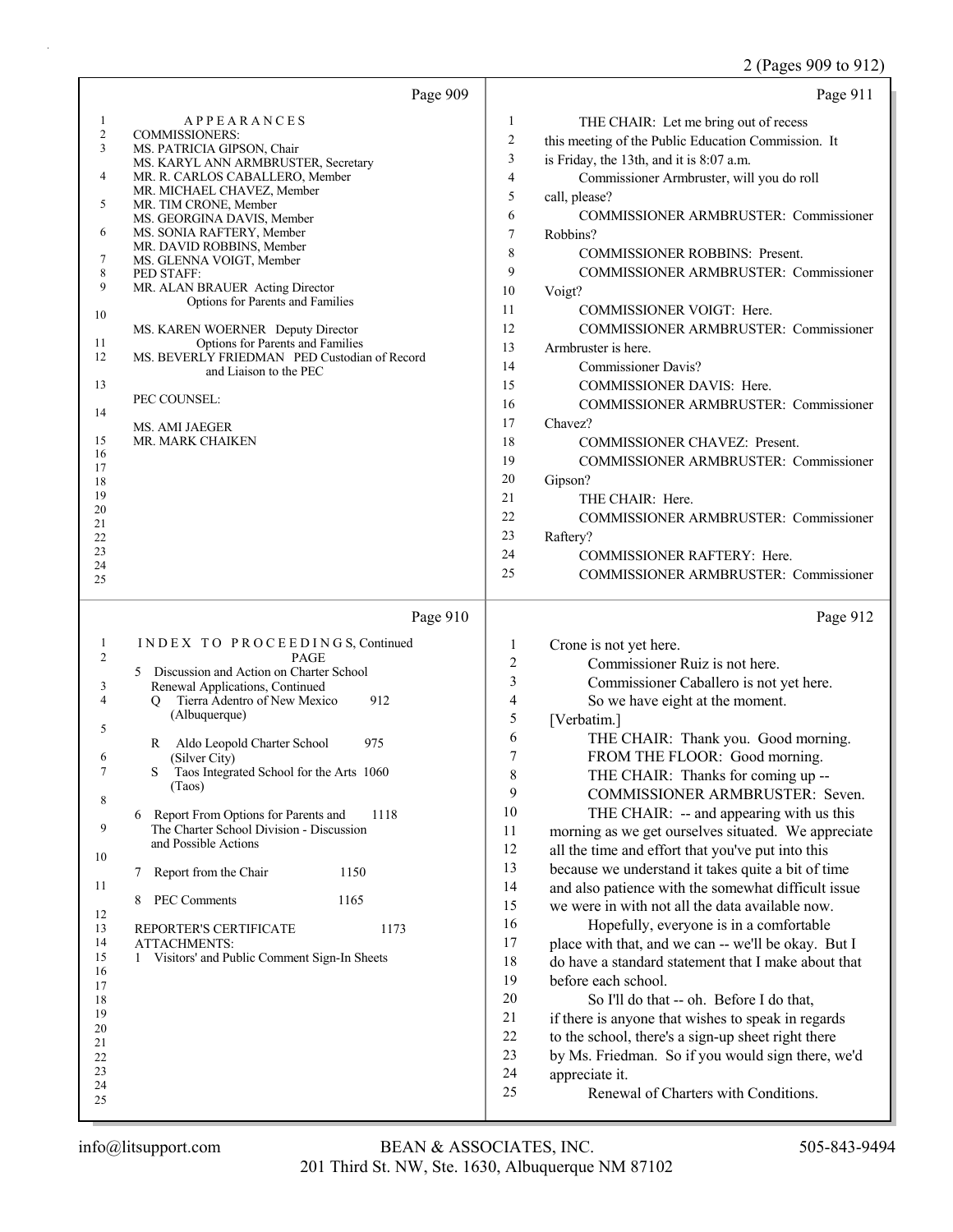# 3 (Pages 913 to 916)

|    | Page 913                                             |    | Page 915                                             |
|----|------------------------------------------------------|----|------------------------------------------------------|
| 1  | PED has not provided a report or review of           | 1  | before, that I wasn't affiliated -- a school that I  |
| 2  | data for the School Year '18-'19 Accountability. It  | 2  | was not affiliated with or friends with up to this   |
| 3  | is important for schools to have the complete        | 3  | point.                                               |
| 4  | academic data as part of its renewal information for | 4  | And it just so happens that it's about a             |
| 5  | this renewal and also for future years.              | 5  | block-and-a-half from where I live in Old Town. And  |
| 6  | The PEC needs complete State                         | 6  | so I've gone by their school, at least since they've |
| 7  | Accountability Reports to make the best decision on  | 7  | moved in, probably 300 or 400 times with my dog.     |
| 8  | school renewal applications.                         | 8  | And when I first went in there, I was just           |
| 9  | The PEC will review financial and                    | 9  | really amazed to learn more about what was going on  |
| 10 | operational performance because the data is complete | 10 | inside that building and how unique and innovative   |
| 11 | at this meeting in December 2019.                    | 11 | it is.                                               |
| 12 | If the PEC decides to issue a renewal with           | 12 | And so I just wanted to share that story             |
| 13 | conditions, the PEC will clearly state what          | 13 | and that appreciation of -- you know, when you look  |
| 14 | Accountability information it will review from the   | 14 | at an old post office building, you never know       |
| 15 | PED Accountability Report.                           | 15 | what's going to be inside and the beauty that really |
| 16 | When the Accountability data is prepared             | 16 | is happening in there and the work and magic that    |
| 17 | by PED and the school has had an opportunity to      | 17 | you're doing with your students.                     |
| 18 | review the data -- no less than ten days -- the PEC  | 18 | The second story I wanted to share is at             |
| 19 | will review the data and remove the conditions or    | 19 | the time when Interim Secretary Bobroff was -- was   |
| 20 | take other action, such as a Corrective Action Plan, | 20 | the Acting, we had -- I had a chance to go with her  |
| 21 | or possibly non-renew the charter.                   | 21 | to Tierra Adentro for an open house at the beginning |
| 22 | At the future meeting, January or February           | 22 | of the year. And to see the energy with the          |
| 23 | 2020, the PEC will only consider the issues related  | 23 | families and the students -- you know. And I know    |
| 24 | to the reason for the conditions and will not        | 24 | that the school is known for, you know, their        |
| 25 | consider any other issues related to renewal.        | 25 | performing arts program.                             |
|    | Page 914                                             |    | Page 916                                             |

#### Page 914 |

|    | So we will close out, 100 percent, finance           | 1  | But to see the -- the focus in on rigor of           |
|----|------------------------------------------------------|----|------------------------------------------------------|
| 2  | and operational today. And that's not open for       | 2  | academics, along with the performance rigor and the  |
| 3  | discussion when we're back in January or February    | 3  | engagement with families, was something that was     |
| 4  | with this.                                           | 4  | truly moving to me and to Deputy Secretary Bobroff.  |
| 5  | And we close out 95 percent of the                   | 5  | So I wanted to share that, that this is a            |
| 6  | academic; so that the only areas that will be        | 6  | school that I know I have learned a lot from at this |
| 7  | considered for talking points are those areas that   | 7  | point. And I think it's a great model, similar to    |
| 8  | are not available right now. And that's it.          | 8  | what has been mentioned with some of our other       |
| 9  | So, hopefully, that's -- and, hopefully,             | 9  | schools. As we really think about innovations and    |
| 10 | we'll be good. And if everything -- if the motion    | 10 | we think about how we would be supporting our        |
| 11 | indicates that -- as long as the school hasn't had a | 11 | students' holistic interests, I think this is a      |
| 12 | significant downward trend, the school will then     | 12 | school that has really accomplished that.            |
| 13 | just be on the Consent Agenda, okay?                 | 13 | So with that, I'm going to pass the mic              |
| 14 | So thanks. So we will start with CSD.                | 14 | over to Karen.                                       |
| 15 | Then you folks will have your 15 minutes, if there's | 15 | MS. KAREN WOERNER: Thank you. Good                   |
| 16 | anyone that wishes to speak. And then we'll do       | 16 | morning, Madam Chair, Commissioners, school          |
| 17 | Commission questions. So thanks.                     | 17 | representatives.                                     |
| 18 | ACTING DIRECTOR BRAUER: Madam Chair,                 | 18 | So Tierra Adentro of New Mexico serves               |
| 19 | members of the Commission, members of the school.    | 19 | students in Grades 6 through 12, approximate         |
| 20 | I had two comments before I hand the mic             | 20 | enrollment of 273, with a focus on academics, art,   |
| 21 | over to Deputy Director Woerner to provide the CSD   | 21 | artisanship, and the study of cultures.              |
| 22 | report.                                              | 22 | I do want to point out that if you are               |
| 23 | As you all know, I started my role as the            | 23 | looking at the printed materials, we had a           |
| 24 | Director in March of 2019. Tierra Adentro was the    | 24 | correction on the sheet. The electronic version has  |
| 25 | first school that I visited -- that I never visited  | 25 | it. But we've omitted -- and my apologies to         |
|    |                                                      |    |                                                      |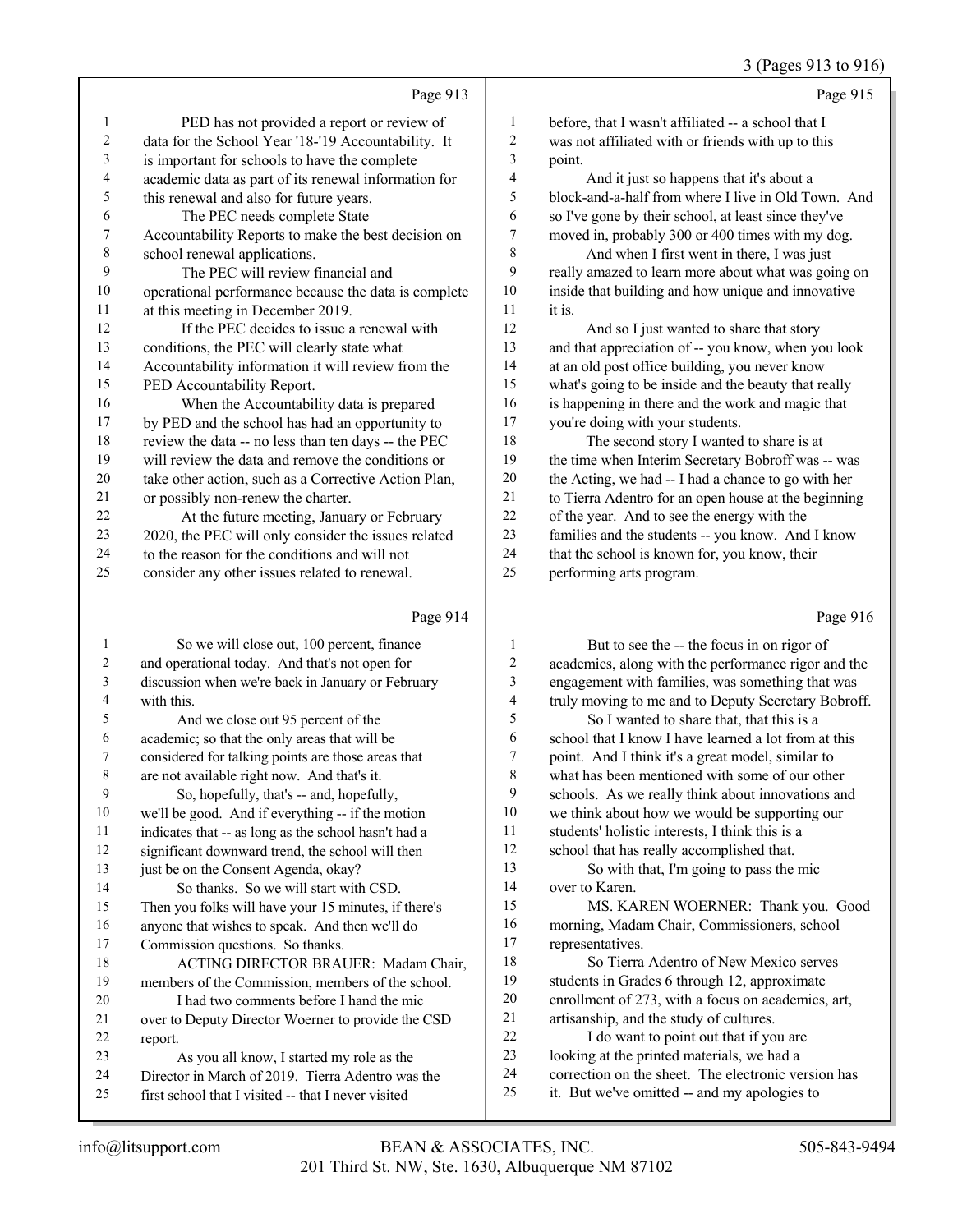#### 4 (Pages 917 to 920)

|                |                                                      |                          | 4 (Pages 917 to 920                                  |
|----------------|------------------------------------------------------|--------------------------|------------------------------------------------------|
|                | Page 917                                             |                          | Page 919                                             |
| $\mathbf{1}$   | Ms. Archuleta -- we had omitted Theresa's name.      | 1                        | The school did have a "B", then "C," and             |
| $\overline{c}$ | They are co-directors, Veronica and Theresa. So on   | $\boldsymbol{2}$         | "B" in the term of the contract. And you can see     |
| 3              | the printed materials, it should have both names,    | 3                        | that their current standing in their lowest          |
| 4              | and my apologies.                                    | $\overline{\mathcal{A}}$ | performing students' scores, those still had a "D"   |
| 5              | Moving on, the Part A of the school's data           | 5                        | at the last report, but had increased from an "F".   |
| 6              | does show that there was a slight increase in the    | 6                        | Regarding the ratings chart that I just              |
| 7              | reading, but then a drop in the last assessment.     | 7                        | mentioned, the organizational performance framework, |
| 8              | Similarly with the math, there was a decline over    | 8                        | there were five indicators where the school had a    |
| 9              | the years.                                           | 9                        | repeat Workings to Meet or a Falls Far Below, and    |
| 10             | Science proficiency rate was at 28 percent           | 10                       | those were listed on Page 3.                         |
| 11             | for the school. You remember the State average is    | 11                       | Students with special needs, there was               |
| 12             | 35.                                                  | 12                       | some concerns about some overdue IEPs and            |
| 13             | The higher performing students growth                | 13                       | evaluations, and the school has been working to      |
| 14             | indices are showing that the students in the high    | 14                       | resolve that and has a plan in place.                |
| 15             | performing group, in both reading and math, are      | 15                       | Recurrent enrollment was below the goal of           |
| 16             | around the as-expected growth; in the lowest         | 16                       | 85 percent, but it was at 81 percent. So as we       |
| 17             | performing students, similarly, showing right there  | 17                       | mentioned with other schools, in the new contracts,  |
| 18             | at the zero mark across the subgroups in terms of    | 18                       | you set the expectation at 75 percent. The school    |
| 19             | expected growth.                                     | 19                       | was at 81 percent recurrent enrollment.              |
| 20             | You will note that, particularly in math,            | 20                       | The financial compliance and Generally               |
| 21             | though that is an area where I just mentioned they   | $21\,$                   | Accepted Accounting Principles scores were around    |
| 22             | had some decline, in the lowest performing students  | $22\,$                   | the audit findings.                                  |
| 23             | in math, you will see that they've improved over the | 23                       | And the facilities requirement was                   |
| 24             | years. In the first year of the contract term, they  | 24                       | regarding missed drills, the emergency drills.       |
| 25             | were significantly lower than expected growth. And   | 25                       | They've resolved that problem, and we have a new     |
|                | Page 918                                             |                          | Page 920                                             |
| $\mathbf{1}$   | over the years, it's become closer to as-expected    | $\mathbf{1}$             | schedule of required drills that the school is aware |
| $\overline{c}$ | growth for the lowest performing students in math.   | 2                        | of and is following.                                 |
| $\mathfrak{Z}$ | Your subgroup proficiency rates sort of              | 3                        | So 100 percent of their employees signed             |
| $\overline{4}$ | mimic the overall proficiency rates we just spoke    | 4                        | the petition; 77 percent of their households signed  |
| 5              | about, where there was some decline in the last year | 5                        | the petition. And 11.94 percent was their            |
| 6              | with that last assessment.                           | 6                        | New Mexico Condition Index Score, well below the     |
| 7              | Graduation rate is at 84 percent.                    | 7                        | average. And, remember, lower is better.             |
| 8              | Mission goals, the school -- appears that            | 8                        | And with that, I conclude the report on              |
| 9              | there was some struggle either with the evidence or  | 9                        | the school.                                          |
| 10             | the results in 2017. But the school has exceeded     | 10                       | THE CHAIR: Okay. Thank you. Good                     |
| 11             | both goals in 2018 and 2019.                         | 11                       | morning once again. And if you would, just identify  |
| 12             | Their membership chart is showing an                 | 12                       | yourselves and anyone else who's going to speak for  |
| 13             | upward trend with increase in membership over the    | 13                       | the school during this time for the record.          |
| 14             | course of the contract term. And their retention     | 14                       | MS. VERONICA TORRES: Madam Chair, members            |
| 15             | for students within the school year has been between | 15                       | of the Commission, good morning. My name is          |
| 16             | 85 and 92 percent during the term of the contract,   | 16                       | Veronica Torres, and I am co-director of             |
| 17             | and, between school years, has been between 78 and   | 17                       | Tierra Adentro Charter School.                       |
| 18             | 83 percent.                                          | 18                       | MS. THERESA ARCHULETA: Madam Chair,                  |
| 19             | Their audit findings this last year were             | 19                       | members of the Commission, my name is Theresa        |
| 20             | two, one of which was considered a material          | 20                       | Archuleta. I am also co-director of Tierra Adentro   |
| 21             | weakness. That is the reason for the one red         | 21                       | Charter School. And coming up at the end of our      |
| 22             | indicator on their ratings chart.                    | $22\,$                   | presentation, within our 15 minutes, is Dr. Diego    |
| 23             | So going back to the report, all areas               | 23                       | Gallegos. He is our foundation president.            |

23 Gallegos. He is our foundation president.<br>24 THE CHAIR: Thanks. So whenever THE CHAIR: Thanks. So whenever you're ready.

were at Demonstrates or Meets the Standard in each

of the areas rated for their progress report.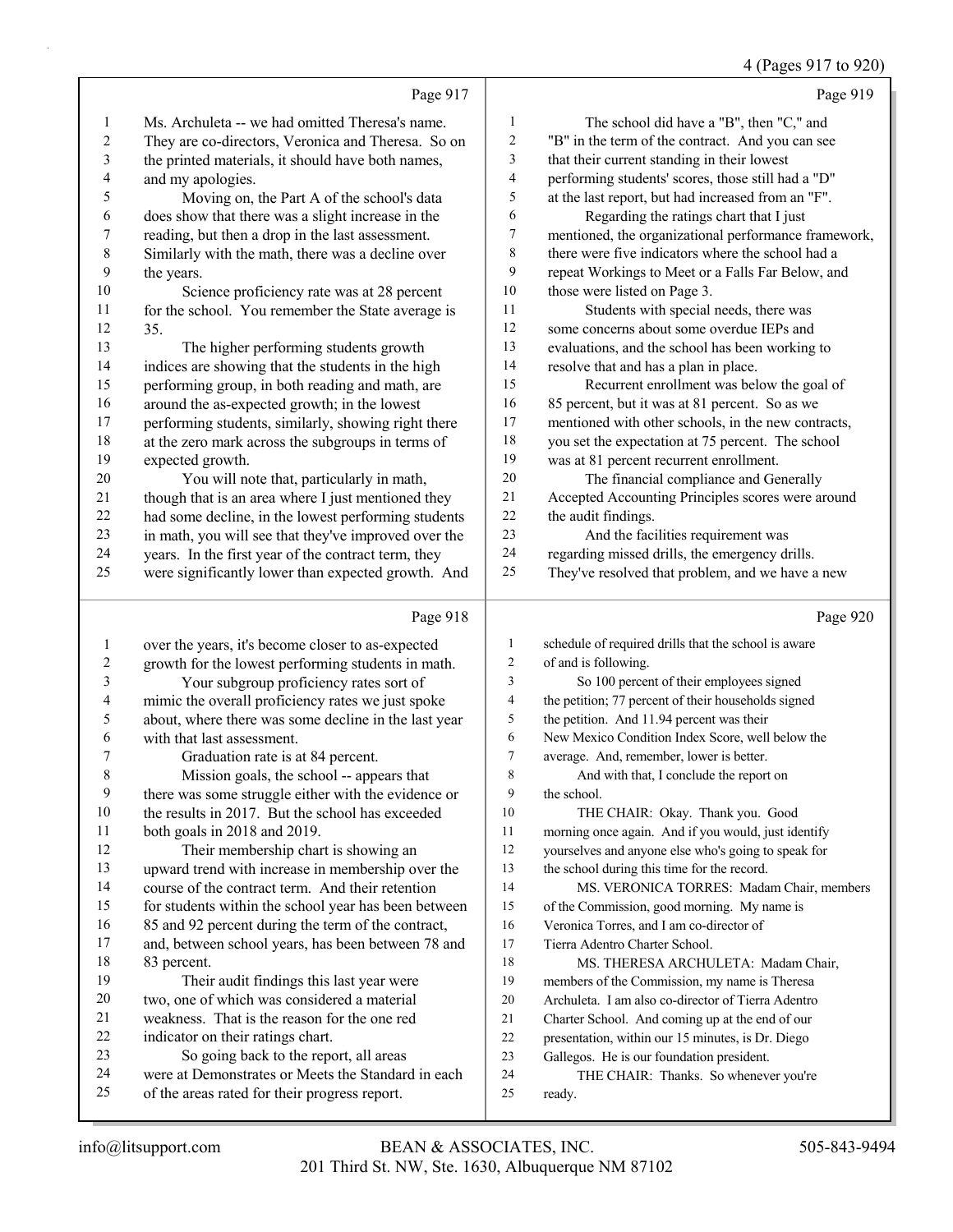## 5 (Pages 921 to 924)

|                | Page 921                                                                                                |                | Page 923                                                       |
|----------------|---------------------------------------------------------------------------------------------------------|----------------|----------------------------------------------------------------|
| 1              | MS. VERONICA TORRES: So good morning,                                                                   | $\mathbf{1}$   | The other thing that we do offer, we begin                     |
| 2              | members of the Commission, Madam Chair. I will be                                                       | 2              | recruiting at ninth grade, is students for dual                |
| 3              | speaking about our finance programming.                                                                 | 3              | credit. And we're very proud of that dual credit,              |
| 4              | Since 2016, or since our last renewal,                                                                  | $\overline{4}$ | and we'll talk about that in a little bit in our               |
| 5              | therefore, we have added what's called our "focus                                                       | 5              | presentation.                                                  |
| 6              | classes." So that means once students are in tenth                                                      | 6              | But what we do offer is we have                                |
| 7              | through twelfth grade, they choose a focus in either                                                    | 7              | approximately 35 students enrolled either at CNM or            |
| 8              | visual art, artesanía, music, or dance, where they                                                      | 8              | UNM, and they are taking academic classes, such as             |
| 9              | have an intense study of those art forms. So they                                                       | 9              | their English, math, science, health classes. And              |
| 10             | will attend their academics and their dual-credit                                                       | 10             | Veronica mentioned the dance classes as well at UNM,           |
| 11             | classes in the morning, eat lunch.                                                                      | 11             | because it fits within our mission.                            |
| 12             | And then in the afternoon, from anywhere                                                                | 12             | That is something that we have really                          |
| 13             | from one-and-a-half to two-and-a-half hours, they                                                       | 13             | strived -- we want to make sure that our community             |
| 14             | are studying their art form with master teachers                                                        | 14             | knows that while the arts are embedded within our              |
| 15             | from the school that are professional artists in the                                                    | 15             | curriculum, academics are our number-one focus for             |
| 16             | community.                                                                                              | 16             | our students, because our ultimate goal is                     |
| 17             | What has not changed is our sixth-through                                                               | 17             | graduation for each and every one of our kids.                 |
| 18             | ninth-graders still have the arts, all four art                                                         | 18             | What else we did during the last five                          |
| 19             | forms, integrated into their academic schedule                                                          | 19             | years when we were renewed in 2014, is we created a            |
| 20             | during the day.                                                                                         | 20             | block schedule within our instructional day. And               |
| 21             | Our dance focus students, our tenth-                                                                    | 21             | that was aligned to support, also, the college                 |
| 22             | through twelfth-graders are now taking 200- and                                                         | 22             | pathway.                                                       |
| 23             | 300-level dance classes through the dual-credit                                                         | 23             | So we now have 85-minute blocks, Monday                        |
| 24             | program at the University of New Mexico, where they                                                     | 24             | through Thursday. And then we have sort of what's              |
| 25             | are taught by guest artists from Spain that UNM has                                                     | 25             | called a "Fast Friday," so that all teachers can               |
|                |                                                                                                         |                |                                                                |
|                | Page 922                                                                                                |                | Page 924                                                       |
|                |                                                                                                         |                |                                                                |
| $\mathbf{1}$   | brought in to work with the students.                                                                   | 1              | also meet with the students so that they can catch             |
| $\overline{c}$ | Also, members of our dance focus student                                                                | $\overline{c}$ | them up on whatever they may have missed during the            |
| 3<br>4         | body have performed in UNM faculty dance concerts,                                                      | 3              | week.                                                          |
| 5              | which are their most elite concerts with their dance<br>students.                                       | $\overline{4}$ | Another important factor we know is that                       |
| 6              |                                                                                                         | 5<br>6         | relationship with students. And we knew that it was            |
| 7              | Since 2016, we also added an artesanía                                                                  | 7              | really hard for English teachers, math teachers,               |
| $\,8\,$        | focus, where students are not only studying                                                             | $\,$ 8 $\,$    | dance teachers, to build that into their daily<br>instruction. |
| 9              | woodworking and craftsmanship, but they are studying<br>production sides of things; so they are now our | 9              | So we created an advisory period. So we                        |
| 10             | backstage hands and are learning how to build                                                           | $10\,$         | have advisory every Monday through Thursday for                |
| 11             | flamenco floors and running sound and lighting for                                                      | 11             | 35 minutes, where they review their -- their grades.           |
| 12             | our production.                                                                                         | 12             | They can go and meet with teachers. They may be                |
| 13             | Also this year, current, we just added a                                                                | 13             | struggling and need some support.                              |
| 14             | percussion class, where students are able to study                                                      | 14             | And so that has really made a huge                             |
| 15             | different types of percussion, from Cuban to African                                                    | 15             | difference. And what's really exciting to us as we             |
| 16             | drumming, to flamenco drumming as well.                                                                 | 16             | build in the arts, we had a Camino Real Trunk Show             |
| 17             | MS. THERESA ARCHULETA: Madam Chair,                                                                     | 17             | November 24th, a lot of the dance teachers and the             |
| 18             | members of the Commission, we also focus highly on                                                      | 18             | music teachers collaborated, and they had their                |
| 19             | the academics. That is very important to us. And                                                        | 19             | rehearsal that advisory period as well, so as not to           |
| 20             | so one of the things we believe in is offering                                                          | $20\,$         | interrupt academic instruction. So we feel that has            |
| 21             | choice within our own mission.                                                                          | 21             | made a huge difference for the students.                       |
| 22             | So of that choice, we created an online                                                                 | $22\,$         | The other thing that we learned is really                      |
| 23             | evening program for either credit recovery or to get                                                    | 23             | important for the academics and for teachers to be             |
| 24             | ahead in our program. And so that is through the                                                        | 24             | better teachers is teachers need to collaborate with           |
| 25             | e2020 curriculum.                                                                                       | 25             | one another, within the duty day; not on their lunch           |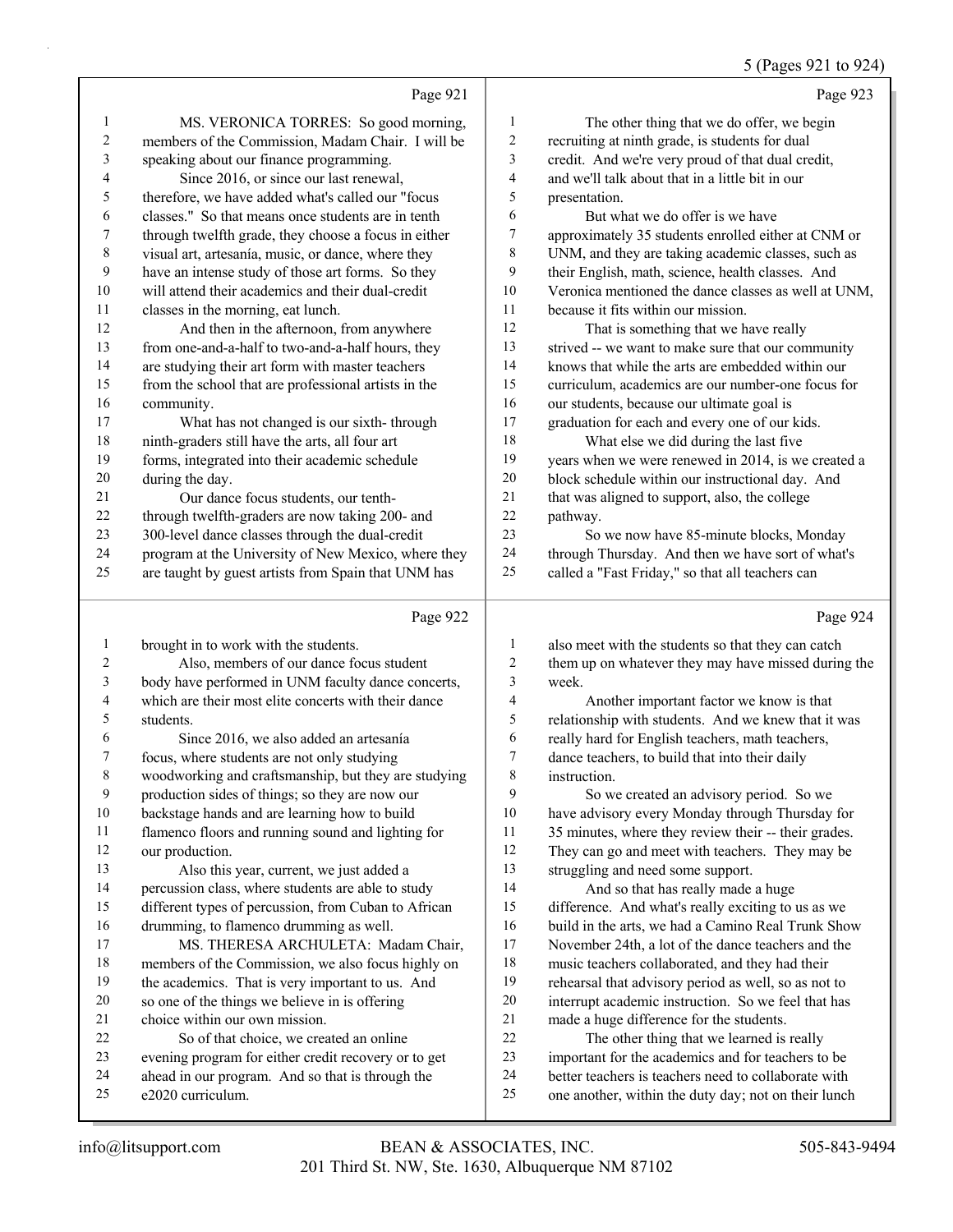|              |                                                                                       |                | $\sigma$ (1 agos <i>723</i> to 720)                                                                  |
|--------------|---------------------------------------------------------------------------------------|----------------|------------------------------------------------------------------------------------------------------|
|              | Page 925                                                                              |                | Page 927                                                                                             |
| 1            | breaks, not after school, not on their own time.                                      | 1              | with the bragging rights, which is evidence and                                                      |
| 2            | So we built that into our calendar with                                               | $\mathbf{2}$   | data.                                                                                                |
| 3            | this block schedule. So we have weekly                                                | 3              | So in 2019, 100 percent graduated with a                                                             |
| 4            | collaboration on-site. And what we're building                                        | 4              | plan to continue their education, either training or                                                 |
| 5            | in -- I don't know if you're familiar with "Lesson                                    | 5              | work. 84 percent were admitted into UNM, New Mexico                                                  |
| 6            | Study." The teachers are now becoming researchers                                     | 6              | Highlands, and CNM. 63 percent took one or more                                                      |
| 7            | in terms of how kids learn.                                                           | $\tau$         | dual-credit courses.                                                                                 |
| $\,$ $\,$    | And so this year, it's been our push for                                              | 8              | One student earned 39 credits. Another                                                               |
| 9            | creating Lesson Study teams to go in and observe and                                  | 9              | student earned 24 credits. Two students earned 21                                                    |
| $10\,$<br>11 | to collaborate with one another on a professional                                     | 10<br>11       | credits.                                                                                             |
| 12           | level to be better teachers. And that has seemed to                                   | 12             | One student was admitted to UNM's American                                                           |
| 13           | really help our school as well.<br>MS. VERONICA TORRES: And since our last            | 13             | Indian Summer Bridge Program, a four-week program,<br>including eight college credits, plus room and |
| 14           | renewal, we have 69 percent of our students that                                      | 14             | board, all paid for by the University of New Mexico.                                                 |
| 15           | qualify for Free and Reduced Lunch. And so we are a                                   | 15             | The highest individual scholarship earned, plus                                                      |
| 16           | Title I school. And so we saw a need at our school,                                   | 16             | financial aid, was \$86,846 for over four years.                                                     |
| 17           | because many of our students are coming to us, as                                     | 17             | Total amount of scholarships that were                                                               |
| 18           | Ms. Woerner was saying, very low in math and                                          | 18             | awarded that year, \$370,000 to 36 graduating                                                        |
| 19           | reading; and for us to get that growth, it's very                                     | 19             | students.                                                                                            |
| $20\,$       | trying.                                                                               | 20             | MS. VERONICA TORRES: And now as your                                                                 |
| 21           | So because of that need of our school, we                                             | $21\,$         | class of 2020 is getting ready for their second                                                      |
| 22           | now have hired a full-time social worker. And                                         | 22             | semester, as of December 3rd of this year,                                                           |
| 23           | because of our dual-credit numbers and the increase                                   | 23             | 68 percent have completed the FAFSA. 67 percent of                                                   |
| 24           | in our student body that is now applying to                                           | 24             | seniors have taken one or more dual-credit courses.                                                  |
| 25           | colleges, which is great, we have hired a full-time                                   | 25             | And 23 out of our 37 seniors this year have been                                                     |
|              |                                                                                       |                |                                                                                                      |
|              |                                                                                       |                |                                                                                                      |
|              | Page 926                                                                              |                | Page 928                                                                                             |
| 1            | college-and-career counselor.                                                         | 1              | admitted to UNM's fall semester, and now to, also,                                                   |
| 2            | And that brings me to our bragging rights                                             | $\overline{c}$ | NMSU.                                                                                                |
| 3            | with that. So we've had many members of our dance                                     | 3              | Our current tenth-through                                                                            |
| 4            | and music alumni students have gone on to become                                      | $\overline{4}$ | twelfth-graders, 39 students are taking dual-credit                                                  |
| 5            | members of the professional company, Yjastros, which                                  | 5              | classes at UNM and CNM; so that's 42 percent of                                                      |
| 6            | is the premier flamenco dance company here in                                         | 6              | those students.                                                                                      |
| 7            | New Mexico.                                                                           | 7              | We also added an after-school arts                                                                   |
| 8            | Other student alumni. We had one of our                                               | 8              | programming. We contract with the National                                                           |
| 9            | student alumni just now, in fall 2019, she went and                                   | 9              | Institute of Flamenco to intensively train dancers                                                   |
| 10           | competed at the Flamenco Certamen USA in New York,                                    | 10             | and musicians in their dance and music ensembles.                                                    |
| 11           | and she won. So we're very proud of that student.                                     | 11             | MS. THERESA ARCHULETA: Of course, the                                                                |
| 12           | She was also valedictorian last school year.                                          | 12             | backbone of every school is our families. So                                                         |
| 13           | Members of our dance focus have performed                                             | 13             | without them, we're nothing.                                                                         |
| 14           | at Tablao Flamenco in Albuquerque, which is the                                       | 14             | So what we try to do to incorporate their                                                            |
| 15           | premier tablao place to perform in Albuquerque. So                                    | 15             | busy lives and knowing that they have lots of                                                        |
| 16           | many of them are now performing with guest artists                                    | 16             | hardship, maybe, because our population is                                                           |
| 17           | from Spain and members of Yjastros as well.                                           | 17             | 69 percent Free and Reduced, we want to respect what                                                 |
| 18           | Since 2015, we have performed at Carnegie                                             | 18             | they come with and what they can bring.                                                              |
| 19           | Hall in New York City, in Phoenix, Tucson, and                                        | 19             | We have moved away from a parent advisory                                                            |
| $20\,$       | Atlanta's Music in the Park with professional                                         | 20             | council, because our attendance was always low and                                                   |
| 21           | musicians, where we've also collaborated with                                         | 21             | we tried to do many different things to increase                                                     |
| 22<br>23     | Westlake High School where their drum corps played                                    | 22<br>23       | that attendance.                                                                                     |
| 24           | for our dancers, and we did a flamenco fusion piece                                   | 24             | So our social worker and one of our                                                                  |
| 25           | with them at Atlanta's Music in the Park.<br>MS. THERESA ARCHULETA: So we'll continue | 25             | teachers who had background in family engagement<br>created workshops for our families that we -- we |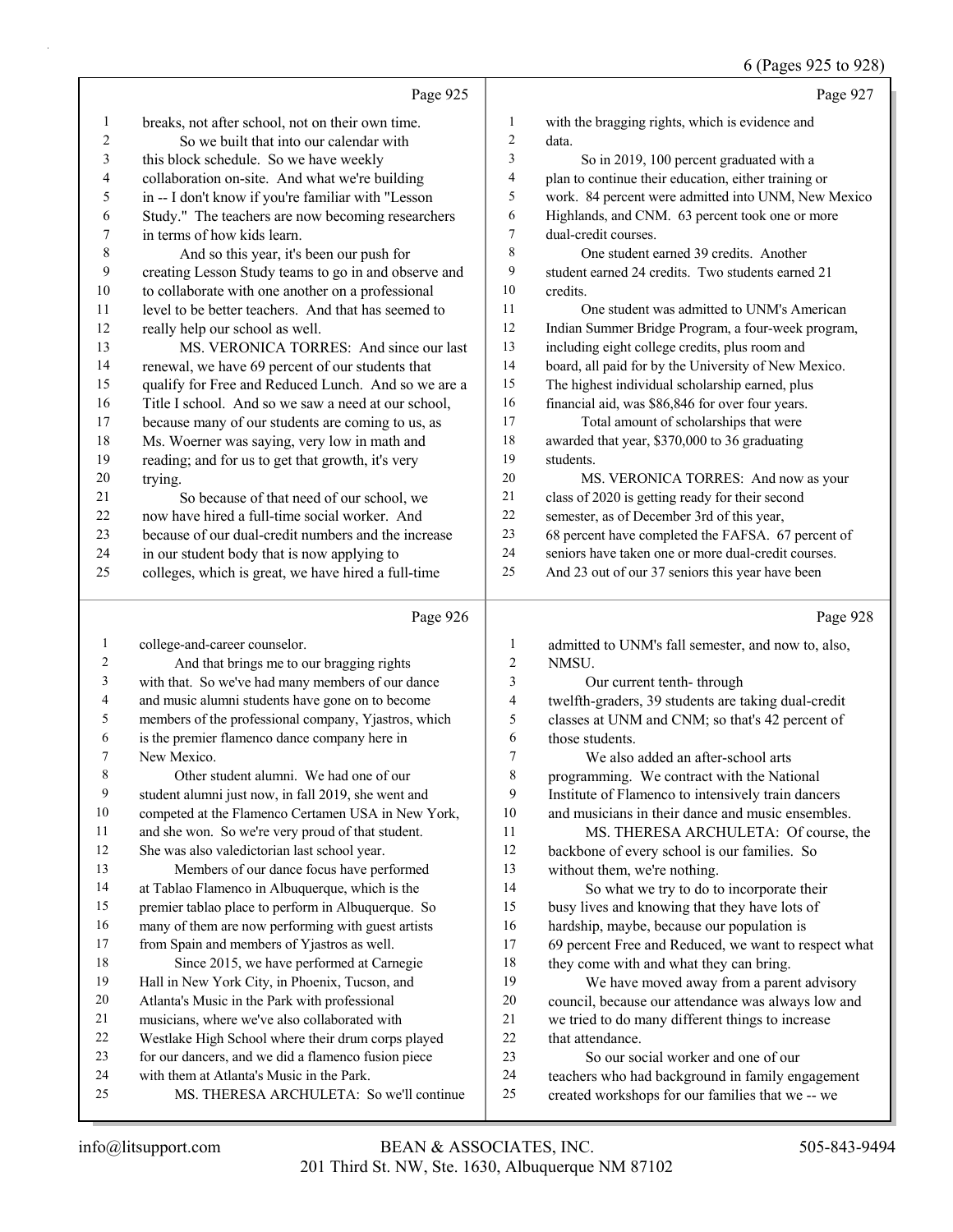## 7 (Pages 929 to 932)

|              |                                                                              |                | $\frac{1}{2}$ (Pages 929 to 932)                     |
|--------------|------------------------------------------------------------------------------|----------------|------------------------------------------------------|
|              | Page 929                                                                     |                | Page 931                                             |
| $\mathbf{1}$ | give. And we -- we surveyed our families and asked                           | 1              | his -- his pushing and his outreach to, nationally   |
| 2            | what is it that they would like support with.                                | $\overline{c}$ | and internationally, what professional and           |
| 3            | So upon that, we have built in workshops                                     | 3              | successful artists implement. And so he tries to     |
| 4            | during the school day, in the evenings, very -- all                          | 4              | match that. And we have to kind of put the reins on  |
| 5            | different ways to accommodate our busy -- our                                | 5              | him every now and then.                              |
| 6            | family's busy lives. So that is one thing that we                            | 6              | And, of course, we have our wonderful                |
| 7            | have seen.                                                                   | 7              | business manager, Michael Vigil, and Amber Peña,     |
| 8            | And we sent out a family newsletter now.                                     | 8              | because they tell us, "You can do that," or, "You    |
| 9            | We're finding we probably have to look at ways of                            | 9              | can't do that." And then we tell him, "Make it       |
| 10           | technology to implement in order to communicate with                         | 10             | happen."                                             |
| 11           | families, because families may not be able to                                | 11             | But at this time, we're really excited.              |
| 12           | attend, but they will be present in their children's                         | 12             | We have some news that we'd like to -- it's not      |
| 13           | lives, and we want to honor and respect that.                                | 13             | official. But we have our foundation president,      |
| 14           | The other thing we are working on is the                                     | 14             | Dr. Diego Gallegos, who would like to share a little |
| 15           | academic advisory council and the teacher focus                              | 15             | bit about our facility process. So we're going to    |
| 16           | teams. Again, that was reconfigured through our                              | 16             | ask him to come up.                                  |
| 17           | weekly collaboration with our staff. And we feel                             | 17             | DR. DIEGO GALLEGOS: Good morning,                    |
| 18           | very fortunate that we have that time built in to                            | 18             | Madam Chair, Commissioners. It's always good to be   |
| 19           | our duty day.                                                                | 19             | here. It's been over 20 years since I sat in that    |
| 20           | We also continue to have our parent                                          | 20             | seat during my term as assistant -- as State         |
| 21           | orientation and open house, which Alan mentioned                             | 21             | Director of Special Education and Assistant          |
| 22           | that he was able to attend with Dr. Bobroff.                                 | 22             | Superintendent for Learning Services. So I had an    |
| 23           | And then the other thing is we have a                                        | 23             | opportunity to speak before --                       |
| 24           | teacher retention rate of -- four of our teachers --                         | 24             | THE CHAIR: I think you'll have to slow               |
| 25           | we're such a small staff. We have 25 teachers                                | 25             | down just a little bit.                              |
|              | Page 930                                                                     |                | Page 932                                             |
|              | total. Four last year were on maternity leave.                               | 1              | DR. DIEGO GALLEGOS: So I had the                     |
|              | $\alpha$ 1 $\alpha$ 1 1 $\alpha$ $\beta$ $\beta$ $\gamma$ $\beta$ 1 $\gamma$ | $\sim$         |                                                      |

| $\overline{c}$ | So don't drink the water at our school.              | $\overline{2}$ | opportunity to sit down before your predecessors,    |
|----------------|------------------------------------------------------|----------------|------------------------------------------------------|
| 3              | But we have several people here in the               | 3              | the State Board of Education. So it's always good    |
| 4              | audience today. And we are very fortunate that we    | 4              | to come back.                                        |
| 5              | have such a strong team. We have four members out    | 5              | When my stepdaughter, Madison, started at            |
| 6              | of six from our governance council board. We have    | 6              | Tierra Adentro in sixth grade, it became very clear  |
| 7              | our president, Sandy Martinez.                       | 7              | right away that the building that they were in was   |
| 8              | We have our vice president, the Honorable            | 8              | just not the kind of facility you want your child to |
| 9              | Judge Ted Baca.                                      | 9              | go to school in.                                     |
| 10             | We have Professor Donna Jewell, who                  | 10             | And so I came to the governing council at            |
| 11             | represents the arts on our board, from the           | 11             | that point and said, "Let me help. Let me do         |
| 12             | University of New Mexico.                            | 12             | whatever I can to help."                             |
| 13             | And we also have former Representative Dan           | 13             | So we've been working on trying to get --            |
| 14             | Silva.                                               | 14             | to get financing for a facility since then. Madison  |
| 15             | So we have a pretty diverse group of                 | 15             | just is finishing her freshman year at UNM; so from  |
| 16             | people that support us.                              | 16             | sixth grade to now, and we still do not have a       |
| 17             | We also have really key staff that are               | 17             | building.                                            |
| 18             | here as well that you'll get to meet, as well we     | 18             | However -- oh. And by the way, Madison is            |
| 19             | have Joaquin Encinias who is our curriculum director | 19             | also that young lady that Theresa talked about who   |
| 20             | who was one of the founders of the school and        | 20             | just won this international competition and is, as I |
| 21             | continues -- he kind of has the mind of someone that | 21             | said, a freshman at the University of New Mexico.    |
| 22             | is always -- how do we improve, and how do we get    | 22             | And because of the dual credit that they             |
| 23             | better?                                              | 23             | afforded her, she now is really a second-semester    |
| 24             | And a lot of -- a lot of the arts that               | 24             | sophomore in her first semester of school. So        |
| 25             | have evolved through the school have been because of | 25             | school is good for her at this time.                 |
|                |                                                      |                |                                                      |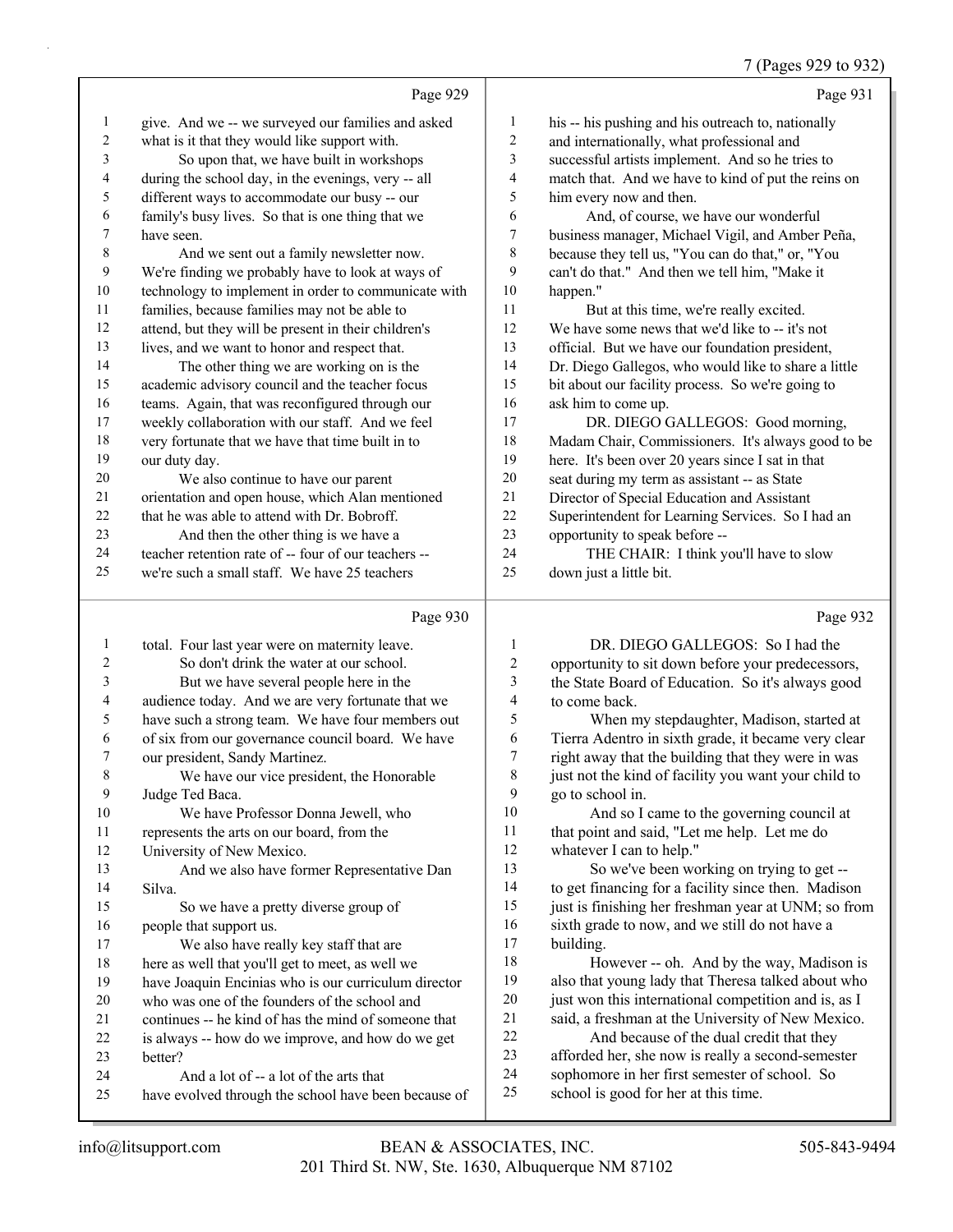## 8 (Pages 933 to 936)

|                |                                                      |                          | 0 If ages $233 \text{ W } 230$                       |
|----------------|------------------------------------------------------|--------------------------|------------------------------------------------------|
|                | Page 933                                             |                          | Page 935                                             |
| $\mathbf{1}$   | We've been working with a number of                  | 1                        | obvious. And so for me, at that moment, I was a      |
| 2              | financial institutions over these years trying to    | 2                        | breath of fresh air, because this had been already   |
| 3              | come up with financing for the school. Yesterday I   | 3                        | seven years of work, and we wanted this to work      |
| 4              | spoke to the gentleman who represents Clearinghouse  | $\overline{\mathcal{A}}$ | really well.                                         |
| 5              | CDFI here in New Mexico. He is in L.A. today. He     | 5                        | And so it has done that. I've seen an                |
| 6              | expects today to get our final approval for our      | 6                        | incredible, just, dynamic shift in our children.     |
| 7              | financing.                                           | 7                        | And that's from the lowest performing to the highest |
| $\,$ $\,$      | Our -- so they will finance 80 percent of            | 8                        | performing children. That is across the board; more  |
| 9              | the building, and the Charter School Development     | 9                        | engagement, more love for the community, more love   |
| 10             | Corporation that you may have worked with in the     | 10                       | for the arts and the academic process. And so we     |
| 11             | past will do the rest.                               | 11                       | feel good about that.                                |
| 12             | So we are that close. As soon as we get              | 12                       | They've told you a little bit about all of           |
| 13             | signed on the bottom line, you will hear a scream    | 13                       | the things that these wonderful children have        |
| 14             | come from all of us, a scream of happiness. So we    | 14                       | accomplished through those focuses and through those |
| 15             | are finally there.                                   | 15                       | after-school programs. I only see those getting      |
| 16             | THE CHAIR: Congratulations.                          | 16                       | better.                                              |
| 17             | DR. DIEGO GALLEGOS: Thank you very much.             | 17                       | As they noted, that I have the                       |
| 18             | MS. VERONICA TORRES: And that concludes              | 18                       | opportunity, thankfully, because of my background, I |
| 19             | our 15-minute presentation. Thank you,               | 19                       | get to teach around the country quite often. I'm     |
| 20             | Commissioners.                                       | 20                       | out for a day or two once every six weeks or so, and |
| 21             | THE CHAIR: Okay. Thank you. And now                  | 21                       | I do teach in Atlanta quite a bit.                   |
| 22             | that you've told us that sometimes Joaquin has to be | 22                       | And, right away, I sort of noticed this              |
| 23             | reined in, Joaquin is first on the list for Public   | 23                       | wonderful thing happening in the South. They have a  |
| 24             | Comment.                                             | 24                       | wonderful drum line and marching band tradition in   |
| 25             | FROM THE FLOOR: Thank you Madam Chair,               | 25                       | the South of this country that is wonderful for the  |
|                |                                                      |                          |                                                      |
|                | Page 934                                             |                          | Page 936                                             |
| 1              | members of the Commission. It's an honor to be here  | $\mathbf{1}$             | high school programs, but also very culturally       |
| 2              | this morning.                                        | 2                        | based, very much a part of the culture, not          |
| 3              | THE CHAIR: Could you just state your name            | $\mathfrak{Z}$           | necessarily separated from the culture but really    |
| $\overline{4}$ | for the record?                                      | 4                        | part of the culture.                                 |
| 5              | MR. JOAQUIN ENCINIAS: My name is Joaquin             | 5                        | And so I was really engaged by that three            |
| 6              | Encinias, and I direct the arts curriculum at the    | 6                        | or four years ago, and so I started to implement     |
| 7              | school. And I have the wonderful opportunity and     | $\boldsymbol{7}$         | that. And that has become our percussion focus for   |
| 8              | job to work with young folks and try to figure out   | $\,$ 8 $\,$              | the last two or three years that we are starting to  |
| 9              | how to enhance their lives and their education       | 9                        | evolve.                                              |
| $10\,$         | through the infusion of arts and artisanship.        | 10                       | This year, we have three children in the             |
| 11             | And so I just want to briefly speak a                | 11                       | pilot program just starting to figure out is this    |
| $12\,$         | little bit about I think was a paradigm shift for    | 12                       | going to actually work, because one of the dangers   |
| 13             | our school was three years ago when we went to the   | 13                       | of starting new programs in a school is taking away  |
| 14             | block schedule, and we actually started doing the    | 14                       | from existing ones. And our guitar program was       |

- focus programs for the tenth- through
- twelfth-graders.
- 17 What we did at that moment, which is pivotal for us, was take children who are wonderful at trying to sort of scheme the system and have them
- really, for a year, say, "Look. I'm going to do
- nothing but dance this year and not be able to move
- from one focus to another, but stick to it through
- the year."
- 24 It really created a sense of culture and
- tenacity in our students. It was just very, very
- 22 I teach in the school. I teach artisanship for three blocks. And I also teach a

18 So we're piloting that this year. But it looks like it's going to take off in a wonderful way. That's, again, just sort of outlining what my

percussion focus class for one block. But that's

 doing really well. Our music program was doing really well, and I didn't want to pull from those kids and start something and tear that program down.

where we are right now.

job looks like.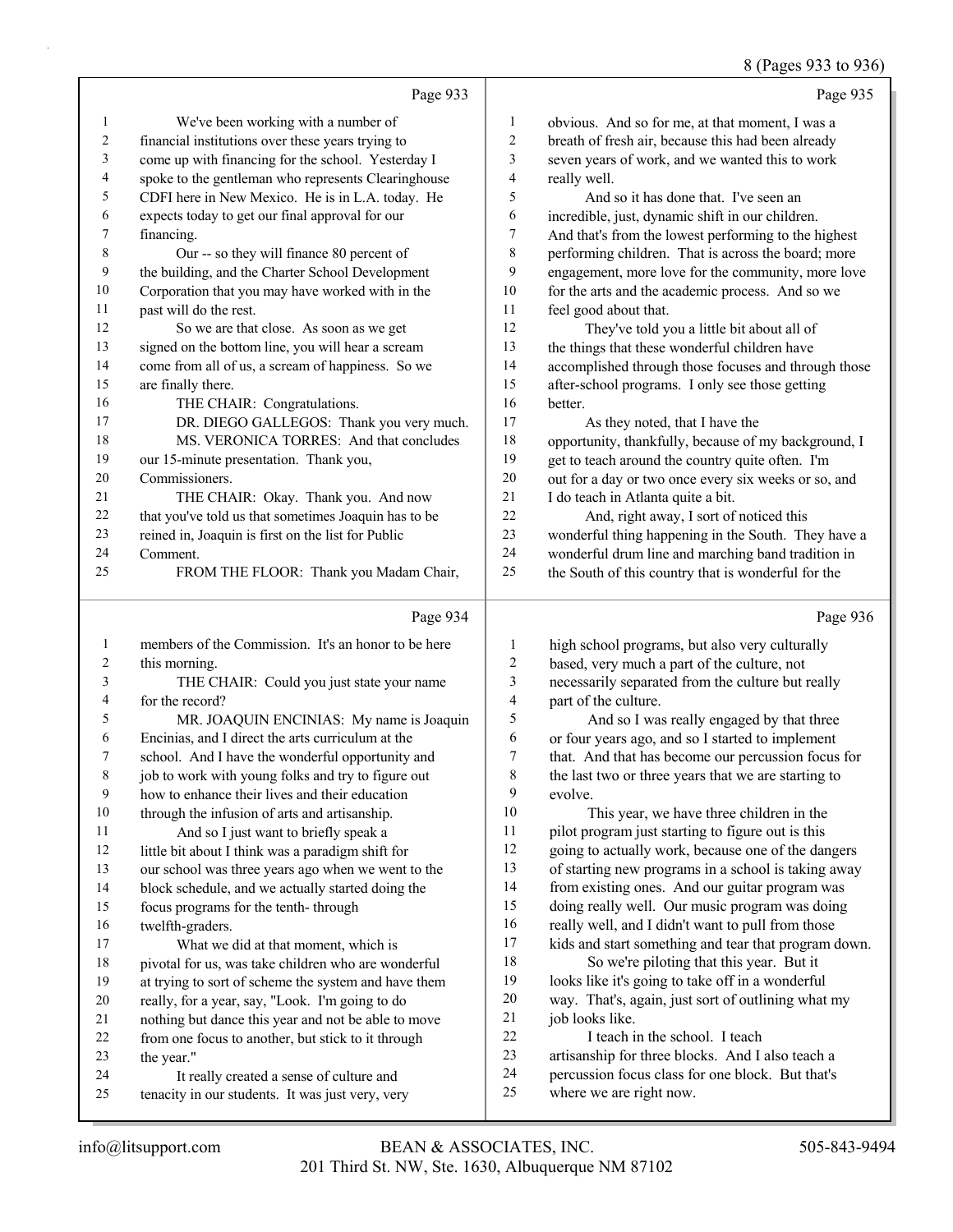# 9 (Pages 937 to 940)

|                |                                                      |                | <b>7 (Γά χ τ 5 7 7 7 1 1 1 7 4 1 7 4 1 7 4 1 1 7 4 1 1 7 4 1 1 7 4 1 1 7 4 1 1 7 4 1 1 7 4 1 1 7 4 1 1 </b> |
|----------------|------------------------------------------------------|----------------|-------------------------------------------------------------------------------------------------------------|
|                | Page 937                                             |                | Page 939                                                                                                    |
| 1              | Another thing that we're looking at doing            | 1              | artistic output and how they engage in the                                                                  |
| $\overline{c}$ | here in February is I'm going to begin to go to      | $\overline{c}$ | community, but when you talk directly with them as                                                          |
| 3              | Mexico and engage in Guadalajara and the community   | 3              | individuals.                                                                                                |
| 4              | there, the flamenco community, and try to create     | 4              | I'm -- I'm one of the professors on the                                                                     |
| 5              | some collaboration with some of our students from    | 5              | panel, the adjudication panel for the dance audition                                                        |
| 6              | our charter school in the areas of Guadalajara and   | 6              | to become a dance major at the University of New                                                            |
| 7              | Mexico City.                                         | 7              | Mexico. And I can share with you that the students                                                          |
| 8              | We have a wonderful tradition in Mexico.             | 8              | from TANM, when they audition, are not only far and                                                         |
| 9              | We do wonderful things with flamenco, but also       | 9              | above the typical level of performing arts students                                                         |
| 10             | what's called Escuela Bolera, which is 18th and 19th | 10             | from other schools in Albuquerque, as performers,                                                           |
| 11             | Century classical dance, as well as jota, which is a | 11             | but we also individually interview them.                                                                    |
| 12             | form of Basque dancing from northern Spain.          | 12             | And that level of maturity and                                                                              |
| 13             | People in Mexico, when they see what we do           | 13             | accountability and their ability to talk about                                                              |
| 14             | here in Albuquerque and New Mexico, they respect the | 14             | themselves and what they want to do in their career,                                                        |
| 15             | product so much that they want us to begin to come   | 15             | both as a scholar or as -- and/or as a performer, is                                                        |
| 16             | down to the south and share what we do here with     | 16             | far above the level of the other students that                                                              |
| 17             | some of their people there.                          | 17             | audition for the University of New Mexico. It's                                                             |
| 18             | So that's kind of some of the things that            | 18             | very -- it's very impressive.                                                                               |
| 19             | we're going to be looking at down the road.          | 19             | I think in this era of screen life, where                                                                   |
| 20             | I just want to say these two directors are           | 20             | young people, and all of us, really, spend a lot of                                                         |
| 21             | incredible people, incredible directors, our board   | 21             | time interacting with the world through a media                                                             |
| 22             | here as well, our governing council. Without that    | 22             | screen, this school provides priceless face-to-face                                                         |
| 23             | type of support, I don't believe the arts would be   | 23             | interactions with other humans in realtime that                                                             |
| 24             | able to go as deeply into the community as it has in | 24             | teaches them accountability, empathy, and                                                                   |
| 25             | the last ten years, and I only see it doing more     | 25             | self-reliance.                                                                                              |
|                | Page 938                                             |                | Page 940                                                                                                    |

| 1  | through this type of support.                        | 1              | Thank you for allowing me to speak.                  |
|----|------------------------------------------------------|----------------|------------------------------------------------------|
| 2  | So I appreciate your time, and thank you             | $\overline{2}$ | THE CHAIR: Thank you. So thanks once                 |
| 3  | for letting me speak with you this morning.          | 3              | again. As I said this morning, we should have had    |
| 4  | THE CHAIR: Thank you. And last is Donna              | 4              | them come last and celebrate the end of this week    |
| 5  | Jewell.                                              | 5              | and have a presentation by their students. That      |
| 6  | MS. DONNA JEWELL: Thanks. Good morning.              | 6              | would have been the perfect way to end the week,     |
| 7  | And thank you for giving me the opportunity to       | 7              | because many of us have had the incredible           |
| 8  | speak. My name is Donna Jewell. I'm a professor of   | 8              | opportunity to see the school perform. And it's --   |
| 9  | dance at the University of New Mexico, and I'm       | 9              | it's more than inspiring to see the students, and    |
| 10 | currently the chair of the Department of Theater and | 10             | also to see that it's not just what you perceive as  |
| 11 | Dance.                                               | 11             | the typical high performing. There are special       |
| 12 | I'm here to share with you, the commitment           | 12             | needs students with multiple exceptions that are out |
| 13 | and attention to detail of the directors of the      | 13             | there doing incredible dancing.                      |
| 14 | school is exemplary.                                 | 14             | So it's a testament to what the school               |
| 15 | I've been on the governing council for six           | 15             | truly does, that you're not just focusing on those   |
| 16 | years. And they also have the knowledge and          | 16             | that have innate talent; you are tapping into that   |
| 17 | awareness of who their students are, collectively    | 17             | everyone -- everyone can shine in some form. And     |
| 18 | and as individuals. In addition, the expertise and   | 18             | that's -- that's the celebration of the human        |
| 19 | dedication of the faculty providing an understanding | 19             | spirit.                                              |
| 20 | of true rigor in the classroom is clearly evident    | 20             | So we appreciate that time and time again.           |
| 21 | when you see the work and engagement of the          | 21             | So let's -- what's your timeline now, if             |
| 22 | students.                                            | 22             | things go well today? Because I know the one         |
| 23 | In addition, creating good citizens with a           | 23             | expression that came out from students and parents,  |
| 24 | sense of responsibility to the community and to each | 24             | the only negative, was, "We don't have enough room," |
| 25 | other can be seen, not only in their level of        | 25             | you know.                                            |
|    |                                                      |                |                                                      |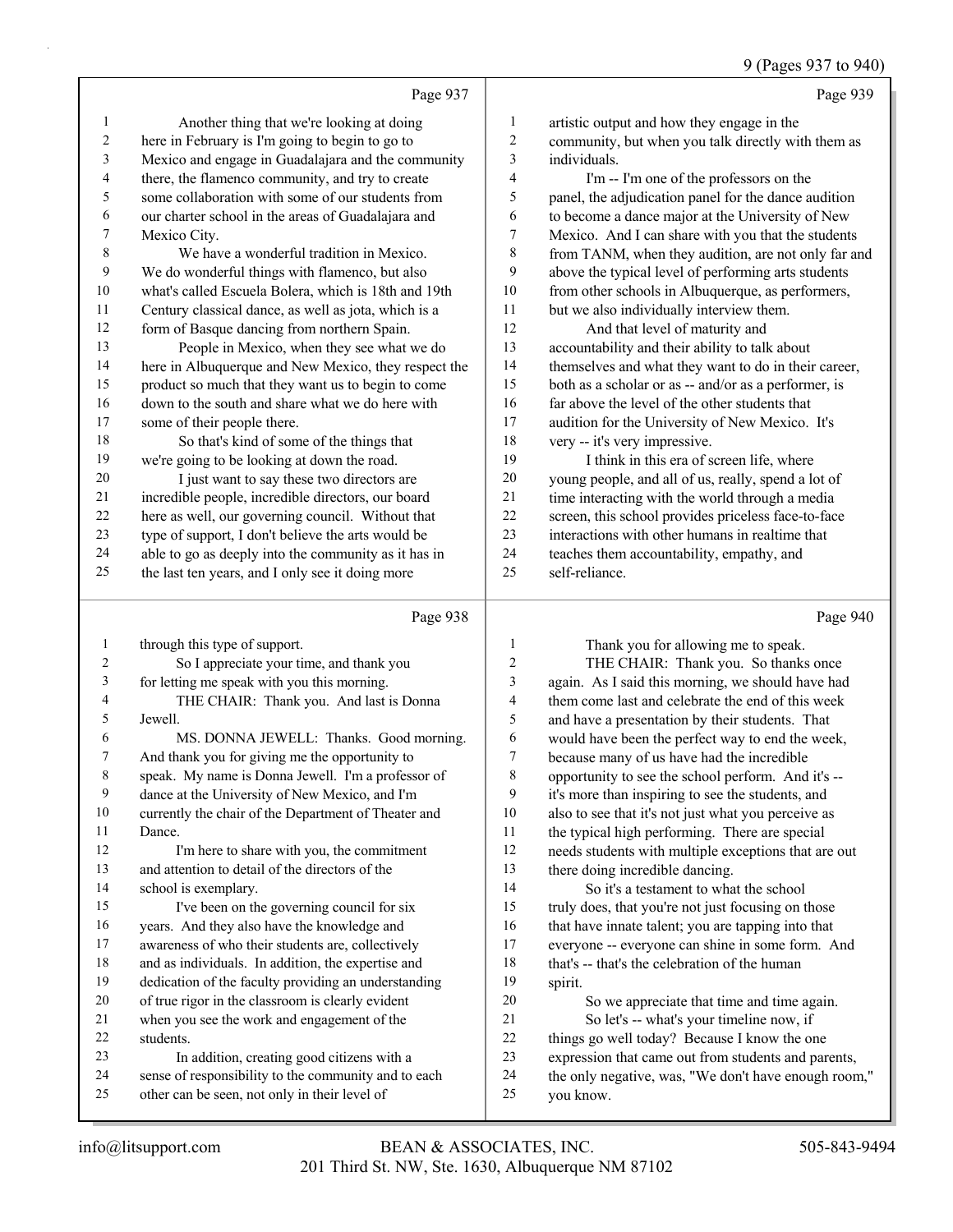10 (Pages 941 to 944)

|    |                                                     |              | $10$ (F ages $7 + 1$ to $7 + 4$                      |
|----|-----------------------------------------------------|--------------|------------------------------------------------------|
|    | Page 941                                            |              | Page 943                                             |
| 1  | So celebrate that. But we all know that             | $\mathbf{1}$ | for the online portion. So we really try to          |
| 2  | you haven't had enough room, and, yeah, you got off | 2            | accommodate the students and really try -- we really |
| 3  | of Central, where it was life-threatening to be     | 3            | believe in building individualized plans for every   |
| 4  | there; so it was a good move. But it still -- it    | 4            | kid at our school so that we don't lose them. We     |
| 5  | wasn't ideal. So what's your -- what's your time    | 5            | want to keep them engaged.                           |
| 6  | frame look like?                                    | 6            | That's what we're always trying -- like              |
| 7  | MS. THERESA ARCHULETA: Madam Chair,                 | 7            | Joaquin mentioned, we're always trying to keep up    |
| 8  | members of the Commission, March will be the        | 8            | with the changing society and their needs.           |
| 9  | ground-breaking day.                                | 9            | THE CHAIR: I remember when you came to               |
| 10 | THE CHAIR: Wow.                                     | 10           | talk about starting that program, talked about that  |
| 11 | MS. THERESA ARCHULETA: And what our                 | 11           | hybrid. Have you had any students that started       |
| 12 | developers and our architects have told us, it will | 12           | there and transitioned into the full-time day? Has   |
| 13 | be a year after that for the construction to occur. | 13           | that happened at all? Or have -- do you know?        |
| 14 | We already have the site chosen. We are near the    | 14           | MS. VERONICA TORRES: It's been more of               |
| 15 | National Institute of Flamenco. They have their new | 15           | the other way around. There are students that had a  |
| 16 | building that was just opened now in September. And | 16           | need to move out of their homes and work during the  |
| 17 | so if you go to the Sawmill area, there is a big    | 17           | day, support themselves. So like Ms. Archuleta was   |
| 18 | mound of dirt. That is ours waiting for us.         | 18           | saying, it's the hybrid the other way, where they go |
| 19 | So we're hoping in the next year and a              | 19           | focus into night school.                             |
| 20 | half that we would be -- I mean, and sooner than    | 20           | But out of our full-time night-school                |
| 21 | that we'll be before you again asking for support   | 21           | students, we're going to have our first graduate     |
| 22 | and following and working with Public Ed Department | 22           | this year from that program. A student very much in  |
| 23 | for the correct protocol for acquiring our new      | 23           | crisis that came to us wanting to graduate is now    |
| 24 | facility.                                           | 24           | going to accomplish his goal. So we're very proud    |
| 25 | And one thing I would like to say is one            | 25           | of that.                                             |
|    | Page 942                                            |              | Page 944                                             |
| 1  | thing we've noticed is that our students definitely | 1            | THE CHAIR: You also mentioned that                   |

| 1  | thing we've noticed is that our students definitely  | $\mathbf{1}$ | THE CHAIR: You also mentioned that                   |
|----|------------------------------------------------------|--------------|------------------------------------------------------|
| 2  | deserve this new facility. We all know that kids     | 2            | there's a fast track with that? So how does that --  |
| 3  | deserve the best environment they can possibly have. | 3            | how is that working?                                 |
| 4  | So with the effort of everyone that has              | 4            | MS. VERONICA TORRES: So the students that            |
| 5  | supported us through this, our business manager, our | 5            | are on a fast track -- actually, it's -- one of my   |
| 6  | foundation, our governance council, our families     | 6            | family members just did it. I have four cousins      |
| 7  | that have been super-patient with moving to a        | 7            | that go to the school. So he was doing his junior    |
| 8  | mediocre facility, as opposed to a horrible facility | 8            | classes during the normal day program, taking his    |
| 9  | that you mentioned -- but, yeah, they deserve this.  | 9            | regular eleventh-grade classes. And he's in the      |
| 10 | And we feel that this will make a huge difference in | 10           | artesanía focus with Joaquin in the afternoon.       |
| 11 | our students' lives.                                 | 11           | But he wanted to get ahead. So he would              |
| 12 | THE CHAIR: Okay. Thanks. So how many                 | 12           | either stay for the night school, or just go online  |
| 13 | students do you have in the reengagement program,    | 13           | on his own, because we could trust him to do it at   |
| 14 | recovery program, in the evening? About how many     | 14           | his own home. And he, during his junior year, not    |
| 15 | students do you have, the after-hours program,       | 15           | only completed his junior year classes, but also his |
| 16 | whatever we want to --                               | 16           | twelfth-grade classes as well.                       |
| 17 | MS. THERESA ARCHULETA: So, Madam Chair,              | 17           | Now, he's choosing to stay on for twelfth            |
| 18 | members of the Commission, we probably have about    | 18           | grade, but he only comes for focus, because he's     |
| 19 | 12 students full-time in that program. And then      | 19           | completely done with his academics. But he's going   |
| 20 | what we also offer is sort of a hybrid, where some   | 20           | to enter the electrician program in spring at CNM    |
| 21 | students want to be part of our focus, either in     | 21           | and got accepted into the mechanics program in       |
| 22 | dance, music. And then what they'll do is they'll    | 22           | Phoenix, Arizona, for fall of 2020. So he's an       |
| 23 | come for that part of it.                            | 23           | example of how that fast track could work for a      |
| 24 | Because of our block scheduling, we're               | 24           | student to their benefit.                            |
| 25 | able to accommodate them, and then they just stay    | 25           | THE CHAIR: Great. Because I think that's             |
|    |                                                      |              |                                                      |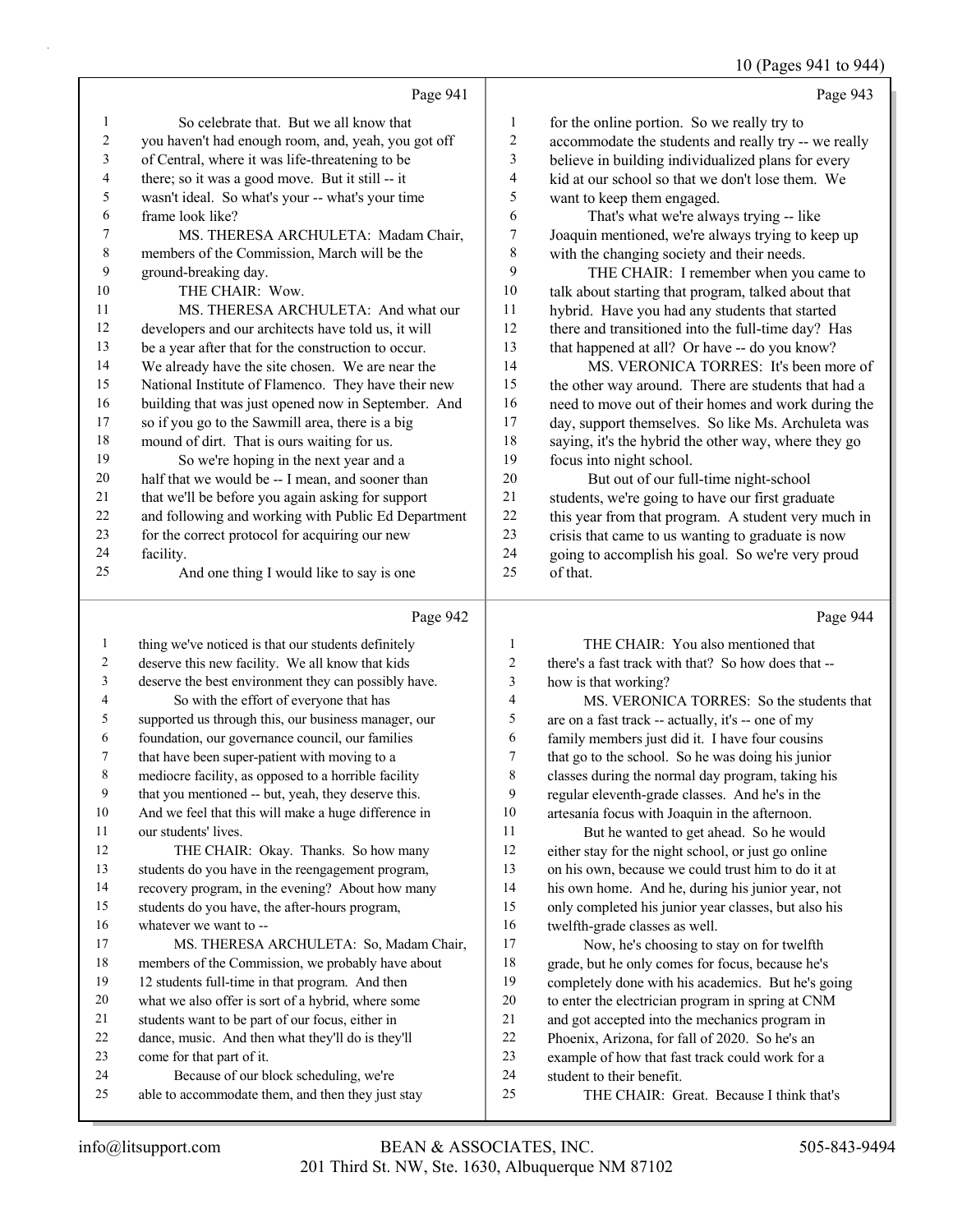11 (Pages 945 to 948)

|                | Page 945                                             |                | Page 947                                             |
|----------------|------------------------------------------------------|----------------|------------------------------------------------------|
| 1              | something that not a lot of schools actually think   | 1              | MR. MICHAEL VIGIL: -- 2014. The school               |
| $\overline{c}$ | about. So it's an interesting concept to be able     | $\overline{c}$ | was actually in a deficit at that point. We have     |
| 3              | to, I think, share out to other schools that do, for | 3              | now built up. They have qualified for financing.     |
| 4              | whatever reasons, have those students as well that   | 4              | They are carrying cash balances. Everything is       |
| 5              | maybe need to get out earlier for -- they need to    | 5              | being paid on time and such.                         |
| 6              | get to work early or whatever.                       | 6              | So there are no issues. And I think when             |
| 7              | MS. THERESA ARCHULETA: Madam Chair,                  | 7              | you see this year's audit, it's a big improvement    |
| $\,$ 8 $\,$    | members of the Commission, if I may also -- and one  | 8              | over last year's.                                    |
| 9              | of the things we know. A lot of our students, we     | 9              | THE CHAIR: Okay. Thanks. Thanks. So I                |
| $10\,$         | don't really want them in college too early, right,  | 10             | hope, as the build-out comes, maybe this will help   |
| 11             | because then they could fail. So what we like to do  | 11             | to generate conversations and opportunities with     |
| 12             | is have them take dual-credit classes while we can   | 12             | your equity council to involve the neighborhood and  |
| 13             | sort -- under our umbrella, and we can support them  | 13             | truly help -- because I'm sure, in some cases, it's  |
| 14             | and walk them through that.                          | 14             | also, for families, a reengagement of the culture as |
| 15             | Then we feel we have a much better success           | 15             | well. So that's -- you know, we're looking forward   |
| 16             | rate for those students. Because once you're in      | 16             | to see what happens.                                 |
| 17             | that college world, you're on your own. And we feel  | 17             | And I guess my last thing is a curiosity.            |
| 18             | if you want to get ahead, fine; but stay with us so  | 18             | How do you afford all these trips? You know,         |
| 19             | we can support you in your dual credit. So that's    | 19             | that's -- you know, when we -- so -- you know, I've  |
| 20             | the other option as well.                            | 20             | got an overarching -- you know, what are the         |
| 21             | THE CHAIR: Thanks. So I guess my next                | 21             | financial struggles? You're still relatively small.  |
| 22             | question is more to Mike; because the -- the         | 22             | So, you know, what are those struggles?              |
| 23             | performance framework chart looks pretty good,       | 23             | MS. VERONICA TORRES: So every school                 |
| 24             | except there's that consistent, across-the-board     | 24             | year, Madam Chair, members of the Commission, we     |
| 25             | Falls Far Below with the financial issues; so        | 25             | perform around 49 times around the community. And    |
|                | Page 946                                             |                | Page 948                                             |
| 1              | MR. MICHAEL VIGIL: Madam Chair, members              | 1              | when we're at those performances, many of them       |

| 1  | MR. MICHAEL VIGIL: Madam Chair, members             | 1              |  |
|----|-----------------------------------------------------|----------------|--|
| 2  | of the Commission, I'll report to you on the 2018   | 2              |  |
| 3  | audit, which has been released. 2019 is going to    | 3              |  |
| 4  | look better.                                        | $\overline{4}$ |  |
| 5  | There was one material weakness on the              | 5              |  |
| 6  | 2018 audit. It was related to the classification of | 6              |  |
| 7  | assets. We had listed -- the expenditure for the    | 7              |  |
| 8  | planning of the new facility is listed as an        | 8              |  |
| 9  | expenditure. It's really the auditors' -- and we    | 9              |  |
| 10 | discussed it with them -- they wanted to list it as | 10             |  |
| 11 | an asset and capitalize it when the building was    | 11             |  |
| 12 | going to be built.                                  | 12             |  |
| 13 | Under the new standards, the accounting             | 13             |  |
| 14 | standards, that discussion becomes a finding.       | 14             |  |
| 15 | So that was the finding. That was the               | 15             |  |
| 16 | material weakness.                                  | 16             |  |
| 17 | The other two findings were compliance              | 17             |  |
| 18 | issues, the cash receipts. We talked about it, the  | 18             |  |
| 19 | 24-hour rule. We have put in processes to try to    | 19             |  |
| 20 | date-stamp and time-stamp every one of those cash   | 20             |  |
| 21 | receipts. The second was a purchase order issued    | 21             |  |
| 22 | after the invoice was -- was incurred.              | 22             |  |
| 23 | So -- but other than that, the school               | 23             |  |
| 24 | has -- you know, we took it over -- we came in --   | 24             |  |
| 25 | MS. THERESA ARCHULETA: 2014.                        | 25             |  |
|    |                                                     |                |  |

either donate or pay us to be there. So that definitely helps the students pay for their trips. And we usually send the students that are 5 going to be traveling that year -- they're the ones

performing, so the money can go directly back to them.

Obviously, our foundation does a lot of fundraising on their own as well. We'll host community events for our students to perform at, again, to raise money and have donors in the audience that will donate to the students to help them take those trips. And then we have our annual, what's our form of a jog-a-thon; it's called a flamenco-a-thon every April, where our students perform for the Sawmill community. We have tents -- you're all invited -- and we perform throughout the day for hours upon hours, hence the "a-thon"; and we raise

#### money and ask for donations, too. And each kid has their envelope asking for, "Hey, I'm going to do a

- quarter for every hour I dance," or however we do
- it, and we've changed it over the years.
	- And each student, if they raise between 50
	- to 100 bucks, we can make 10 to 20 grand in any one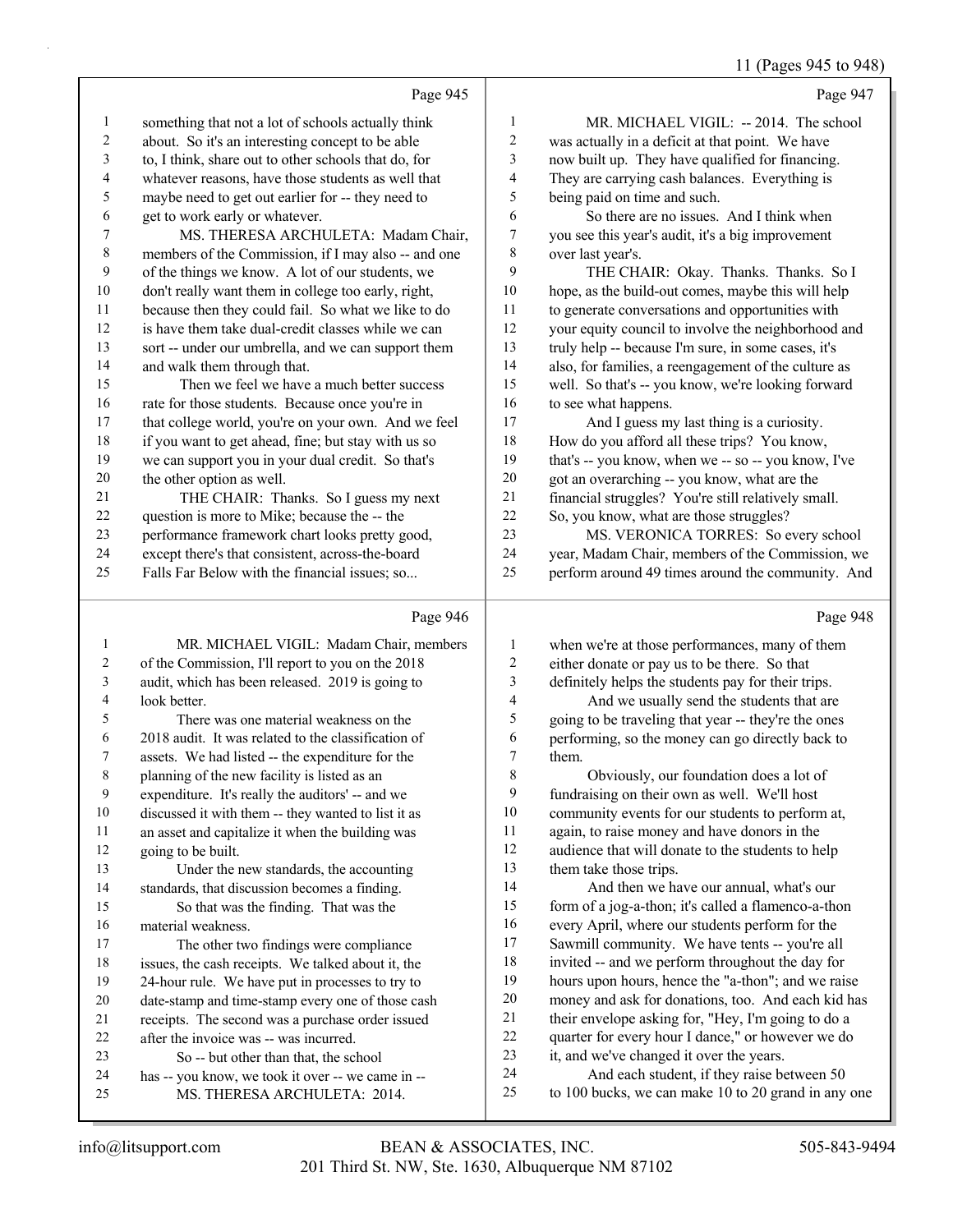12 (Pages 949 to 952)

|    |                                                      |    | $12$ (1 agos $777$ to $732$ )                        |
|----|------------------------------------------------------|----|------------------------------------------------------|
|    | Page 949                                             |    | Page 951                                             |
| 1  | flamenco-a-thon. The most we've made is 10; the      | 1  | Commissioner Voigt?                                  |
| 2  | lowest we've made is 5. So that goes to the student  | 2  | COMMISSIONER VOIGT: Thank you,                       |
| 3  | traveling as well.                                   | 3  | Madam Chair. First of all, it's really great to see  |
| 4  | THE CHAIR: What about through the school             | 4  | a school so rooted in the arts, but emphasizing the  |
| 5  | funding formula? What challenges have you had with   | 5  | academics and bridging that and balancing that so    |
| 6  | the school?                                          | 6  | successfully. So congratulations on that.            |
| 7  | MS. THERESA ARCHULETA: Madam Chair,                  | 7  | It's also great to see both of you in this           |
| 8  | members of the Commission, are you saying the        | 8  | capacity being so creative and living this dream.    |
| 9  | current funding formula?                             | 9  | I've had the privilege of seeing                     |
| 10 | THE CHAIR: Right.                                    | 10 | Mr. Encinias perform, and Ms. Torres. And so these   |
| 11 | MS. THERESA ARCHULETA: This coming year?             | 11 | students are learning from some of the best as far   |
| 12 | Well, this year was much better than years previous. | 12 | as their craft.                                      |
| 13 | THE CHAIR: Right.                                    | 13 | And I'm curious about the -- the                     |
| 14 | MS. THERESA ARCHULETA: So my background,             | 14 | percussion program. Is that going to be more in the  |
| 15 | I've had -- I worked with Albuquerque Public Schools | 15 | genre of the artisanship that is being taught at     |
| 16 | for 23 years before coming to -- so I have worked    | 16 | Tierra Adentro -- I'm sure it is -- versus the       |
| 17 | with Michael Vigil when he was Chief Financial       | 17 | southern style.                                      |
| 18 | Officer. So we had pretty good management training   | 18 | MR. JOAQUIN ENCINIAS: Members of the                 |
| 19 | at Albuquerque Public Schools.                       | 19 | Commission, Madam Chair. That is actually the        |
| 20 | So what we do is we really prioritize with           | 20 | challenge, right? Because you want to figure out     |
| 21 | our staff and with our governance council, and we    | 21 | how do you hold onto what you have and how do you    |
| 22 | just have to look at what the need is.               | 22 | grow into something that is going to engage the kids |
| 23 | And so when I first came on board 2014,              | 23 | to what's next?                                      |
| 24 | the community and the staff felt it was the building | 24 | They start with a Peruvian instrument we             |
| 25 | that was our priority. So that is why we have        | 25 | play in flamenco. It's called the "cajon." They      |
|    | $\sim$ $\sim$ $\sim$                                 |    |                                                      |

#### Page 950

|                | Page 950                                             |    | Page 952                                             |
|----------------|------------------------------------------------------|----|------------------------------------------------------|
| 1              | saved -- we have cash savings right now to go toward | 1  | learn basically hand skills; those are hand          |
| $\overline{c}$ | our facility, because that is our number one.        | 2  | percussion skills. They then incorporate congas      |
| 3              | Now, our foundation has worked very                  | 3  | from -- obviously, Afro Cuban, Cuban music,          |
| 4              | closely and very hard at just looking at facilities. | 4  | Caribbean music. And those are slightly different    |
| 5              | But now we're pushing them to start working on       | 5  | techniques that they use with their wrists.          |
| 6              | fundraising, because we do need more for support and | 6  | And the nice thing about that is those two           |
| 7              | the after-school. I think we never look at budget    | 7  | instruments -- a cajon now, if you look on -- on     |
| 8              | as a deficit, because we don't own it. We work with  | 8  | YouTube or a lot of music groups, they're in many    |
| 9              | what we have.                                        | 9  | pop bands now. The cajon. They play them almost      |
| 10             | And so we have -- like Joaquin mentioned,            | 10 | like a drum set.                                     |
| 11             | several of our staff are professional artists; so    | 11 | The conga is a different technique and               |
| 12             | the fact that they know how to make something from   | 12 | brings something to light that incorporates          |
| 13             | nothing. So we are very good. And I know all of      | 13 | Afro-Cuban music and can be played with Mexican folk |
| 14             | the folks in the audience here that are educators,   | 14 | music, can be played with pop music, can be played   |
| 15             | we're good at that. That is just something -- we     | 15 | with all of that.                                    |
| 16             | don't have time to complain and worry.               | 16 | And, finally, the last instrument that we            |
| 17             | And so that question was a little -- it              | 17 | begin to incorporate is the snare and marching       |
| 18             | stumped me a little bit. Because I don't think that  | 18 | drums. The idea eventually will be to create sort    |
| 19             | we've -- our staff has complained about not having   | 19 | of our own hybrid type of drum line experience and   |
| 20             | the money. We look at what we have, and we do        | 20 | percussion ensemble that would have cultural roots   |
| 21             | something with it. Would we want more? All the       | 21 | that explore cultural music, whether it be Northern  |
| 22             | time. All the time. If we can find a million         | 22 | Mexican music or music from here in New Mexico.      |
| 23             | dollars towards our building, we'll take it.         | 23 | flamenco music from Spain, but then also allow the   |
| 24             | THE CHAIR: Thank you.                                | 24 | children to have a sort of outlet to identify with   |
| 25             | Commissioners?                                       | 25 | their sort of pop music roots -- I don't know if     |
|                |                                                      |    |                                                      |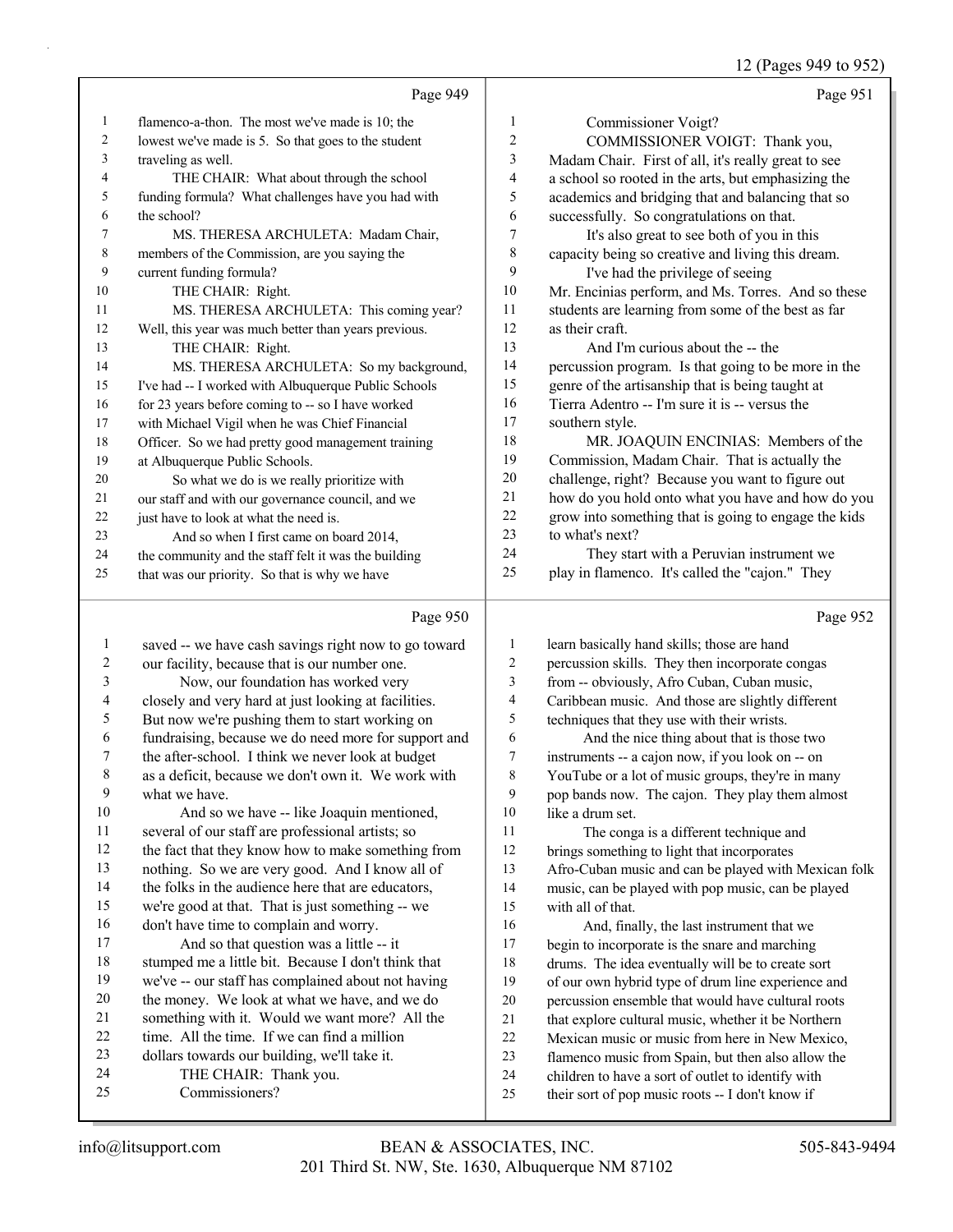13 (Pages 953 to 956)

|                |                                                                                                        |                  | 13 (Pages 953 to 956)                                                                                      |
|----------------|--------------------------------------------------------------------------------------------------------|------------------|------------------------------------------------------------------------------------------------------------|
|                | Page 953                                                                                               |                  | Page 955                                                                                                   |
| $\mathbf{1}$   | you're familiar with drum lines. But there's big                                                       | $\mathbf{1}$     | ensure that the funds are being not only properly                                                          |
| 2              | bass drums, there's tom drums; there's other -- so                                                     | $\overline{c}$   | spent, but properly accounted for. And, you know,                                                          |
| 3              | it allows them that capability to sort of move off                                                     | 3                | charters have tended to have some issues in that                                                           |
| 4              | into other genres.                                                                                     | 4                | area.                                                                                                      |
| 5              | The other thing it brings is in music                                                                  | 5                | With your current enrollment, about                                                                        |
| 6              | notation and reading music, which I truly believe                                                      | 6                | 270-280 students -- but your cap is 550 -- what are                                                        |
| 7              | in. It's a wonderful skill for young minds to                                                          | 7                | the plans? I mean, do you have a wait list in given                                                        |
| 8              | engage in. And so through the snare drum, we begin                                                     | 8                | grades? Or what are the plans for growth and                                                               |
| 9              | reading rhythmic notation as a way for them to begin                                                   | 9                | expansion?                                                                                                 |
| 10             | to engage in that whole world of literature.                                                           | 10               | MS. THERESA ARCHULETA: Commissioner                                                                        |
| 11             | I see -- so I don't know if that -- might                                                              | 11               | Robbins, members of the Commission. So we've had                                                           |
| 12             | not have answered your question.                                                                       | 12               | that conversation. We started this, as Dr. Diego                                                           |
| 13             | COMMISSIONER VOIGT: No, it did.                                                                        | 13               | Gallegos mentioned, earlier about, what, eight, nine                                                       |
| 14             | MR. JOAQUIN ENCINIAS: It's rooted in some                                                              | 14               | years ago, this journey. So we thought we needed to                                                        |
| 15             | sort of cultural drumming that moves -- not that                                                       | 15               | have a larger building with a larger number of kids                                                        |
| 16             | drum lines aren't cultural. They're very cultural;                                                     | 16               | to be able to sustain the financing.                                                                       |
| 17             | that's what drew me to them. It engages to a little                                                    | 17               | So since then, what we have learned is we                                                                  |
| 18             | bit more of the popular culture as well. How we do                                                     | 18               | are actually going to move toward -- and we've had                                                         |
| 19             | that and balance it is kind of what my study is.                                                       | 19               | this discussion with our board. And the board                                                              |
| 20             | But I see it really going to be able to                                                                | 20               | members have urged us, because we're able to give                                                          |
| 21             | take root.                                                                                             | 21               | such individual support to all the students, we're                                                         |
| 22             | COMMISSIONER VOIGT: Beautiful. I look                                                                  | 22               | going to move to bring down that cap.                                                                      |
| 23             | forward to seeing that new level of energy added to                                                    | 23               | And so we haven't -- we need -- we're                                                                      |
| 24             | student performances, which are nothing short of                                                       | 24               | moving towards 350. Now, our financers understand                                                          |
| 25             | professional. I've had many opportunities to see                                                       | 25               | that. And they're going with those numbers in terms                                                        |
|                |                                                                                                        |                  |                                                                                                            |
|                | Page 954                                                                                               |                  | Page 956                                                                                                   |
| $\mathbf{1}$   |                                                                                                        | $\mathbf{1}$     |                                                                                                            |
| $\overline{c}$ | the students from Tierra Adentro perform in many                                                       | $\overline{2}$   | of giving us financing. So we haven't done anything<br>official.                                           |
| 3              | different venues. They're just exceptional and<br>professional, and congratulations on all those great | 3                | This isn't an official request or anything                                                                 |
| 4              |                                                                                                        | 4                | like that. We know we have to go through the                                                               |
| 5              | awards that you've received. Just phenomenal work.<br>Thank you.                                       | 5                | amendment process. But that is the conversation                                                            |
| 6              | MR. JOAQUIN ENCINIAS: Thank you.                                                                       | 6                | that we've been having is that we're not moving to                                                         |
| 7              | THE CHAIR: Thanks.                                                                                     | $\boldsymbol{7}$ | have -- we don't want to be a large school, per se.                                                        |
| 8              | Commissioner Robbins?                                                                                  | 8                | We want to keep it, because that's how we're able to                                                       |
| 9              | COMMISSIONER ROBBINS: Well, I want to                                                                  | 9                | give that individualized attention.                                                                        |
| 10             | thank you, and also congratulate you, on the success                                                   | 10               | And so, yes, we definitely -- we're                                                                        |
| 11             | of your program and the success of your students,                                                      | 11               | working with the National Institute of Flamenco. We                                                        |
| 12             | and also the governance council. You have a very, I                                                    | 12               | had our board meeting last night. Our board is                                                             |
| 13             | think, engaged governance council. And the fact                                                        | 13               | pushing us to maybe hire someone to market our                                                             |
| 14             | that they're all up to date on their training and                                                      | 14               | school, you know, because none of us are in                                                                |
| 15             | everything is an indication of their dedication,                                                       | 15               | marketing; we're in education. So we need to                                                               |
| 16             | because, you know, we -- many councils, they do                                                        | 16               | probably hire an outside consultant to help us, how                                                        |
| 17             | struggle with maintaining that training. And I                                                         | 17               | do we market.                                                                                              |
| 18             | think that's very important.                                                                           | 18               | We don't want to grow too big. Do we want                                                                  |
| 19             | With regard to Mr. Vigil's reference on                                                                | 19               | a wait list? Of course. It would be great to have                                                          |
| 20             | the audit finding, I think, as you get into this                                                       | 20               | a wait list.                                                                                               |
| 21             | building and you start doing that, I think it's                                                        | 21               | So that's what we're working towards.                                                                      |
| 22             | going to be very important to track that and work                                                      | 22               | Right now, we don't have a wait list.                                                                      |
| 23             | with your auditors and Mr. Vigil to make sure that                                                     | 23               | COMMISSIONER ROBBINS: Okay. And related                                                                    |
| 24<br>25       | everything is accounted for properly. Because at<br>the end of the day, basically, the State needs to  | 24<br>25         | to the size, the Legislature, this last session, did<br>put in place a cut -- a phased cut in reduction in |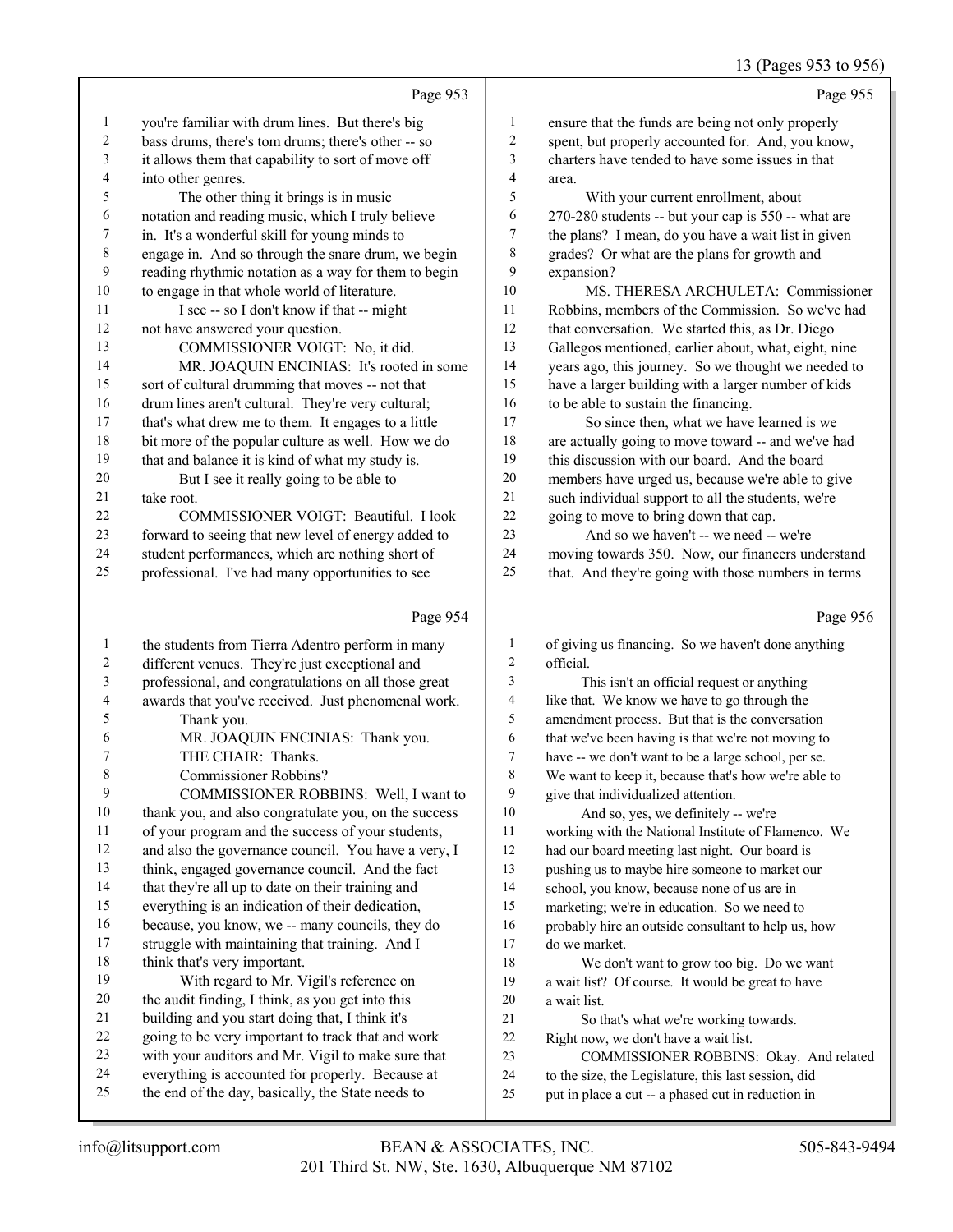|    | Page 957                                             |    | Page 959                                             |
|----|------------------------------------------------------|----|------------------------------------------------------|
| 1  | elimination of the Small School size. How is that    | 1  | our school. It's just recognizing where our          |
| 2  | impacting you, and how do you think that's going to  | 2  | students are.                                        |
| 3  | impact you going forward? Is it going to force you   | 3  | We have a pretty high mobility rate as               |
| 4  | to put more of your SEG toward lease assistance and  | 4  | well. So within the year, anywhere from -- just      |
| 5  | things like that?                                    | 5  | yesterday, we received a new lottery for sixth       |
| 6  | MS. THERESA ARCHULETA: Commissioner                  | 6  | grade. And I'm sure you see it just statewide, the   |
| 7  | Robbins, members of the Commission, most definitely, | 7  | mobility.                                            |
| 8  | yes. Because we are pretty -- wanting to stay at a   | 8  | Now that there's choice in our state, you            |
| 9  | small number. And it'll definitely hurt us without   | 9  | know, there's more movement, right? So that's --     |
| 10 | the Small School Size Adjustment, for sure.          | 10 | and that's an interesting -- and that's what we're   |
| 11 | We're working with the Coalition and --              | 11 | studying as well. Why are these families moving?     |
| 12 | excuse me -- Matt Pahl -- excuse me, I don't know    | 12 | So we work a lot with -- Dr. Diego                   |
| 13 | the new name of the Coalition.                       | 13 | Gallegos is the CEO of YDI. So he's in the business  |
| 14 | THE CHAIR: Matt's back there.                        | 14 | of supporting families. We work with one of the      |
| 15 | MS. THERESA ARCHULETA: I saw him. That's             | 15 | programs through YDI to support our families as      |
| 16 | why I said that. But, definitely, we're working      | 16 | well, because we know they come -- you can't just    |
| 17 | with him as well and with the organization, with our | 17 | support the student; you have to support the family. |
| 18 | colleagues in the other charter schools, because     | 18 | So, I mean, it makes it really difficult,            |
| 19 | we'll work with -- we'll continue to work with our   | 19 | the truancy rate, right? It's -- it's a whole        |
| 20 | legislators.                                         | 20 | education of the family. It's not always the         |
| 21 | We don't want the Small School Size to go            | 21 | student's fault why the students are -- are late or  |
| 22 | away, clearly. But we know that we'll do what we     | 22 | truant. And a lot of the truancy is they're mostly   |
| 23 | can. Again, as Commissioner Gipson asked us the      | 23 | late. They're there, but they come maybe second      |
| 24 | question, "What will we do?" That would be one we    | 24 | period, or they come half-an-hour late. So that's    |
| 25 | don't want to lose and that we would fight for as    | 25 | why it tends to add up.                              |
|    |                                                      |    |                                                      |
|    |                                                      |    |                                                      |

## Page

|                | Page 958                                             |    | Page 960                                             |
|----------------|------------------------------------------------------|----|------------------------------------------------------|
| 1              | well. But it may be not within our -- our purview,   | 1  | It's not that they don't come or they're             |
| $\overline{2}$ | and we'll do what we need to do to sustain the       | 2  | not there. We have maybe 2 or 3 percent that we      |
| 3              | program that we've started.                          | 3  | have a -- the ones that are truly truant, and we     |
| 4              | COMMISSIONER ROBBINS: Good. The last                 | 4  | follow the truancy regulation. But the one -- they   |
| 5              | thing -- and you talked about how the students are   | 5  | always come. They just come late. So that's why      |
| 6              | engaged and things like that. But I noted in the     | 6  | our truancy rate looks like that as well, too.       |
| 7              | report that we have a very high truancy rate         | 7  | COMMISSIONER ROBBINS: Well, you know,                |
| 8              | comparable to APS, which, okay, that's fine. But     | 8  | just to end the idea of cutting back on funding and  |
| 9              | engaged students tend to have lower truancy.         | 9  | restricting funding Small School size, lease         |
| 10             | So I'm curious as to why it's so high and            | 10 | assistance, things like that, it hurts the small     |
| 11             | what are the steps that the school is taking to try  | 11 | schools, and small charter schools, especially. And  |
| 12             | to reduce that.                                      | 12 | I think, you know, that -- that's the wrong          |
| 13             | MS. THERESA ARCHULETA: So, Commissioner              | 13 | direction that the Legislature has taken, especially |
| 14             | Robbins, members of the Commission. When you create  | 14 | in response to the Yazzie-Martinez lawsuit. We're    |
| 15             | other venues for students to learn, as in the online | 15 | kind of going in the wrong direction there.          |
| 16             | program and the dual credit, those students are      | 16 | And salaries are nice. But that's not                |
| 17             | truly committed, right?                              | 17 | going to address your other fundamental issues that  |
| 18             | So the students that are still within our            | 18 | you have with funding in support of the students.    |
| 19             | regular program, those are the students that are     | 19 | So thank you very much.                              |
| 20             | more in crisis. So that's also why our data also     | 20 | THE CHAIR: Thank you. Commissioners,                 |
| 21             | dipped for math and for reading as well.             | 21 | anyone else?                                         |
| 22             | And it's not -- and so what we do is we're           | 22 | Commissioner Chavez?                                 |
| 23             | working -- those kids are more in crisis. So that    | 23 | COMMISSIONER CHAVEZ: Thank you,                      |
| 24             | was what Ms. Torres had talked about adding a        | 24 | Madam Chair. Gosh. I think -- I had several          |
| 25             | full-time social worker; because that was big for    | 25 | questions. But I think some of them were already     |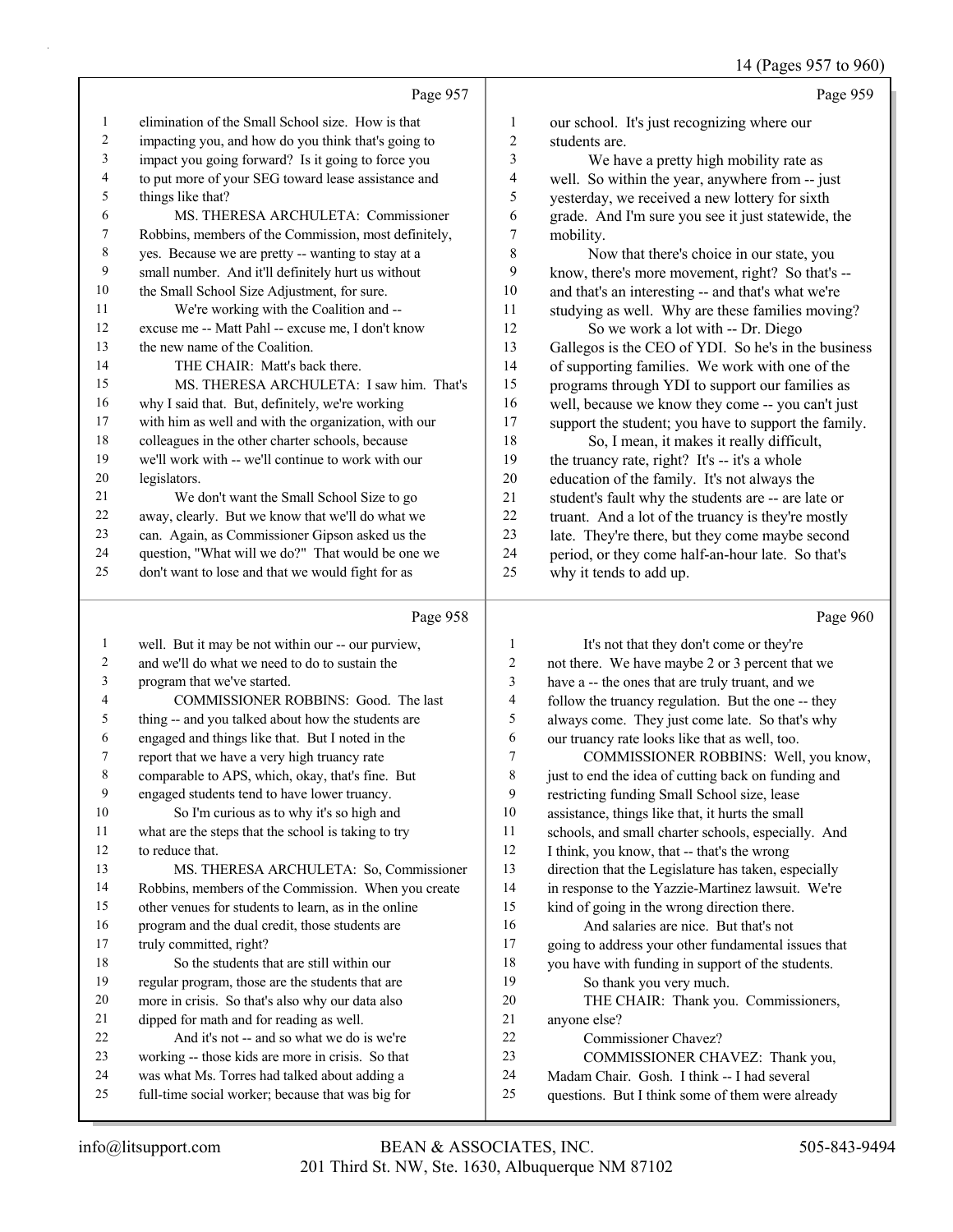# 15 (Pages 961 to 964)

|              | Page 961                                                                                           |                  | Page 963                                                                                                |
|--------------|----------------------------------------------------------------------------------------------------|------------------|---------------------------------------------------------------------------------------------------------|
| 1            | answered by questions from other Commissioners.                                                    | $\mathbf{1}$     | have to take the ACT, the SAT.                                                                          |
| 2            | But I just want to say -- and you may have                                                         | $\boldsymbol{2}$ | We're really glad that the State is moving                                                              |
| 3            | already touched on this. But I was looking at your                                                 | 3                | toward a proficiency being something that is                                                            |
| 4            | scores, your proficiency scores. And believe me, I                                                 | 4                | meaningful to a student. SAT is something that will                                                     |
| 5            | know that proficiency doesn't always tell the story                                                | 5                | be meaningful for our students. So we do work hard                                                      |
| 6            | of the success of the school. And so I'm aware of                                                  | 6                | at making sure.                                                                                         |
| 7            | that.                                                                                              | 7                | One of the things you do have to know,                                                                  |
| 8            | And I'm a huge proponent of the arts or                                                            | 8                | though, the reason -- another reason why our scores                                                     |
| 9            | CTE and that sort of thing, because I believe that                                                 | 9                | are low, is our dual-credit students do not take the                                                    |
| 10           | that provides motivation for kids and relevancy in                                                 | 10               | PARCC. We -- they're not able to, only because                                                          |
| 11           | many ways. Because a lot of times kids go to                                                       | 11               | they're taking classes at the university already.                                                       |
| 12           | school, and, you know, how many times do you hear                                                  | 12               | So we do not want those classes to be interrupted.                                                      |
| 13           | kids say, "Why do we need to know this? There's no                                                 | 13               | So our highest performing students are not                                                              |
| 14           | relevancy tied to that."                                                                           | 14               | reflected in that data you're looking at. So --                                                         |
| 15           | And so, however, on the other side of                                                              | 15               | which is okay. And so we're willing to take the                                                         |
| 16           | that, we do have an accountability measure that we                                                 | 16               | ding for the academics so that we don't want to hold                                                    |
| 17           | have to live up to. And so looking at your scores                                                  | 17               | back any students from furthering their college                                                         |
| 18           | since 2016, both in reading and math, they've been                                                 | 18               | experience and their college academic career or                                                         |
| 19           | stagnant; they've leveled off. And do you attribute                                                | 19               | pathway.                                                                                                |
| $20\,$       | that to some of the things that you've already                                                     | 20               | COMMISSIONER CHAVEZ: I just want to touch                                                               |
| 21           | mentioned, such as your mobility rate and some of                                                  | 21               | on something that you said that I think -- I don't                                                      |
| 22           | the social-emotional issues that are going on with                                                 | 22               | know that a lot of people are truly aware of. But I                                                     |
| $23\,$       | your kids?                                                                                         | 23               | think any secondary school faces the same kind of                                                       |
| 24<br>25     | MS. VERONICA TORRES: Yes. Commissioner                                                             | 24<br>25         | challenges that you just mentioned when you first                                                       |
|              | Chavez, members of the Commission, we obviously use                                                |                  | started talking as far as receiving kids that maybe                                                     |
|              |                                                                                                    |                  |                                                                                                         |
|              | Page 962                                                                                           |                  | Page 964                                                                                                |
| $\mathbf{1}$ | the NWEA MAPs for baseline at the beginning of the                                                 | $\mathbf{1}$     | are not at grade level and are far below, making it                                                     |
| 2            | year. They take it three times a year. This year                                                   | $\overline{c}$   | really, really difficult for a secondary school                                                         |
| 3            | alone, our sixth-graders are coming in low -- as low                                               | 3                | to -- to cut that gap, that achievement gap.                                                            |
| 4            | as preschool and first-grade-level readers.                                                        | 4                | And I would think that for a charter                                                                    |
| 5            | So those proficiency rates, yes, they're                                                           | 5                | school, a secondary charter school, it's even that                                                      |
| 6            | going to be low.                                                                                   | 6                | much more difficult, because you're receiving                                                           |
| 7            | And then we're asking these students to                                                            | 7                | kids -- you have no control over the kids that                                                          |
| 8            | take, you know, annual exams, such as the "new                                                     | 8                | you're receiving as far as where they're coming from                                                    |
| 9            | PARCC," we call it, that are not geared towards the                                                | 9                | academically.                                                                                           |
| $10\,$       | culture of our state and our students. So,                                                         | 10               | And so that's something that I think more                                                               |
| 11           | therefore, those scores are going to look the way                                                  | 11               | attention needs to be given to.                                                                         |
| 12           | they look.                                                                                         | 12               | But if I could just share just a personal                                                               |
| 13           | However, when you look at our NWEA MAPs                                                            | 13               | story, because my son was very musically inclined.                                                      |
| 14           | growth scores, we're in one of the highest                                                         | 14<br>15         | And I've got to say that this is the kind of school                                                     |
| 15<br>16     | percentiles. Ms. Archuleta can speak more to this.                                                 | 16               | that I think he would have just done really well.                                                       |
| 17           | But we're in the 90th percentile for growth.                                                       | 17               | I have a son and a daughter. And my                                                                     |
| $18\,$       | We're showing a trend. If students can<br>stay with us from sixth through twelfth grade, we        | 18               | daughter did really well in traditional school, but<br>my son was very much driven musically and in the |
| 19           | can get them proficient by twelfth grade.                                                          | 19               | arts.                                                                                                   |
| 20           | MS. THERESA ARCHULETA: Commissioner                                                                | $20\,$           | And so one year, he came, and he mentioned                                                              |
| 21           | Chavez, members of the Commission, she hit the nail                                                | 21               | the cajon. And he came to us, and he said, "You                                                         |
| 22           | on the head. And we do want you to know that we're                                                 | 22               | know, I really -- I've seen this box, you know. I                                                       |
| 23           | not -- we're not happy with those proficiency rates,                                               | 23               | think it's called a 'cajun' [ph]. And I'd really                                                        |
| 24<br>25     | either. Because the other thing is in their<br>lifetime, they will take tests, no matter what. You | 24<br>25         | like a 'cajun' [ph] for Christmas."<br>I thought, "What the heck is a 'cajun'                           |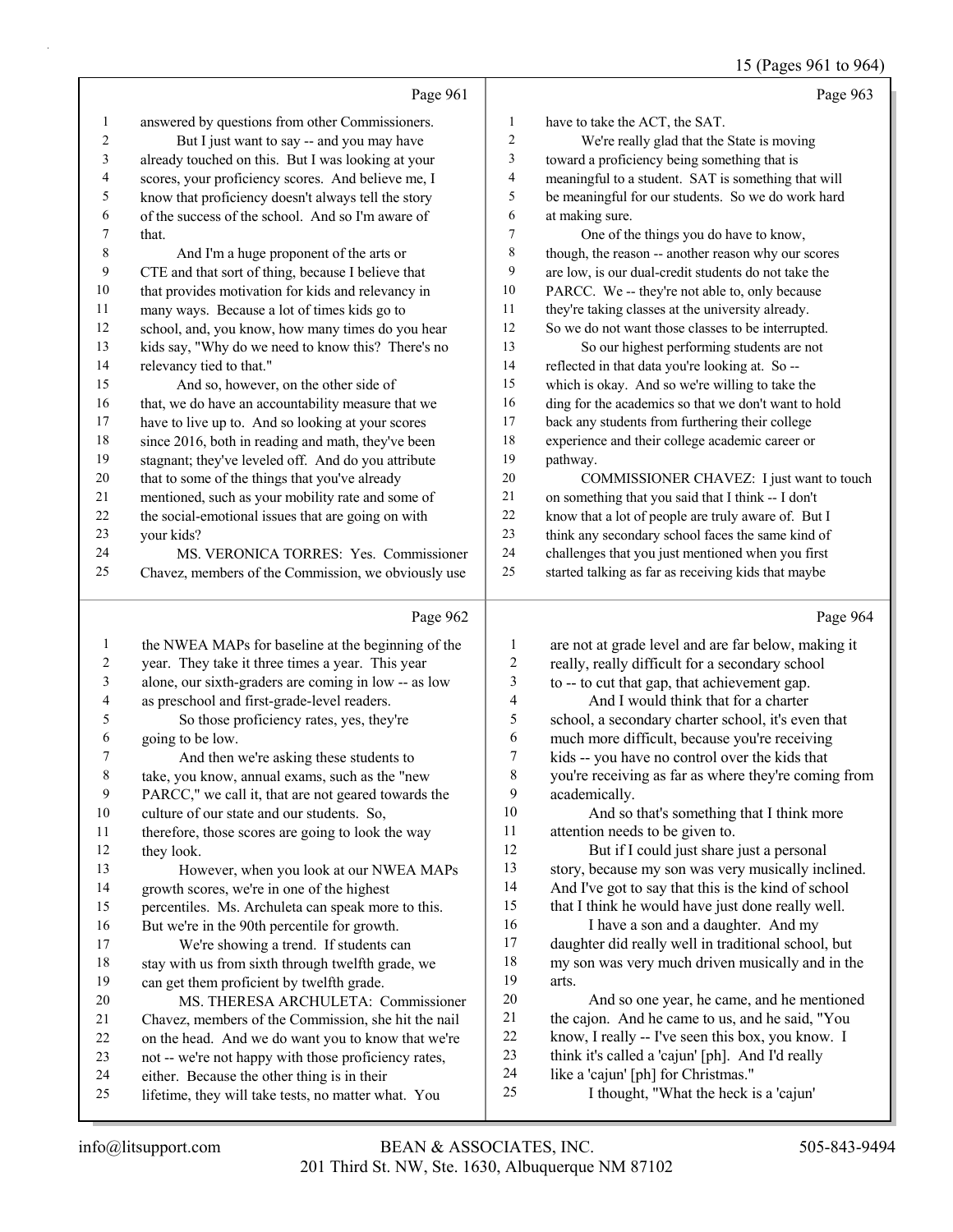# 16 (Pages 965 to 968)

|                          |                                                      |                  | $10$ (1 ages 700 to 700                              |
|--------------------------|------------------------------------------------------|------------------|------------------------------------------------------|
|                          | Page 965                                             |                  | Page 967                                             |
| 1                        | [ph]?" I looked. "You mean a cajon." Okay.           | $\mathbf{1}$     | times, they just don't want to pay.                  |
| $\sqrt{2}$               | And to this day, it's beautiful. We                  | $\overline{2}$   | And this is becoming -- I'm not speaking             |
| 3                        | bought him a beautiful beechwood cajon that he still | 3                | just to you guys. This is a general address.         |
| $\overline{\mathcal{A}}$ | uses today -- this is, like, 12 years ago -- that he | 4                | I know the other 89 school districts and             |
| 5                        | still uses today. I needed to share that.            | 5                | the other 99 charters aren't here. But this is a     |
| 6                        | MR. JOAQUIN ENCINIAS: Is it possible for             | 6                | problem that we really need to take very seriously.  |
| $\boldsymbol{7}$         | me to comment on that real quick? Is that okay for   | 7                | Because, in the end, it's the protection of the      |
| $\,$ $\,$                | me to comment?                                       | $\,$ $\,$        | kids. And, you know, not only do we not want our     |
| 9                        | COMMISSIONER CRONE: I've certainly                   | 9                | children to be shot at and killed in the schools, we |
| $10\,$                   | contributed to the truancy rate at PEC. But I have   | 10               | also don't want them to be sexually molested.        |
| 11                       | a good excuse. I apologize for being late. I have    | 11               | (Commissioner Caballero enters meeting.)             |
| 12                       | vision problems, and I don't like to drive into the  | 12               | COMMISSIONER CRONE: So there is a                    |
| 13                       | sun.                                                 | 13               | question here. How are you dealing with your         |
| 14                       | And on the flamenco issue, I kept hearing            | 14               | back--- let me say one other thing before I          |
| 15                       | "capron." So I'm glad to hear that it's "cajon" and  | 15               | continue.                                            |
| 16                       | not "capron."                                        | 16               | The background check primarily is with the           |
| 17                       | I taught at Northern New Mexico College              | 17               | FBI. But this young man had never been charged with  |
| $18\,$                   | for many years. We once had a thriving flamenco      | 18               | anything. So he would have -- he would not have      |
| 19                       | program. Unfortunately, that's gone. Vicente         | 19               | shown up in the data.                                |
| $20\,$                   | Griego was a student at Northern. I know Vicente.    | 20               | There's a case that started in Utah and              |
| 21                       | La Emi was a student of mine at Northern. And I'm    | $21\,$           | went to Santa Fe and came to my town, Española,      |
| $22\,$                   | young enough to have witnessed Maria Benitez         | $22\,$           | where there was a person who just kept moving        |
| 23                       | perform. That's all the good news.                   | 23               | through the system and successively victimized young |
| 24                       | Now, unfortunately, I have to become Timmy           | 24               | women, young females, in the schools.                |
| 25                       | Downer. Another student I had in 2016, the fall of   | 25               | And so NMPSIA is working on a plan to do             |
|                          | Page 966                                             |                  | Page 968                                             |
| $\mathbf{1}$             | 2016, was on the front page of the newspapers with   | $\mathbf{1}$     | deeper training and to come up with some legislation |
| $\overline{c}$           | his mug shot and his inmate number. He was, I        | $\overline{c}$   | whereby more extensive background checks will be     |
| $\mathfrak{Z}$           | believe, on a temporary certificate.                 | 3                | executed.                                            |
| 4                        | He was pursuing -- he's a sexual predator.           | 4                | So I'm just wondering how you have --                |
| 5                        | He was pursuing some of your students at             | 5                | since you've taken over the responsibility for       |
| 6                        | Tierra Adentro. I learned the other day from         | 6                | background checks, how are you dealing with that?    |
| 7                        | Dr. Woerner that a lot of the responsibility for     | $\boldsymbol{7}$ | MS. THERESA ARCHULETA: Commissioner                  |
| 8                        | background checks is now on the schools. So I know   | $\,$ 8 $\,$      | Crone, members of the Commission, most definitely,   |
| 9                        | that you weren't directly involved with that         | 9                | that is the number one focus of our governing        |
| 10                       | situation.                                           | $10\,$           | council, our staff, our families, that our kids are  |
| 11                       | Another role that I have in the State of             | 11               | 100 percent safe with every adult in the building at |
| 12                       | New Mexico is I'm on the NMPSIA board as the AFT,    | 12               | our school.                                          |
| 13                       | New Mexico representative. As you well know, a       | 13               | That being said, actually, at our                    |
| 14                       | problem that we used to not have very much, or at    | 14               | governing council meeting yesterday, as reflected -- |
| 15                       | least we weren't as aware of as we are now, are      | 15               | what will be reflected in our minutes -- is we did   |
| 16                       | sexual predators like this person.                   | 16               | talk about a clear policy on what clear -- since we  |
| 17                       | We, currently, NMPSIA and Poms &                     | 17               | are now responsible for clearing all background      |
| 18                       | Associates and CCMSI are in the process and in a lot | 18               | checks that come into our school, that is something  |
| 19                       | of litigation and paying out a lot of dollars, which | 19               | that our governance council is taking very           |
| $20\,$                   | results in us -- we're sort of an insurance broker,  | $20\,$           | seriously.                                           |
| 21                       | I suppose you'd say. So we're in a lot of            | $21\,$           | And we are making sure and going to put              |
| $22\,$                   | discussions with what they call "extra carriers."    | $22\,$           | into policy what that means and make sure that we    |

 insurance. And then if -- excess carriers. I'm communicate that.

24 One of the things that we do set up in our building, though, is that we have our building set

23 So we have a certain liability with our

sorry, if it goes over that. And then a lot of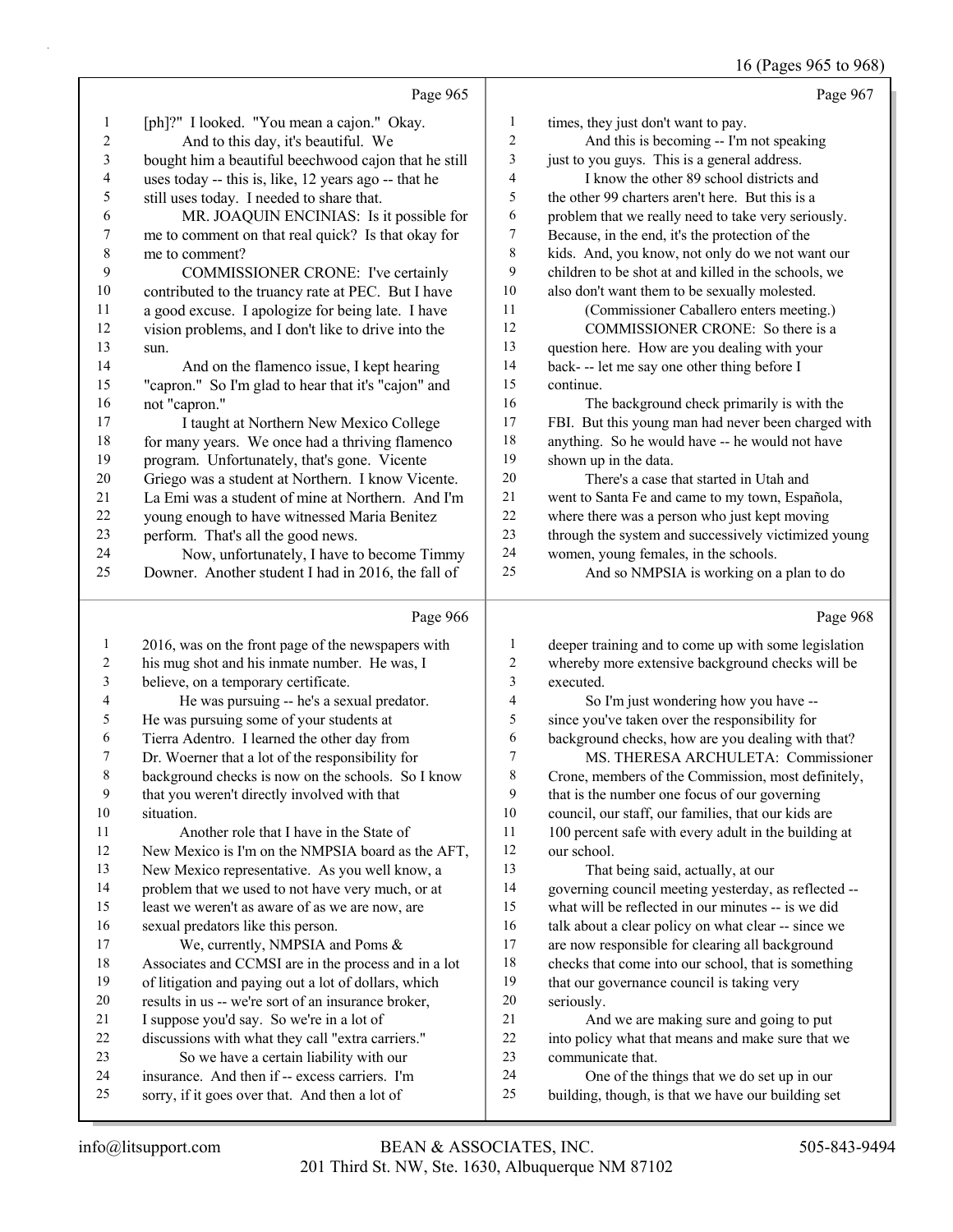|          |                                                           |                | 17 (Pages 969 to 972)                                  |
|----------|-----------------------------------------------------------|----------------|--------------------------------------------------------|
|          | Page 969                                                  |                | Page 971                                               |
| 1        | up in a collegiate manner, which means that the           | 1              | THE CHAIR: There's a motion by                         |
| 2        | classes are owned by the students and not by the          | $\overline{c}$ | Commissioner Voigt and a second by Commissioner        |
| 3        | teachers or by the staff.                                 | 3              | Robbins. Any further discussion?                       |
| 4        | So that means that there is really no                     | 4              | (No response.)                                         |
| 5        | teacher ever alone with a group of students.              | 5              | THE CHAIR: And will the record reflect                 |
| 6        | There's always another adult in the classroom. And        | 6              | that Commissioner Caballero has stepped in?            |
| 7        | that's for the safety not only of students, but for       | 7              | THE REPORTER: (Indicates.)                             |
| 8        | the safety of the staff as well.                          | 8              | THE CHAIR: Thank you. Roll call?                       |
| 9        | So we feel that that extra added                          | 9              | COMMISSIONER ARMBRUSTER: Commissioner                  |
| 10       | monitoring and vigilance has made a huge difference.      | 10             | Crone?                                                 |
| 11       | I can tell you since I've been at                         | 11             | <b>COMMISSIONER CRONE: Yes.</b>                        |
| 12       | Tierra Adentro that we have not had any reports of        | 12             | COMMISSIONER ARMBRUSTER: Commissioner                  |
| 13       | misconduct by anybody on staff or by substitutes          | 13             | Robbins?                                               |
| 14       | that come to our school. So that is one thing that        | 14             | <b>COMMISSIONER ROBBINS: Yes.</b>                      |
| 15       | we take very seriously is making sure that the            | 15             | COMMISSIONER ARMBRUSTER: Commissioner                  |
| 16       | adults -- of course, the first check is the               | 16             | Gipson?                                                |
| 17       | background check.                                         | 17             | THE CHAIR: Did you say "high school                    |
| 18       | And then afterward is the behavior of the                 | 18             | graduation rate"?                                      |
| 19       | adults in the building. So, yeah, we very much            | 19             | COMMISSIONER VOIGT: You know what? I did               |
| 20       | respect that.                                             | 20             | not.                                                   |
| 21       | COMMISSIONER CRONE: Yeah. This could add                  | 21             | MS. AMI JAEGER: You need to amend your                 |
| 22       | an extra burden to an already overburdened                | 22             | motion.                                                |
| 23       | workforce. But social media is a way to detect some       | 23             | COMMISSIONER VOIGT: I'll amend my motion.              |
| 24       | of these things. And I believe that this                  | 24             | Here's the amended motion.                             |
| 25       | individual, his means of -- sexting was essentially       | 25             | I move the Public Education Commission                 |
|          | Page 970                                                  |                | Page 972                                               |
| 1        | what he was doing.                                        | $\mathbf{1}$   | amend the charter for Tierra Adentro of New Mexico     |
| 2        | And so we just have to become more careful                | 2              | for five years, that the New Mexico System of School   |
| 3        | and more diligent. And within -- even though I'm a        | 3              | Support and Accountability Report prepared by PED      |
| 4        | higher ed teacher -- within our own profession, we        | 4              | shows a similar performance for School Year            |
| 5        | need to be more -- we need to become whistleblowers,      | 5              | 2018-2019 in the student growth, highest quartile;     |
| 6        | quite frankly. And I need to apologize to                 | 6              | student growth, middle quartile; student growth,       |
|          | Representative Silva. I heard "Foley." So I deeply        | 7              | lowest quartile; English Learner progress; chronic     |
| 8        | apologize to you. Dan Foley. That's --                    | 8              | absenteeism; college-and-career readiness;             |
| 9        | THE CHAIR: Make the motion?                               | 9              | educational climate, and growth in four-year           |
| 10       | Commissioner Voigt?                                       | 10             | graduation rate, with no statistically significant     |
| 11       | COMMISSIONER VOIGT: Madam Chair, thank                    | 11             | decrease in performance.                               |
| 12       | you.                                                      | 12             | COMMISSIONER ROBBINS: Second.                          |
| 13       | I would like to move that the Public                      | 13             | THE CHAIR: An amended motion by                        |
| 14       | Education Commission renew the charter for                | 14             | Commissioner Voigt and a second by Commissioner        |
| 15       | Tierra Adentro of New Mexico for five years, with         | 15             | Robbins.                                               |
| 16       | the conditions that the New Mexico System of School       | 16             | Roll call, please.                                     |
| 17       | Support and Accountability Report prepared by PED         | 17             | COMMISSIONER ARMBRUSTER: Okay. Starting                |
| 18       | shows similar performance for School Year 2018-2019       | 18             | over again.                                            |
| 19       | in the student growth, highest quartile; student          | 19             | Commissioner Robbins?                                  |
| 20       | growth, middle quartile; student growth, lowest           | 20             | COMMISSIONER ROBBINS: Yes.                             |
| 21       | quartile; English learner progress; chronic               | 21             | COMMISSIONER ARMBRUSTER: Commissioner                  |
| 22       | absenteeism; college-and-career readiness; education      | 22             | Crone?                                                 |
| 23       | climate; and with no statistically significant            | 23             | <b>COMMISSIONER CRONE: Yes.</b>                        |
|          |                                                           |                |                                                        |
| 24<br>25 | decrease in performance.<br>COMMISSIONER ROBBINS: Second. | 24<br>25       | COMMISSIONER ARMBRUSTER: Okay.<br>Commissioner Gipson? |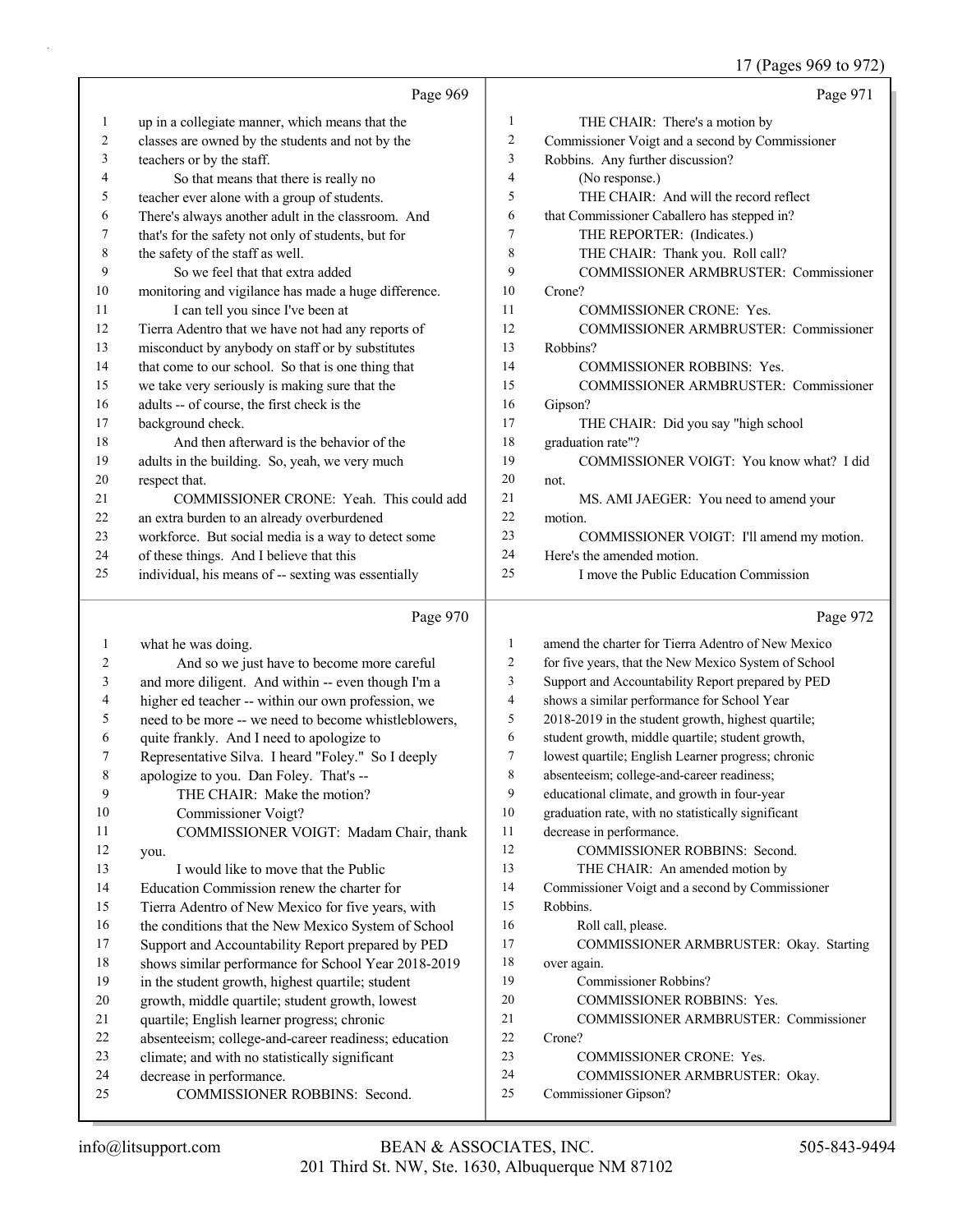18 (Pages 973 to 976)

|    | Page 973                                     |                | Page 975                                             |
|----|----------------------------------------------|----------------|------------------------------------------------------|
|    | THE CHAIR: Yes.                              | 1              | well.                                                |
| 2  | COMMISSIONER ARMBRUSTER: Commissioner        | $\overline{2}$ | THE CHAIR: Good morning.                             |
| 3  | Voigt?                                       | 3              | FROM THE FLOOR: Good morning.                        |
| 4  | <b>COMMISSIONER VOIGT: Yes.</b>              | 4              | THE CHAIR: Thanks for traveling up and               |
| 5  | COMMISSIONER ARMBRUSTER: Commissioner        | 5              | putting up with us this morning so far. We           |
| 6  | Armbruster votes "Yes."                      | 6              | appreciate it.                                       |
| 7  | <b>Commissioner Davis?</b>                   | $\overline{7}$ | I will remind anyone who has recently come           |
| 8  | <b>COMMISSIONER DAVIS: Yes.</b>              | 8              | in that if anyone wishes to speak in regards to the  |
| 9  | COMMISSIONER ARMBRUSTER: Commissioner        | 9              | school, there is a sign-up sheet here by             |
| 10 | Chavez?                                      | 10             | Ms. Friedman. So please make sure that you sign up   |
| 11 | COMMISSIONER CHAVEZ: Yes.                    | 11             | if you wish to speak.                                |
| 12 | <b>COMMISSIONER ARMBRUSTER: Commissioner</b> | 12             | So, once again, if you were here earlier,            |
| 13 | Caballero?                                   | 13             | I have a stock statement that I make before each     |
| 14 | COMMISSIONER CABALLERO: Yes.                 | 14             | school in regards to the lack of the complete data   |
| 15 | COMMISSIONER ARMBRUSTER: Commissioner        | 15             | that's available right now; so the renewing of the   |
| 16 | Raftery?                                     | 16             | charters with conditions.                            |
| 17 | COMMISSIONER RAFTERY: Yes.                   | 17             | The PED has not provided a report or a               |
| 18 | COMMISSIONER ARMBRUSTER: That is a --        | 18             | review of data for the School Year '18-'19           |
| 19 | THE CHAIR: Nine-zero?                        | 19             | Accountability.                                      |
| 20 | COMMISSIONER ARMBRUSTER: Want to make        | 20             | It is important for schools to have the              |
| 21 | sure I got everybody. Yes.                   | 21             | complete academic data as part of its renewal        |
| 22 | THE CHAIR: Motion passes, nine-zero.         | 22             | information for this renewal and also for future     |
| 23 | Congratulations.                             | 23             | years.                                               |
| 24 | (Applause.)                                  | 24             | The PEC needs complete State                         |
| 25 | THE CHAIR: Commissioners, let's take a       | 25             | Accountability Reports to make the best decision on  |
|    | Page 974                                     |                | Page 976                                             |
| 1  | short break, please.                         | 1              | school renewal applications.                         |
| 2  | (Recess taken, 9:20 a.m. to 9:39 a.m.)       | 2              | The PEC will review financial and                    |
| 3  | THE CHAIR: Before we start, I'm going to     | 3              | operational performance because the data is complete |
| 4  | recognize Commissioner Crone.                | 4              | at this meeting in December 2019.                    |

5 If the PEC decides to issue a renewal with conditions, the PEC will clearly state what Accountability information it will review from the PED Accountability Report.

9 When the Accountability data is prepared by PED and the school has had an opportunity to review the data -- no less than ten days -- the PEC will review the data and remove the condition or take other actions, such as a Corrective Action Plan, or possibly non-renew the charter. 15 At the future meeting, January or February

- 16 of 2020, the PEC will only consider the issues 17 related to the reason for the conditions and will
- 18 not consider any other issues related to renewal. 19 So, once again, we will close out,
- 20 100 percent, all operational and financial concerns 21 and 95 percent of the academic concerns. So that if
- 22 the school gets the conditional renewal, that
- 23 renewal with conditions, that you just have to show
- 24 there's no downward dip, then you'd be on the
- 25 Consent Agenda. So thank you.

10 I interacted with.

15 in the record.

17 "Tierra Adentro."

5 COMMISSIONER CRONE: I would like the minutes to reflect that I made a profound mistake. The school -- the person I was talking about was Tierra Encantada, not Tierra Adentro. So I

9 apologize profusely to everyone from the school that

12 forgotten which school this was. So I went back to 13 the archive in the Santa Fe New Mexican, and it 14 clearly said Tierra Adentro; so I apologize for that

11 No excuses. But I got my -- I had

16 COMMISSIONER VOIGT: You said

18 COMMISSIONER CRONE: Yeah. Tierra Encantada, not Tierra Adentro. Let me be clear. 20 THE CHAIR: I'd like to publicly congratulate the school for professionally just handling that, and, you know, going with the flow. 23 COMMISSIONER CRONE: If you want to see flamenco and Vicente Griego, he performs at El Farol on Canyon Road. And La Emi performs in this area as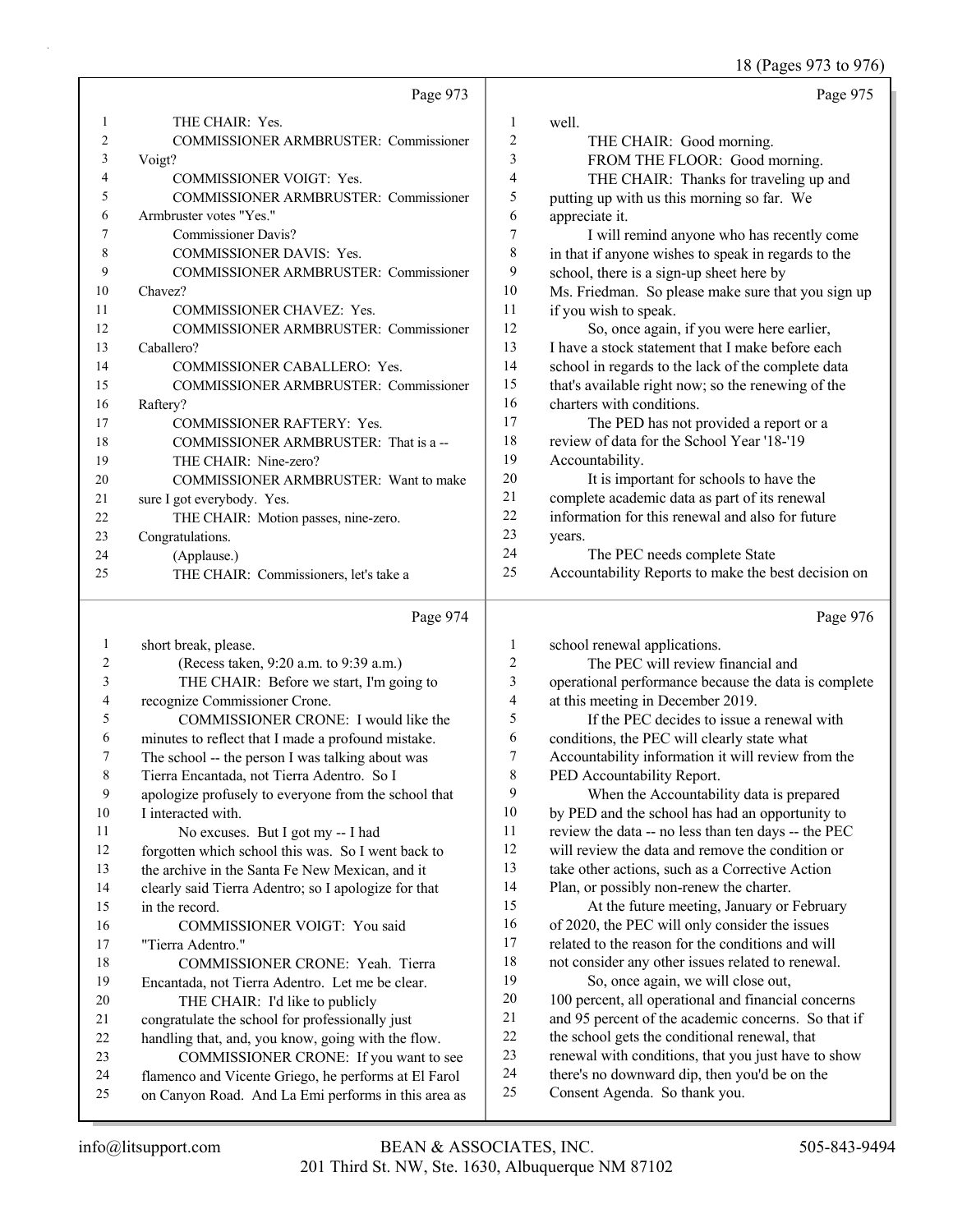# 19 (Pages 977 to 980)

|   | ١ |
|---|---|
| ш |   |

|                | Page 977                                                                                                |                  | Page 979                                                                                                |
|----------------|---------------------------------------------------------------------------------------------------------|------------------|---------------------------------------------------------------------------------------------------------|
| 1              | So we will, once again, start with CSD.                                                                 | $\mathbf{1}$     | first three years and then a jump, even by subgroups                                                    |
| $\overline{c}$ | You folks will then have your 15 minutes. And then                                                      | $\overline{c}$   | in reading, in both sets of subgroups.                                                                  |
| 3              | there's the eight minutes of the Public Comment.                                                        | 3                | Economically disadvantaged, students with                                                               |
| 4              | Thanks.                                                                                                 | 4                | disabilities and English Learners also showing a                                                        |
| 5              | MS. KAREN WOERNER: Madam Chair,                                                                         | 5                | jump in their reading proficiency over the last                                                         |
| 6              | Commissioners, school representatives.                                                                  | 6                | year. The subgroups in math reflect what you saw in                                                     |
| 7              | Before you, Aldo Leopold Charter School,                                                                | 7                | the overall chart as well, with a dip this last                                                         |
| $\,$ $\,$      | serving Grades 6 through 12 in Silver City, with a                                                      | 8                | year, a slight decline in their performance in math.                                                    |
| 9              | current enrollment of approximately 172 students.                                                       | 9                | Graduation rate was at 67 percent in the                                                                |
| 10             | The school's mission emphasizes direct                                                                  | 10               | last available data.                                                                                    |
| 11             | experience, inquiry learning, stimulation of the                                                        | 11               | And the mission goals, for the last couple                                                              |
| 12             | creative process, and stewardship of our community                                                      | 12               | of years, the school has Met or Exceeded all four of                                                    |
| 13             | and natural environment.                                                                                | 13               | their goals. They did have some, in 2017, where it                                                      |
| 14             | And I know the school brought some                                                                      | 14               | was rated as Falls Far Below or Does Not Meet. In                                                       |
| 15             | pictures that displayed those key topics of their                                                       | 15               | '18-'19, they have Exceeded or Met all four.                                                            |
| 16             | mission. May not be available for you now here on                                                       | 16               | The membership has had a slight increase                                                                |
| 17             | the floor; we couldn't find a place to put it. But                                                      | 17               | over the years of the contract term.                                                                    |
| 18             | it will be available in the back of the room after                                                      | 18               | And the retention within the school year                                                                |
| 19             | the meeting if you want to take a break after the                                                       | 19               | has been between 89 and 92 percent. It has declined                                                     |
| 20             | school and want to look at it more closely. You                                                         | 20               | a little; but 89 to 92 is pretty high.                                                                  |
| 21             | know, it's not really easy to provide you a place                                                       | $21\,$           | And then in the -- between the school                                                                   |
| 22             | for you to see it.                                                                                      | $22\,$           | years, that has improved from 83 up to 91 percent.                                                      |
| 23             | So going to the report, the proficiency                                                                 | 23               | Teacher retention rate is high, 85 to                                                                   |
| 24             | data is where I'd like to start, Part A.                                                                | 24               | 94 percent over the course of the contract term.                                                        |
| 25             | On the math and reading proficiency, as                                                                 | 25               | And in the audit findings, this last year                                                               |
|                |                                                                                                         |                  |                                                                                                         |
|                | Page 978                                                                                                |                  | Page 980                                                                                                |
| $\mathbf{1}$   |                                                                                                         | 1                |                                                                                                         |
| $\overline{c}$ | you can see, the reading proficiency took quite a<br>jump, increased. The math, on the other hand, took | $\boldsymbol{2}$ | that we have data for, there were four findings, two<br>of which were repeat findings. And one of those |
| 3              | a bit of a dip from the prior year.                                                                     | 3                | repeat findings was a material weakness. And that,                                                      |
| 4              | Again, though, I do want to point out that                                                              | 4                | Commissioners, is the reason for the Failing to                                                         |
| 5              | the -- despite the dip, it is still just slightly                                                       | 5                | Demonstrate Progress that was rated on the report                                                       |
| 6              | above the State average of 20 percent proficiency in                                                    | 6                | and the red mark that you see on their chart for the                                                    |
| $\sqrt{ }$     | math.                                                                                                   | $\overline{7}$   | last year.                                                                                              |
| 8              | Their science proficiency rate is                                                                       | 8                | Going back to the report itself regarding                                                               |
| 9              | extremely high at 76 percent. As you know, the                                                          | 9                | the progress report, or Part B ratings, the school                                                      |
| 10             | State average is 35 percent.                                                                            | 10               | has demonstrated or met standards in all areas other                                                    |
| 11             | Their growth indices are all showing close                                                              | 11               | than the one I just mentioned.                                                                          |
| 12             | to, with their lowest -- with their higher                                                              | 12               | And the area under the organizational                                                                   |
| 13             | performing students in both reading and math, pretty                                                    | 13               | performance framework where the school had to                                                           |
| 14             | close to the as-expected or the zero mark on those                                                      | 14               | provide a response due to repeat Workings to Meet or                                                    |
| 15             | charts with a slight -- and I can't really tell here                                                    | 15               | Falls Far Below were both in the financial areas,                                                       |
| 16             | which group -- but a slight -- one group that's                                                         | 16               | the financial compliance and Generally Accepted                                                         |
| 17             | slightly up, going greater than expected.                                                               | 17               | Accounting Principles, because those are the areas                                                      |
| 18             | The indices in the -- the growth indices                                                                | 18               | where we rate the audit. So you see it again there.                                                     |
| 19             | for the subgroups in reading, again, appear to be a                                                     | 19               | Affidavits. 100 percent of the employees                                                                |
| 20             | little bit below the line, but, again, not over                                                         | $20\,$           | signed the petition for the school's renewal.                                                           |
| 21             | negative .55, which is, again, within the expected                                                      | 21               | 80 percent of the households signed the petition.                                                       |
| 22             | growth range. Same with the subgroups for math.                                                         | $22\,$           | And the index letter provided showed a                                                                  |
| 23<br>24       | The proficiencies, of course, reflect what<br>you saw in the chart for the overall proficiency for      | 23<br>24         | score of 28.53, which is slightly above the<br>23.07 percent. And, remember, lower is better; so        |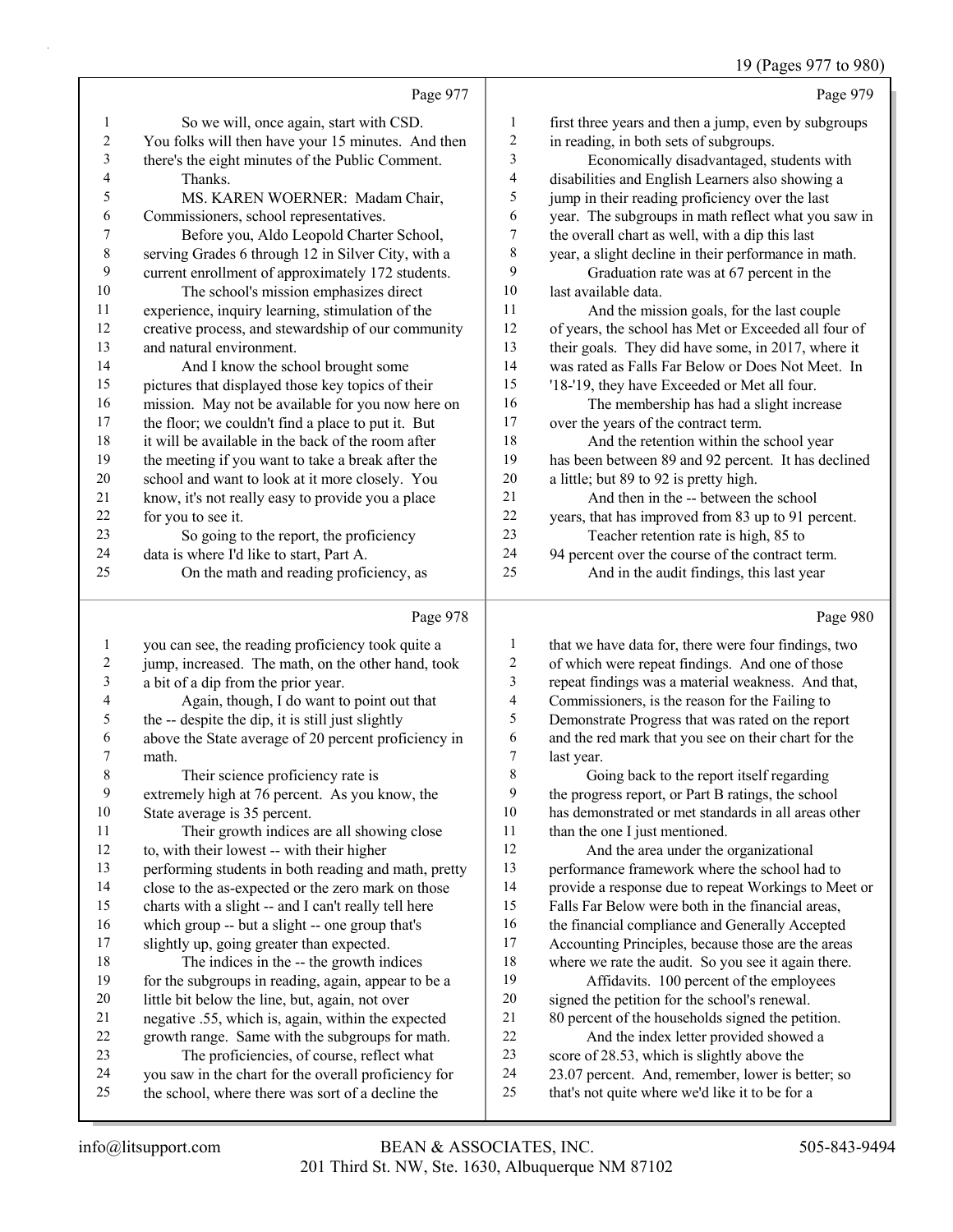|    |                                                      |    | $= 0$ (1 agos 5 o 1 as 5 o 1)                        |
|----|------------------------------------------------------|----|------------------------------------------------------|
|    | Page 981                                             |    | Page 983                                             |
| 1  | facility.                                            | 1  | At Aldo Leopold, again, we focus on the              |
| 2  | And I think that takes into effect the one           | 2  | outdoors. So the kids took their tents, and they     |
| 3  | facility -- as you know, the school has come before  | 3  | camped.                                              |
| 4  | you. They also have students on the campus of        | 4  | And it was quite an experience for the               |
| 5  | Western New Mexico. And I don't think that's         | 5  | kids, because they woke up, and all their tents      |
| 6  | reflected in this index.                             | 6  | were, like, covered in ice. They're up at 6:00 in    |
| 7  | THE CHAIR: Right.                                    | 7  | the morning to go watch the birds. What an           |
| 8  | MS. KAREN WOERNER: And with that, I                  | 8  | experience. You can't get that from a textbook.      |
| 9  | conclude my report.                                  | 9  | So our students have to be present. When             |
| 10 | THE CHAIR: Thank you. And good morning               | 10 | they come to our school, they are out in the         |
| 11 | once again.                                          | 11 | outdoors experiencing these opportunities.           |
| 12 | If you would just introduce yourselves and           | 12 | So excuse me for using my phone. I                   |
| 13 | everyone from the school that's going to speak on    | 13 | actually put my notes on my phone; so --             |
| 14 | the record right now. Thanks.                        | 14 | So some of the things we've done in the              |
| 15 | MR. G. WAYNE SHERWOOD: Okay. Thank you,              | 15 | last five years, we now have added lunch, hot lunch, |
| 16 | Madam Chair, Commissioners. My name is Wayne         | 16 | hot meals for all of our students. We are now at     |
| 17 | Sherwood. I'm the director of Aldo Leopold Charter   | 17 | 60 percent Free and Reduced Lunch.                   |
| 18 | School. I was going to let all of our speakers       | 18 | We also have moved our high school to the            |
| 19 | introduce themselves, but I will introduce them now. | 19 | WNMU campus, and we are looking forward to our       |
| 20 | This is Catalina Claussen, Jennifer                  | 20 | middle school moving to WNMU campus next year, which |
| 21 | Lepisko, Harry Browne, Fiona Bailey, and A.J.        | 21 | I will go through the proper -- get that done        |
| 22 | Sandoval. And I will let them explain what part      | 22 | correctly this time.                                 |
| 23 | they are going to be speaking.                       | 23 | So we are really excited about that. That            |
| 24 | So I just want to give you a little bit of           | 24 | has increased our dual enrollment also. We're about  |
| 25 | history -- or not really history, but just where     | 25 | 30 percent dual enrollment with our high school.     |
|    | Page 982                                             |    | Page 984                                             |

| 1  | we're located, because we are the only school in     | 1  | And I actually anticipate a little bump in our       |
|----|------------------------------------------------------|----|------------------------------------------------------|
| 2  | Grant County, which is a small county of about       | 2  | student growth next year at our high school, just    |
| 3  | 30,000 people, in a town of about 10,000 people.     | 3  | because of our location on the WNMU campus. It has   |
| 4  | And as most of you know, traveling up here           | 4  | been very nice for the students be able to just walk |
| 5  | to Santa Fe, it can be -- it's a long drive. It      | 5  | to the classes.                                      |
| 6  | took us, like, six hours yesterday, and some of us   | 6  | It has eliminated a lot of the                       |
| 7  | are pretty tired. I know you guys are doing the      | 7  | transportation problems. The reasons kids couldn't   |
| 8  | same thing coming from all over the state. And I     | 8  | take dual enrollment is because we were off -- too   |
| 9  | appreciate you guys doing your job all week long for | 9  | far away from the campus, and if they didn't have a  |
| 10 | all of the schools.                                  | 10 | vehicle, they had to provide their own               |
| 11 | So Aldo Leopold is a small charter school.           | 11 | transportation. And now they can just walk to        |
| 12 | And what we focus on is experiential education in    | 12 | school. So that is really beneficial.                |
| 13 | the outdoors.                                        | 13 | We also are working on career-technical              |
| 14 | And I just wanted to give you one example            | 14 | education. And we're working with WNMU also in       |
| 15 | of what we did just this week.                       | 15 | their outdoor education program. And we're going to  |
| 16 | Our junior class is studying birds in                | 16 | continue to build our program and WNMU's program in  |
| 17 | their science class. And we don't live along the     | 17 | that way and start offering CTE classes for our      |
| 18 | Rio Grande Corridor. So we don't really have a lot   | 18 | students.                                            |
| 19 | of large migratory birds or a large group of         | 19 | So at this time, I'd like to turn it over            |
| 20 | migratory birds.                                     | 20 | to Harry Browne, our business manager.               |
| 21 | So they planned a trip to Bosque del                 | 21 | MR. HARRY BROWNE: As Wayne mentioned, I              |
| 22 | Apache. And as all of you know that have been to     | 22 | am the business manager. I've also been a teacher,   |
| 23 | Bosque del Apache, there's tens of thousands of      | 23 | primarily of math, but also of economics,            |
| 24 | Canadian snow geese there. There's Sandhill cranes   | 24 | government, business, and, briefly, Spanish.         |
| 25 | and many, many other birds.                          | 25 | And my job is to talk a little bit about             |
|    |                                                      |    |                                                      |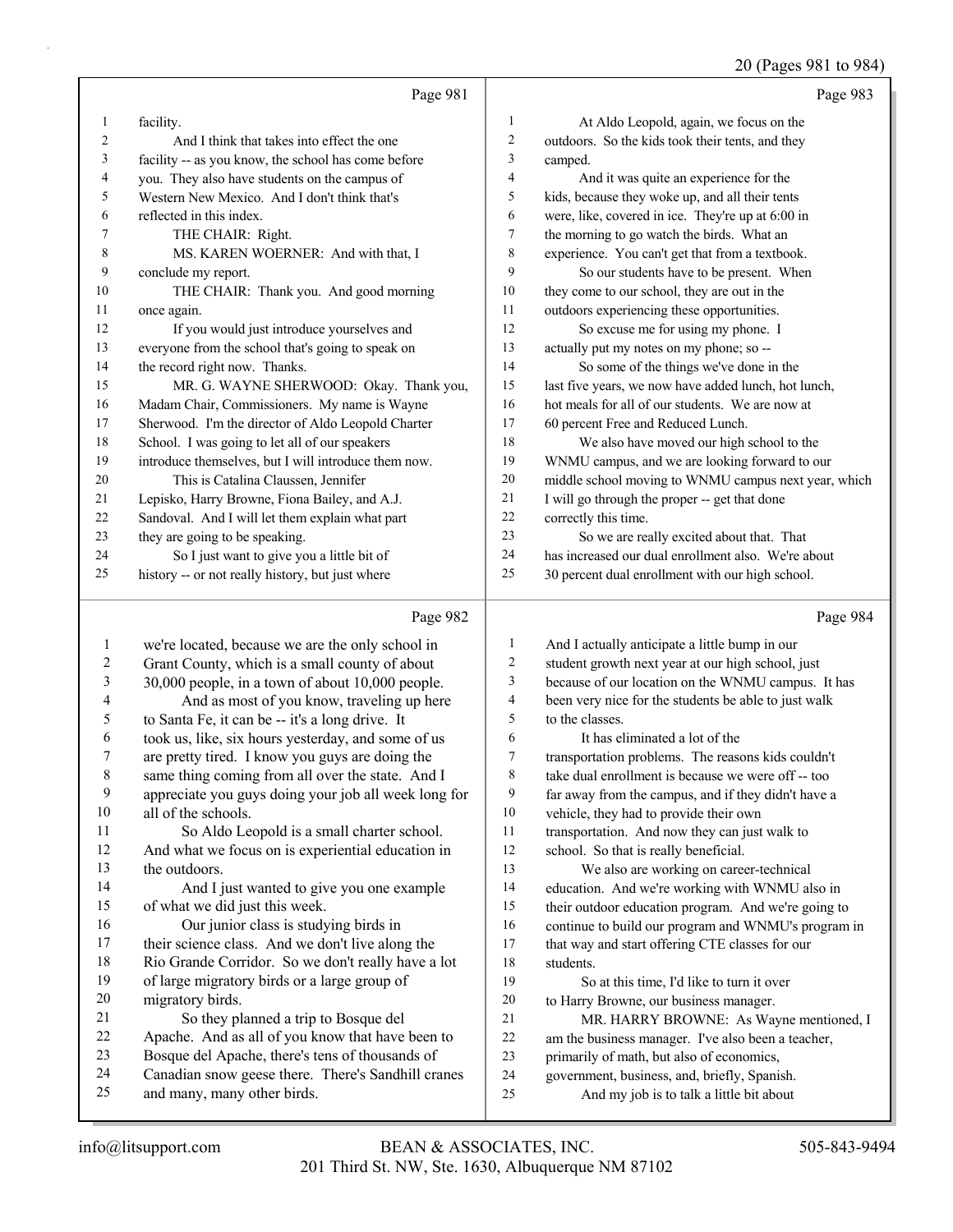#### 21 (Pages 985 to 988)

|                |                                                      |                | $21$ (1 ages 700 to 700                              |
|----------------|------------------------------------------------------|----------------|------------------------------------------------------|
|                | Page 985                                             |                | Page 987                                             |
| 1              | our history and, very briefly, our fiscal condition. | $\mathbf{1}$   | teachers had been taught we were supposed to do,     |
| $\overline{c}$ | Aldo Leopold opened its doors in August of           | $\overline{2}$ | which was teach to the whole child. We believe       |
| 3              | 2005 with 41 ninth- and tenth-graders, who, like     | 3              | we're able to do that. The fact that we meet         |
| 4              | those of us who founded the school, were willing to  | 4              | academic standards is crucial. The rest is a bonus,  |
| 5              | take a risk in order to experience a new way to      | 5              | I guess. But we believe we're teaching to the whole  |
| 6              | teach and learn.                                     | 6              | child.                                               |
| 7              | 2005 was also the year that Richard Louv             | 7              | All of this does cost some extra money.              |
| $\,8\,$        | published his groundbreaking book called "Last Child | 8              | But, fortunately, we have a very frugal staff and a  |
| 9              | in the Woods, Saving Our Children From               | 9              | highly dedicated staff, and we're able to make it    |
| $10\,$         | Nature-Deficit Disorder."                            | 10             | work.                                                |
| 11             | Aldo Leopold's founders believed, along              | 11             | Our fiscal condition has been sound since            |
| 12             | with Mr. Louv, that all humans need contact with     | 12             | our first two years. We were scraping the bottom of  |
| 13             | nature, but especially children as they develop.     | 13             | the barrel at the end of the first two years. But    |
| 14             | Mr. Louv wrote that, quote, "The future              | 14             | since then, we've maintained a very healthy fiscal   |
| 15             | will belong to the nature-smart, those individuals,  | 15             | position.                                            |
| 16             | families, businesses, and political leaders who      | 16             | We've had at least a month and a half of             |
| $17\,$         | develop a deeper understanding of the transformative | 17             | cash carryover every year since those first two      |
| $18\,$         | power of nature and who balance the virtual with the | $18\,$         | years, and sometimes even more than that. We're      |
| 19             | real. The more high-tech we become," he wrote, "the  | 19             | very cautious with spending.                         |
| $20\,$         | more nature we need."                                | $20\,$         | And I anticipate more questions about the            |
| 21             | That very much informed our creation of              | 21             | audit. I look forward to those. But as far as        |
| 22             | the school.                                          | 22             | budgeting and managing our money, I think we've done |
| 23             | Back in the day, charter applications were           | 23             | an excellent job.                                    |
| 24             | enormous. I don't know how many of you were around   | 24             | Thank you.                                           |
| 25             | back then, but ours was no exception. It was         | 25             | MS. FIONA BAILEY: Hello, Commissioners.              |
|                | Page 986                                             |                | Page 988                                             |
| $\mathbf{1}$   | 786 pages. Contained therein were curricula that     | 1              | Thank you for having us here. I'm Fiona Bailey, and  |
| $\overline{c}$ | shared a theme. They all connected our students and  | 2              | I am the Title I instructor and the assistant        |
| 3              | what they studied with the place where they were     | 3              | principal. I spend most of my time at the middle     |
| 4              | growing up. We very much believed in place-based     | 4              | school. And the best part about my job is it gets    |
| 5              | education.                                           | 5              | me into the classrooms a lot. So I get to see, both  |
|                |                                                      |                |                                                      |

6 That meant two things: First, connecting them with the natural environment. You may know Silver City is the gateway community to the Gila Forest and the nation's first wilderness area, the Gila Wilderness Area, which was created by

Aldo Leopold, our name sake. It was created by his

 efforts. Of course, it was created by Congress; but he was the one who pushed.

14 Second, connecting the students to the human communities in which they live, Silver City,

- 16 the mining district and rural surroundings. We set
- aside Fridays for exploring those environments, as you'll hear more from Ms. Claussen.

19 And we set one week a year aside to take students out. They go on four-day backpacks. We've done this from the beginning. It's an amazing

- transformative experience for them. It's the one
- thing we most often hear about when students give
- their graduation speeches.

# 25 Our goal was to do what we -- all of us

 from an administrative point of view and as an educational support point of view, what our -- what our teachers are up to. 9 And I tell you, we are just so thrilled with -- we love our curriculum, and our staff is so amazing at integrating all the different subject

- areas, getting hands-on activities to the kids,
- whether it is in the classroom or out in the field. So a lot of times we call our Fridays our

experiential ed day. But believe me, experiential

ed is going on every day of the week at our school,

as teachers are bringing the real world into the

 classroom, bringing hands-on activities to the students.

20 And all of that inquiry and experiential learning kind of comes to -- to fruition each year in the high school as the students create their own research project. They create it. They conduct the research, or the program that they are wanting to present. And then at the end, they present their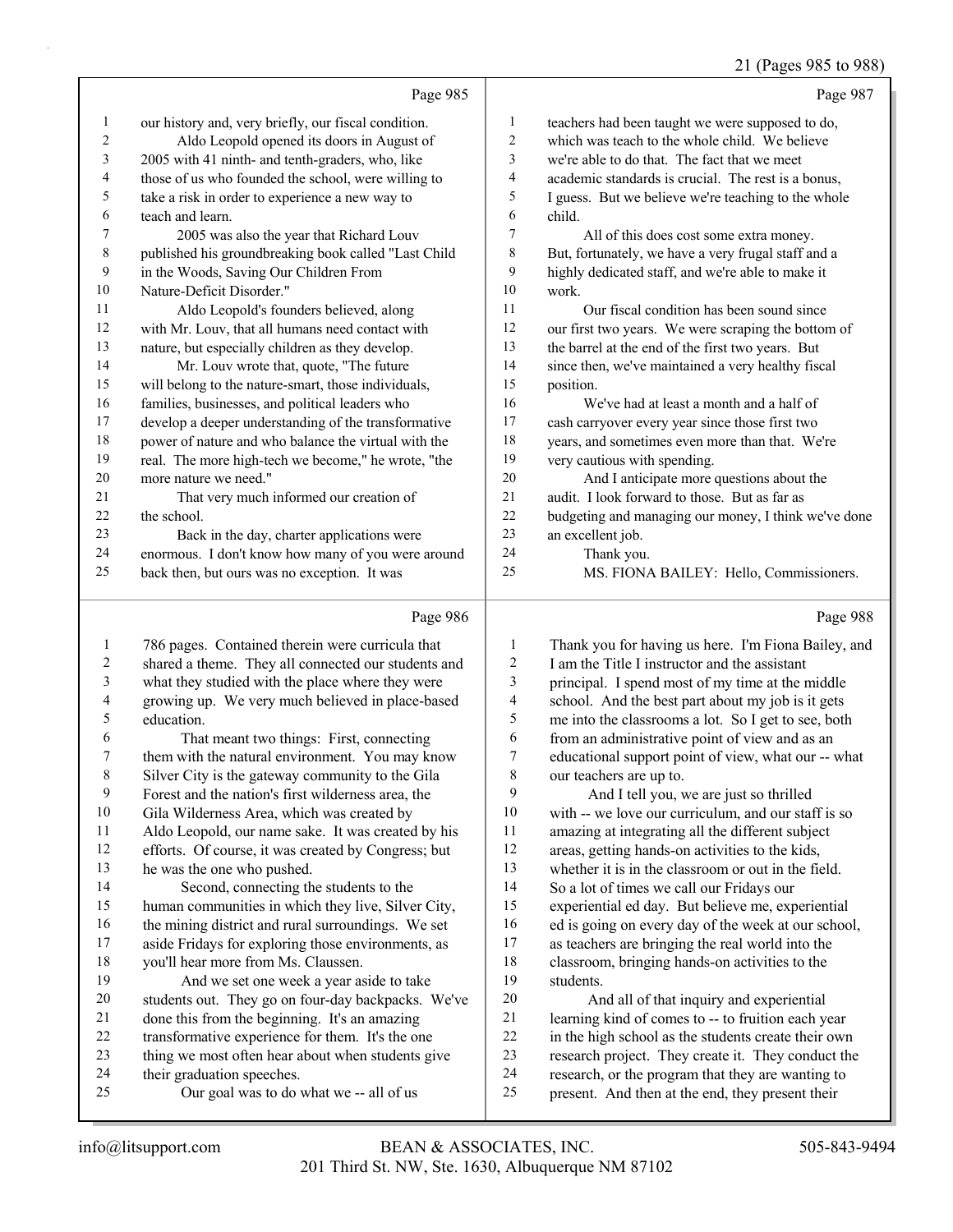22 (Pages 989 to 992)

| $(Pa$ ges 989 to $\theta$ |  |
|---------------------------|--|

|                          |                                                      |                          | $22 \text{ (1460)}$ 10) to 112                       |
|--------------------------|------------------------------------------------------|--------------------------|------------------------------------------------------|
|                          | Page 989                                             |                          | Page 991                                             |
| $\mathbf{1}$             | very self-directed project, which they've worked on  | $\mathbf{1}$             | appreciate the opportunity to talk about our school. |
| $\sqrt{2}$               | for a full semester under the mentorship of the high | 2                        | I teach eighth-grade language arts and               |
| 3                        | school teachers.                                     | $\mathfrak{Z}$           | social studies. What I'm going to focus on and talk  |
| $\overline{\mathcal{L}}$ | So each year, through high school, they do           | 4                        | to you about is our Friday program; that's our       |
| 5                        | that project.                                        | 5                        | designated day when we take the kids out. As I'm     |
| 6                        | How do we prepare them for such a                    | 6                        | talking to you, 75 kids are out in our community.    |
| $\boldsymbol{7}$         | self-directed program?                               | $\boldsymbol{7}$         | And they went out in two different groups.           |
| $\,$ 8 $\,$              | Well, starting in sixth grade, we really             | $\,$ $\,$                | One group walked down to look at the art             |
| 9                        | show our students that we have -- are holding them   | 9                        | show. So we have an excellent art teacher in the     |
| $10\,$                   | to a high academic standard. We consider a passing   | 10                       | high school and the middle school. And those kids    |
| 11                       | grade a "C"; a 70 percent or above is passing. We    | 11                       | have been working really hard to create a beautiful  |
| 12                       | do not give "D"s at all. So we really, you know,     | 12                       | show that's put up at the coffee shop every year --  |
| 13                       | hold them to that standard right from the beginning. | 13                       | twice a year, actually. So the kids will go through  |
| 14                       | And we provide lots of homework help; we             | 14                       | that.                                                |
| 15                       | provide lots of academic support in lots of          | 15                       | Once they're done with that, they're going           |
| 16                       | different ways.                                      | 16                       | to go across the street, and they're going to work   |
| 17                       | We have an amazing continuum of education            | 17                       | with this man that's come from Brazil; he's an       |
| $18\,$                   | through -- especially in our sciences, I think. As   | 18                       | Artist In Residence. He's got this big project that  |
| 19                       | the test scores really show, that continuum from     | 19                       | he's working on. And that includes making all these  |
| 20                       | sixth grade through high school is really amazing.   | 20                       | little figurines. So the kids are each going to      |
| 21                       | But even in an area where we really feel like we     | $21\,$                   | make a clay figurine that's going to be part of this |
| 22                       | excel, we're looking to add a capstone senior        | 22                       | big huge art installation.                           |
| 23                       | science class. And we think that would really kind   | 23                       | And each one of the students is going to             |
| 24                       | of heighten our program even more.                   | 24                       | get a chance to make their figurine.                 |
| 25                       | We do recognize that math is an area that            | 25                       | They also make cards for the senior                  |
|                          | Page 990                                             |                          | Page 992                                             |
| $\mathbf{1}$             | we do need to show some growth. And ways that we've  | $\mathbf{1}$             | citizens in the senior residence in our town.        |
| $\boldsymbol{2}$         | been doing that, as we have recognized               | 2                        | And then the other group is over at the              |
| $\overline{\mathbf{3}}$  | middle-schoolers coming in with a lot of holes, a    | $\mathfrak{Z}$           | high school campus at the University and they're     |
| $\overline{\mathbf{4}}$  | lot of deficiencies in some of the basic skills,     | $\overline{\mathcal{L}}$ | going to be working on creating a whole new garden   |
| 5                        | we've implemented 15 minutes a week of what we call  | 5                        | in a space that was once a garden that has now been  |
| 6                        | our RTI program, our Response to Intervention, where | 6                        | fallow, and they're going to design with the YCC     |
| $\boldsymbol{7}$         | we group students and really hone in on those        | $\boldsymbol{7}$         | Garden Group Program, working on creating and        |
| $\,$ 8 $\,$              | missing skills as they continue to work on           | $\,$ $\,$                | designing and implementing that.                     |
| 9                        | curriculum.                                          | 9                        | And it's right in town. And so many of               |
| 10                       | We're also looking to add a math club for            | 10                       | their neighbors, when I mentioned it to one of their |
| 11                       | those with huge math anxiety. And that's something   | 11                       | neighbors, "That is so awesome, so excited that that |
| 12                       | that I hope to start next semester.                  | 12                       | land is going to be used and we're going to have a   |

22 So now I'm going to pass it on to Jennifer, one of our middle-school teachers.

17 But then we also offer drama, music, culinary arts, Spanish, primitive skills, creative writing, journalism, keyboarding -- and the list goes on. And we really pull from the community to

13 Meanwhile, we also are very proud of our elective courses. We offer PE and health. They have three semesters of each of those throughout

- 24 MS. JENNIFER LEPISKO: Good morning.
- Thank you all for having us here. I really

help supplement those programs.

201 Third St. NW, Ste. 1630, Albuquerque NM 87102 info@litsupport.com BEAN & ASSOCIATES, INC. 505-843-9494

now.

18 three years.

garden close by." So that's what's happening right

 eighth-graders, "What do you think about the Friday programs?" Most of them have been through this for

 connecting to one another, is we mix sixth, seventh, and eighth-graders in groups every time we go out.

15 I did also want to tell you, I asked my

19 I said, "What do you think that the Commissioners should know about that?" 21 And what most of them said was it allows 22 them to connect to one another, and it allows them to connect to their community. And in the

16 their time with us.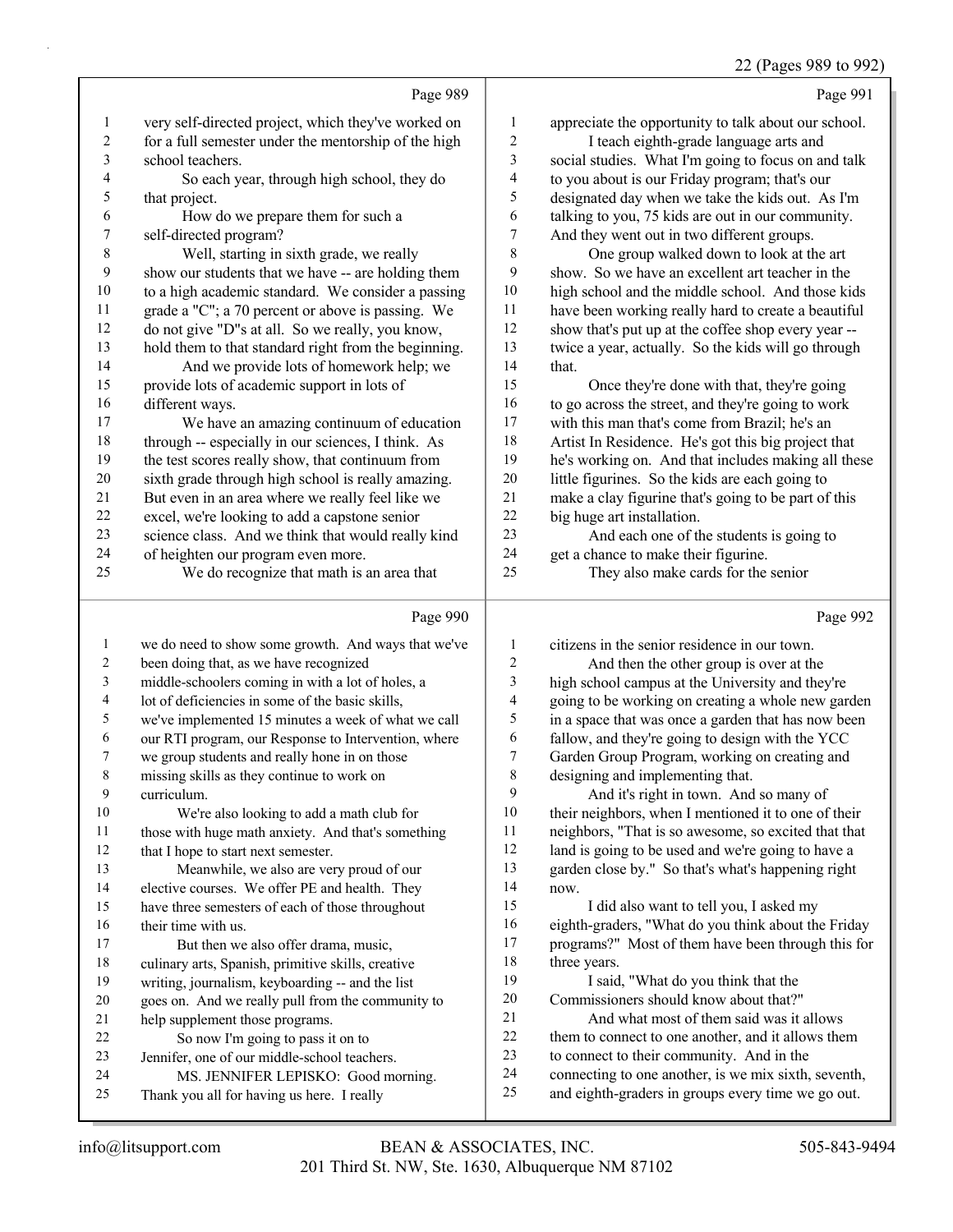# 23 (Pages 993 to 996)

|                          |                                                                                                       |                         | 23 (Pages 993 to 996)                                                                                     |
|--------------------------|-------------------------------------------------------------------------------------------------------|-------------------------|-----------------------------------------------------------------------------------------------------------|
|                          | Page 993                                                                                              |                         | Page 995                                                                                                  |
| 1                        | So I don't have my same group of kids every time.                                                     | 1                       | where students are exposed to various opportunities                                                       |
| $\sqrt{2}$               | I'm with a whole different group of kids. So I get                                                    | $\sqrt{2}$              | in our community. And then -- or internship                                                               |
| 3                        | to know them; they get to know me. And for these                                                      | 3                       | opportunities in our community.                                                                           |
| $\overline{\mathcal{L}}$ | students, they all said it helps to create a safe                                                     | $\overline{\mathbf{4}}$ | And then for tenth through twelfth grade,                                                                 |
| 5                        | community for them.                                                                                   | 5                       | our students have six semesters of internship in our                                                      |
| 6                        | Several of them said, "If I'm having a bad                                                            | 6                       | community. They have a choice between Youth                                                               |
| $\boldsymbol{7}$         | day, or if I look down, or people know that                                                           | $\tau$                  | Conservation Corps placements in archeology, murals                                                       |
| $\,$ 8 $\,$              | something is going on for me, then I know somebody                                                    | $\,$ 8 $\,$             | crew, eco-monitoring crew, gardening crew -- so                                                           |
| 9                        | is going to say, 'Hey, are you okay today? What's                                                     | 9                       | sorry. And then -- or they can be placed in the                                                           |
| 10                       | going on?""                                                                                           | 10                      | community with -- we have a wide variety of business                                                      |
| 11                       | They feel cared about.                                                                                | 11                      | partners that we work with.                                                                               |
| 12                       | And when that comes into the classroom,                                                               | 12                      | Thank you for your time.                                                                                  |
| 13                       | which is my other question to them: "How do the                                                       | 13                      | THE CHAIR: Thank you. While Beverly is                                                                    |
| 14                       | Friday experiences -- how do you bring that into the                                                  | 14                      | doing this, I just have a piece of housekeeping.                                                          |
| 15                       | classroom? Where do you see us using that Monday                                                      | 15                      | Wayne, is your legal name Gary?                                                                           |
| 16                       | through Thursday?"                                                                                    | 16                      | MR. G. WAYNE SHERWOOD: Gary Wayne                                                                         |
| 17                       | They say, "Because I feel cared about.                                                                | 17                      | Sherwood, yes.                                                                                            |
| 18                       | I'm part of a community. That makes my learning a                                                     | 18                      | THE CHAIR: Because it says "Gary" here,                                                                   |
| 19                       | lot easier. I'm working with people. I'm more                                                         | 19                      | and I'm, "What? Gary?"                                                                                    |
| $20\,$                   | comfortable working with other people. I know I can                                                   | 20                      | And there are three people that have                                                                      |
| 21                       | go to any teacher and ask for help. I know that I                                                     | $21\,$                  | signed up for Public Comment. And the first one is                                                        |
| $22\,$                   | can go to other students for help."                                                                   | 22                      | Ava-                                                                                                      |
| 23                       | They also said it gives them social                                                                   | 23                      | FROM THE FLOOR: Bjornstad.                                                                                |
| 24                       | skills. A couple of them said they really                                                             | 24                      | THE CHAIR: Bjornstad?                                                                                     |
| 25                       | appreciate learning how to communicate with other                                                     | 25                      | FROM THE FLOOR: Good morning,                                                                             |
|                          |                                                                                                       |                         |                                                                                                           |
|                          |                                                                                                       |                         |                                                                                                           |
|                          | Page 994                                                                                              |                         | Page 996                                                                                                  |
| $\mathbf{1}$             |                                                                                                       | $\mathbf{1}$            |                                                                                                           |
|                          | adults in their community, and they really                                                            |                         | Commissioners. My name is Ava Bjornstad. I'm a                                                            |
| $\boldsymbol{2}$<br>3    | appreciate -- one kid said -- he said, "How to be a                                                   | $\sqrt{2}$<br>3         | high school senior at Aldo. And I have been going                                                         |
| $\overline{4}$           | well-behaved person in important places."                                                             | $\overline{4}$          | to Aldo since I was in seventh grade.                                                                     |
| 5                        | And then another -- another one said --                                                               | 5                       | And when I first started attending Aldo, I                                                                |
| 6                        | which I thought was really great. And they do.                                                        | 6                       | was terrified to stand up in front of my own                                                              |
| 7                        | It's -- we hear from community members -- the                                                         | 7                       | classmates and speak. And now, thanks to Aldo, I                                                          |
| 8                        | Aldo -- thank you.                                                                                    |                         | have the confidence and the ability to stand in                                                           |
| 9                        | We hear from the Aldo members that they --<br>community members -- that Aldo students represent       | $\,$ 8 $\,$<br>9        | front of you and stand in front of my own school and<br>speak.                                            |
| 10                       | themselves well out in the community, and they                                                        | 10                      |                                                                                                           |
| 11                       |                                                                                                       | 11                      | And I have learned how to push myself                                                                     |
| 12                       | really appreciate whenever we come by.                                                                | 12                      | academically, and I have learned how to push myself                                                       |
| 13                       | MS. CATALINA CLAUSSEN: Good morning,                                                                  | 13                      | in my internship program.                                                                                 |
| 14                       | Madam Chair and Commissioners. My name is Catalina<br>Claussen. I'm the co-founder of Aldo Leopold    | 14                      | As a junior, I worked to plan our                                                                         |
| 15                       | Charter School. I'm also a former teacher of                                                          | 15                      | San Diego trip that our whole junior class takes and<br>with several of my other classmates. And that's   |
| 16                       |                                                                                                       | 16                      |                                                                                                           |
| 17                       | English, history, and physical education, and<br>currently serve as the internship coordinator in our | 17                      | because I was given the tools, starting in seventh                                                        |
| 18                       | school.                                                                                               | 18                      | grade. I was given the tools to learn how to plan                                                         |
| 19                       |                                                                                                       | 19                      | those trips, and I was given the leadership skills<br>to do that.                                         |
| 20                       | So as you can tell from the very lively<br>Fridays that we have out in the community for our          | 20                      | And I also took on an internship junior                                                                   |
| 21                       | middle-schoolers, those experiences are built upon                                                    | 21                      |                                                                                                           |
| 22                       | in the high school with a program that is headed by                                                   | 22                      | year planning my own Grand Canyon trip. It didn't<br>end up working out, but I learned so much from doing |
| 23                       | my colleague, Pete Rankin. He runs what we call                                                       | 23                      | something like that. This internship program made                                                         |
| 24                       | "Community Orientation."                                                                              | 24                      | it so that I was able to go into something that I                                                         |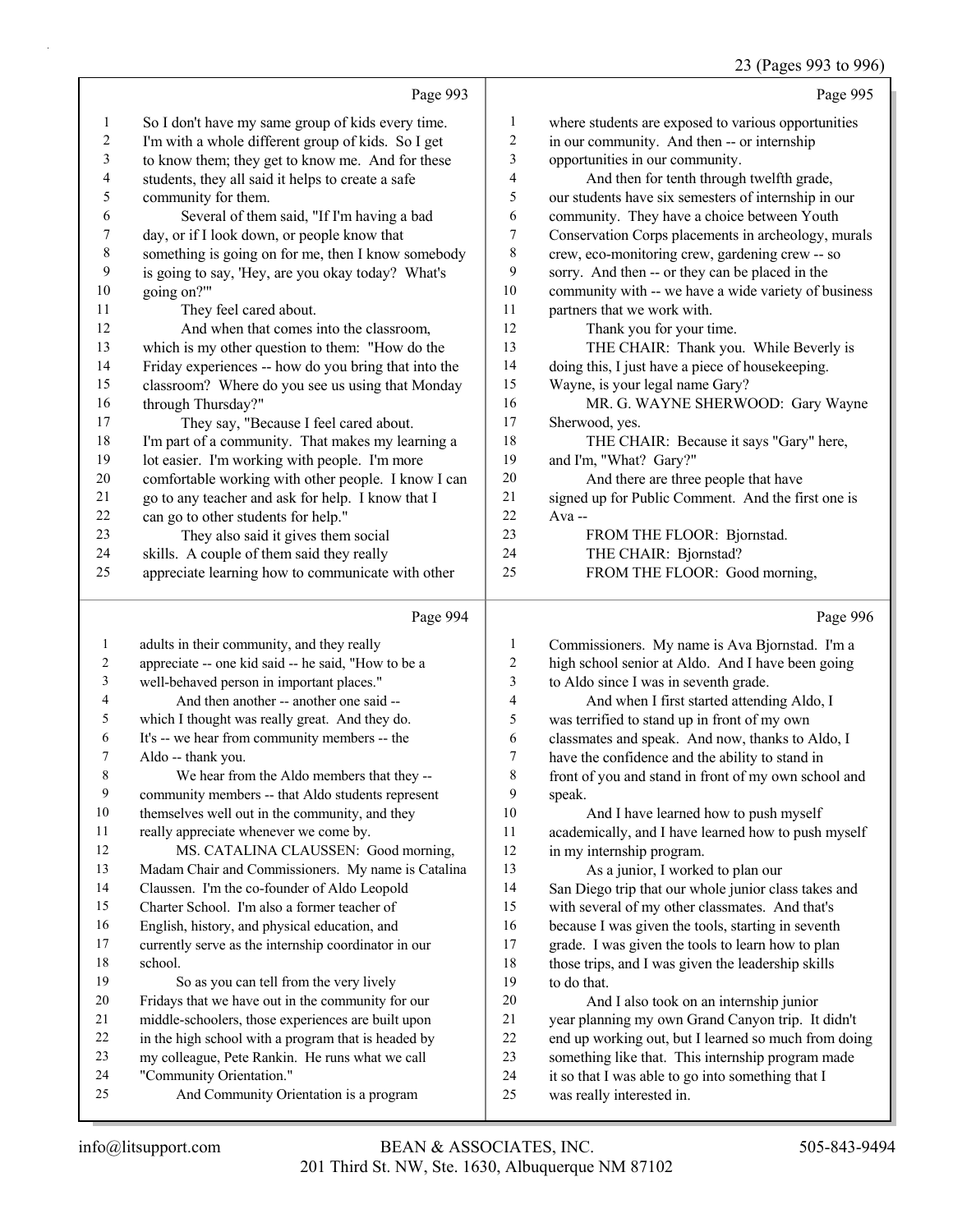24 (Pages 997 to 1000)

|                         | Page 997                                                                                          |                  | Page 999                                                                                                   |
|-------------------------|---------------------------------------------------------------------------------------------------|------------------|------------------------------------------------------------------------------------------------------------|
| 1                       | I'm interested in being on the                                                                    | $\mathbf{1}$     | THE CHAIR: Thank you so much. Finally,                                                                     |
| $\overline{\mathbf{c}}$ | Grand Canyon. And so I was able to dive into that,                                                | $\boldsymbol{2}$ | Katrina Estrada.                                                                                           |
| 3                       | and I was able to learn a lot more about that                                                     | 3                | FROM THE FLOOR: Good morning, Chairman                                                                     |
| 4                       | because of our internship program and because of the                                              | 4                | and the council. I am Katrina Estrada. I am the                                                            |
| 5                       | skills that Aldo has given me.                                                                    | 5                | student body president of Aldo Leopold Charter                                                             |
| 6                       | And I've been able to take on other roles                                                         | 6                | School.                                                                                                    |
| 7                       | in my community. Whether that be in school and                                                    | 7                | I got into Aldo my sixth-grade year. I                                                                     |
| $\,$ 8 $\,$             | outside of school, I've been able to take on other                                                | 8                | was only eleven years old. I am now 18 years old                                                           |
| $\mathbf{9}$            | roles. I was able to go to Washington, D.C., and                                                  | 9                | and a senior in high school.                                                                               |
| $10\,$                  | speak about protecting the Gila River, which is                                                   | 10               | I can confidently say Aldo Leopold Charter                                                                 |
| 11                      | something close to home for all of us. And that's                                                 | 11               | School changed my life for the better. I grew up                                                           |
| 12                      | only because I was able to attend Aldo, and I was                                                 | 12               | with low -- low and close to failing grades, and now                                                       |
| 13                      | able to learn about the importance of community and                                               | 13               | I am thriving through my educational success. I                                                            |
| 14                      | working together.                                                                                 | 14               | cannot be more happy to be where I am today in my                                                          |
| 15                      | And so I am so grateful that Aldo exists,                                                         | 15               | life because of this school.                                                                               |
| 16                      | and I'm so grateful that I've had the opportunity to                                              | 16               | From the plant identification in the Gila                                                                  |
| 17                      | attend, and I hope that other students in the future                                              | 17               | Wilderness at the beginning of every year to the AP                                                        |
| 18                      | also have the opportunity to attend such an                                                       | 18               | exams at the end of the year, I am now the best                                                            |
| 19                      | incredible school like Aldo Leopold Charter School.                                               | 19               | version of myself that I could ever be.                                                                    |
| 20                      | Thank you.                                                                                        | 20               | My education at Aldo Leopold Charter                                                                       |
| 21                      | THE CHAIR: Thank you so much. Well said.                                                          | $21\,$           | School has transcended upon more than just good                                                            |
| 22                      | Next speaker is Ajalaa Claussen.                                                                  | 22               | grades and high scores. I have gained social                                                               |
| 23                      | FROM THE FLOOR: Good morning, Chairman                                                            | 23               | skills, public speaking skills, experience in                                                              |
| 24                      | and Commissioners. My name is Ajalaa Claussen. I'm                                                | 24               | activism and so much more.                                                                                 |
| 25                      | a senior at Aldo Leopold Charter School.                                                          | 25               | Aldo Leopold Charter School shows today's                                                                  |
|                         |                                                                                                   |                  |                                                                                                            |
|                         | Page 998                                                                                          |                  | Page 1000                                                                                                  |
| $\mathbf{1}$            |                                                                                                   | $\mathbf{1}$     |                                                                                                            |
| 2                       | Aldo Leopold Charter School is an experiential<br>educational program that is vital for our rural | 2                | youth that they can accomplish their wildest dreams.<br>It shows students to sustain determination through |
| 3                       | community. Through the internship program and YCC,                                                | 3                | their educational career.                                                                                  |
| 4                       | I have been able --                                                                               | 4                | Aldo Leopold Charter School is one small                                                                   |
| 5                       | THE CHAIR: You just need to slow down                                                             | 5                | part of New Mexico, but it creates powerful impacts                                                        |
| 6                       | just a little bit so she can keep up with you.                                                    | 6                | on New Mexico students.                                                                                    |
| 7                       | FROM THE FLOOR: I have been able to                                                               | $\boldsymbol{7}$ | Aldo Leopold Charter School is part of                                                                     |
| 8                       | tailor my curriculum to pursue career paths that I                                                | 8                | what makes New Mexico so great, and this is why I                                                          |
| 9                       | am interested in.                                                                                 | 9                | ask for us to keep our Aldo Leopold Charter School                                                         |
| 10                      | I was able to work with professionals in                                                          | 10               | charter and have it be renewed this year.                                                                  |
| 11                      | photography, entrepreneurship, and to help beautify                                               | 11               | Thank you.                                                                                                 |
| 12                      | my community by installing murals and building                                                    | 12               | THE CHAIR: Thank you. Thanks once again.                                                                   |
| 13                      | trails.                                                                                           | 13               | Just as a personal note, this was actually                                                                 |
| 14                      | Aldo Leopold Charter School extends above                                                         | 14               | the first school I did contract negotiations with.                                                         |
| 15                      | and beyond resume building, experiential education,                                               | 15               | We were down in J. Paul Taylor right after our term                                                        |
| 16                      | and traditional classroom education. It has given                                                 | 16               | started. So it was an interesting experience for                                                           |
| 17                      | us incredible, unforgettable life experiences.                                                    | 17               | me, because it was the first one; but also                                                                 |
| 18                      | Last year, our class organized a trip to                                                          | 18               | fascinating because, also personally, I backpacked                                                         |
| 19                      | San Diego. We studied different cultures, American                                                | 19               | the Appalachian Trail from Maine to Georgia. So I                                                          |
| 20                      | history, and marine biology. However, the most                                                    | $20\,$           | certainly understand. And backpacked most of the                                                           |
| 21                      | memorable moment I had was witnessing three of our                                                | 21               | East Coast throughout my years and did a lot of time                                                       |
| $22\,$                  | classmates see the ocean for the very first time in                                               | $22\,$           | training with the National Audubon Society.                                                                |
| 23                      | their lives. See, Aldo isn't just a place we go to                                                | 23               | So it was a concept that, certainly, I                                                                     |
| 24<br>25                | school. It's four walls we call home and students<br>we call family and teachers we call mentors. | 24<br>25         | embraced. And also the service learning that is<br>embedded in the school and the projects that they go    |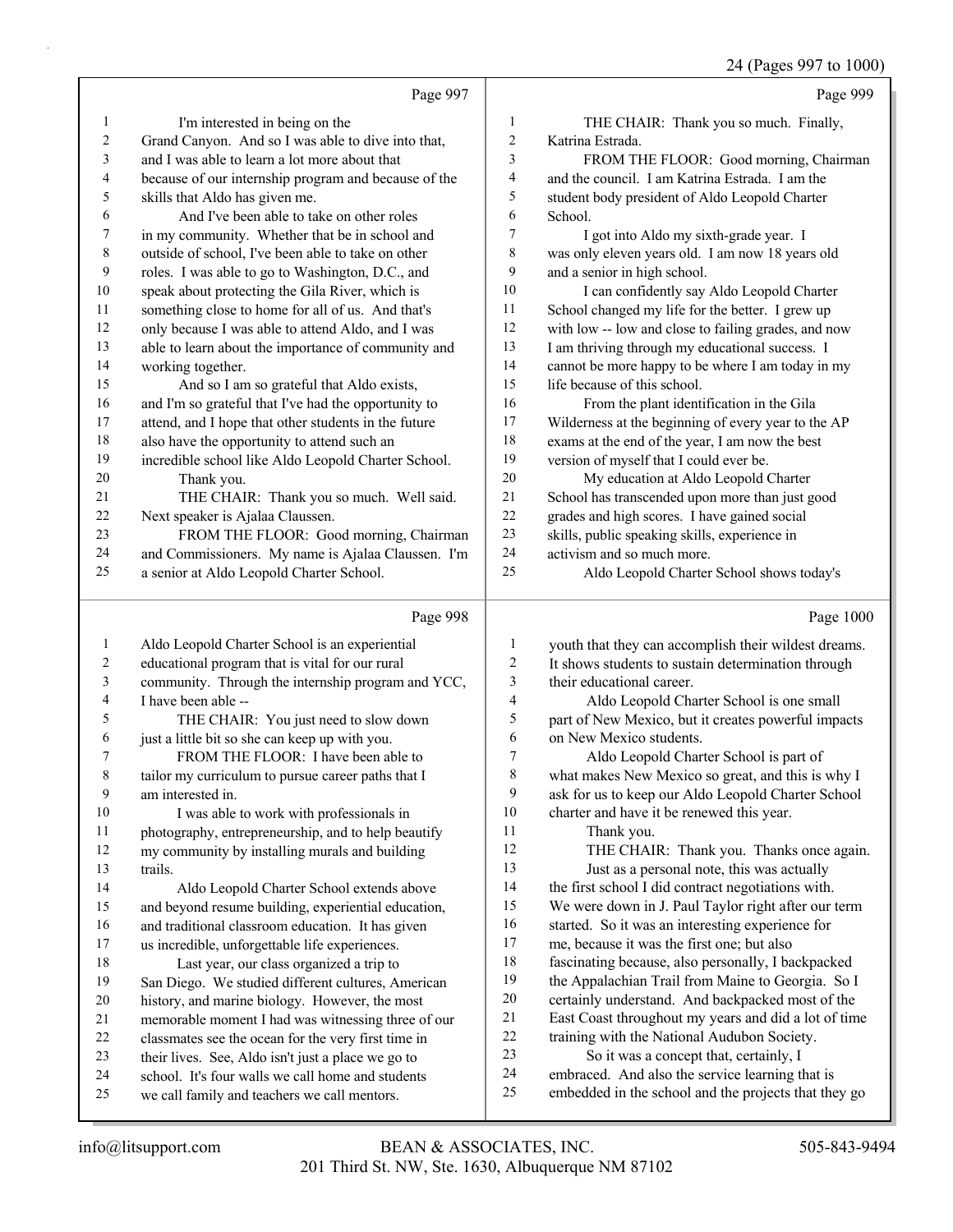|    |                                                      |                | $23$ (1 agos 1001 to 100                             |  |
|----|------------------------------------------------------|----------------|------------------------------------------------------|--|
|    | Page 1001                                            |                | Page 1003                                            |  |
| 1  | out on Fridays with. I guess I also admired anyone   | 1              | THE CHAIR: I'll be honest. I did read                |  |
| 2  | that will take middle-school kids out into the       | $\overline{c}$ | through it.                                          |  |
| 3  | woods, because, as you all know, I probably would be | 3              | MR. HARRY BROWNE: So let me explain. You             |  |
| 4  | very apt to leave quite a few of them behind.        | 4              | probably also can see that our previous audits had   |  |
| 5  | So it's -- I was quite impressed that                | 5              | been zero and one findings, and that had been our    |  |
| 6  | someone's willing to take that risk. But it --       | 6              | history at least before that.                        |  |
| 7  | without a doubt, this is just another one of those   | 7              | The auditing firm of Pattillo, Brown &               |  |
| 8  | schools -- we've had a lot of schools that embrace   | 8              | Hill came from Texas. They were used as the          |  |
| 9  | arts that have come before us this week in           | 9              | subcontractors to audit our school. They actually    |  |
| 10 | particular.                                          | 10             | missed \$35,000 worth of payroll in Fiscal Year '17. |  |
| 11 | But this entire expeditionary and                    | 11             | I caught that. But I caught that very close to the   |  |
| 12 | exploring model and how it helps to encourage        | 12             | deadline for them to file. So it was my bad for not  |  |
| 13 | self-reliance, team building, without a doubt. So I  | 13             | catching it sooner.                                  |  |
| 14 | truly do appreciate that you -- in a community that  | 14             | Anyway, they were not able to incorporate            |  |
| 15 | is a struggling community. I mean, Silver City is    | 15             | my comments into their audit. And that threw the     |  |
| 16 | small and really doesn't have much in the near       | 16             | books way off. \$35,000 -- actually, there was a     |  |
| 17 | future that looks like it's going to have it expand. | 17             | second error that made it a slightly different       |  |
| 18 | So a school that can maintain any student            | 18             | number.                                              |  |
| 19 | population really is a testament to those folks that | 19             | The large material weakness that is quite            |  |
| 20 | want to go to the school; because it's -- you know,  | 20             | embarrassing to me stems from that issue, that our   |  |
| 21 | I'm sure Silver is having declining enrollment.      | 21             | General Ledger was thrown off compared to what the   |  |
| 22 | MR. G. WAYNE SHERWOOD: Yes.                          | 22             | auditors had.                                        |  |
| 23 | THE CHAIR: And the struggles that the                | 23             | There are some other findings that I think           |  |
| 24 | school has had for years with the facility. So the   | 24             | are not as important. One of them that some of you   |  |
| 25 | fact that they're able to land in a really good      | 25             | may have picked up had to do with our bank           |  |
|    | Page 1002                                            |                | Page 1004                                            |  |
| 1  | place and create that great partnership is exciting, | 1              | reconciliations, where, again, the General Ledger    |  |

|    | place and create that great partnership is exciting, | 1  | reconciliations, where, again, the General Ledger    |
|----|------------------------------------------------------|----|------------------------------------------------------|
| 2  | and, hopefully -- because the one student said they  | 2  | had an issue. The reconciliations come up perfect    |
| 3  | wanted a football field or a soccer field; so,       | 3  | every month; but the General Ledger had these swings |
| 4  | hopefully, there will be space. You know, that was   | 4  | that the auditors didn't understand and frankly I    |
| 5  | the one negative: "We want a field." So,             | 5  | didn't understand until quite recently, when I       |
| 6  | hopefully, you'll have that space as well.           | 6  | figured out that the bank reconciliation report that |
| 7  | So I appreciate that. And the fact that              | 7  | they were looking at was only current fiscal year    |
| 8  | the -- you know, the evaluation of the performance   | 8  | transactions. It did not include previous fiscal     |
| 9  | framework over the years also shows that there's     | 9  | year transactions.                                   |
| 10 | that constant communication between the governance   | 10 | When those were incorporated into the                |
| 11 | council and the school and that it's a really good   | 11 | General Ledger portion of the bank reconciliation,   |
| 12 | and hard-working partnership that you have. And you  | 12 | everything is perfect, and everything matches to the |
| 13 | have those -- and I'm sure -- really tough           | 13 | dime.                                                |
| 14 | conversations at times.                              | 14 | So I've fortunately finally figured that             |
| 15 | I'll just let Harry address the one,                 | 15 | out. I realize we are not allowed to talk about the  |
| 16 | because it's unusual for someone to go from          | 16 | current year audit. I hope I am able to give a       |
| 17 | exceeding to now you're Falling Far Below on the     | 17 | subjective prediction, based on excellent knowledge, |
| 18 | audit finding.                                       | 18 | that there will not be any material weaknesses in    |
| 19 | MR. HARRY BROWNE: So I do believe you                | 19 | the current year audit. Thank you for allowing me    |
| 20 | have written management's response; is that correct? | 20 | to say that.                                         |
| 21 | COMMISSIONER ROBBINS: Uh-huh.                        | 21 | THE CHAIR: Thank you. And, Wayne, I know             |
| 22 | THE CHAIR: We do and --                              | 22 | you did address in the narrative the fact that your  |
| 23 | MR. HARRY BROWNE: I'm happy to talk about            | 23 | graduation rate is perhaps off because of that "C,"  |
| 24 | it and to answer specific questions as well. I'm     | 24 | the requirement for the "C," in order to get a       |
| 25 | also happy to throw the auditors under the bus.      | 25 | passing.                                             |
|    |                                                      |    |                                                      |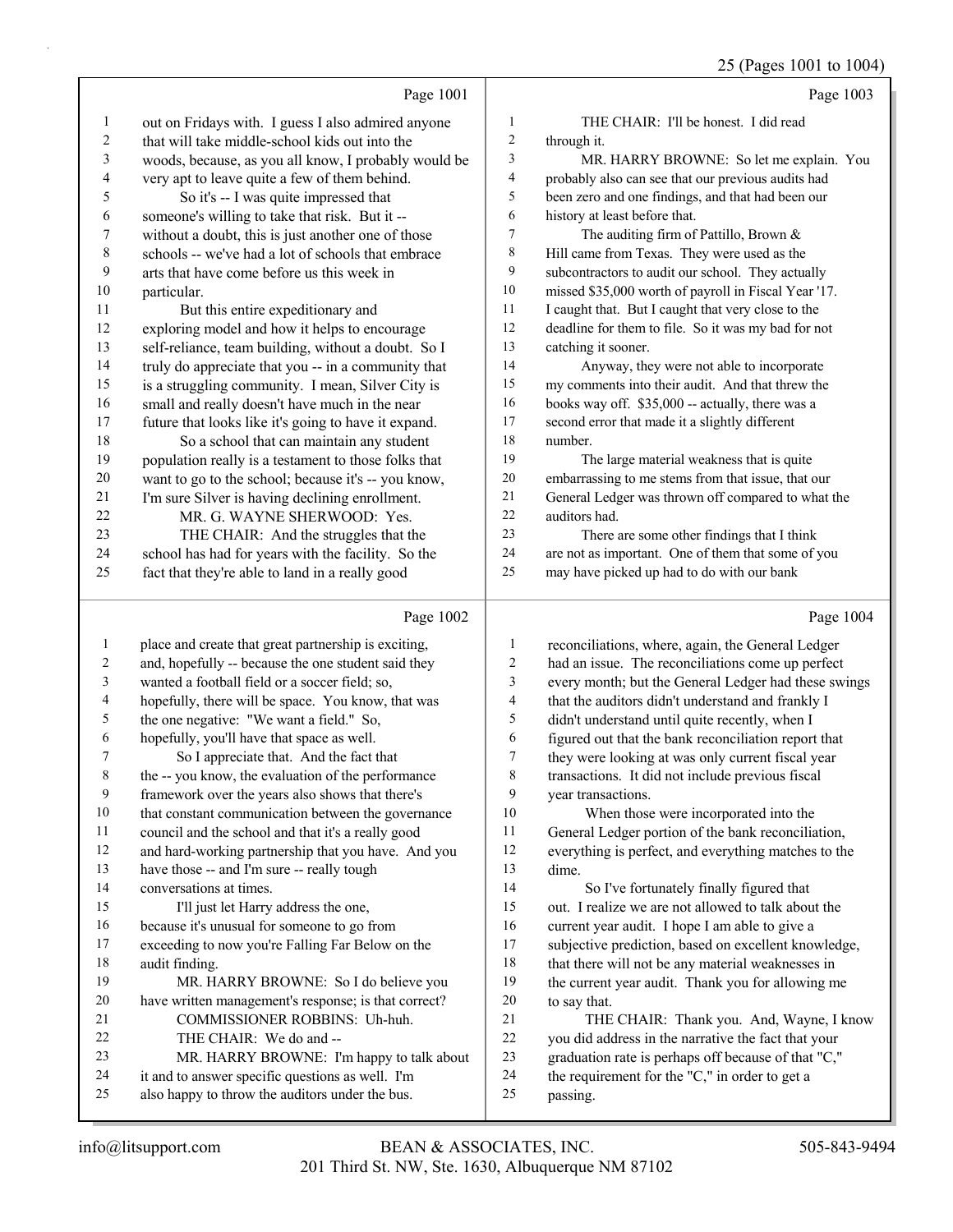# 26 (Pages 1005 to 1008)

|                | Page 1005                                                                                   |          | Page 1007                                                                                   |
|----------------|---------------------------------------------------------------------------------------------|----------|---------------------------------------------------------------------------------------------|
| 1              | MR. G. WAYNE SHERWOOD: Yes, that is                                                         | 1        | some job opportunities and internship opportunities                                         |
| $\overline{c}$ | correct. So a lot of our students at Aldo -- and I                                          | 2        | for the kids. So that's -- that's hopefully                                                 |
| 3              | shouldn't say "a lot." But there are several                                                | 3        | exciting to see what happens there.                                                         |
| 4              | students that it takes them five years to graduate.                                         | 4        | Commissioner Robbins?                                                                       |
| 5              | We're okay with that, because sometimes                                                     | 5        | COMMISSIONER ROBBINS: Well, you probably                                                    |
| 6              | kids aren't ready to graduate in four years. Maybe                                          | 6        | know I'm going to talk about the audit. But I do                                            |
| 7              | they're not ready to leave the house. And we see                                            | 7        | appreciate -- I do appreciate your explanation.                                             |
| $\,$ $\,$      | that a lot. In today's day and time, I mean, some                                           | 8        | How many years has this auditor worked                                                      |
| 9              | kids need that extra nurturing at home. They need                                           | 9        | with you? Was this the first year that they had --                                          |
| 10             | that extra support at home. They're not ready to go                                         | 10       | MR. HARRY BROWNE: That was the first year                                                   |
| 11             | off to college or the military or start a year on                                           | 11       | they worked for us, Pattillo, Brown & Hill. They                                            |
| 12             | their own.                                                                                  | 12       | only worked for us for two years. We don't work                                             |
| 13             | And, yeah, they fail a couple of classes,                                                   | 13       | with them now. They were subcontractors. Not the                                            |
| 14             | and they stay at Aldo an extra year. And I think                                            | 14       | normal three-year cycle. So we're currently with                                            |
| 15             | once they get out of there after five years, they                                           | 15       | CLA, Clifton, Larson & Associates. [Verbatim.]                                              |
| 16             | are more prepared and ready to go.                                                          | 16       | COMMISSIONER ROBBINS: Okay. That can be                                                     |
| 17             | But the State gigs [verbatim] us on that.                                                   | 17       | an issue. When you have a new auditor, sometimes                                            |
| $18\,$         | So we do take a hit on that.                                                                | 18       | they don't understand. I was at the New Mexico                                              |
| 19             | Most of our students graduate. Even the                                                     | 19       | Department of Workforce Solutions. They had 26                                              |
| $20\,$         | ones that do leave our school, which, as you saw --                                         | $20\,$   | federal grants. We had about five different sources                                         |
| 21             | the students that come to our school stay at our                                            | $21\,$   | of State funding and five fund balances that were                                           |
| $22\,$         | school. There's very few that do leave our school.                                          | $22\,$   | non-reverting.                                                                              |
| $23\,$         | But the ones that leave the community -- and that's                                         | 23       | For the typical state government auditor,                                                   |
| 24             | mainly the students that we lose in high school, not                                        | 24       | it was difficult for them to understand, because                                            |
| 25             | necessarily middle school. Middle school kids are                                           | 25       | many states, they have one fund. They have a                                                |
|                |                                                                                             |          |                                                                                             |
|                | Page 1006                                                                                   |          | Page 1008                                                                                   |
| $\mathbf{1}$   | still testing the waters, and they like to go to the                                        | 1        | general fund, and that's it. They may have one                                              |
| 2              | other middle school or, they'll go somewhere else.                                          | 2        | small grant. When I was at Tax & Rev, you had                                               |
| 3              | But the high school kids pretty much stay                                                   | 3        | General Fund. Motor Vehicle had a small amount, and                                         |
| 4              | at our school or they leave the community                                                   | 4        | then you had a small CDL grant, basically, from the                                         |
| 5              | altogether. As you mentioned, Grant County is a --                                          | 5        | federal government, Commercial Driver's License, to                                         |
| 6              | it's not really a very stable population. It's                                              | 6        | handle those types of things.                                                               |
| 7              | actually declining a little bit. And if it's not                                            | 7        | So, you know, 95 percent of their funding                                                   |
|                | declining in numbers, it's declining in parents                                             | 8        | was General Fund, so it was fairly simple; whereas,                                         |
| 9              | moving into the community with school-age children.                                         | 9        | with that one, it was, you know, 75 percent of it                                           |
| 10             | So it's becoming more a retirement community. So we                                         | 10       | was these federal grants, which didn't all follow                                           |
| 11             | don't have those kids coming into the community.                                            | 11       | the federal fiscal year, which even if they did, is                                         |
| 12             | So Silver Schools and Cobre Schools are --                                                  | 12       | different from the state fiscal year, so it always                                          |
| 13             | within ten miles of our school, are both losing                                             | 13       | caused problems and people's heads were always                                              |
| 14             | students, and 50 to 100 students a year. And                                                | 14       | exploding when they came in.                                                                |
| 15             | Aldo Leopold has stayed stable throughout those                                             | 15       | And, you know, when you changed auditors,                                                   |
| 16             | years.                                                                                      | 16       | it's like you had to educate them on the way things                                         |
| 17             | THE CHAIR: Right. Thanks. And,                                                              | 17       | are done. So I do appreciate that and your                                                  |
| 18             | hopefully, maybe the new Office of Outdoor                                                  | 18       | explanation.                                                                                |
| 19             | Reclamation, I think it's being referred to -- and I                                        | 19       | And I think your explanation, in the                                                        |
| 20             | saw where they just put in place for the first time                                         | $20\,$   | notes, it's not wrong to challenge what the auditor                                         |
| 21             | in eight or nine years a Director of Natural                                                | 21       | says, and especially when an auditor is not                                                 |
| 22<br>23       | Resources.                                                                                  | 22<br>23 | familiar. And I appreciate that. So that's fine.                                            |
| 24             | So that, hopefully, with those offices<br>building out and up, that'll also -- I mean, that | 24       | I'm a math person. I enjoy science. I'm<br>not a scientist. I have an older brother who is. |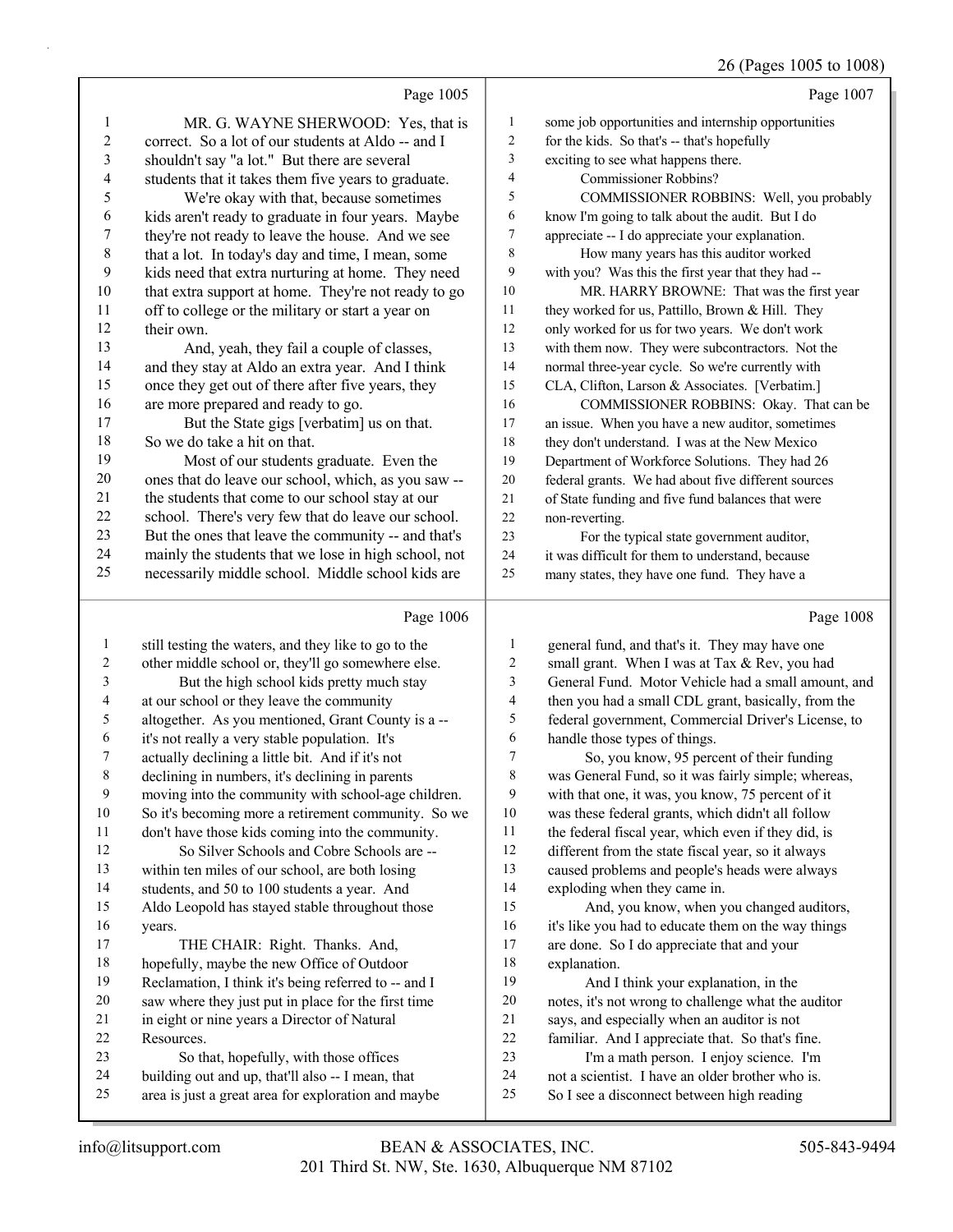#### 27 (Pages 1009 to 1012)

|                          | Page 1009                                            |                          | Page 1011                                            |
|--------------------------|------------------------------------------------------|--------------------------|------------------------------------------------------|
| $\mathbf{1}$             | proficiency, high science and very low math scores.  | $\mathbf{1}$             | that same low -- you know, low -- I think it was --  |
| $\overline{c}$           | And I'm like, that, to me, just doesn't seem to --   | $\sqrt{2}$               | I can't find the number right now -- but it was,     |
| 3                        | MS. FIONA BAILEY: Yeah, it is. And I --              | 3                        | like, 20 percent to begin with. And we're getting    |
| $\overline{\mathcal{L}}$ | my -- the majority of my educational career, which   | 4                        | them up to 68, almost 70 percent. All of our         |
| 5                        | is coming up to 30 years now, has been in            | 5                        | students show really good growth through the math.   |
| 6                        | elementary. And I have seen a trend that is very     | $\epsilon$               | And -- but it just -- we really are                  |
| $\boldsymbol{7}$         | worrisome to me, where the scope of math that is     | $\boldsymbol{7}$         | turning to, and our middle school just adopted, a    |
| 8                        | being taught in the elementary schools is so broad   | $\,$ $\,$                | real hands-on math program, a real inquiry-based and |
| 9                        | that it doesn't ever go deep enough, so that every   | 9                        | hands-on math program. So, hopefully, we'll          |
| 10                       | year in elementary school, it feels as if students   | 10                       | continue to see some growth.                         |
| 11                       | are learning anew. They're never -- they're never    | 11                       | MR. HARRY BROWNE: I just wanted to                   |
| 12                       | concrete in any one skill.                           | 12                       | address the disconnect, because I found it           |
| 13                       | Those who have a natural aptitude towards            | 13                       | fascinating also. And I think it's really because    |
| 14                       | math, you know, they -- they get through that, and   | 14                       | what's tested in science isn't math for the most     |
| 15                       | they come out looking really good. But we have more  | 15                       | part. There is a math component, and that math       |
| 16                       | and more students who -- and in our location, in     | 16                       | component is really a strong math program. It's      |
| 17                       | particular -- who just -- they have true math        | $17\,$                   | data analysis. That's the part of math that fits     |
| 18                       | phobia.                                              | $18\,$                   | into the science curriculum.                         |
| 19                       | And it's because they have had a little              | 19                       | And the rest of the science testing is               |
| 20                       | bit of this, a little bit of that, a little bit of   | $20\,$                   | about process and critical thinking, and those are   |
| 21                       | this, a little bit of that, all -- every year. And   | $21\,$                   | areas we're very strong in. So I think that          |
| $22\,$                   | they never fully immerse in any skill.               | 22                       | explains the disconnect.                             |
| 23                       | So by the time we get to middle school,              | 23                       | COMMISSIONER ROBBINS: And I understand               |
| 24                       | and they don't -- they're not competent with adding  | 24                       | that. One thing I've said -- and I've heard this     |
| 25                       | and subtracting double-digit numbers. They're not    | 25                       | from educators also -- that most elementary          |
|                          | Page 1010                                            |                          | Page 1012                                            |
| $\mathbf{1}$             | confident with their multiplication facts.           | $\mathbf{1}$             | schoolteachers are not comfortable with math         |
| $\overline{\mathbf{c}}$  | And so when you're trying to make up those           | $\overline{c}$           | themselves. And that's going to transfer into their  |
| 3                        | skills and learn the huge breadth of math that is    | 3                        | teaching, because in most elementary students, you   |
| 4                        | being tested at the middle and high school, it's     | $\overline{\mathcal{A}}$ | have one teacher, and they teach all the subjects    |
| $\sqrt{5}$               | really, really challenging.                          | 5                        | all the way up through fifth grade.                  |
| 6                        | But some -- we use -- and I heard the                | 6                        | If you're not comfortable in the subject,            |
| $\boldsymbol{7}$         | previous school say the same thing. We use the MAPs  | $\boldsymbol{7}$         | you're probably not going to teach it well. And      |
| $\,$ $\,$                | to help us keep track of our students throughout the | 8                        | like you said, they're not going in depth.           |
| 9                        | year, and from year to year.                         | 9                        | When I was on the APS School Board, I had            |
| 10                       | So when we look at our MAPs data, our                | 10                       | some charter school principals come to me. One of    |
| 11                       | current eighth-graders, when they were in sixth      | 11                       | their husbands worked at Sandia and collaborated     |

with people at MIT.

of things."

13 And they said, "I wish high schools would stop teaching trig and calc, because I get people who were getting 'A's in trig and calc coming to me, and they get 'C's and 'D's because they weren't taught the depth. They were taught surface levels

19 And I think that's -- part of the thing of what our Legislature has done by requiring so many years of math, we don't get into the depth. We give 22 them many years of surface, and we don't get them into the depth of really understanding. And I would

rather have fewer years and more depth.

201 Third St. NW, Ste. 1630, Albuquerque NM 87102 info@litsupport.com BEAN & ASSOCIATES, INC. 505-843-9494 advanced in math. And so that's starting at about 25 So -- especially with the basics. If you

sheet of paper.

according to the MAPs data.

 grade, just -- they had a -- we had a very small percentage that were competent in -- in math. It was -- I -- I'm sorry. I put it on a different

16 It was just -- just a handful of students, 17 like two or three. And now they're at -- like, 64 percent of them are -- are proficient and above,

20 And so I think that -- the good thing about that test, as opposed to just the State test, is they take it three times through the year. 23 Our current eleventh -- our current

eleventh- and twelfth-graders, we have 68 percent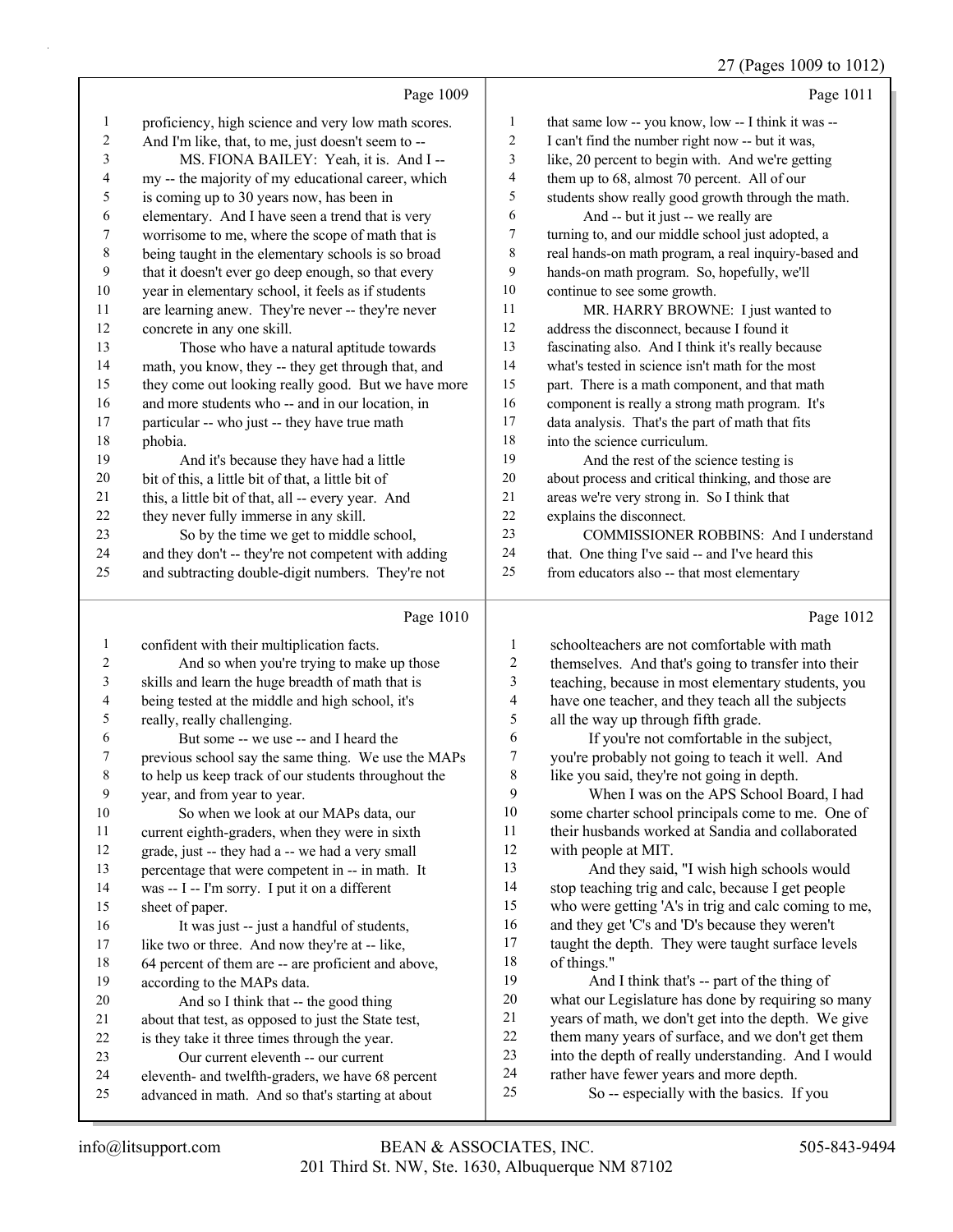|                          | Page 1013                                                                                                  |                         | Page 1015                                                                     |
|--------------------------|------------------------------------------------------------------------------------------------------------|-------------------------|-------------------------------------------------------------------------------|
| $\mathbf{1}$             | cannot add, subtract and multiplication and                                                                | $\mathbf{1}$            | understanding math.                                                           |
| $\overline{c}$           | division, those are the fundamentals of going on to                                                        | $\overline{c}$          | And I think that's a very important -- you                                    |
| $\mathfrak{Z}$           | anything else in math. You know, I was a                                                                   | 3                       | know, if they get into higher levels of science --                            |
| 4                        | statistician. I loved quantitative analysis and                                                            | $\overline{4}$          | we have some wonderful scientific facilities here.                            |
| 5                        | differential calculus. I loved those things.                                                               | 5                       | When you get into nuclear science, you get into some                          |
| 6                        | However, you have to know the                                                                              | 6                       | of the things that they're doing, and engineering                             |
| 7                        | fundamentals. That's so -- it's even important for                                                         | $\boldsymbol{7}$        | and things like that, that does require basic                                 |
| $\,$ 8 $\,$              | someone going into accounting. I had accountants                                                           | 8                       | fundamental math that is so essential. And we want                            |
| $\mathbf{9}$             | that couldn't add and subtract, literally, without a                                                       | 9                       | to push that.                                                                 |
| 10                       | calculator. They could not do it in their head.                                                            | $10\,$                  | People want to become, you know, aerospace                                    |
| 11                       | And I would sit and look at, you know,                                                                     | $11\,$                  | scientists and engineers. And it's, like, "Well, if                           |
| 12                       | million dollar numbers and look at it and just say,                                                        | 12                      | you're going to be a physicist, guess what? You're                            |
| 13                       | "These numbers are wrong. I'm not going to take the                                                        | 13                      | going to have to know a lot of math, because a lot                            |
| 14                       | time to add it up. Go back and add it up."                                                                 | 14                      | of computer programming when you get into some of                             |
| 15                       | "What do you mean it's wrong?"                                                                             | 15                      | those areas, it's basically just math."                                       |
| 16                       | "It's wrong. I'm not going to take the                                                                     | 16                      | So thank you very much. And I encourage                                       |
| 17                       | time."                                                                                                     | 17                      | you to continue with those efforts in improving the                           |
| 18                       | They'd come back and say, "You're right."                                                                  | 18                      | math. I understand the disconnect of what you're                              |
| 19                       | It was wrong. They didn't see conceptually that it                                                         | 19                      | saying, that they're coming into the school with                              |
| 20                       | was off.                                                                                                   | $20\,$                  | very low levels of math skills; but I think it's                              |
| 21                       | The enrollment, obviously, I would imagine                                                                 | 21                      | something that, statewide, we need to work on.                                |
| 22                       | you can't have any wait list or anything like that                                                         | 22                      | And I challenged some individuals and even                                    |
| 23                       | at your school. But maybe by certain grades, you                                                           | 23                      | schools, saying, "You need to maybe get a teacher,                            |
| 24                       | do?                                                                                                        | 24                      | an elementary teacher, to float -- who really likes                           |
| 25                       | MR. G. WAYNE SHERWOOD: Well, we actually                                                                   | 25                      | math -- to float and teach the math in the schools                            |
|                          |                                                                                                            |                         |                                                                               |
|                          | Page 1014                                                                                                  |                         | Page 1016                                                                     |
| $\mathbf{1}$             | do have a wait list in sixth grade.                                                                        | $\mathbf{1}$            | rather than having someone who's not comfortable                              |
| 2                        | COMMISSIONER ROBBINS: Okay.                                                                                | $\overline{\mathbf{c}}$ | teaching it."                                                                 |
| 3                        | MR. G. WAYNE SHERWOOD: This year,                                                                          | 3                       | It would be like someone who doesn't like                                     |
| $\overline{\mathcal{L}}$ | since -- it wasn't last-minute. We weren't sure the                                                        | 4                       | music trying to teach music to your students, and,                            |
| 5                        | Western facility was going to be finished at the                                                           | 5                       | you know, either -- even if they can't sing. But if                           |
| 6                        | beginning of the school year. And we were able to                                                          | 6                       | they don't like music, they're not going to teach                             |
| 7                        | get it finished in the second or third week of                                                             | $\overline{7}$          | music well.                                                                   |
| $\,$ 8 $\,$              | August.                                                                                                    | $\,$ $\,$               | And music and math kind of go together a                                      |
| 9                        | And we had about 24 kids on a wait list in                                                                 | 9                       | little bit. My father was a dual major in math and                            |
| $10\,$                   | sixth grade. But we only have one sixth-grade                                                              | 10                      | music. So I appreciate that. Thank you.                                       |
| 11                       | class. So next year, we will have more space. We                                                           | 11                      | THE CHAIR: Commissioner Voigt?                                                |
| 12                       | are looking at bringing in another sixth-grade                                                             | 12                      | COMMISSIONER VOIGT: Thank you. I know                                         |
| 13                       | teacher and adding another sixth grade to our -- but                                                       | 13                      | some people even hate singing "Happy Birthday."                               |
| 14                       | we don't have a waiting list in any of the other                                                           | 14                      | So I just wanted to commend the school on                                     |
| 15                       | grades.                                                                                                    | 15                      | the student choice and voice that you provide with                            |
| 16                       | COMMISSIONER ROBBINS: One of the things                                                                    | 16                      | the student presentations of learning, and their                              |
| 17                       | to follow up on the math, your idea of the math                                                            | 17                      | choice in being able to choose their research topic.                          |
| 18                       | club, a lot of students may still be, "What is that                                                        | 18                      | That's like master-level work, right, being able to                           |
| 19                       | supposed to be?"                                                                                           | 19                      | choose a research topic, do the research and stand                            |
| 20                       | But if you make it fun, math games, you                                                                    | $20\,$                  | up and present, like, the thesis or the defense of                            |
| 21                       | focus it more on math games and teaching math                                                              | $21\,$                  | their research.                                                               |
| 22                       | through fun games and everything, that will really                                                         | 22                      | Is that done within a public venue in                                         |
| 23                       | engage the students, I think. And it will get them                                                         | $23\,$                  | front of judges?                                                              |
| 24<br>25                 | to understand, you know, this building wasn't built<br>by just people; it was built and designed by people | 24<br>25                | MR. G. WAYNE SHERWOOD: Yeah.<br>Commissioner Voigt. Thank you. Yes, it is. We |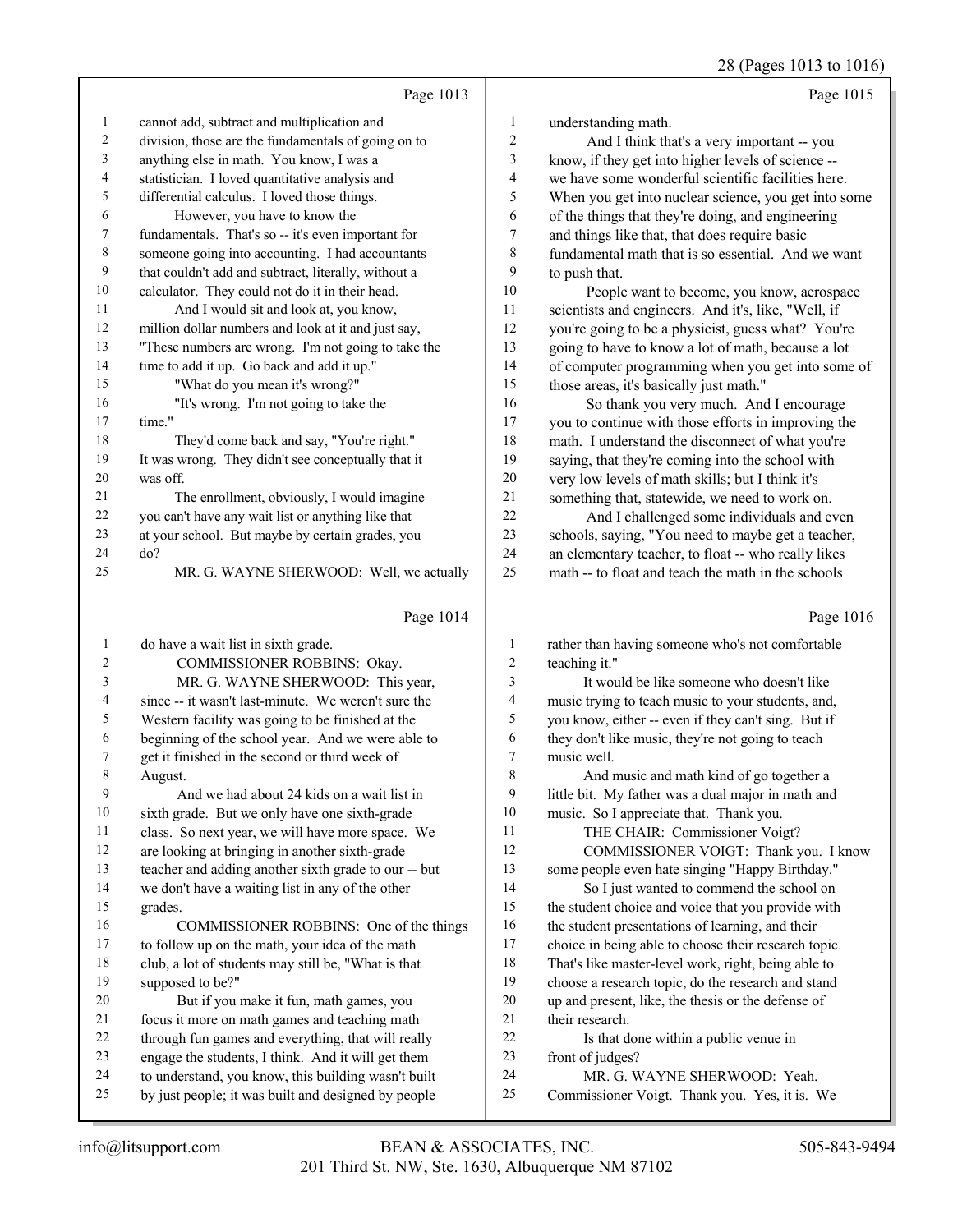## 29 (Pages 1017 to 1020)

|                |                                                                                                   |                | $27$ (1 ages 1017 to 1020                                                                             |
|----------------|---------------------------------------------------------------------------------------------------|----------------|-------------------------------------------------------------------------------------------------------|
|                | Page 1017                                                                                         |                | Page 1019                                                                                             |
| $\mathbf{1}$   | actually go to what's called the GRC, which is the                                                | 1              | We did have shining examples of students                                                              |
| $\sqrt{2}$     | Global Resource Center, on Western, which is a big                                                | 2              | able to be freed up and pursue their passion. We                                                      |
| $\sqrt{3}$     | auditorium. And the students present, and the                                                     | 3              | also struggled with kids becoming engaged. That's                                                     |
| 4              | parents get to come, and we do open that up to the                                                | 4              | something we're going to have to look at for the                                                      |
| 5              | public so they can present to everybody.                                                          | 5              | future. If they don't know what they want to do,                                                      |
| 6              | And last year was amazing. We had little                                                          | 6              | how do they take care of that? So that's                                                              |
| 7              | short video clips. We had some of the students                                                    | 7              | something -- that's a way we can grow.                                                                |
| 8              | wrote their own music and sang their own songs.                                                   | 8              | MS. FIONA BAILEY: If I may, I'd like to                                                               |
| 9              | Some did research out on the river. This one was on                                               | 9              | tell one student story. We have one student -- I                                                      |
| 10             | feral cattle on the Gila River, which is just                                                     | 10             | think last year, he was a sophomore. And he is                                                        |
| 11             | amazing. He set up a little one of those little                                                   | 11             | about as ADHD as they come; I mean, just all over                                                     |
| 12             | cameras to track the cattle, which he didn't really                                               | 12             | the place, really, really struggles with focusing                                                     |
| 13             | get any pictures of them. But there was a lot of                                                  | 13             | and getting homework done, really tough family life,                                                  |
| 14             | cow poop all over the place; so it was pretty                                                     | 14             | that kind of thing, where he chose -- well, he was                                                    |
| 15             | obvious there was cows in the area.                                                               | 15             | passionate about wolves. And he chose wolves as his                                                   |
| 16             | So, yeah. The students get to choose                                                              | 16             | project.                                                                                              |
| 17             | their own project, and it's great to see them excel                                               | 17             | And, I mean, every time I saw him in the                                                              |
| 18             | when they do that.                                                                                | 18             | hall, he had new data, new information that he'd                                                      |
| 19             | COMMISSIONER VOIGT: That's awesome. I                                                             | 19             | learned, new things that -- and I, unfortunately,                                                     |
| 20             | think as far as the thing of academic culture,                                                    | $20\,$         | didn't get to see his end project. But he was just                                                    |
| 21             | that's huge, wouldn't you say? I imagine, since the                                               | 21             | over the moon about it the whole time he was working                                                  |
| 22             | school has been open, you didn't have those type of                                               | $22\,$         | on it.                                                                                                |
| 23             | presentations of learning in place in year one, did                                               | 23             | And I think that's where -- you know, it's                                                            |
| 24             | you?                                                                                              | 24             | so important to really pull kids in in that way.                                                      |
| 25             | MR. HARRY BROWNE: Well, yeah. Do you                                                              | 25             | $So -$                                                                                                |
|                | Page 1018                                                                                         |                | Page 1020                                                                                             |
| $\mathbf{1}$   | want to talk about it, Catalina? Catalina was                                                     | $\mathbf{1}$   | COMMISSIONER VOIGT: That's very cool.                                                                 |
| $\overline{2}$ | another founder.                                                                                  | $\overline{c}$ | I'm a firm believer in student presentations of                                                       |
| 3              | MS. CATALINA CLAUSSEN: I was a teacher                                                            | 3              | learning, because they demonstrate so much more what                                                  |
| 4              | from the very beginning. And we had presentations                                                 | 4              | a student knows and is able to do, right, than                                                        |
| 5              | that -- these presentations that we have this                                                     | 5              | simply taking a standardized test. So I'm all about                                                   |
| 6              | year -- or we just started it last year -- are                                                    | 6              | presentations of learning.                                                                            |
| $\tau$         | passion-driven presentations. And before, we had                                                  | $\tau$         | I have a question about the capstone                                                                  |
| $\,8\,$        | created themes for each grade level, and students                                                 | 8              | project that you're going to be bringing in for                                                       |
| 9              | did a project around those themes.                                                                | 9              | seniors. Is that going to be kind of a graduation                                                     |
| 10             | So in ninth grade, for example, they                                                              | 10             | requirement?                                                                                          |
| 11             | did -- their focus was on environmental science                                                   | 11             | MS. FIONA BAILEY: We're still talking                                                                 |
| 12             | topics. And then in tenth grade, they did something                                               | 12             | about it.                                                                                             |
| 13             | about -- connected to world history and                                                           | 13             | MR. G. WAYNE SHERWOOD: That's in the                                                                  |
| 14             | understand- -- like, they would represent particular                                              | 14             | works right now. And, really, that's a                                                                |
| 15             |                                                                                                   |                |                                                                                                       |
|                | cultures. And then they would talk about global                                                   | 15             | student-driven class that the students would like to                                                  |
| 16             | resources and how they were going to manage global                                                | 16             | see to have a senior capstone project and take a                                                      |
| 17             | resources.                                                                                        | 17             | senior capstone trip.                                                                                 |
| 18             | And then year after year, kids would start                                                        | $18\,$         | Right now, we still -- we do offer a                                                                  |
| 19             | to go, "Oh, I just don't -- I don't want to do                                                    | 19             | senior trip. So just let me go back a little bit.                                                     |
| 20             | projects, and I don't" -- so then we said, "Okay.                                                 | 20             | Starting in ninth grade, they -- all the                                                              |
| 21             | We're just going to get really brave here and just                                                | 21             | ninth-graders -- they all go backpacking, all ninth                                                   |
| 22             | try out passion-driven projects."                                                                 | $22\,$         | through twelfth. But the ninth-graders will have                                                      |
| 23<br>24       | And we were -- some of us were, like, what<br>if kiddos don't have a particular passion? That can | 23<br>24       | their own trip with just the ninth-graders, the<br>tenth-graders, just the tenth-graders, eleventh -- |

- be a downside. That can be a struggle.
- and so on, and the twelfth-graders.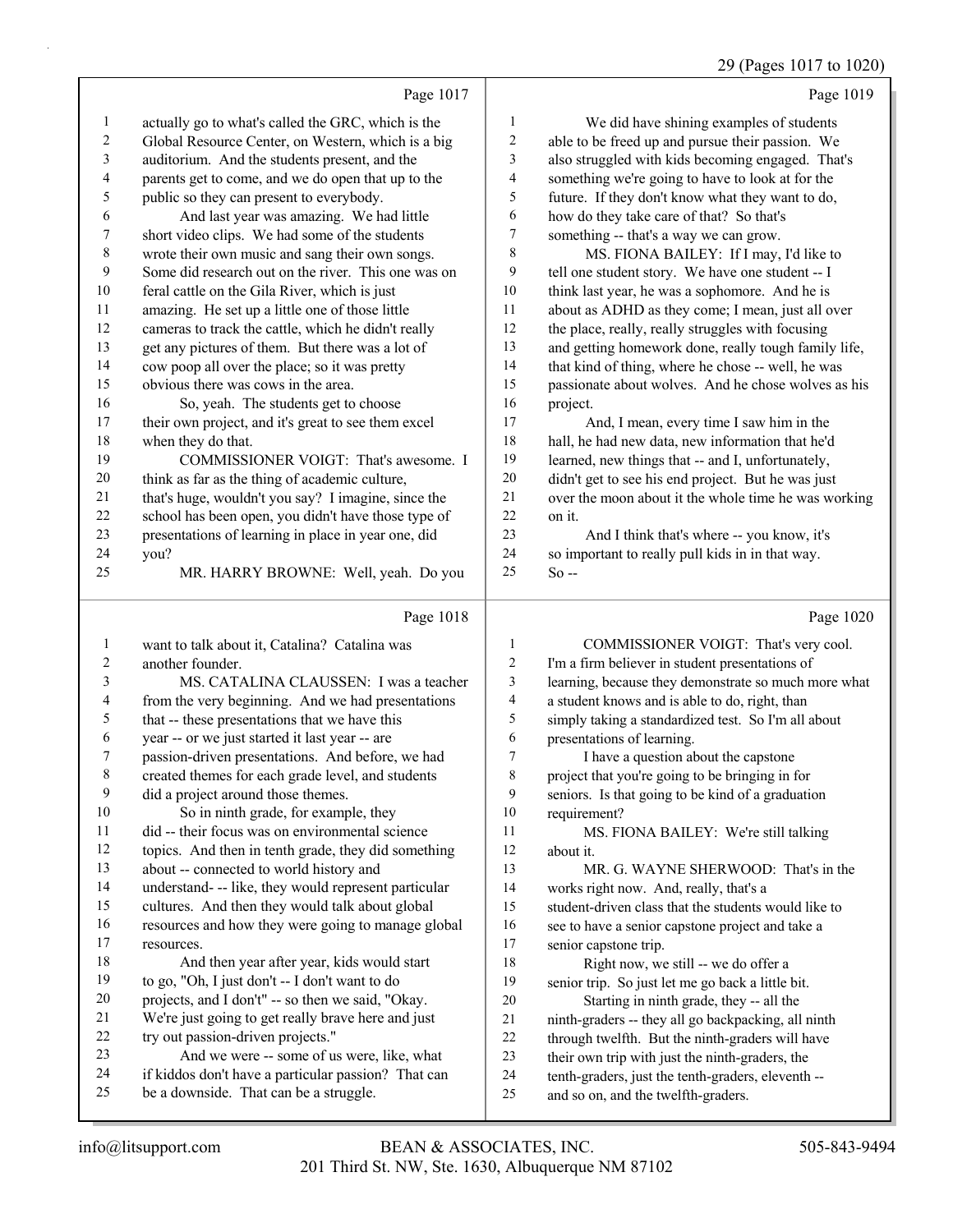## 30 (Pages 1021 to 1024)

|                          |                                                      |                  | $30 \text{ (14g/s 1021 W 1027)}$                     |
|--------------------------|------------------------------------------------------|------------------|------------------------------------------------------|
|                          | Page 1021                                            |                  | Page 1023                                            |
| 1                        | And the twelfth-graders do have two trips.           | 1                | have to keep the kids at the focus of everything     |
| 2                        | We've tried to get all of our twelfth-graders into   | 2                | that we do. And, you know, sometimes I get a little  |
| 3                        | New Mexico history. So when they teach New Mexico    | 3                | bit of backlash from that, because adults don't      |
| $\overline{\mathcal{A}}$ | history, it's not just like one semester of teaching | 4                | always take that right. But that's where it          |
| 5                        | it out of the textbook.                              | 5                | belongs. So having three wonderful examples of what  |
| 6                        | We actually take seven days -- or five to            | 6                | goes on at your school is just amazing.              |
| 7                        | seven days -- and we tour all of New Mexico, and     | 7                | I also commend you on your partnership               |
| 8                        | they get to see some amazing. I'm born and raised    | 8                | with WNMU and being there on campus to be able to do |
| 9                        | in Silver City. And some of the places I've got to   | 9                | more dual-credit classes and just have that          |
| 10                       | go to on these trips is just amazing. I've never     | 10               | partnership; I think it's great, and to have your    |
| 11                       | been there. And I've been a lot of places.           | 11               | middle school with plans to come onto the campus for |
| 12                       | So the students want a senior capstone               | 12               | next year or in future years, whenever that happens. |
| 13                       | trip. And some of the things that have been talked   | 13               | And so congratulations to you in                     |
| 14                       | about is this school in the past has gone to Mexico  | 14               | everything that you guys are doing.                  |
| 15                       | and gone down to San Carlos, and maybe putting that  | 15               | And I echo a lot of the comments that have           |
| 16                       | as the senior capstone trip.                         | 16               | already been made. I -- again -- and I said this at  |
| 17                       | They've gone to Costa Rica.                          | 17               | the previous presentation -- you know, proficiency   |
| 18                       | These are the kind of ideas that are --              | 18               | doesn't always say the whole story. But, again, we   |
| 19                       | we're still working on.                              | 19               | do have an Accountability system that we have to     |
| 20                       | And, of course, there is that financial              | 20               | live up to.                                          |
| 21                       | aspect to all of this, too. Right now, we -- Harry   | 21               | And so as I was looking through your data,           |
| 22                       | was mentioning earlier, we work on a shoestring      | 22               | some of the things -- there was a couple of things   |
| 23                       | budget. Our kids, when we go out somewhere, we buy   | 23               | that really stood out for me. One is the             |
| 24                       | the food upfront. We cook our own food on the        | 24               | achievement gap between your -- your white students  |
| 25                       | trips. We camp either in campgrounds, state parks,   | 25               | and Hispanic students. And so it's a significant     |
|                          |                                                      |                  |                                                      |
|                          | Page 1022                                            |                  | Page 1024                                            |
| 1                        | wherever. So it's very, very minimal cost to the     | 1                | achievement gap. That's the first thing that stood   |
| 2                        | students. And we never ever let a student not go on  | $\boldsymbol{2}$ | out; that's in reading and in math.                  |
| 3                        | a trip because of financial needs, also.             | 3                | So then the next thing I did is I looked             |
| 4                        | COMMISSIONER VOIGT: Great. I mean,                   | 4                | over to see subgroup data. And I was noticing that   |

charter schools are notorious for doing so much with

 so little, you know, and doing more with less than traditional schools.

8 I want to give kudos out to you for having that garden in the middle of the city. I mean, talk about high visibility and marketing and promoting your school and showing off, you know, the great

12 things that the kids are doing. 13 And I also want to give kudos to the

students who spoke so articulately about their

school. That's just a definite reflection of those

presentations and being able to manage yourselves in

 a professional manner. Very well done. Thank you so much.

19 THE CHAIR: Commissioner Chavez?

20 COMMISSIONER CHAVEZ: Thank you. I only

- have two charter schools in my district, and Aldo
- being one them. So it's -- it's always good to hear
- all the wonderful things that are going on.
- 24 And, you know, this year has been -- for me, has been a year of reminding the adults that we

over to see subgroup data. And I was noticing that you don't have any English Learners that are reported on that. 7 And so being somebody that was born and

 raised in Luna County and has family members in Grant County and Hidalgo County, I'm quite aware of the Hispanic community in all three of those counties. And I'm always amazed when -- when we have -- you know -- and Grant County is very unique in many ways. There seems to be a divide between Hurley and Bayard and Silver City itself and some of the differences that go on demographically there. 16 However, there is a large Hispanic population in that county. And so I started to just 18 think about, well, what does that look like when we look at comparisons in enrollment?

20 So as I was looking at your data for that and comparing it to Silver City Consolidated Schools, it's -- it's almost the flip. Your demographics are almost the exact opposite of Silver City Public Schools. And so -- to the point

of Aldo has a 68 percent white population and a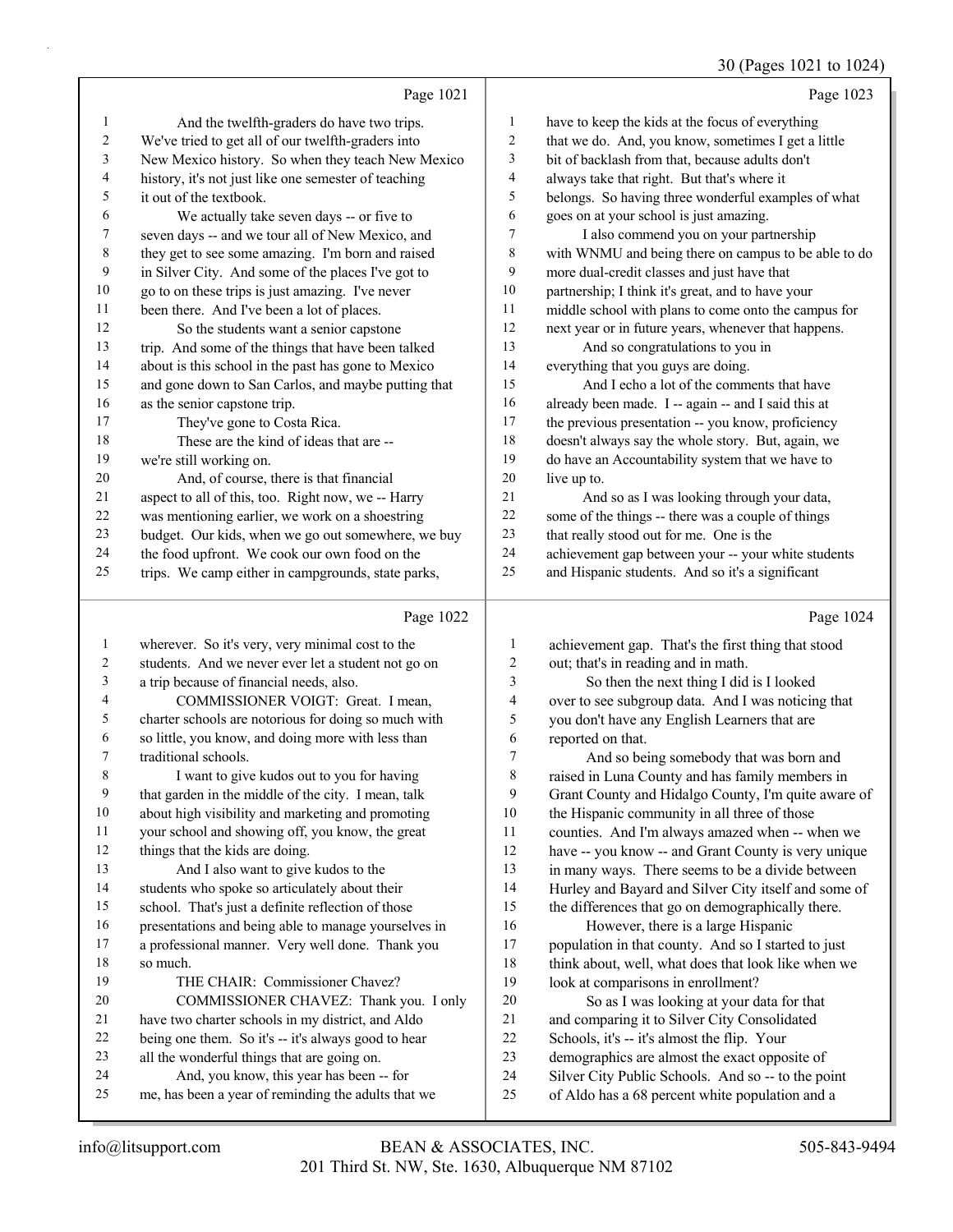# 31 (Pages 1025 to 1028)

|    | Page 1025                                            |                | Page 1027                                            |
|----|------------------------------------------------------|----------------|------------------------------------------------------|
| 1  | 27 percent Hispanic; whereas, Silver City Public     | 1              | But that is -- that's also an untrue                 |
| 2  | Schools has a 33 percent white population and        | 2              | statement. We're actually looking at -- right now,   |
| 3  | 63 percent Hispanic.                                 | 3              | we're in the process of developing -- I probably     |
| 4  | And so I'm just wondering, why is there              | $\overline{4}$ | shouldn't even say this, so I won't. We are working  |
| 5  | such a disparity and such an opposite of -- you      | 5              | with the State Game and Fish developing a project    |
| 6  | know, from the Silver City Public Schools to Aldo,   | 6              | that we can collaborate with them. I can just say    |
| 7  | and what's going on with that?                       | 7              | that much, okay?                                     |
| 8  | MR. G. WAYNE SHERWOOD: Okay. Thank you,              | 8              | THE CHAIR: I have a good friend on the               |
| 9  | Commissioner Chavez.                                 | 9              | Game and Fish Commission.                            |
| 10 | Yes, we've looked at this, too. And we've            | 10             | MR. G. WAYNE SHERWOOD: Okay. Great. We               |
| 11 | noticed this. And I -- I asked around. I asked       | 11             | want to develop that relationship with them. And we  |
| 12 | some of my teachers, what did they think? Why is     | 12             | want to get these students out there that look more  |
| 13 | this -- why is this disparity there?                 | 13             | like the actual persons that live in Grant County.   |
| 14 | And there are several answers that came              | 14             | MS. CATALINA CLAUSSEN: May I also add to             |
| 15 | up. But I'm not sure that they are the whole         | 15             | that -- that disparity as well?                      |
| 16 | answer.                                              | 16             | MR. G. WAYNE SHERWOOD: Yeah.                         |
| 17 | But one of the things, Aldo being a                  | 17             | MS. CATALINA CLAUSSEN: So in our early               |
| 18 | charter school, is some people in the community      | 18             | years, we were just a high school. So we didn't      |
| 19 | still don't realize that we are a public school, and | 19             | have the middle-school part. And so we used to ask   |
| 20 | they think they have to pay to come to our school.   | 20             | the Silver High School administration if we could    |
| 21 | And I think that is one of the things that           | 21             | come in and speak about what it is that our school   |
| 22 | we've worked on. We have -- when we do advertise --  | 22             | does so that we could speak directly to students so  |
| 23 | which we don't advertise much. But when we do        | 23             | that they understood the education choices that they |
| 24 | advertise, we advertise as public schools.           | 24             | had before them before they went up into the high    |
| 25 | And I think that's something the Charter             | 25             | school.                                              |
|    |                                                      |                |                                                      |

# Page 1026 |

|             | Page 1026                                            |    | Page 1028                                            |
|-------------|------------------------------------------------------|----|------------------------------------------------------|
| 1           | School Division is trying to work on is saying that  | 1  | And then, over time, there was, you know,            |
| 2           | these are -- these are public schools first. Put     | 2  | a perception that, you know, we're stealing students |
| 3           | that word "public" out there first, because it's     | 3  | and things like that that go on between public and   |
| 4           | limiting the students who are wanting, or could      | 4  | charter schools. And we became disallowed to go      |
| 5           | attend, from coming to our school, because the       | 5  | into the schools to be able to speak directly with   |
| 6           | parents believe that it's a private school.          | 6  | students and to help answer questions, especially    |
| 7           | And I catch that all the time. I even                | 7  | that huge question as to whether or not we are a     |
| $\,$ 8 $\,$ | caught one of our new representatives in our         | 8  | public school.                                       |
| 9           | community was saying, "Well, the private school" --  | 9  | And now that we are a middle school and a            |
| 10          | it's, like, no, we're not a private school; we're a  | 10 | high school, we still haven't had that opportunity   |
| 11          | public school. And we need to be public first, and   | 11 | to go into elementary schools and have that          |
| 12          | people need to understand that.                      | 12 | conversation so that students themselves get to know |
| 13          | But for some reason, that's not being                | 13 | who we are and what their choices are in the         |
| 14          | conveyed. And we're not doing a good enough job      | 14 | community.                                           |
| 15          | conveying that in our community also.                | 15 | And I'm not sure how we can move forward             |
| 16          | There's also another reason that came up.            | 16 | to be able to have that direct conversation with     |
| 17          | And when Aldo started, it was considered the "hippie | 17 | students and to help them understand that they do    |
| 18          | school." And so we had this image of being this      | 18 | have choices and that they can talk about those      |
| 19          | "hippie school." So people didn't want to send       | 19 | choices with their parents. I think that's been a    |
| 20          | their kids to this "hippie school."                  | 20 | big wall for us.                                     |
| 21          | If you're familiar with Grant County, it's           | 21 | COMMISSIONER CHAVEZ: Do you currently                |
| 22          | a very strong hunting -- there's a lot of hunters    | 22 | have students from the Bayard area and the Hurley    |
| 23          | that are outdoors people. But they're not the same   | 23 | area?                                                |
| 24          | type of outdoors people that were being attracted to | 24 | MS. CATALINA CLAUSSEN: Yes, we do.                   |
| 25          | Aldo.                                                | 25 | MR. G. WAYNE SHERWOOD: Yes. And as far               |
|             |                                                      |    |                                                      |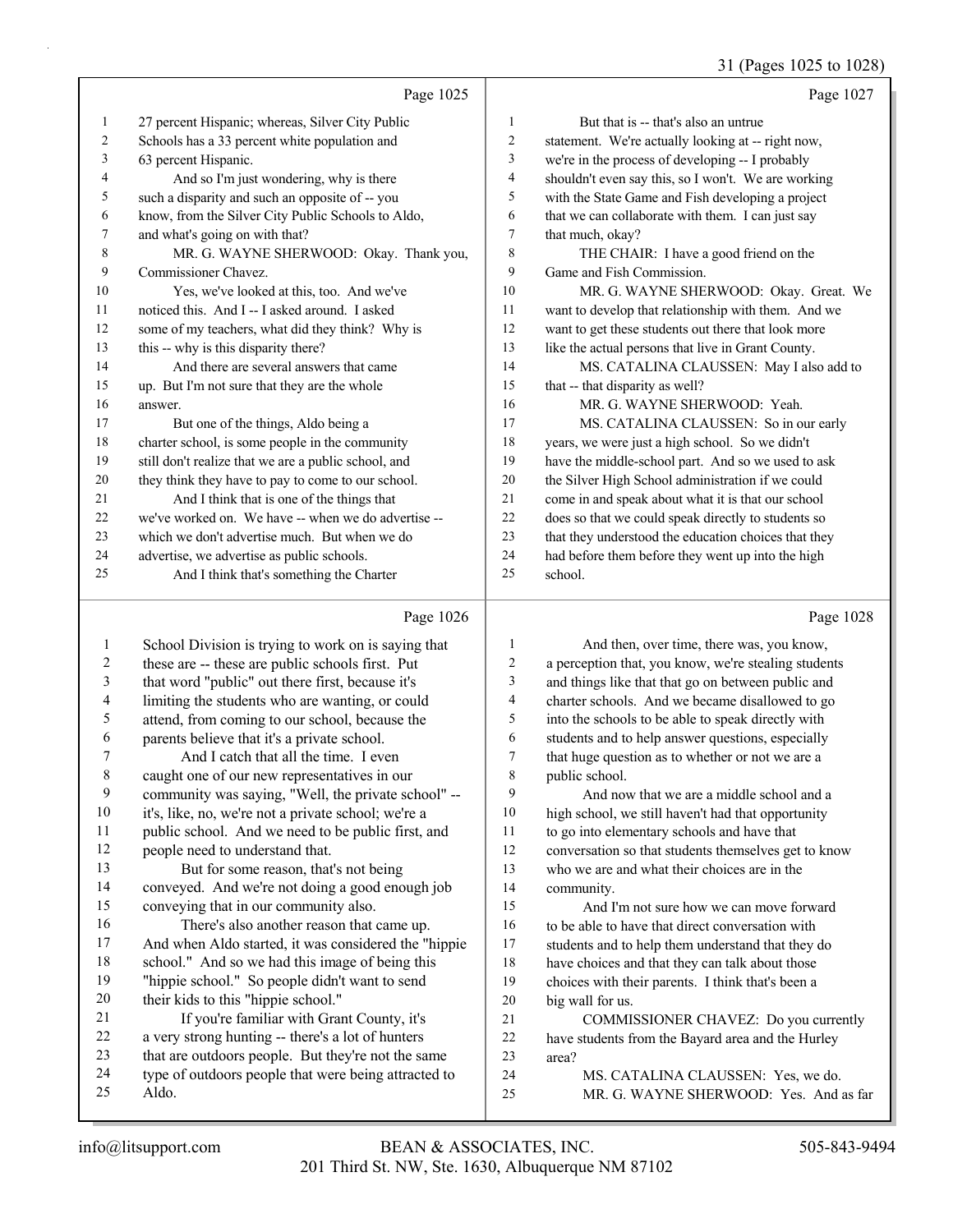# 32 (Pages 1029 to 1032)

|                          |                                                                            |                         | 32 (Pages 1029 to 1032                                                                                 |
|--------------------------|----------------------------------------------------------------------------|-------------------------|--------------------------------------------------------------------------------------------------------|
|                          | Page 1029                                                                  |                         | Page 1031                                                                                              |
| $\mathbf{1}$             | as Mimbres.                                                                | 1                       | If your charter is depending on you coming                                                             |
| $\sqrt{2}$               | COMMISSIONER CHAVEZ: I would just like to                                  | $\overline{c}$          | to equity in the population of the students in the                                                     |
| $\mathfrak z$            | see something that's more reflective of the                                | 3                       | area, I'm sure you would hustle it. You have to do                                                     |
| $\overline{4}$           | community and the demographics of that community;                          | $\overline{\mathbf{4}}$ | more -- there's a difference between when people do                                                    |
| $\mathfrak s$            | because as you guys know, the whole Yazzie-Martinez                        | 5                       | outright things to do this, and when things -- say,                                                    |
| 6                        | lawsuit and the whole equity, when you see                                 | 6                       | "Well, they're just -- this is just a fact, de                                                         |
| $\tau$                   | achievement gaps like this, and then you see the                           | $\boldsymbol{7}$        | facto, de facto breakdown. This is just the way it                                                     |
| 8                        | demographics of your school, it sends up a red flag                        | 8                       | breaks down. But we follow the rules. We have open                                                     |
| 9                        | in many ways.                                                              | 9                       | enrollments and all this stuff."                                                                       |
| 10                       | MS. CATALINA CLAUSSEN: I think something                                   | $10\,$                  | But there's got to be more -- if -- from                                                               |
| 11                       | also, to add to it, is that our school has a higher                        | 11                      | the very beginning, you started out with a high                                                        |
| 12                       | special education population than our neighboring                          | 12                      | population of -- of White Anglo, and you failed to                                                     |
| 13                       | schools as well. And so the word seems to be                               | 13                      | do more to educate parents.                                                                            |
| 14                       | getting out to students who have special needs,                            | 14                      | And the Hispanic parents are hard to                                                                   |
| 15                       | because we -- we can create smaller and more                               | 15                      | educate. And you have to hustle it. It's not going                                                     |
| 16                       | personalized education, like, in that smaller                              | 16                      | to happen at the schools; it's not going to happen                                                     |
| 17                       | environment.                                                               | 17                      | at the high schools. You've got to go to the                                                           |
| 18                       | But we still have to -- I agree with you,                                  | 18                      | communities. You've got to -- and if you don't know                                                    |
| 19                       | Commissioner, that we still need to bridge that gap                        | 19                      | how to penetrate the community, you look for help,                                                     |
| 20                       | and let people know more about the opportunities in                        | $20\,$                  | people that are very into the community.                                                               |
| 21<br>22                 | our community.                                                             | 21<br>22                | All you have to do is explain to parents                                                               |
| 23                       | COMMISSIONER CABALLERO: Madam Chair?<br>THE CHAIR: Commissioner Caballero? | 23                      | what is it that you do. And you get them. You just                                                     |
| 24                       | COMMISSIONER CABALLERO: Commissioner                                       | 24                      | have -- all parents, especially immigration --<br>immigrant parents, they came to this country for the |
| 25                       | Chavez, thank you for the questions. They were my                          | 25                      | education of their children. And all you have to do                                                    |
|                          |                                                                            |                         |                                                                                                        |
|                          | Page 1030                                                                  |                         | Page 1032                                                                                              |
| $\mathbf{1}$             | questions. But you represent that area, and I'm                            | 1                       | is give them that message.                                                                             |
| $\overline{\mathbf{c}}$  | glad you brought it up. I will second him.                                 | 2                       | And so, also, if you're not doing enough                                                               |
| 3                        | I -- I -- I don't accept the -- these                                      | $\overline{\mathbf{3}}$ | to help out the -- the -- those students that are in                                                   |
| $\overline{\mathcal{A}}$ | glaring -- to me, they're glaring differences. I                           | 4                       | your -- in your school to thrive and to succeed, and                                                   |
| 5                        | don't suppose you just have these differences this                         | 5                       | your scores show it, then they're going to abandon                                                     |
| 6                        | year; you've had them for quite some time. And                             | 6                       | you. They're going to say, "Well, there was no                                                         |
| 7                        | if -- what's your breakdown in the entering students                       | 7                       | difference there."                                                                                     |
| 8                        | that come in? It's sixth grade?                                            | $\,$ 8 $\,$             | Talk to their neighbors, "No, there's no                                                               |
| 9                        | MS. CATALINA CLAUSSEN: Yes, sixth grade.                                   | 9                       | difference there. Might as well leave him where                                                        |
| 10                       | COMMISSIONER CABALLERO: What's your                                        | 10                      | he's at. He eats better. His friends are there."                                                       |
| 11                       | breakdown? The same breakdown that you have here?                          | 11                      | and it goes on and on and on.                                                                          |
| 12                       | MR. G. WAYNE SHERWOOD: I'm not sure what                                   | 12                      | And I would hate to see this beautiful                                                                 |
| 13                       | the current sixth-grade class is as far as                                 | 13                      | program not being taken advantage with a higher                                                        |
| 14                       | ethnicity, what the breakdown is there. But I would                        | 14                      | percentage of Hispanics; because they really need                                                      |
| 15                       | say it's very close to what the stats are that you                         | 15                      | it. They need this stuff. And to be -- and not to                                                      |
| 16                       | have.                                                                      | 16                      | have that opportunity because their parents didn't                                                     |
| 17                       | COMMISSIONER CABALLERO: And so I bring it                                  | 17                      | learn about it, because somebody couldn't speak to                                                     |
| 18                       | up because if that's your breakdown of your entering                       | 18                      | them in English when they answered the phone -- I                                                      |
| 19                       | students, that's going to continue your breakdown.                         | 19                      | don't know what it is.                                                                                 |
| 20                       | And if you don't do -- by high school, it's very                           | $20\,$                  | But you've got to look at everything,                                                                  |
| 21                       | hard to bring in.                                                          | 21                      | because this is -- this is glaring. This is                                                            |
| 22                       | And I will tell you, you would have to                                     | $22\,$<br>23            | embarrassing in the community of Silver. And I've                                                      |
| 23<br>24                 | talk to parents; and not at the schools, because --                        |                         | been there a lot of times, and I talk to folks from                                                    |
|                          |                                                                            |                         |                                                                                                        |
| 25                       | and what I heard was a lot of theories and a lot of<br>excuses.            | 24<br>25                | there. And they're super-excited about their<br>community.                                             |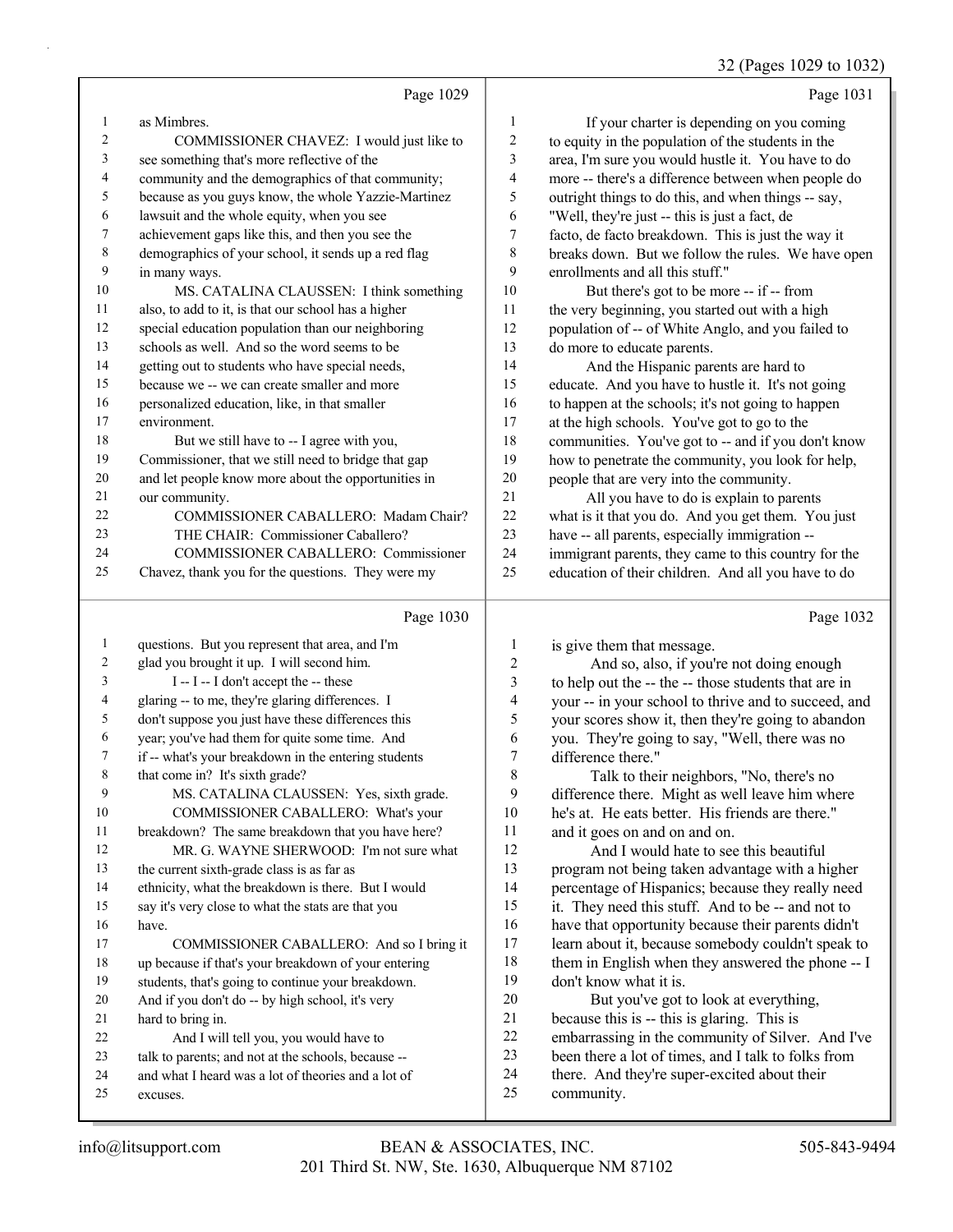$1032 + 1036$ 

|                          |                                                      |                         | 33 (Pages 1033 to 1036)                              |
|--------------------------|------------------------------------------------------|-------------------------|------------------------------------------------------|
|                          | Page 1033                                            |                         | Page 1035                                            |
| $\mathbf{1}$             | But this is not right. This is public                | $\,1\,$                 | Commissioner Caballero, I appreciate your comments   |
| $\sqrt{2}$               | money. And you've got to have a passion to           | $\overline{c}$          | on this issue. I was born and raised in Silver       |
| 3                        | diversify your -- your student population a lot      | 3                       | City.                                                |
| 4                        | more. And it helps them. Because if you have -- if   | $\overline{\mathbf{4}}$ | THE CHAIR: I'm sorry. Could you just                 |
| 5                        | you're bringing in all the -- all the Anglo White to | 5                       | identify yourself?                                   |
| 6                        | your school, and all that's staying at the other     | 6                       | MR. A.J. SANDOVAL: Yes. I am the                     |
| $\boldsymbol{7}$         | schools are Hispanic, that doesn't help your         | $\tau$                  | governing council chair for Aldo Leopold Charter     |
| $\,$ $\,$                | students, nor the students that are staying behind.  | $\,$ $\,$               | School. A.J. Sandoval. I missed my introduction in   |
| 9                        | And I can tell you, I grew as a person               | 9                       | our 15 minutes.                                      |
| 10                       | much more when I left El Paso to graduate school and | 10                      | But growing up and seeing this school                |
| 11                       | became friends with other folks that were other than | 11                      | develop, I did believe that it was a school that     |
| 12                       | Hispanic. I grew. And it's a beautiful thing.        | 12                      | served White privileged students in our area. It     |
| 13                       | But you cannot have this in a class. I               | 13                      | wasn't until I got to work alongside the students at |
| 14                       | don't accept it. My colleague is very cordial and    | 14                      | Aldo Leopold Charter School that I saw the great     |
| 15                       | so forth. But I'm rougher when I look at glaring     | 15                      | power the school has to educate all students that    |
| 16                       | disparities. And I went after a school that had a    | 16                      | are willing to attend our school.                    |
| 17                       | 10 percent differential.                             | 17                      | There's a great cultural divide, like                |
| 18                       | But look at yours. What is it? 20? 30?               | 18                      | Wayne mentioned, between the ranching community and  |
| 19                       | No, 41 percent. Holy cow. In Silver?                 | 19                      | the hunting community and the Anglo and the Hispanic |
| 20                       | And it's going to get more glaring now               | 20                      | community. Our school is often used in political     |
| 21                       | that you're at the university; because now Hispanic, | 21                      | campaigns as something negatively associated with    |
| 22                       | low-income families -- and I have a harder time      | 22                      | our school. People running for office and have run   |
| 23                       | getting out there. And so I don't know. I don't      | 23                      | for office associated with our school have been      |
| 24                       | know how -- I don't know what the answer is.         | 24                      | attacked for having an association with our school.  |
| 25                       | If I were there, if I was from that area,            | 25                      | The issue of the protecting the Gila                 |
|                          | Page 1034                                            |                         | Page 1036                                            |
| $\mathbf{1}$             | and I grew up in that area, I could probably help.   | $\mathbf{1}$            | River, our school's name comes up as "that hippie    |
| $\overline{c}$           | But I'm just looking at the statistics.              | $\overline{c}$          | school, those kids that are advocating for that      |
| 3                        | And my position is, no, no. You've got to -- I'm     | $\mathfrak{Z}$          | river and don't understand our ranching heritage."   |
| $\overline{\mathcal{A}}$ | going to be here for a while. I've got to see some   | $\overline{4}$          | So the history and the heritage that goes            |
| 5                        | changes, some movement here.                         | 5                       | behind this divide is very, very deep. It goes       |
| 6                        | And I can tell you. There's a lot of                 | 6                       | beyond more than just marketing our school.          |
| $\boldsymbol{7}$         | whispering at the Legislature about the nature of    | $\boldsymbol{7}$        | It's -- my family has lived in the area              |
| $\,$ $\,$                | the private school for charter schools, that that's  | $\,$ $\,$               | for at least eight generations. And this divide has  |
| 9                        | all it is. Charter schools are private schools       | 9                       | existed from the history of the area. So it's        |
| 10                       | financed by public money.                            | 10                      | something that we will continue to work on, and we   |
| 11                       | And we have -- and that's also my job, to            | 11                      | have worked on for hundreds of years in this         |
| 12                       | prevent that little talk that happens there. I want  | 12                      | community.                                           |
| 13                       | to brag about charter schools and say, "No, it's     | 13                      | But I do appreciate your concern. As a               |

 not. Look at the diversity of..." -- yeah, sometimes schools have more of this and less of that, but not glaring.

17 And, guys, eeho. And I know why my colleague, Mr. Chavez, that's his personality, and he's got to live there. I don't. I'm not going to

- live in Silver, guys. But I feel for my Chicanitos
- in that area. There's a lot of poverty. My God,
- there's a lot of poverty.
- 23 Thank you, Madam Chair.
- 24 THE CHAIR: Thank you.
- 25 MR. A.J. SANDOVAL: Commissioner Chavez,

But I do appreciate your concern. As a Hispanic man, I am proud to serve on this school board and advocate for our school, especially to those in the mining district, Hurley and Bayard and Santa Clara, as Mr. Chavez expressed his concerns of those areas. It's also harder for those students to find transportation to get to all the activities and just get to school. 21 Those students in those -- in what we call

 "the mining district" do have higher levels of poverty, and there are issues we need to address. I appreciate the concerns. But I will -- I take -- I would say I do need to step up as well, as a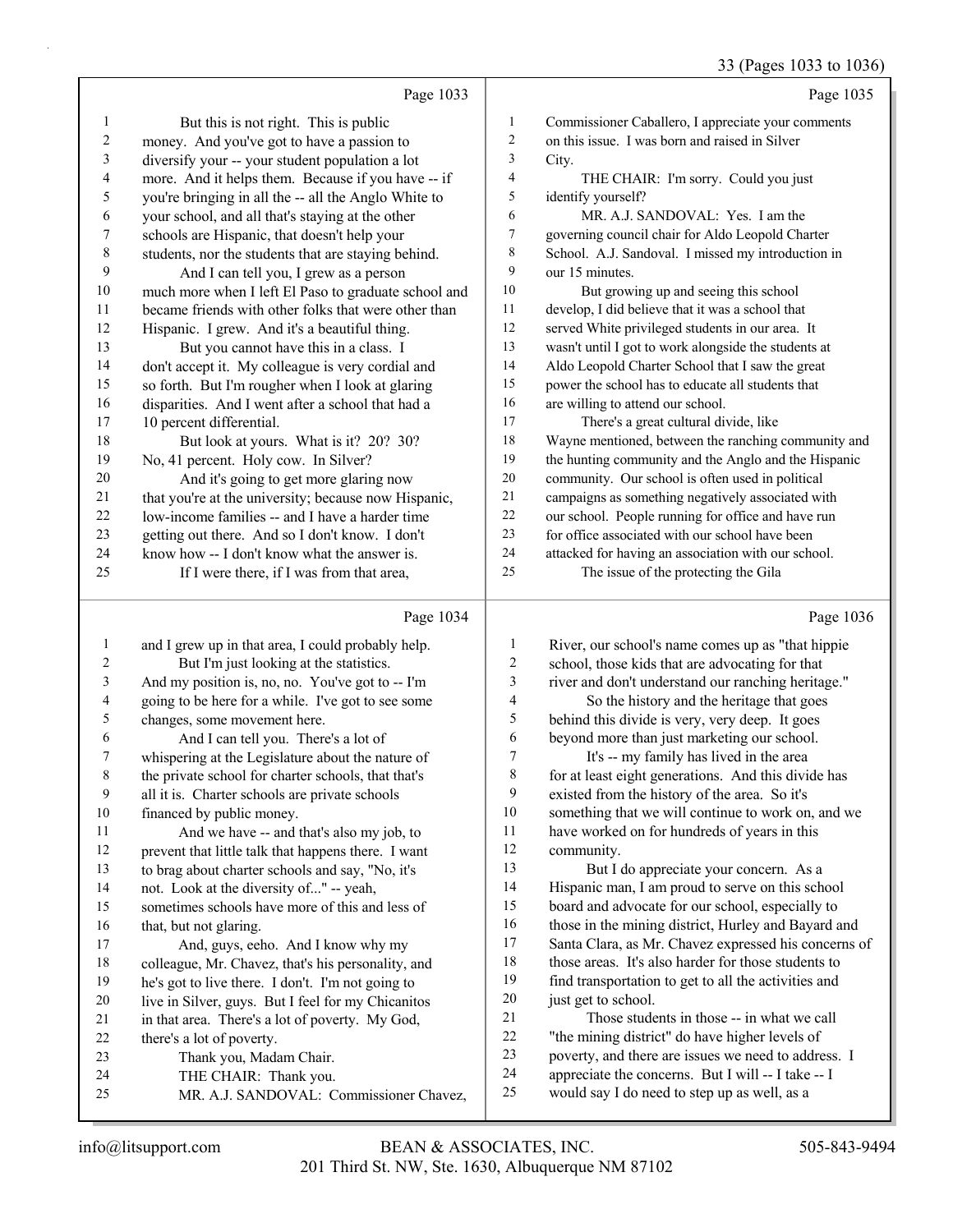## 34 (Pages 1037 to 1040)

|                          |                                                                                                          |                          | 54 (Pages 1057 to 1040)                                                                                    |
|--------------------------|----------------------------------------------------------------------------------------------------------|--------------------------|------------------------------------------------------------------------------------------------------------|
|                          | Page 1037                                                                                                |                          | Page 1039                                                                                                  |
| $\mathbf{1}$             | governing council member, to address those issues.                                                       | $\mathbf{1}$             | students who come to our school, they're fairly new                                                        |
| $\overline{c}$           | Thank you.                                                                                               | $\sqrt{2}$               | people to our community, I will say. We have                                                               |
| 3                        | THE CHAIR: Thank you.                                                                                    | 3                        | someone from Socorro in the Silver -- not in the                                                           |
| 4                        | MS. FIONA BAILEY: Commissioners, would it                                                                | $\overline{4}$           | Silver -- in the senior class. And we just have                                                            |
| 5                        | be okay if Katrina spoke to the issue? The                                                               | 5                        | students from all over. We have students from                                                              |
| 6                        | question?                                                                                                | 6                        | Colorado and some from California. It's just very                                                          |
| 7                        | THE CHAIR: Sure.                                                                                         | 7                        | diverse.                                                                                                   |
| $\,$ 8 $\,$              | MS. FIONA BAILEY: Yeah?                                                                                  | $\,$ $\,$                | And that -- what my point is, is just that                                                                 |
| 9                        | FROM THE FLOOR: Hello once again. I'm                                                                    | 9                        | the majority of people that live in our community                                                          |
| 10                       | Katrina Estrada. I'm the student body president of                                                       | 10                       | are primarily Hispanic and Latino. And they went to                                                        |
| 11                       | Aldo Leopold Charter School.                                                                             | 11                       | certain schools, and they grew up in this community.                                                       |
| 12                       | I completely understand the frustration of                                                               | 12                       | And they have no contact with Aldo Leopold Charter                                                         |
| 13                       | the topics and the issue. But I will say that this                                                       | 13                       | School.                                                                                                    |
| 14                       | whole issue goes so much more than beyond just                                                           | 14                       | They never did, not even growing up. And                                                                   |
| 15                       | Aldo Leopold as a school. It -- this whole issue                                                         | 15                       | it is because our school is fairly new to our                                                              |
| 16                       | contributes to Silver City's community, just because                                                     | 16                       | community.                                                                                                 |
| 17                       | the Silver City community and Grant County                                                               | 17                       | And I would just like to say that                                                                          |
| 18                       | community, we are mostly Hispanic and Latino.                                                            | 18                       | contributes to why that -- that gap is there and why                                                       |
| 19                       | But for our Anglo and White population in                                                                | 19                       | that predicament and that issue is there.                                                                  |
| 20                       | Silver City, New Mexico, there is a separation                                                           | 20                       | Thank you.                                                                                                 |
| 21                       | between the two ethnicities, and that shows                                                              | 21                       | COMMISSIONER CABALLERO: Just real fast,                                                                    |
| 22                       | throughout both Silver Consolidated Schools and                                                          | 22                       | Madam Chair. And I get it. I was told. I was told                                                          |
| 23                       | definitely our school.                                                                                   | 23                       | in Silver about all of that, because I had those                                                           |
| 24                       | And I just wanted to address that to show                                                                | 24                       | questions. Politically, I went -- I've gone there                                                          |
| 25                       | that the separation between Mexican students and                                                         | 25                       | for political events and -- and legislative                                                                |
|                          |                                                                                                          |                          |                                                                                                            |
|                          | Page 1038                                                                                                |                          | Page 1040                                                                                                  |
| $\mathbf{1}$             | Anglo students is -- how do I say? -- is contributed                                                     | 1                        | hearings.                                                                                                  |
| $\overline{c}$           | towards the amount of separation that is created                                                         | 2                        | And I know some people in Silver.                                                                          |
| 3                        | through our own community.                                                                               | 3                        | Dr. Ortego, who taught at the University, was my                                                           |
| $\overline{\mathcal{L}}$ | And coming from the perspective of a                                                                     |                          |                                                                                                            |
| 5                        |                                                                                                          | $\overline{\mathcal{A}}$ |                                                                                                            |
|                          |                                                                                                          | 5                        | professor at UTEP and became a lifelong friend. And<br>so we had those discussions. And I understand that. |
| 6                        | second generation -- generation American, I will say                                                     | $\epsilon$               |                                                                                                            |
| 7                        | that people who grew up in Silver City, they went to                                                     | $\tau$                   | But if I were to ask what have you done                                                                    |
|                          | Silver High. And because of that, they -- they have                                                      | $\,8\,$                  | specifically to -- to bring in parents and talk to<br>parents, it's going to be very difficult for you to  |
| 8<br>9                   | this idea in their mind that they have to put their                                                      | 9                        | tell me what program or approach you've taken, other                                                       |
| $10\,$                   | children through the same course and cycle.                                                              | $10\,$                   |                                                                                                            |
| 11                       | And since Aldo Leopold Charter School                                                                    | 11                       | than, "Well, we did the -- we published -- we have a                                                       |
| 12                       | barely came into play as an educational area where                                                       | 12                       | web site, and we" -- the digital world is not going                                                        |
| 13                       | people could come and learn about ecology and                                                            | 13                       | to work in the Hispanic community.                                                                         |
|                          | science and so much more than what Silver                                                                | 14                       | You've got to do the old-style approach.                                                                   |
| 14                       | Consolidated Schools provide, and considering that                                                       | 15                       | If you're not talking to parents and talking to them                                                       |
| 15<br>16                 | it's a much newer school than the more public basic                                                      | 16                       | and bringing them in, and if you can't go to the                                                           |
| 17                       | schools that are provided within our community,                                                          | 17                       | schools, then have an open house way in advance to<br>show what you have.                                  |
| 18                       | the -- the separation between White people and                                                           | 18                       |                                                                                                            |
| 19                       | Mexican people within our community definitely<br>shows.                                                 | 19                       | And my point, why, even though generations<br>have been separate, and everybody -- "If the Anglos          |
| $20\,$                   |                                                                                                          | $20\,$                   |                                                                                                            |
| $21\,$                   | I will -- since the majority of our                                                                      | 21                       | are there, we're going to be here"; and so the point<br>is they've had generations of going to the same    |
| $22\,$                   | community is Mexican, and since those people went<br>through that cycle of going through Silver High and | $22\,$                   | school, and the kids want to continue that, well, it                                                       |

- other schools in the community, they send their 24 And so the final point, Madam Chair -- and<br>25 Aldo Leopold -- is that if we don't break those
- children to those schools. 25 And a lot of the people who -- and
- 

Aldo Leopold -- is that if we don't break those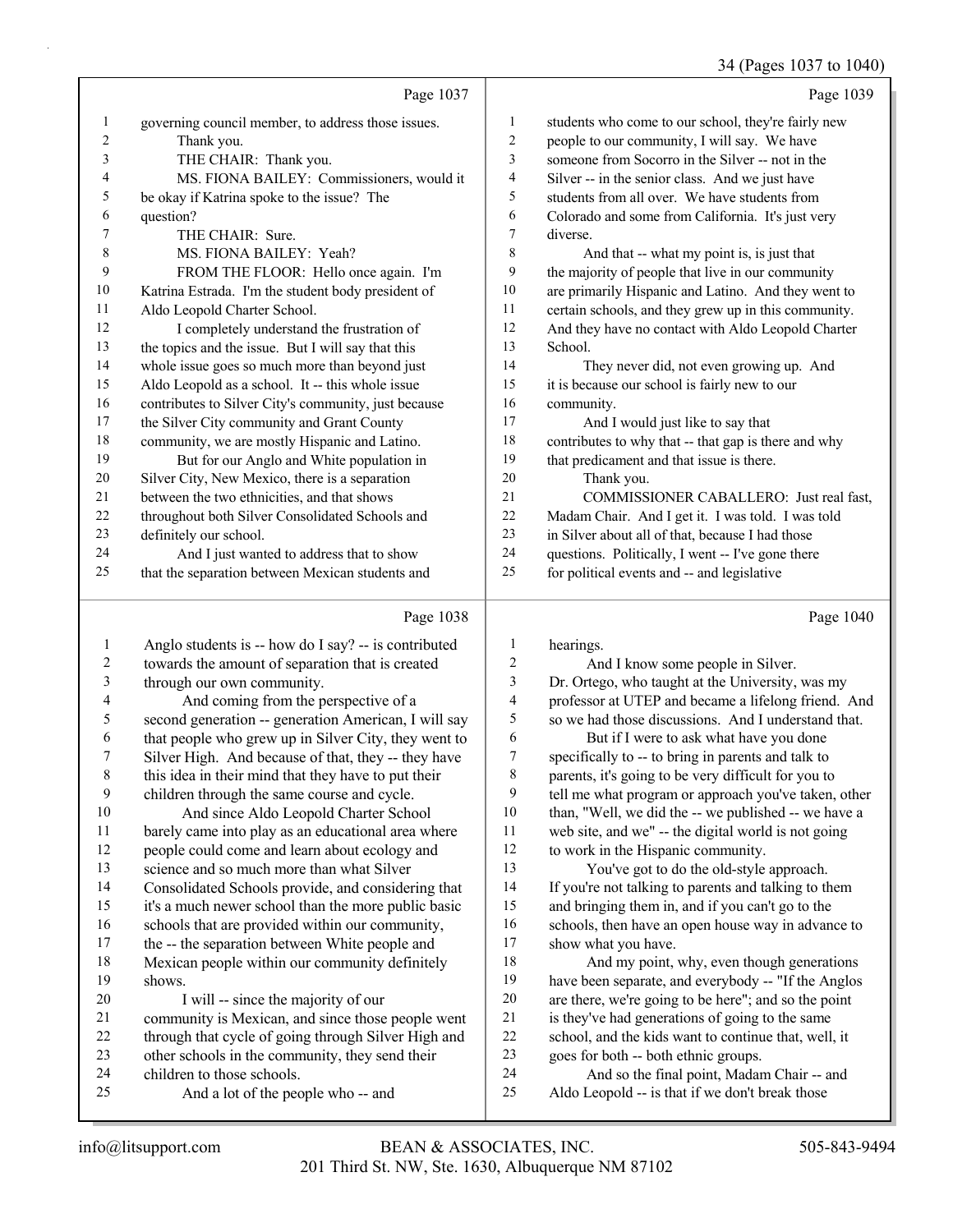#### 35 (Pages 1041 to 1044)

|                |                                                      |                         | 35 (Pages 1041 to 1044)                              |
|----------------|------------------------------------------------------|-------------------------|------------------------------------------------------|
|                | Page 1041                                            |                         | Page 1043                                            |
| 1              | continued disparities of generations, being separate | $\mathbf{1}$            | children who are Hispanic is going to be having the  |
| $\overline{c}$ | and apart, and, "I'm better, and you're not --       | $\overline{\mathbf{c}}$ | staff that they can identify with.                   |
| 3              | you're not good"; or maybe that's not the idea.      | 3                       | And so we are -- I know that that's the              |
| 4              | But, "I want to be over here because you guys are    | 4                       | solution. That's my priority.                        |
| 5              | over there," and -- that has to get broken.          | 5                       | We were also able to hire an instructional           |
| 6              | And the school, when you -- when you make            | 6                       | assistant today -- this year -- who's also Hispanic. |
| 7              | an effort to have a mixed ethnic group population,   | 7                       | And so growing our staff, increasing the numbers of  |
| $\,$ 8 $\,$    | that breaks down. My son, I took him from a          | 8                       | Hispanic staff, I think, is going to be a solution   |
| 9              | 99 percent Hispanic to Grants. And my house was      | 9                       | there.                                               |
| 10             | filled with all types of people. And his friends     | 10                      | THE CHAIR: Thank you.                                |
| 11             | are diverse. And he still has those same friends.    | 11                      | <b>Commissioner Raftery?</b>                         |
| 12             | And he's -- he told me, "Dad, we don't               | 12                      | COMMISSIONER RAFTERY: Thank you. You                 |
| 13             | look at -- at ethnicity anymore. You may have, but   | 13                      | know, when you're trying to bring people in and you  |
| 14             | we don't. We don't see skin color."                  | 14                      | have to have people in that are in, bring them. So,  |
| 15             | And I thought, "Man, that is -- that is a            | 15                      | you know, you have a lot of ambassadors already,     |
| 16             | gorgeous thing to grow up in."                       | 16                      | your students. You know, they -- they're the ones    |
| 17             | And so I'm -- my effort is to give                   | $17$                    | that can bring those other kids in.                  |
| 18             | Hispanic students the same opportunity, but also     | 18                      | I'll tell you, if you have ambassadors               |
| 19             | everybody should work together and live together and | 19                      | going out there and talking to kids about your       |
| 20             | understand that, and break that -- that generational | 20                      | school, inviting them to come in, and the pressure   |
| 21             | thing that's there, if it's there.                   | $21\,$                  | is put on them, everybody's going to want to come to |
| $22\,$         | I'm not from the community, so I don't               | 22                      | that school.                                         |
| 23             | know. I'm just throwing it out there. I would -- I   | 23                      | So, you know, maybe perhaps starting -- or           |
| 24             | would stand corrected if I'm wrong. But that's all   | 24                      | thinking about an ambassadorship program with your   |
| 25             | I'm trying to say.                                   | 25                      | students to be the people who go out there and talk  |
|                | Page 1042                                            |                         | Page 1044                                            |
| 1              | But, again, it's public money. You have              | $\mathbf{1}$            | to the other students, that might help a little bit. |
| 2              | to make a move on it. I'm not going to tell you how  | $\sqrt{2}$              | I know that in Southeastern New Mexico, we           |
| 3              | to do it. But you guys are very, very capable,       | 3                       | have a lot of oppression as well. So a lot of our    |
| 4              | because you made something from nothing. And you're  | $\overline{4}$          | workers, they don't go to "that" school, because     |
| 5              | getting it better and better. And I'm sure you can   | 5                       | they don't belong in "that" school, or they          |
| 6              | address this problem.                                | 6                       | shouldn't go to "that" church, because nobody goes   |
| 7              | It's a problem that needs to be addressed            | $\boldsymbol{7}$        | to "that" church except these other people.          |
| 8              | critically. Because Caballero is going to be around  | 8                       | You know, there's oppression everywhere.             |
| 9              | for a long time.                                     | 9                       | And the only way to break it, I think, is having     |
| 10             | Thank you, Madam Chair.                              | 10                      | inclusion and having these ambassadors and having    |
| 11             | FROM THE FLOOR: Commissioner Caballero               | 11                      | these people talk to other people and say, "It's     |
| 12             | and members of the Commission, I'm Siah Correa       | 12                      | okay. We're just like you. We're not any             |
| 13             | Hemphill, and I am the special ed director. I'm the  | 13                      | different."                                          |
| 14             | school psychologist, and I'm also a parent at Aldo   | 14                      | But, you know, you have that power right             |
| 15             | Leopold.                                             | 15                      | now. You just have to develop it.                    |
| 16             | And I'm from the mining district. And                | 16                      | Thank you.                                           |
| 17             | what I see as being the solution is recruiting more  | 17                      | THE CHAIR: Thank you.                                |
| 18             | teachers and staff from the mining district, which   | 18                      | Commissioner Armbruster?                             |
| 19             | we were able to accomplish this year.                | 19                      | COMMISSIONER ARMBRUSTER: I'm on a                    |
| 20             | We were in need of a special ed teacher at           | 20                      | different subject, a little bit.                     |
| 21             | the high school, and I spoke with a special ed       | 21                      | So I think that I heard this, but I've               |
| 22             | teacher that I knew from the mining district, and we | 22                      | heard so much, my brain is full. I think you said    |
| 23             | were able to hire her.                               | 23                      | that you're moving -- and I know via amendment -- to |

- 24 She's been there just a few weeks. But I
- think the key is attracting children -- more
- a new facility, and you're looking at an additional sixth-grade class. Did I hear that correctly?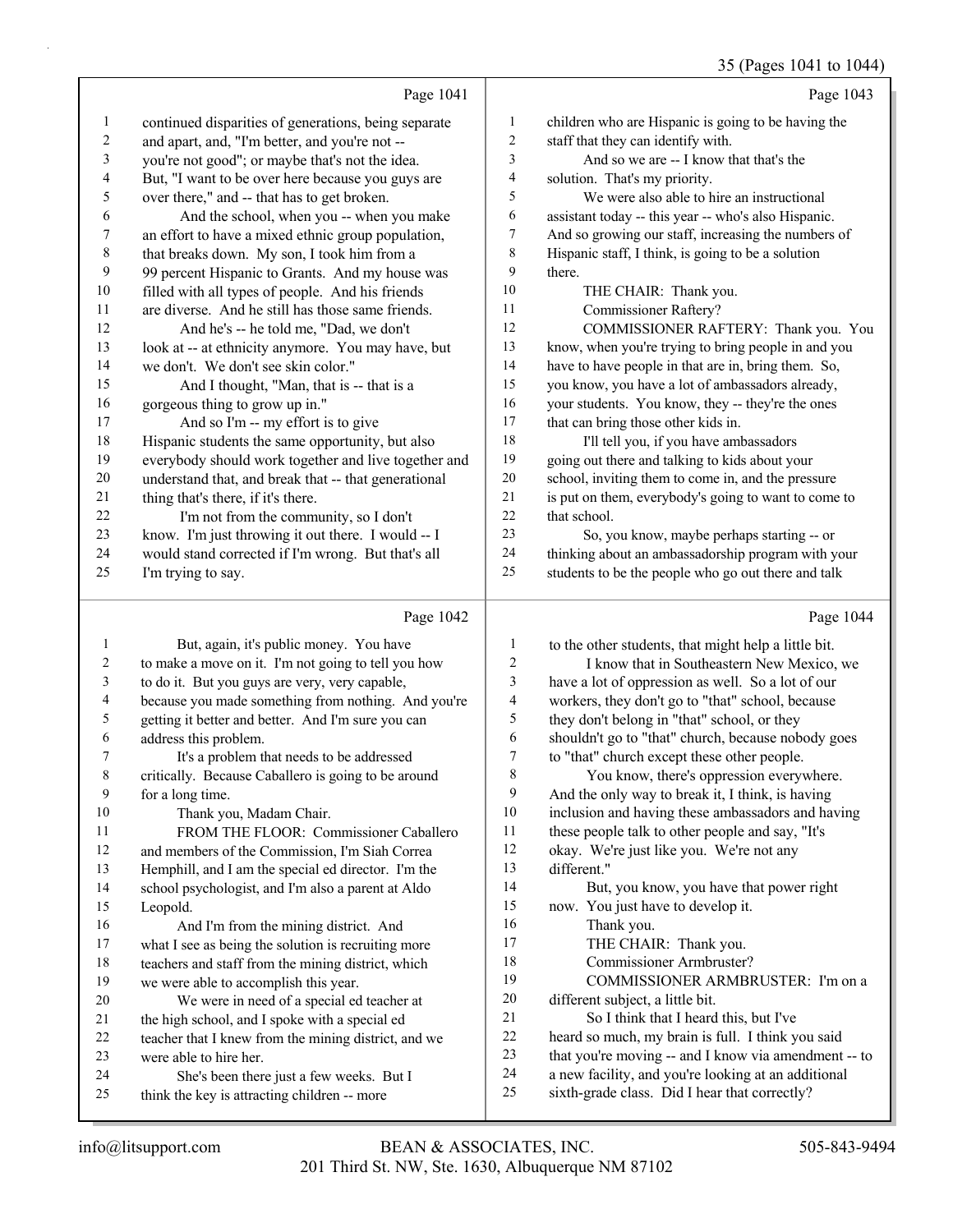#### 36 (Pages 1045 to 1048)

|                |                                                      |                | 36 (Pages 1045 to 1048)                              |
|----------------|------------------------------------------------------|----------------|------------------------------------------------------|
|                | Page 1045                                            |                | Page 1047                                            |
| $\mathbf{1}$   | MR. G. WAYNE SHERWOOD: That is correct.              | 1              | outstanding, I mean, just stellar, but not in math   |
| $\overline{c}$ | If we do move the middle school up to Western, we    | 2              | and reading. And they would go on these trips. And   |
| 3              | are hoping to add an additional sixth-grade class.   | 3              | they were the best -- the best, bar none.            |
| 4              | COMMISSIONER ARMBRUSTER: So eventually,              | 4              | Our kids in California, we -- I don't                |
| 5              | you'll be adding seventh.                            | 5              | think they do this anymore. But we took them to      |
| 6              | MR. G. WAYNE SHERWOOD: We only have one              | 6              | Toyon Bay, which is on Catalina Island. And they     |
| 7              | sixth grade, but we have two seventh and two         | 7              | went there for three days. They had bunkbeds; they   |
| 8              | eighth-grade.                                        | $\,$ $\,$      | weren't tenting.                                     |
| 9              | COMMISSIONER ARMBRUSTER: So you do have              | 9              | But they were -- Toyon Bay was kind of               |
| 10             | an opportunity here. Just wanted to clarify in my    | 10             | like the Los Alamos Ranch School that was taken over |
| 11             | mind what you're saying.                             | 11             | by the Army during the war. So then some people who  |
| 12             | I had a number of things I just wanted to            | 12             | were biologists took it over, and they took the kids |
| 13             | say to you.                                          | 13             | on hiking and snorkeling and different laboratories  |
| 14             | I'm really happy to hear that you have a             | 14             | and things.                                          |
| 15             | "C" grade as the lowest grade that you can get. I    | 15             | And the kids -- there was no separation.             |
| 16             | just happen to have been with the president of       | 16             | Everybody did a great thing. And it's one of the     |
| 17             | Northern last evening, and I said to him, "So you've | 17             | things that I've always told my kids. "Everyone is   |
| 18             | been getting a number of kids from," in this case    | 18             | not good at everything." So I really liked that      |
| 19             | charter schools, because that's all I know about     | 19             | part of the program.                                 |
| 20             | here.                                                | 20             | I wonder if, just -- you may not actually            |
| 21             | And I said, "They're having such low                 | 21             | know this number. But on your special ed, which is   |
| 22             | proficiencies. Tell me how they're making it at      | $22\,$         | like -- here, I said 20 percent? Sounds about right  |
| 23             | Northern." And they're doing programs like plumbing  | 23             | to you?                                              |
| 24             | and IT and those kinds of things.                    | 24             | MR. G. WAYNE SHERWOOD: Yes.                          |
| 25             | I said, "But, still, you have to know how            | 25             | COMMISSIONER ARMBRUSTER: Are they a                  |
|                | Page 1046                                            |                | Page 1048                                            |
| $\mathbf{1}$   | to read and do math."                                | $\mathbf{1}$   | majority Hispanic?                                   |
| 2              | And he said, "Because we have remedial               | $\overline{c}$ | MR. G. WAYNE SHERWOOD: Do you know that              |
| 3              | programs for them."                                  | 3              | answer? I don't know.                                |
| 4              | So I'm hoping -- and not that I think that           | $\overline{4}$ | MS. SIAH CORREA HEMPHILL: I'm not sure.              |
| 5              | your kids would probably go to Northern -- that      | 5              | I haven't looked at that data.                       |
| 6              | would help that -- them in college, because now      | 6              | COMMISSIONER ARMBRUSTER: It's not                    |
| 7              | you're paying for college, and you're taking high    | 7              | glaring.                                             |
| 8              | school classes.                                      | 8              | MS. SIAH CORREA HEMPHILL: It's not                   |
| 9              | So that's one of the reasons the kids drop           | 9              | glaring.                                             |
| 10             | out, as we all know.                                 | 10             | COMMISSIONER ARMBRUSTER: So it's probably            |
| 11             | Second of all, I wanted to say -- I don't            | 11             | not. That's good. That's a really positive           |
| 12             | know. Maybe you-all know this. But I did teach       | 12             | comment.                                             |
| 13             | special education in middle school. I just forgot    | 13             | And on your lowest quartile, I was                   |
| 14             | my crown today; but -- for 39 years.                 | 14             | hearing, I think, about you having 50 minutes on a   |
| 15             | So I do want to talk about a couple of               | 15             | transition, sort of an RTI thing, on Fridays?        |
| 16             | comments. One is I wrote down your comment about     | 16             | MS. FIONA BAILEY: No. That's through the             |
| 17             | the "behavior in important places." I'm going to     | 17             | week.                                                |
| 18             | actually make a little T-shirt of that, because      | 18             | COMMISSIONER ARMBRUSTER: It's every day.             |
| 19             | that's exactly right.                                | 19             | MS. FIONA BAILEY: It's 25 minutes twice a            |
| 20             | But I will say that I taught 22 years in             | 20             | week, where our middle school are grouped by what    |
| 21             | California and 17 years in Los Alamos at the middle  | 21             | skills that they need for math interventions.        |
| 22             | school. And what you were saying is exactly right,   | 22             | COMMISSIONER ARMBRUSTER: So it's only                |
| 23             | which is why I love to see kids going places and     | 23             | math and not reading then.                           |

23 math and not reading then.<br>24 MS. FIONA BAILE

MS. FIONA BAILEY: Right. So as the Title

I reading instructor, I have some small groups that

24 doing things.<br>25 Becaus

Because we would have children who were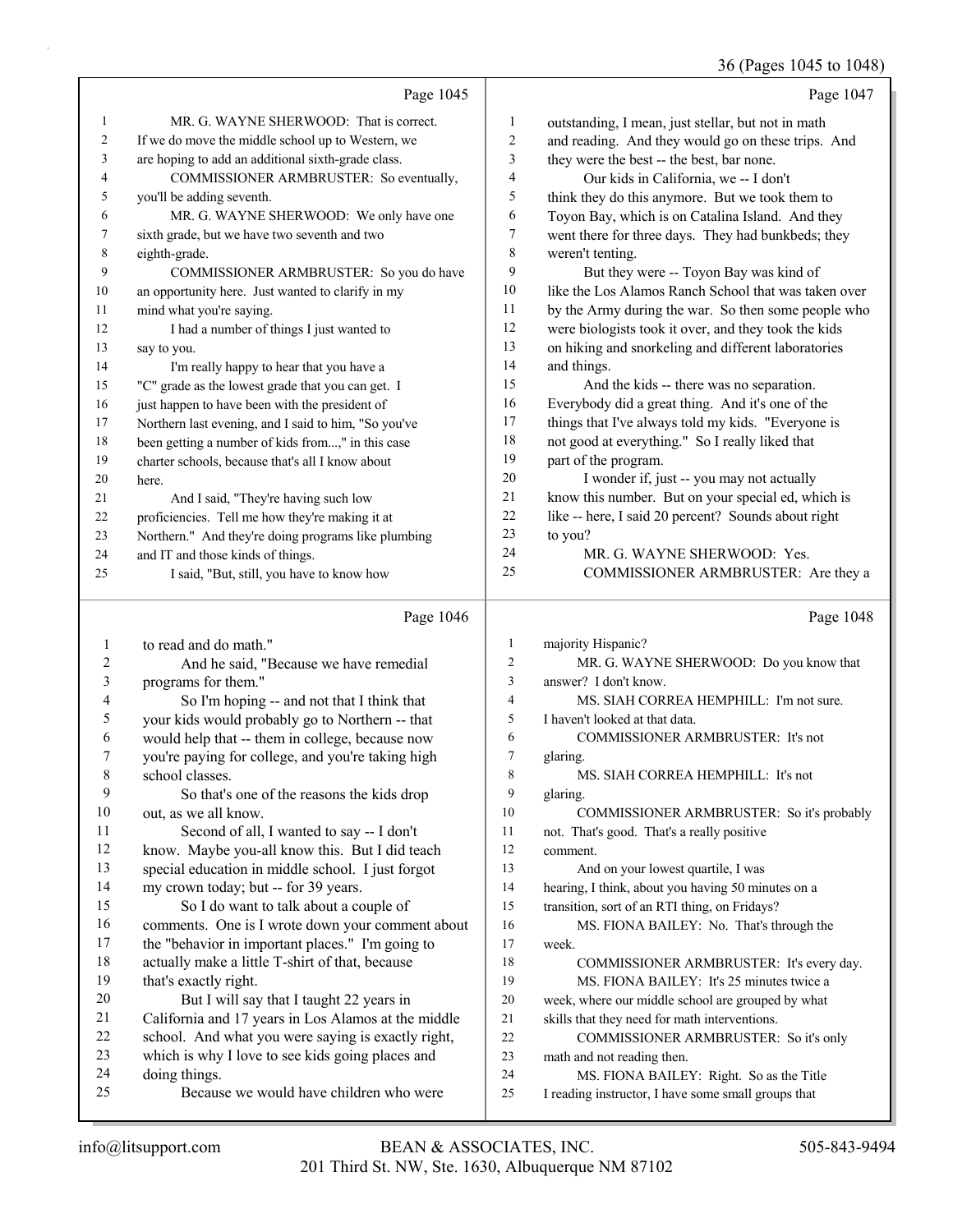|              |                                                      |                  | 37 (Pages 1049 to 1052)                              |
|--------------|------------------------------------------------------|------------------|------------------------------------------------------|
|              | Page 1049                                            |                  | Page 1051                                            |
| $\mathbf{1}$ | I work with who are showing signs of dyslexia,       | 1                | so                                                   |
| 2            | whether they've been diagnosed or not, and really    | $\overline{c}$   | MR. G. WAYNE SHERWOOD: Sounds like we                |
| 3            | work hard with the multi-sensory,                    | $\mathfrak{Z}$   | need to go there.                                    |
| 4            | Orton-Gillingham-based reading program with them.    | $\overline{4}$   | COMMISSIONER CRONE: Yeah. It was in the              |
| 5            | And then I also push into the classroom,             | 5                | Carson. He hadn't written A Sand County Almanac      |
| 6            | when it's necessary for assistance within the        | 6                | yet. but it's where he killed the wolf, the famous   |
| 7            | classroom, for reading strategies and -- and work    | 7                | line, "a fierce green fire dying in her eyes." And   |
| 8            | there.                                               | $\,$ 8 $\,$      | it was that experience that motivated him to become  |
| 9            | So -- so, yes, our RTI is just in math.              | 9                | an American hero and a fierce ecologist and write A  |
| 10           | And we decided that's what the focus needed to be    | 10               | Sand County Almanac, if there's anyone in here       |
| 11           | for that time in our schedule.                       | 11               | well-versed about Aldo Leopold. I encourage you to   |
| 12           | COMMISSIONER ARMBRUSTER: Are the special             | 12               | do that. He's a wonderful man.                       |
| 13           | ed-identified students getting the advantage of that | 13               | Also I learned something, that there's               |
| 14           | as well?                                             | 14               | actually an Aldo Leopold Wilderness within the Gila  |
| 15           | MS. FIONA BAILEY: Correct, yeah. So our              | 15               | Wilderness.                                          |
| 16           | special ed teacher has some student -- some of our   | 16               | MR. HARRY BROWNE: It's within the Gila               |
| 17           | students with math IEPs go to her during that time.  | 17               | Forest.                                              |
| 18           | Others, if their needs aren't as great, coming --    | 18               | COMMISSIONER CRONE: The Gila Forest.                 |
| 19           | come to either me or -- you know, depending on what  | 19               | Okay.                                                |
| 20           | their needs are.                                     | 20               | My parents retired to Reserve. So I spent            |
| 21           | So we look at -- we look at special ed and           | 21               | a quite of bit of time in that area. And my wife     |
| 22           | general ed across the board based on skills and      | 22               | attended Western back in the '70s. And so for both   |
| 23           | skill deficits.                                      | 23               | of us, my wife and I, our two favorite cities in     |
| 24           | COMMISSIONER ARMBRUSTER: And my last                 | 24               | New Mexico are Santa Fe and Silver City.             |
| 25           | comment is -- it's kind of relating to the young     | 25               | And so every time we're even anywhere near           |
|              |                                                      |                  |                                                      |
|              | Page 1050                                            |                  | Page 1052                                            |
| $\mathbf{1}$ | lady's talk. Well, I know that we have two, like,    | $\mathbf{1}$     | there, when we spend the night -- and we do come to  |
| 2            | famous in our State, people who I do believe went to | $\overline{2}$   | the little blues festival in June -- or May. I'll    |
| 3            | Silver City High School: Lieutenant Governor Howie   | $\mathfrak{Z}$   | yield my time to Ava. I think I said to her, "Save   |
| 4            | Morales and Stephanie Garcia Richard, our first      | $\overline{4}$   | the Gila."                                           |
| 5            | woman and Hispanic Land Commissioner. So they -- so  | 5                | But I heard someone else -- before I go              |
| 6            | that's a big thing to break. They made it. Just      | 6                | there, though, I heard the two of you use the term   |
| $\prime$     | saying.                                              | $\boldsymbol{7}$ | "hippie." I represent that remark. And my wife is    |
| 8            | COMMISSIONER CHAVEZ: Don't forget                    | 8                | Hispanic. All of her best friends in Silver were     |
| 9            | Harrison Schmidt.                                    | 9                | hippies; so -- so, anyway, would you come up, Ava?   |
| 10           | COMMISSIONER RAFTERY: And Jeff Bingaman.             | 10               | FROM THE FLOOR: Good morning. I -- when              |
| 11           | COMMISSIONER ARMBRUSTER: I happen to know            | 11               | it comes to the Gila Wild and Scenic designation, me |
| 12           | these two.                                           | 12               | and, actually, Commissioner Browne and Jamie         |
| 13           | COMMISSIONER CABALLERO: He's got another             | 13               | Crockett, who's also here, we traveled to            |
| 14           | one.                                                 | 14               | Washington, D.C., about a month ago to represent our |
| 15           | COMMISSIONER CRONE: Madam Chair?                     | 15               | community with the "Wild and Scenic."                |
| 16           | THE CHAIR: Commissioner Crone?                       | 16               | And I was chosen to do that, not because I           |
| 17           | COMMISSIONER CRONE: I promise to do my               | 17               | necessarily go to the hippie school that, you know,  |
| 18           | very best to not represent you incorrectly. And in   | 18               | fully supports that. Not everyone at the school --   |
| 19           | your case, it's all good news.                       | 19               | we are open to everyone's perspective and beliefs    |
| 20           | So you mentioned that you've traveled all            | $20\,$           | about that.                                          |
| 21           | around the state. Have you been to the Aldo Leopold  | 21               | But I was able to do that because of my              |
| 22           | cabin in Tres Piedras?                               | 22               | internship that I do. And my internship this         |
| 23           | MR. G. WAYNE SHERWOOD: No, I have not                | 23               | semester was with the director of Western's Outdoor  |
| 24           | been there.                                          | 24               | Program. And the New Mexico Wild and Scenic          |

Wilderness -- New Mexico Wild and Wilderness

25 COMMISSIONER CRONE: Well, you're close,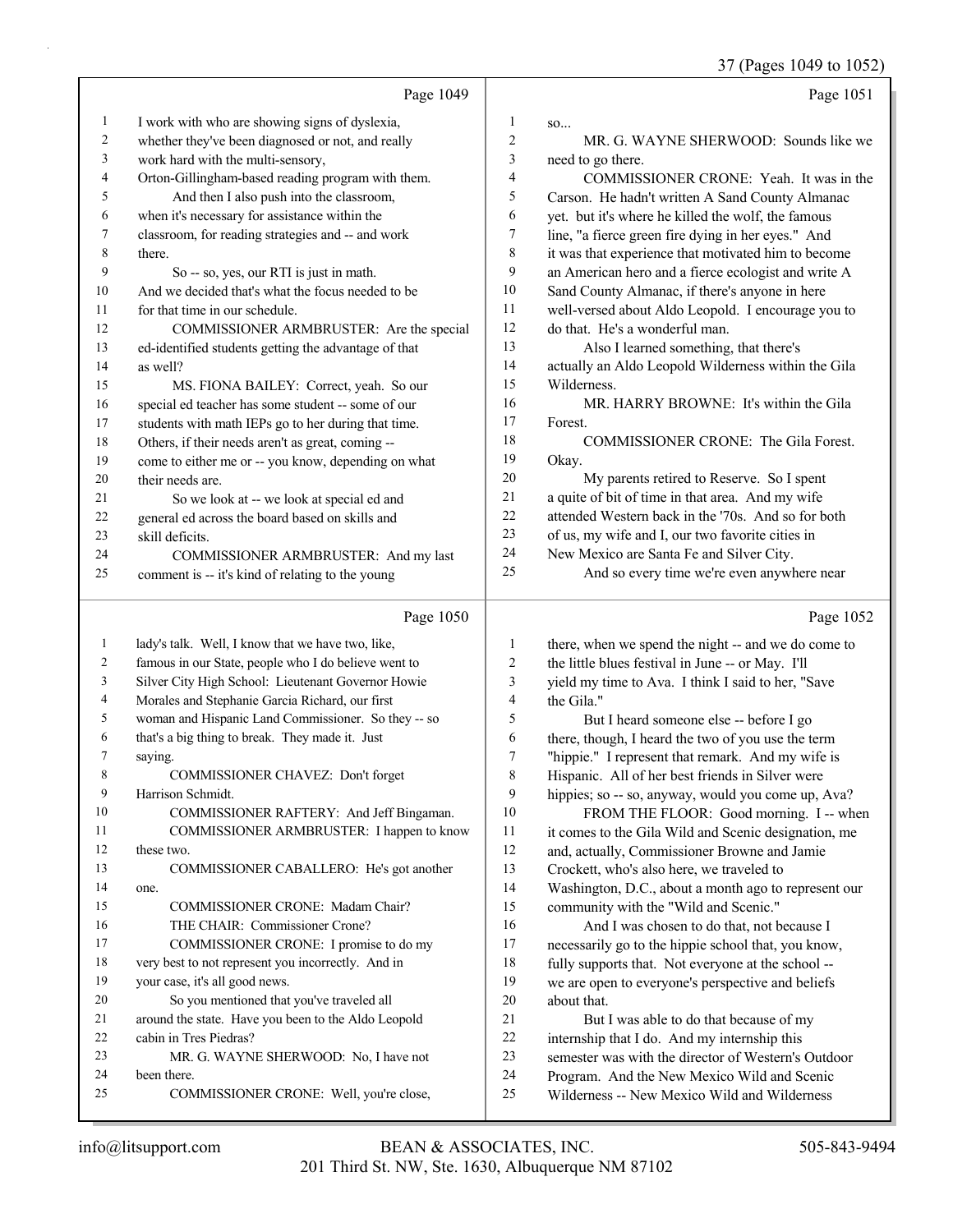## 38 (Pages 1053 to 1056)

|              |                                                      |                  | $30$ (1 ages 1033 to 1030)                           |
|--------------|------------------------------------------------------|------------------|------------------------------------------------------|
|              | Page 1053                                            |                  | Page 1055                                            |
| $\mathbf{1}$ | Alliance approached the director of the Outdoor      | $\mathbf{1}$     | But I do know that there -- is designating           |
| 2            | Program and asked if she had any students that would | 2                | the Gila as "Wild and Scenic" would not affect -- it |
| 3            | be interested in going to Washington, D.C., with     | 3                | would not affect the way that we get to use the      |
| 4            | them to talk to our senators and one of our          | $\overline{4}$   | Gila. It simply protects it for future generations.  |
| 5            | representatives about the "Wild and Scenic"          | 5                | COMMISSIONER CRONE: Thank you very much,             |
| 6            | designation.                                         | 6                | Ava.                                                 |
| 7            | And she suggested me, because I have a               | $\boldsymbol{7}$ | THE CHAIR: They were looking to dam it,              |
| $\,8\,$      | connection with both Western and Aldo Leopold. And   | 8                | yeah.                                                |
| 9            | I strongly agree with protecting the Gila, because   | 9                | COMMISSIONER CABALLERO: Madam Chair?                 |
| 10           | it's a place that has so much significance for me    | 10               | COMMISSIONER CRONE: I just -- let me --              |
| 11           | personally -- I grew up along the Gila River -- and  | 11               | THE CHAIR: I'm sorry.                                |
| 12           | also because it has also been such a big part of my  | 12               | COMMISSIONER CRONE: I think it's                     |
| 13           | education. It's the reason I know what I want to do  | 13               | appropriate that the attempt to reintroduce wolves   |
| 14           | after I graduate high school.                        | 14               | to New Mexico is centered in your area. So thank     |
| 15           | And part of that is because of the                   | 15               | you.                                                 |
| 16           | experiences I've had in the Gila with Aldo on our    | 16               | COMMISSIONER CABALLERO: Just to add on               |
| 17           | backpacking trips, you know. My freshman senior      | 17               | the damming in the water, there is a lot of          |
| 18           | backpacking trip was a really big introduction with  | $18\,$           | discussion by the feds and the State Legislature and |
| 19           | me with Aldo. It really -- it kind of caused my      | 19               | people in the area, because there's -- there's a     |
| 20           | "ah-ha" moment.                                      | $20\,$           | position by downstream, southern New Mexico, that    |
| 21           | I realized why I was at Aldo was when I              | 21               | the water is theirs.                                 |
| 22           | was on my freshman senior backpacking trip my        | 22               | And folks in the north said, "No, we --              |
| 23           | freshman year, and we were sitting near the campfire | 23               | we -- we -- we are -- this is some of our water, and |
| 24           | next to the river. And it was one of those moments   | 24               | we've got to keep that water."                       |
| 25           | that I realized how lucky I am, that not only do I   | 25               | And as we started getting less and less              |
|              | Page 1054                                            |                  | Page 1056                                            |
| $\mathbf{1}$ | live in a place where I am so close to such an       | 1                | water, then the northern part, Silver area, all that |
| 2            | incredible resource; but I was there on a school     | $\mathbf{2}$     | area, started demanding their portion.               |
| 3            | trip, and I was getting school credit to learn about | 3                | So there's going to be -- and so the fight           |
| 4            | this incredible place.                               | 4                | is over how much damming and where and how and who   |
| 5            | So I really support the "Wild and Scenic"            | 5                | pays for it. And downstream, they still demand that  |
| 6            | designation. That's not just because of the          | 6                | it's their water, because they helped build the dam. |
| 7            | education I've received; but it's also because of my | $\boldsymbol{7}$ | Don't tell me how that translates. But               |
| 8            | background before then.                              | 8                | there is a lot of give-and-take.                     |
| 9            | And so that's something that I was able to           | 9                | And maybe the students can get into that             |
| 10           | do because of Aldo. And I am so grateful for that    | 10               | discussion; also, the discussion of saving the       |
| 11           | opportunity. It opened my eyes up so much. I was     | 11               | Spotted Owl versus cutting more -- more of the       |
| 12           | able to kind of see, you know, politics happening    | 12               | forests down.                                        |
| 13           | right in front of me walking around Washington,      | 13               | I mean, I spent three days listening to              |
| 14           | D.C., and that was all because of Aldo. And so I     | 14               | testimony that it was just too much for me. I'm      |
| 15           | owe so much to them, and I am so grateful for that   | 15               | sure it's a goldmine for students to get into.       |

- owe so much to them, and I am so grateful for that opportunity.
- 17 COMMISSIONER CRONE: Weren't there some attempts to dam the Gila?
- 19 FROM THE FLOOR: Yes. There were several
- attempts. I can't speak a lot to them. I don't
- know all of the details about that. But the "Wild
- and Scenic" designation doesn't have a huge effect
- on that. And I don't know that that's up for
- discussion as much anymore. I really can't speak to that.
- 16 But it -- Commissioner, it's a lot of stuff. And I hope they don't put a lot of the area under water.
- 19 But those folks in that area have got to
- save their water that's theirs and save that
- environment. Because it cannot exist without enough
- water.
- 23 Thank you, Madam Chair.
- 24 THE CHAIR: Thanks. Commissioners?
- 25 No other questions?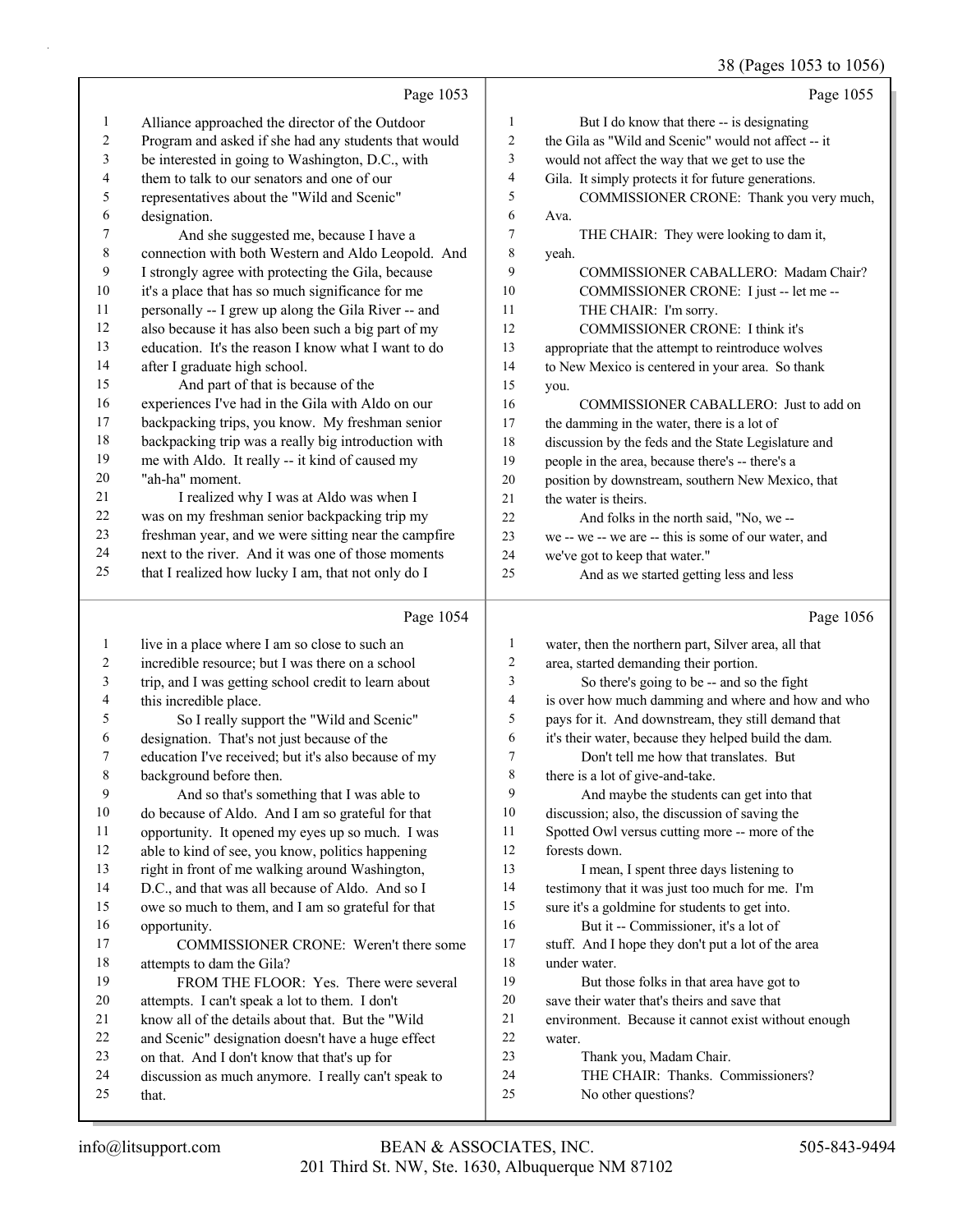# 39 (Pages 1057 to 1060)

|          | Page 1057                                            |                | Page 1059                                                  |
|----------|------------------------------------------------------|----------------|------------------------------------------------------------|
| 1        | (No response.)                                       | 1              | COMMISSIONER CABALLERO: Yes.                               |
| 2        | THE CHAIR: Okay.                                     | $\overline{c}$ | <b>COMMISSIONER ARMBRUSTER: Commissioner</b>               |
| 3        | MR. G. WAYNE SHERWOOD: Madam Chair, real             | 3              | Robbins?                                                   |
| 4        | quickly.                                             | $\overline{4}$ | <b>COMMISSIONER ROBBINS: Yes.</b>                          |
| 5        | THE CHAIR: Oh, sorry.                                | 5              | COMMISSIONER ARMBRUSTER: Commissioner                      |
| 6        | MR. G. WAYNE SHERWOOD: I failed to                   | 6              | Crone?                                                     |
| 7        | introduce some very, very important people to        | 7              | COMMISSIONER CRONE: Yes.                                   |
| 8        | Aldo Leopold Charter School. And that is our -- two  | 8              | COMMISSIONER ARMBRUSTER: Commissioner                      |
| 9        | of our other governing council members that came     | 9              | Armbruster votes "Yes."                                    |
| 10       | along, too. And that is Jamie Crockett there and     | 10             | Commissioner Voigt?                                        |
| 11       | Hannah Wecks. She also came. And also some of our    | 11             | COMMISSIONER VOIGT: Yes.                                   |
| 12       | middle-school students, they have been sitting       | 12             | COMMISSIONER ARMBRUSTER: Commissioner                      |
| 13       | there, very well-behaved.                            | 13             | Davis?                                                     |
| 14       | THE CHAIR: They know how to behave in                | 14             | COMMISSIONER DAVIS: Yes.                                   |
| 15       | public places.                                       | 15             | COMMISSIONER ARMBRUSTER: Commissioner                      |
| 16       | MR. G. WAYNE SHERWOOD: There you go.                 | 16             | Gipson?                                                    |
| 17       | That's what we teach them. So thank you for giving   | 17             | THE CHAIR: Yes.                                            |
| 18       | me that time.                                        | 18             | <b>COMMISSIONER ARMBRUSTER: Commissioner</b>               |
| 19       | THE CHAIR: Thank you. And thank you all              | 19             | Chavez?                                                    |
| 20       | for coming.                                          | 20             | COMMISSIONER CHAVEZ: Yes.                                  |
| 21       | COMMISSIONER CRONE: Madam Chair, I will              | 21             | COMMISSIONER ARMBRUSTER: That is it.                       |
| 22       | add, one of the students was asleep. And so we       | 22             | Nine-zero.                                                 |
| 23       | have -- so we have continued to entertain our        | 23             | THE CHAIR: The motion passes, nine-zero.                   |
| 24       | audience.                                            | 24             | Congratulations.                                           |
| 25       | THE CHAIR: Thank you. I move that the                | 25             | Thank you all for everything you do every                  |
|          |                                                      |                |                                                            |
|          | Page 1058                                            |                | Page 1060                                                  |
| 1        | Public Education Commission renew the charter for    | $\mathbf{1}$   |                                                            |
| 2        | Aldo Leopold Charter School for five years, with the | 2              | day. And thank you all for your time.<br>(Applause.)       |
| 3        | conditions that the New Mexico System of School      | 3              | THE CHAIR: So here's the question. Do                      |
| 4        | Support and Accountability Report prepared by PED    | 4              | you want a lunch break? If you want a lunch break,         |
| 5        | shows similar performance for School Year 2018-2019  | 5              | then we should do it now, because it makes no sense        |
| 6        | in the student growth, highest quartile; student     | 6              | to do it after the next school, because it will be         |
| 7        | growth, middle quartile; student growth, lowest      | 7              | 1:30, and -- we're going to break for lunch for --         |
| 8        | quartile; English Learner progress; chronic          | 8              | we're going to break for lunch for 40 minutes.             |
| 9        | absenteeism; college-and-career readiness; education | 9              | (A recess was taken at 11:24 a.m., and                     |
| 10       | climate; and growth in four-year graduation rate     | 10             | reconvened at 12:25 p.m., as follows:)                     |
| 11       | with no statistically significant decrease in        | 11             | (Commissioners Davis and Caballero                         |
| 12       | performance.                                         | 12             | not present.)                                              |
| 13       | COMMISSIONER VOIGT: Second.                          | 13             | THE CHAIR: So thank you for coming up.                     |
| 14       | THE CHAIR: So motion by Commissioner                 | 14             | And thank you for being our last school. So                |
| 15       | Gipson, a second by Commissioner Voigt.              | 15             | there's -- many causes for celebration here. And           |
| 16       | Roll, please.                                        | 16             | just so the Commissioners are reminded, this is Taos       |
| 17       | COMMISSIONER ARMBRUSTER: Commissioner                | 17             | Integrated School of the Arts. So thank you.               |
| 18       | Raftery?                                             | 18             | And as I know you've been hearing, I've                    |
| 19       | COMMISSIONER RAFTERY: Is that me?                    | 19             | got my stock little statement that I have to make          |
| 20       | COMMISSIONER ARMBRUSTER: It wasn't that              | 20             | about renewals with conditions. And it's the last          |
| 21       | bad.                                                 | 21             | time.                                                      |
| 22       | COMMISSIONER RAFTERY: I didn't understand            | 22             | PED has not provided a report or review of                 |
| 23       | what she said. Yes.                                  | 23             | data from for the School Year '18-'19                      |
| 24<br>25 | COMMISSIONER ARMBRUSTER: Commissioner<br>Caballero?  | 24<br>25       | Accountability.<br>It is important for schools to have the |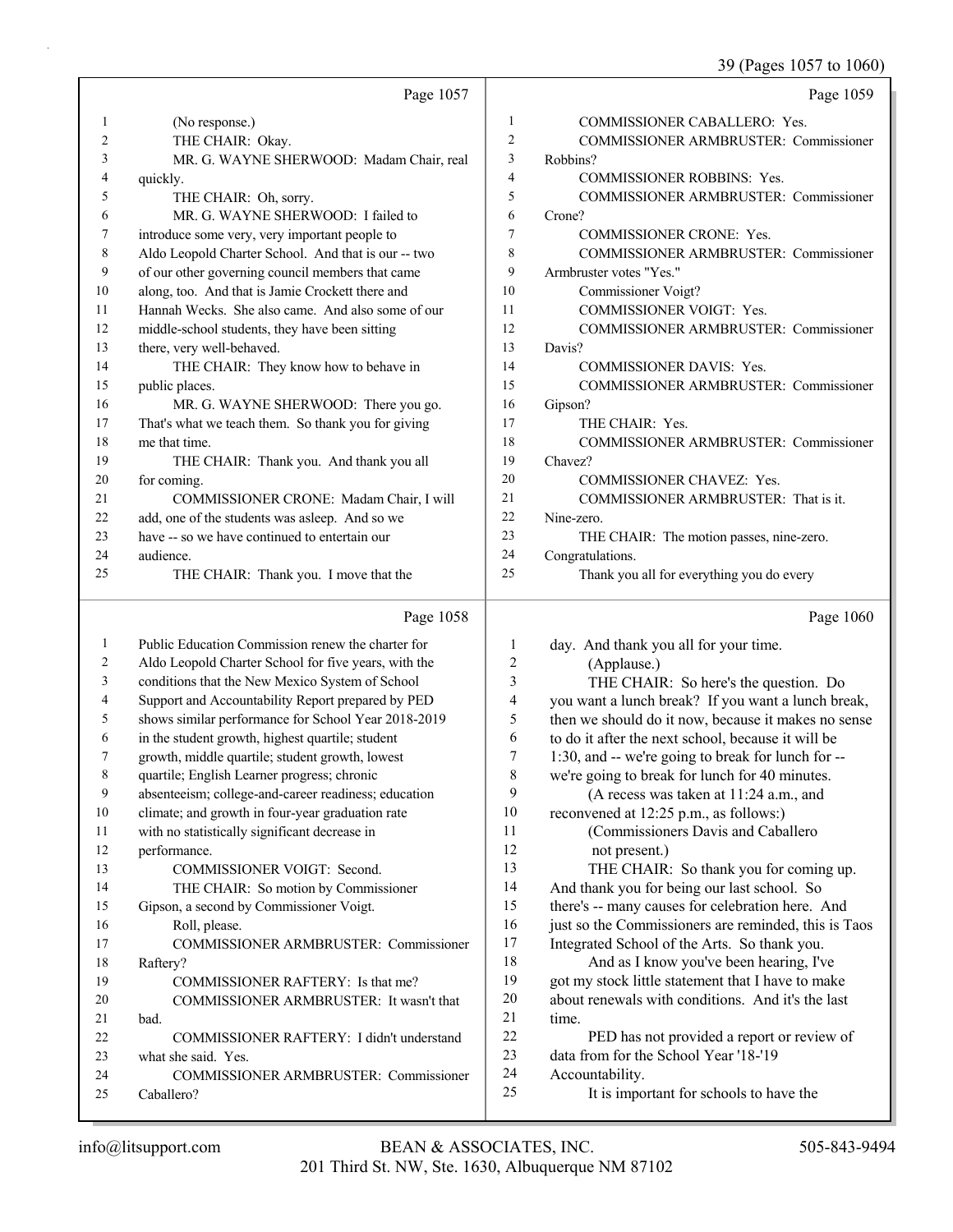40 (Pages 1061 to 1064)

|                  |                                                                                           |                         | ہے ہیں<br>$\cdots$                                       |
|------------------|-------------------------------------------------------------------------------------------|-------------------------|----------------------------------------------------------|
|                  | Page 1061                                                                                 |                         | Page 1063                                                |
| 1                | complete academic data as part of its renewal                                             | $\mathbf{1}$            | It's not -- it's not in your packet.                     |
| $\sqrt{2}$       | information for this renewal and also for future                                          | $\overline{c}$          | The school's mission is based on an arts                 |
| $\mathfrak{Z}$   | years.                                                                                    | 3                       | innovative curriculum that is multicultural and          |
| 4                | The PEC needs complete State                                                              | $\overline{4}$          | meets all Common Core State standards, with their        |
| 5                | Accountability Reports to make the best decision on                                       | 5                       | students becoming artistically minded, lifelong          |
| 6                | school renewal applications.                                                              | 6                       | learners.                                                |
| 7                | The PEC will review financial and                                                         | 7                       | From your packet, you have -- I always                   |
| $\,$ $\,$        | operational performance because the data is complete                                      | 8                       | like to start with the Part A data. And if you turn      |
| 9                |                                                                                           | 9                       |                                                          |
|                  | at this meeting in December of 2019.                                                      | 10                      | to your reading and proficiency chart, you will see      |
| 10               | If the PEC decides to issue a renewal with                                                |                         | that the school has shown a steady increase in its       |
| 11               | conditions, the PEC will clearly state what                                               | 11                      | math proficiency rate, reaching just over 31 percent     |
| 12               | Accountability information it will review from the                                        | 12                      | in the last reported year.                               |
| 13               | PED Accountability Report.                                                                | 13                      | You will see that they also had, overall,                |
| 14               | When the Accountability data is prepared                                                  | 14                      | a good trend in their reading scores with that dip       |
| 15               | by PED and the school has had an opportunity to                                           | 15                      | in the last year. Again, I remind you the school         |
| 16               | review the data -- no less than ten days -- the PEC                                       | 16                      | serves K through 8. Therefore, the dip is likely,        |
| 17               | will review the data and remove the condition or                                          | 17                      | in part at least, attributable to their K-to-2           |
| 18               | take other action, such as a Corrective Action Plan                                       | 18                      | Istation scores.                                         |
| 19               | or possibly non-renew the charter.                                                        | 19                      | Remember the -- we mentioned this with the               |
| 20               | At the future meeting, January or                                                         | 20                      | other schools, that the K-to-2 scores, to score          |
| 21               | February 2020, the PEC will only consider the issue                                       | 21                      | proficiency in the '18-'19 school year was much more     |
| 22               | related to the reason for the conditions and will                                         | 22                      | stringent than the '17-'18 school year. And the          |
| 23               | not consider any other issues related to renewal.                                         | 23                      | Accountability Bureau reports that three-quarters of     |
| 24               | So we'll close out operational and                                                        | 24                      | the students who scored proficient in '17-'18, would     |
| 25               | financial today, and the only academic areas that                                         | 25                      | not, with that same score, be considered proficient      |
|                  |                                                                                           |                         |                                                          |
|                  | Page 1062                                                                                 |                         | Page 1064                                                |
| $\mathbf{1}$     |                                                                                           | $\mathbf{1}$            |                                                          |
| $\boldsymbol{2}$ | will be up for discussion are any that we do not                                          | $\overline{2}$          | in the following year. So that does account for why      |
| 3                | have the information for right now.                                                       | $\mathfrak{Z}$          | that reading dip is in the chart.                        |
| 4                | So, once again, if you have any concerns                                                  | $\overline{\mathbf{4}}$ | If you look at their science proficiency                 |
| 5                | or questions, please don't hesitate to ask so that                                        | 5                       | rate, they were at 67 percent, significantly higher      |
| 6                | everyone's as comfortable as we can be with this.                                         | 6                       | than the State average of 35.                            |
| 7                | So thank you.                                                                             | 7                       | Also their current standing and school                   |
|                  | And, once again, I'm guessing there isn't                                                 |                         | improvement points are worth mentioning as well,         |
| $\,$ 8 $\,$<br>9 | anyone. But in case there is someone that -- oh,                                          | $\,$ 8 $\,$<br>9        | because those both show an upward trend, pretty          |
| 10               | did you sign up?                                                                          | $10\,$                  | drastic over the last few years.                         |
|                  | Okay.                                                                                     |                         | On their high performing students in                     |
| 11               | I figured there was a reason you moved a                                                  | 11                      | reading, they are at or significantly above the          |
| 12               | little closer. So -- I don't think there's anyone                                         | 12                      | expected growth, as you see in your -- by subgroup,      |
| 13               | else.                                                                                     | 13                      | on Page 11 of 66.                                        |
| 14               | But we do have the sign-up sheet there.                                                   | 14                      | Higher performing students in math in                    |
| 15<br>16         | So we'll do the CSD report; you'll have your                                              | 15<br>16                | nearly all subgroups, ethnicity groups, were up          |
| 17               | 15 minutes; and then Ms. Matthews will have eight<br>minutes.                             | 17                      | greater than expected.                                   |
| 18               |                                                                                           | 18                      | Lowest performing students in reading were               |
| 19               | MS. KAREN WOERNER: Madam Chair,                                                           | 19                      | pretty level at the zero, which means as expected.       |
| $20\,$           | Commissioners, school representatives, happy to give                                      | $20\,$                  | Lowest performing students in math show significant      |
| 21               | the report for our last school for the week.                                              | 21                      | amount above the zero, in the last year, meaning         |
| 22               | So Taos Integrated School for the Arts,                                                   | 22                      | that they're growing better than expected.               |
| 23               | serving Grades K through 8. It's in Taos. There is                                        | 23                      | (Commissioners Caballero and Davis                       |
| 24               | a blank in both your electronic and printed<br>versions. So my apologies. But the current | 24                      | enter meeting.)<br>MS. KAREN WOERNER: On the proficiency |
| 25               | enrollment, as of 40th day, was 173.                                                      | 25                      | charts, again, I remind you that the -- the subgroup     |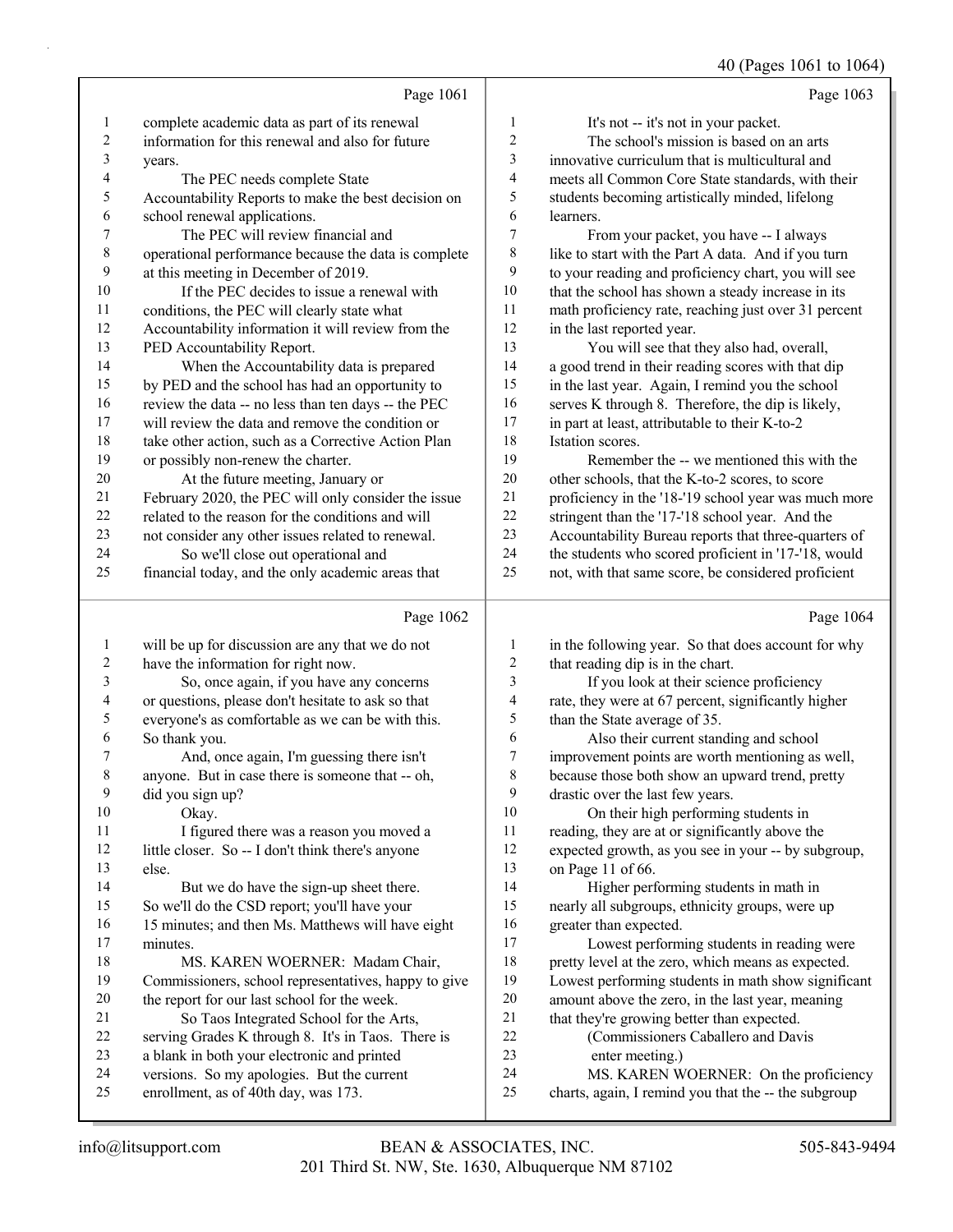## 41 (Pages 1065 to 1068)

|        |                                                      |    | <b>41 (Fages 1005 to 1006)</b>                       |
|--------|------------------------------------------------------|----|------------------------------------------------------|
|        | Page 1065                                            |    | Page 1067                                            |
| 1      | proficiencies are also influenced by the K-to-2 dip  | 1  | reviewed; I was not actually there -- but the team   |
| 2      | in that last year. However, on the math scores, you  | 2  | reviewed -- were complete and thorough in all the EL |
| 3      | can see that -- pretty steady incline, or increase,  | 3  | documents being filed appropriately.                 |
| 4      | in the course of the contract term.                  | 4  | The financial compliance was around the              |
| 5      | As for mission goals, they've had varied             | 5  | audit finding as well as some concerns about         |
| 6      | success in the three goals; two were in reading, one | 6  | official transcripts and verifications of            |
| 7      | in math. In the last year, they met two of them and  | 7  | employment, which are important, because those drive |
| 8      | did not meet one of them.                            | 8  | the salary schedules and confirmation of those.      |
| 9      | Membership took a dip in the 2017 year,              | 9  | The school has resolved all of those                 |
| 10     | but seems to be inclining since that time. And       | 10 | concerns as well.                                    |
| 11     | retaining students within the school year has been   | 11 | Facilities requirements was around                   |
| 12     | very high, 97 to 98 percent; and then between school | 12 | emergency drills, which the school demonstrated they |
| 13     | years, 87 to 95 percent, both showing great          | 13 | have followed the -- not only followed the drill     |
| 14     | retention of students.                               | 14 | procedure, but it did change this year, so they are  |
| 15     | Their teacher retention rate has                     | 15 | following the new procedures, as evidenced at the    |
| 16     | drastically increased over the course of the last    | 16 | renewal site visit, at least thus far this year.     |
| 17     | few years from 54 all the way to 93 percent.         | 17 | And the health-and-safety requirements was           |
| 18     | There was one audit finding in the last              | 18 | around a master log that they were developing, but   |
| 19     | year that we have data. It was an other              | 19 | wasn't ready in the -- during the '18-'19 school     |
| 20     | non-compliance issue, but it is a reason for a       | 20 | visit. But at the last visit, that was available     |
| 21     | mention of the financial compliance concern in the   | 21 | and complete as it -- requested.                     |
| $22\,$ | progress report ratings.                             | 22 | The school, I think, earns the prize for             |
| 23     | So going back to those, the school has               | 23 | petitions, since they got 100 percent of employees   |
| 24     | Demonstrated or Met standard in all of the areas.    | 24 | and 100 percent of households to sign the petition.  |
| 25     | You can see in their school grade, it went from "D"  | 25 | So kudos to the school on that.                      |
|        | Page 1066                                            |    | Page 1068                                            |
| 1      | to "B" to "A."                                       | 1  | And then the facilities index didn't quite           |
| 2      | Their lowest nerforming students scores              |    | get the prize, because we had a zero                 |

| $\mathbf{I}$   | 10 B 10 A.                                           | $\mathbf{r}$ | And then the facilities muex didn't quite           |
|----------------|------------------------------------------------------|--------------|-----------------------------------------------------|
| 2              | Their lowest performing students scores              | 2            | get the prize, because we had a zero.               |
| $\mathfrak{Z}$ | were an "F" in -- in School Year '16, a "D" in '17,  | 3            | But 1.4 percent, significantly below the            |
| 4              | and now are above "C" or above in all areas.         | 4            | NMCI score, 1.4 percent significantly below the     |
| 5              | So great improvement in their school --              | 5            | 23 percent State average, meaning that the facility |
| 6              | what was the school grade.                           | 6            | is in good shape. So lower is better.               |
| $\tau$         | Of course on the organizational                      | 7            | And with that, I conclude the report on             |
| $\,8\,$        | performance framework, as you know, the school is    | 8            | this school.                                        |
| $\overline{9}$ | required to respond when there are two repeat        | 9            | THE CHAIR: Okay. Thank you. And welcome             |
| 10             | Workings to Meet or any Falls Far Below. And those   | 10           | once again.                                         |
| 11             | are on Page 3 of 66, that show that the -- there     | 11           | And if you would, please just identify              |
| 12             | were five indicators listed there. And I want to     | 12           | yourself and everyone who's going to be speaking at |
| 13             | speak to those.                                      | 13           | this time for the school.                           |
| 14             | The Applicable Education Requirements had            | 14           | MR. RICH GREYWOLF: My name is Rich                  |
| 15             | to do, if you recall, perhaps they were short in     | 15           | Greywolf. I'm the director. This is Julee LaMure.   |
| 16             | hours in their kindergarten -- they exceeded hours   | 16           | She is the president of the governing council. We   |
| 17             | in all their Grades 1 through 8; but they were short | 17           | have Linda Seto, who's also a governing council     |
| 18             | some hours in their kindergarten, which they did     | 18           | member and founder. We have Pam Harris, who is our  |
| 19             | resolve with a calendar change.                      | 19           | vice president of the governing council. We have    |
| 20             | Their English Language Learners, they have           | 20           | Andrea Nicholson, who is also on the governing      |
| 21             | similar struggles with their identification, as      | 21           | council. And to my right, we have Nicole Abeyta,    |
| 22             | other schools have had, also with reporting and      | 22           | and we have Dr. Kinney, who is our special ed       |
| 23             | serving and some of the documents in the file. But   | 23           | coordinator.                                        |
| 24             | at the renewal site visit, I am happy to report that | 24           | THE CHAIR: Thank you.                               |
| 25             | all the files that we reviewed -- or the team        | 25           | MR. RICH GREYWOLF: So I just wanted to              |
|                |                                                      |              |                                                     |
|                |                                                      |              |                                                     |

 $\frac{13}{14}$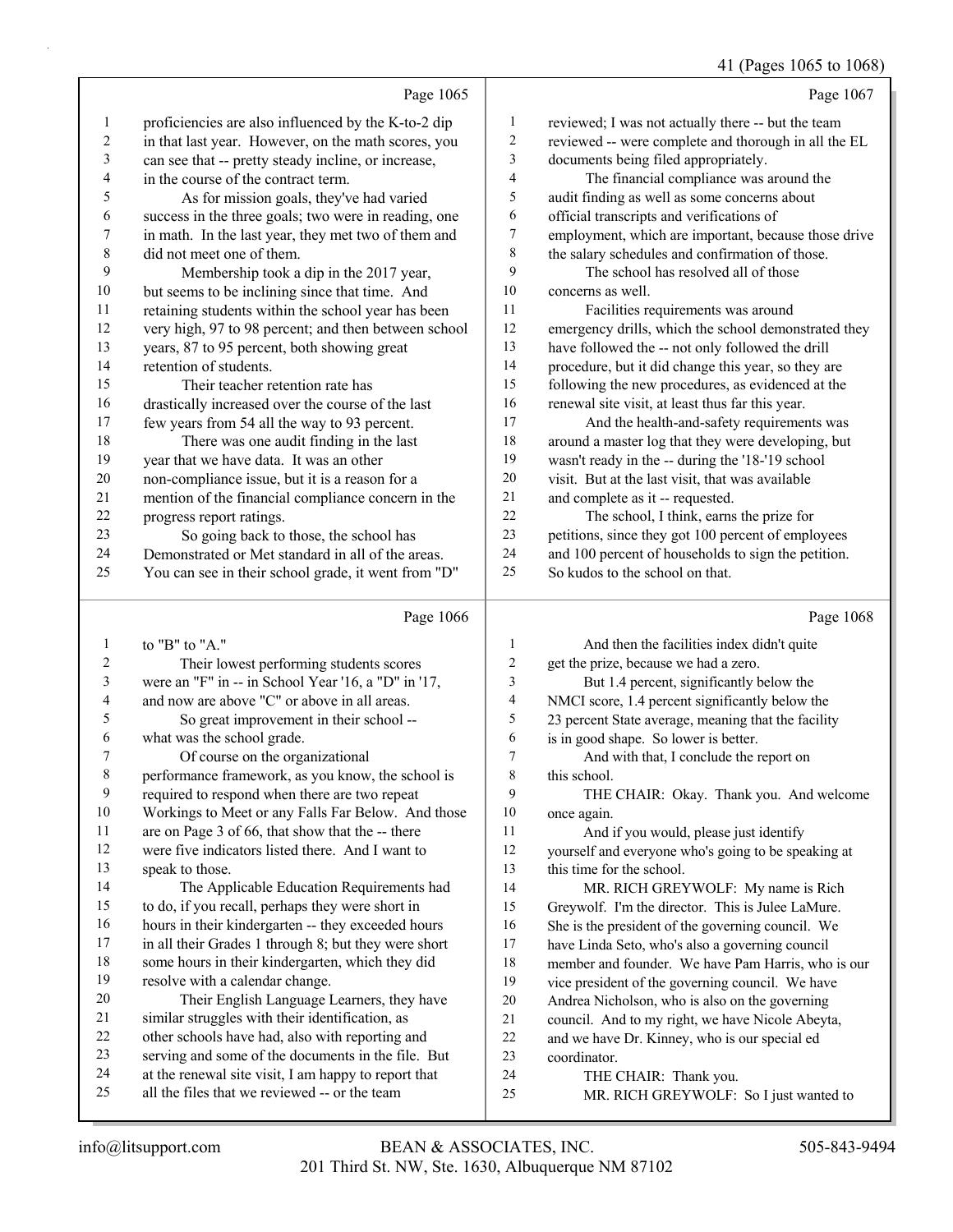|                |                                                      |                | 42 (Pages 1069 to 1072)                              |
|----------------|------------------------------------------------------|----------------|------------------------------------------------------|
|                | Page 1069                                            |                | Page 1071                                            |
| $\mathbf{1}$   | say, just about the school itself, is that it's --   | 1              | We knew we had to redouble our efforts in order to   |
| 2              | our motto has been "Continual improvement," that     | $\overline{c}$ | do things.                                           |
| 3              | that's really what we've tried to strive for is      | 3              | In that year, I do want to note we were              |
| 4              | looking at, hey, what are the issues that we have,   | 4              | working out of somebody's -- it was partially        |
| 5              | how do we address those as best we can.              | 5              | somebody's house, and the other one was a -- was     |
| 6              | This school was my first school as an                | 6              | the -- it was an industrial park that we would have  |
| 7              | administrator. I was here when they came for the     | 7              | to move out of the next year, because they were      |
| $\,8\,$        | renewal, and you were here for that. And it was --   | $\,8\,$        | moving in a marijuana distribution plant next door.  |
| 9              | there was a lot of -- it was a big learning curve.   | 9              | So that was -- that was -- that was                  |
| 10             | My first year there, I noticed that the              | 10             | difficult.                                           |
| 11             | school did not have Common Core math, as they didn't | 11             | So we came before you to go ahead and move           |
| 12             | have a math program. They didn't have a reading      | 12             | our facility. We actually had to move it into        |
| 13             | program -- well, we had a math, but it wasn't        | 13             | another industrial park outside of a plumbing        |
| 14             | aligned to Everyday Math; it wasn't aligned to       | 14             | facility, to go ahead and move. And we moved our --  |
| 15             | Common Core.                                         | 15             | our other school into a crowded one -- or sort of -- |
| 16             | And then we also had -- there were some              | 16             | I believe there was like three room -- or four rooms |
| 17             | difficulties with -- as far as they didn't have --   | 17             | for four classes, and they were truly rooms.         |
| 18             | they didn't have lunches or breakfast, and we didn't | 18             | We -- during that year, we made sure that            |
| 19             | have transportation.                                 | 19             | we were implementing our alignment to Common Core    |
| 20             | And we have a -- we're a Title I school.             | 20             | standards, both for reading -- we used the           |
| 21             | You know, my philosophy is, is with working with     | 21             | Lucy Calkins approach for reading/writing. We went   |
| 22             | students that are at-risk -- and I've done that for  | 22             | and made sure that Common Core in the Everyday Math  |
| 23             | 25 years I've been in education -- is that one of    | 23             | was being aligned and that teachers had training     |
| 24             | the mitigating factors, what makes students that are | 24             | for.                                                 |
| 25             | coming from low income, is the ability to have       | 25             | We had -- like I said, we changed our                |
|                | Page 1070                                            |                | Page 1072                                            |
| 1              | things outside of school.                            | 1              | grade system. Originally, the grade system was       |
| 2              | So many parents will go ahead and take               | $\sqrt{2}$     | more -- it was less stringent, and they did not have |
| 3              | their kids to tae kwon do; they'll take them to a    | $\mathfrak{Z}$ | an A-B-C-D-F for grades. And so we went there -- I   |
| 4              | library; they take them to a zoo; they take them to  | $\overline{4}$ | changed the grades so that they had the A-B-C-D-F    |
| 5              | these things. And not having these opportunities     | 5              | system, so the parents were able to be aware of,     |
| 6              | for those kids is really one of the contributing     | 6              | hey, how's the child progressing. And it was a       |
| Ί              | factors of what happens.                             | 7              | letter-grade system that I do like -- it's sad to    |
| $\,8\,$        | The second thing that we addressed is --             | 8              | see it go for the schools.                           |
| $\overline{9}$ | is aftercare. So one of the things, when I first     | 9              | But it was something that was easily                 |
| 10             | came there, is that you have parents that are        | $10\,$         | understood. We moved to -- we made it more           |
| 11             | working some two or three jobs. We offer free        | 11             | stringent. So instead of a 10-point scale, we moved  |
| 12             | aftercare for our parents so that they're able to go | 12             | to a 7-point scale.                                  |
| 13             | till at least 5:00 before they come pick up our      | 13             | We also made sure that we had added clubs.           |
| 14             | students. That's been a help.                        | 14             | So students have opportunities after school three    |
| 15             | We also have tutoring at our school after            | 15             | days a week to go to clubs. And those varied,        |
| 16             | school. And one of the things we do with tutoring    | 16             | everything from Running Club, Chess Club, Arts and   |
| 17             | is that we do a rotation. And one of the reasons is  | 17             | Crafts --                                            |
| 18             | because those students are in a classroom with that  | 18             | FROM THE FLOOR: Stilt Walking.                       |
| 19             | teacher. We don't have a variety of different        | 19             | MR. RICH GREYWOLF: Stilt Walking,                    |
| 20             | second grades or places to go through. So we wanted  | 20             | Spanish. And it was an opportunity for those kids    |
| 21             | to make sure that those students had opportunities   | 21             | to kind of have those extra learning activities that |

- to see other teachers and how they approach those -- those issues.
- 24 Now, our first year that I was there, that<br>25 was the vear the school went from a "C" to a "I
- was the year the school went from a "C" to a "D."
- 24 that don't have that opportunity.<br>25 We also added, during that We also added, during that time, a

schoolday that perhaps parents would bring them to

22 they wouldn't normally have in, particularly, a<br>23 schoolday that perhaps parents would bring the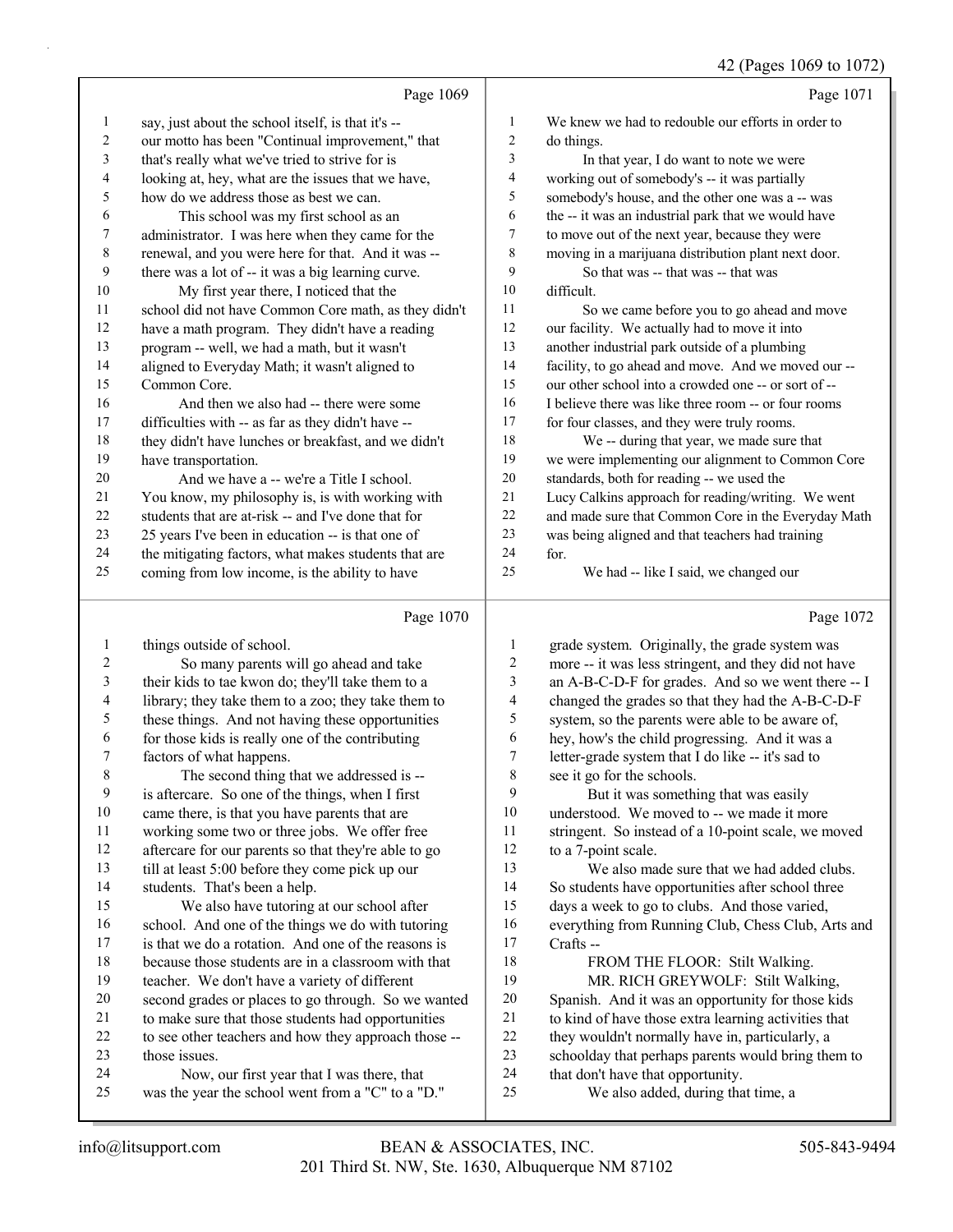43 (Pages 1073 to 1076)

|                | Page 1073                                                                               |                          | Page 1075                                                                               |
|----------------|-----------------------------------------------------------------------------------------|--------------------------|-----------------------------------------------------------------------------------------|
| $\mathbf{1}$   | breakfast and lunch program that we work with                                           | 1                        | Tagtool. And that Tagtool is where you do light                                         |
| 2              | Farmhouse Cafe that provides organic lunches and                                        | $\boldsymbol{2}$         | graffiti. They used light graffiti to express both                                      |
| 3              | breakfasts to the students. We offer that every day                                     | 3                        | stories -- Native American stories and their ideas                                      |
| 4              | of our school year. We started breakfast this year.                                     | $\overline{\mathcal{A}}$ | about science, as well as western science, and tying                                    |
| 5              | We also purchased a bus for the first                                                   | 5                        | those two things together and then brought those                                        |
| 6              | time, which is nice, because we're no longer having                                     | 6                        | into Taos Pueblo and taught students how to use the                                     |
| 7              | to pay the money for the single bus service that                                        | 7                        | Tagtool so that they could do it on their own.                                          |
| $\,$ 8 $\,$    | they have in Española to come up to Taos, which                                         | $\,$ $\,$                | And that's just a couple of the things                                                  |
| 9              | cut -- they charge us for the drive up and the drive                                    | 9                        | that we've done.                                                                        |
| 10             | back.                                                                                   | 10                       | Anything you'd like to add?                                                             |
| 11             | So we -- like I said, we've tried to, in a                                              | 11                       | MS. JULEE LaMURE: That was outstanding.                                                 |
| 12             | way, really focus on just continual progress in all                                     | 12                       | Excuse me. Madame Commissioner, members                                                 |
| 13             | areas, whether it be our students with ELL or our                                       | 13                       | of the Commission, thank you so much for your time.                                     |
| 14             | regular students.                                                                       | 14                       | I can't even imagine having to go through                                               |
| 15             | We do offer other things, too, during our                                               | 15                       | this all week. So I appreciate the applause that                                        |
| 16             | time. We've moved our campus onto a piece of land                                       | 16                       | we're the last one. I'll try not to take it                                             |
| 17             | we own. We have a -- we have a -- with facilities                                       | 17                       | personal. I'm Julee LaMure, governing council                                           |
| $18\,$         | that are on that campus now. It was originally --                                       | 18                       | president. This is a late addendum to your packet.                                      |
| 19             | there was an acequia that was running through there                                     | 19                       | And I apologize for getting it to you late, but it's                                    |
| 20             | that had not been -- had not been run for over                                          | $20\,$                   | pretty concise.                                                                         |
| 21             | 50 years.                                                                               | 21                       | And I appreciate Commissioner Caballero                                                 |
| 22             | And we got together with Taos Land Trust                                                | 22                       | talking about the demographics and the performance                                      |
| 23             | and with Mayordomo Miguel Santistevan, who helped                                       | 23                       | gaps and the demographic gaps, and, also,                                               |
| 24             | us -- who came to the kids, taught them about what                                      | 24                       | Commissioner Chavez as well.                                                            |
| 25             | it meant to be a "parciante" and helped them move                                       | 25                       | And all of you, I've heard it in here a                                                 |
|                | Page 1074                                                                               |                          | Page 1076                                                                               |
| $\mathbf{1}$   | the trash and make that acequia once again flowing.                                     | 1                        | number of times. And this is where the solution                                         |
| $\overline{c}$ | So the acequia that hadn't been there for                                               | $\boldsymbol{2}$         | happens, because we have to shine a light on this,                                      |
| 3              | 50 years is now flowing through our property and is                                     | 3                        |                                                                                         |
| 4              | being used down the way by the Taos Land Trust where                                    |                          |                                                                                         |
|                |                                                                                         | $\overline{\mathcal{A}}$ | and it has to be talked about. And you have to hold<br>us accountable.                  |
| 5              | they are able to use it for some of the activities                                      | 5                        |                                                                                         |
| 6              | they do there.                                                                          | 6                        | And that's why we have to -- that's why<br>we're expected to take steps to remedy these |
| 7              | We do outreach into the Pueblo. We do                                                   | 7                        | problems, you know, boots on the ground. That's                                         |
| $\,8\,$        | outreach by getting local artists coming in to come                                     | $\,$ $\,$                | what we have to do, and that's what you have to see                                     |
| 9              | into our facilities. We've worked with Agnes                                            | 9                        | to it that we do.                                                                       |
| 10             | Chavez, who is a local artist who hooked the                                            | 10                       | So, anyway, we just wanted to demonstrate                                               |
| 11             | students up with both the Paseo event, which is a                                       | 11                       | to you with our graphic that there has been                                             |
| 12             | new event we have in Taos for artists from all over                                     | 12                       | improvements. And we worked with that. That's a                                         |
| 13             | the world, as well as meeting up with them at the                                       | 13                       | constant goal of ours.                                                                  |
| 14             | CERN.                                                                                   | 14                       | I don't think any charter schools are                                                   |
| 15             | And CERN -- the CERN, the Large Hadron                                                  | 15                       | doing ourselves any favors nationwide when our                                          |
| 16             | Collider, where students got to talk to physicists                                      | 16                       | demographics don't mirror the demographics of our                                       |
| 17             | from the CERN. And they actually wrote poetry from                                      | 17                       | community. And so that is our goal and has been                                         |
| 18             | everything about the idea of quarks to what is dark                                     | 18                       | since the day that I started.                                                           |
| 19             | matter and their ideas about dark matter.                                               | 19                       | So we have seen growth in the Hispanic                                                  |
| 20             | We then worked with a -- at the time, a                                                 | $20\,$                   | population of our school. We've also seen growth in                                     |
| 21             | Lakota who had been a part of the water rights                                          | 21                       | the Native population of our school as well.                                            |
| 22             | issues. And he came in, taught students how to                                          | 22                       | We now have representation on our                                                       |
| 23             | create a teepee.                                                                        | 23                       | governing council from a Latina, yes, and also a                                        |
| 24<br>25       | They went ahead and learned from an<br>individual from South America who had designed a | 24<br>25                 | gentleman from the Pueblo, Jeremy Lujan, who<br>couldn't be with us today.              |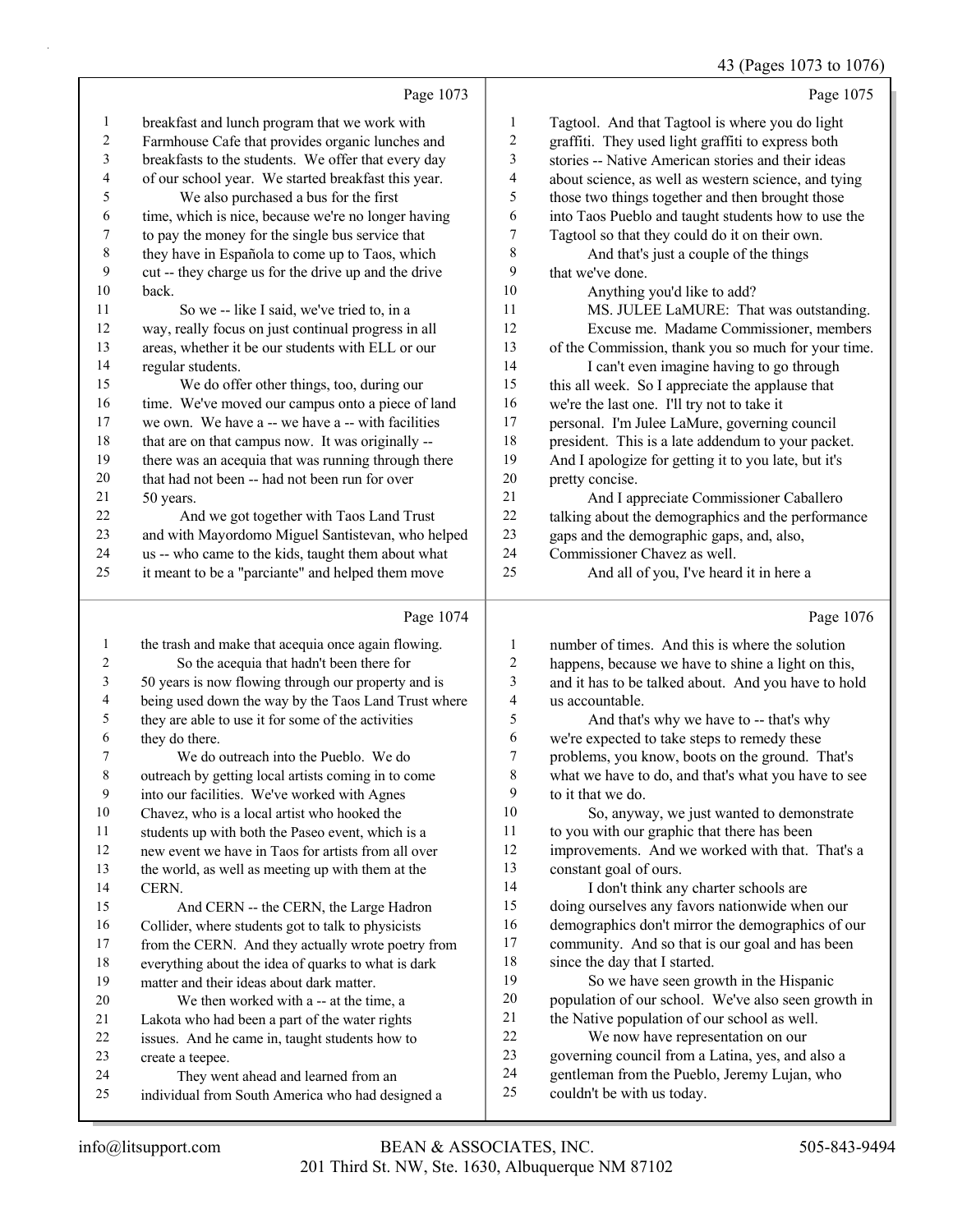44 (Pages 1077 to 1080)

|                |                                                                               |                | $\frac{1}{2}$ (1 ugus 1077 to 1000)                  |
|----------------|-------------------------------------------------------------------------------|----------------|------------------------------------------------------|
|                | Page 1077                                                                     |                | Page 1079                                            |
| 1              | So we're moving in a direction. We're                                         | 1              | from that museum, so we are able to do that.         |
| 2              | moving in a positive direction. Lots of ground                                | $\overline{c}$ | You know, we take advantage of a lot of              |
| 3              | needs to be gained. But we did want to at least                               | 3              | those kinds of things, as well as coming down to     |
| 4              | demonstrate to you-all that we are making efforts                             | 4              | Santa Fe. I brought my class down to Santa Fe to     |
| 5              | and gaining some ground slowly.                                               | 5              | the International Folk Art Museum last week, and we  |
| 6              | MS. LINDA SETO: So my name is Linda Seto.                                     | 6              | were able to do that sort of thing. So we do         |
| 7              | Good afternoon to Chairwoman and all members of the                           | 7              | partner. We do environmental education. I heard      |
| 8              | Commission.                                                                   | $\,$ $\,$      | that come up with some other schools.                |
| 9              | I am one of the founding members of this                                      | 9              | I do camp with my kids twice a year; in              |
| 10             | school. My idea with founding it was that we would                            | 10             | fourth-grade camps, once a year. So we do like to    |
| 11             | integrate the arts to teach the Common Core or                                | 11             | get out and get the kids out as much as possible.    |
| 12             | common academics.                                                             | 12             | Thank you.                                           |
| 13             | I am also a teacher, a seasoned teacher of                                    | 13             | THE CHAIR: So there --                               |
| 14             | many years. I teach fifth grade. I also teach                                 | 14             | MR. RICH GREYWOLF: Did you want to say               |
| 15             | fourth and fifth math. And I will have to say our                             | 15             | something?                                           |
| 16             | school, all of our elementary teachers know how to                            | 16             | MS. PAMELA HARRIS: My name is Pamela                 |
| 17             | teach math very well, and it's one of my favorite                             | 17             | Tennant-Harris. And I was a -- I'm a retired school  |
| 18             | subjects to teach.                                                            | 18             | psychologist from the state of Washington. And then  |
| 19             | And I do find that the curriculum that                                        | 19             | I came down here and worked another eight -- was it  |
| 20             | we're using goes deeply -- what it does is it                                 | 20             | nine years? -- first at Chama School District and    |
| 21             | spirals around. So if you do -- for example, in                               | 21             | then at Questa School District.                      |
| 22             | fifth grade, if you've done fractions, and now they                           | 22             | And I ended up going to a lot of the                 |
| 23             | connect that to decimals and decimal fractions, how                           | 23             | villages in Northern New Mexico, which I really      |
| 24             | those are related, and then they get into all the                             | 24             | enjoyed learning about and -- and working in.        |
| 25             | operations with them, they will come back around to                           | 25             | And one of the things that brought me to             |
|                |                                                                               |                |                                                      |
|                |                                                                               |                |                                                      |
|                | Page 1078                                                                     |                | Page 1080                                            |
| 1              |                                                                               | 1              | being interested in this board is that it's a very   |
| 2              | deeper learning of fractions, bringing in the                                 | $\overline{2}$ | diverse board. The -- the school is diverse. I       |
| $\mathfrak{Z}$ | operations and various things, real-world problems<br>and that kind of stuff. | 3              | mean, the staff is diverse. I'm not looking at you.  |
| 4              | So, anyway, I feel like we have found a                                       | $\overline{4}$ | Anyway, it's --                                      |
| 5              | really good math program that addresses the needs of                          | 5              | MS. LINDA SETO: I'm diverse.                         |
| 6              | kids at the moment, and we're always looking to                               | 6              | MS. PAMELA HARRIS: So am I. Anyway, it               |
| 7              | improve that.                                                                 | 7              | brings a lot to the community. Because my            |
| $\,$ $\,$      | Since we are an integrated arts school, I                                     | 8              | granddaughter, Olivia, was going to have to move to  |
| 9              | do -- our staff does bring in the arts. That would                            | 9              | Wayne, Pennsylvania. And so she had grown up here,   |
| 10             | be drama, music, visual arts, and dance into their                            | 10             | you know.                                            |
| 11             | classrooms, as well as we have a program where we                             | 11             | And so I talked to her about cultural                |
| 12             | bring in art specialists once a week to each class.                           | 12             | differences. And we went all through them. But I     |
| 13             | So they also get those.                                                       | 13             | also mentioned to her cultural differences aren't    |
| 14             | We are partners -- so part of the original                                    | 14             | just cultural; it's also financial, you know, that   |
| 15             | mission of the school, and my thought, was that we                            | 15             | there's a -- the higher you get in -- the higher you |
| 16             | would be in a downtown location so we would take                              | 16             | get in money, the more different it is, too.         |
| 17             | advantage of the many resources that are in Taos.                             | 17             | She went to Wayne. And that's a 1 percent            |
| 18             | As you know, there are a lot of artists; there are a                          | 18             | town. It's a very wealthy town. And she called me    |
| 19             | lot of all kinds of wonderful things there.                                   | 19             | a month after she was there, and she said, "Grandma, |
| 20             | So we've been able to do that. The                                            | $20\,$         | remember when you talked about cultural              |
| 21             | Harwood Museum is one place that has a grant, and                             | 21             | differences?"                                        |
| 22             | we've been participating in their program for I                               | 22             | And I said, "Yeah."                                  |
| 23             | don't know how many years here, almost ten years.                             | 23             | She says, "It's not just cultural                    |
| 24             | And so we are at a location where we're able to                               | $24\,$         | differences; it's cultural extreme."                 |
| 25             | walk -- we're about a mile -- we're about a mile                              | 25             | And I had to laugh, because she finally              |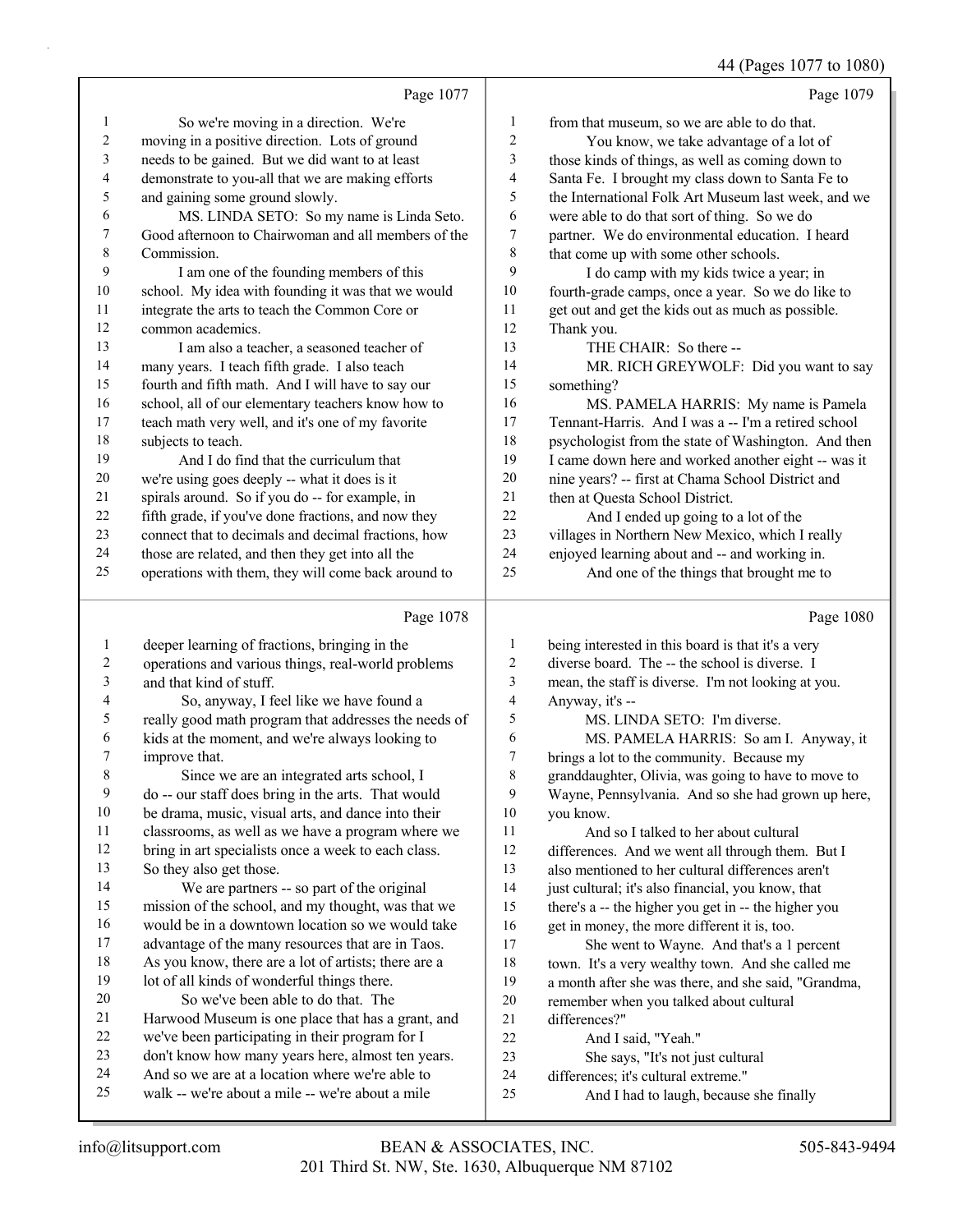|                          |                                                     |                          | 45 (Pages 1081 to 1084)                             |
|--------------------------|-----------------------------------------------------|--------------------------|-----------------------------------------------------|
|                          | Page 1081                                           |                          | Page 1083                                           |
| $\mathbf{1}$             | caught on that you -- and I said, "Just stand back  | $\mathbf{1}$             | "Founding Member." So got you. So then I've got     |
| 2                        | and see where you have some similarities," because  | 2                        | Patty Kinney.                                       |
| 3                        | we can learn from every single culture.             | 3                        | DR. PATSY KINNEY: Yes. I'm Patsy Kinney.            |
| 4                        | And to -- I just believe that racism is             | 4                        | THE CHAIR: Patsy. Sorry.                            |
| 5                        | out of hand anymore. And so it's important that our | 5                        | DR. PATSY KINNEY: And I'm the special ed            |
| 6                        | kids have a staff like this that's diverse, that    | 6                        | coordinator, and I also work with the teacher       |
| $\tau$                   | understands, you know, the differences --           | $\boldsymbol{7}$         | observation program, the NMTEACH in the school.     |
| 8                        | appreciates the differences and honors those        | 8                        | I also mentor some of our new teachers. I           |
| 9                        | differences.                                        | 9                        | used to be a college professor and a teacher of     |
| 10                       | THE CHAIR: Thank you. That forboding                | 10                       | education in special education. So my whole job now |
| 11                       | sound was the 15 minutes are up.                    | 11                       | at TISA has taken all these things that I've done,  |
| 12                       | MS. PAMELA HARRIS: Okay.                            | 12                       | and they've all come together in one place.         |
| 13                       | THE CHAIR: Beverly's changed the sound              | 13                       | So I feel very lucky to be there. We                |
| 14                       | from -- it was a pleasant sound at the beginning of | 14                       | really try to promote inclusion in our school. And  |
| 15                       | the week. It was the wind chimes. Now, it's --      | 15                       | we just found this consulting group that was        |
| 16                       | COMMISSIONER CABALLERO: And it's getting            | 16                       | recommended -- we were recommended to them by the   |
| 17                       | louder and louder.                                  | 17                       | State. And it's called the Autism Project. I don't  |
| 18                       | THE CHAIR: So thank you. So there were              | 18                       | know if you've heard about it before.               |
| 19                       | three governing board members that signed up here.  | 19                       | But what they're going to be doing with us          |
| 20                       | Two -- I believe two have already spoken. So which  | 20                       | is going into the classrooms, coaching -- coaching  |
| 21                       | is the one that has --                              | 21                       | teachers, not only children on the spectrum, but    |
| 22                       | MS. LINDA SETO: Andrea.                             | 22                       | also children who might have behavior issues, and   |
| 23                       | THE CHAIR: Okay. So you haven't. So                 | 23                       | they'll be coaching and consulting with us. I'm     |
| 24                       | that gives me one, two, three, four, five people    | 24                       | real excited about that, to get this level of       |
| 25                       | that have signed up for Public Comment. So about -- | 25                       | expertise.                                          |
|                          |                                                     |                          |                                                     |
|                          | Page 1082                                           |                          | Page 1084                                           |
| $\mathbf{1}$             | what -- a minute and a half apiece.                 | $\mathbf{1}$             | And that's all I have to say.                       |
| $\overline{c}$           | FROM THE FLOOR: Let me count my words.              | $\overline{c}$           | THE CHAIR: Thank you. Nicole Abeyta.                |
| 3                        | That wouldn't count against me. Do you want me to   | $\overline{\mathbf{3}}$  | FROM THE FLOOR: Hello. Good afternoon.              |
| $\overline{\mathcal{L}}$ | go ahead -- I'll just stand up here.                | $\overline{\mathcal{L}}$ | My name is Nicole Abeyta. I've been with TISA for   |
| 5                        | Good afternoon. Thank you for giving us             | 5                        | nine years. I started as the office manager and     |
| 6                        | this opportunity to speak up.                       | 6                        | moved my way up to the assistant business manager.  |
| $\tau$                   | My name is Andrea Nicholson. I am a                 | $\boldsymbol{7}$         | This is my first year as full business manager      |
| $\,$ $\,$                | Taos -- well, I'm from South America originally. I  | $\,$ $\,$                | compliance officer.                                 |
| 9                        | live in Taos. I'm a teacher. I'm a special ed       | 9                        | I am also a parent of two students                  |
| 10                       | teacher.                                            | 10                       | enrolled at the school. I am very happy with the    |
| 11                       | And TISA has been the place I found --              | 11                       | school. I have to admit when I first applied for    |

- even though I work in the district, my son goes to TISA, and this is the place that is home for him. It's the place where things happen. He's learning;
- he's engaged; he's getting the support he needs.
- And that is the difference. Thank you. 17 THE CHAIR: Thank you. 18 Next is Linda Seto. 19 MS. LINDA SETO: That was me. 20 THE CHAIR: Oh, sorry. Okay. So am I missing Julee LaMure? 22 MS. JULEE LaMURE: That was me. We're trying to keep it brief for you guys; so -- 24 THE CHAIR: And we already heard -- okay,
- because Linda didn't list as governing board. Said
- 12 the job, I was scared because I was the only Hispanic in the school. And I did have my kids in
- 14 the district, because I felt like they were not
- going to be happy or succeed at our school.
- 16 And it wasn't until two years ago that I had seen a drastic change. Actually, I've been through three different directors. And Richard Greywolf, he is our third director. And it wasn't until Mr. Greywolf came in that I actually saw a change in the school as a whole for the better, for the staff, for the students, and for the parents.
- 23 And we've jumped through a lot of hoops throughout the years. Like I mentioned, we've had three different campuses. We've dealt with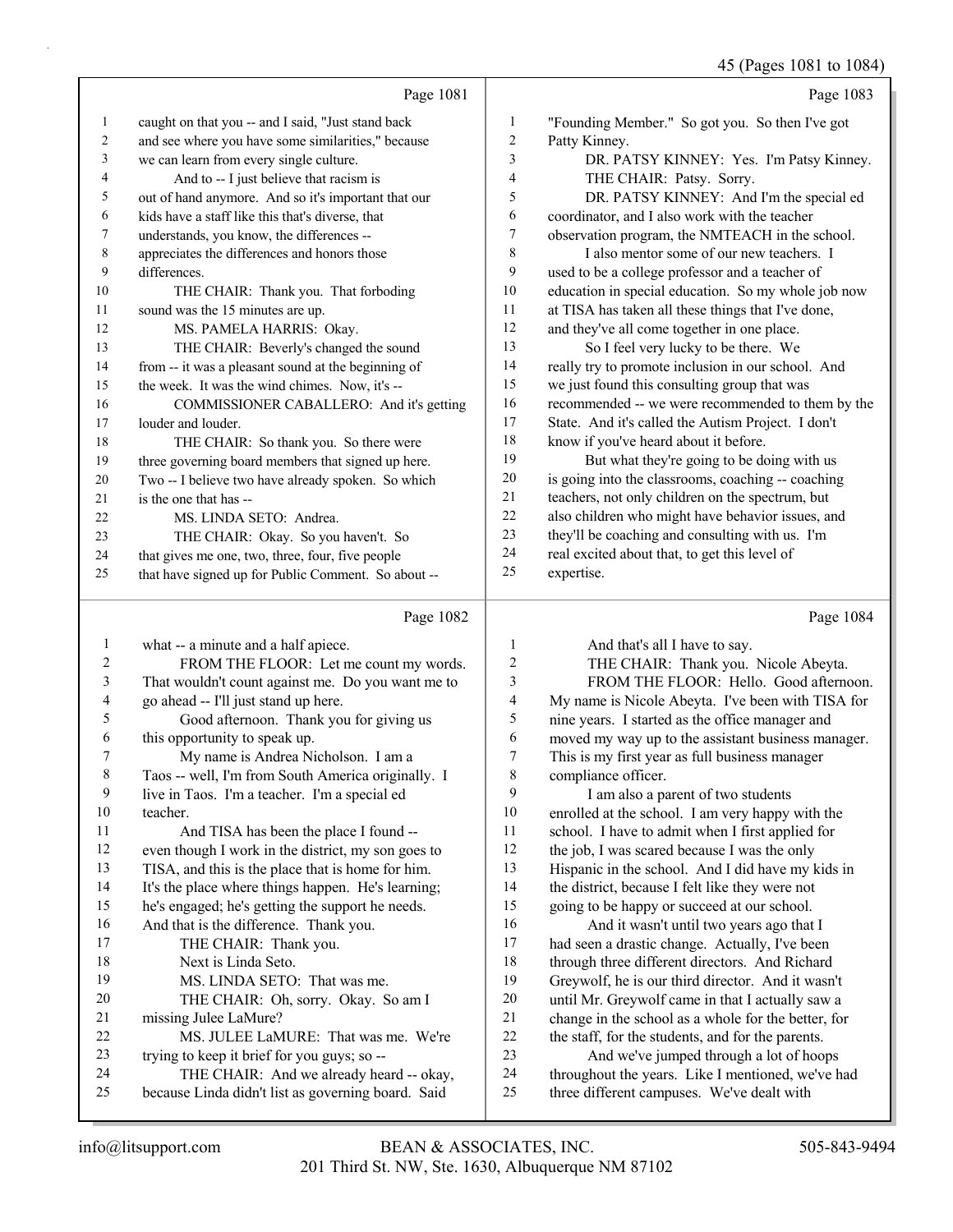## 46 (Pages 1085 to 1088)

|              | Page 1085                                                                                             |                         | Page 1087                                                                                                 |
|--------------|-------------------------------------------------------------------------------------------------------|-------------------------|-----------------------------------------------------------------------------------------------------------|
| $\mathbf{1}$ | different landlords. We've had to deal with loss of                                                   | $\mathbf{1}$            | Some Commissioners may have other                                                                         |
| 2            | budget and still have to make ends meet for the                                                       | $\overline{\mathbf{c}}$ | questions about that. But I am going to ask, do you                                                       |
| 3            | students. And I feel like we've done a really good                                                    | 3                       | think that, at least with the addition of your own                                                        |
| 4            | job with that.                                                                                        | 4                       | bus, is -- will that help to maybe bring in students                                                      |
| 5            | Our diversity has grown, and I think it                                                               | 5                       | from other areas?                                                                                         |
| 6            | shows in the reports. And I'm happy to say that my                                                    | 6                       | MR. RICH GREYWOLF: So we're not using the                                                                 |
| 7            | kids love TISA. And we've added the breakfast and                                                     | 7                       | bus as transportation.                                                                                    |
| 8            | lunch program, and that has been a really huge                                                        | 8                       | THE CHAIR: Oh. you're using it for,                                                                       |
| 9            | blessing for our community, for the students that                                                     | 9                       | like, trips.                                                                                              |
| 10           | are hands-on learners through arts integration. And                                                   | 10                      | MR. RICH GREYWOLF: It's an activity bus.                                                                  |
| 11           | I feel like we still have a lot to learn; but we                                                      | 11                      | It does -- we're offering things that other schools                                                       |
| 12           | also have a lot of things planned for the future.                                                     | 12                      | are offering.                                                                                             |
| 13           | And I just want to be able to implement                                                               | 13                      | I mean, one of the problems that you have                                                                 |
| 14           | that, not only for my kids, but for the rest of the                                                   | 14                      | is many of the charter schools don't have to offer                                                        |
| 15           | kids in our community.                                                                                | 15                      | bus service. They don't have to offer breakfast or                                                        |
| 16           | Thank you.                                                                                            | 16                      | lunch. And they don't have the services for that.                                                         |
| 17           | THE CHAIR: Thank you. And, finally,                                                                   | 17                      | Many people in our community, they rely on                                                                |
| 18           | Ms. Matthews.                                                                                         | 18                      | breakfast and lunch. They do rely on it from the                                                          |
| 19           | COMMISSIONER ARMBRUSTER: I want to really                                                             | 19                      | school. So offering those services is one more                                                            |
| 20           | pay attention.                                                                                        | 20                      | thing that we're able to offer the community.                                                             |
| 21           | COMMISSIONER DAVIS: I wonder what she'll                                                              | 21<br>22                | The other thing that we do that's helped                                                                  |
| 22           | say.                                                                                                  | 23                      | us, I believe, is offering free aftercare. That's                                                         |
| 23           | MS. PATRICIA MATTHEWS: Madam Chair and                                                                | 24                      | been a huge -- a huge push.<br>The other thing that's been a push is just                                 |
| 24<br>25     | members of the Commission, Patricia Matthews on<br>behalf of TISA.                                    | 25                      | being able to have our own bus, is that we can go to                                                      |
|              |                                                                                                       |                         |                                                                                                           |
|              |                                                                                                       |                         |                                                                                                           |
|              | Page 1086                                                                                             |                         | Page 1088                                                                                                 |
| 1            | Just, for the record, the school objects                                                              | 1                       | some of these places that, you know, the regular                                                          |
| 2            | to any bifurcation or extension of the charter                                                        | $\boldsymbol{2}$        | schools go to that they have because they have those                                                      |
| 3            | renewal process that is intended to, or would result                                                  | 3                       | services.                                                                                                 |
| 4            | in, the PEC's decision not being a final decision                                                     | 4                       | So it's just looking at it as, hey, how                                                                   |
| 5            | until after the statutory requirement in law -- and                                                   | 5                       | are we going to bring individuals over to our school                                                      |
| 6            | that would be January 1st, 2020 -- and reserves all                                                   | 6                       | and make sure that they know, hey, you're getting --                                                      |
| 7            | of its rights to appeal under the New Mexico --                                                       | 7                       | you're getting better than what you're getting over                                                       |
| 8            | under New Mexico law.                                                                                 | 8                       | at the regular school.                                                                                    |
| 9            | THE CHAIR: Thank you.                                                                                 | 9                       | Hey -- if they say, "Hey, well, I don't                                                                   |
| 10           | MS. PATRICIA MATTHEWS: I should be able                                                               | 10                      | want to go to that school because my kid needs                                                            |
| 11           | to read it perfectly, have it memorized. But I did                                                    | 11                      | breakfast," we don't just offer breakfast. We offer                                                       |
| 12           | not.                                                                                                  | 12<br>13                | an organic breakfast and they're farmed from local                                                        |
| 13<br>14     | THE CHAIR: So thank you once again. And                                                               | 14                      | communities. I mean, we actually -- the place we                                                          |
| 15           | thanks for hanging in there with us and being our<br>last. That can't be easy on your end, either. So | 15                      | use, Farmhouse Cafe, actually brings in the farming<br>land from the communities within a 20-mile radius. |
| 16           | we appreciate -- we appreciate that as well.                                                          | 16                      | So that's a huge boost.                                                                                   |
| 17           | And, you know, every -- I think almost                                                                | 17                      | And we do do a lot of outreach to make                                                                    |
| 18           | every school that comes up, you say, "And here's yet                                                  | 18                      | sure that we're talking, and we're saying, "Hey,                                                          |
| 19           | one more shining example of how you integrate arts,                                                   | 19                      | what are the things -- what do we need to do" --                                                          |
| 20           | you are connecting with your community, and this is                                                   | 20                      | asking people, "What are the things we need to do to                                                      |
| 21           | what charter schools are all about."                                                                  | 21                      | bring you over to this school? What do we need to                                                         |
| 22           | I mean, it is obvious that you still have                                                             | 22                      | do to provide the services that you feel you might                                                        |
| 23           | some pretty glaring differences between Taos Public                                                   | 23                      | not be getting from either other charters or that                                                         |
| 24<br>25     | and yourself. And I appreciate you addressing some<br>part of that.                                   | 24<br>25                | you're not getting from the regular public school<br>that you might be getting from us?"                  |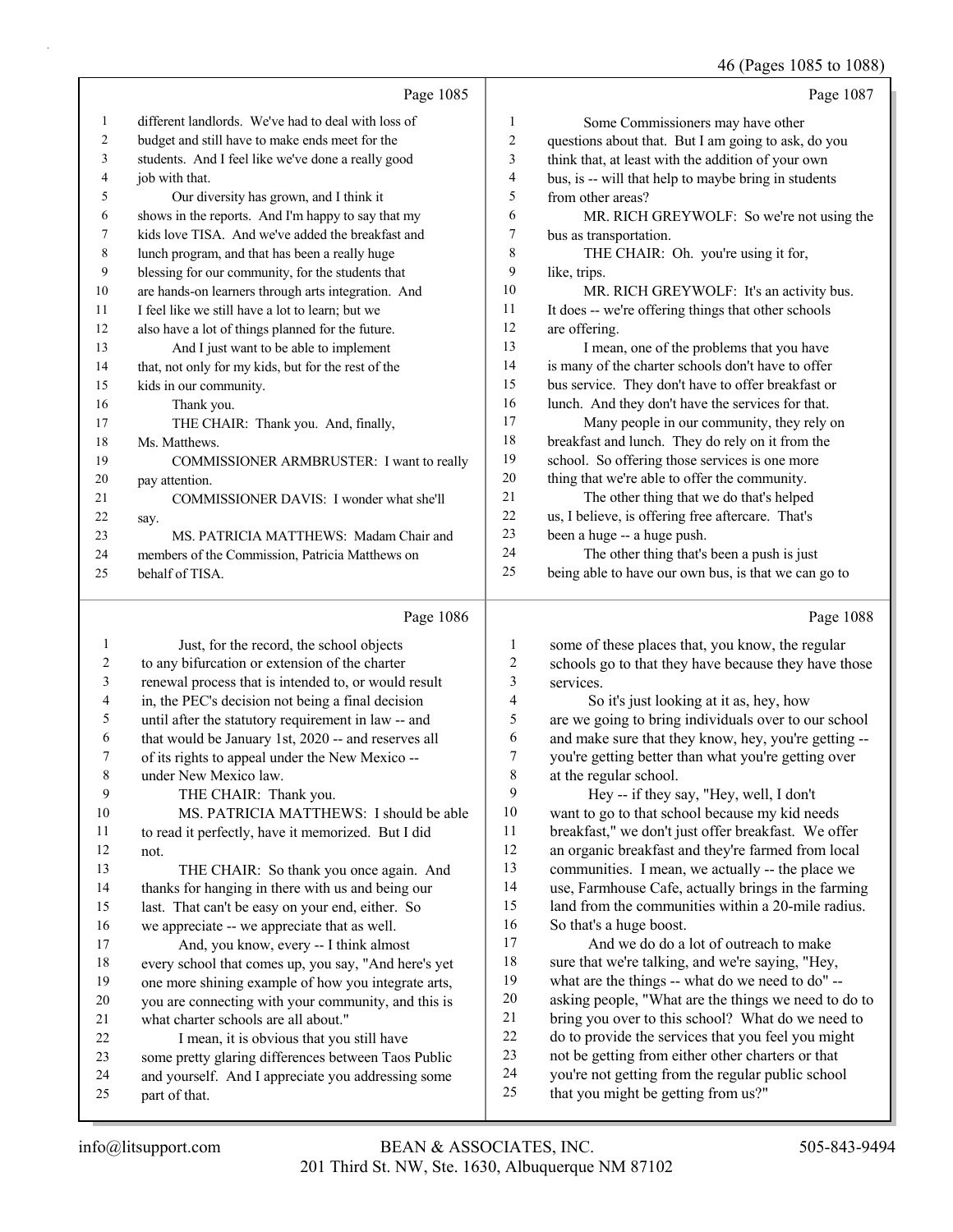# 47 (Pages 1089 to 1092)

|                          | Page 1089                                                                                            |                  | Page 1091                                                  |
|--------------------------|------------------------------------------------------------------------------------------------------|------------------|------------------------------------------------------------|
| $\mathbf{1}$             | THE CHAIR: Absolutely. One of my notes                                                               | $\mathbf{1}$     | that you have highlighted in your packet are               |
| $\boldsymbol{2}$         | was, "Great appreciation for the hot breakfast and                                                   | $\overline{c}$   | beautiful, especially the running with llamas.             |
| $\mathfrak{Z}$           | lunch." I mean, that is, that's absolutely huge.                                                     | 3                | Looks kind of risky, but it looks like fun.                |
| $\overline{\mathcal{A}}$ | And it does -- it does help, without a doubt, with                                                   | 4                | THE CHAIR: Better than bulls.                              |
| 5                        | those families that food is an issue.                                                                | 5                | COMMISSIONER VOIGT: I know. Right.                         |
| 6                        | MR. RICH GREYWOLF: And I think --                                                                    | 6                | Exactly.                                                   |
| 7                        | THE CHAIR: So I certainly do appreciate                                                              | 7                | The fact that you're doing                                 |
| $\,$ $\,$                | that. And I do want to say kudos, because I think                                                    | 8                | cross-curricular art with your core subjects is            |
| 9                        | there were a number of comments when they asked                                                      | 9                | truly commendable. I appreciate that. I think it's         |
| $10\,$                   | students, "What do we need to do for the school,"                                                    | $10\,$           | one of the best ways to engage kids in the standard        |
| 11                       | it's like, "You need to keep Mr. Greywolf. Whatever                                                  | 11               | content, and especially math.                              |
| 12                       | you do, he needs to stay here."                                                                      | 12               | You know, you can teach, drill-and-kill                    |
| 13                       | So that's a testament to the changes that                                                            | 13               | subjects, but that's not going to invite or engage         |
| 14                       | you've helped to implement and the strength of this                                                  | 14               | or excite students. But if you're able to integrate        |
| 15                       | governance council that is here to speak for the                                                     | 15               | something that's going to hook them, like art or           |
| 16                       | school as well, that you, obviously, did some deep                                                   | 16               | media or outdoors or projects, you know, that's --         |
| $17$                     | soul-searching to see what changes needed to be                                                      | 17               | that's wonderful that you're doing that.                   |
| 18                       | made. You brought on board someone that was able                                                     | 18               | Are you finding that that's a little more                  |
| 19                       | to, and took a risk with someone who's never been                                                    | 19               | motivating for students?                                   |
| $20\,$                   | there before, but maybe a good thing, because he's                                                   | 20               | MS. LINDA SETO: Oh, totally.                               |
| 21                       | willing to try a lot of things as well, you know?                                                    | 21               | MR. RICH GREYWOLF: Find it very                            |
| 22                       | MR. RICH GREYWOLF: Yeah, I sing Happy                                                                | 22               | motivating, and we owe all of that to Linda. And           |
| 23                       | Birthday to the kids and serve lunch and breakfast.                                                  | 23               | giving her -- one of the things, too, is that I was        |
| 24                       | So I'm the lunch guy with the beard that sings. So                                                   | 24               | able to do that perhaps previous administrations           |
| 25                       | it's helpful.                                                                                        | 25               | didn't do, was giving individuals that have those          |
|                          |                                                                                                      |                  |                                                            |
|                          | Page 1090                                                                                            |                  | Page 1092                                                  |
| $\mathbf{1}$             | THE CHAIR: And also the rating of -- the                                                             | 1                | skills, those high skills, to work with our staff.         |
| $\overline{\mathbf{c}}$  | performance framework is truly an indication of                                                      | $\boldsymbol{2}$ | And Linda gets that opportunity, and we --                 |
| 3                        | those good conversations that are going on.                                                          | 3                | I defer many times to her when I feel that, "Hey,          |
| 4                        | So I appreciate that as well and say thank                                                           | 4                | are we following along with the charter in the             |
| 5                        | you.                                                                                                 | 5                | things that you -- that was your original vision.          |
| 6                        | Commissioners?                                                                                       | 6                | And what do you want to see differently, and what do       |
| 7                        | COMMISSIONER CABALLERO: You can start                                                                | 7                | we do to go ahead and continue that?"                      |
| $\,$ $\,$                | over there, Madam Chair.                                                                             | 8                | And it's been a real blessing to go ahead                  |
| 9                        | THE CHAIR: Commissioner Voigt?                                                                       | 9                | and have someone on our staff who was a founder;           |
| 10                       | COMMISSIONER VOIGT: Thank you. Thank                                                                 | 10               | SO                                                         |
| 11                       | you. I just wrote down some pieces to -- to commend                                                  | 11               | COMMISSIONER VOIGT: Cool. Also, when                       |
| 12                       | you on.                                                                                              | 12               | you're integrating those types of arts and you're          |
| 13                       | I was really impressed that a student was                                                            | 13               | doing projects or thematic units, you don't have to        |
| 14                       | doing a Pecha Kucha presentation. And that is                                                        | 14               | just teach so narrowly to the standards, and you can       |
| 15                       | awesome. And that's such a great presentation                                                        | 15               | create your project and integrate your arts. Then          |
| 16                       | format.                                                                                              | 16               | you can go back to your standards and say, "Did            |
| 17                       | MR. RICH GREYWOLF: It wasn't just one.                                                               | $17$             | that. Did that. Did that. Did that."                       |
| 18                       | There was five that were talking that worked with                                                    | 18               | That's something I find so disappointing                   |
| 19                       | that, yeah. And part of the Taos Poetry Dragons, as                                                  | 19               | with a lot of schools is they just look at the             |
| $20\,$                   | well as talking about "Agua es vida." So --                                                          | $20\,$<br>21     | Common Core standards, and they choose those               |
| 21                       | COMMISSIONER VOIGT: Super. That's                                                                    | $22\,$           | standards and that's what they teach, instead of           |
| 22                       | awesome. And I just recently discovered that, as I                                                   | 23               | doing something more big-picture. So great job on<br>that. |
| 23<br>24                 | was reading about innovative ways to do                                                              | 24               | And then the student portfolios that                       |
| 25                       | presentations and really highlight with art and<br>photos. And speaking of photos, the -- the photos | 25               | you're using, Google Portfolio, are those being            |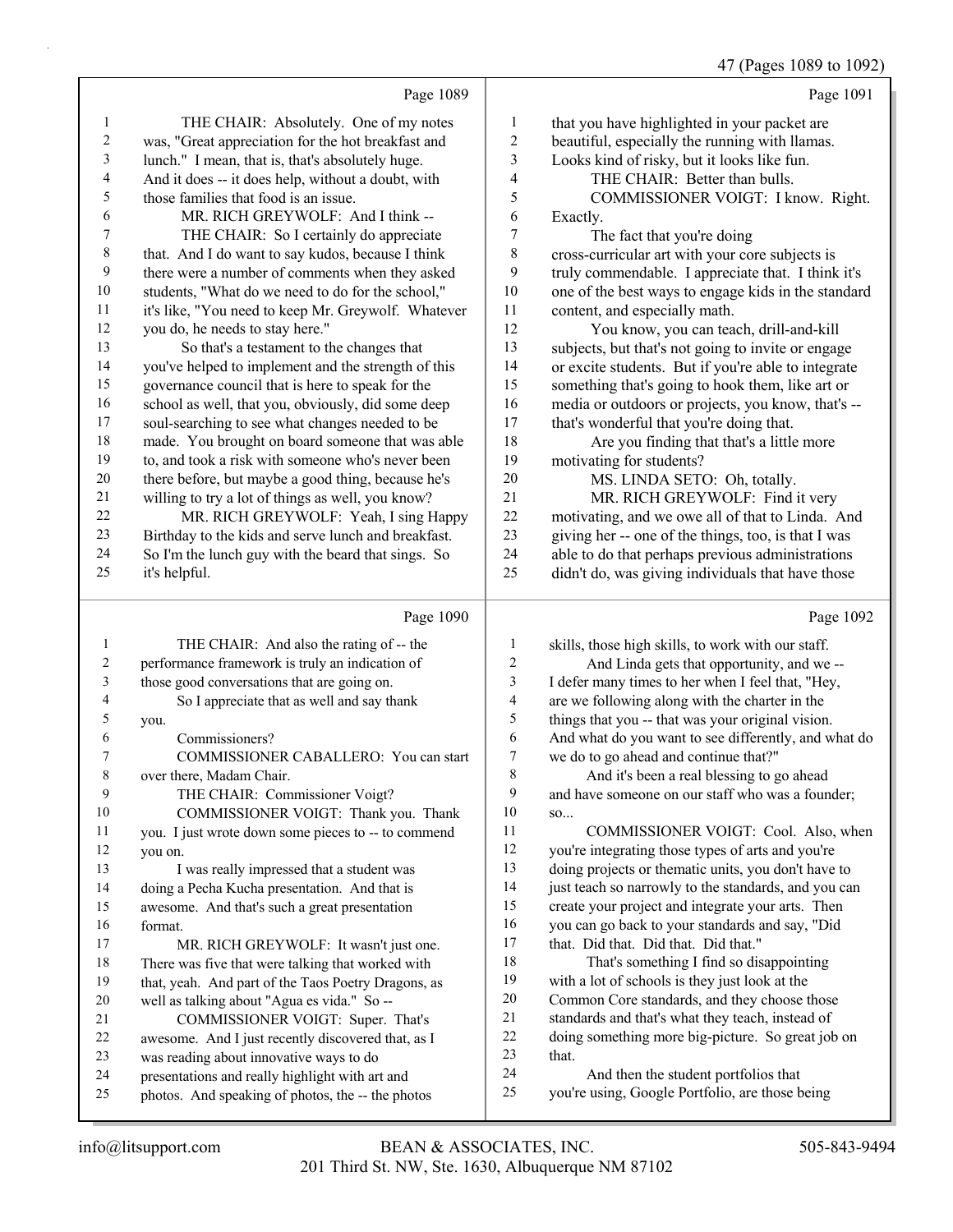48 (Pages 1093 to 1096)

Page 1095 is limited to K through 5. And aftercare, typically, the EAs run aftercare. They read books.

 It's an opportunity for homework help during that time.

5 When we have our Tuesday -- but Monday -- Mondays is really an opportunity for just that. We also have our staff meeting on Monday after school.

8 But then Tuesday, Wednesday, Thursday, staff members are asked to give a day of tutoring, and then they give a day of clubs.

11 So students can say, "Hey, you know what? 12 I want to go to" -- last year, Ms. Kinney and Ms. Linda and myself had done a science club. So 14 one of the things that the kids wanted to do, one of<br>15 the activities I did was dissecting a cow heart and the activities I did was dissecting a cow heart and teaching kids about dissection. And they could go from that and go, "No, I don't want to go ahead and do what they're doing in that. I'm going to go to art."

20 And Ms. Linda has done lots of different things, everything from crocheting to painting and cooking, all sorts of things.

23 Then they say, "I really don't want to do that this week." And then they can go to -- like, what we have, running club, where they can go ahead

Page 1093

presented at the end of the school year?

they have good pictures of uploading their

14 next year, we have that as a presentation.<br>15 But what's the -- what I find is real

20 So what's -- it's great for conversation for -- piece for if a parent has difficulty saying, "Hey, I don't think my kid is learning anything from your class this year," a teacher is able to go to that portfolio and go, "Well, let's look at what their writing was like last year and what their

11 So we really have -- right now what we've done, been able to do -- and as well as the transition from year to year. So our hope is that

But what's the -- what I find is really rewarding is we're able to look at a kid with their writing, their art, the tests that they think as exemplars, from kindergarten all the way to eighth

documents.

grade.

2 MR. RICH GREYWOLF: That's our -- that's our next goal, our next thing that we want to be able to do. I mean, right now has been the -- it's a hard transition to -- to do -- you know, making sure -- teaching students how to use Google Docs, making sure that everything is secure, having them use Google Drive. We -- you know, making sure that

|    | Page 1094                                           |    | Page 1096                                           |
|----|-----------------------------------------------------|----|-----------------------------------------------------|
| 1  | writing is like today."                             | 1  | and -- we have three different sets, where kids can |
| 2  | And it's a great way to communicate with            | 2  | go ahead and either run, they can jog, or walk for  |
| 3  | parents, of saying, "Hey, can you see the           | 3  | their time.                                         |
| 4  | difference? Hey, they're -- perhaps they were --    | 4  | Oh. And then we have, that we started               |
| 5  | your child never used a period in anything. And     | 5  | this past year, is Travel Club. So we've worked now |
| 6  | they -- they were sans a period. Now they're able   | 6  | with EF Tours, which is a company. And students are |
| 7  | to use punctuation."                                | 7  | raising funds to go to Europe. And those are kids   |
| 8  | We're able to understand the communication          | 8  | fifth through eighth grade. And we're helping       |
| 9  | in a very -- way.                                   | 9  | them -- teaching them very basic things like, "Hey, |
| 10 | So but that is our next step and utilizing          | 10 | this is how you go ahead and blog. This is what you |
| 11 | people on the governing council to go ahead and do  | 11 | do to communicate to your family. This is how       |
| 12 | that for next year.                                 | 12 | you're going to use social media in order to        |
| 13 | COMMISSIONER VOIGT: Awesome. That not               | 13 | communicate to those people that you haven't talked |
| 14 | only informs your student growth, but also it's     | 14 | to and let them know that those things are going so |
| 15 | going to give you a really good picture of your     | 15 | that you're able to raise the funds."               |
| 16 | graduate profile.                                   | 16 | Because they have to raise close to                 |
| 17 | So this aftercare that you were talking             | 17 | \$4,000. So -- and it's open to all the students.   |
| 18 | about, you mentioned that you had aftercare till    | 18 | We currently have 30 kids that are going to Europe  |
| 19 | 5:00. But then you also went on to say you have all | 19 | next year.                                          |
| 20 | these great clubs and some tutoring.                | 20 | COMMISSIONER VOIGT: Are they going to               |
| 21 | So I presume of the students that are               | 21 | Pamplona?                                           |
| 22 | staying till 5:00, they're not just sleeping, but   | 22 | Just kidding.                                       |
| 23 | they're probably engaged in a club or doing         | 23 | So that's awesome that you're dipping the           |
| 24 | something.                                          | 24 | kids into lots of different experiences. That's     |
| 25 | MR. RICH GREYWOLF: The thing is aftercare           | 25 | great.                                              |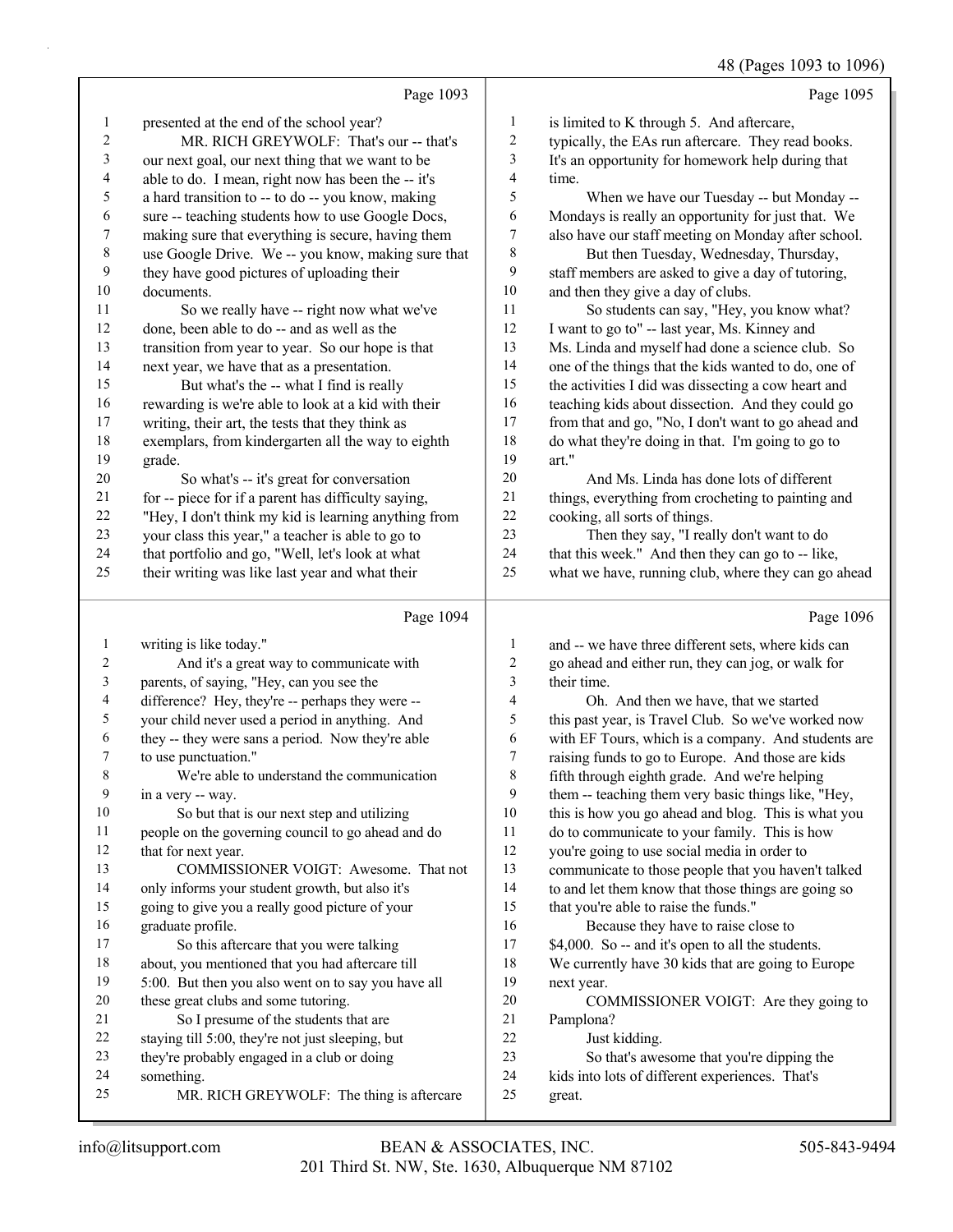## 49 (Pages 1097 to 1100)

|                | Page 1097                                           |                  | Page 1099                                            |
|----------------|-----------------------------------------------------|------------------|------------------------------------------------------|
| $\mathbf{1}$   | MR. RICH GREYWOLF: It's something that I            | $\mathbf{1}$     | Fourth grade was because, unfortunately, we had a    |
| $\overline{c}$ | really truly believe that just -- that's one of the | $\sqrt{2}$       | teacher leave us the day before school started,      |
| 3              | big differences that you see among students that    | $\overline{3}$   | which was difficult to find another teacher.         |
| 4              | come from wealthier backgrounds. And we see some of | 4                | And we found somebody that was a former              |
| 5              | this disparity that goes on, is because those kids  | 5                | Waldorf teacher, also taught in Santa Fe, is working |
| 6              | don't have that opportunity.                        | 6                | out. But that took some of the confidence from       |
| 7              | And it's not because parents don't want to          | $\boldsymbol{7}$ | parents. Parents want to make sure they have a       |
| $\,8\,$        | give it to their kids. How do you have the time     | 8                | stable teacher. We do have one now.                  |
| 9              | when you're working two jobs? How do you have the   | 9                | And that's our hope is to grow. But,                 |
| 10             | opportunity to go, "Okay, I'm going to do this,"    | 10               | again, I did not want to go to the Commission when,  |
| 11             | when, for many of them, when they're picking their  | 11               | it currently says in the rules that if you have a    |
| 12             | kid up, it's, "Okay, I've got to go ahead and feed  | 12               | "D" within the three years that you have been        |
| 13             | them, and then I've got to take them home, and I've | 13               | working, that they wouldn't consider.                |
| 14             | got to go to my second job."                        | 14               | So my hope is is that those things go on             |
| 15             | So we've taken it on as our passion, our            | 15               | and we're able to do that and come before you.       |
| 16             | need to go ahead and make that for the community.   | 16               | COMMISSIONER ROBBINS: Okay. And I                    |
| 17             | COMMISSIONER VOIGT: That's wonderful.               | 17               | appreciate the fact that many schools, charter       |
| 18             | Thank you very much.                                | 18               | schools, operate on a shoestring budget and that     |
| 19             | THE CHAIR: Commissioner Robbins?                    | 19               | staff sometime sacrifices themselves and their own   |
| 20             | COMMISSIONER ROBBINS: Seems like today              | $20\,$           | finances to help the schools and everything. And     |
| 21             | I'm following Commissioner Voigt on my comments and | 21               | the parents; the parents and the community are       |
| 22             | everything.                                         | 22               | supporting. And I admire that.                       |
| 23             | The one audit finding, the primary one              | 23               | In addition to the international trips,              |
| 24             | from last year, dealt with not submitting           | 24               | you're talking about going to Pamplona or something  |
| 25             | reimbursements, \$221,000.                          | 25               | like that. A couple of years ago -- I have a         |
|                | Page 1098                                           |                  | Page 1100                                            |
| $\mathbf{1}$   | MR. RICH GREYWOLF: Correct.                         | $\mathbf{1}$     | disabled son. We took him -- he's in a wheelchair.   |
| $\overline{c}$ | COMMISSIONER ROBBINS: That's pretty                 | $\sqrt{2}$       | But we took him to Yellowstone. People kind of       |
| 3              | significant.                                        | $\mathfrak{Z}$   | looked at me and said, "You and your wife took your  |
| 4              | MR. RICH GREYWOLF: It is. So that                   | $\overline{4}$   | adult son to Yellowstone?"                           |
| 5              | individual is no longer working for us.             | 5                | And I said, "Yeah. Last time I was there,            |
| 6              | MS. JULEE LaMURE: Period.                           | 6                | I was 13 years old."                                 |
| 7              | So that is why we have --                           | $\tau$           | It's changed a little bit, a couple of               |
| 8              | COMMISSIONER ROBBINS: You don't have to             | 8                | fires and things like that. One of the things he     |
| $\mathbf Q$    | say anything more on that Attention to that is      | $\mathbf Q$      | really enjoyed is driving around and seeing all the  |

| 1       | MR. RICH GREYWOLF: Correct.                          | 1              | disabled son. We took him -- he's in a wheelchair.   |
|---------|------------------------------------------------------|----------------|------------------------------------------------------|
| 2       | COMMISSIONER ROBBINS: That's pretty                  | 2              | But we took him to Yellowstone. People kind of       |
| 3       | significant.                                         | 3              | looked at me and said, "You and your wife took yo    |
| 4       | MR. RICH GREYWOLF: It is. So that                    | 4              | adult son to Yellowstone?"                           |
| 5       | individual is no longer working for us.              | 5              | And I said, "Yeah. Last time I was there,            |
| 6       | MS. JULEE LaMURE: Period.                            | 6              | I was 13 years old."                                 |
|         | So that is why we have --                            | $\overline{7}$ | It's changed a little bit, a couple of               |
| $\,8\,$ | COMMISSIONER ROBBINS: You don't have to              | 8              | fires and things like that. One of the things he     |
| 9       | say anything more on that. Attention to that is      | 9              | really enjoyed is driving around and seeing all the  |
| 10      | very, very important and everything, especially --   | 10             | scenery. You go from -- literally, it was            |
| 11      | and this is the thing I'm getting into. You're a     | 11             | 75 degrees in one area to literally where it's snow. |
| 12      | small school. Small School Size is going away. Two   | 12             | And this was the first week of June. They had just   |
| 13      | questions:                                           | 13             | had snow the week before.                            |
| 14      | How is it going to impact you? And what              | 14             | If you do have the ability -- and it's a             |
| 15      | plans are you putting in place in order to address   | 15             | lot less expensive than going to Spain. But, I       |
| 16      | it?                                                  | 16             | mean, there's so many things in this country that    |
| 17      | MR. RICH GREYWOLF: Well, not here at this            | 17             | you can go to and really exhibit and get back to     |
| 18      | meeting. But my hope is that if -- my hope was is    | 18             | nature. I mean, one of the things people talk about  |
| 19      | that the PED was going to give us our grades earlier | 19             | is getting back to nature and experiencing those     |
| 20      | so that we would be able to go before the Commission | 20             | things and everything.                               |
| 21      | and say, "Hey, we would like to go ahead and grow    | 21             | And I know the community in Taos is very             |
| 22      | our school."                                         | 22             | sensitive to that. You know, Yellowstone was the     |
| 23      | COMMISSIONER ROBBINS: Okay.                          | 23             | first National Park. And it's a fascinating thing,   |
| 24      | MR. RICH GREYWOLF: We do have waiting                | 24             | the diversity of vegetation, the diversity of animal |
| 25      | lists in all grades except for fourth and eighth.    | 25             | life there, the diversity of the geography.          |
|         |                                                      |                |                                                      |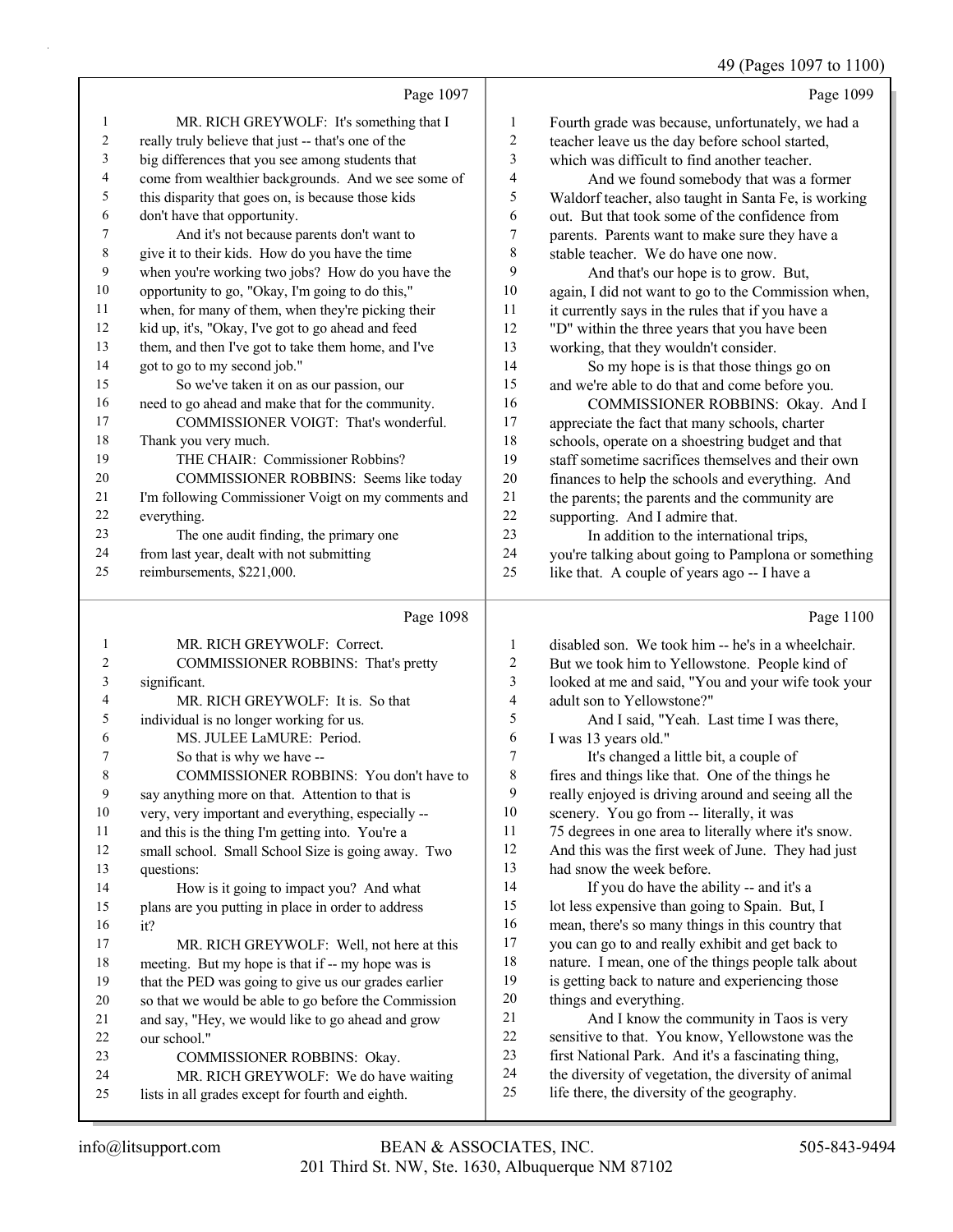50 (Pages 1101 to 1104)

|                         |                                                      |                          | 50 (Pages 1101 to 1104)                              |
|-------------------------|------------------------------------------------------|--------------------------|------------------------------------------------------|
|                         | Page 1101                                            |                          | Page 1103                                            |
| 1                       | I mean, you have small Grand Canyons                 | $\mathbf{1}$             | for homework. And I was very fortunate to have       |
| $\boldsymbol{2}$        | there. You just want to be careful, because when I   | $\sqrt{2}$               | older brothers. And my parents would say, "Go to     |
| 3                       | was 13, I got in a tree. And if I had fallen, I      | 3                        | your brother," because they couldn't help.           |
| 4                       | would have fallen into Yellowstone Falls. It         | $\overline{\mathcal{L}}$ | And so homework was a big -- and if                  |
| 5                       | freaked my mother out.                               | 5                        | they -- they had homework themselves, I had to       |
| 6                       | This time I was much further away and got            | 6                        | manage by myself. And it -- many times I was there,  |
| $\boldsymbol{7}$        | some nice pictures of it. But you want to be         | 7                        | but not all the time. And so what you're doing in    |
| $\,$ $\,$               | careful with students there. It is a fascinating     | $\,$ 8 $\,$              | terms of the tutoring, the after-school, all of      |
| $\mathbf{9}$            | place.                                               | 9                        | that, is fantastic support.                          |
| 10                      | I think my son's most exciting thing of              | 10                       | The fact that you have food and all of               |
| 11                      | that was when we had to stop the vehicle and watch a | 11                       | that, and you have a bus.                            |
| 12                      | herd of buffalo walking up the road as they were     | 12                       | And I can tell you, you put it to work to            |
| 13                      | coming by.                                           | 13                       | bring in a little bit more students, those hard to   |
| 14                      | And he saw these little baby calves                  | 14                       | bring in, just have to reach out to parents and      |
| 15                      | buffalo calves, that were probably hours or maybe    | 15                       | network to students and let them know what you have. |
| 16                      | only a day or two old. They were wet. The other      | 16                       | Hispanic parents want their kids to be               |
| 17                      | ones weren't. So that's why I figure that these      | 17                       | better than where they're at. And what you have is   |
| $18\,$                  | were probably newborns, because they'll start        | 18                       | a goldmine. And I'm sure they're going to            |
| 19                      | walking within an hour or two of being born.         | 19                       | realize -- they may be a little hesitant. They may   |
| 20                      | He was just amazed at these animals, these           | 20                       | just send their kids to see what would happen.       |
| 21                      | huge, huge animals walking by.                       | 21                       | But I can tell you, those -- those                   |
| 22                      | And, you know, a lot of -- a lot of our              | 22                       | children are going to thrive. All you have to do is  |
| 23                      | children don't get to experience that. They go to a  | 23                       | bring them in.                                       |
| 24                      | zoo, and it's one thing. But when you see these      | 24                       | And I know that you can get comfortable              |
| 25                      | animals and things in their natural state, it is     | 25                       | with what you have. There's a lot to do. You're      |
|                         |                                                      |                          |                                                      |
|                         | Page 1102                                            |                          | Page 1104                                            |
| $\mathbf{1}$            | much more fascinating.                               | $\mathbf{1}$             | doing a lot of things. You're moving a lot of -- a   |
| $\overline{\mathbf{c}}$ | But I applaud the school, applaud the                | $\overline{2}$           | lot of elements in the school that needed to be      |
| 3                       | success that you've had and the growth that I've     | 3                        | moved at the same time.                              |
| $\overline{4}$          | seen in the students, and continue to hope that you  | $\overline{\mathbf{4}}$  | And it is not easy to have a charter                 |
| 5                       | will have that and continue that in the future.      | 5                        | school. Those that were founders and, early on, big  |
| 6                       | Thank you.                                           | 6                        | dreams, and they thought it was -- oh, this is going |
| $\boldsymbol{7}$        | THE CHAIR: Commissioner Caballero?                   | $\boldsymbol{7}$         | to be a cinch, you know. I can do whatever. It is    |
| $\,$ $\,$               | COMMISSIONER CABALLERO: Thank you,                   | $\,$ $\,$                | a devil. It is tough.                                |
| 9                       | Madam Chair. I -- I really applaud that you're       | 9                        | I didn't know, as a Commissioner. I                  |
| 10                      | doing all -- a lot of the stuff that would support   | 10                       | taught for many years. But doing a charter school?   |
|                         |                                                      |                          |                                                      |

11 low-income and Hispanic students. But you need to bring up your percentage. It's fantastic to see the 11 I don't think I would attempt it, knowing what I

know, because it is hard. And you've got to have

 good people around you in order to succeed. 14 And you're there. All you need to do is bring some more folks in. And Taos kids need you. They really do. And the 24 percent there -- out 17 there in the community that -- they don't even know you exist. Or if they know you exist, they really

- don't know what that means or what you -- "What is at Taos something-or-other?"
- 21 And you need to let them know and bring them in.

| 23 | Sometimes, in political campaigns, I do |  |  |
|----|-----------------------------------------|--|--|
|    |                                         |  |  |

- radio -- Hispanic radio. And I've done many
- different things in campaigns, community organizing.

easy.

progression through the years. But there's a lot

15 And it takes -- takes a lot of challenge to -- to do the outreach and teach parents, and all that stuff. I know it's not easy. I know it's not

19 But 24 percent differential is -- is quite a bit. Even though when we think about, okay, we're even, pretty much. But I can tell you, with what you have in support, one that I can think of for -- the number one is your support after school. 24 A lot of the families, the kids go home, Hispanic students go home, and there is no support

more work to be done.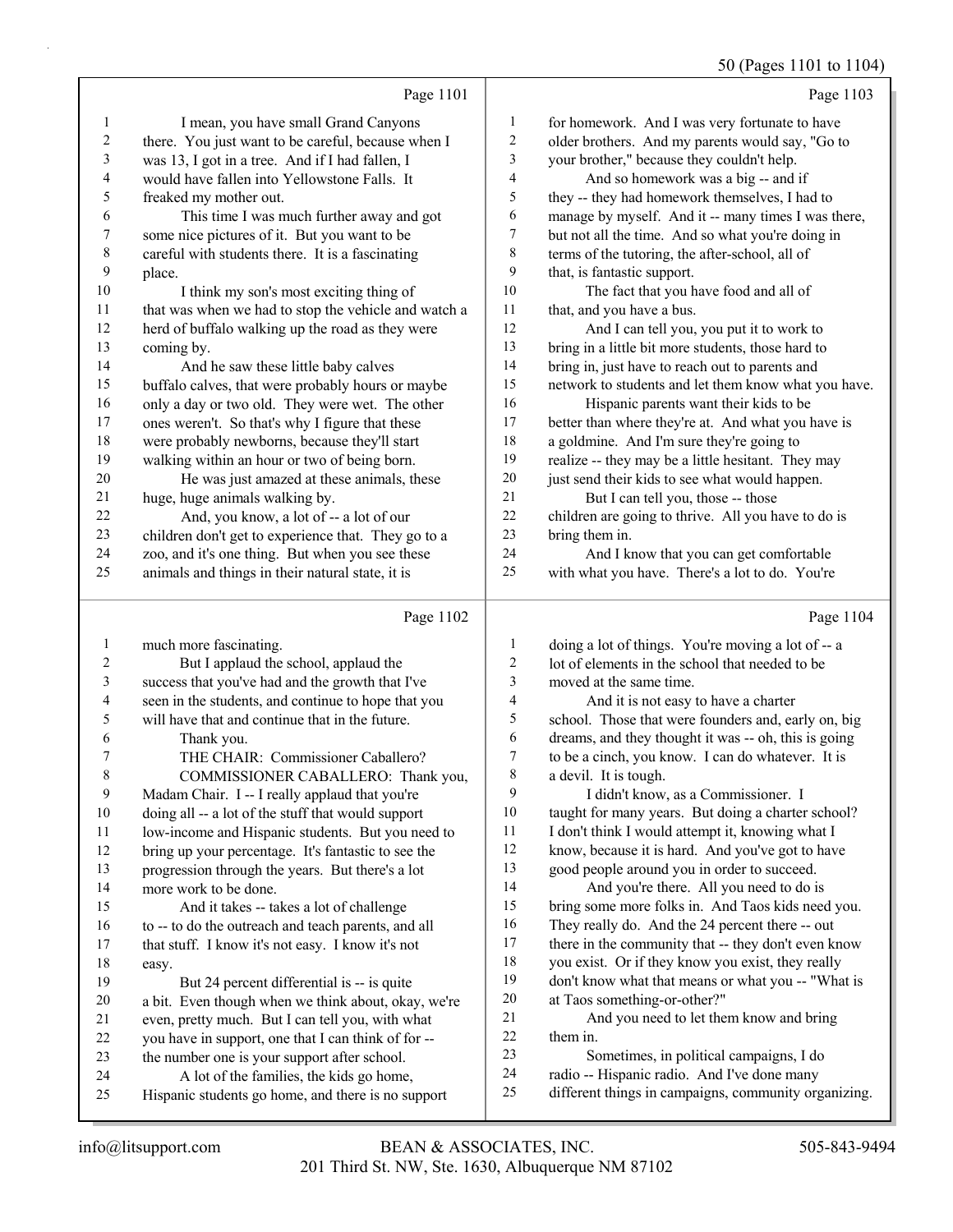# 51 (Pages 1105 to 1108)

|                | Page 1105                                            |                | Page 1107                                            |
|----------------|------------------------------------------------------|----------------|------------------------------------------------------|
| 1              | But, hell, that was decades ago.                     | 1              | for the amendments for schools so that they can then |
| $\mathfrak{D}$ | You need to -- and there's folks in the              | $\overline{c}$ | be more successful in diversifying their school, I   |
| 3              | community that are connected. You need to find a     | 3              | think that also helps in compliance with             |
| 4              | hook, either a person or persons or organization,    | 4              | Yazzie-Martinez as well, so that they're more        |
| 5              | and bring them in.                                   | 5              | representative of the community.                     |
| 6              | I know that my first inclination was                 | 6              | So I think that's something we need to put           |
| 7              | organizations in church, the -- the religious folks  | 7              | on our agenda for January for the Work Session is to |
| 8              | and, they're really good at bringing them in. I      | 8              | look at that so that we can free that up. That was   |
| 9              | used -- in one particular neighborhood, I used the   | 9              | part of the conversation with Gallup-McKinley Early  |
| 10             | gangs to bring in some youth. And it worked out.     | 10             | College High School, because the district -- when    |
| 11             | And I even used the gang leaders to -- and it was an | 11             | they were district-authorized, they were upset that  |
| 12             | anti-drug campaign.                                  | 12             | they weren't that diverse. Yet they would never      |
| 13             | COMMISSIONER DAVIS: Leave your guns at               | 13             | grant them an enrollment cap increase, so they never |
| 14             | home?                                                | 14             | could become diverse. And we're kind of in that      |
| 15             | COMMISSIONER CABALLERO: Yeah. They were              | 15             | situation right now.                                 |
| 16             | against the hard drugs. And they were okay with --   | 16             | So it's -- this is a great time to have              |
| 17             | with pot. But they were trying to get rid of the --  | 17             | this conversation. So I think it's something we      |
| 18             | the new arrivals, the new pushers. They didn't know  | 18             | have to look at and allow the schools to be able to  |
| 19             | what to do. So I managed to organize that.           | 19             | grow that can grow like that.                        |
| 20             | But you will find ways. Just be creative.            | 20             | MR. RICH GREYWOLF: I agree with you,                 |
| 21             | Use people. Ask for help. You know, I just throw     | 21             | Commissioner Gipson. Because one of the things that  |
| 22             | it out there. I don't have the answers. But I can    | 22             | perpetuates some of these things that go in the      |
| 23             | tell you. I love the school. But more Hispanic       | 23             | community that, "Hey, this is an exclusive school,"  |
| 24             | students need to be in there also. They need you.    | 24             | is when we do have children of diversity come to our |
| 25             | MR. RICH GREYWOLF: I can tell you,                   | 25             | school. And we say, "Sorry, can't take you in        |
|                | Page 1106                                            |                | Page 1108                                            |

| 1  | Commissioner Caballero, I agree with you             | 1  | because we're full."                                 |
|----|------------------------------------------------------|----|------------------------------------------------------|
| 2  | 100 percent. And that's what we're going to do.      | 2  | And they don't understand -- it's hard for           |
| 3  | And I want to say that I don't look at               | 3  | them to understand. They go, "Well, wait a second.   |
| 4  | this as my job, you know. This is not a job; this    | 4  | You're a public school. I want to come to this       |
| 5  | is a vocation. And there is a difference between     | 5  | school."                                             |
| 6  | that, that's -- that that's my calling. And so       | 6  | And you go, "Yeah, I know, but I'm not               |
| 7  | that's why I do the things that I do.                | 7  | allowed to bring you in, because I'm only allowed to |
| 8  | And we're -- we will. No, this is not --             | 8  | have 20 students."                                   |
| 9  | this is not what we're saying. "Hey, look how great  | 9  | I am sure that you would see this change             |
| 10 | we are." We're saying, "We still have a ways to go.  | 10 | if we were able to have that kind of opportunity,    |
| 11 | But we're moving in the direction that we need to go | 11 | because I know that we turn away kids all the time   |
| 12 | ahead and do, and we still need to do more."         | 12 | that it saddens me having to do that. But I don't    |
| 13 | And I appreciate you and the comments.               | 13 | know -- you know, what do you do?                    |
| 14 | Thank you.                                           | 14 | MS. JULEE LaMURE: And some folks may take            |
| 15 | THE CHAIR: And I'm going to say that we              | 15 | that personally, because they may not understand the |
| 16 | have to, I think, take ownership of some of this and | 16 | rules around that. And so then we get to have this   |
| 17 | help the school out, simply because right now, they  | 17 | reputation of turning people away. And that is       |
| 18 | only have nine students they can add before they hit | 18 | not -- that is not okay.                             |
| 19 | their cap. So that to ask them to --                 | 19 | THE CHAIR: Yeah. And I absolutely agree.             |
| 20 | COMMISSIONER CABALLERO: Increase.                    | 20 | And then it gets out into the community. "We tried,  |
| 21 | THE CHAIR: -- become more diverse is very            | 21 | and they wouldn't take our kids," you know. It       |
| 22 | hard without kicking out some kids and saying,       | 22 | becomes a personal thing. So absolutely. So I--      |
| 23 | "Sorry, you have to go."                             | 23 | that's absolutely something we need to -- to look at |
| 24 | So I think that's something we have to               | 24 | and work on. So, hopefully -- hopefully, there's     |
| 25 | look at. If we do have to modify those requirements  | 25 | a -- we can be part of the solution.                 |
|    |                                                      |    |                                                      |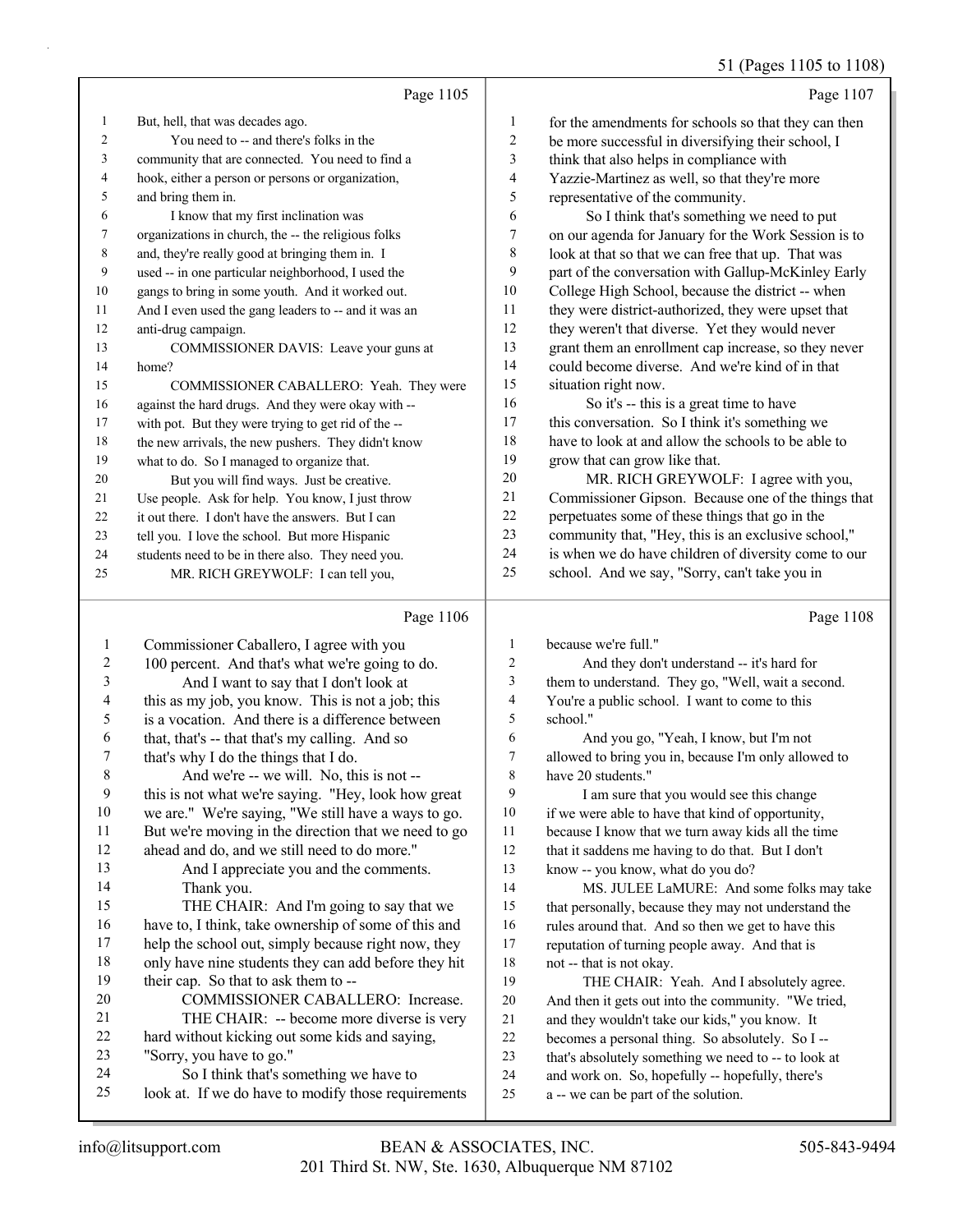$2 (P_{30} \text{eV} 1109 \text{ to } 1112)$ 

|    |                                                      |    | $52$ (Pages 1109 to 1112)                            |
|----|------------------------------------------------------|----|------------------------------------------------------|
|    | Page 1109                                            |    | Page 1111                                            |
| 1  | MS. JULEE LaMURE: Thank you so much.                 | 1  | land, and said, "Hey, I got this land here. Would    |
| 2  | COMMISSIONER ARMBRUSTER: I think part of             | 2  | you guys be interested in buying it?"                |
| 3  | that issue is going to be you can't say, "We're only | 3  | So it's -- it was great to be able to be             |
| 4  | going to take 15 Hispanic children, because it's a   | 4  | there. It's as center you could possibly get as far  |
| 5  | lottery." And --                                     | 5  | as activity; so                                      |
| 6  | THE CHAIR: Correct. That's not the rule.             | 6  | THE CHAIR: Were you looking at pre-K?                |
| 7  | But right now, they can't take anyone, because --    | 7  | MR. RICH GREYWOLF: You know, it's just               |
| 8  | COMMISSIONER ARMBRUSTER: Right. But it               | 8  | about -- right now, it's about finances. I'm not     |
| 9  | will increase the way you want -- that you --        | 9  | sure -- the thing that stops me from pre-K is I go,  |
| 10 | MR. RICH GREYWOLF: I agree. What the                 | 10 | "Okay, that sounds great that you guys are all       |
| 11 | problem is, is you know how it is in a small         | 11 | excited about it. Can you tell me how much money     |
| 12 | community. You have a small community of             | 12 | you're going to give me so that I know we're able    |
| 13 | individuals. And a person says, "Well, hey, my kid   | 13 | to -- that we're not going to put ourselves into     |
| 14 | got into TISA."                                      | 14 | debt?"                                               |
| 15 | And they say, "Hey, you should go ahead              | 15 | Because as of right now, we have -- a lot            |
| 16 | and bring your kid in."                              | 16 | of our expenses go to the rent-to-own our buildings. |
| 17 | They bring their kid in, and they say,               | 17 | THE CHAIR: Right. Right.                             |
| 18 | "Oh, yeah. Well, they turned us away. It must be     | 18 | MR. RICH GREYWOLF: But, I mean, yeah,                |
| 19 | because we're diverse. We" -- and it's not true.     | 19 | we're -- I'm open to everything. Like I said is      |
| 20 | Like I said, we constantly have to say, "We have a   | 20 | that I am not a person that shirks away work. I do   |
| 21 | cap. It's right here in this contract we signed,     | 21 | the -- I am trying to get -- everybody is trying to  |
| 22 | and we can't go over that."                          | 22 | stop me. But I'm trying to get my bus license. I     |
| 23 | THE CHAIR: So remind me. What can your               | 23 | have a -- I'm the lunch lady. I go ahead and do      |
| 24 | building hold? Because I don't know.                 | 24 | breakfast and lunch. I go ahead and change out all   |
| 25 | MR. RICH GREYWOLF: As many as we can put             | 25 | the air filters for all the HVAC we have at the      |
|    | Page 1110                                            |    | Page 1112                                            |
| 1  | in there. Is that an appropriate -- I don't know.    | 1  | school. I do the plumbing. I did the gardening.      |
|    |                                                      |    |                                                      |

| 2  | Right now, we have 20 students in there.             | 2  | I mean, so there's -- as far as work is              |
|----|------------------------------------------------------|----|------------------------------------------------------|
| 3  | I'm sure that we can go ahead and put four more      | 3  | concerned, I'm not afraid of it. I'm not afraid of   |
| 4  | students in each classroom.                          | 4  | going into a class and tutoring if I have to.        |
| 5  | MS. JULEE LaMURE: We've also had requests            | 5  | I offer all our athletes that go to the              |
| 6  | from community members that we expand into the high  | 6  | middle school, the kids that -- because we don't     |
| 7  | school grades as well. And that's something that we  | 7  | have school on Friday. I tell them, "If you don't    |
| 8  | have in our strategic plan.                          | 8  | do well in your -- in the thing, I'll make a deal    |
| 9  | THE CHAIR: But if you did that, do -- you            | 9  | with you. You're going to have to be tutored by me   |
| 10 | don't have the physical capacity to do that, do you? | 10 | on Friday." And I come in on Fridays for those       |
| 11 | MR. RICH GREYWOLF: We have five acres of             | 11 | students that are not there.                         |
| 12 | land; so, basically, what we would do if we had to   | 12 | So, like I said, this is not my -- this is           |
| 13 | was a lease-to-own on a portable of some kind or go  | 13 | not my job; this is my vocation; this is my calling. |
| 14 | with a portable that's already done.                 | 14 | And so that's what I'm -- what we're trying to do in |
| 15 | That's what we currently have. We have               | 15 | trying to make the community better, because I       |
| 16 | two portables that house just single grades. But, I  | 16 | really do believe that this is the way to make our   |
| 17 | mean, we have five acres to expand. We               | 17 | future better is by working with those kids.         |
| 18 | purposefully -- we were really lucky what we found.  | 18 | THE CHAIR: Okay. Thank you. I                        |
| 19 | We found five acres of land in the middle of Taos    | 19 | appreciate it.                                       |
| 20 | and found it for -- I think it was a little bit      | 20 | Commissioners, are we ready?                         |
| 21 | under \$300,000 that we were able to buy it.         | 21 | COMMISSIONER VOIGT: Yeah, I can do that.             |
| 22 | And at that time, it was \$100,000 an acre.          | 22 | THE CHAIR: Commissioner Voigt? Oh, I'm               |
| 23 | And it just happened to be our -- the guy who took   | 23 | sorry.                                               |
| 24 | over our -- that was our landlord was also a Google  | 24 | COMMISSIONER CRONE: Wait. I'm not -- I               |
| 25 | executive or a Google programmer that owned the      | 25 | thought Karyl Ann would ask --                       |
|    |                                                      |    |                                                      |
|    |                                                      |    |                                                      |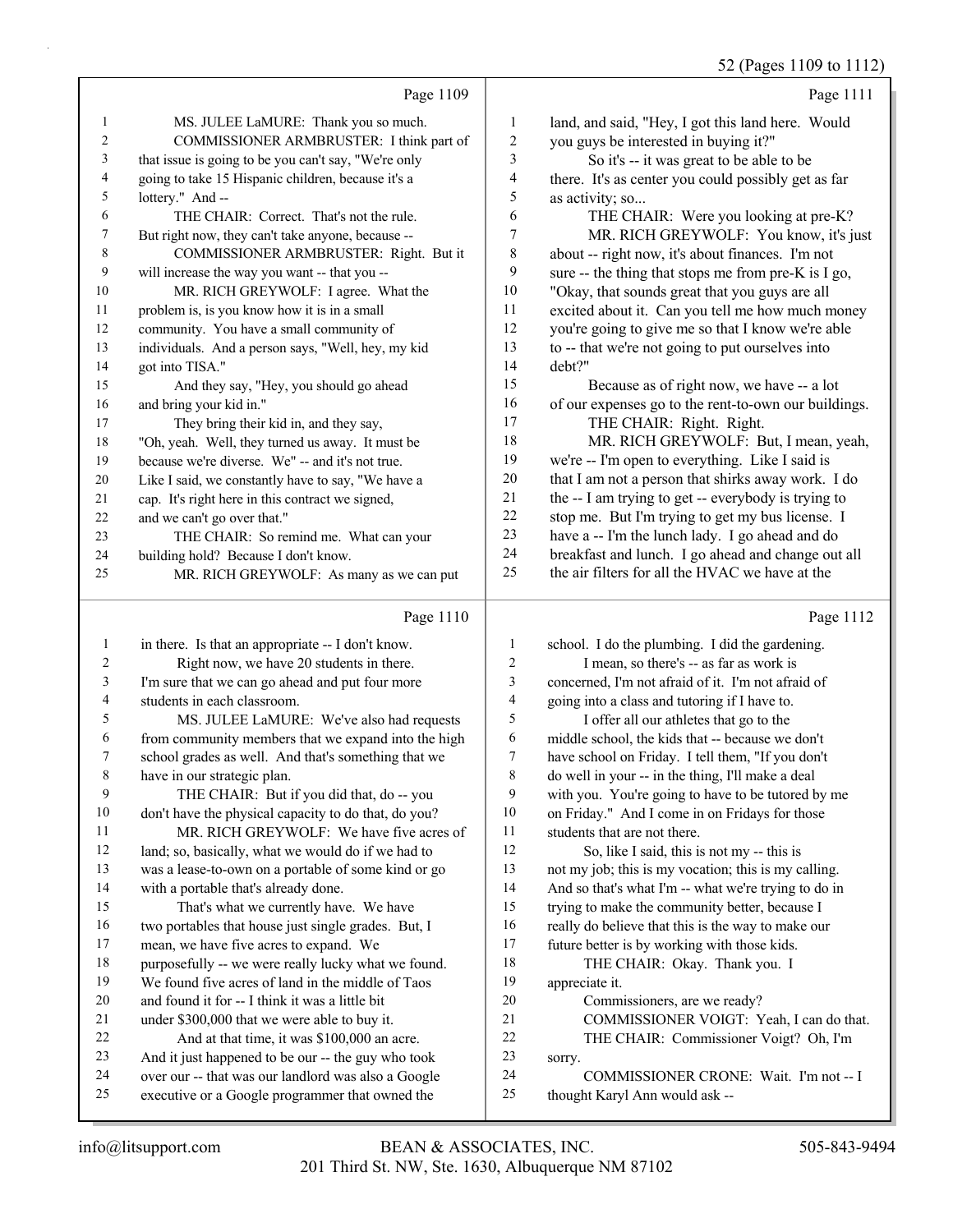|           |                                                      |                | 53 (Pages 1113 to 1116                               |
|-----------|------------------------------------------------------|----------------|------------------------------------------------------|
|           | Page 1113                                            |                | Page 1115                                            |
| 1         | COMMISSIONER ARMBRUSTER: No, that's fine.            | $\mathbf{1}$   | they love that. And they find out about the          |
| 2         | COMMISSIONER CRONE: -- a bunch.                      | $\overline{c}$ | Coelophysis and where they found it there and        |
| 3         | Good afternoon. So I was wondering what              | 3              | geology.                                             |
| 4         | your current enrollment was. But I heard --          | 4              | And they really enjoy themselves. That's             |
| 5         | THE CHAIR: 174.                                      | 5              | a nice thing to do at the end of the year to really  |
| 6         | MS. LINDA SETO: 173.                                 | 6              | build their community and help them to really be a   |
| 7         | THE CHAIR: We're getting there.                      | $\tau$         | cohesive group that way. Yeah.                       |
| 8         | COMMISSIONER CRONE: 173. What effect                 | 8              | COMMISSIONER CRONE: Which mountain did               |
| 9         | does the day school at the Pueblo have on your       | 9              | you say?                                             |
| 10        | school?                                              | 10             | MS. LINDA SETO: Llama.                               |
| 11        | MR. RICH GREYWOLF: It varies. I mean,                | 11             | COMMISSIONER CRONE: So north of town?                |
| 12        | the thing is, is that the day school has had a -- is | 12             | MS. LINDA SETO: Yeah, north towards                  |
| 13        | slowly moving kids out, and kids are moving into --  | 13             | Questa.                                              |
| 14        | into schools like ourselves.                         | 14             | COMMISSIONER CRONE: Okay. I'll wrap up               |
| 15        | I mean, we are trying to -- we do try to             | 15             | with my Yellowstone story. So my family is there.    |
| 16        | push into the Pueblo community to go and let them    | 16             | This was in the mid '50s -- late '50s. So we were    |
| 17        | know that we're here. We've worked with them         | 17             | at Yellowstone Falls. And so I have two brothers.    |
| 18        | before.                                              | 18             | And my father and I went into the men's room and did |
| 19        | But, unfortunately for them, they have --            | 19             | our business and came out. And we were looking at    |
| 20        | their enrollment is going down. And so that means    | 20             | the Falls.                                           |
| 21        | our enrollment is up.                                | 21             | And all of a sudden, all these women                 |
| 22        | COMMISSIONER CRONE: Well, you know, that             | 22             | coming running out of the women's room. And we       |
| 23        | would help with diversity. But what you guys just    | 23             | said, "What? What's going on?"                       |
| 24        | discussed is not room. So was it -- who was the      | 24             | They said, "There's a bear in there."                |
| 25        | camper person?                                       | 25             | And my mom comes strolling out.                      |
|           | Page 1114                                            |                | Page 1116                                            |
| 1         | MS. LINDA SETO: Oh, I'm the camper.                  | 1              | And we said, "Didn't you see the bear?"              |
| 2         | MR. RICH GREYWOLF: Linda.                            | $\overline{c}$ | "What bear?"                                         |
| 3         | MS. LINDA SETO: I enjoy it. Actually,                | 3              | THE CHAIR: Commissioner Voigt?                       |
| 4         | what I find camping with kids is so much better than | 4              | COMMISSIONER VOIGT: Are we ready for a               |
| 5         | being in a closed classroom with them. So I love to  | 5              | motion?                                              |
| 6         | do that.                                             | 6              | THE CHAIR: We are.                                   |
| 7         | COMMISSIONER CRONE: Where do you go?                 | 7              | COMMISSIONER VOIGT: Okay. Thank you.                 |
| $\,$ $\,$ | MS. LINDA SETO: We have a wonderful                  | 8              | Yeah, we need a motion.                              |
| 9         | retired doctor up in Taos. He has a beautiful        | 9              | THE CHAIR: Okay.                                     |
| $10\,$    | property up on Llama Mountain. And he is             | $10\,$         | COMMISSIONER VOIGT: I move that the                  |
| 11        | philanthropic, and he has built I don't know how     | 11             | Public Education Commission renew the charter for    |
| 12        | many -- six to eight cabins with bunk beds, and he   | $12\,$         | the Taos Integrated School for the Arts for five     |
| 13        | lets schools go up there for free.                   | 13             | years, with conditions that the New Mexico System of |
| 14        | Not a lot of schools go, but I take                  | 14             | School Support and Accountability Report prepared by |
| 15        | advantage of it every year. In the fall, I teach a   | 15             | PED shows a similar performance for School           |
| 16        | project that has to do with botany. So it feeds      | 16             | Year 2018-2019 in the student growth, highest        |
| 17        | right into my integrated arts approach. And so I go  | 17             | quartile; student growth, middle quartile; student   |
| $18\,$    | up there for two days and a night with               | $18\,$         | growth, lowest quartile; English Learner progress;   |

- 19 fifth-graders, and we hike. We -- I find that it
- 20 really bonds the kids together. It really builds
- 21 the community at the beginning of the year. So we
- 22 go in the middle of September up there.
- 23 And then in the spring, we do tent
- 24 camping. In the last couple of years, what I've
- 25 done is I go to Ghost Ranch and Abiquiu Lake. And
- 201 Third St. NW, Ste. 1630, Albuquerque NM 87102 info@litsupport.com BEAN & ASSOCIATES, INC. 505-843-9494

19 chronic absenteeism; college-and-career readiness; 20 and education climate, with no statistically 21 significant decrease in performance.

22 COMMISSIONER CRONE: I'll second. 23 THE CHAIR: There's a motion by

25 And I'm sorry. Who did the second?

24 Commissioner Voigt.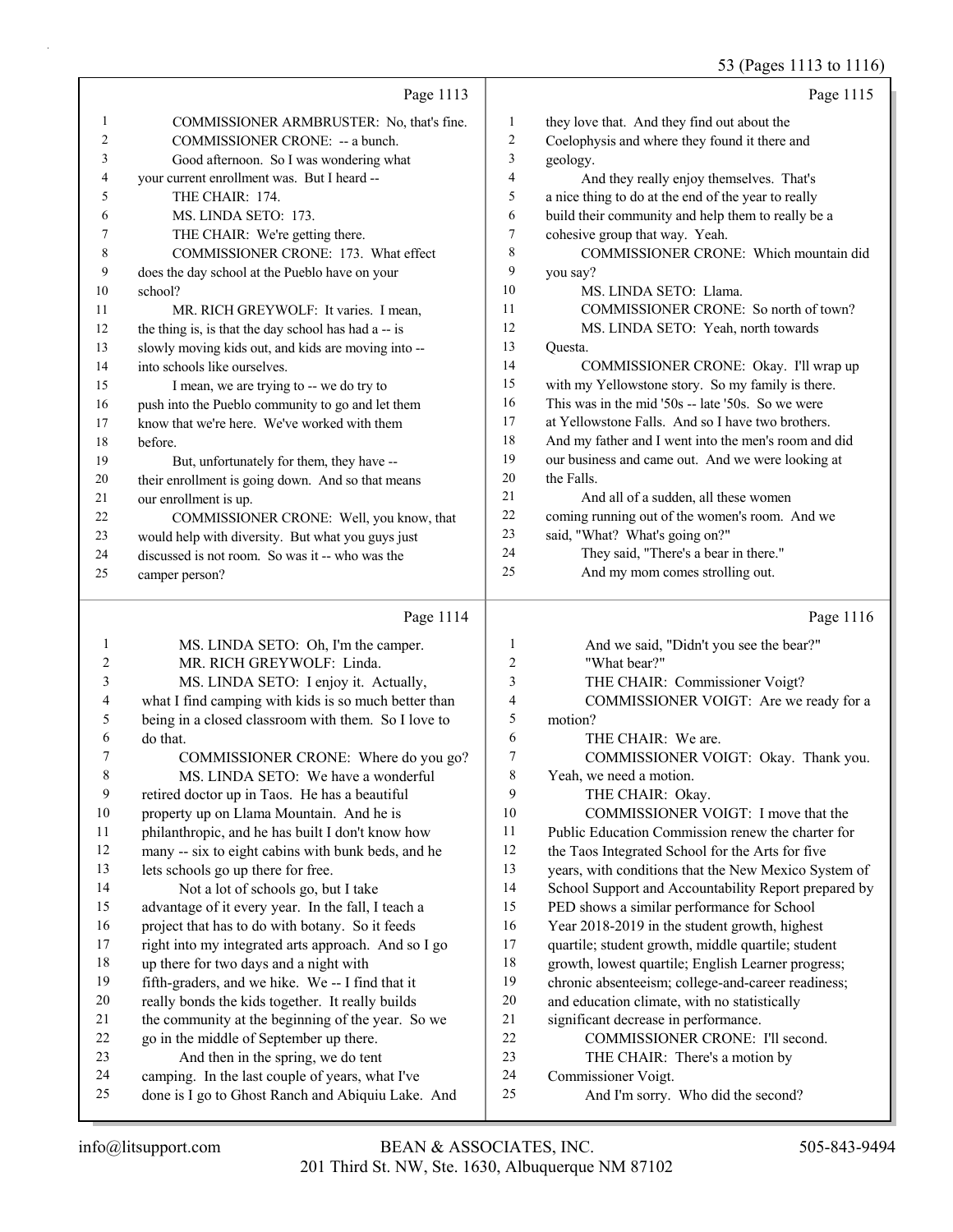54 (Pages 1117 to 1120)

|              |                                                        |                          | 54 (Pages 111/ to 1120)                                                                              |
|--------------|--------------------------------------------------------|--------------------------|------------------------------------------------------------------------------------------------------|
|              | Page 1117                                              |                          | Page 1119                                                                                            |
| $\mathbf{1}$ | <b>COMMISSIONER ROBBINS: Commissioner Crone.</b>       | 1                        | collection of the data, the updating of the data,                                                    |
| 2            | THE CHAIR: Commissioner Crone. Thank                   | $\overline{c}$           | putting it all onto SharePoint. There's just so                                                      |
| 3            | you.                                                   | 3                        | much that goes into getting us to here that I want                                                   |
| 4            | Roll call, please.                                     | 4                        | to say thank you to everyone for getting us to here.                                                 |
| 5            | COMMISSIONER ARMBRUSTER: Commissioner                  | 5                        | And, once again, thank everyone else,                                                                |
| 6            | Voigt?                                                 | 6                        | because it really was -- it was a good week. It                                                      |
| 7            | COMMISSIONER VOIGT: Yes.                               | 7                        | was. And we walked out of here -- I think this is                                                    |
| 8            | COMMISSIONER ARMBRUSTER: Commissioner                  | $\,$ 8 $\,$              | the most positive we're walking out of a week of                                                     |
| 9            | Chavez?                                                | 9                        | renewals.                                                                                            |
| 10           | COMMISSIONER CHAVEZ: Yes.                              | 10                       | So that's -- that's important to                                                                     |
| 11           | COMMISSIONER ARMBRUSTER: Commissioner                  | 11                       | acknowledge as well, that we were able to spend,                                                     |
| 12           | Davis?                                                 | 12                       | with almost every school, just a great celebration                                                   |
| 13           | COMMISSIONER DAVIS: Yes.                               | 13                       | of the good things that they do. And that is                                                         |
| 14           | COMMISSIONER ARMBRUSTER: Commissioner                  | 14                       | certainly better than those unfortunate times when                                                   |
| 15           | Robbins?                                               | 15                       | we haven't been able to do that. And it's sad and                                                    |
| 16           | <b>COMMISSIONER ROBBINS: Yes.</b>                      | 16                       | distressing and takes a toll on you as well as                                                       |
| 17           | COMMISSIONER ARMBRUSTER: Commissioner                  | 17                       | you're digging through these weeks.                                                                  |
| 18           | Caballero?                                             | 18                       | COMMISSIONER VOIGT: Madam Chair, just to                                                             |
| 19           | COMMISSIONER CABALLERO: Yes.                           | 19                       | segue from that, too, I think the PEC, it seems like                                                 |
| 20           | <b>COMMISSIONER ARMBRUSTER: Commissioner</b>           | 20                       | we're moving from more of a merely transactional                                                     |
| 21           | Crone?                                                 | 21                       | process to hopefully a more relational process as                                                    |
| 22           | COMMISSIONER CRONE: Yes.                               | 22<br>23                 | well. Just want to throw that out there.                                                             |
| 23           | COMMISSIONER ARMBRUSTER: Commissioner                  | 24                       | THE CHAIR: Yes. And I appreciate that.                                                               |
| 24           | Armbruster votes "Yes."                                | 25                       | And I'm going to say that some of that was only<br>because that was not as possible with what -- you |
| 25           | Commissioner Gipson?                                   |                          |                                                                                                      |
|              | Page 1118                                              |                          | Page 1120                                                                                            |
| $\mathbf{1}$ | THE CHAIR: Yes.                                        | $\mathbf{1}$             | know, the relationship. So that the relationship                                                     |
| 2            | COMMISSIONER ARMBRUSTER: Okay. We have                 | $\overline{c}$           | with CSD -- so it all helps to have that happen.                                                     |
| 3            | eight-to-zero.                                         | 3                        | So thank everyone, just in case I forget                                                             |
| 4            | THE CHAIR: The motion passes, eight-zero.              | $\overline{\mathcal{L}}$ | later on in my comments.                                                                             |
| 5            | Congratulations, and thank you today and every day     | 5                        | So segueing to Item No. 6, we're on to                                                               |
| 6            | for what you do. Thank you.                            | 6                        | Report from Options for Parents.                                                                     |
| 7            | MR. RICH GREYWOLF: Thank you very much.                | 7                        | ACTING DIRECTOR BRAUER: Good afternoon,                                                              |
| 8            | (Commissioner Raftery has departed.)                   | 8                        | Madam Chair, members of the Commission. I know                                                       |
| 9            | (Recess taken, 1:36 p.m. to 1:48 p.m.)                 | 9                        | we've had a really long week. I will keep my                                                         |
| 10           | THE CHAIR: So after four-and-a-half days,              | 10                       | comments to an hour at minimum. Commissioner                                                         |
| 11           | we're on to Item No. 6 on the agenda. We've just       | 11                       | Chavez, I was only kidding about that.                                                               |
| 12           | been moving through this agenda so well.               | 12                       | COMMISSIONER CRONE: Revoke the charter.                                                              |
| 13           | All right.                                             | 13                       | ACTING DIRECTOR BRAUER: I also want to                                                               |
| 14           | And before we start off, and in case I                 | 14                       | express, in a similar fashion as Chairwoman Gipson                                                   |
| 15           | forget, because I don't want to in my comments, but    | 15                       | just did, the gratitude to all the PEC members for                                                   |
| 16           | after closing out this last school, I just want to     | 16<br>17                 | the work that you-all did. It's such an                                                              |
| 17           | thank everyone for hanging in there this week, the     |                          | extraordinary amount of work to support our schools                                                  |
| 18<br>19     | thoughtful questions, everyone, in terms of your       | 18<br>19                 | through this process. And it's an extraordinary                                                      |
| 20           | preparation.<br>And I'm sure everyone is aware that it | 20                       | amount of work for you all to be prepared, to ask,                                                   |
| 21           | takes an army to get us to today. And there isn't      | 21                       | like, really important questions related to our<br>schools, to celebrate our schools.                |
| 22           | an army; there's only a small troop that does the      | 22                       | You-all did all of that. You captured all                                                            |
|              |                                                        |                          |                                                                                                      |

23 work. So there's no doubt about the fact that there 24 are just countless hours between the training for 25 the renewals, the site visits for the renewals, the

<sup>24</sup> to express my gratitude to you-all for all of the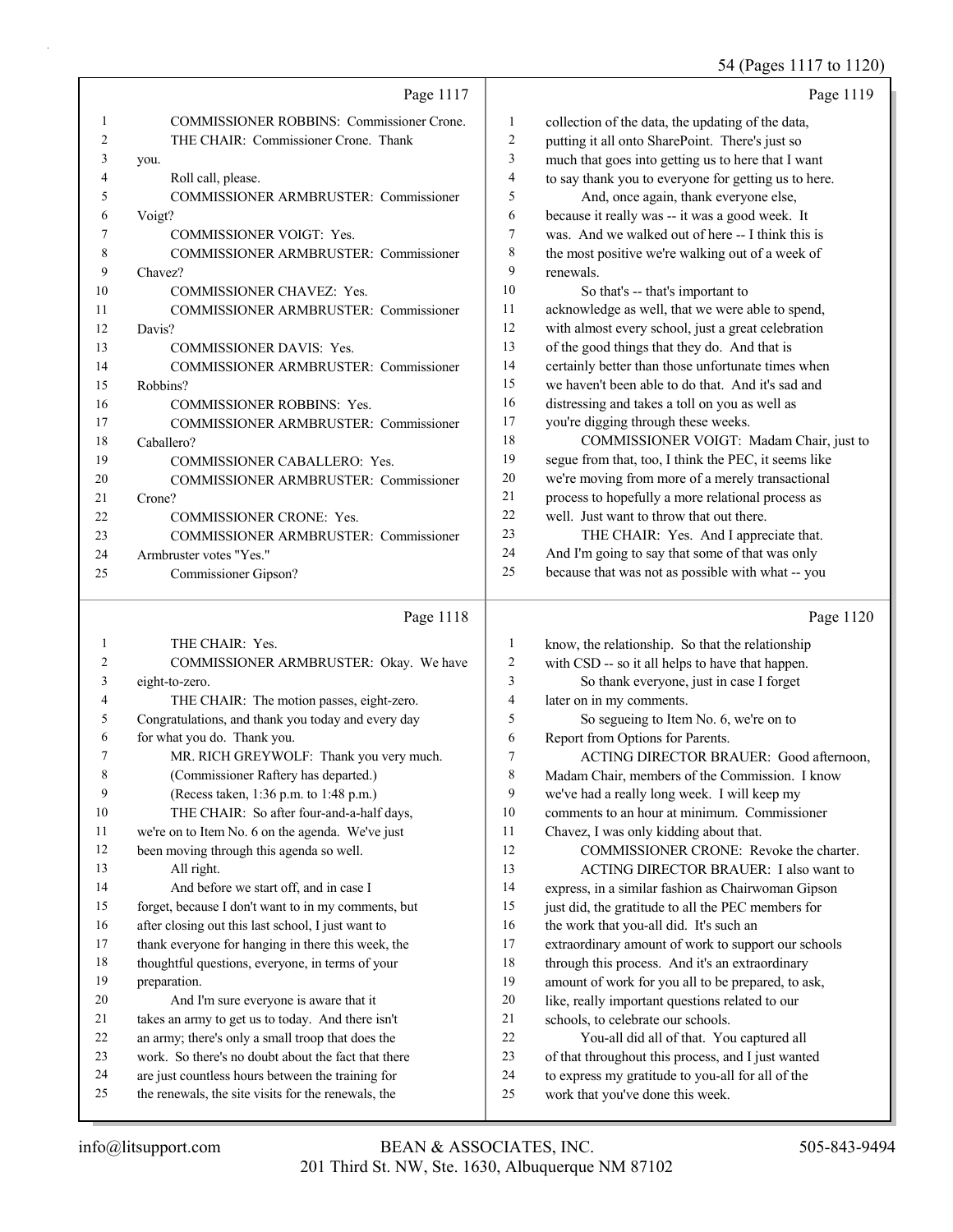# 55 (Pages 1121 to 1124)

|    | Page 1121                                            |                | Page 1123                                            |
|----|------------------------------------------------------|----------------|------------------------------------------------------|
|    | Equally, I want to express extreme                   | 1              | MS. VALERIE CORDOVA: Hi, guys.                       |
| 2  | gratitude towards the Public Education Commission    | 2              | ACTING DIRECTOR BRAUER: She's going to               |
| 3  | CSD team, which I think we have most of them in the  | 3              | help us on our team, support around business         |
| 4  | room, maybe one or two folks that are not here.      | $\overline{4}$ | operations, taking care of the requests for          |
| 5  | It really was a team effort. And they are            | 5              | reimbursements that go along with the grant, and     |
| 6  | the -- they are the army that put this together, and | 6              | also supporting -- and site visits -- I believe they |
| 7  | there are countless hours of time that go into this  | 7              | went to a site visit today, to really start to       |
| 8  | process. And I just really share the gratitude to    | 8              | strengthen relationships with our CSD awardees.      |
| 9  | them as well.                                        | 9              | Melissa Sanchez has also joined us. She's            |
| 10 | And then, finally, I wanted to express the           | 10             | the Director of Data and Finance. And so she's       |
| 11 | gratitude to the schools. They are the important     | 11             | coming from the Department of Finance and            |
| 12 | element of this whole process. And I do think that   | 12             | Administration. So she had to walk about 50 feet     |
| 13 | in the pre-work, in the prep for this -- for these   | 13             | across the divide between our two buildings to join  |
| 14 | five days, there was a lot of back-and-forth between | 14             | us.                                                  |
| 15 | the schools.                                         | 15             | We've been working on this for about five            |
| 16 | And there is -- you know, some schools, I            | 16             | months to have her go through our process. And,      |
| 17 | will share, were a little bit more defensive at      | 17             | thankfully, she has a lot of perseverance and        |
| 18 | first. And I plugged in a little bit more with some  | 18             | persistence, and I'm really thankful that she's able |
| 19 | and not as much for others.                          | 19             | to join us.                                          |
| 20 | But I think that our CSD team did a really           | 20             | She's going to support us with our data              |
| 21 | awesome job in building partnerships with our        | 21             | analysis, with our financial analysis. One of the    |
| 22 | schools. And when there was an area where maybe we   | 22             | first projects that she's going to take on that's    |
| 23 | don't get to "yes" for everyone involved, we         | 23             | really tangible is to review the financial           |
| 24 | provided them an opportunity to share and express    | 24             | performance framework that -- the work has already   |
| 25 | that difference.                                     | 25             | started over the last few years.                     |
|    | Page 1122                                            |                | Page 1124                                            |

## Page 1122 |

|    | And I really do think that, you know,                |    | But she is committed to reengaging                   |
|----|------------------------------------------------------|----|------------------------------------------------------|
| 2  | the -- the three-circle Venn diagram that we're all  | 2  | business managers from across our charter world to   |
| 3  | in, the PEC, the charter schools, and the Charter    | 3  | really solidify what a financial framework could     |
| 4  | School Division, I felt today -- and this week has   | 4  | really look like in a New Mexico-centered way.       |
| 5  | been a great example -- of how there is more overlap | 5  | That's been the -- I think the -- the thorn in our   |
| 6  | in those three circles of groups than I have seen in | 6  | side, that we've tried to create a few from external |
| 7  | my short time here with you-all. And so I just       | 7  | parties that have been contracted with us.           |
| 8  | wanted to thank you all and thank the CSD team for   | 8  | And there is some good work that came out            |
| 9  | all the work there that went into this.              | 9  | of there. But there still was always that            |
| 10 | I want to start out with some really                 | 10 | disconnect of how charters are financed here in this |
| 11 | important staffing updates from our team. We are     | 11 | state, New Mexico compared to other states. And so   |
| 12 | getting closer and closer to being fully staffed,    | 12 | I'm really thankful for Melissa to take that project |
| 13 | which is such an important aspect of the work that   | 13 | and really run with it.                              |
| 14 | we continue to do, and to follow up on our           | 14 | I also wanted to share that tomorrow I'm             |
| 15 | commitment to providing you with authorizing support | 15 | going to go to a PED Rapid Hire experience down at   |
| 16 | as well as the technical assistance that all of our  | 16 | the EXPO New Mexico. And so we have, right now,      |
| 17 | schools are really hungry for.                       | 17 | just one position that is open. It's a charter       |
| 18 | And so we have two additions. I know I               | 18 | school program position. It's an administrative      |
| 19 | mentioned this at the last meeting in November. But  | 19 | coordinator position.                                |
| 20 | we have two new staff members.                       | 20 | And so we're hoping to really meet some              |
| 21 | Valerie Cordova has joined us. She's                 | 21 | really great people tomorrow. And I still need to    |
| 22 | going to be supporting the charter school program    | 22 | know, quite frankly, if I can make an official hire  |
| 23 | grant that's currently managed by Leslie Kelly.      | 23 | tomorrow, or if we need to go through another        |
| 24 | Valerie, if you don't mind standing up and giving us | 24 | process. But, nevertheless, we're going to meet      |
| 25 | a good wave?                                         | 25 | some really great people and hopefully find somebody |
|    |                                                      |    |                                                      |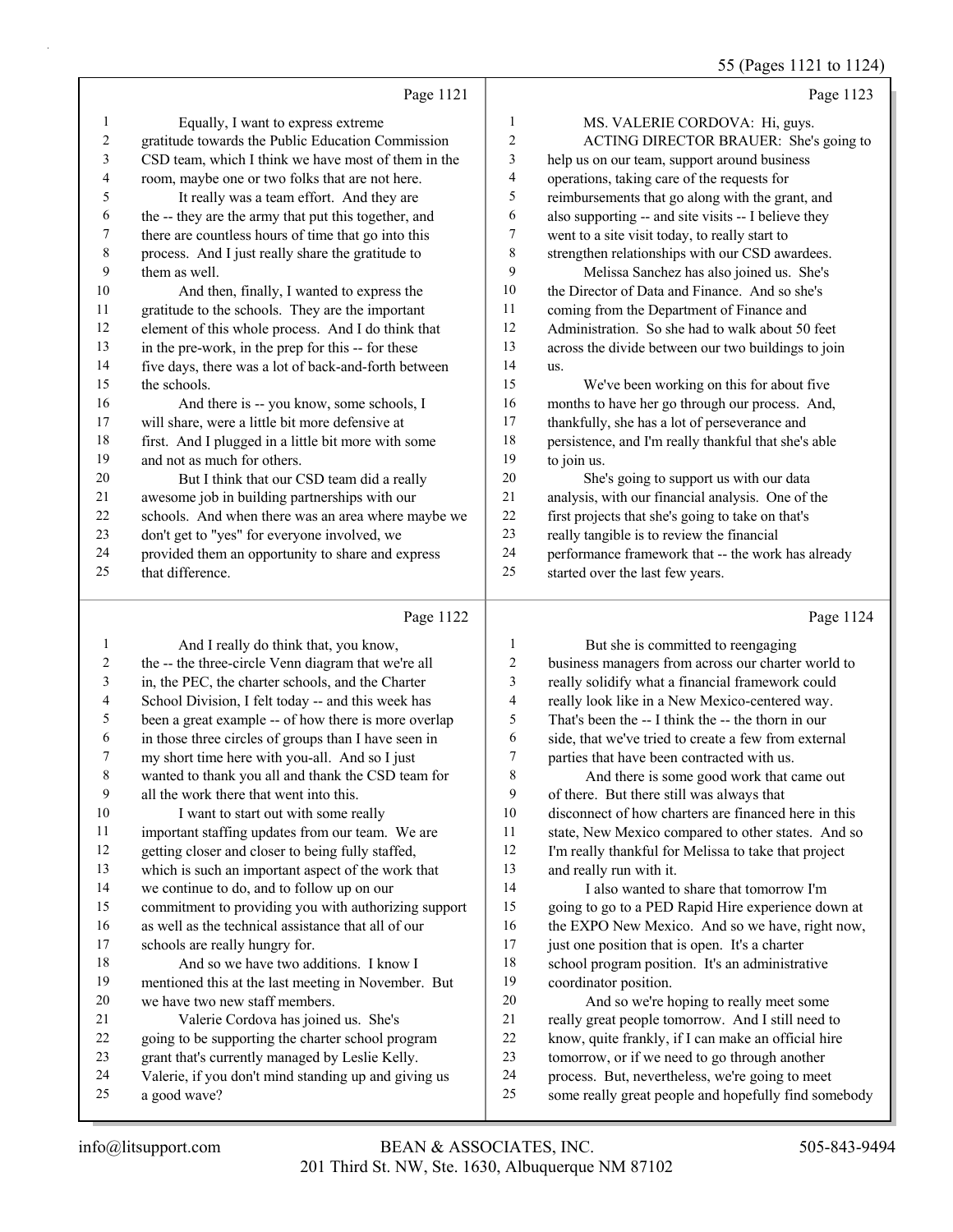# 56 (Pages 1125 to 1128)

|    | Page 1125                                            |                | Page 1127                                            |
|----|------------------------------------------------------|----------------|------------------------------------------------------|
| 1  | who finds us to be their new home to join us.        | 1              | I wanted to also share, since I'm on the             |
| 2  | We are in the final throes of the                    | $\overline{2}$ | CSP point, our award letters for all of our awarded  |
| 3  | interview process for our other authorizing          | 3              | schools should be going out next week. And so they   |
| 4  | practices administrator who will join Megan Maestas. | $\overline{4}$ | will have their official award letter coming from us |
| 5  | We've gone through multiple interview processes      | 5              | next week, barring any -- any issue that we might    |
| 6  | since -- during my tenure here.                      | 6              | experience from here. So we really are excited       |
| 7  | So we are -- we are -- I'm hoping, knock             | 7              | about that.                                          |
| 8  | on wood -- in January to introduce you to the next   | 8              | There is -- for the first time, a mix of             |
| 9  | authorizing practices administrator.                 | 9              | PEC-authorized schools and local LEA, or district,   |
| 10 | THE CHAIR: We've heard that before.                  | 10             | authorized schools. And it wasn't really feasible    |
| 11 | ACTING DIRECTOR BRAUER: I am very aware              | 11             | before this year, after we made some amendments,     |
| 12 | of that, Chairwoman. But I'm hoping.                 | 12             | that we could include district school partners in    |
| 13 | The last position I wanted to share, next            | 13             | this process.                                        |
| 14 | week we are interviewing for Megan's former          | 14             | So we're excited to have -- to have that             |
| 15 | position, the specialist role. And we're really      | 15             | in the works, and that, you know, we always want to  |
| 16 | hopeful that we're going to find some really great   | 16             | have more schools than what we have currently right  |
| 17 | people in that process and do our due diligence to   | 17             | now. And Leslie and I have worked -- with some       |
| 18 | get that paperwork flowing through our processes and | 18             | schools who did apply who may not be receiving an    |
| 19 | hoping to be able to announce more good news on that | 19             | award this time around, we're going to open up the   |
| 20 | position.                                            | 20             | process again and have them apply, provide technical |
| 21 | So once that happens, we are going to be             | 21             | assistance and really focused feedback, so that they |
| 22 | fully -- fully staffed at that point with -- with    | 22             | can put their best foot forward and we can continue  |
| 23 | one exception, which brings me to the -- my final    | 23             | to ensure that the funding is going to be expanded   |
| 24 | comment around staffing.                             | 24             | across the state.                                    |
| 25 | Leslie -- I think many of you may have               | 25             | The -- the next thing I wanted to share              |
|    | Page 1126                                            |                | Page 1128                                            |

#### Page 1126

|    | been on the call last Thursday with the charter     | 1                | is -- and this is great; I'm really excited about    |
|----|-----------------------------------------------------|------------------|------------------------------------------------------|
| 2  | school leaders. We are both super-happy for Leslie  | $\overline{c}$   | this -- the annual charter school conference. We     |
| 3  | and also, you know, heavy-hearted, that she has     | 3                | have worked to set a tentative/official date for     |
| 4  | applied to and was accepted to lead the efforts for | 4                | this, barring any changes that might happen between  |
| 5  | the Public Education Department and the Safe and    | 5                | now and six months from now.                         |
| 6  | Healthy Schools Bureau to become a key director     | 6                | But our date from that -- and we'll make             |
| 7  | around behavior health for all students across      | $\boldsymbol{7}$ | sure that we're working with Bev and you-all on      |
| 8  | New Mexico.                                         | $\,$ 8 $\,$      | this -- it's going to be Thursday, June 18th,        |
| 9  | And so she's going to be -- and if you              | 9                | through Friday, June 19th, 2020. It will be at the   |
| 10 | don't know this about Leslie, that's her -- that's  | 10               | Berna Facio complex, or Professional Development     |
| 11 | what she's done for most of her career as a         | 11               | Center, in APS.                                      |
| 12 | counselor and as a -- as an administrator at APS.   | 12               | And one of the reasons why we really                 |
| 13 | And so we couldn't be happier for her to find this  | 13               | wanted to select a place outside of a hotel is so we |
| 14 | role. And it's a new role, and we know she's going  | 14               | can have a little more autonomy with the             |
| 15 | to be just an awesome leader to take on this charge | 15               | programming, with the food, and really make this an  |
| 16 | for sure.                                           | 16               | opportunity for us to lift up student leadership in  |
| 17 | That does come with the need for us to              | 17               | all ways, shapes, and forms.                         |
| 18 | have another transition person on our team. But we  | 18               | I think we did that this last year, for              |
| 19 | have measures in place and staff to pick up the     | 19               | those of you who joined. We saw a lot of             |
| 20 | areas that need to happen. And I think Leslie won't | 20               | performances and students really leaning into their  |
| 21 | fully, you know, exclude us from her life, and      | 21               | leadership throughout. This year we would love to    |
| 22 | she'll continue to support us in the CSP grant      | 22               | have our amazing schools that have a CTE program,    |
| 23 | within reason.                                      | 23               | especially culinary arts programs, to contract with  |
| 24 | But we will be needing to fill that                 | 24               | us to provide the food.                              |
| 25 | position at some point; so -- all right.            | 25               | We also want to see students facilitate              |
|    |                                                     |                  |                                                      |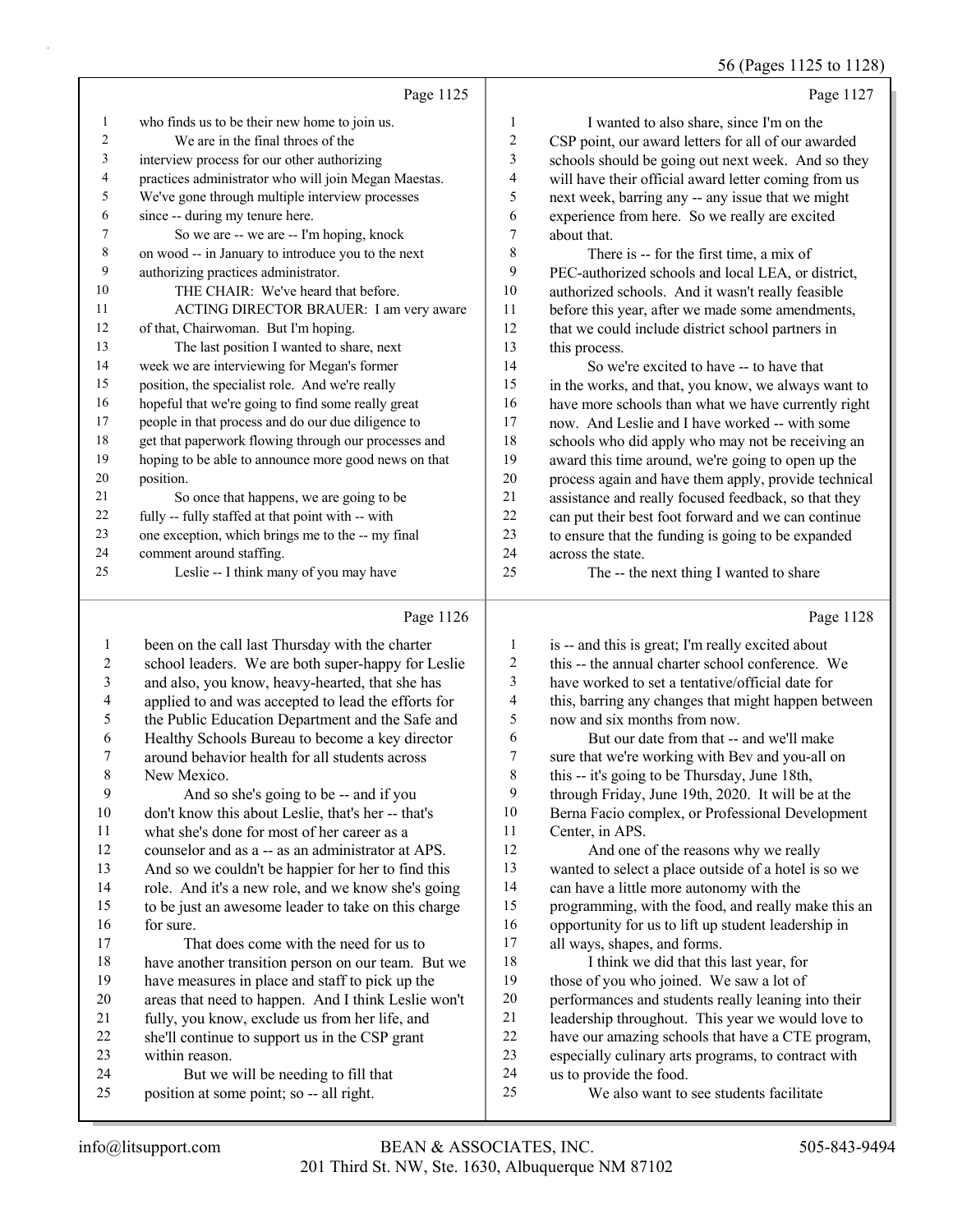57 (Pages 1129 to 1132)

|                  | Page 1129                                            |                         | Page 1131                                            |
|------------------|------------------------------------------------------|-------------------------|------------------------------------------------------|
| $\mathbf{1}$     | sessions and, really, you know, show their           | $\mathbf{1}$            | ACTING DIRECTOR BRAUER: Sure. I'm aware              |
| $\sqrt{2}$       | leadership in multiple ways, and not just being      | $\sqrt{2}$              | of where that is, Ami. I felt like we should also    |
| $\sqrt{3}$       | leaders in the performing arts, but in other ways as | $\overline{\mathbf{3}}$ | provide that, and that did not happen. And this      |
| 4                | well. So we're really excited about that.            | $\overline{4}$          | year, we did provide that by the deadline. It's      |
| 5                | One other element that I'm looking forward           | 5                       | currently with the Governor's Office right now, and  |
| 6                | to is to use this conference as an opportunity to -- | 6                       | we're hoping to be able to provide that to the LESC  |
| $\boldsymbol{7}$ | to break down the barriers of exclusiveness between  | $\boldsymbol{7}$        | and the LFC shortly.                                 |
| $\,$ $\,$        | charters and traditional public schools, so we       | $\,$ 8 $\,$             | I did want to share that this was a                  |
| 9                | are -- you know, I don't have all the details in     | 9                       | collaborative process. I have a -- an informal       |
| 10               | place here.                                          | $10\,$                  | advisory group of head administrators across the     |
| 11               | But we want to open it up to traditional             | $11\,$                  | state. The statute does share that each district or  |
| 12               | public schools as well to join us, so that we can    | 12                      | authorizer should send the Charter School Division   |
| 13               | really put our money where our mouth is when we      | 13                      | information for this report.                         |
| 14               | speak about bridging that divide or that abyss       | 14                      | And one thing that I did, starting in                |
| 15               | between our schools across the state.                | 15                      | June, was to bring together different school leaders |
| 16               | I think the only way that we can do that             | 16                      | from across the state to get their thoughts around   |
| 17               | is to start with breaking bread with schools and to  | 17                      | what we should include. Many of the leaders who      |
| 18               | have space together, where we can -- we can share    | 18                      | supported the process of developing this report, we  |
| 19               | how our students are really leading throughout the   | 19                      | actually heard from this week. South Valley Prep     |
| 20               | state and share best practices, you know, in our     | 20                      | and Charlotte helped us. Amy Biehl and Frank         |
| 21               | curricula.                                           | 21                      | McCulloch supported the efforts. Albuquerque Sign    |
| 22               | And so we're really excited about that,              | 22                      | Language Academy and Rafe Martinez. Louella Poblano  |
| 23               | and I think that's going to be a really positive     | 23                      | from DEAP Charter School. Aldo Leopold and Wayne     |
| 24               | aspect of this upcoming conference.                  | 24                      | Sherwood also contributed. And then Corinna Chavez,  |
| 25               | I will say that when I first came in, I              | 25                      | who also works with NACA Inspired Schools, who was   |
|                  | Page 1130                                            |                         | Page 1132                                            |
| $\mathbf{1}$     | don't think we had a date in March when I came in    | $\mathbf{1}$            | here with DEAP this week, also supported. Walatowa,  |
| 2                | last year. So I am super-excited to have ample time  | $\sqrt{2}$              | J. Paul Taylor, and School of Dreams were part of    |
| 3                | to plan and to get your-all's feedback, too, around  | $\mathfrak{Z}$          | that small group that helped us solidify some best   |
| 4                | how can we continue to make it better, how can we    | $\overline{4}$          | practices.                                           |
| 5                | just really make sure that we are doing right by all | 5                       | I will absolutely send a copy of what we             |
| 6                | of our constituents.                                 | 6                       | sent to you all once I get notification. I can do    |
| 7                | COMMISSIONER DAVIS: A date and a                     | $\boldsymbol{7}$        | that. But I wanted to give a few points of what we   |
| $\,$ 8 $\,$      | location.                                            | $\,$ $\,$               | provided in terms of successes and opportunities and |
| 9                | ACTING DIRECTOR BRAUER: Yes. Absolutely,             | 9                       | plans for the future.                                |
| 10               | Commissioner Davis.                                  | 10                      | So a couple of the successes, we wanted to           |
| 11               | The -- for now, I want to share just one             | 11                      | lift up, you know, the process that we train         |
| 12               | final comment. And then I'm going to pass the mic    | 12                      | governing boards. That's something that when I       |
| 13               | over to Deputy Director Woerner for a minute.        | 13                      | first took this role, that probably is one of the    |
| 14               | We -- per statute, the Charter School                | 14                      | top three things that people came to me about        |
| 15               | Division is tasked to provide the Governor's Office, | 15                      | needing to change.                                   |
| 16               | the LESC, and the LFC, an annual report.             | 16                      | And so with the support of Missy Brown and           |
| 17               | To my knowledge, that hasn't been done for           | 17                      | the Technical Assistance Team, we provided an update |
| 18               | about four years in a row.                           | $18\,$                  | and a success story on how we are providing          |
| 19               | THE CHAIR: We did one last year.                     | 19                      | additional opportunities for folks to be trained.    |
| 20               | ACTING DIRECTOR BRAUER: Got you. I -- to             | $20\,$                  | I think that is something that -- we even            |
| 21               | be -- to be clear, the Charter School Division is    | 21                      | got feedback today from multiple board members that  |
| 22               | supposed to do that, and it has not done it --       | $22\,$                  | that's something they really appreciate. There's     |
| 23               | MS. AMI JAEGER: There's a provision in               | 23                      | always more that we can do, but we feel that's       |
| 24               | the statute that says "authorizers to contribute."   | 24                      | something that we started to build some momentum     |
| 25               | It's just in a different part of the statute.        | 25                      | behind.                                              |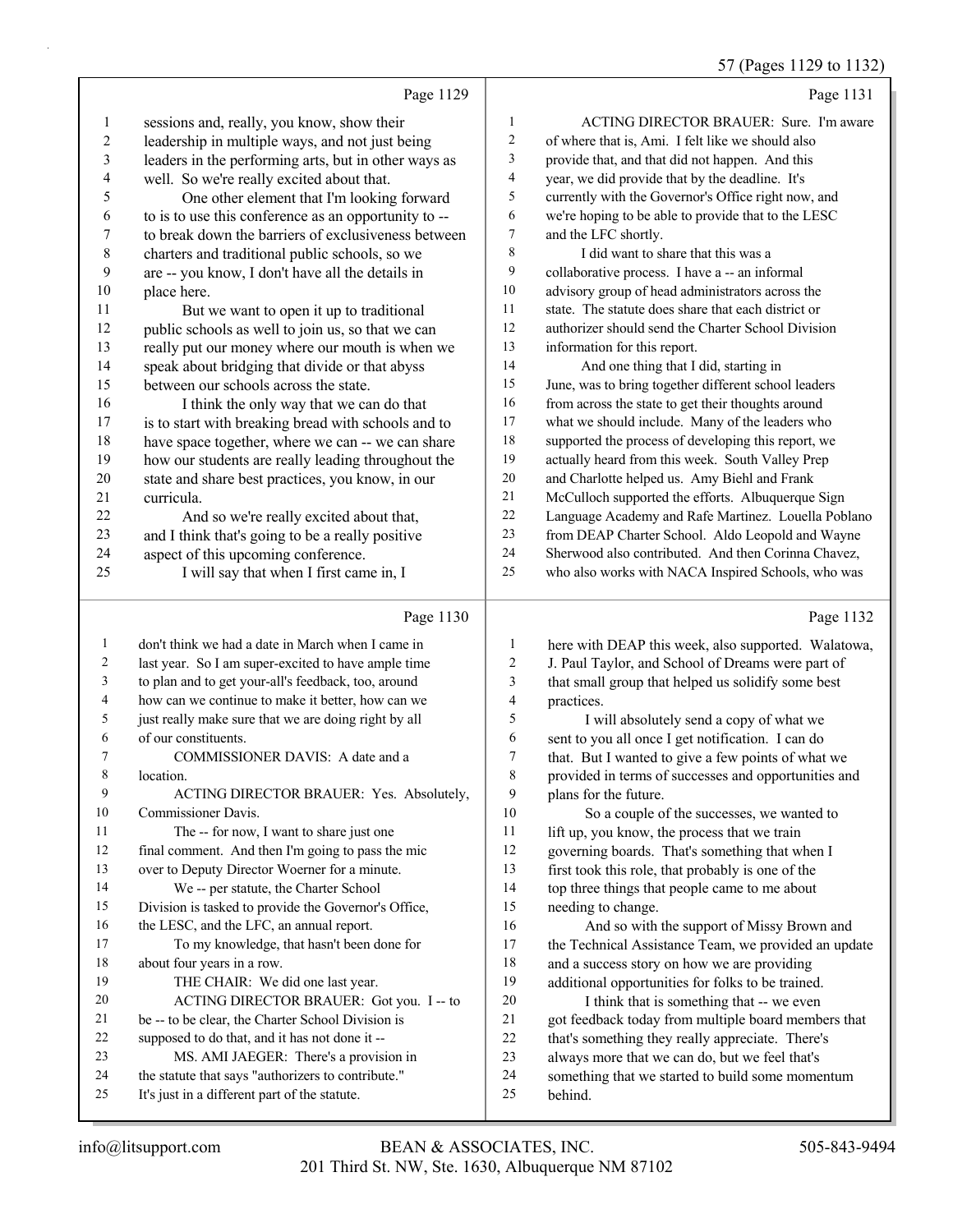# 58 (Pages 1133 to 1136)

|    | Page 1133                                            |                | Page 1135                                            |
|----|------------------------------------------------------|----------------|------------------------------------------------------|
| 1  | We also believe that the Charter School              | 1              | I think we've seen a lot of growth, but              |
| 2  | Program Grant is a success. In being able to amend   | $\overline{c}$ | really making sure that, in this moment especially,  |
| 3  | that after we went through our ESSA amendment        | 3              | when belts are being tightened, supporting schools   |
| 4  | process, Leslie Kelly and I worked with our USDE     | 4              | and maintaining the quality of their programming,    |
| 5  | colleagues to provide amendments to the grant        | 5              | even when funding may not be as -- as helpful as it  |
| 6  | <i>itself.</i>                                       | 6              | has been in the past.                                |
| 7  | And once the PEC shifted some of their               | $\tau$         | This also I think involves ensuring that             |
| 8  | application processes, we wanted to make sure that   | 8              | authorizers across the state and support staff like  |
| 9  | the charter school grant was in alignment to that.   | 9              | myself who support authorizers, that we are finding  |
| 10 | And so, as a result, we had 13 applications this     | 10             | that balance between technical assistance and        |
| 11 | year, which were much more than we've had in the     | 11             | compliance and accountability and making sure that   |
| 12 | past. And we were able, as I said earlier, to        | 12             | we are doing that in a most effective way.           |
| 13 | provide more awards at this point.                   | 13             | Defining what replication and expansion              |
| 14 | And opportunities that we included in                | 14             | is. I think this is something that we have talked    |
| 15 | here, into our report, the implementation of         | 15             | about quite a bit. And I don't think we have a       |
| 16 | Yazzie-Martinez and the four areas -- the four       | 16             | solidified answer yet in statute. And that's         |
| 17 | strategies that the PED has put effort in to take    | 17             | something that we feel like we really want to make   |
| 18 | root. I think we heard this week, many of our        | 18             | sure there is a statewide solution to that. And so   |
| 19 | schools are the frontline folks who are doing some   | 19             | that's something else that I did make mention to in  |
| 20 | really amazing things around equity and              | 20             | this report.                                         |
| 21 | inclusiveness and the work that it takes to create   | 21             | And then, finally, one of the other                  |
| 22 | frameworks that are really going to embody what each | 22             | things -- and this is something that came up from    |
| 23 | of our schools should be held account to.            | 23             | our processes in our new applications, as well as    |
| 24 | And so I think that this week is just a              | 24             | potentially within the renewal cycle -- thinking     |
| 25 | beautiful example of how many of our schools are     | 25             | about community impact and district -- and impact on |
|    | Page 1134                                            |                | Page 1136                                            |

| 1  | taking that lead. And, on the converse, many of our  | 1  | districts when new schools open.                     |
|----|------------------------------------------------------|----|------------------------------------------------------|
| 2  | schools, I think, can learn from our other schools   | 2  | And so, really, this -- I think this is an           |
| 3  | in how to get better faster, so that all of our      | 3  | opportunity for us to think about how do we want to  |
| 4  | students are receiving an equitable and responsive   | 4  | involve, you know, community input in the processes, |
| 5  | education.                                           | 5  | not just during the first stage of opening a new     |
| 6  | I mentioned this before. But one of the              | 6  | school, but also -- also throughout.                 |
| 7  | efforts that the Secretary has shared with you-all,  | 7  | And so I -- through the support of the               |
| 8  | and that I think I've voiced to you-all and you-all  | 8  | folks who supported me in developing the final       |
| 9  | have voiced back to us, is nurturing the             | 9  | report, that's something else that we were thinking  |
| 10 | collaboration and practice sharing between charters  | 10 | about that I think there's energy around and could   |
| 11 | and traditional public schools. That's a             | 11 | really support the -- support all of our schools.    |
| 12 | recommendation, an opportunity that we wanted to     | 12 | And then finally the last part, the report           |
| 13 | make sure that was in our report and that we heard   | 13 | was about 24 pages, not including the table of       |
| 14 | from across the state from everyone, including       | 14 | contents and some of the -- the initial pages.       |
| 15 | you-all.                                             | 15 | And then there's a 59-page appendix, which           |
| 16 | And so I'm committed to that. I know that            | 16 | was the charter school report that came from CREDO,  |
| 17 | you-all are committed to that, and I think this is   | 17 | the Stanford study that came out over the summer.    |
| 18 | something we can really latch on to as a collective. | 18 | And so I included that within this report as well,   |
| 19 | Areas for improvement and challenges.                | 19 | that you-all have it as well.                        |
| 20 | Facilities, really creating a short-term             | 20 | And then, finally, the last part that                |
| 21 | and long-term plan for charter school facilities.    | 21 | you'll get a chance to see is the comparison data    |
| 22 | That is something that we need to -- to really take  | 22 | between state charter schools, district-chartered    |
| 23 | stock in and to work on together as a -- as a        | 23 | schools, and then all other traditional public       |
| 24 | collective.                                          | 24 | schools in the state.                                |
| 25 | Strengthening existing schools.                      | 25 | On a short, small comment, I really wish             |
|    |                                                      |    |                                                      |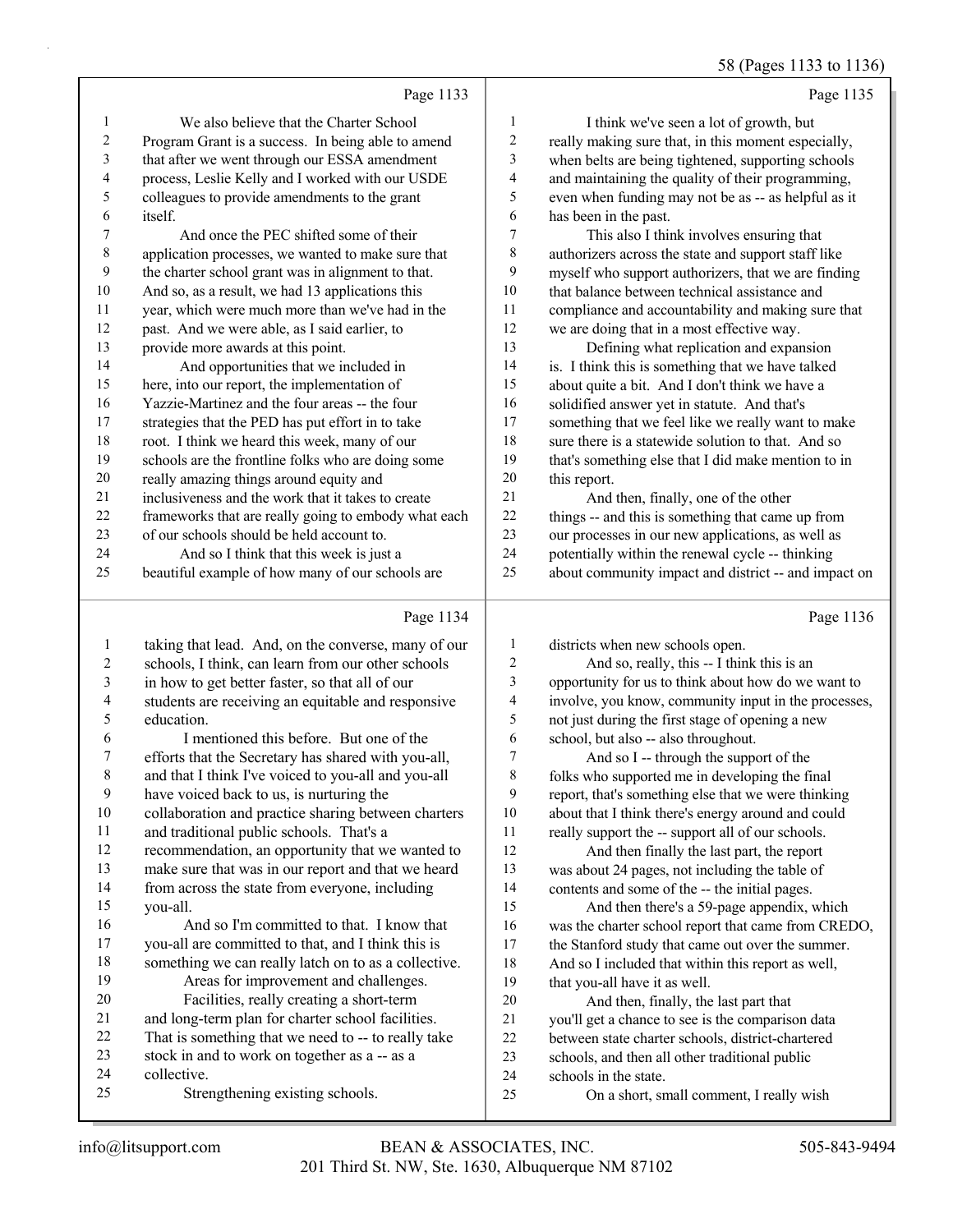#### 59 (Pages 1137 to 1140)

|                | Page 1137                                            |                | Page 1139                                            |
|----------------|------------------------------------------------------|----------------|------------------------------------------------------|
| $\mathbf{1}$   | we did not have to set up the data that way, because | 1              | that is adjacent to their current facility. And if   |
| $\overline{2}$ | I think that not only does make it hard to bridge -- | $\overline{2}$ | they are able to do that, they will separate the     |
| $\mathfrak{Z}$ | bridge the divide that we sometimes see when we're   | 3              | middle and high school grades. And the school may    |
| 4              | always in a comparison of our different schools to   | $\overline{4}$ | also want to seek an enrollment cap increase in      |
| 5              | one another. But that is -- that's in statute, and   | 5              | order to serve more students, in the event that      |
| 6              | that's one of the requirements of the annual report  | 6              | they're able to add that additional building.        |
| 7              | that we need to send in.                             | 7              | So, again, those will be before you in an            |
| 8              | And so once I get confirmation that I can            | 8              | upcoming agenda. Just wanted to share that with you  |
| 9              | provide this publicly, I will absolutely share that  | 9              | at this time.                                        |
| 10             | with you-all, and it will be on our website as well. | 10             | Letter C under our report is about a                 |
| 11             | And with that, I'm going to pass the mic             | 11             | project to support charter schools with eRate        |
| 12             | over to Karen and then speak with you all in a few   | 12             | funding for technology. I want to be sure that the   |
| 13             | minutes here.                                        | 13             | Commission is aware that the Charter School Division |
| 14             | MS. KAREN WOERNER: Thank you, Alan,                  | 14             | has been working with the PSFA, via the Broadband    |
| 15             | Madam Chair, Commissioners. I first want to thank    | 15             | Deficiencies Correction Program, and the Department  |
| 16             | you for your comments, Chairwoman Gipson, and        | 16             | of IT, DOIT, and the New Mexico PED IT Department,   |
| 17             | appreciate and underscore what Alan said -- or       | 17             | to support charter schools in the area of            |
| 18             | Director Brauer said about the PEC. I think the      | 18             | technology, specifically leveraging eRate funding    |
| 19             | work you do is amazing, and that you have to read    | 19             | and matching State funds to obtain higher bandwidth  |
| 20             | all that stuff that we prepare for you and come here | 20             | at reduced costs.                                    |
| 21             | with such great questions.                           | 21             | Schools across the state have been paying            |
| 22             | I also want to acknowledge that I have               | 22             | way too much for way too slow connections, and that  |
| 23             | never worked with such a hard-working team as the    | 23             | that is changing across the state through the work   |
| 24             | Charter School Division team and really appreciate   | 24             | through the Broadband Deficiencies Correction        |
| 25             | the small and growing group that we have. So thank   | 25             | Program.                                             |
|                | Page 1138                                            |                | Page 1140                                            |
| 1              | you very much.                                       | 1              | And our goal is to increase the number of            |

1 And our goal is to increase the number of charter schools, both local and State-authorized, that participate in the eRate program. And I'm not sure if the Commissioners are all familiar with that program. But it's a commonly used name for the School and Libraries Program of the Universal 7 Service Fund funded by USAC and the FCC.

8 The program provides discounts on broadband internet access, telecommunications, and other services and equipment that are needed to connect the classroom with the world.

12 The discount ranges from 20 to 90 percent, with higher discounts for areas of high poverty or the more rural schools.

15 So it really is a huge opportunity. I'm very familiar with it. In my prior work in the IT Department -- I was an IT director for a traditional school district. And I will tell you that we were able to secure 13 -- we paid 13 cents on the dollar in that district for technology upgrades in the area of network infrastructure.

22 Many charter schools have not participated. Some have, but many have not for several reasons. And I think the two main reasons are a lack of technology expertise in-house at the

upcoming agenda.

add this additional building.

this additional space.

2 I would just -- letter B in the report is

 about Albuquerque School of Excellence and Explore Academy plans. And what this was is the CSD team was asked to share and advise the entire Commission that these two schools have contacted the division regarding amendment requests to add an additional building on-site, which we anticipate will be on an

10 Albuquerque School of Excellence did share some of those details with you that were here during their renewal hearing this week. And you may recall the school is working on constructing a second building on their existing land so that they can separate their elementary and secondary grades. 16 This school has mentioned that they hope to add kindergarten. They are authorized by you for 18 K to 12, but are currently only serving Grade 1 through 12. They hope to add kindergarten when they

21 As you know, they were recently before you with an increased enrollment cap in anticipation of

24 Similarly, Explore Academy has shared an opportunity that they have to acquire a building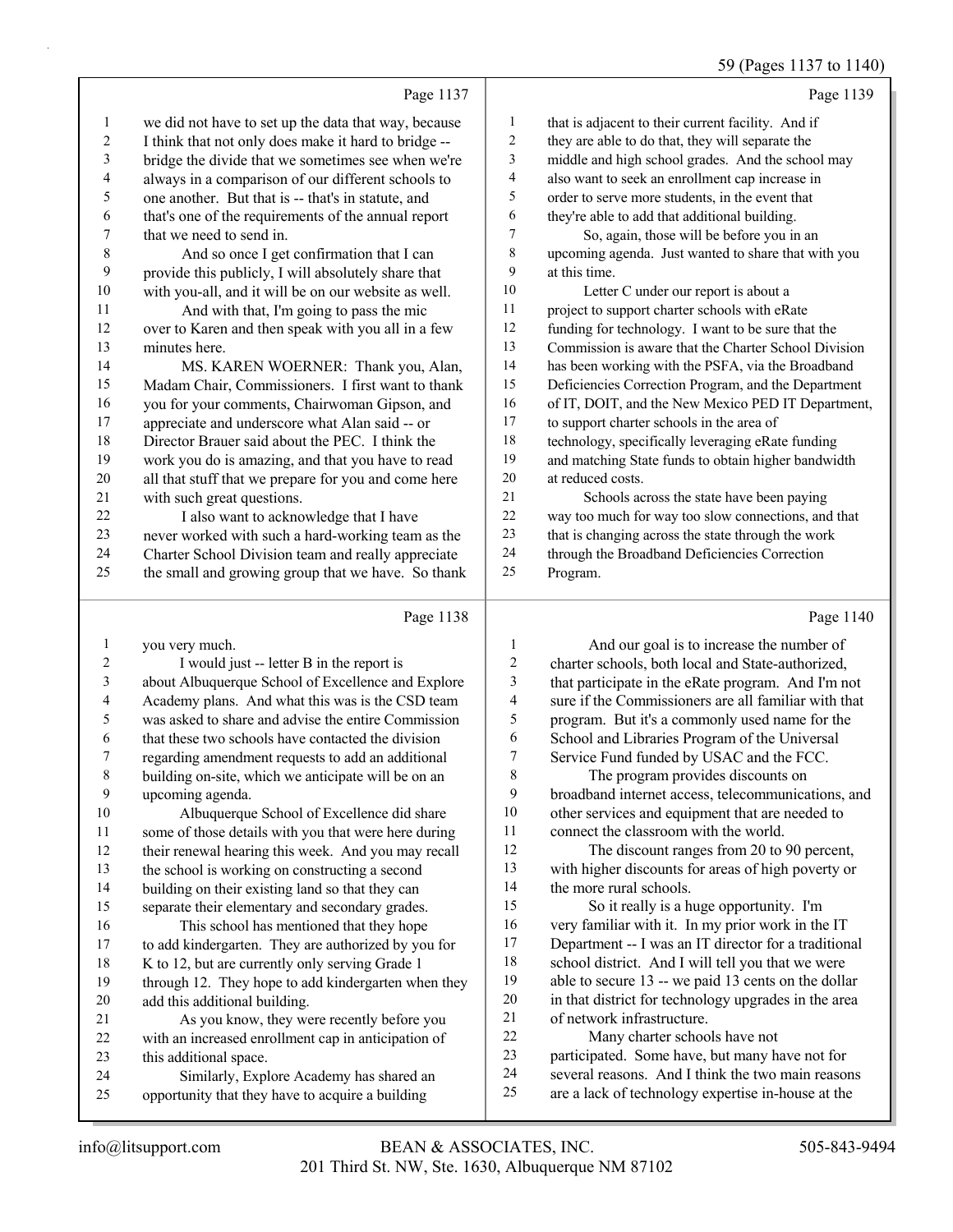# 60 (Pages 1141 to 1144)

| check on that. I was not involved in the RFP<br>charter schools and the complicated process and<br>$\mathbf{1}$<br>$\mathbf{1}$<br>$\overline{c}$<br>2<br>process. They were the --<br>application process and procurement process to |           |
|---------------------------------------------------------------------------------------------------------------------------------------------------------------------------------------------------------------------------------------|-----------|
|                                                                                                                                                                                                                                       |           |
|                                                                                                                                                                                                                                       |           |
| 3<br>comply with those requirements.<br>3<br>MR. MATT PAHL: In-state.                                                                                                                                                                 |           |
| The PSFA has funded a contracted person.<br>4<br>4<br>COMMISSIONER VOIGT: Matt says it's                                                                                                                                              |           |
| 5<br>5<br>Solix is the company that won that RFP. And so not<br>in-state.                                                                                                                                                             |           |
| only are they getting the support of the staff in<br>6<br>6<br>MR. MATT PAHL: They do have someone here.                                                                                                                              |           |
| 7<br>those departments I mentioned, or agencies, but they<br>MS. KAREN WOERNER: They do have local<br>7                                                                                                                               |           |
| $\,$ 8 $\,$<br>are also getting a contracted person to actually<br>8<br>reps. It was through a formal RFP process that they                                                                                                           |           |
| help and do the eRate application and assess their<br>9<br>9<br>were selected.                                                                                                                                                        |           |
| 10<br>10<br>needs.<br>THE CHAIR: I just have a question,                                                                                                                                                                              |           |
| 11<br>11<br>because you said Las Montañas was on there. And<br>As of this time, meetings have been held                                                                                                                               |           |
| $12\,$<br>with, as far as State-chartered schools, Albuquerque<br>$12\,$<br>they get their services through the school district.                                                                                                      |           |
| 13<br>Collegiate, Estancia Valley Classical Academy, Hózhó<br>13<br>So even if that's the case -- because I'm                                                                                                                         |           |
| 14<br>Academy, La Tierra Montessori, Las Montañas, Monte<br>14<br>wondering, if schools aren't sure because they get                                                                                                                  |           |
| 15<br>del Sol, and Turquoise Trail. More are being<br>15<br>their services through the district, can they                                                                                                                             |           |
| 16<br>scheduled.<br>16<br>participate?                                                                                                                                                                                                |           |
| 17<br>17<br>And if schools have not taken advantage<br>MS. KAREN WOERNER: Madam Chair, thank you                                                                                                                                      |           |
| $18\,$<br>despite our repeated e-mails and nagging, they<br>18<br>for the question.                                                                                                                                                   |           |
| 19<br>should contact us at CSD or e-mail Ruth Bingham at<br>19<br>Yes. Even if they are receiving their                                                                                                                               |           |
| $20\,$<br>PSFA to join in this project, and they can get this<br>20<br>services through the district, there are needs                                                                                                                 |           |
| 21<br>free support to actually apply and get funding.<br>within the school that can be funded through<br>21                                                                                                                           |           |
| 22<br>COMMISSIONER VOIGT: Yes. I just have a<br>22<br>Category 2 of eRate, which is the equipment                                                                                                                                     |           |
| 23<br>question. With the eRate -- because I'm somewhat<br>23<br>necessary to take advantage of the connections                                                                                                                        |           |
| 24<br>familiar with it, if it hasn't changed much in the<br>24<br>available.                                                                                                                                                          |           |
| 25<br>last five years.<br>25<br>So, yes, any school -- really, I would                                                                                                                                                                |           |
| Page 1142                                                                                                                                                                                                                             | Page 1144 |
| But the schools that don't have a really<br>1<br>encourage all schools to participate and take<br>1                                                                                                                                   |           |
| 2<br>2<br>strong IT person, it's going to be harder for them<br>advantage of this opportunity, because there                                                                                                                          |           |
| 3<br>3<br>certainly is some discounted availability.<br>to lift that up. But is Xfinity -- there's an                                                                                                                                 |           |
| 4<br>4<br>Xfinity rep locally, I think, that would work with<br>And, in the past, it hasn't been worth the                                                                                                                            |           |
| 5<br>that, since they're the monopoly for most broadband.<br>5<br>schools' efforts, because they don't have to pay                                                                                                                    |           |
| 6<br>those experts to do the work for the amount of<br>I think there is an Xfinity rep that can be looped<br>6                                                                                                                        |           |
| 7<br>into that process statewide.<br>7<br>reimbursement they might get; where, in this case,                                                                                                                                          |           |
| 8<br>8<br>MS. KAREN WOERNER: I would like to get<br>with it being free to them, then -- with the State                                                                                                                                |           |
| 9<br>9<br>support, then we can really help boost up their<br>that information and share that with the team,                                                                                                                           |           |
| 10<br>10<br>infrastructure as well as their connections, if<br>Commissioner Voigt. Thank you. I know we typically                                                                                                                     |           |
| 11<br>11<br>don't involve vendors in these conversations because<br>necessary.                                                                                                                                                        |           |
| $12\,$<br>12<br>they need to do the RFP process, and we have to be<br>THE CHAIR: Okay. Thank you.<br>13<br>13<br>COMMISSIONER ROBBINS: Madam Chair, the                                                                               |           |
| careful about procurement law.<br>14<br>14<br>But, certainly, I'm sure there's a way to<br>other thing with the eRate is with many schools in                                                                                         |           |
| 15<br>15<br>loop them into some parts of it. I'm just thrilled<br>leased facilities, obviously, they can buy equipment                                                                                                                |           |
| 16<br>16<br>because the folks from DOIT and PSFA are providing<br>that they can move.                                                                                                                                                 |           |
| $17\,$<br>17<br>technical review of what's existing there and<br>But any permanent installations they won't                                                                                                                           |           |
| $18\,$<br>providing advice in terms of what's available and<br>18<br>use that eRate money, they'll have to get the                                                                                                                    |           |
| 19<br>19<br>what they should be seeking.<br>landlord to fund that. So that's one of the other                                                                                                                                         |           |
| $20\,$<br>20<br>And then the Solix contractor is adding to<br>caveats.                                                                                                                                                                |           |
|                                                                                                                                                                                                                                       |           |
| 21<br>21                                                                                                                                                                                                                              |           |
| that and then helping them with the actual process.<br>But if they're in owned, you know,<br>$22\,$<br>22                                                                                                                             |           |
| So there really is a lot of support for the schools.<br>permanent buildings, things like that, that's where<br>23<br>23<br>COMMISSIONER VOIGT: Is that contractor<br>they can go ahead and use these funds, or, you know,             |           |
| 24<br>24<br>facilities. But if they're paying a lease rate,<br>in-state or out of the state? Solix.                                                                                                                                   |           |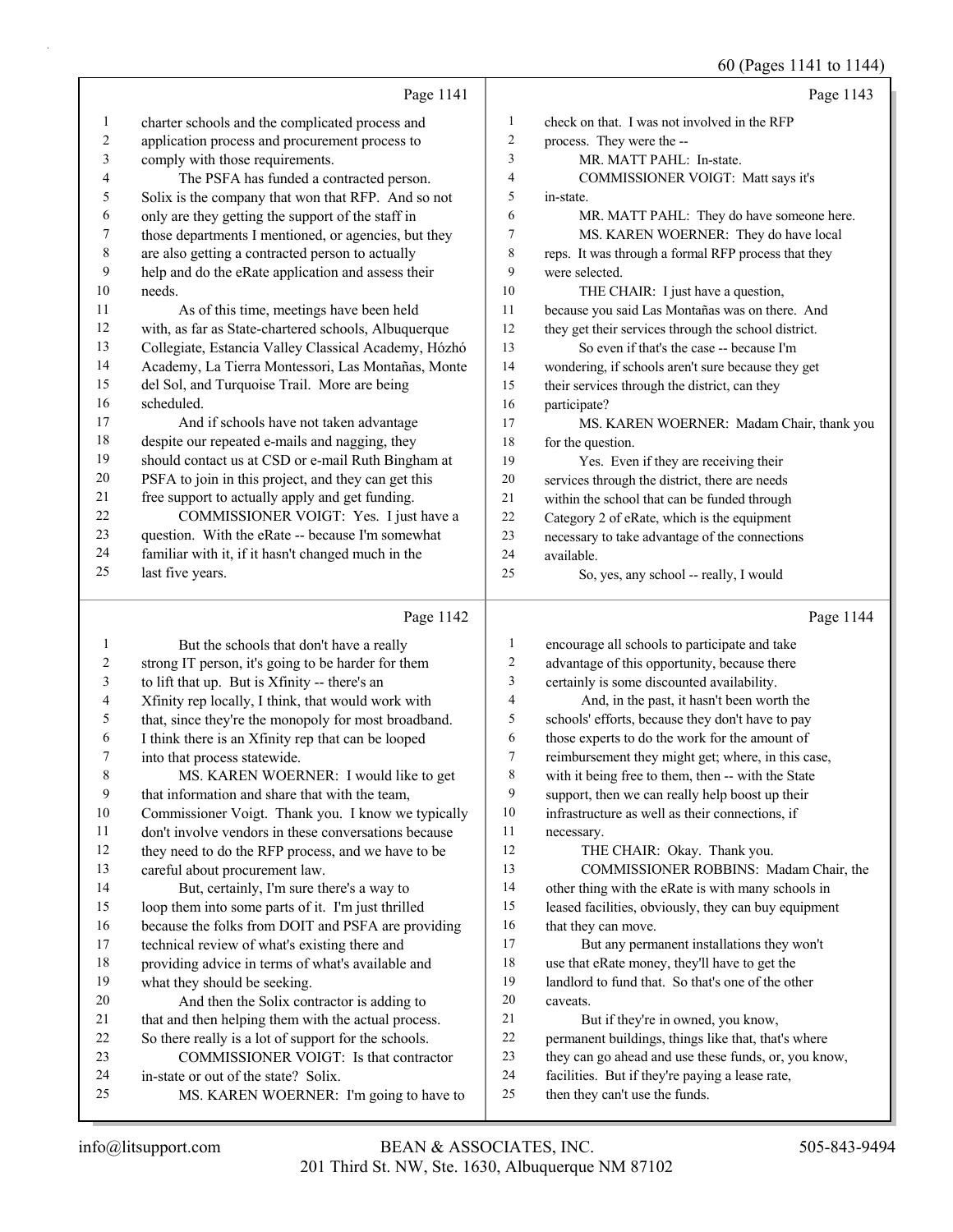|                |                                                                                                        |              | 61 (Pages 1145 to 1148)                                                                                 |
|----------------|--------------------------------------------------------------------------------------------------------|--------------|---------------------------------------------------------------------------------------------------------|
|                | Page 1145                                                                                              |              | Page 1147                                                                                               |
| 1              | And that's one of the limiting factors                                                                 | $\mathbf{1}$ | Implementation Year training and submissions. We                                                        |
| 2              | also that some of the smaller schools, they're                                                         | 2            | have one school, ACES Technical High School.                                                            |
| $\mathfrak{Z}$ | leasing facilities, so they can't really make --                                                       | 3            | Dr. Campbell has been very, very proactive on                                                           |
| 4              | avail themselves of the eRate and the funding that's                                                   | 4            | getting in information to us. He made the deadline                                                      |
| 5              | available. Some of it goes unused from year to                                                         | 5            | on all the information that was expected, November                                                      |
| 6              | year.                                                                                                  | 6            | the 15th.                                                                                               |
| 7              | THE CHAIR: Thank you.                                                                                  | 7            | Our team, Megan, especially, has reviewed                                                               |
| $\,$ 8 $\,$    | ACTING DIRECTOR BRAUER: Madam Chair,                                                                   | $\,$ $\,$    | and provided feedback to Dr. Campbell earlier this                                                      |
| $\mathbf{9}$   | mention of the Commission, I -- I wanted to share --                                                   | 9            | week. And so I just wanted to share that.                                                               |
| 10             | just to put a little pin in the eRate. In my                                                           | 10           | That's -- I'm really pleased to share that he's been                                                    |
| 11             | previous job with NACA Inspired Schools, this was a                                                    | 11           | on track, and I think that he probably would --                                                         |
| 12             | game-changer.                                                                                          | 12           | THE CHAIR: I'm not surprised.                                                                           |
| 13             | The reason you don't hear any of the NACA                                                              | 13           | MR. ALAN BRAUER: -- he probably would                                                                   |
| 14             | schools on there is we started a consortium with                                                       | 14           | complete the entire Implementation Year Checklists                                                      |
| 15             | eRate a couple of years ago, where it was -- I got                                                     | 15           | before the holiday break if he could. We appreciate                                                     |
| 16             | my education about how much it costs to put fiber                                                      | 16           | that. We appreciate his efforts, for sure.                                                              |
| 17             | optics into the ground and to get a school off the                                                     | 17           | MS. KAREN WOERNER: I just want to add a                                                                 |
| 18             | ground.                                                                                                | 18           | couple of things. One is he submits it quickly and                                                      |
| 19             | And it saved -- DEAP Charter School is a                                                               | 19           | wants us to renew it. But we are so short-staffed                                                       |
| 20             | great example. It went from thousands of dollars a                                                     | 20           | that we have to say -- we have to schedule a time                                                       |
| 21             | month for service to hundreds of dollars a month for                                                   | 21           | when we can do that.                                                                                    |
| 22             | service.                                                                                               | 22           | He did have it in early and wanted us to                                                                |
| 23             | And a lot of the communities where our                                                                 | 23           | review it as early as possible. I also wanted to                                                        |
| 24             | charters are, there are the public schools that have                                                   | 24           | acknowledge that Missy Brown did help Megan Maestas                                                     |
| 25             | a certain type of fiber optics or style of -- of                                                       | 25           | read some of the review, too.                                                                           |
|                | Page 1146                                                                                              |              | Page 1148                                                                                               |
| $\mathbf{1}$   | internet connectivity, and then when you bring in                                                      | 1            | THE CHAIR: Thanks.                                                                                      |
| 2              | new buildings, especially our schools who are doing                                                    | 2            | ACTING DIRECTOR BRAUER: Thank you for                                                                   |
| $\mathfrak z$  | new builds, you can't just plug in on that.                                                            | 3            | that. Sorry to give you short shift there, Missy.                                                       |
| 4              | And so there is inequity in the same                                                                   | 4            | And with that, governing board concerns, I                                                              |
| 5              | community, where I'll use -- in my other current job                                                   | 5            | think that we cleared here --                                                                           |
| 6              | with working with -- with the Indigenous Education                                                     | 6            | THE CHAIR: We cleared Tierra Adentro.                                                                   |
| 7              | Initiative, there's some communities across the                                                        | 7            | ACTING DIRECTOR BRAUER: They're in                                                                      |
| $\,$ 8 $\,$    | state, especially on tribal lands, where the                                                           | 8            | compliance with that. That's all we got. Thank you                                                      |
| 9              | inequity is even stronger. Tohatchi, New Mexico in                                                     | 9            | very much.                                                                                              |
| 10             | Gallup-McKinley County Schools, Tohatchi has an                                                        | $10\,$       | THE CHAIR: Thanks. So, very quickly,                                                                    |
| 11             | elementary, middle, and high school.                                                                   | 11           | just as we're talking about Implementation Year,                                                        |
| 12             | They -- GMCS has eRate, and they pay about                                                             | 12           | has -- there has been the reach-out to the new and                                                      |
| 13             | \$2,000 a month per school for internet service.                                                       | 13           | newer schools, because, January work session,                                                           |
| 14             | Chuska Community School, which is a Bureau of Indian                                                   | 14           | looking at what, if any, changes we need to make on                                                     |
| 15             | Education school that's a mile away -- they're a                                                       | 15           | the new application.                                                                                    |
| 16             | completely different set of wires and tubes --                                                         | 16           | And Dr. Campbell, in particular, expressed                                                              |
| 17             | \$20,000 a month is what they pay.                                                                     | 17<br>18     | some frustration with some of the wording and                                                           |
| 18<br>19       | And so that is at a very extreme version                                                               | 19           | requirements in the new application. So we invited                                                      |
| 20             | of inequity. But this is, to Karen's point, it                                                         | 20           | him, plus several of the newer applicants to have a<br>conversation with us to see how -- what we might |
| 21             | really is such a great opportunity, and it's worth<br>the paperwork and the work that needs to go into | 21           | need to do to make the change. So that's on the                                                         |
| 22             | this effort; because it really does make a                                                             | 22           | January work session.                                                                                   |
| 23             | difference, especially at this moment where we are                                                     | 23           | COMMISSIONER CABALLERO: Confusion to some                                                               |
| 24             | with every dollar counting for our charters.                                                           | 24           | parts?                                                                                                  |
| 25             | I wanted to give a quick update on                                                                     | 25           | THE CHAIR: Yeah. Yeah.                                                                                  |
|                |                                                                                                        |              |                                                                                                         |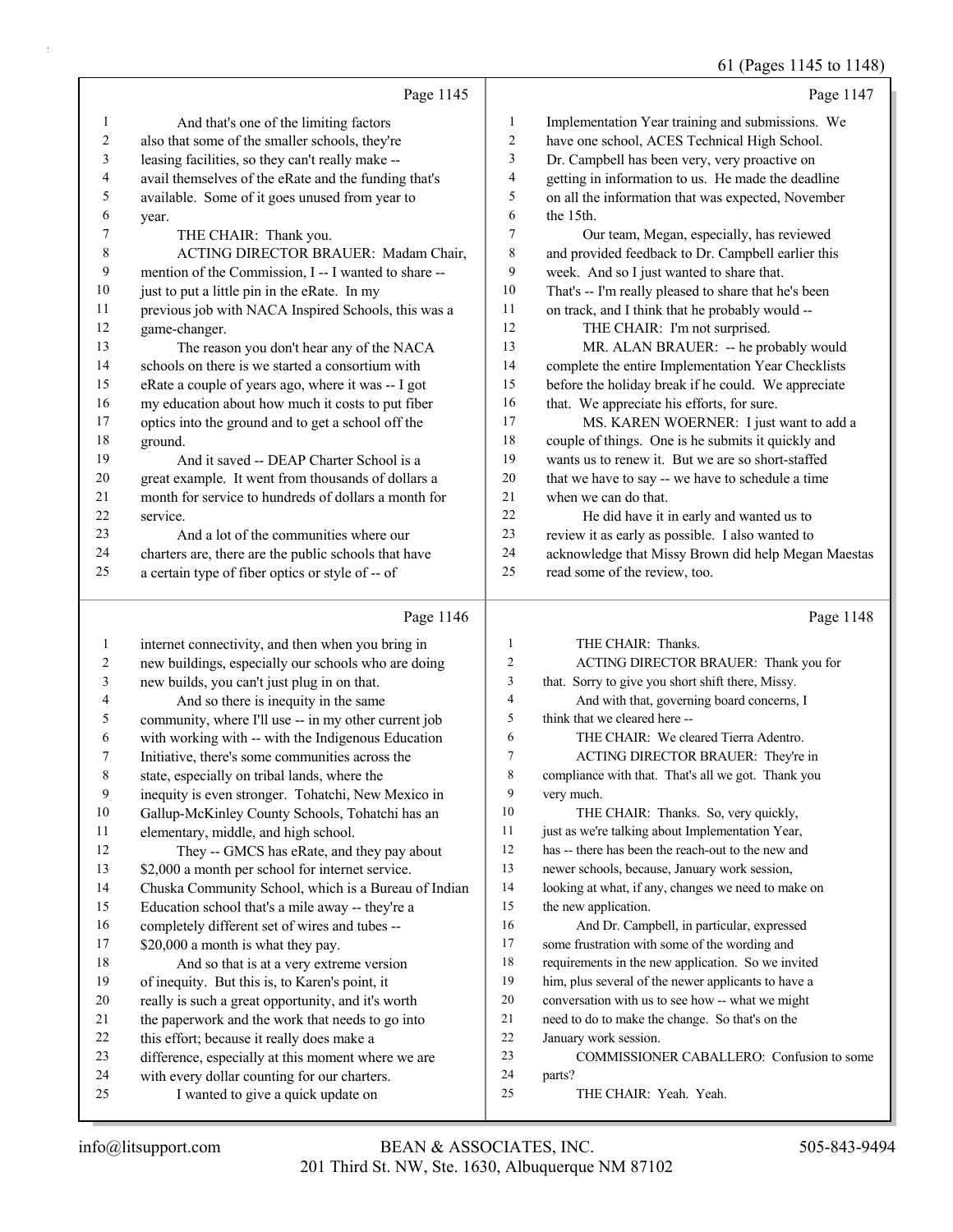|    |                                                      |    | 62 (Pages 1149 to 1152)                              |
|----|------------------------------------------------------|----|------------------------------------------------------|
|    | Page 1149                                            |    | Page 1151                                            |
| 1  | COMMISSIONER CABALLERO: Okay.                        | 1  | speaking.                                            |
| 2  | THE CHAIR: Because you know what it was?             | 2  | COMMISSIONER CABALLERO: Fast.                        |
| 3  | If you remember the Community Input hearing we had,  | 3  | THE CHAIR: Fast and -- but I will tell               |
| 4  | and a number of us expressed that the school that    | 4  | you, the one thing I really got out was they don't   |
| 5  | presented themselves to us was not the school that   | 5  | like the food, so -- because that was universal with |
| 6  | we read, and what can we do to make sure that        | 6  | everyone.                                            |
| 7  | there's not that disconnect, that is there some      | 7  | But besides that -- and you did see in               |
| 8  | confusion in what we're asking. And, therefore, he   | 8  | your Consent Agenda that there was the resignation   |
| 9  | provided information that really didn't show the     | 9  | by the head administrator. So that's not             |
| 10 | story that they absolutely showed us when they came  | 10 | coincidental.                                        |
| 11 | to the Community Input.                              | 11 | So that being said, I also had an                    |
| 12 | So what can we do to make sure that the              | 12 | opportunity to go to a meeting that was between      |
| 13 | process -- and he expressed frustration in answering | 13 | governance council members of Dolores Huerta and     |
| 14 | when he filled out the application.                  | 14 | Las Montañas. So it was an interesting -- it was an  |
| 15 | So what might we do to make that whole               | 15 | interesting meeting, and I appreciate always having  |
| 16 | process easier and clearer?                          | 16 | the opportunity to meet folks from those schools.    |
| 17 | So that's -- hopefully, they'll be able              | 17 | So that's all I'm going to say about that right now. |
| 18 | to -- some will be able to come.                     | 18 | This past Tuesday, I did have the                    |
| 19 | MS. KAREN WOERNER: Madam Chair, yes. The             | 19 | opportunity -- an invite was extended by the Cabinet |
| 20 | invitations did go out to all that applied last      | 20 | Secretary to speak about the budget. So that's       |
| 21 | year, per your instructions. And Dr. Campbell        | 21 | where I went Tuesday morning when I left.            |
| 22 | responded very quickly he plans to attend. And       | 22 | COMMISSIONER CABALLERO: Our budget?                  |
| 23 | Dr. Cata expressed an interest in attending. But I   | 23 | THE CHAIR: Our budget. So we had, I                  |
| 24 | have not heard from any of the others.               | 24 | think, a pretty decent conversation. I'm still       |
| 25 | THE CHAIR: Okay, thank you. Interesting.             | 25 | cau- -- very cautious. But the lines of              |
|    | Page 1150                                            |    | Page 1152                                            |
| 1  | And I'll leave it at that.                           | 1  | communication are open, and I want to thank the      |
| 2  | So I'm going to make this as quick as I              | 2  | Director for helping to enable those lines of        |
| 3  | can, so I'll probably forget things. But that's      | 3  | communication.                                       |
| 4  | okay.                                                | 4  | We had an opportunity to talk a little bit           |
| 5  | We had a lot of conversations this past              | 5  | about -- related to the budget -- about what we      |
| 6  | month to get us to today, simply because of the --   | 6  | would like to be able to do as a support system as   |
| 7  | the concern over the data not being available.       | 7  | the Commission.                                      |
| 8  | So I spent a lot of time on the phone with           | 8  | So I appreciate that. And I think we                 |
| 9  | Ami, with Alan, texting Executive Committee, to get  | 9  | anticipate that the conversation is going to         |
| 10 | us to this place. And I think it was the best thing  | 10 | continue.                                            |
| 11 | that we could do for what we had.                    | 11 | He had a couple of questions about the               |
| 12 | So -- and I don't think, after a few early           | 12 | budget that I answered and provided him additional   |
| 13 | conversations, and we did have a conversation with   | 13 | answers for. So we'll see where that goes from --    |
| 14 | Matthews Fox, because they did represent the largest | 14 | from there.                                          |
| 15 | number of schools. What was it? 15 of the 19, I      | 15 | We're engaged in conversations over --               |
| 16 | think. So to get us hopefully to this good place.    | 16 | Explore Academy has applied to Albuquerque Public    |
| 17 | So -- and I -- we were at least at a halfway decent  | 17 | Schools for renewal. And you'll recall that we       |
| 18 | place. So I appreciate everyone's time and effort    | 18 | renewed their contract last year. So they're         |
| 19 | with that.                                           | 19 | currently under contract. So there's a -- there's a  |

- 20 I had an opportunity to go to a meeting that was asked by parent -- concerned parents at
- 22 Dolores Huerta. And it was an interesting meeting,<br>23 also interesting because it was entirely in Spanish. also interesting because it was entirely in Spanish.
- So I have to tell you my head hurt at the end of the
- meeting, because it was many different people
- concern that's been raised. So there's a
- 21 conversation going on regarding that.<br>22 So I'll keep you updated on that

So I'll keep you updated on that as that

- goes along. And I think --
- 24 COMMISSIONER ARMBRUSTER: And that's a
- definite, the --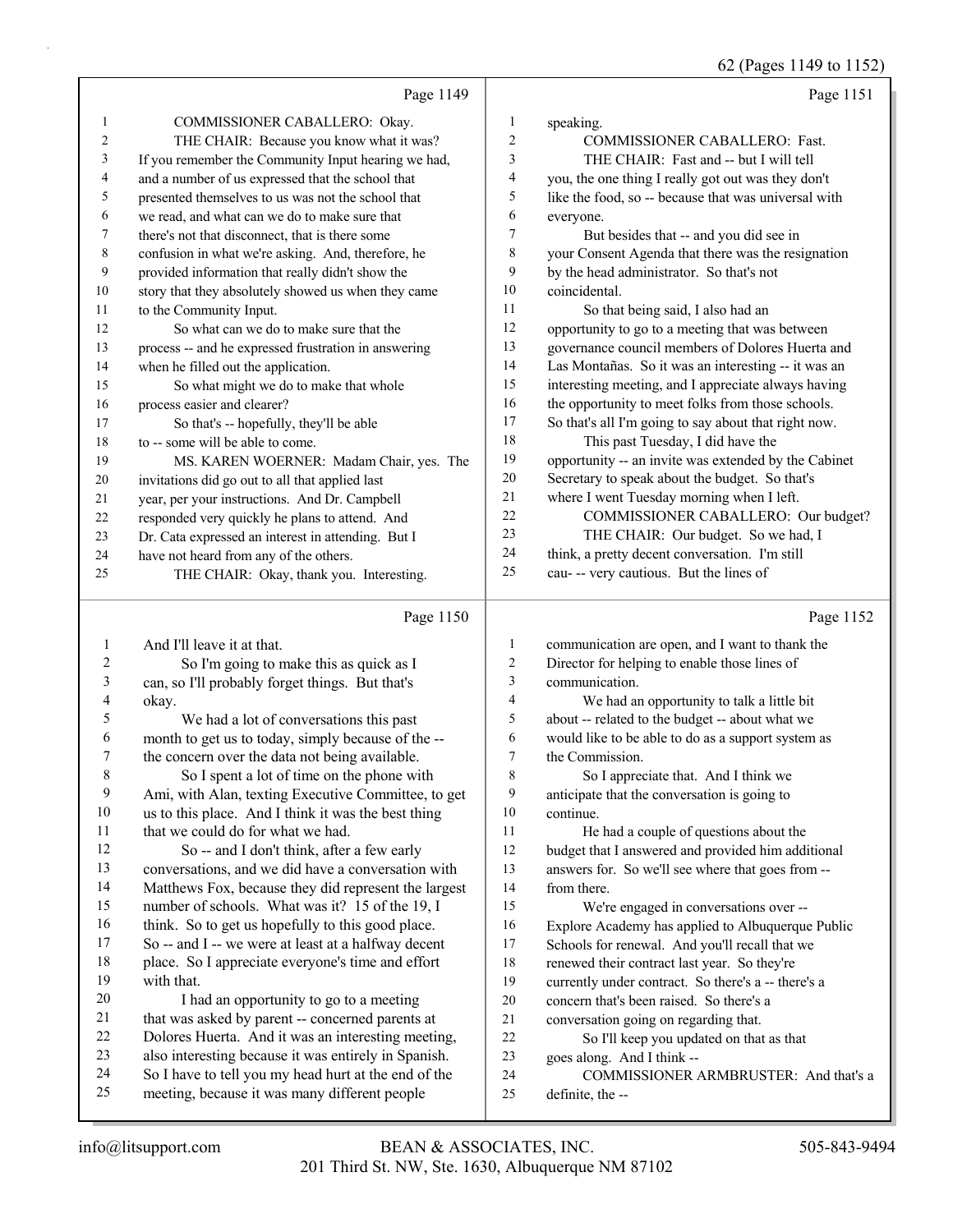#### 63 (Pages 1153 to 1156)

|              |                                                      |                          | 03 (Pages 1133 to 1130                               |
|--------------|------------------------------------------------------|--------------------------|------------------------------------------------------|
|              | Page 1153                                            |                          | Page 1155                                            |
| $\mathbf{1}$ | THE CHAIR: The application went in in                | $\mathbf{1}$             | There were some redemptive stories: Las Montañas,    |
| $\sqrt{2}$   | October, because it has to. Statute for renewals is  | $\overline{c}$           | Albuquerque Bilingual Academy.                       |
| 3            | October. So, yeah. Yeah, that's a definite.          | $\mathfrak{Z}$           | Those are good stories. And having                   |
| 4            | So I guess we're on to the Update from the           | $\overline{\mathbf{4}}$  | watched those for six, seven years and kind of       |
| 5            | Coalition, or that other organization, Matt Pahl's   | 5                        | watched them at the ashes stage, and now I feel like |
| 6            | other organization.                                  | 6                        | they're rising out from that -- there's a feeling    |
| 7            | COMMISSIONER ARMBRUSTER: I think we                  | 7                        | that there's a couple of other schools that are in   |
| $\,8\,$      | should keep "Coalition," even though it's not its    | $\,$ $\,$                | their trough period, and we'll be able to celebrate  |
| 9            | real name.                                           | 9                        | them much like we did, those couple of schools as    |
| $10\,$       | MR. MATT PAHL: Madam Chair, members of               | 10                       | well.                                                |
| 11           | the Commission.                                      | 11                       | And that has to do with a lot of people,             |
| 12           | THE CHAIR: We're also at fault, because              | 12                       | including yourselves, in setting the bar high for    |
| 13           | it continues on the agenda as "the Coalition," not   | 13                       | those schools and those schools responding to it.    |
| 14           | Public Charters of New Mexico. So we are guilty of   | 14                       | I think a thank-you to the Commission is             |
| 15           | that as well. I apologize.                           | 15                       | appropriate, and of course, Staff. It's a lot of     |
| 16           | MR. MATT PAHL: I was just going to make              | 16                       | work. I think it was well-managed.                   |
| 17           | that request, actually, in our, you know, medium     | 17                       | You know, I don't see too many daggers in            |
| $18\,$       | term effort to fully change over to the new name.    | 18                       | your eyes. And I'm the last person between you and   |
| 19           | We did have a presentation earlier today that even   | 19                       | your car. So I think most of the -- you guys manged  |
| $20\,$       | just that fight for knowing that charter schools are | $20\,$                   | your time well.                                      |
| 21           | public, that's part of the reason why the name is    | 21                       | THE CHAIR: Joe Guillen actually is.                  |
| $22\,$       | changing. It's to just make sure it's always         | 22                       | MR. MATT PAHL: Joe is being very gracious            |
| 23           | associated with that. So it is important. But I am   | 23                       | in allowing you to go. But, no, it was               |
| 24           | $not$ --                                             | 24                       | well-managed. And I gave the Chairwoman a call       |
| 25           | THE CHAIR: Offended?                                 | 25                       | midweek just to note that I felt a lot of the        |
|              | Page 1154                                            |                          | Page 1156                                            |
| 1            | MR. MATT PAHL: Not offended and not -- I             | $\mathbf{1}$             | conversation was focused on the performance          |
| 2            | probably should be more rigid on this on making sure | $\overline{c}$           | framework.                                           |
| 3            | people call us that. But that's not my style.        | $\mathfrak{Z}$           | And there were years that that wasn't                |
| 4            | THE CHAIR: May I just add in just a half             | $\overline{\mathcal{L}}$ | true, you know. There were years where we were       |
| 5            | a second? Because when we're looking at so many of   | 5                        | talking about rumor. We were -- the foundation for   |
| 6            | the parents and other supportive people that came up | 6                        | what we're talking about is really rooted in the     |
| 7            | to speak --                                          | $\tau$                   | contracts you have signed with our charter schools.  |
| 8            | COMMISSIONER CABALLERO: Long, long week.             | 8                        | And the more we stick to that, the better clarity    |
| 9            | THE CHAIR: -- to speak, so often, or                 | 9                        | and management of our schools we have.               |
| 10           | almost all the time, said, "My child went to the     | $10\,$                   | So I just want to thank everybody.                   |
| 11           | public school, but now they're going here."          | 11                       | Because everybody is involved in that. So I really   |
| 12           | COMMISSIONER ARMBRUSTER: And I corrected             | 12                       | appreciate all the work everybody has put in that.   |
| 13           | them once, and then I--                              | 13                       | Madam Chair, you mentioned that you were             |
| 14           | THE CHAIR: And it's like -- you know,                | 14                       | speaking with the Secretary about the budget. We --  |
| 15           | that's -- so when you said that, that's -- I -- it   | 15                       | I left for much of Tuesday morning to go see the     |

 reminded me I wanted to say something about that. Yeah.

18 MR. MATT PAHL: Yeah. And it's

interesting to hear the parents just say what their

perceptions of the schools were before they were

able to engage. And so there's a lot of work to do

even after 20 years of being charters.

23 The one thing that was real noticeable

 this week was just -- you know, I think everybody is upping their game. You can see it in the schools.

 budget presentation from PED. And that budget that was proposed was -- it was a good presentation.

18 However, it leaves some space for -- for new funding in it. It includes a 5.5 percent increase in above-the-line funding. But over half of that is taken by salary increases.

22 So we're looking at an SEG increase of about 2.3 percent. For our schools that are losing

Small School Size Adjustment, that is going to be a

major cut in funding next year. 2.3, 2.4 percent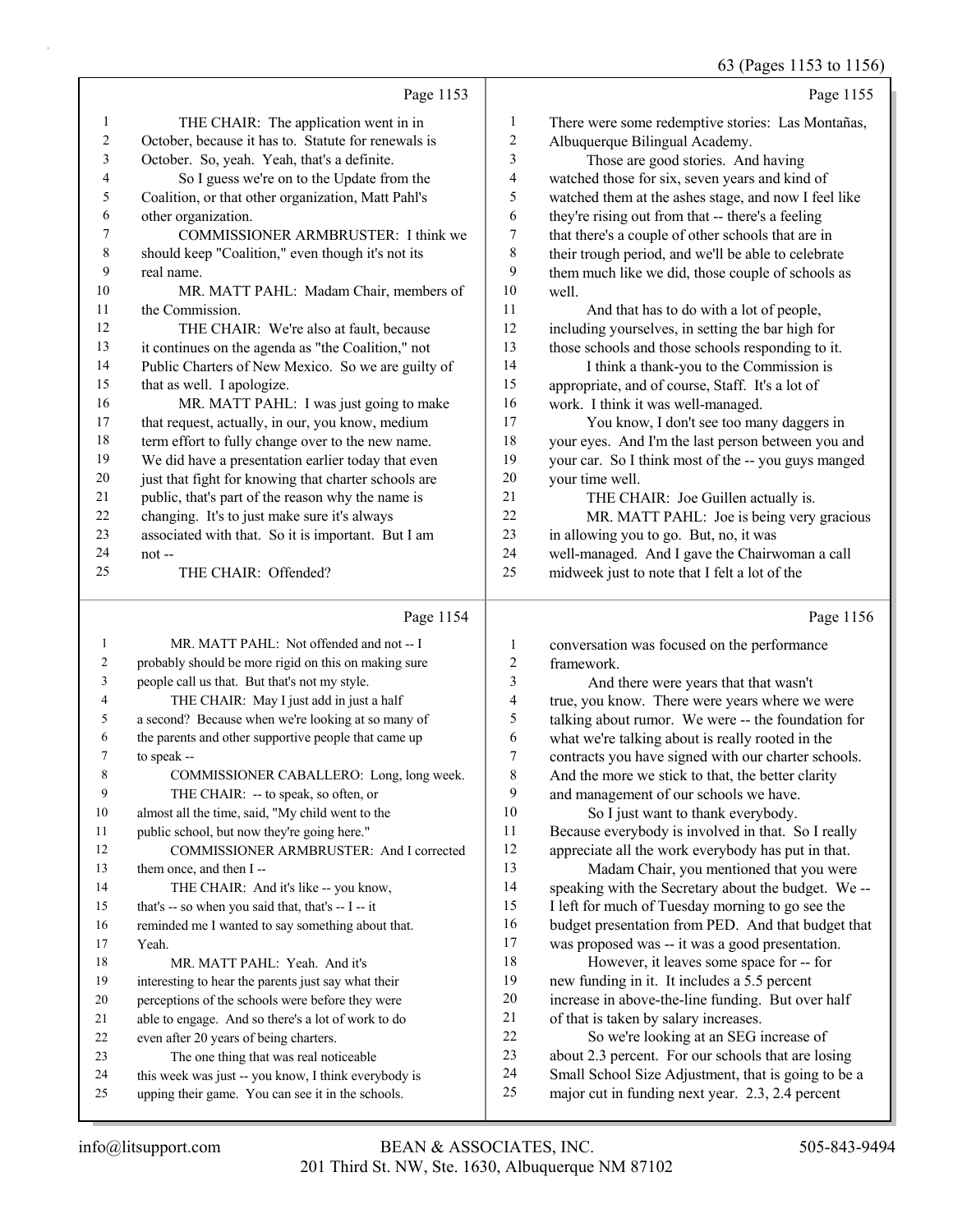64 (Pages 1157 to 1160)

|                |                                                                                                |                          | 64 (Pages 1157 to 1160)                                                                         |
|----------------|------------------------------------------------------------------------------------------------|--------------------------|-------------------------------------------------------------------------------------------------|
|                | Page 1157                                                                                      |                          | Page 1159                                                                                       |
| $\mathbf{1}$   | will not help those schools, and certainly won't                                               | $\mathbf{1}$             | have cash that they can keep their programming                                                  |
| $\overline{c}$ | increase robust at-risk student funding the way it's                                           | $\overline{c}$           | going. So next year is really the first year where                                              |
| 3              | intended to.                                                                                   | 3                        | people will really feel the hurt on this and have to                                            |
| 4              | And so that will be something we'll be                                                         | $\overline{\mathcal{L}}$ | change program for, for the fact that that decision                                             |
| 5              | highlighting throughout the Legislative Session.                                               | 5                        | was made and the bill was signed.                                                               |
| 6              | We'll also be asking, you know, for any                                                        | 6                        | So we will be looking at that very                                                              |
| 7              | salary increase for our educators, which is very                                               | $\boldsymbol{7}$         | closely, and we will be both advocating for                                                     |
| 8              | appropriate. We really want to make sure that                                                  | 8                        | additional above-the-line funds. We know that the                                               |
| 9              | they're fully funded. Because if we have to take                                               | 9                        | LESC has proposed a budget that is a little closer                                              |
| 10             | some of those at-risk funds to pay for salary                                                  | 10                       | to 10 percent in new above-the-line funding. We                                                 |
| 11             | increases again, that 2.3 percent increase turns                                               | 11                       | like that. We think that allows our administrators                                              |
| 12             | into 1.9, 1.7, whatever it may be.                                                             | 12                       | to make decisions to actually implement the                                                     |
| 13             | And so we have to get into the                                                                 | 13                       | necessary steps to fulfill the Yazzie-Martinez                                                  |
| 14             | nitty-gritty there, because that has to do with how                                            | 14                       | decisions. Without that, it will be very difficult.                                             |
| 15             | they estimate the amount of money needed to make a                                             | 15                       | Another thing we'll be looking at, funds                                                        |
| 16             | salary increase that way.                                                                      | 16                       | for facilities. We've been on this for a while.                                                 |
| 17             | From what I understand, in years past, a                                                       | $17\,$                   | I've liked the conversations in the interim. I                                                  |
| 18             | percentage increase is a little easier to estimate                                             | 18                       | think we have a shot at really making some long-term                                            |
| 19             | than increasing the minimums for licensure levels.                                             | 19                       | changes in that to allow for more opportunities to                                              |
| 20             | I think we've been closer to the mark, and everybody                                           | $20\,$                   | receive long-term funding for facilities.                                                       |
| 21             | this year, LFC, LESC, and PED, are talking about                                               | 21                       | One thing that has been interesting in the                                                      |
| 22             | percentage increases and not increasing the minimum                                            | $22\,$                   | public narrative around Yazzie-Martinez is there's a                                            |
| 23             | licensure level salaries.                                                                      | 23<br>24                 | group that doesn't get mentioned as much as some of                                             |
| 24<br>25       | That bodes well for the accuracy of the                                                        | 25                       | the others. And that's students with disabilities.                                              |
|                | estimates of the funds. So, hopefully, that funding                                            |                          | And it's been surprising that we haven't been                                                   |
|                | Page 1158                                                                                      |                          | Page 1160                                                                                       |
| $\mathbf{1}$   | that is set aside outside of salaries is actually                                              | $\mathbf{1}$             | talking about additional funding for our special                                                |
| 2              | money that can be used for operations and for                                                  | $\boldsymbol{2}$         | education units in the funding formula.                                                         |
| 3              | programmatic choices at the school level.                                                      | $\mathfrak{Z}$           | It's also been illuminative for us that                                                         |
| 4              | We are finalizing our legislative                                                              | 4                        | some charter schools that are locally authorized by                                             |
| 5              | platform. I'm actually running up to Taos after                                                | 5                        | their district aren't receiving their full IDEA B                                               |
| 6              | this to host a regional meeting with them. We have                                             | 6                        | funds.                                                                                          |
| 7              | the schools come together and provide feedback to                                              | 7                        | So when we talk about some of the                                                               |
| 8              | us.                                                                                            | 8                        | practices of flowing through funds -- funds through                                             |
| 9              | I want to highlight some of the things                                                         | 9                        | a district, sometimes those practices mean that                                                 |
| 10             | we're hearing, because we will present on this next                                            | 10                       | schools are only getting 80 to 85 percent of the                                                |
| 11             | week at LESC. And I'll be sure to send our                                                     | 11                       | funds they would otherwise generate if they were                                                |
| 12             | legislative platform to Bev and to Alan so that can                                            | 12                       | with the State.                                                                                 |
| 13             | be distributed to you-all when it's done.                                                      | 13<br>14                 | That's a problem. Those -- those dollars<br>are meant for students, and students who were named |
| 14             | But I just note -- I noted a little bit                                                        | 15                       | in this lawsuit in which we found we weren't                                                    |
| 15<br>16       | already.                                                                                       | 16                       | providing services for. Special education funding                                               |
| 17             | Small School Size Adjustment going away.<br>Year one, our schools could manage. They were able | 17                       | is something that we'd like to shine a light on as                                              |
| 18             | to reach into their cash reserves. 20 percent of                                               | 18                       | we move forward here, just to make sure we're                                                   |
| 19             | Small School Size Adjustment going away was                                                    | 19                       | covering all the parties in the lawsuit.                                                        |
| 20             | something they could deal with.                                                                | 20                       | The other thing I'll just note, the                                                             |
| 21             | This next year, it will be 40 percent of                                                       | 21                       | restrictions we've seen in charters in the past we                                              |
| 22             | that will be gone -- or -- sorry, 50 percent. We're                                            | 22                       | have no interest in following through on, whether                                               |
| 23             | on a five-year phase-out. But Year Five is zero.                                               | 23                       | it's moratorium or statewide enrollment cap.                                                    |
| 24             | We're at 25 percent each year. So 50 percent of                                                | 24                       | There's a lot of creativity about how to restrict                                               |
|                |                                                                                                |                          |                                                                                                 |
| 25             | Small School Size, I don't know how many people just                                           | 25                       | charters and how they operate.                                                                  |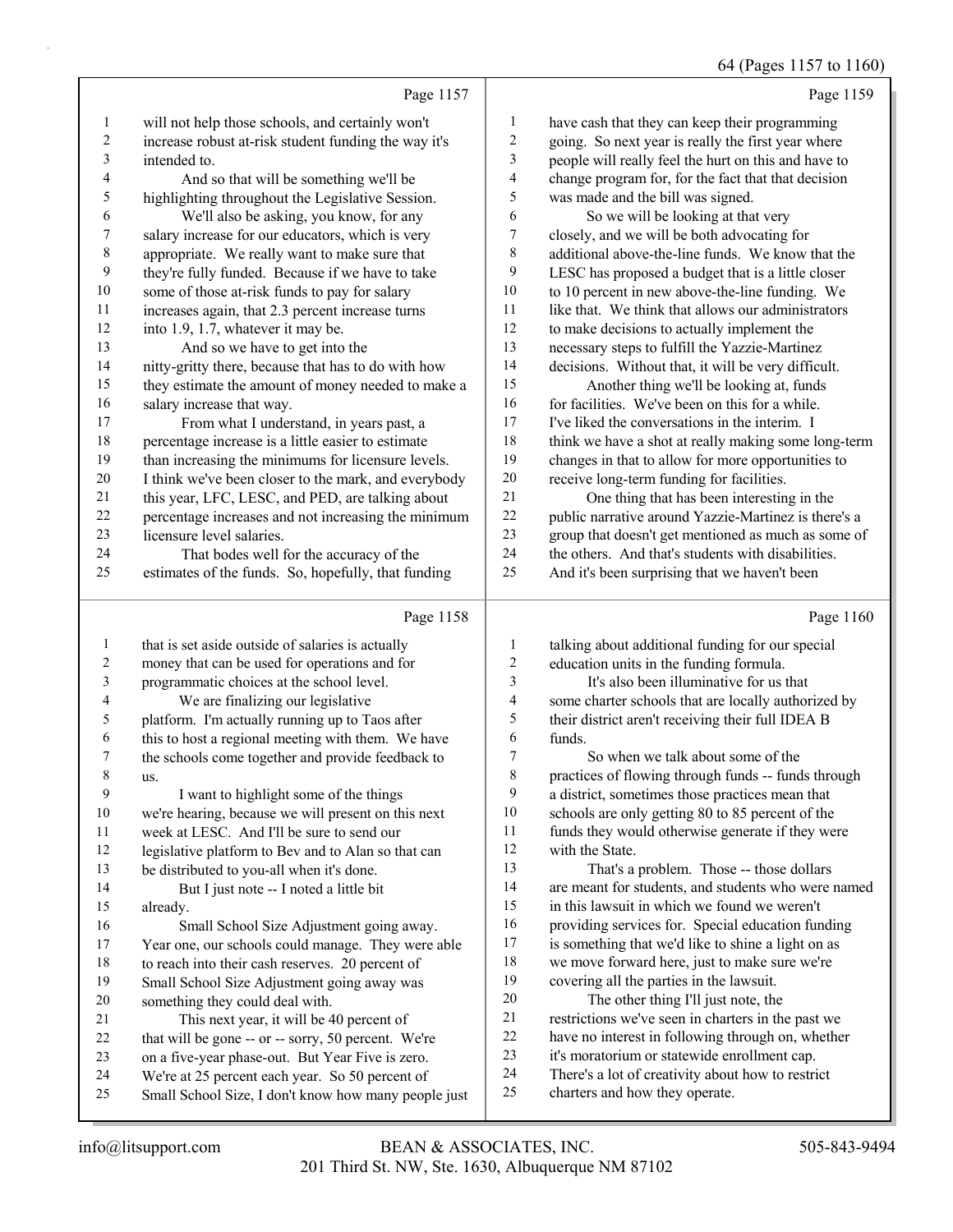#### 65 (Pages 1161 to 1164)

|                  | Page 1161                                            |                | Page 1163                                            |
|------------------|------------------------------------------------------|----------------|------------------------------------------------------|
| 1                | If you are not convinced that the system             | 1              | into play. So kudos to the State for making that     |
| 2                | can work as it is, I don't know where you were last  | $\overline{c}$ | happen. That had been -- the conversations around    |
| 3                | week. Our schools have really been improving. Our    | 3              | that have been going on for years. I have been       |
| 4                | authorizers have been improving. And I think the     | 4              | asked to do it at one point in my current role. I    |
| 5                | system is proving itself as one that is a good       | 5              | didn't have time to learn that process and provide   |
| 6                | add-on to public education in New Mexico and really  | 6              | that service.                                        |
| $\boldsymbol{7}$ | providing valuable services.                         | 7              | So it just makes sense to have a                     |
| 8                | I think every day had more than a handful            | 8              | contractor that this is what they do is provide that |
| 9                | of stories about how schools are impacting students. | 9              | support. And, hopefully, we'll get more schools      |
| $10\,$           | And I'm just -- I can't get Tierra Adentro out of my | 10             | doing that work.                                     |
| 11               | head here today, when they noted when they dive into | 11             | But the Realtime Data Pilot is                       |
| 12               | their data, "If a student sticks with us from sixth  | 12             | something -- and I keep calling it a "pilot." The    |
| 13               | grade to twelfth grade, we get them to where they're | 13             | proposal is that it's not a pilot, and this is the   |
| 14               | supposed to be."                                     | 14             | standard operating procedure moving forward here.    |
| 15               | That's how long this takes. That's how               | 15             | But it stands that we could save a lot of            |
| 16               | far behind our students are.                         | 16             | administrative time that purely is administrative.   |
| 17               | So restrictions like enrollment caps, like           | 17             | And I think that would bode well for our charter     |
| $18\,$           | moratoriums, we're not in favor of, and we will      | 18             | leaders' capacity and their leadership teams as they |
| 19               | subversively work against those during the session.  | 19             | move into spaces where they're talking about growing |
| 20               | I noted fully funded salary increases                | 20             | for the first time in 15 years, spaces where they're |
| 21               | earlier. The last one I'll note -- and this is       | 21             | talking about how to work their budgets in a way     |
| $22\,$           | directly in line with the PED ask on this is the     | 22             | that they haven't been in some time.                 |
| 23               | Realtime Data Pilot and making that a realtime data  | 23             | I think additional administrative capacity           |
| 24               | system. Four years ago, Kristi Martin was hired by   | 24             | could really serve them well. So you'll receive a    |
| 25               | the Thornburg Foundation to do an audit on our data  | 25             | formulized document on what our legislative platform |
|                  | Page 1162                                            |                | Page 1164                                            |
| 1                | systems.                                             | 1              | looks like. But those are some of the things we're   |
| $\overline{c}$   | Doesn't matter whether you're a school or            | $\overline{c}$ | hearing so far.                                      |
| 3                | here at PED, the 40th, 80th, and 120th days are      | 3              | We have one more meeting in Taos and one             |
| 4                | taking so much administrative time from people that  | 4              | more in Albuquerque. So we'll get some feedback      |
| 5                | have other work to do. It takes time away from our   | 5              | there, and we'll move on and walk into the           |
| 6                | schools, and it takes time away from staff here at   | 6              | Legislative Session with a nice prioritized list.    |
| 7                | PED.                                                 | $\tau$         | We've really liked what we've got from our schools.  |
| 8                | The idea behind this is to get rid of                | 8              | So thank you, Madam Chair.                           |
| 9                | those milestones in which we do those massive        | 9              | THE CHAIR: Thanks. And before you go, I              |
| $10\,$           | reviews and make the system live, so when changes    | $10\,$         | want to publicly thank you for the conference,       |
| 11               | are made, they're validated in a 45-second process   | 11             | because, I know. It seems like --                    |
| $12\,$           | instead of all of those piling together to be a      | 12             | MR. MATT PAHL: It seems like years ago.              |
| 13               | many-hour process.                                   | 13             | THE CHAIR: Didn't we have a meeting in               |
| 14               | We think there's a lot of value in that              | 14             | between then? But I don't think we have. You know.   |

 between then? But I don't think we have. You know, it's just like --

16 MR. MATT PAHL: Madam Chair, if you -- if I can, thank you to the PED. You guys showed up at our conference and were some of the best-attended

- sessions. You were open. People really liked them.
- Thank you to the PEC. Thank all of you for being
- part of the conference. I had forgotten. That

really feels like many months ago; so...

23 THE CHAIR: It does, yeah.

24 MR. MATT PAHL: But thank you. Really appreciate it.

bucks, I don't know."

 for administrators of our charter schools that just have a lot going on. And eRate is a really good example of it. Alan brought up some really good examples of how big eRate can be, that funding. 19 Oftentimes it's not that big. And our

 charter school leaders are like the kings and queens of cost-benefit analysis. And when they think, "I've got to learn a new federal form to get 8,000

capacity piece there. And that's where Solix comes

24 There's always been just one missing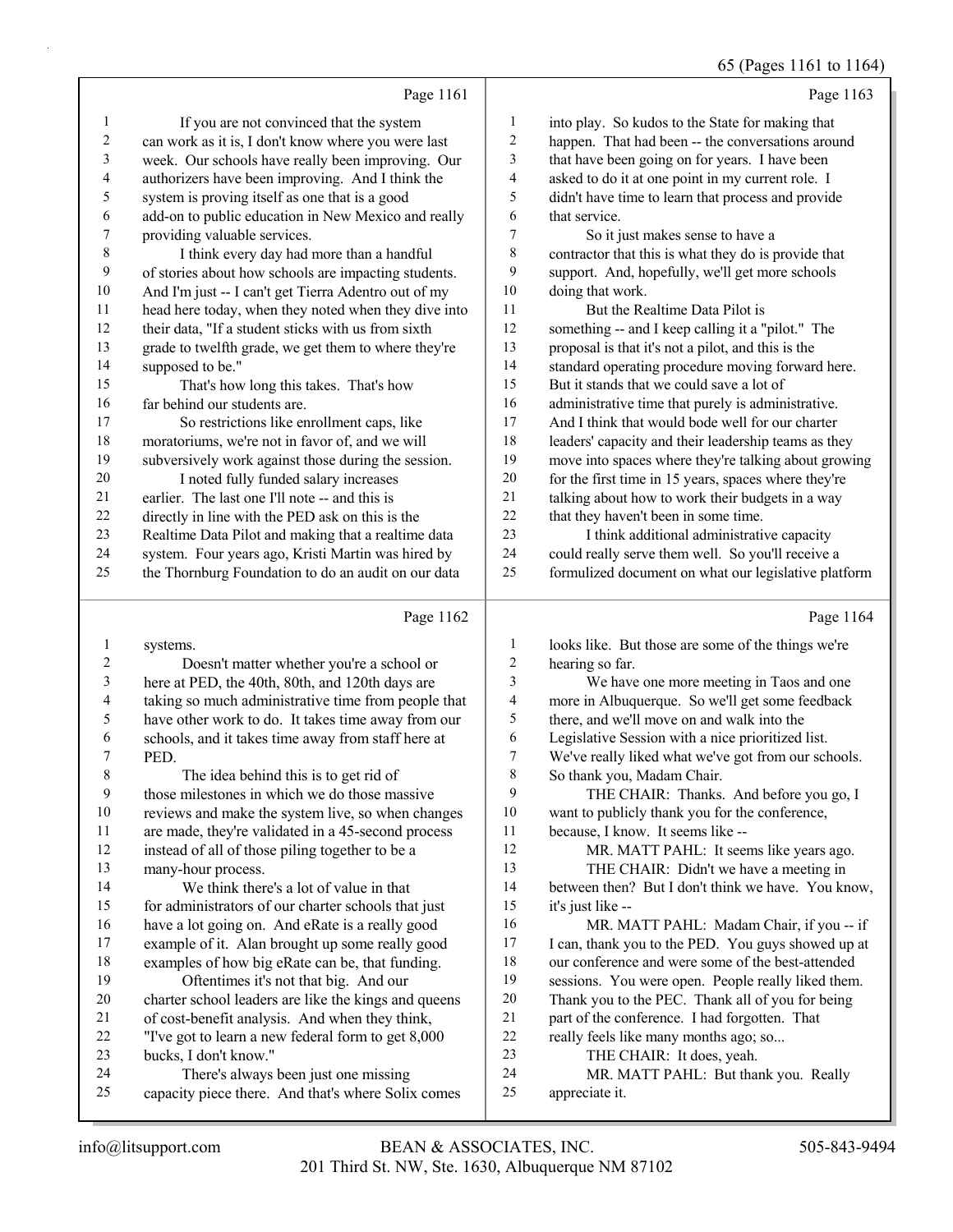|              |                                                      |                  | 66 (Pages 1165 to 1168)                              |
|--------------|------------------------------------------------------|------------------|------------------------------------------------------|
|              | Page 1165                                            |                  | Page 1167                                            |
| 1            | THE CHAIR: Thank you. Because it gave us             | $\mathbf{1}$     | actually don't know. Somebody gave us a blue box of  |
| 2            | that opportunity, because we did have a packed       | $\overline{c}$   | candy.                                               |
| 3            | house. And we appreciate -- always appreciate the    | 3                | (A discussion was held off the record.)              |
| 4            | side conversations. Just to be able to see the       | 4                | COMMISSIONER ARMBRUSTER: Maybe you should            |
| 5            | schools is just really nice. So thank you. I         | 5                | have placed the red candy from -- also, I don't know |
| 6            | appreciate it.                                       | 6                | where I got this notepad from. But it was truly      |
| 7            | MR. MATT PAHL: Thank you.                            | $\tau$           | handy. This is not it, but it's somewhere. It was    |
| 8            | THE CHAIR: Thanks.                                   | 8                | really handy. Do you have one of these? The little   |
| 9            | COMMISSIONER VOIGT: Thanks, Matt.                    | 9                | notepads?                                            |
| 10           | MR. MATT PAHL: Thanks.                               | 10               | So, anyway, it was really -- whoever gave            |
| 11           | COMMISSIONER CHAVEZ: Thanks, Matt.                   | 11               | it to me, thank you. Because it's always nice when   |
| 12           | THE CHAIR: We are on to PEC Comments.                | 12               | you just want to have a sticky really quickly.       |
| 13           | Commissioner?                                        | 13               | And, also, Alan, I believe, gave us all a            |
| 14           | COMMISSIONER DAVIS: Well, I was really               | 14               | card. Thank you. And I have Trish's, and I'm going   |
| 15           | glad to have heard all the stories from all the      | 15               | to mail it to her.                                   |
| 16           | schools, because that really makes them more real to | 16               | And that's all I have to say.                        |
| 17           | me. And it's more than reading about them; it's      | 17               | THE CHAIR: Thank you.                                |
| 18           | seeing them and their stories. So I like that.       | 18               | Commissioner Crone?                                  |
| 19           | THE CHAIR: Commissioner Caballero?                   | 19               | COMMISSIONER CRONE: There's still cake in            |
| 20           | COMMISSIONER CABALLERO: I'm glad she said            | 20               | the conference room, a few pieces. So I don't want   |
| 21           | that. Yes. Even though I've been here for a while,   | 21               | to see any squabbling over what's left.              |
| 22           | it seems like every time a school comes up, you      | 22               | THE CHAIR: Commissioner Robbins?                     |
| 23           | learn more and more about it. They're changing.      | 23               | COMMISSIONER ROBBINS: Just to let you all            |
| 24           | I'm glad a lot of them are changing for the best,    | 24               | know that final -- REMAC [ph] changes will be        |
| 25           | sometimes not fast enough for me.                    | 25               | finalized next Thursday on the 19th. I'll be back    |
|              |                                                      |                  |                                                      |
|              | Page 1166                                            |                  | Page 1168                                            |
| $\mathbf{1}$ | And that's just my character. But I do               | $\mathbf{1}$     | up here next Tuesday for a PSCOC meeting. So I'm     |
| $\sqrt{2}$   | have a good feeling that they're making a positive   | $\overline{2}$   | back again my last time before the holidays.         |
| 3            | move, because PEC has made a positive move with      | 3                | And on that note, I want to wish everyone            |
| 4            | moving around from -- from "Gotcha," punishment      | 4                | Happy Holidays, Merry Christmas, Happy Hanukkah, and |
| 5            | phase, to, you know, things that are more            | 5                | it's been a pleasure serving with all the new        |
| 6            | transparent. They know what they need to             | 6                | members this year. I hope your first year was as     |
| 7            | accomplish. It's out in the open. We're willing to   | $\boldsymbol{7}$ | beneficial and educational as it was for me last     |
| $\,$ 8 $\,$  | make changes if there's -- if they are confused,     | $\,$ 8 $\,$      | year. So thank you.                                  |
| 9            | which was very hard to accomplish in the past. And   | 9                | THE CHAIR: Thank you.                                |
| 10           | it was a lot of frustration.                         | 10               | Commissioner Voigt?                                  |
| 11           | I am glad we have the staff that we have             | 11               | COMMISSIONER VOIGT: Directly following               |
| 12           | now, Madam Chair. And I hear stuff that they're      | 12               | the Public Charter School of New Mexico's            |
| 13           | proposing, and I get excited. That's what I can      | 13               | conference, I was fortunate enough to attend the     |

- tell you today. I'm excited. Thank you, Alan. Some of this stuff is just awesome. 16 THE CHAIR: All right. Thank you.
- 17 Commissioner Armbruster? 18 COMMISSIONER ARMBRUSTER: There are six very quick, quick things. First of all, I want to remind people to put your -- any paper in this box, not in the blue bin, because a school wants it. So -- okay. So that's a quicky. 23 And I want to thank, as well, CSD again. And, Dylan, thank you for my parking, as always. And this is really -- Tim wanted to know, but I
- Independent Charter School Symposium, thanks to the
- Public Education Department for picking up my
- registration for that.
- 17 That -- that group is a really important group of educational leaders in the charter field sector in the country. It was really awesome that Albuquerque could hold that national conference here. And the whole focus was about social justice and democracy in education. What a concept.
- 23 And this group was kind of a regurgitation
- of the former group called the Coalition of
- Essential Schools. And some of the original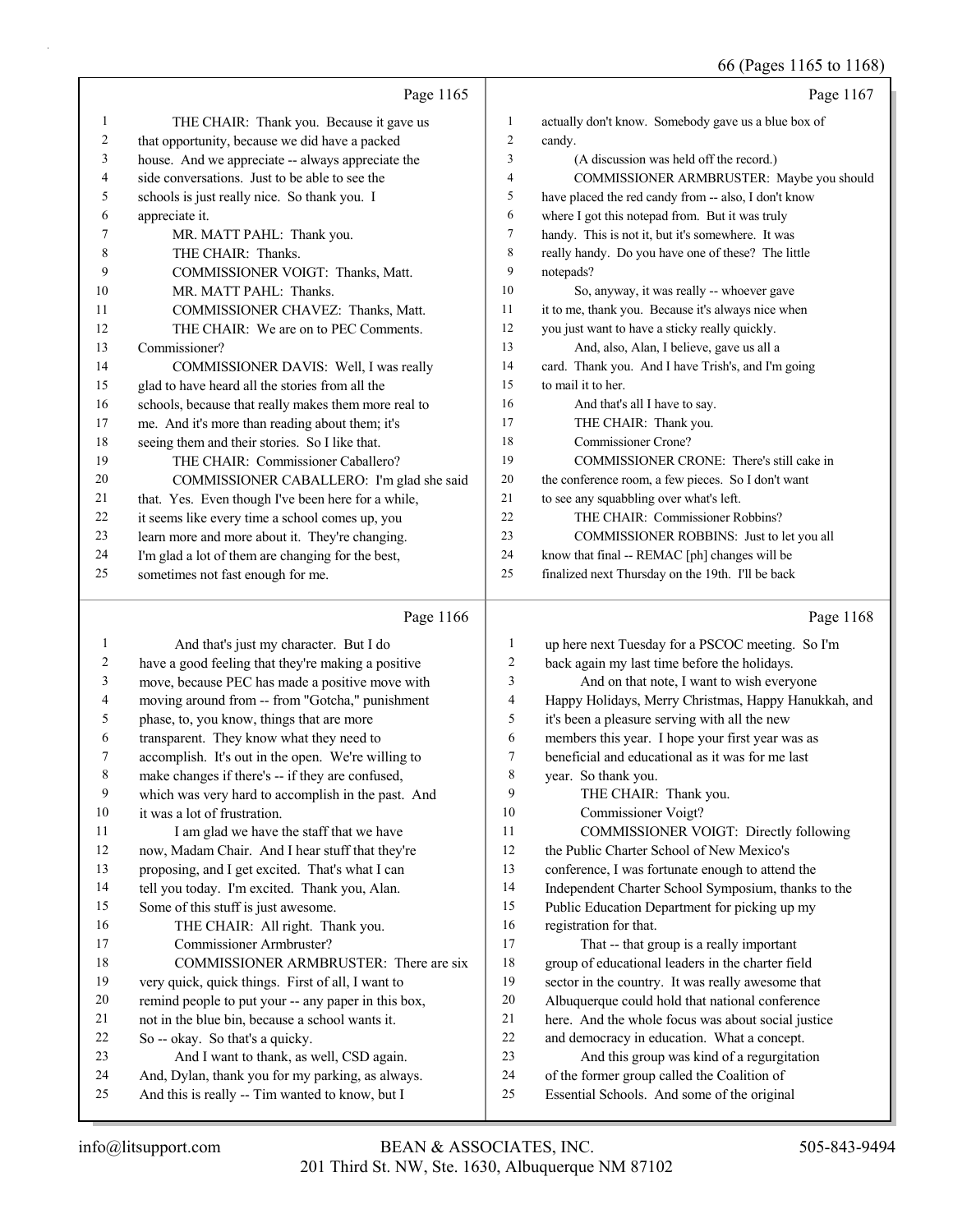#### 67 (Pages 1169 to 1172)

|                | Page 1169                                            |                  | Page 1171                                            |
|----------------|------------------------------------------------------|------------------|------------------------------------------------------|
| 1              | thinkers behind community and small schools, like    | 1                | And, you know, going back to your comments           |
| $\overline{c}$ | Deborah Meier, was here in Albuquerque.              | $\overline{c}$   | about, you know, "Hope we learned a lot in the first |
| 3              | So it was really an honor for Albuquerque            | 3                | year," I'm always impressed when Patti says, "You    |
| 4              | to host this. Plus, it was great to see a lot of     | 4                | know, they were the first school that we             |
| 5              | our charter schools facilitating panels, performing  | 5                | authorized."                                         |
| 6              | at the breakouts, being keynote speakers.            | 6                | And I'm, like, "I don't even know -- I               |
| 7              | So the involvement from our charter                  | $\boldsymbol{7}$ | don't even know these schools yet."                  |
| $\,8\,$        | schools really was a bright spot for the country to  | $\,$ 8 $\,$      | I'm always turning to Glenna, saying,                |
| 9              | be part of that conference.                          | 9                | "Hey, where is this school from?"                    |
| 10             | On January 10th, Future Focus Education is           | 10               | I couldn't even think back to where was              |
| 11             | hosting a one-day conference. It's called "Educator  | 11               | the first school we dealt with. But I'm glad you     |
| 12             | Uprising." If anyone can make that, it's going to    | 12               | do, because we need people to be able to keep        |
| 13             | be a really -- it's going to be around policy and    | 13               | things -- I'm just trying to get through this by the |
| 14             | assessment, but it's also going to really talk about | 14               | seat of my pants many times.                         |
| 15             | what do we want a graduate in New Mexico to look     | 15               | But thank you for all of you and                     |
| 16             | like, but also what types of alternative assessments | 16               | everything that you do and -- because, again -- I    |
| 17             | can these graduates utilize to demonstrate           | 17               | said this earlier -- you know, I've been on this     |
| 18             | proficiency.                                         | 18               | kick to remind the adults that we've got to keep the |
| 19             | So I am going to be attending that. And              | 19               | kids at the center of everything that we do.         |
| 20             | it's January 10th. It's in Albuquerque. It's         | 20               | And so thank you, all of you, for what you           |
| 21             | called Educator Uprising, and it's Future-Focused    | 21               | guys do. Thank you.                                  |
| 22             | Education that's putting that on.                    | 22               | THE CHAIR: Thank you. Before everyone                |
| 23             | And Happy Holidays.                                  | 23               | takes off, Mark and Ami want to say something.       |
| 24             | THE CHAIR: Commissioner Chavez?                      | 24               | MR. MARK CHAIKEN: Well, we just wanted to            |
| 25             | COMMISSIONER CHAVEZ: I just want to echo             | 25               | thank the Commission for the opportunity to continue |
|                | Page 1170                                            |                  | Page 1172                                            |
| 1              | some of the things that have already been said. But  | 1                | to serve you and wish you all a very Merry           |
| 2              | thank you, Cindy and Trish, for the candy. I'm       | $\overline{c}$   | Christmas, Happy Holidays, and a happy, healthy New  |
| $\mathfrak{Z}$ | going to enjoy it on the way back home.              | 3                | Year.                                                |
| 4              | And I haven't opened my card. But whoever            | 4                | THE CHAIR: Happy Holidays, everyone.                 |
| 5              | was responsible for the cards, thank you also.       | 5                | Safe travels.                                        |
| 6              | And I just want to say how impressed I was           | 6                | Do I have a motion to adjourn?                       |

 with the schools. And I guess I need to say I apologize I wasn't here for the whole week like some 7 COMMISSIONER ARMBRUSTER: I move.

- 8 COMMISSIONER ROBBINS: Second.
- 9 THE CHAIR: All in favor?
- 10 (Commissioners so indicate.)
- 12 (Proceedings concluded at 2:56 p.m.)
- 11 listening to just the exciting things that are going on in our schools. 13 And, you know, we -- we have, for a long 14 time, talked about, you know, proficiency and that sort of thing. And it's important. And I still believe in that. However, that's not the whole picture. And I think a lot of our charter schools are demonstrating success in other ways that we can assess, you know, how successful they're being. 20 And so good -- those are good highlights 21 that I think that story needs to be told more, especially as we continue to move forward; not just for charter schools, but for traditional schools as well. 25 And so thank you to everybody. 11 THE CHAIR: Safe travels.

 of you guys were. But I really enjoyed the time I was here, the three days that I was here, and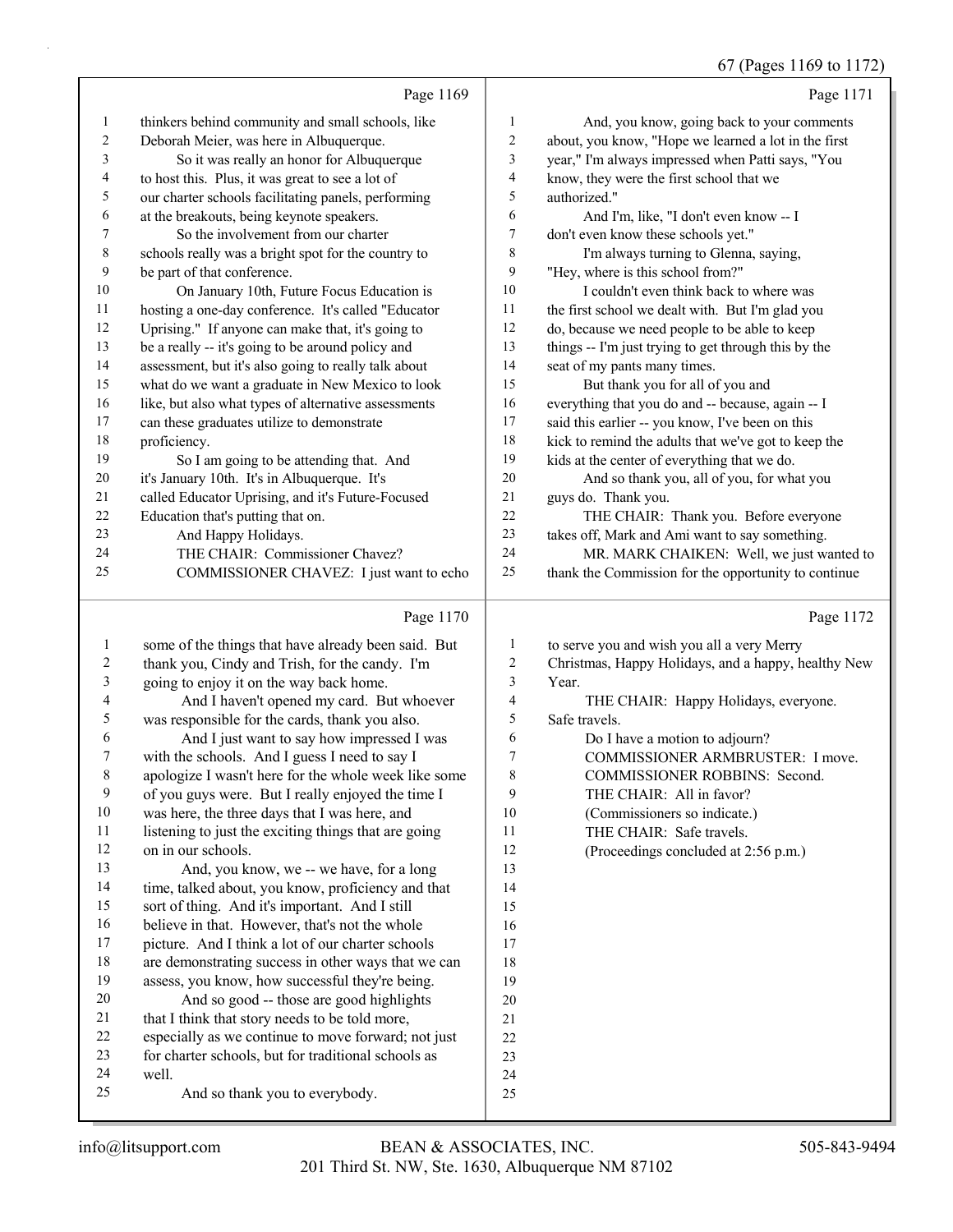|          | Page 1173                                                                                               |  |
|----------|---------------------------------------------------------------------------------------------------------|--|
| 1        | BEFORE THE PUBLIC EDUCATION COMMISSION                                                                  |  |
| 2        | <b>STATE OF NEW MEXICO</b>                                                                              |  |
| 3        |                                                                                                         |  |
| 4        |                                                                                                         |  |
| 5        |                                                                                                         |  |
| 6        |                                                                                                         |  |
| 7<br>8   | REPORTER'S CERTIFICATE                                                                                  |  |
| 9        | I, Cynthia C. Chapman, RMR, CCR #219, Certified<br>Court Reporter in the State of New Mexico, do hereby |  |
| 10       | certify that the foregoing pages constitute a true                                                      |  |
| 11       | transcript of proceedings had before the said                                                           |  |
| 12       | NEW MEXICO PUBLIC EDUCATION COMMISSION, held in the                                                     |  |
| 13       | State of New Mexico, County of Santa Fe, in the                                                         |  |
| 14       | matter therein stated.                                                                                  |  |
| 15       | In testimony whereof, I have hereunto set my                                                            |  |
| 16       | hand on December 30, 2019.                                                                              |  |
| 17<br>18 |                                                                                                         |  |
| 19       |                                                                                                         |  |
|          | Cynthia C. Chapman, RMR-CRR, NM CCR #219                                                                |  |
| 20       | BEAN & ASSOCIATES, INC.                                                                                 |  |
|          | 201 Third Street, NW, Suite 1630                                                                        |  |
| 21       | Albuquerque, New Mexico 87102                                                                           |  |
| 22       |                                                                                                         |  |
| 23<br>24 |                                                                                                         |  |
| 25       | Job No.: 2372N (CC)                                                                                     |  |
|          |                                                                                                         |  |
|          |                                                                                                         |  |
|          | Page 1174                                                                                               |  |
| 1        | <b>RECEIPT</b>                                                                                          |  |
| 2        | JOB NUMBER: 2372N CC Date: 12/13/19                                                                     |  |
| 3        | PROCEEDINGS: OPEN PUBLIC MEETING, Vol. Five                                                             |  |
| 4        | CASE CAPTION: In re: Public Meeting of the Public                                                       |  |
| 5        | <b>Education Commission</b>                                                                             |  |
| 6        | **************************                                                                              |  |
| 7        | ATTORNEY: MS. BEVERLY FRIEDMAN - PED                                                                    |  |
| 8        | DOCUMENT: Transcript / Exhibits / Disks / Other                                                         |  |
| 9        | DATE DELIVERED: ________________ DEL'D BY: __________                                                   |  |
| 10       | REC'D BY: TIME:<br>***************************                                                          |  |
| 11<br>12 |                                                                                                         |  |
| 13       | ATTORNEY:                                                                                               |  |
| 14       | DOCUMENT: Transcript / Exhibits / Disks / Other                                                         |  |
| 15       | $\text{RECD BY:}\n\qquad \qquad \text{TIME:}\n\qquad \qquad$                                            |  |
| 16       | **************************                                                                              |  |
| 17       | ATTORNEY:                                                                                               |  |
| 18       | DOCUMENT: Transcript / Exhibits / Disks / Other                                                         |  |
| 19       |                                                                                                         |  |
| 20       | $\text{RECD BY:}\n\qquad \qquad \text{TIME:}\n\qquad \qquad$                                            |  |
| 21       | ***************************                                                                             |  |
| 22       | ATTORNEY:                                                                                               |  |
| 23       | DOCUMENT: Transcript / Exhibits / Disks / Other                                                         |  |
| 24<br>25 | DATE DELIVERED: ________________ DEL'D BY: __________<br>REC'D BY: $\qquad \qquad \qquad$ TIME:         |  |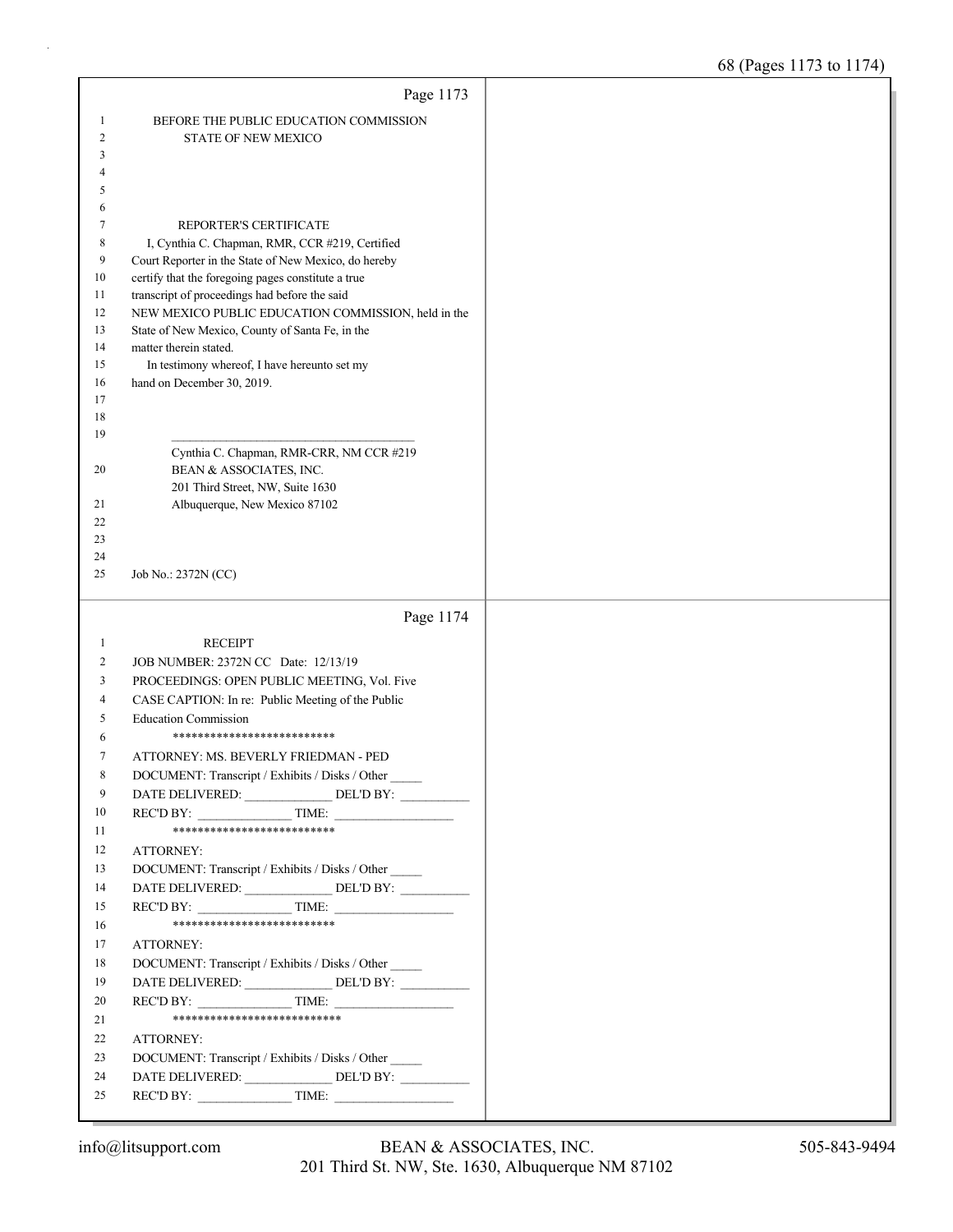#### Page 1

**A A's** 1012:15 **A-B-C-D-F** 1072:3,4 **a-thon** 948:19 **A.J** 981:21 1034:25 1035:6,8 **a.m** 908:12 911:3 974:2,2 1060:9 **abandon** 1032:5 **Abeyta** 1068:21 1084:2,4 **ability** 939:13 996:7 1069:25 1100:14 **Abiquiu** 1114:25 **able** 922:14 929:11,22 934:21 937:24 942:25 945:2 953:20 955:16,20 956:8 963:10 984:4 987:3,9 996:24 997:2,3,6,8,9,12 997:13 998:4,7,10 1001:25 1003:14 1004:16 1014:6 1016:17,18 1019:2 1020:4 1022:16 1023:8 1028:5,16 1042:19,23 1043:5 1052:21 1054:9,12 1070:12 1072:5 1074:5 1078:20,24 1079:1,6 1085:13 1086:10 1087:20,25 1089:18 1091:14,24 1093:4,12 1093:16,23 1094:6,8 1096:15 1098:20 1099:15 1107:18 1108:10 1110:21 1111:3,12 1119:11,15 1123:18 1125:19 1131:6 1133:2,12 1139:2,6 1140:19 1149:17,18 1152:6 1154:21 1155:8 1158:17 1165:4 1171:12 **above-the-line** 1156:20 1159:8 1159:10 **absenteeism** 970:22 972:8 1058:9 1116:19 **absolutely** 1089:1,3 1108:19,22 1108:23 1130:9 1132:5 1137:9 1149:10 **abyss** 1129:14 **academic** 913:4 914:6 921:19 923:8 924:20 929:15 935:10 963:18 975:21 976:21 987:4 989:10,15 1017:20 1061:1,25 **academically** 964:9 996:11 **academics** 916:2,20 921:10 922:19 923:15 924:23 944:19

951:5 963:16 1077:12 **Academy** 1131:22 1138:4,24 1141:13,14 1152:16 1155:2 **accept** 1030:3 1033:14 **accepted** 919:21 944:21 980:16 1126:4 **access** 1140:9 **accommodate** 929:5 942:25 943:2 **accomplish** 943:24 1000:1 1042:19 1166:7,9 **accomplished** 916:12 935:14 **account** 1064:1 1133:23 **accountability** 913:2,7,14,15,16 939:13,24 961:16 970:17 972:3 975:19,25 976:7,8,9 1023:19 1058:4 1060:24 1061:5,12,13 1061:14 1063:23 1116:14 1135:11 **accountable** 1076:4 **accountants** 1013:8 **accounted** 954:24 955:2 **accounting** 919:21 946:13 980:17 1013:8 **accuracy** 1157:24 **acequia** 1073:19 1074:1,2 **ACES** 1147:2 **achievement** 964:3 1023:24 1024:1 1029:7 **acknowledge** 1119:11 1137:22 1147:24 **acquire** 1138:25 **acquiring** 941:23 **acre** 1110:22 **acres** 1110:11,17,19 **across-the-board** 945:24 **ACT** 963:1 **Acting** 909:9 914:18 915:20 1120:7,13 1123:2 1125:11 1130:9,20 1131:1 1145:8 1148:2,7 **action** 910:2 913:20,20 976:13 1061:18,18 **actions** 910:9 976:13 **activism** 999:24 **activities** 988:12,18 1036:19 1072:21 1074:5 1095:15 **activity** 1087:10 1111:5

**actual** 1027:13 1142:21 **add** 959:25 969:21 989:22 990:10 1013:1,9,14,14 1027:14 1029:11 1045:3 1055:16 1057:22 1075:10 1106:18 1138:7,17,19,20 1139:6 1147:17 1154:4 **add-on** 1161:6 **added** 921:5 922:6,13 928:7 953:23 969:9 983:15 1072:13 1072:25 1085:7 **addendum** 1075:18 **adding** 958:24 1009:24 1014:13 1045:5 1142:20 **addition** 938:18,23 1087:3 1099:23 **additional** 1044:24 1045:3 1132:19 1138:7,20,23 1139:6 1152:12 1159:8 1160:1 1163:23 **additions** 1122:18 **address** 960:17 967:3 1002:15 1004:22 1011:12 1036:23 1037:1,24 1042:6 1069:5 1098:15 **addressed** 1042:7 1070:8 **addresses** 1078:5 **addressing** 1086:24 **Adentro** 910:4 914:24 915:21 916:18 920:17,20 932:6 951:16 954:1 966:6 969:12 970:15 972:1 974:8,14,17,19 1148:6 1161:10 **ADHD** 1019:11 **adjacent** 1139:1 **adjourn** 1172:6 **adjudication** 939:5 **Adjustment** 957:10 1156:24 1158:16,19 **administration** 1027:20 1123:12 **administrations** 1091:24 **administrative** 988:6 1124:18 1162:4 1163:16,16,23 **administrator** 1069:7 1125:4,9 1126:12 1151:9 **administrators** 1131:10 1159:11 1162:15 **admire** 1099:22 **admired** 1001:1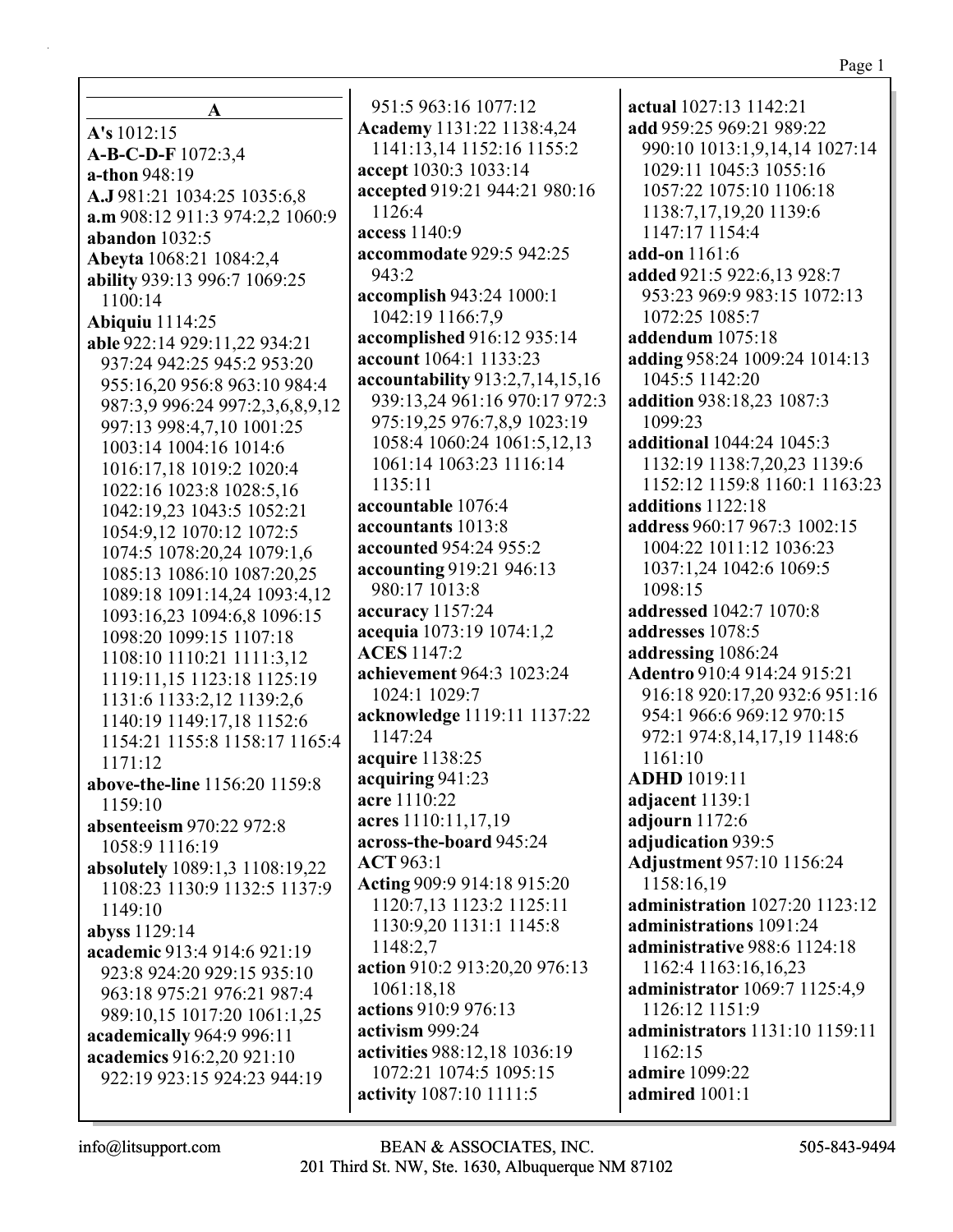**admit** 1084:11 **admitted** 927:5,11 928:1 **adopted** 1011:7 **adult** 968:11 969:6 1100:4 **adults** 969:16,19 994:1 1022:25 1023:3 1171:18 **advance** 1040:16 **advanced** 1010:25 **advantage** 1032:13 1049:13 1078:17 1079:2 1114:15 1141:17 1143:23 1144:2 **advertise** 1025:22,23,24,24 **advice** 1142:18 **advise** 1138:5 **advisory** 924:9,10,19 928:19 929:15 1131:10 **advocate** 1036:15 **advocating** 1036:2 1159:7 **aerospace** 1015:10 **affect** 1055:2,3 **Affidavits** 980:19 **affiliated** 915:1,2 **afford** 947:18 **afforded** 932:23 **afraid** 1112:3,3 **African** 922:15 **Afro** 952:3 **Afro-Cuban** 952:13 **AFT** 966:12 **after-hours** 942:15 **after-school** 928:7 935:15 950:7 1103:8 **aftercare** 1070:9,12 1087:22 1094:17,18,25 1095:1,2 **afternoon** 921:12 944:10 1077:7 1082:5 1084:3 1113:3 1120:7 **afterward** 969:18 **agencies** 1141:7 **agenda** 914:13 976:25 1107:7 1118:11,12 1138:9 1139:8 1151:8 1153:13 **Agnes** 1074:9 **ago** 934:13 936:6 955:14 965:4 1052:14 1084:16 1099:25 1105:1 1145:15 1161:24 1164:12,22 **agree** 1029:18 1053:9 1106:1 1107:20 1108:19 1109:10

**Agua** 1090:20 **ah-ha** 1053:20 **ahead** 922:24 944:11 945:18 1070:2 1071:11,14 1074:24 1082:4 1092:7,8 1094:11 1095:17,25 1096:2,10 1097:12 1097:16 1098:21 1106:12 1109:15 1110:3 1111:23,24 1144:23 **aid** 927:16 **air** 935:2 1111:25 **Ajalaa** 997:22,24 **Alamos** 1046:21 1047:10 **Alan** 909:9 929:21 1137:14,17 1147:13 1150:9 1158:12 1162:17 1166:14 1167:13 **Albuquerque** 908:22 910:4 926:14,15 937:14 939:10 949:15,19 1131:21 1138:3,10 1141:12 1152:16 1155:2 1164:4 1168:20 1169:2,3,20 1173:21 **Aldo** 910:5 977:7 981:17 982:11 983:1 985:2,11 986:11 994:7,8 994:9,14 996:2,3,4,6 997:5,12 997:15,19,25 998:1,14,23 999:5 999:7,10,20,25 1000:4,7,9 1005:2,14 1006:15 1022:21 1024:25 1025:6,17 1026:17,25 1035:7,14 1037:11,15 1038:10 1039:12 1040:25 1042:14 1050:21 1051:11,14 1053:8,16 1053:19,21 1054:10,14 1057:8 1058:2 1131:23 **aligned** 923:21 1069:14,14 1071:23 **alignment** 1071:19 1133:9 **Alliance** 1053:1 **allow** 952:23 1107:18 1159:19 **allowed** 1004:15 1108:7,7 **allowing** 940:1 1004:19 1155:23 **allows** 953:3 992:21,22 1159:11 **Almanac** 1051:5,10 **alongside** 1035:13 **alternative** 1169:16 **altogether** 1006:5 **alumni** 926:4,8,9 **amazed** 915:9 1024:11 1101:20 **amazing** 986:21 988:11 989:17

989:20 1017:6,11 1021:8,10 1023:6 1128:22 1133:20 1137:19 **ambassadors** 1043:15,18 1044:10 **ambassadorship** 1043:24 **Amber** 931:7 **amend** 971:21,23 972:1 1133:2 **amended** 971:24 972:13 **amendment** 956:5 1044:23 1133:3 1138:7 **amendments** 1107:1 1127:11 1133:5 **America** 1074:25 1082:8 **American** 927:11 998:19 1038:5 1051:9 1075:3 **Ami** 909:14 971:21 1130:23 1131:2 1150:9 1171:23 **amount** 927:17 1008:3 1038:2 1064:20 1120:17,19 1144:6 1157:15 **ample** 1130:2 **Amy** 1131:20 **analysis** 1011:17 1013:4 1123:21 1123:21 1162:21 **and/or** 939:15 **Andrea** 1068:20 1081:22 1082:7 **anew** 1009:11 **Anglo** 1031:12 1033:5 1035:19 1037:19 1038:1 **Anglos** 1040:19 **animal** 1100:24 **animals** 1101:20,21,25 **Ann** 909:3 1112:25 **announce** 1125:19 **annual** 948:14 962:8 1128:2 1130:16 1137:6 **answer** 1002:24 1025:16 1028:6 1033:24 1048:3 1135:16 **answered** 953:12 961:1 1032:18 1152:12 **answering** 1149:13 **answers** 1025:14 1105:22 1152:13 **anti-drug** 1105:12 **anticipate** 984:1 987:20 1138:8 1152:9 **anticipation** 1138:22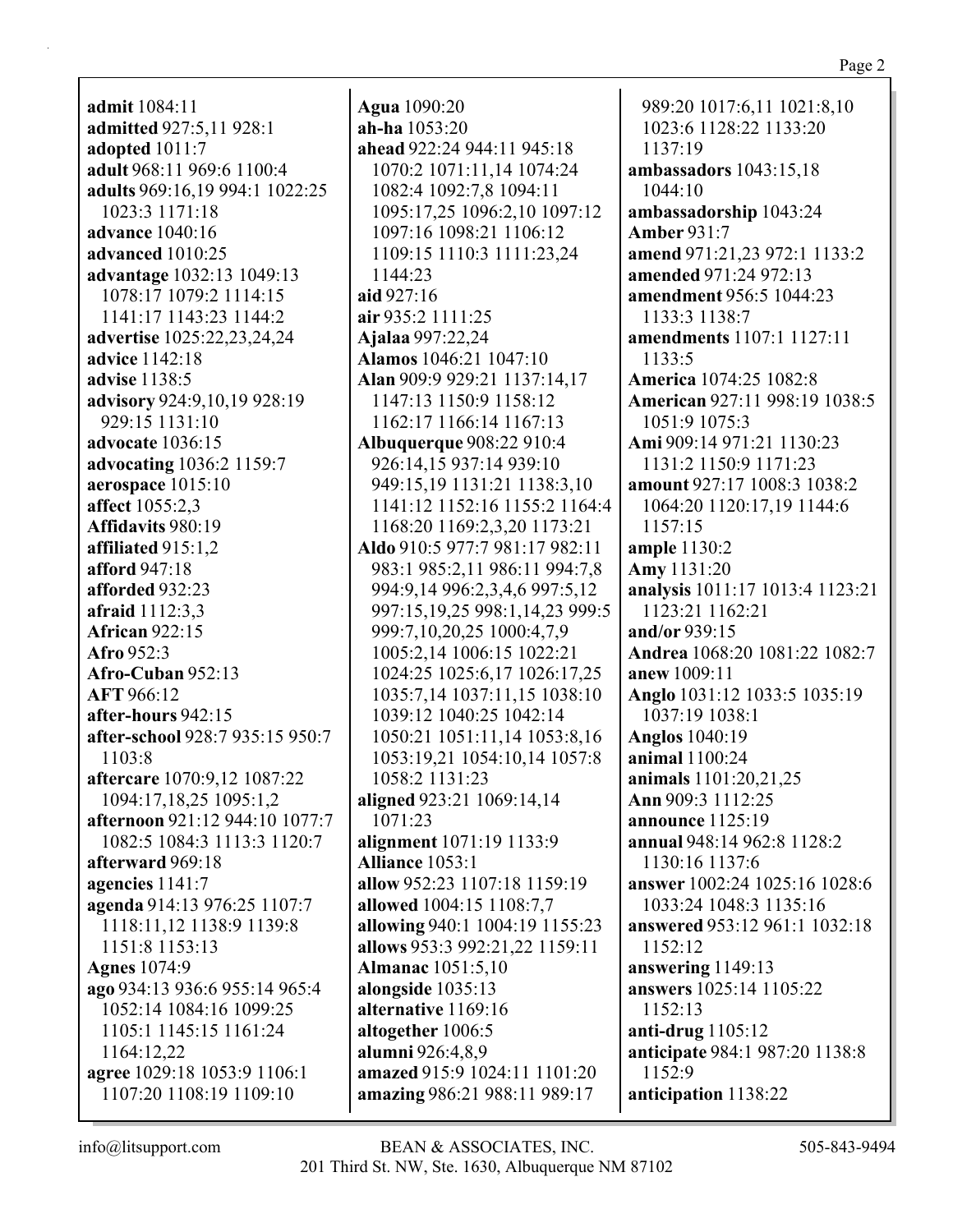**anxiety** 990:11 **anybody** 969:13 **anymore** 1041:13 1047:5 1054:24 1081:5 **anyway** 1003:14 1052:9 1076:10 1078:4 1080:4,6 1167:10 **AP** 999:17 **Apache** 982:22,23 **apart** 1041:2 **apiece** 1082:1 **Apodaca** 908:12 **apologies** 916:25 917:4 1062:24 **apologize** 965:11 970:6,8 974:9 974:14 1075:19 1153:15 1170:8 **Appalachian** 1000:19 **appeal** 1086:7 **appear** 978:19 **appearing** 912:10 **appears** 918:8 **appendix** 1136:15 **applaud** 1102:2,2,9 **applause** 973:24 1060:2 1075:15 **Applicable** 1066:14 **applicants** 1148:19 **application** 1133:8 1141:2,9 1148:15,18 1149:14 1153:1 **applications** 910:3 913:8 976:1 985:23 1061:6 1133:10 1135:23 **applied** 1084:11 1126:4 1149:20 1152:16 **apply** 1127:18,20 1141:21 **applying** 925:24 **appreciate** 912:11,24 938:2 940:20 975:6 982:9 991:1 993:25 994:2,11 1001:14 1002:7 1007:7,7 1008:17,22 1016:10 1035:1 1036:13,24 1075:15,21 1086:16,16,24 1089:7 1090:4 1091:9 1099:17 1106:13 1112:19 1119:23 1132:22 1137:17,24 1147:15,16 1150:18 1151:15 1152:8 1156:12 1164:25 1165:3,3,6 **appreciates** 1081:8 **appreciation** 915:13 1089:2 **approach** 1040:9,13 1070:22 1071:21 1114:17 **approached** 1053:1

**appropriate** 1055:13 1110:1 1155:15 1157:8 **appropriately** 1067:3 **approval** 933:6 **approximate** 916:19 **approximately** 923:7 977:9 **April** 948:16 **APS** 958:8 1012:9 1126:12 1128:11 **apt** 1001:4 **aptitude** 1009:13 **archeology** 995:7 **architects** 941:12 **archive** 974:13 **Archuleta** 917:1 920:18,20 922:17 926:25 928:11 941:7,11 942:17 943:17 945:7 946:25 949:7,11,14 955:10 957:6,15 958:13 962:15,20 968:7 **area** 917:21 941:17 955:4 974:25 980:12 986:9,10 989:21,25 1006:25,25 1017:15 1028:22,23 1030:1 1031:3 1033:25 1034:1 1034:21 1035:12 1036:7,9 1038:11 1051:21 1055:14,19 1056:1,2,17,19 1100:11 1121:22 1139:17 1140:20 **areas** 914:6,7 918:23,25 937:6 980:10,15,17 988:12 1011:21 1015:15 1036:18 1061:25 1065:24 1066:4 1073:13 1087:5 1126:20 1133:16 1134:19 1140:13 **Arizona** 944:22 **Armbruster** 909:3 911:4,6,9,12 911:13,16,19,22,25 912:9 971:9 971:12,15 972:17,21,24 973:2,5 973:6,9,12,15,18,20 1044:18,19 1045:4,9 1047:25 1048:6,10,18 1048:22 1049:12,24 1050:11 1058:17,20,24 1059:2,5,8,9,12 1059:15,18,21 1085:19 1109:2 1109:8 1113:1 1117:5,8,11,14 1117:17,20,23,24 1118:2 1152:24 1153:7 1154:12 1166:17,18 1167:4 1172:7 **army** 1047:11 1118:21,22 1121:6 **arrivals** 1105:18

**art** 916:20 921:8,9,14,18 991:8,9 991:22 1078:12 1079:5 1090:24 1091:8,15 1093:17 1095:19 **artesanía** 921:8 922:6 944:10 **articulately** 1022:14 **artisanship** 916:21 934:10 936:23 951:15 **artist** 991:18 1074:10 **artistic** 939:1 **artistically** 1063:5 **artists** 921:15,25 926:16 931:3 950:11 1074:8,12 1078:18 **arts** 910:7 915:25 921:18 923:14 924:16 928:7 930:11,24 934:6 934:10 935:10 937:23 939:9 951:4 961:8 964:19 990:18 991:2 1001:9 1060:17 1062:21 1063:2 1072:16 1077:11 1078:8 1078:9,10 1085:10 1086:19 1092:12,15 1114:17 1116:12 1128:23 1129:3 **as-expected** 917:16 918:1 978:14 **ashes** 1155:5 **aside** 986:17,19 1158:1 **asked** 929:1 957:23 992:15 1025:11,11 1053:2 1089:9 1095:9 1138:5 1150:21 1163:4 **asking** 941:21 948:21 962:7 1088:20 1149:8 1157:6 **asleep** 1057:22 **aspect** 1021:21 1122:13 1129:24 **assess** 1141:9 1170:19 **assessment** 917:7 918:6 1169:14 **assessments** 1169:16 **asset** 946:11 **assets** 946:7 **assistance** 957:4 960:10 1049:6 1122:16 1127:21 1132:17 1135:10 **assistant** 931:20,21 988:2 1043:6 1084:6 **associated** 1035:21,23 1153:23 **Associates** 908:20 966:18 1007:15 1173:20 **association** 1035:24 **at-risk** 1069:22 1157:2,10 **athletes** 1112:5 **Atlanta** 935:21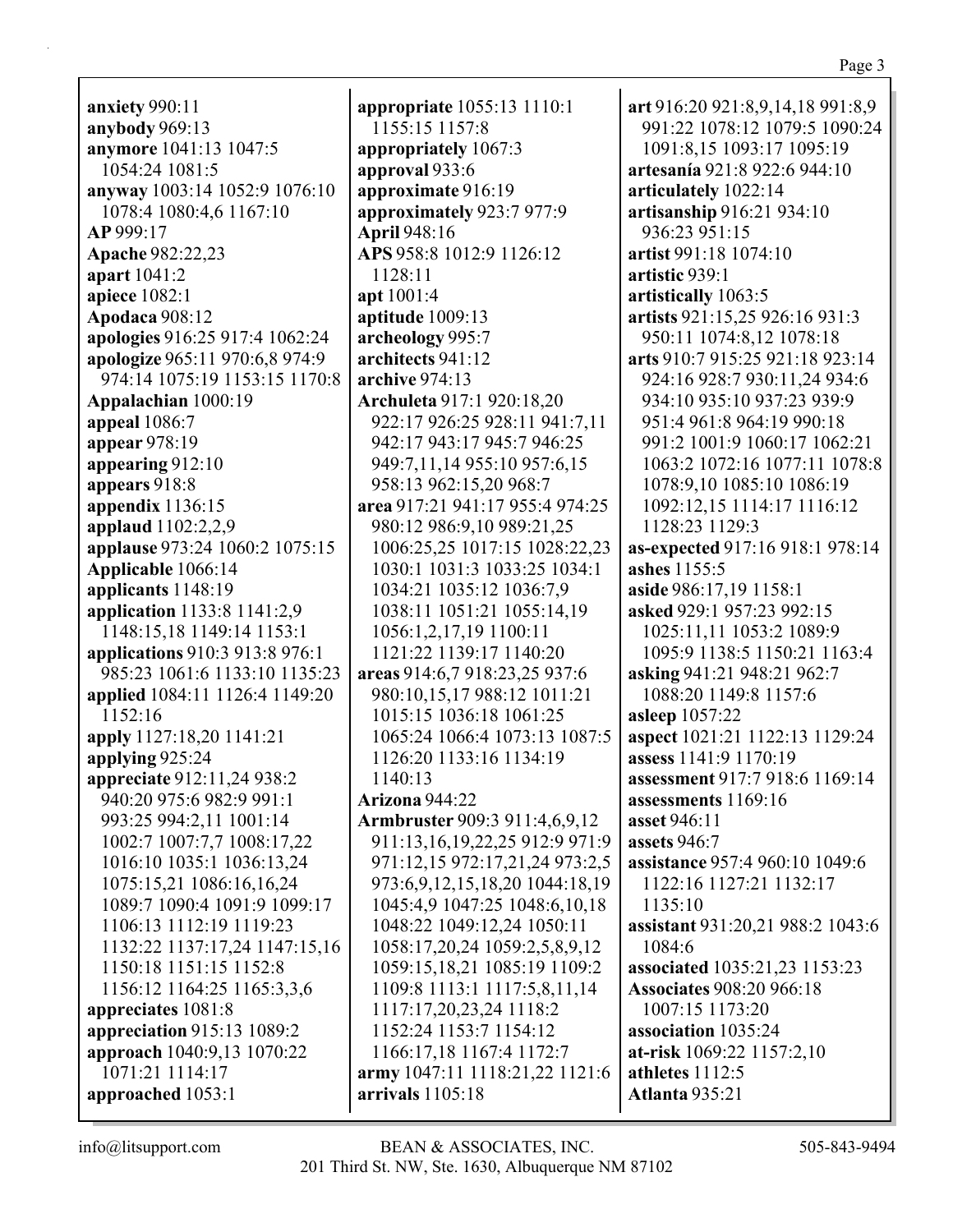**Atlanta's** 926:20,24 **ATTACHMENTS** 910:14 **attacked** 1035:24 **attempt** 1055:13 1104:11 **attempts** 1054:18,20 **attend** 921:10 929:12,22 997:12 997:17,18 1026:5 1035:16 1149:22 1168:13 **attendance** 928:20,22 **attended** 1051:22 **attending** 996:4 1149:23 1169:19 **attention** 938:13 956:9 964:11 1085:20 1098:9 **ATTORNEY** 1174:7,12,17,22 **attracted** 1026:24 **attracting** 1042:25 **attributable** 1063:17 **attribute** 961:19 **audience** 930:4 948:12 950:14 1057:24 **audit** 918:19 919:22 946:3,6 947:7 954:20 979:25 980:18 987:21 1002:18 1003:9,15 1004:16,19 1007:6 1065:18 1067:5 1097:23 1161:25 **auditing** 1003:7 **audition** 939:5,8,17 **auditor** 1007:8,17,23 1008:20,21 **auditorium** 1017:3 **auditors** 954:23 1002:25 1003:22 1004:4 1008:15 **auditors'** 946:9 **audits** 1003:4 **Audubon** 1000:22 **August** 985:2 1014:8 **authorized** 1127:10 1138:17 1160:4 1171:5 **authorizer** 1131:12 **authorizers** 1130:24 1135:8,9 1161:4 **authorizing** 1122:15 1125:3,9 **Autism** 1083:17 **autonomy** 1128:14 **Ava** 995:22 996:1 1052:3,9 1055:6 **avail** 1145:4 **availability** 1144:3 **available** 912:15 914:8 975:15

977:16,18 979:10 1067:20 1142:18 1143:24 1145:5 1150:7 **average** 917:11 920:7 978:6,10 1064:5 1068:5 **award** 1127:2,4,19 **awarded** 927:18 1127:2 **awardees** 1123:8 **awards** 954:4 1133:13 **aware** 920:1 961:6 963:22 966:15 1024:9 1072:5 1118:20 1125:11 1131:1 1139:13 **awareness** 938:17 **awesome** 992:11 1017:19 1090:15,22 1094:13 1096:23 1121:21 1126:15 1166:15 1168:19 **B B** 919:1,2 980:9 1066:1 1138:2 1160:5 **baby** 1101:14 **Baca** 930:9 **back** 914:3 918:23 932:4 948:6 957:14 960:8 963:17 974:12 977:18 980:8 985:23,25 1013:14,18 1020:19 1051:22 1065:23 1073:10 1077:25 1081:1 1092:16 1100:17,19 1134:9 1167:25 1168:2 1170:3 1171:1,10 **back-** 967:14 **back-and-forth** 1121:14 **backbone** 928:12 **background** 928:24 935:18 949:14 966:8 967:16 968:2,6,17 969:17 1054:8 **backgrounds** 1097:4 **backlash** 1023:3 **backpacked** 1000:18,20 **backpacking** 1020:21 1053:17 1053:18,22 **backpacks** 986:20 **backstage** 922:10 **bad** 993:6 1003:12 1058:21 **Bailey** 981:21 987:25 988:1 1009:3 1019:8 1020:11 1037:4 1037:8 1048:16,19,24 1049:15 **balance** 953:19 985:18 1135:10

**balances** 947:4 1007:21 **balancing** 951:5 **band** 935:24 **bands** 952:9 **bandwidth** 1139:19 **bank** 1003:25 1004:6,11 **bar** 1047:3 1155:12 **barely** 1038:11 **barrel** 987:13 **barriers** 1129:7 **barring** 1127:5 1128:4 **based** 936:2 1004:17 1049:22 1063:2 **baseline** 962:1 **basic** 990:4 1015:7 1038:15 1096:9 **basically** 952:1 954:25 1008:4 1015:15 1110:12 **basics** 1012:25 **Basque** 937:12 **bass** 953:2 **Bay** 1047:6,9 **Bayard** 1024:14 1028:22 1036:16 **Bean** 908:20 1173:20 **bear** 1115:24 1116:1,2 **beard** 1089:24 **beautiful** 953:22 965:2,3 991:11 1032:12 1033:12 1091:2 1114:9 1133:25 **beautify** 998:11 **beauty** 915:15 **becoming** 925:6 967:2 1006:10 1019:3 1063:5 **beds** 1114:12 **beechwood** 965:3 **beginning** 915:21 962:1 986:21 989:13 999:17 1014:6 1018:4 1031:11 1081:14 1114:21 **behalf** 1085:25 **behave** 1057:14 **behavior** 969:18 1046:17 1083:22 1126:7 **beliefs** 1052:19 **believe** 922:20 937:23 943:3 953:6 961:4,9 966:3 969:24 987:2,5 988:15 1002:19 1026:6 1035:11 1050:2 1071:16 1081:4

Page 4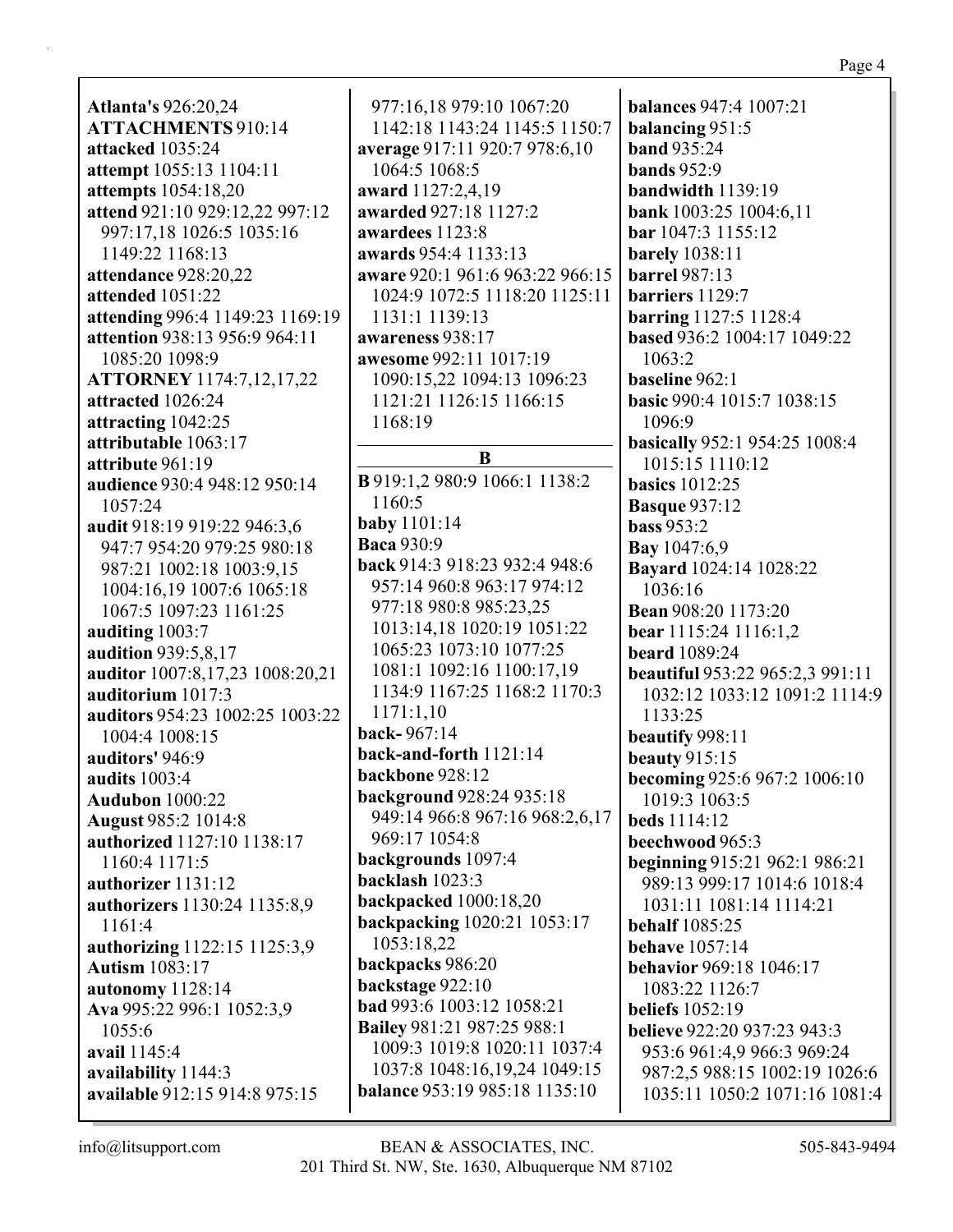## 1081:20 1087:22 1097:2 1112:16 1123:6 1133:1 1167:13 1170:16 **believed** 985:11 986:4 **believer** 1020:2 **belong** 985:15 1044:5 **belongs** 1023:5 **belts** 1135:3 **beneficial** 984:12 1168:7 **benefit** 944:24 **Benitez** 965:22 **Berna** 1128:10 **best** 913:7 942:3 951:11 975:25 988:4 999:18 1047:3,3 1050:18 1052:8 1061:5 1069:5 1091:10 1127:22 1129:20 1132:3 1150:10 1165:24 **best-attended** 1164:18 **better** 920:7 924:24 925:11 930:23 935:16 945:15 946:4 949:12 980:24 999:11 1032:10 1041:2 1042:5,5 1064:21 1068:6 1084:21 1088:7 1091:4 1103:17 1112:15,17 1114:4 1119:14 1130:4 1134:3 1156:8 **Bev** 1128:7 1158:12 **Beverly** 909:12 995:13 1174:7 **Beverly's** 1081:13 **beyond** 998:15 1036:6 1037:14 **Biehl** 1131:20 **bifurcation** 1086:2 **big** 941:17 947:7 953:1 956:18 958:25 991:18,22 1017:2 1028:20 1050:6 1053:12,18 1069:9 1097:3 1103:4 1104:5 1162:18,19 **big-picture** 1092:22 **Bilingual** 1155:2 **bill** 1159:5 **bin** 1166:21 **Bingaman** 1050:10 **Bingham** 1141:19 **biologists** 1047:12 **biology** 998:20 **birds** 982:16,19,20,25 983:7 **Birthday** 1016:13 1089:23 **bit** 912:13 923:4 931:15,25 934:12 935:12,21 950:18

953:18 978:3,20 981:24 984:25 998:6 1006:7 1009:20,20,20,21 1016:9 1020:19 1023:3 1044:1 1044:20 1051:21 1100:7 1102:20 1103:13 1110:20 1121:17,18 1135:15 1152:4 1158:14 **Bjornstad** 995:23,24 996:1 **blank** 1062:23 **blessing** 1085:9 1092:8 **block** 923:20 925:3 934:14 936:24 942:24 **block-and-a-half** 915:5 **blocks** 923:23 936:23 **blog** 1096:10 **blue** 1166:21 1167:1 **blues** 1052:2 **board** 927:14 930:6,11 932:3 935:8 937:21 949:23 955:19,19 956:12,12 966:12 1012:9 1036:15 1049:22 1080:1,2 1081:19 1082:25 1089:18 1132:21 1148:4 **boards** 1132:12 **Bobroff** 915:19 916:4 929:22 **bode** 1163:17 **bodes** 1157:24 **body** 922:3 925:24 999:5 1037:10 **Bolera** 937:10 **bonds** 1114:20 **bonus** 987:4 **book** 985:8 **books** 1003:16 1095:2 **boost** 1088:16 1144:9 **boots** 1076:7 **born** 1021:8 1024:7 1035:2 1101:19 **Bosque** 982:21,23 **botany** 1114:16 **bottom** 933:13 987:12 **bought** 965:3 **box** 964:22 1166:20 1167:1 **brag** 1034:13 **bragging** 926:2 927:1 **brain** 1044:22 **Brauer** 909:9 914:18 1120:7,13 1123:2 1125:11 1130:9,20

1131:1 1137:18 1145:8 1147:13 1148:2,7 **brave** 1018:21 **Brazil** 991:17 **bread** 1129:17 **breadth** 1010:3 **break** 974:1 977:19 1040:25 1041:20 1044:9 1050:6 1060:4 1060:4,7,8 1129:7 1147:15 **breakdown** 1030:7,11,11,14,18 1030:19 1031:7 **breakfast** 1069:18 1073:1,4 1085:7 1087:15,18 1088:11,11 1088:12 1089:2,23 1111:24 **breakfasts** 1073:3 **breaking** 1129:17 **breakouts** 1169:6 **breaks** 925:1 1031:8 1041:8 **breath** 935:2 **bridge** 927:12 1029:19 1137:2,3 **bridging** 951:5 1129:14 **brief** 1082:23 **briefly** 934:11 984:24 985:1 **bright** 1169:8 **bring** 911:1 928:18 955:22 993:14 1030:17,21 1040:7 1043:13,14,17 1072:23 1078:9 1078:12 1087:4 1088:5,21 1102:12 1103:13,14,23 1104:15 1104:21 1105:5,10 1108:7 1109:16,17 1131:15 1146:1 **bringing** 988:17,18 1014:12 1020:8 1033:5 1040:15 1078:1 1105:8 **brings** 926:2 952:12 953:5 1080:7 1088:14 1125:23 **broad** 1009:8 **broadband** 1139:14,24 1140:9 1142:5 **broken** 1041:5 **broker** 966:20 **brother** 1008:24 1103:3 **brothers** 1103:2 1115:17 **brought** 922:1 977:14 1030:2 1075:5 1079:4,25 1089:18 1162:17 **Brown** 1003:7 1007:11 1132:16 1147:24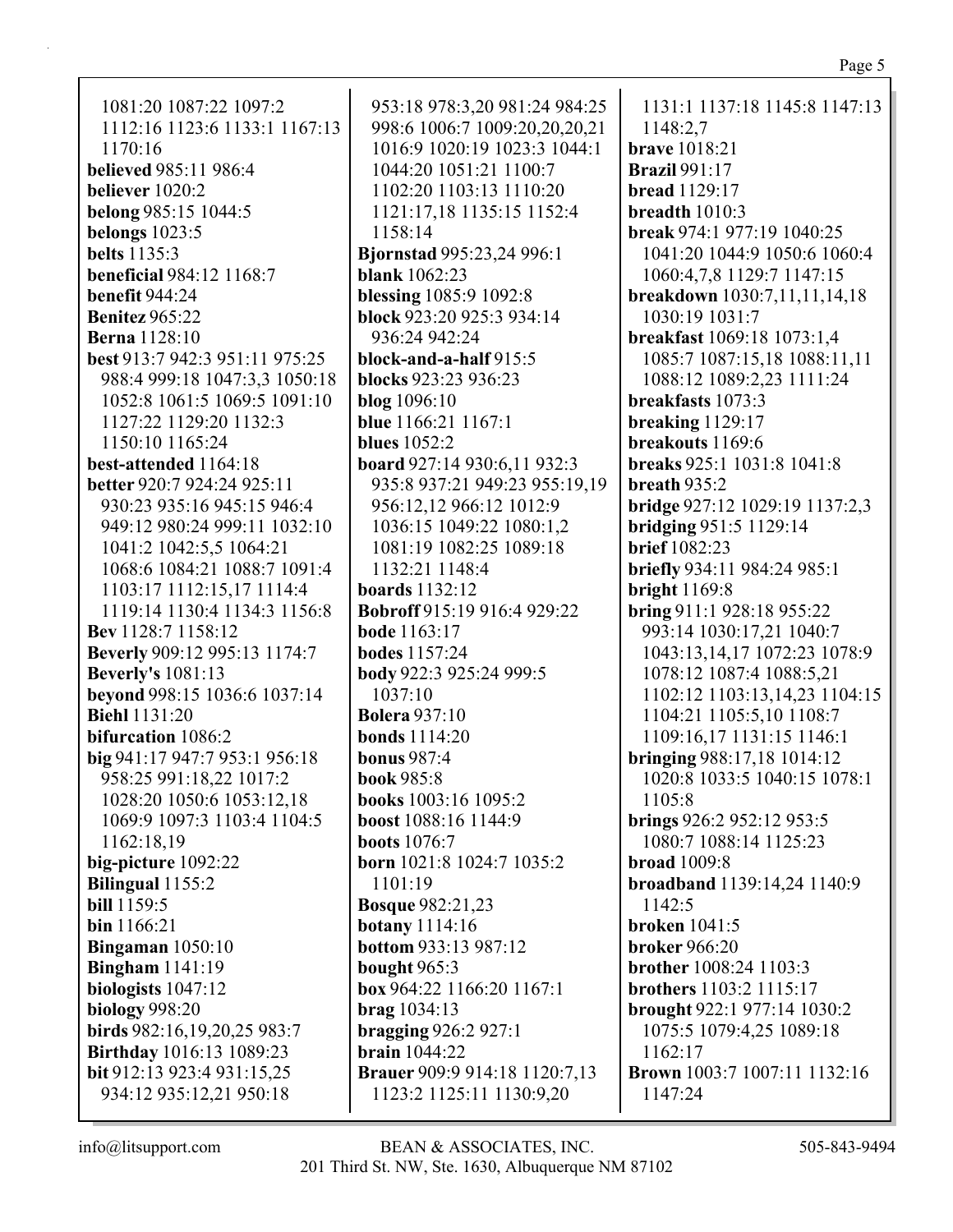| <b>Browne</b> 981:21 984:20,21      |
|-------------------------------------|
| 1002:19,23 1003:3 1007:10           |
| 1011:11 1017:25 1051:16             |
| 1052:12                             |
|                                     |
| bucks 948:25 1162:23                |
| budget 950:7 1021:23 1085:2         |
| 1099:18 1151:20,22,23 1152:5        |
| 1152:12 1156:14,16,16 1159:9        |
| budgeting 987:22                    |
| <b>budgets</b> 1163:21              |
| <b>buffalo</b> 1101:12,15           |
| <b>build</b> 922:10 924:7,16 984:16 |
|                                     |
| 1056:6 1115:6 1132:24               |
| build-out 947:10                    |
| building 908:12 915:10,14 925:4     |
| 932:7,17 933:9 941:16 943:3         |
| 946:11 949:24 950:23 954:21         |
| 955:15 968:11,25,25 969:19          |
| 998:12,15 1001:13 1006:24           |
|                                     |
| 1014:24 1109:24 1121:21             |
| 1138:8, 14, 20, 25 1139:6           |
| buildings 1111:16 1123:13           |
| 1144:22 1146:2                      |
| <b>builds</b> 1114:20 1146:3        |
| built 925:2 929:3,18 946:12         |
| 947:3 994:21 1014:24,25             |
| 1114:11                             |
|                                     |
| <b>bulls</b> 1091:4                 |
| <b>bump</b> 984:1                   |
| bunch 1113:2                        |
| <b>bunk</b> 1114:12                 |
| bunkbeds 1047:7                     |
| burden 969:22                       |
| Bureau 1063:23 1126:6 1146:14       |
| bus 1002:25 1073:5,7 1087:4,7       |
| 1087:10,15,25 1103:11 1111:22       |
|                                     |
| business 931:7 942:5 959:13         |
| 984:20,22,24 995:10 1084:6,7        |
| 1115:19 1123:3 1124:2               |
| businesses 985:16                   |
| busy 928:15 929:5,6                 |
| buy 1021:23 1110:21 1144:15         |
| buying $1111:2$                     |
|                                     |
| $\mathbf C$                         |
| C 908:20 909:1 910:1 919:1          |
| 989:11 1004:23,24 1045:15           |
| 1066:4 1070:25 1139:10 1173:8       |
|                                     |

1173:19 **C's** 1012:16 **Caballero** 909:4 912:3 967:11 971:6 973:13,14 1029:22,23,24 1030:10,17 1035:1 1039:21 1042:8,11 1050:13 1055:9,16 1058:25 1059:1 1060:11 1064:22 1075:21 1081:16 1090:7 1102:7,8 1105:15 1106:1,20 1117:18,19 1148:23 1149:1 1151:2,22 1154:8 1165:19,20 **cabin** 1050:22 **Cabinet** 1151:19 **cabins** 1114:12 **Cafe** 1073:2 1088:14 **cajon** 951:25 952:7,9 964:21 965:1,3,15 **cajun'** 964:23,24,25 **cake** 1167:19 **calc** 1012:14,15 **calculator** 1013:10 **calculus** 1013:5 **calendar** 925:2 1066:19 **California** 1039:6 1046:21 1047:4 **Calkins** 1071:21 **call** 911:5 962:9 966:22 971:8 972:16 988:14 990:5 994:23 998:24,25,25 1036:21 1117:4 1126:1 1154:3 1155:24 **called** 921:5 923:25 937:10 948:15 951:25 964:23 985:8 1017:1 1080:18 1083:17 1168:24 1169:11,21 **calling** 1106:6 1112:13 1163:12 **calves** 1101:14,15 **cameras** 1017:12 **Camino** 924:16 **camp** 1021:25 1079:9 **campaign** 1105:12 **campaigns** 1035:21 1104:23,25 **Campbell** 1147:3,8 1148:16 1149:21 **camped** 983:3 **camper** 1113:25 1114:1 **campfire** 1053:23 **campgrounds** 1021:25

**camping** 1114:4,24 **camps** 1079:10 **campus** 981:4 983:19,20 984:3,9 992:3 1023:8,11 1073:16,18 **campuses** 1084:25 **Canadian** 982:24 **candy** 1167:2,5 1170:2 **Canyon** 974:25 996:21 997:2 **Canyons** 1101:1 **cap** 955:6,22 1106:19 1107:13 1109:21 1138:22 1139:4 1160:23 **capability** 953:3 **capable** 1042:3 **capacity** 951:8 1110:10 1162:25 1163:18,23 **capitalize** 946:11 **capron** 965:15,16 **caps** 1161:17 **capstone** 989:22 1020:7,16,17 1021:12,16 **CAPTION** 1174:4 **captured** 1120:22 **car** 1155:19 **card** 1167:14 1170:4 **cards** 991:25 1170:5 **care** 1019:6 1123:4 **cared** 993:11,17 **career** 939:14 963:18 998:8 1000:3 1009:4 1126:11 **career-technical** 984:13 **careful** 970:2 1101:2,8 1142:13 **Caribbean** 952:4 **Carlos** 909:4 1021:15 **Carnegie** 926:18 **carriers** 966:22,24 **carrying** 947:4 **carryover** 987:17 **Carson** 1051:5 **case** 967:20 1045:18 1050:19 1062:8 1118:14 1120:3 1143:13 1144:7 1174:4 **cases** 947:13 **cash** 946:18,20 947:4 950:1 987:17 1158:18 1159:1 **Cata** 1149:23 **Catalina** 981:20 994:12,13 1018:1,1,3 1027:14,17 1028:24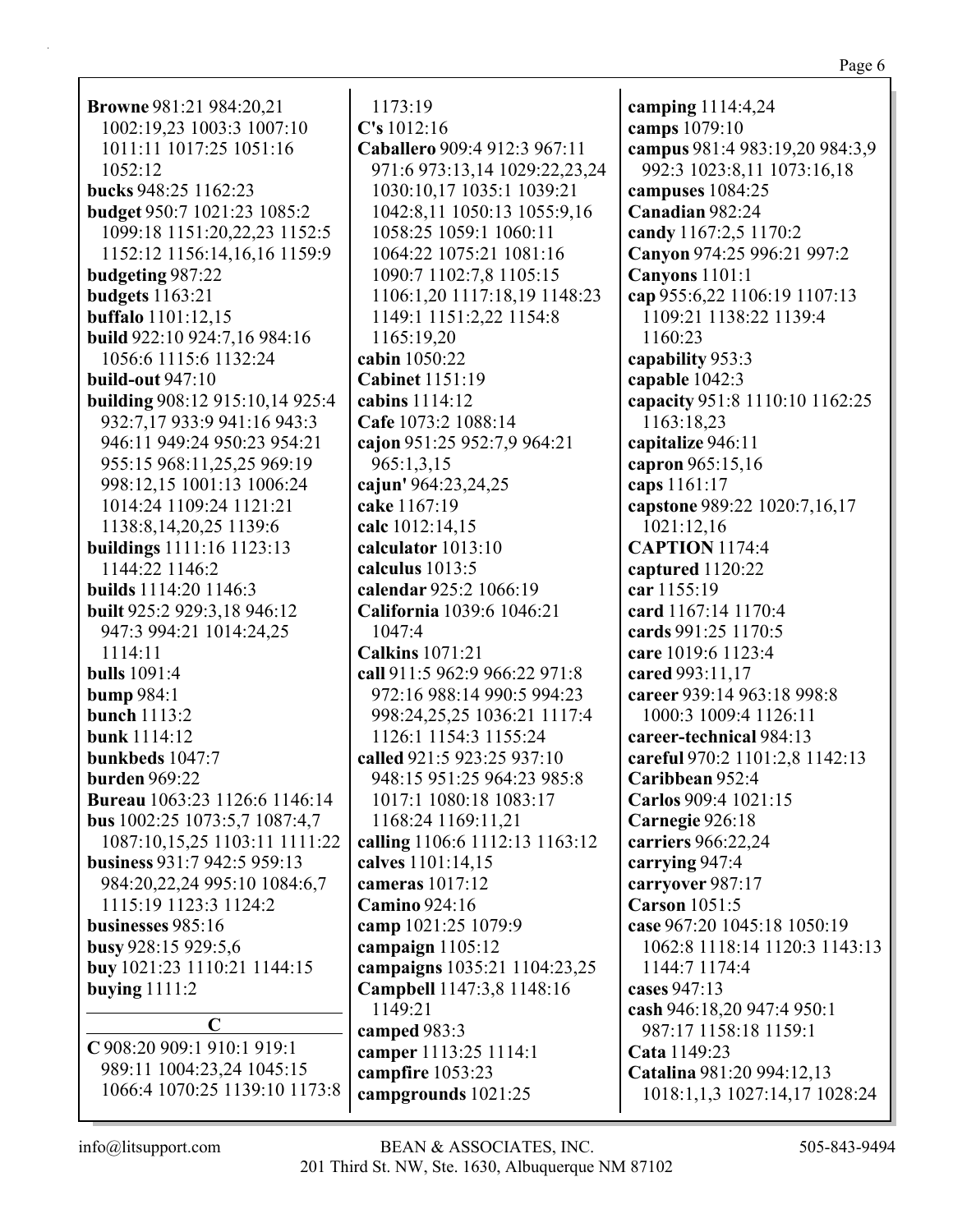| 1029:10 1030:9 1047:6                                 | 971:17 972:13 973:1,19,22,25      | 1081:13 1100:7 1141:24          |
|-------------------------------------------------------|-----------------------------------|---------------------------------|
| catch 924:1 1026:7                                    | 974:3,20 975:2,4 977:5 981:7      | changes 1034:5 1089:13,17       |
| catching $1003:13$                                    | 981:10,16 994:13 995:13,18,24     | 1128:4 1148:14 1159:19          |
| Category 1143:22                                      | 997:21 998:5 999:1 1000:12        | 1162:10 1166:8 1167:24          |
| cattle 1017:10,12                                     | 1001:23 1002:22 1003:1            | changing 943:8 1139:23 1153:22  |
| cau-1151:25                                           | 1004:21 1006:17 1016:11           | 1165:23,24                      |
| caught 1003:11,11 1026:8                              | 1022:19 1027:8 1029:22,23         | Chapman 908:20 1173:8,19        |
| 1081:1                                                | 1034:23,24 1035:4,7 1037:3,7      | character 1166:1                |
| caused 1008:13 1053:19                                | 1039:22 1040:24 1042:10           | charge 1073:9 1126:15           |
| causes 1060:15                                        | 1043:10 1044:17 1050:15,16        | charged 967:17                  |
| cautious 987:19 1151:25                               | 1055:7,9,11 1056:23,24 1057:2     | Charlotte 1131:20               |
| caveats 1144:20                                       | 1057:3,5,14,19,21,25 1058:14      | chart 918:12,22 919:6 945:23    |
| CC 908:25 1173:25 1174:2                              | 1059:17,23 1060:3,13 1062:18      | 978:24 979:7 980:6 1063:9       |
| <b>CCMSI</b> 966:18                                   | 1068:9,24 1079:13 1081:10,13      | 1064:2                          |
| CCR 908:20 1173:8,19                                  | 1081:18,23 1082:17,20,24          | charter 910:2,5,9 913:21 920:17 |
| <b>CDFI</b> 933:5                                     | 1083:4 1084:2 1085:17,23          | 920:21 933:9 937:6 957:18       |
| <b>CDL</b> 1008:4                                     | 1086:9,13 1087:8 1089:1,7         | 960:11 964:4,5 970:14 972:1     |
| celebrate 940:4 941:1 1120:21                         | 1090:1,8,9 1091:4 1097:19         | 976:14 977:7 981:17 982:11      |
| 1155:8                                                | 1102:7,9 1106:15,21 1108:19       | 985:23 994:15 997:19,25 998:1   |
| celebration 940:18 1060:15                            | 1109:6,23 1110:9 1111:6,17        | 998:14 999:5,10,20,25 1000:4,7  |
| 1119:12                                               | 1112:18,22 1113:5,7 1116:3,6,9    | 1000:9,10 1012:10 1022:5,21     |
| center 1017:2 1111:4 1128:11                          | 1116:23 1117:2 1118:1,4,10        | 1025:18,25 1028:4 1031:1        |
| 1171:19                                               | 1119:18,23 1120:8 1125:10         | 1034:8,9,13 1035:7,14 1037:11   |
| centered 1055:14                                      | 1130:19 1137:15 1143:10,17        | 1038:10 1039:12 1045:19         |
| Central 941:3                                         | 1144:12,13 1145:7,8 1147:12       | 1057:8 1058:1,2 1061:19         |
| cents 1140:19                                         | 1148:1,6,10,25 1149:2,19,25       | 1076:14 1086:2,21 1087:14       |
| <b>Century 937:11</b>                                 | 1151:3,23 1153:1,10,12,25         | 1092:4 1099:17 1104:4,10        |
| CEO 959:13                                            | 1154:4,9,14 1155:21 1156:13       | 1116:11 1120:12 1122:3,3,22     |
| CERN 1074:14,15,15,17                                 | 1164:8,9,13,16,23 1165:1,8,12     | 1124:2,17 1126:1 1128:2         |
| certain 966:23 1013:23 1039:11                        | 1165:19 1166:12,16 1167:17,22     | 1130:14,21 1131:12,23 1133:1    |
| 1145:25                                               | 1168:9 1169:24 1171:22 1172:4     | 1133:9 1134:21 1136:16,22       |
| certainly 965:9 1000:20,23                            | 1172:9,11                         | 1137:24 1139:11,13,17 1140:2    |
| 1089:7 1119:14 1142:14 1144:3   Chairman 997:23 999:3 |                                   | 1140:22 1141:1 1145:19          |
| 1157:1                                                | Chairwoman 1077:7 1120:14         | 1153:20 1156:7 1160:4 1162:15   |
| Certamen 926:10                                       | 1125:12 1137:16 1155:24           | 1162:20 1163:17 1168:12,14,18   |
| certificate 910:13 966:3 1173:7                       | challenge 951:20 1008:20          | 1169:5,7 1170:17,23             |
| Certified 1173:8                                      | 1102:15                           | charters 912:25 955:3 967:5     |
| certify 1173:10                                       | challenged 1015:22                | 975:16 1088:23 1124:10 1129:8   |
| <b>CHAIKEN 909:15 1171:24</b>                         | challenges 949:5 963:24 1134:19   | 1134:10 1145:24 1146:24         |
| chair 909:3 910:10 911:1,21                           | challenging 1010:5                | 1153:14 1154:22 1160:21,25      |
| 912:6,8,10 914:18 916:16                              | Chama 1079:20                     | charts 978:15 1064:25           |
| 920:10,14,18,24 921:2 922:17                          | chance 915:20 991:24 1136:21      | Chavez 909:4 911:17,18 960:22   |
| 931:18,24 933:16,21,25 934:3                          | change 1066:19 1067:14 1084:17    | 960:23 961:25 962:21 963:20     |
| 938:4,10 940:2 941:7,10 942:12                        | 1084:21 1108:9 1111:24            | 973:10,11 1022:19,20 1025:9     |
| 942:17 943:9 944:1,25 945:7,21                        | 1132:15 1148:21 1153:18<br>1159:4 | 1028:21 1029:2,25 1034:18,25    |
| 946:1 947:9,24 949:4,7,10,13                          |                                   | 1036:17 1050:8 1059:19,20       |
| 950:24 951:3,19 954:7 957:14                          | changed 921:17 948:23 999:11      | 1074:10 1075:24 1117:9,10       |
| 960:20,24 970:9,11 971:1,5,8                          | 1008:15 1071:25 1072:4            | 1120:11 1131:24 1165:11         |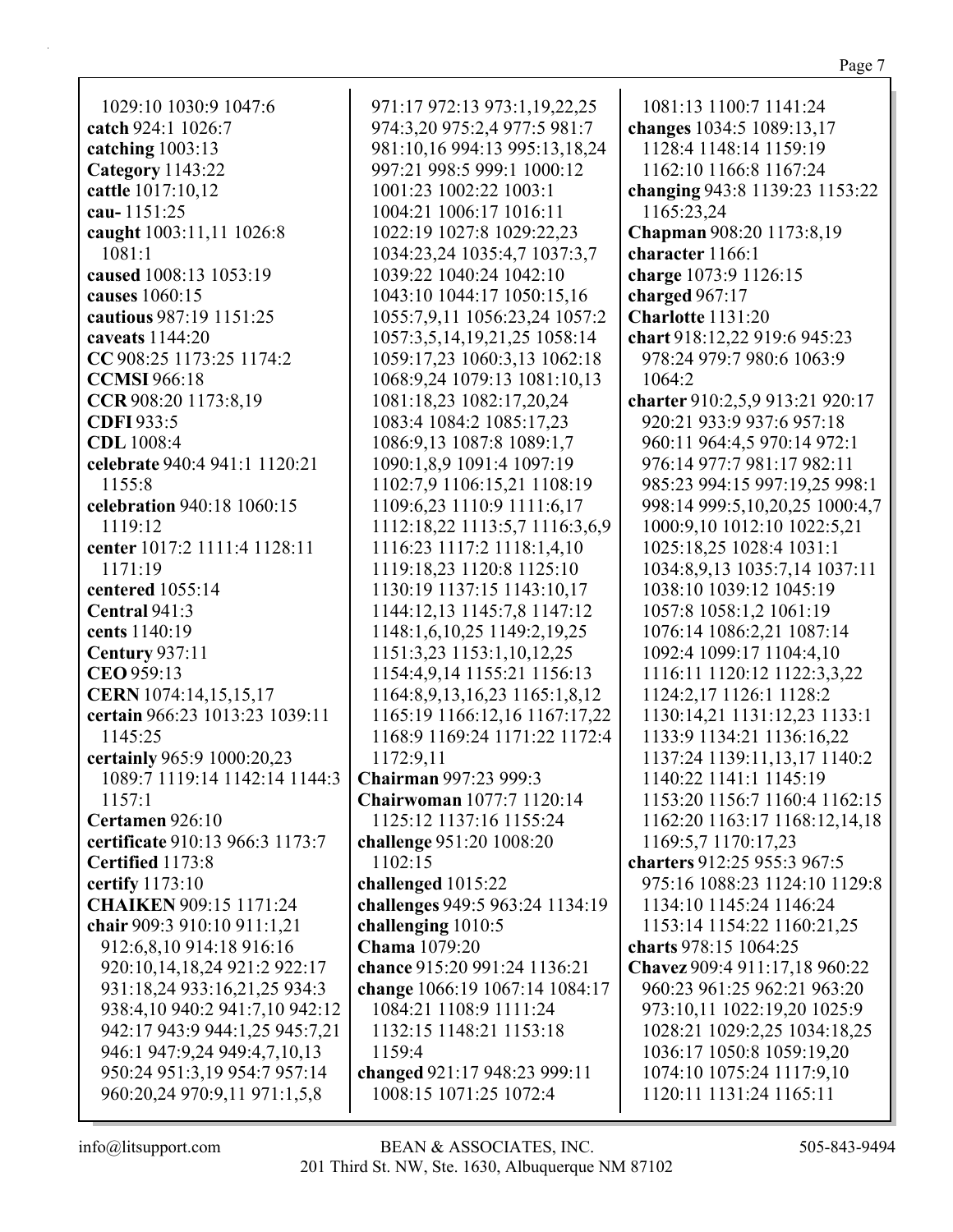1169:24,25 **check** 967:16 969:16,17 1143:1 **Checklists** 1147:14 **checks** 966:8 968:2,6,18 **Chess** 1072:16 **Chicanitos** 1034:20 **Chief** 949:17 **child** 932:8 985:8 987:2,6 1072:6 1094:5 1154:10 **children** 934:18 935:6,8,13 936:10 952:24 967:9 985:9,13 1006:9 1031:25 1038:9,24 1042:25 1043:1 1046:25 1083:21,22 1101:23 1103:22 1107:24 1109:4 **children's** 929:12 **chimes** 1081:15 **choice** 922:21,22 959:8 995:6 1016:15,17 **choices** 1027:23 1028:13,18,19 1158:3 **choose** 921:7 1016:17,19 1017:16 1092:20 **choosing** 944:17 **chose** 1019:14,15 **chosen** 941:14 1052:16 **Christmas** 964:24 1168:4 1172:2 **chronic** 970:21 972:7 1058:8 1116:19 **church** 1044:6,7 1105:7 **Chuska** 1146:14 **cinch** 1104:7 **Cindy** 1170:2 **circles** 1122:6 **cities** 1051:23 **citizens** 938:23 992:1 **city** 910:6 926:19 937:7 977:8 986:8,15 1001:15 1021:9 1022:9 1024:14,21,24 1025:1,6 1035:3 1037:17,20 1038:6 1050:3 1051:24 **City's** 1037:16 **CLA** 1007:15 **Clara** 1036:17 **clarify** 1045:10 **clarity** 1156:8 **class** 922:14 927:21 936:24 982:16,17 989:23 996:14

998:18 1014:11 1020:15 1030:13 1033:13 1039:4 1044:25 1045:3 1078:12 1079:4 1093:23 1112:4 **classes** 921:6,11,23 923:8,9,10 928:5 944:8,9,15,16 945:12 963:11,12 969:2 984:5,17 1005:13 1023:9 1046:8 1071:17 **classical** 937:11 1141:13 **classification** 946:6 **classmates** 996:6,15 998:22 **classroom** 938:20 969:6 988:13 988:18 993:12,15 998:16 1049:5,7 1070:18 1110:4 1114:5 1140:11 **classrooms** 988:5 1078:11 1083:20 **Claussen** 981:20 986:18 994:12 994:14 997:22,24 1018:3 1027:14,17 1028:24 1029:10 1030:9 **clay** 991:21 **clear** 932:6 968:16,16 974:19 1130:21 **cleared** 1148:5,6 **clearer** 1149:16 **clearing** 968:17 **Clearinghouse** 933:4 **clearly** 913:13 938:20 957:22 974:14 976:6 1061:11 **Clifton** 1007:15 **climate** 970:23 972:9 1058:10 1116:20 **clips** 1017:7 **close** 914:1,5 933:12 976:19 978:11,14 992:13 997:11 999:12 1003:11 1030:15 1050:25 1054:1 1061:24 1096:16 **closed** 1114:5 **closely** 950:4 977:20 1159:7 **closer** 918:1 1062:12 1122:12,12 1157:20 1159:9 **closing** 1118:16 **club** 990:10 1014:18 1072:16,16 1094:23 1095:13,25 1096:5 **clubs** 1072:13,15 1094:20 1095:10

**CNM** 923:7 927:6 928:5 944:20 **co-director** 920:16,20 **co-directors** 917:2 **co-founder** 994:14 **coaching** 1083:20,20,23 **Coalition** 957:11,13 1153:5,8,13 1168:24 **Coast** 1000:21 **Cobre** 1006:12 **Coelophysis** 1115:2 **coffee** 991:12 **cohesive** 1115:7 **coincidental** 1151:10 **collaborate** 924:24 925:10 1027:6 **collaborated** 924:18 926:21 1012:11 **collaboration** 925:4 929:17 937:5 1134:10 **collaborative** 1131:9 **colleague** 994:23 1033:14 1034:18 **colleagues** 957:18 1133:5 **collection** 1119:1 **collective** 1134:18,24 **collectively** 938:17 **college** 923:21 927:13 945:10,17 963:17,18 965:17 1005:11 1046:6,7 1083:9 1107:10 **college-and-career** 926:1 970:22 972:8 1058:9 1116:19 **colleges** 925:25 **collegiate** 969:1 1141:13 **Collider** 1074:16 **color** 1041:14 **Colorado** 1039:6 **come** 928:18 931:16 932:4 933:3 933:14 937:15 940:4 942:23 959:16,23,24 960:1,5,5 968:1 968:18 969:14 975:7 981:3 983:10 991:17 994:11 1001:9 1004:2 1005:21 1009:15 1012:10 1013:18 1017:4 1019:11 1023:11 1025:20 1027:21 1030:8 1038:12 1039:1 1043:20,21 1049:19 1052:1,9 1070:13 1073:8 1074:8 1077:25 1079:8 1083:12 1097:4 1099:15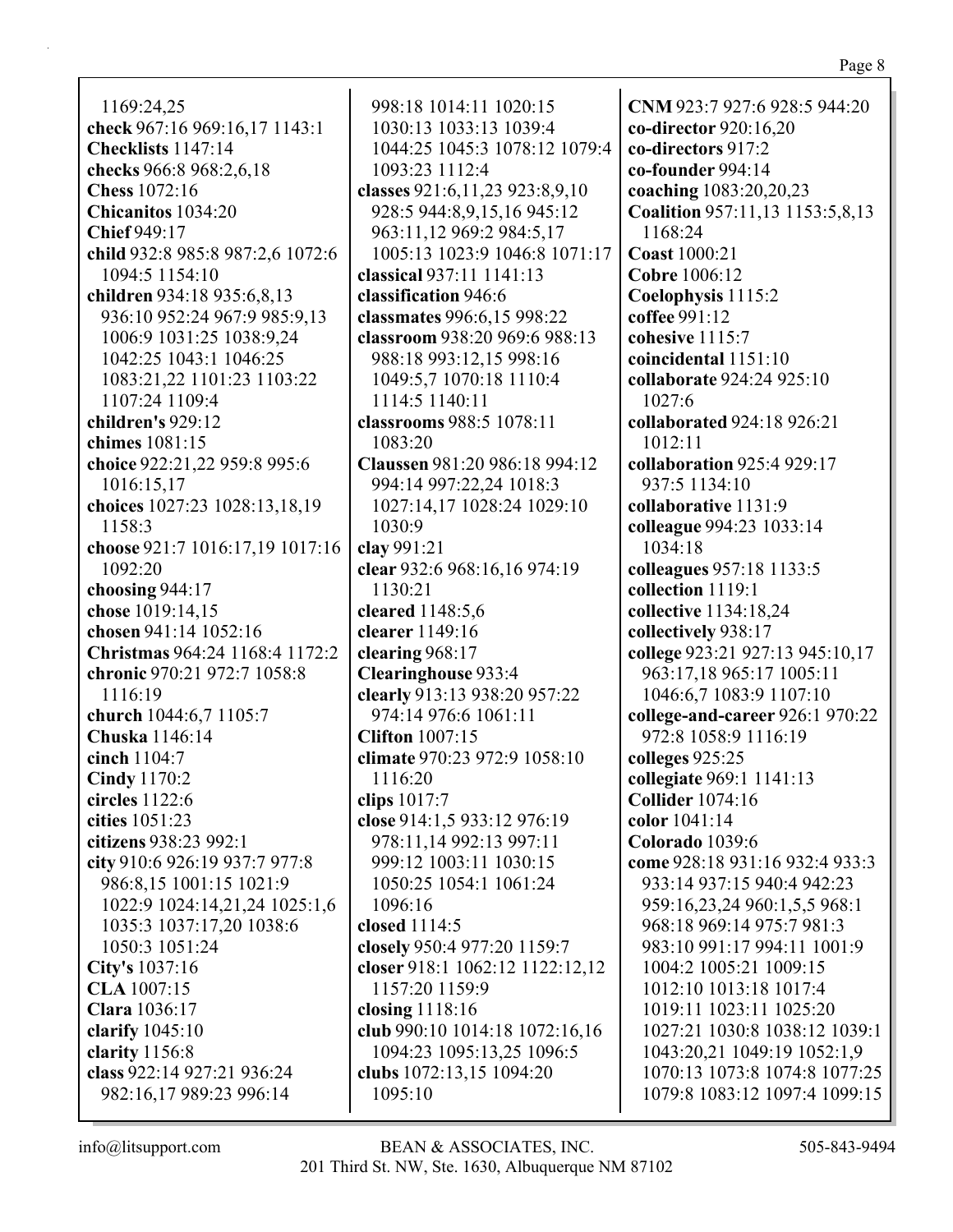| 1107:24 1108:4 1112:10                 | 968:7 969:21 970:10,11,25                 | 1087:1 1090:6 1112:20 1137:15   |
|----------------------------------------|-------------------------------------------|---------------------------------|
| 1126:17 1137:20 1149:18                | 971:2,2,6,9,9,11,12,12,14,15,15           | 1140:4 1172:10                  |
| 1158:7                                 | 971:19,23 972:12,14,14,17,19              | commitment 938:12 1122:15       |
| comes 944:18 947:10 988:21             | 972:20,21,21,23,24,25 973:2,2             | committed 958:17 1124:1         |
| 993:12 1036:1 1052:11 1086:18          | 973:4,5,5,7,8,9,9,11,12,12,14             | 1134:16,17                      |
| 1115:25 1162:25 1165:22                | 973:15,15,17,18,20 974:4,5,16             | Committee 1150:9                |
| comfortable 912:16 993:20              | 974:18,23 1002:21 1007:4,5,16             | common 1063:4 1069:11,15        |
| 1012:1,6 1016:1 1062:5                 | 1011:23 1014:2,16 1016:11,12              | 1071:19,22 1077:11,12 1092:20   |
| 1103:24                                | 1016:25 1017:19 1020:1 1022:4             | commonly 1140:5                 |
| coming 912:8 920:21 925:17             | 1022:19,20 1025:9 1028:21                 | communicate 929:10 968:23       |
| 949:11,16 962:3 964:8 982:8            | 1029:2,19,22,23,24,24 1030:10             | 993:25 1094:2 1096:11,13        |
| 990:3 1006:11 1009:5 1012:15           | 1030:17 1034:25 1035:1                    | communication 1002:10 1094:8    |
| 1015:19 1026:5 1031:1 1038:4           | 1039:21 1042:11 1043:11,12                | 1152:1,3                        |
| 1049:18 1057:20 1060:13                | 1044:18,19 1045:4,9 1047:25               | communities 986:15 1031:18      |
| 1069:25 1074:8 1079:3 1101:13          | 1048:6,10,18,22 1049:12,24                | 1088:13,15 1145:23 1146:7       |
| 1115:22 1123:11 1127:4                 | 1050:5,8,10,11,13,15,16,17,25             | community 921:16 923:13 935:9   |
| commend 1016:14 1023:7                 | 1051:4,18 1052:12 1054:17                 | 937:3,4,24 938:24 939:2 947:25  |
| 1090:11                                | 1055:5,9,10,12,16 1056:16                 | 948:10,17 949:24 977:12 986:8   |
| commendable 1091:9                     | 1057:21 1058:13,14,15,17,17               | 990:20 991:6 992:23 993:5,18    |
| comment 910:15 933:24 965:7,8          | 1058:19,20,22,24,24 1059:1,2,2            | 994:1,6,9,10,20,24,25 995:2,3,6 |
| 977:3 995:21 1046:16 1048:12           | 1059:4,5,5,7,8,8,10,11,12,12,14           | 995:10 997:7,13 998:3,12        |
| 1049:25 1081:25 1125:24                | 1059:15,15,18,18,20,21                    | 1001:14,15 1005:23 1006:4,9     |
| 1130:12 1136:25                        | 1075:12,21,24 1081:16 1085:19             | 1006:10,11 1024:10 1025:18      |
| comments 910:11 914:20                 | 1085:21 1090:7,9,10,21 1091:5             | 1026:9,15 1028:14 1029:4,4,21   |
| 1003:15 1023:15 1035:1                 | 1092:11 1094:13 1096:20                   | 1031:19,20 1032:22,25 1035:18   |
| 1046:16 1089:9 1097:21                 | 1097:17,19,20,21 1098:2,8,23              | 1035:19,20 1036:12 1037:16,17   |
| 1106:13 1118:15 1120:4,10              | 1099:16 1102:7,8 1104:9                   | 1037:18 1038:3,16,18,21,23      |
| 1137:16 1165:12 1171:1                 | 1105:13,15 1106:1,20 1107:21              | 1039:2,9,11,16 1040:12          |
| <b>Commercial 1008:5</b>               | 1109:2,8 1112:21,22,24 1113:1             | 1041:22 1052:15 1076:17         |
| <b>Commission 908:1 911:2 914:17</b>   | 1113:2,8,22 1114:7 1115:8,11              | 1080:7 1085:9,15 1086:20        |
| 914:19 920:15,19 921:2 922:18          | 1115:14 1116:3,4,7,10,22,24               | 1087:17,20 1097:16 1099:21      |
| 934:1 941:8 942:18 945:8 946:2         | $1117:1, 1, 2, 5, 5, 7, 8, 8, 10, 11, 11$ | 1100:21 1104:17,25 1105:3       |
| 947:24 949:8 951:19 955:11             | 1117:13, 14, 14, 16, 17, 17, 19, 20       | 1107:5,23 1108:20 1109:12,12    |
| 957:7 958:14 961:25 962:21             | 1117:20,22,23,23,25 1118:2,8              | 1110:6 1112:15 1113:16          |
| 968:8 970:14 971:25 1027:9             | 1119:18 1120:10,12 1130:7,10              | 1114:21 1115:6 1135:25 1136:4   |
| 1042:12 1058:1 1075:13 1077:8          | 1141:22 1142:10,23 1143:4                 | 1146:5,14 1149:3,11 1169:1      |
| 1085:24 1098:20 1099:10                | 1144:13 1148:23 1149:1 1151:2             | company 926:5,6 1096:6 1141:5   |
| 1116:11 1120:8 1121:2 1138:5           | 1151:22 1152:24 1153:7 1154:8             | comparable 958:8                |
| 1139:13 1145:9 1152:7 1153:11          | 1154:12 1165:9,11,13,14,19,20             | compared 1003:21 1124:11        |
| 1155:14 1171:25 1173:1,12              | 1166:17,18 1167:4,18,19,22,23             | comparing 1024:21               |
| 1174:5                                 | 1168:10,11 1169:24,25 1172:7              | comparison 1136:21 1137:4       |
| <b>Commissioner</b> 911:4,6,6,8,9,9,11 | 1172:8                                    | comparisons 1024:19             |
| 911:12, 12, 14, 15, 16, 16, 18, 19, 19 | <b>Commissioners 909:2 916:16</b>         | competed 926:10                 |
| 911:22,22,24,25,25 912:2,3,9           | 931:18 933:20 950:25 960:20               | competent 1009:24 1010:13       |
| 951:1,2 953:13,22 954:8,9              | 961:1 973:25 977:6 980:4                  | competition 932:20              |
| 955:10 956:23 957:6,23 958:4           | 981:16 987:25 992:20 994:13               | complain 950:16                 |
| 958:13 960:7,22,23 961:24              | 996:1 997:24 1037:4 1056:24               | complained 950:19               |
| 962:20 963:20 965:9 967:11,12          | 1060:11,16 1062:19 1064:22                | complete 913:3,6,10 975:14,21   |
|                                        |                                           |                                 |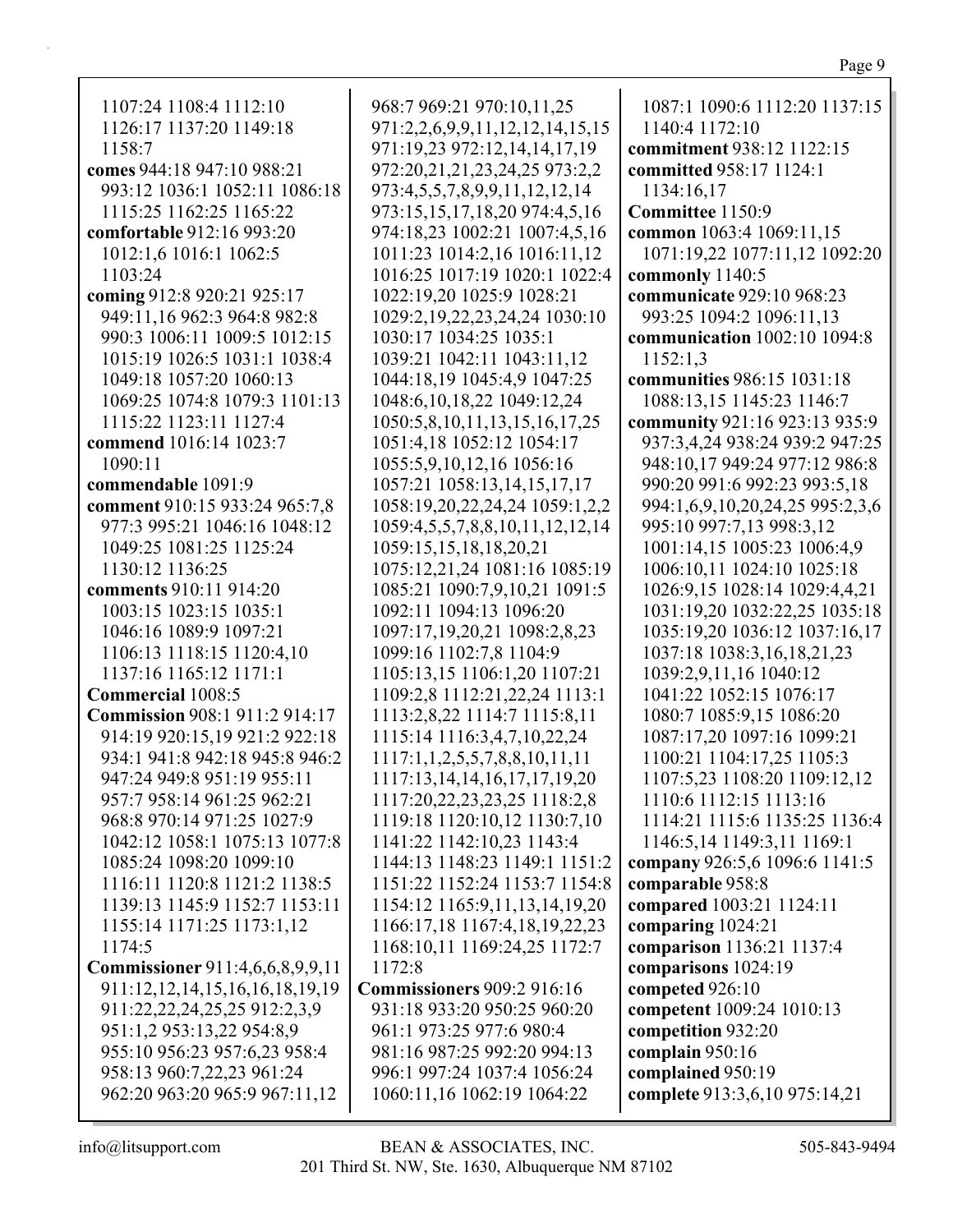975:24 976:3 1061:1,4,8 1067:2 1067:21 1147:14 **completed** 927:23 944:15 **completely** 944:19 1037:12 1146:16 **complex** 1128:10 **compliance** 919:20 946:17 980:16 1065:21 1067:4 1084:8 1107:3 1135:11 1148:8 **complicated** 1141:1 **comply** 1141:3 **component** 1011:15,16 **computer** 1015:14 **concept** 945:2 1000:23 1168:22 **conceptually** 1013:19 **concern** 1036:13 1065:21 1150:7 1152:20 **concerned** 1112:3 1150:21 **concerns** 919:12 976:20,21 1036:17,24 1062:3 1067:5,10 1148:4 **concerts** 922:3,4 **concise** 1075:20 **conclude** 920:8 981:9 1068:7 **concluded** 1172:12 **concludes** 933:18 **concrete** 1009:12 **condition** 920:6 976:12 985:1 987:11 1061:17 **conditional** 976:22 **conditions** 912:25 913:13,19,24 970:16 975:16 976:6,17,23 1058:3 1060:20 1061:11,22 1116:13 **conduct** 988:23 **conference** 1128:2 1129:6,24 1164:10,18,21 1167:20 1168:13 1168:20 1169:9,11 **confidence** 996:7 1099:6 **confident** 1010:1 **confidently** 999:10 **confirmation** 1067:8 1137:8 **confused** 1166:8 **confusion** 1148:23 1149:8 **conga** 952:11 **congas** 952:2 **congratulate** 954:10 974:21 **congratulations** 933:16 951:6

954:3 973:23 1023:13 1059:24 1118:5 **Congress** 986:12 **connect** 992:22,23 1077:23 1140:11 **connected** 986:2 1018:13 1105:3 **connecting** 986:6,14 992:24 1086:20 **connection** 1053:8 **connections** 1139:22 1143:23 1144:10 **connectivity** 1146:1 **Consent** 914:13 976:25 1151:8 **Conservation** 995:7 **consider** 913:23,25 976:16,18 989:10 1061:21,23 1099:13 **considered** 914:7 918:20 1026:17 1063:25 **considering** 1038:14 **consistent** 945:24 **Consolidated** 1024:21 1037:22 1038:14 **consortium** 1145:14 **constant** 1002:10 1076:13 **constantly** 1109:20 **constituents** 1130:6 **constitute** 1173:10 **constructing** 1138:13 **construction** 941:13 **consultant** 956:16 **consulting** 1083:15,23 **contact** 985:12 1039:12 1141:19 **contacted** 1138:6 **Contained** 986:1 **content** 1091:11 **contents** 1136:14 **continual** 1069:2 1073:12 **continue** 926:25 927:4 929:20 957:19 967:15 984:16 990:8 1011:10 1015:17 1030:19 1036:10 1040:22 1092:7 1102:4 1102:5 1122:14 1126:22 1127:22 1130:4 1152:10 1170:22 1171:25 **continued** 910:1,3 1041:1 1057:23 **continues** 930:21 1153:13 **continuum** 989:17,19

**contract** 917:24 918:14,16 919:2 928:8 979:17,24 1000:14 1065:4 1109:21 1128:23 1152:18,19 **contracted** 1124:7 1141:4,8 **contractor** 1142:20,23 1163:8 **contracts** 919:17 1156:7 **contribute** 1130:24 **contributed** 965:10 1038:1 1131:24 **contributes** 1037:16 1039:18 **contributing** 1070:6 **control** 964:7 **conversation** 955:12 956:5 1028:12,16 1093:20 1107:9,17 1148:20 1150:13 1151:24 1152:9,21 1156:1 **conversations** 947:11 1002:14 1090:3 1142:11 1150:5,13 1152:15 1159:17 1163:2 1165:4 **converse** 1134:1 **conveyed** 1026:14 **conveying** 1026:15 **convinced** 1161:1 **cook** 1021:24 **cooking** 1095:22 **cool** 1020:1 1092:11 **coordinator** 994:17 1068:23 1083:6 1124:19 **copy** 1132:5 **cordial** 1033:14 **Cordova** 1122:21 1123:1 **core** 1063:4 1069:11,15 1071:19 1071:22 1077:11 1091:8 1092:20 **Corinna** 1131:24 **Corporation** 933:10 **corps** 926:22 995:7 **Correa** 1042:12 1048:4,8 **correct** 941:23 1002:20 1005:2 1045:1 1049:15 1098:1 1109:6 **corrected** 1041:24 1154:12 **correction** 916:24 1139:15,24 **Corrective** 913:20 976:13 1061:18 **correctly** 983:22 1044:25 **Corridor** 982:18 **cost** 987:7 1022:1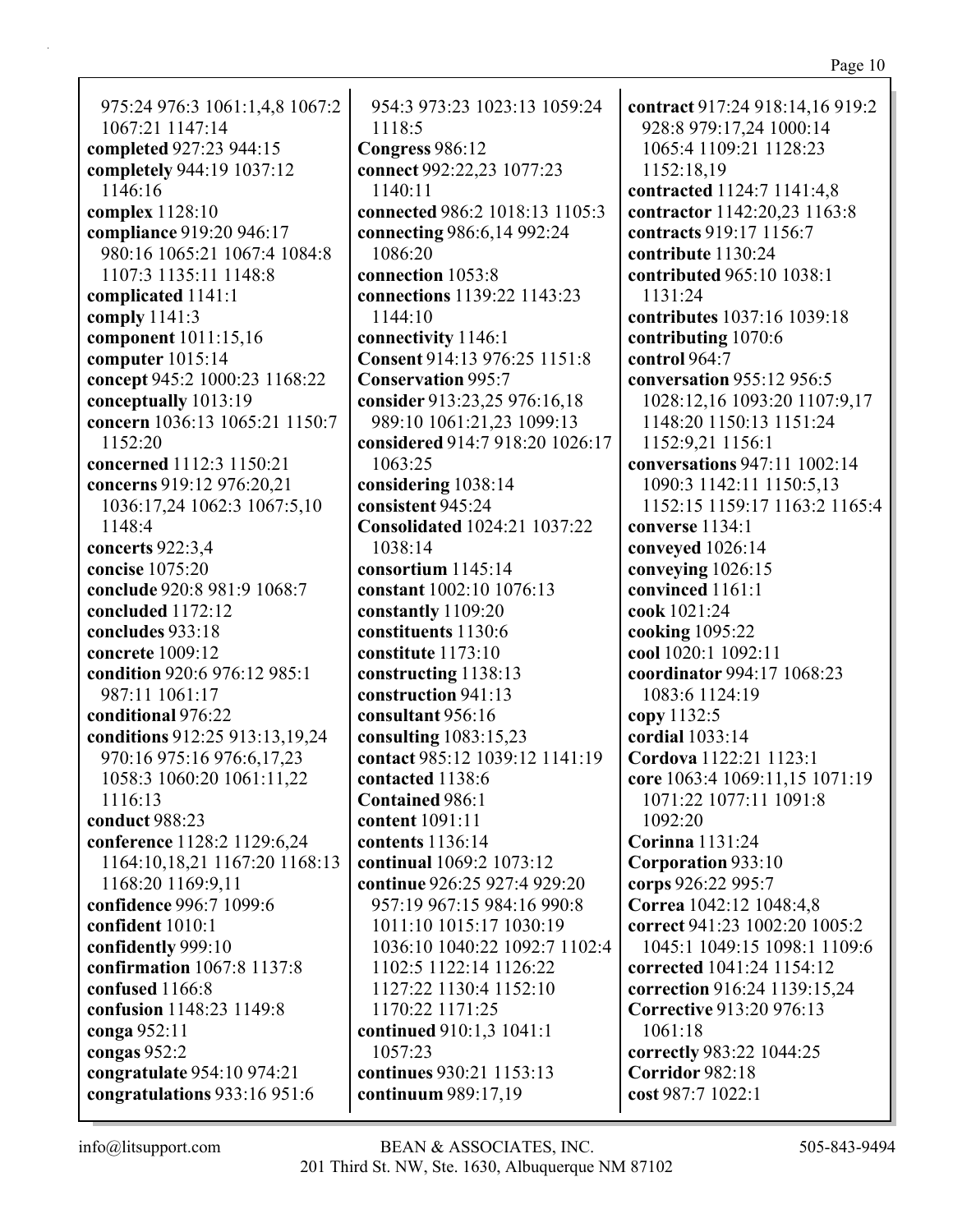**cost-benefit** 1162:21 **Costa** 1021:17 **costs** 1139:20 1145:16 **council** 928:20 929:15 930:6 932:10 937:22 938:15 942:6 947:12 949:21 954:12,13 968:10,14,19 999:4 1002:11 1035:7 1037:1 1057:9 1068:16 1068:17,19,21 1075:17 1076:23 1089:15 1094:11 1151:13 **councils** 954:16 **COUNSEL** 909:13 **counselor** 926:1 1126:12 **count** 1082:2,3 **counties** 1024:11 **counting** 1146:24 **countless** 1118:24 1121:7 **country** 935:19,25 1031:24 1100:16 1168:19 1169:8 **county** 982:2,2 1006:5 1024:8,9 1024:9,12,17 1026:21 1027:13 1037:17 1051:5,10 1146:10 1173:13 **couple** 979:11 993:24 1005:13 1023:22 1046:15 1075:8 1099:25 1100:7 1114:24 1132:10 1145:15 1147:18 1152:11 1155:7,9 **course** 918:14 928:11 931:6 956:19 969:16 978:23 979:24 986:12 1021:20 1038:9 1065:4 1065:16 1066:7 1155:15 **courses** 927:7,24 990:14 **Court** 908:21 1173:9 **cousins** 944:6 **covered** 983:6 **covering** 1160:19 **cow** 1017:14 1033:19 1095:15 **cows** 1017:15 **craft** 951:12 **Crafts** 1072:17 **craftsmanship** 922:8 **cranes** 982:24 **create** 937:4 952:18 958:14 988:22,23 991:11 993:4 1002:1 1029:15 1074:23 1092:15 1124:6 1133:21 **created** 922:22 923:19 924:9

928:25 934:24 986:10,11,12 1018:8 1038:2 **creates** 1000:5 **creating** 925:9 938:23 992:4,7 1134:20 **creation** 985:21 **creative** 951:8 977:12 990:18 1105:20 **creativity** 1160:24 **credit** 922:23 923:3,3 932:22 945:19 958:16 1054:3 **credits** 927:8,9,10,13 **CREDO** 1136:16 **crew** 995:8,8,8 **crisis** 943:23 958:20,23 **critical** 1011:20 **critically** 1042:8 **crocheting** 1095:21 **Crockett** 1052:13 1057:10 **Crone** 909:5 912:1 965:9 967:12 968:8 969:21 971:10,11 972:22 972:23 974:4,5,18,23 1050:15 1050:16,17,25 1051:4,18 1054:17 1055:5,10,12 1057:21 1059:6,7 1112:24 1113:2,8,22 1114:7 1115:8,11,14 1116:22 1117:1,2,21,22 1120:12 1167:18,19 **cross-curricular** 1091:8 **crowded** 1071:15 **crown** 1046:14 **crucial** 987:4 **CSD** 914:14,21 977:1 1062:15 1120:2 1121:3,20 1122:8 1123:8 1138:4 1141:19 1166:23 **CSP** 1126:22 1127:2 **CTE** 961:9 984:17 1128:22 **Cuban** 922:15 952:3,3 **culinary** 990:18 1128:23 **cultural** 952:20,21 953:15,16,16 1035:17 1080:11,13,14,20,23 1080:24 **culturally** 936:1 **culture** 934:24 936:2,3,4 947:14 953:18 962:10 1017:20 1081:3 **cultures** 916:21 998:19 1018:15 **curiosity** 947:17 **curious** 951:13 958:10

**current** 919:3 922:13 928:3 949:9 955:5 977:9 1004:7,16,19 1010:11,23,23 1030:13 1062:24 1064:6 1113:4 1139:1 1146:5 1163:4 **currently** 938:10 966:17 994:17 1007:14 1028:21 1096:18 1099:11 1110:15 1122:23 1127:16 1131:5 1138:18 1152:19 **curricula** 986:1 1129:21 **curriculum** 922:25 923:15 930:19 934:6 988:10 990:9 998:8 1011:18 1063:3 1077:19 **curve** 1069:9 **Custodian** 909:12 **cut** 956:25,25 964:3 1073:9 1156:25 **cutting** 960:8 1056:11 **cycle** 1007:14 1038:9,22 1135:24 **Cynthia** 908:20 1173:8,19 **D D** 910:1,1 919:4 1065:25 1066:3 1070:25 1099:12 **D's** 1012:16 **D"s** 989:12 **D.C** 997:9 1052:14 1053:3 1054:14 **Dad** 1041:12 **daggers** 1155:17 **daily** 924:7 **dam** 1054:18 1055:7 1056:6 **damming** 1055:17 1056:4 **Dan** 930:13 970:8 **dance** 921:8,21,23 922:2,3,4 923:10 924:7,17 926:3,6,13 928:10 934:21 937:11 938:9,11 939:5,6 942:22 948:22 1078:10 **dancers** 926:23 928:9 **dancing** 937:12 940:13 **dangers** 936:12 **dark** 1074:18,19 **data** 912:15 913:2,4,10,16,18,19 917:5 927:2 958:20 963:14 967:19 975:14,18,21 976:3,9,11 976:12 977:24 979:10 980:1 1010:10,19 1011:17 1019:18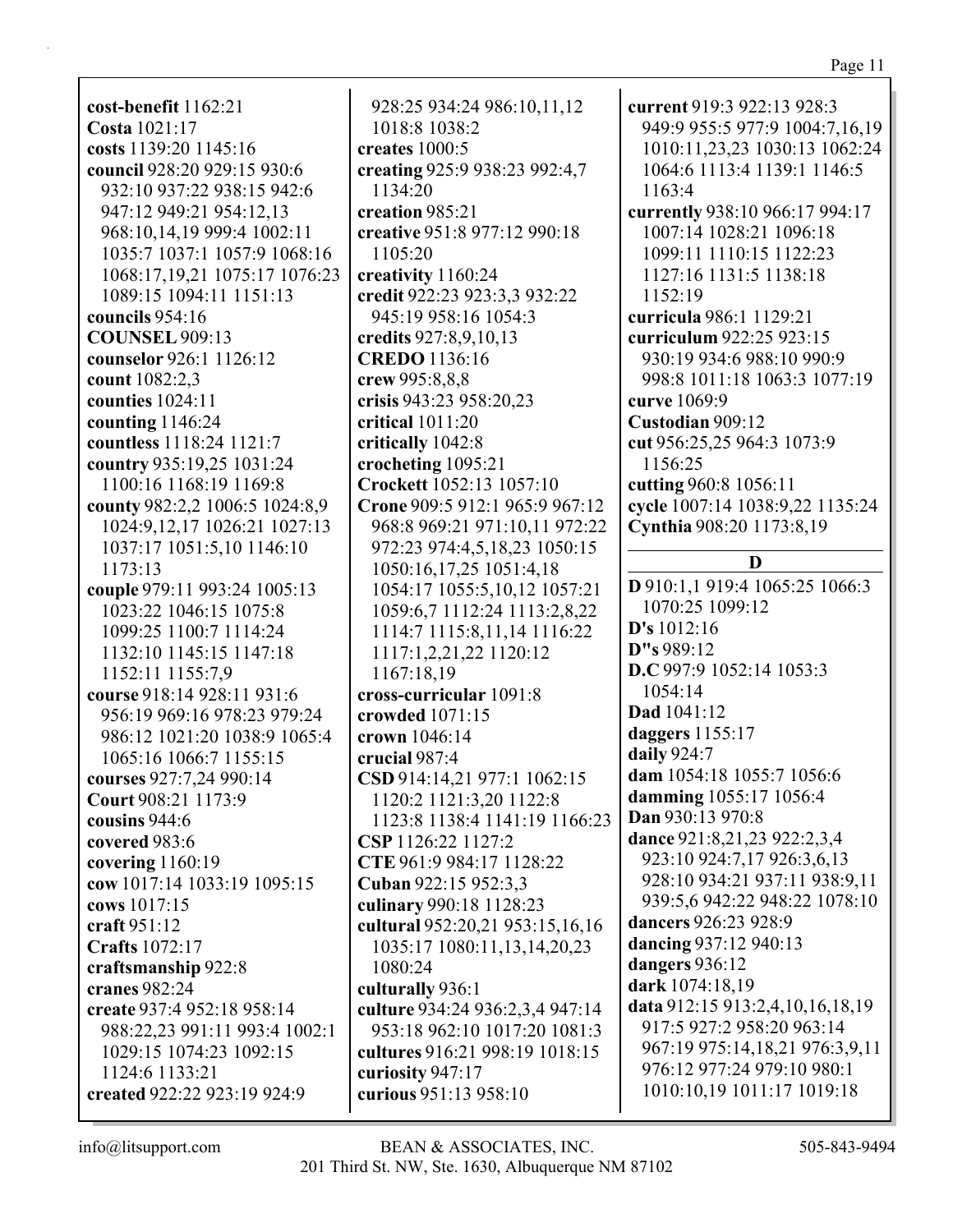1023:21 1024:4,20 1048:5 1060:23 1061:1,8,14,16,17 1063:8 1065:19 1119:1,1 1123:10,20 1136:21 1137:1 1150:7 1161:12,23,23,25 1163:11 **date** 954:14 1128:3,6 1130:1,7 1174:2,9,14,19,24 **date-stamp** 946:20 **daughter** 964:16,17 **DAVID** 909:6 **Davis** 909:5 911:14,15 973:7,8 1059:13,14 1060:11 1064:22 1085:21 1105:13 1117:12,13 1130:7,10 1165:14 **day** 921:20 923:20 924:25 929:4 929:19 935:20 941:9 943:12,17 944:8 948:18 954:25 965:2 966:6 985:23 988:15,16 991:5 993:7 1005:8 1048:18 1060:1 1062:25 1073:3 1076:18 1095:9 1095:10 1099:2 1101:16 1113:9 1113:12 1118:5 1161:8 **days** 913:18 976:11 1021:6,7 1047:7 1056:13 1061:16 1072:15 1114:18 1118:10 1121:14 1162:3 1170:10 **de** 1031:6,7 **deadline** 1003:12 1131:4 1147:4 **deal** 1085:1 1112:8 1158:20 **dealing** 967:13 968:6 **dealt** 1084:25 1097:24 1171:11 **DEAP** 1131:23 1132:1 1145:19 **Deborah** 1169:2 **debt** 1111:14 **decades** 1105:1 **December** 908:11 913:11 927:22 976:4 1061:9 1173:16 **decent** 1150:17 1151:24 **decided** 1049:10 **decides** 913:12 976:5 1061:10 **decimal** 1077:23 **decimals** 1077:23 **decision** 913:7 975:25 1061:5 1086:4,4 1159:4 **decisions** 1159:12,14 **decline** 917:8,22 918:5 978:25 979:8

**declined** 979:19 **declining** 1001:21 1006:7,8,8 **decrease** 970:24 972:11 1058:11 1116:21 **dedicated** 987:9 **dedication** 938:19 954:15 **deep** 1009:9 1036:5 1089:16 **deeper** 968:1 985:17 1078:1 **deeply** 937:24 970:7 1077:20 **defense** 1016:20 **defensive** 1121:17 **defer** 1092:3 **deficiencies** 990:4 1139:15,24 **deficit** 947:2 950:8 **deficits** 1049:23 **Defining** 1135:13 **definite** 1022:15 1152:25 1153:3 **definitely** 942:1 948:3 956:10 957:7,9,16 968:8 1037:23 1038:18 **degrees** 1100:11 **del** 982:21,23 1141:15 **DEL'D** 1174:9,14,19,24 **DELIVERED** 1174:9,14,19,24 **demand** 1056:5 **demanding** 1056:2 **democracy** 1168:22 **demographic** 1075:23 **demographically** 1024:15 **demographics** 1024:23 1029:4,8 1075:22 1076:16,16 **demonstrate** 980:5 1020:3 1076:10 1077:4 1169:17 **demonstrated** 980:10 1065:24 1067:12 **Demonstrates** 918:24 **demonstrating** 1170:18 **departed** 1118:8 **Department** 938:10 941:22 1007:19 1123:11 1126:5 1139:15,16 1140:17 1168:15 **departments** 1141:7 **depending** 1031:1 1049:19 **depth** 1012:8,17,21,23,24 **Deputy** 909:10 914:21 916:4 1130:13 **deserve** 942:2,3,9 **design** 992:6

**designated** 991:5 **designating** 1055:1 **designation** 1052:11 1053:6 1054:6,22 **designed** 1014:25 1074:25 **designing** 992:8 **despite** 978:5 1141:18 **detail** 938:13 **details** 1054:21 1129:9 1138:11 **detect** 969:23 **determination** 1000:2 **develop** 985:13,17 1027:11 1035:11 1044:15 **developers** 941:12 **developing** 1027:3,5 1067:18 1131:18 1136:8 **Development** 933:9 1128:10 **devil** 1104:8 **diagnosed** 1049:2 **diagram** 1122:2 **Diego** 920:22 931:14,17 932:1 933:17 955:12 959:12 996:14 998:19 **difference** 924:15,21 942:10 969:10 1031:4 1032:7,9 1082:16 1094:4 1106:5 1121:25 1146:23 **differences** 1024:15 1030:4,5 1080:12,13,21,24 1081:7,8,9 1086:23 1097:3 **different** 922:15 928:21 929:5 952:4,11 954:2 988:11 989:16 991:7 993:2 998:19 1003:17 1007:20 1008:12 1010:14 1044:13,20 1047:13 1070:19 1080:16 1084:18,25 1085:1 1095:20 1096:1,24 1104:25 1130:25 1131:15 1137:4 1146:16 1150:25 **differential** 1013:5 1033:17 1102:19 **differently** 1092:6 **difficult** 912:14 959:18 964:2,6 1007:24 1040:8 1071:10 1099:3 1159:14 **difficulties** 1069:17 **difficulty** 1093:21 **digging** 1119:17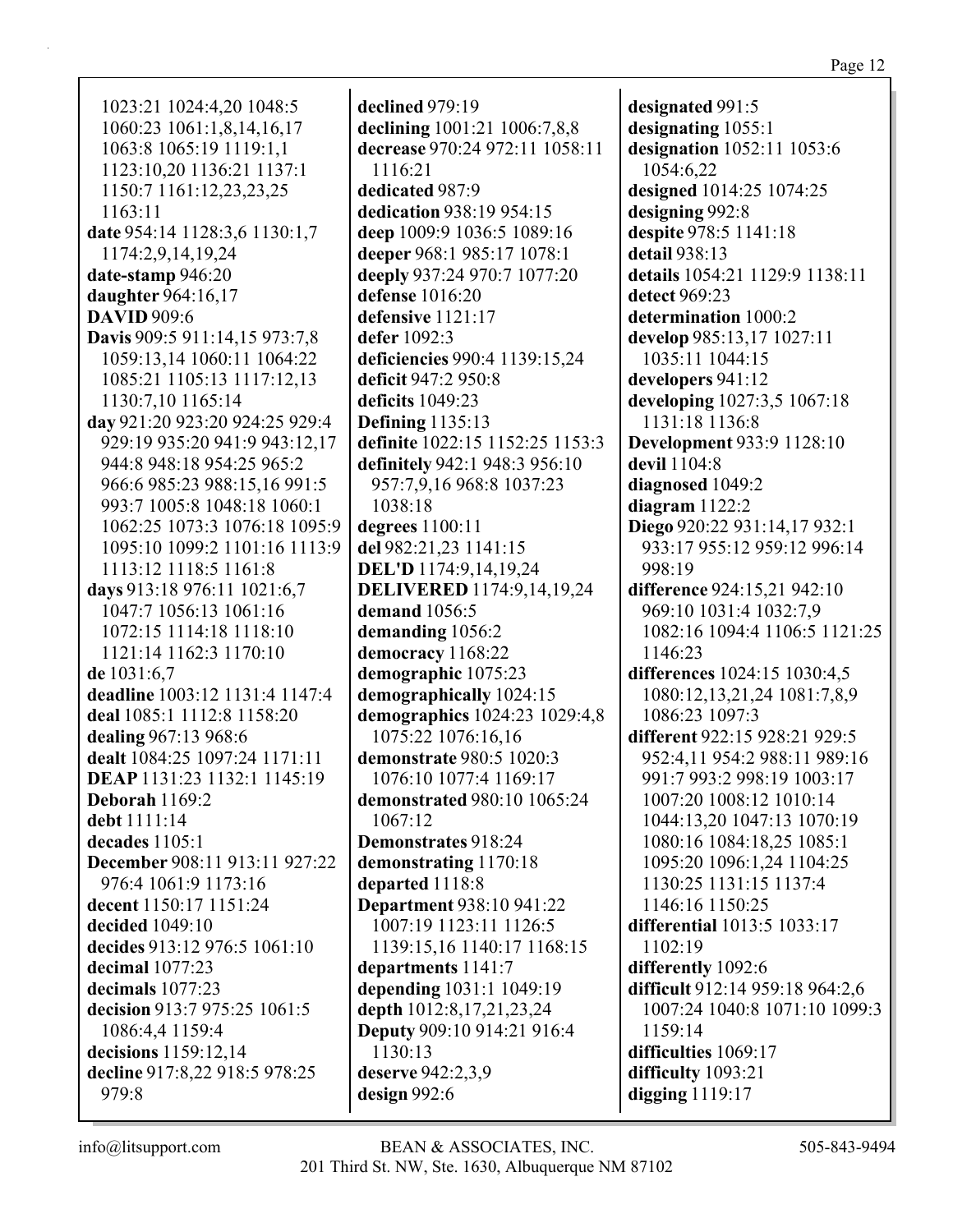**digital** 1040:11 **diligence** 1125:17 **diligent** 970:3 **dime** 1004:13 **ding** 963:16 **dip** 976:24 978:3,5 979:7 1063:14,16 1064:2 1065:1,9 **dipped** 958:21 **dipping** 1096:23 **direct** 934:6 977:10 1028:16 **direction** 960:13,15 1077:1,2 1106:11 **directly** 939:2 948:6 966:9 1027:22 1028:5 1161:22 1168:11 **director** 909:9,10 914:18,21,24 930:19 931:21 981:17 1006:21 1042:13 1052:23 1053:1 1068:15 1084:19 1120:7,13 1123:2,10 1125:11 1126:6 1130:9,13,20 1131:1 1137:18 1140:17 1145:8 1148:2,7 1152:2 **directors** 937:20,21 938:13 1084:18 **dirt** 941:18 **disabilities** 979:4 1159:24 **disabled** 1100:1 **disadvantaged** 979:3 **disallowed** 1028:4 **disappointing** 1092:18 **disconnect** 1008:25 1011:12,22 1015:18 1124:10 1149:7 **discount** 1140:12 **discounted** 1144:3 **discounts** 1140:8,13 **discovered** 1090:22 **discussed** 946:10 1113:24 **discussion** 910:2,9 914:3 946:14 955:19 971:3 1054:24 1055:18 1056:10,10 1062:1 1167:3 **discussions** 966:22 1040:5 **Disks** 1174:8,13,18,23 **Disorder** 985:10 **disparities** 1033:16 1041:1 **disparity** 1025:5,13 1027:15 1097:5 **displayed** 977:15

**dissecting** 1095:15 **dissection** 1095:16 **distressing** 1119:16 **distributed** 1158:13 **distribution** 1071:8 **district** 986:16 1022:21 1036:16 1036:22 1042:16,18,22 1079:20 1079:21 1082:12 1084:14 1107:10 1127:9,12 1131:11 1135:25 1140:18,20 1143:12,15 1143:20 1160:5,9 **district-authorized** 1107:11 **district-chartered** 1136:22 **districts** 967:4 1136:1 **dive** 997:2 1161:11 **diverse** 930:15 1039:7 1041:11 1080:2,2,3,5 1081:6 1106:21 1107:12,14 1109:19 **diversify** 1033:3 **diversifying** 1107:2 **diversity** 1034:14 1085:5 1100:24,24,25 1107:24 1113:23 **divide** 1024:13 1035:17 1036:5,8 1123:13 1129:14 1137:3 **division** 910:9 1013:2 1026:1 1122:4 1130:15,21 1131:12 1137:24 1138:6 1139:13 **Docs** 1093:6 **doctor** 1114:9 **document** 1163:25 1174:8,13,18 1174:23 **documents** 1066:23 1067:3 1093:10 **dog** 915:7 **doing** 915:17 934:14 936:15,15 937:1,25 940:13 944:7 954:21 970:1 982:7,9 990:2 995:14 996:22 1015:6 1022:5,6,12 1023:14 1026:14 1032:2 1045:23 1046:24 1076:15 1083:19 1090:14 1091:7,17 1092:13,22 1094:23 1095:18 1102:10 1103:7 1104:1,10 1130:5 1133:19 1135:12 1146:2 1163:10 **DOIT** 1139:16 1142:16 **dollar** 1013:12 1140:19 1146:24 **dollars** 950:23 966:19 1145:20

1145:21 1160:13 **Dolores** 1150:22 1151:13 **Don** 908:13 **donate** 948:2,12 **donations** 948:20 **Donna** 930:10 938:4,6,8 **donors** 948:11 **door** 1071:8 **doors** 985:2 **double-digit** 1009:25 **doubt** 1001:7,13 1089:4 1118:23 **Downer** 965:25 **downside** 1018:25 **downstream** 1055:20 1056:5 **downtown** 1078:16 **downward** 914:12 976:24 **Dr** 920:22 929:22 931:14,17 932:1 933:17 955:12 959:12 966:7 1040:3 1068:22 1083:3,5 1147:3,8 1148:16 1149:21,23 **Dragons** 1090:19 **drama** 990:17 1078:10 **drastic** 1064:9 1084:17 **drastically** 1065:16 **dream** 951:8 **dreams** 1000:1 1104:6 1132:2 **drew** 953:17 **drill** 1067:13 **drill-and-kill** 1091:12 **drills** 919:24,24 920:1 1067:12 **drink** 930:2 **drive** 965:12 982:5 1067:7 1073:9,9 1093:8 **driven** 964:18 **Driver's** 1008:5 **driving** 1100:9 **drop** 917:7 1046:9 **drugs** 1105:16 **drum** 926:22 935:24 952:10,19 953:1,8,16 **drumming** 922:16,16 953:15 **drums** 952:18 953:2,2 **dual** 923:2,3 932:22 945:19 958:16 983:24,25 984:8 1016:9 **dual-credit** 921:10,23 925:23 927:7,24 928:4 945:12 963:9 1023:9 **due** 980:14 1125:17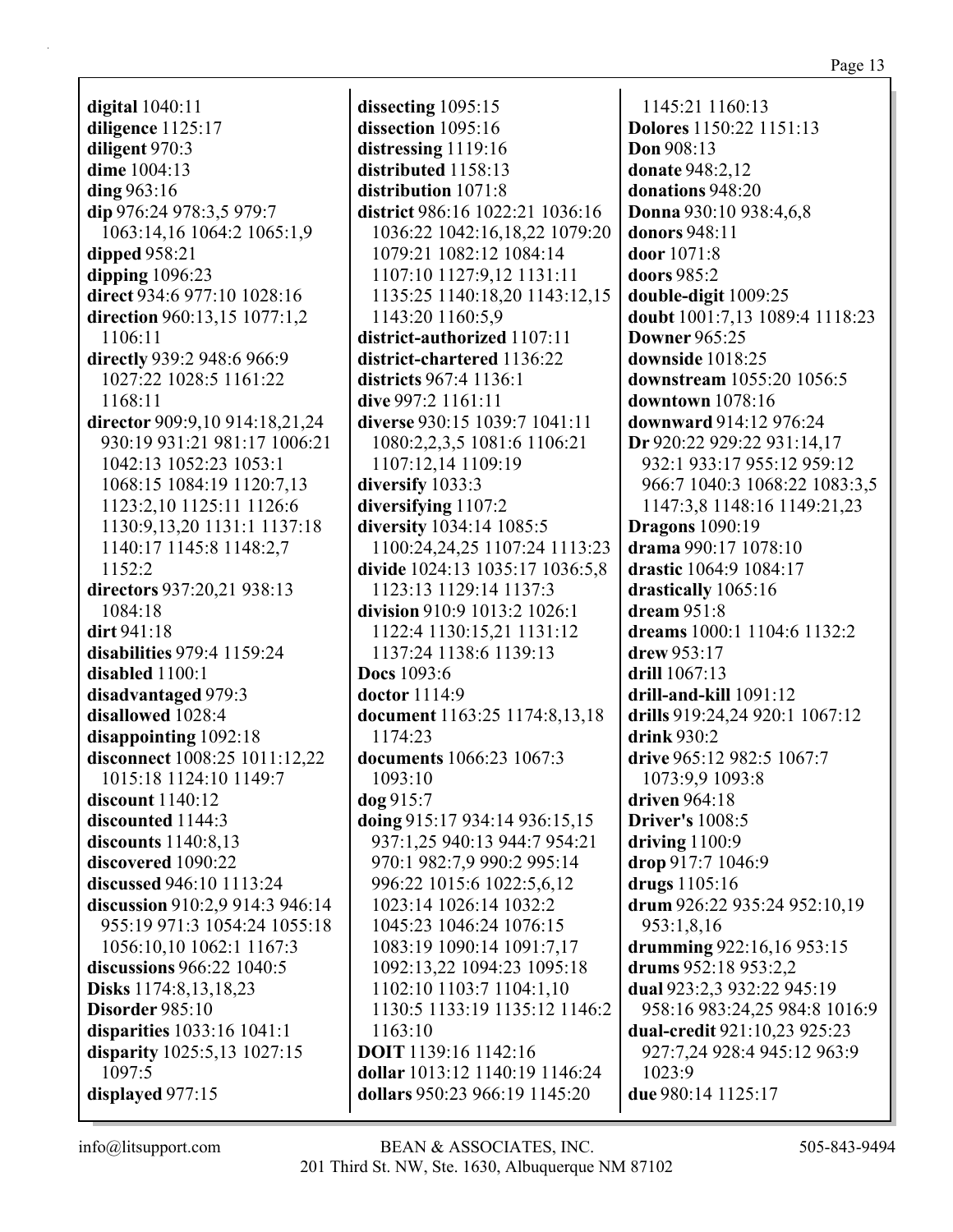**duty** 924:25 929:19 **dying** 1051:7 **Dylan** 1166:24 **dynamic** 935:6 **dyslexia** 1049:1 **E E** 909:1,1 910:1,1,1 **e-mail** 1141:19 **e-mails** 1141:18 **e2020** 922:25 **earlier** 945:5 955:13 975:12 1021:22 1098:19 1133:12 1147:8 1153:19 1161:21 1171:17 **early** 945:6,10 1027:17 1104:5 1107:9 1147:22,23 1150:12 **earned** 927:8,9,9,15 **earns** 1067:22 **EAs** 1095:2 **easier** 993:19 1149:16 1157:18 **easily** 1072:9 **East** 1000:21 **easy** 977:21 1086:15 1102:17,18 1104:4 **eat** 921:11 **eats** 1032:10 **echo** 1023:15 1169:25 **eco-monitoring** 995:8 **ecologist** 1051:9 **ecology** 1038:12 **Economically** 979:3 **economics** 984:23 **ed** 941:22 970:4 988:15,16 1042:13,20,21 1047:21 1049:16 1049:21,22 1068:22 1082:9 1083:5 **ed-identified** 1049:13 **educate** 1008:16 1031:13,15 1035:15 **education** 908:1,12 911:2 927:4 931:21 932:3 934:9 956:15 959:20 970:14,22 971:25 982:12 984:14,15 986:5 989:17 994:16 998:15,16 999:20 1027:23 1029:12,16 1031:25 1046:13 1053:13 1054:7 1058:1 1058:9 1066:14 1069:23 1079:7

1083:10,10 1116:11,20 1121:2 1126:5 1134:5 1145:16 1146:6 1146:15 1160:2,16 1161:6 1168:15,22 1169:10,22 1173:1 1173:12 1174:5 **educational** 972:9 988:7 998:2 999:13 1000:3 1009:4 1038:11 1168:7,18 **Educator** 1169:11,21 **educators** 950:14 1011:25 1157:7 **eeho** 1034:17 **EF** 1096:6 **effect** 981:2 1054:22 1113:8 **effective** 1135:12 **effort** 912:12 942:4 1041:7,17 1121:5 1133:17 1146:22 1150:18 1153:18 **efforts** 986:12 1015:17 1071:1 1077:4 1126:4 1131:21 1134:7 1144:5 1147:16 **eight** 912:4 927:13 955:13 977:3 1006:21 1036:8 1062:16 1079:19 1114:12 **eight-to-zero** 1118:3 **eight-zero** 1118:4 **eighth** 1093:18 1096:8 1098:25 **eighth-grade** 991:2 1045:8 **eighth-graders** 992:16,25 1010:11 **either** 918:9 921:7 922:23 923:7 927:4 942:21 944:12 948:2 962:24 1016:5 1021:25 1049:19 1086:15 1088:23 1096:2 1105:4 **El** 974:24 1033:10 1067:2 **elective** 990:14 **electrician** 944:20 **electronic** 916:24 1062:23 **element** 1121:12 1129:5 **elementary** 1009:6,8,10 1011:25 1012:3 1015:24 1028:11 1077:16 1138:15 1146:11 **elements** 1104:2 **eleven** 999:8 **eleventh** 1010:23 1020:24 **eleventh-** 1010:24 **eleventh-grade** 944:9 **eliminated** 984:6

**elimination** 957:1 **elite** 922:4 **ELL** 1073:13 **embarrassing** 1003:20 1032:22 **embedded** 923:14 1000:25 **embody** 1133:22 **embrace** 1001:8 **embraced** 1000:24 **emergency** 919:24 1067:12 **Emi** 965:21 974:25 **empathy** 939:24 **emphasizes** 977:10 **emphasizing** 951:4 **employees** 920:3 980:19 1067:23 **employment** 1067:7 **enable** 1152:2 **Encantada** 974:8,19 **Encinias** 930:19 934:5,6 951:10 951:18 953:14 954:6 965:6 **encourage** 1001:12 1015:16 1051:11 1144:1 **ended** 1079:22 **ends** 1085:2 **energy** 915:22 953:23 1136:10 **engage** 937:3 939:1 951:22 953:8 953:10 1014:23 1091:10,13 1154:21 **engaged** 936:5 943:5 954:13 958:6,9 1019:3 1082:15 1094:23 1152:15 **engagement** 916:3 928:24 935:9 938:21 **engages** 953:17 **engineering** 1015:6 **engineers** 1015:11 **English** 923:9 924:6 970:21 972:7 979:4 994:16 1024:5 1032:18 1058:8 1066:20 1116:18 **enhance** 934:9 **enjoy** 1008:23 1114:3 1115:4 1170:3 **enjoyed** 1079:24 1100:9 1170:9 **enormous** 985:24 **enrolled** 923:7 1084:10 **enrollment** 916:20 919:15,19 955:5 977:9 983:24,25 984:8 1001:21 1013:21 1024:19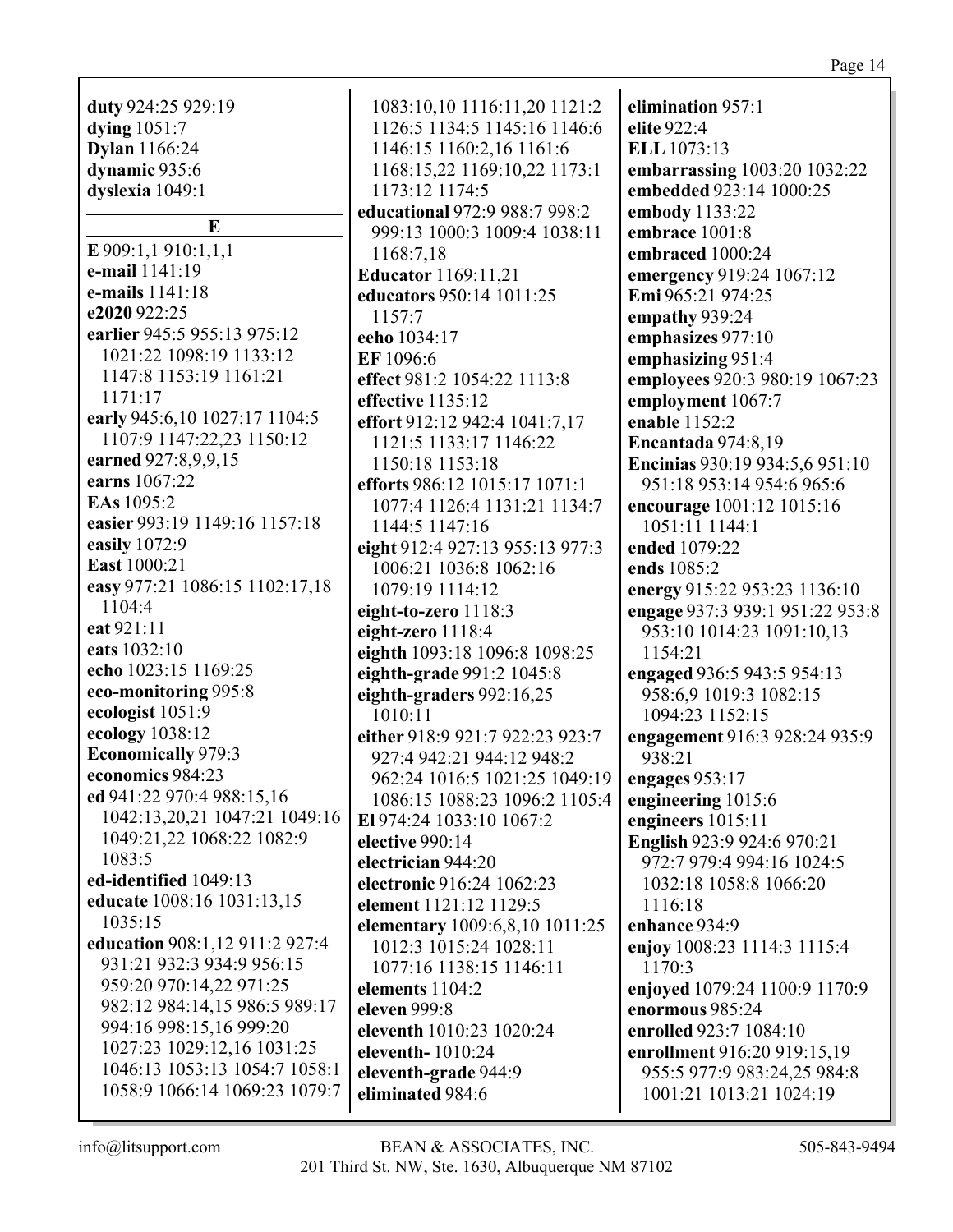1062:25 1107:13 1113:4,20,21 1138:22 1139:4 1160:23 1161:17 **enrollments** 1031:9 **ensemble** 952:20 **ensembles** 928:10 **ensure** 955:1 1127:23 **ensuring** 1135:7 **enter** 944:20 1064:23 **entering** 1030:7,18 **enters** 967:11 **entertain** 1057:23 **entire** 1001:11 1138:5 1147:14 **entirely** 1150:23 **entrepreneurship** 998:11 **envelope** 948:21 **environment** 942:3 977:13 986:7 1029:17 1056:21 **environmental** 1018:11 1079:7 **environments** 986:17 **Equally** 1121:1 **equipment** 1140:10 1143:22 1144:15 **equitable** 1134:4 **equity** 947:12 1029:6 1031:2 1133:20 **era** 939:19 **eRate** 1139:11,18 1140:3 1141:9 1141:23 1143:22 1144:14,18 1145:4,10,15 1146:12 1162:16 1162:18 **error** 1003:17 **es** 1090:20 **Escuela** 937:10 **Española** 967:21 1073:8 **especially** 960:11,13 985:13 989:18 1008:21 1012:25 1028:6 1031:23 1036:15 1091:2,11 1098:10 1128:23 1135:2 1146:2 1146:8,23 1147:7 1170:22 **ESSA** 1133:3 **essential** 1015:8 1168:25 **essentially** 969:25 **Estancia** 1141:13 **estimate** 1157:15,18 **estimates** 1157:25 **Estrada** 999:2,4 1037:10 **ethnic** 1040:23 1041:7

**ethnicities** 1037:21 **ethnicity** 1030:14 1041:13 1064:15 **Europe** 1096:7,18 **evaluation** 1002:8 **evaluations** 919:13 **evening** 922:23 942:14 1045:17 **evenings** 929:4 **event** 1074:11,12 1139:5 **events** 948:10 1039:25 **eventually** 952:18 1045:4 **everybody** 973:21 1017:5 1040:19 1041:19 1047:16 1111:21 1154:24 1156:10,11,12 1157:20 1170:25 **everybody's** 1043:21 **Everyday** 1069:14 1071:22 **everyone's** 1052:19 1062:5 1150:18 **evidence** 918:9 927:1 **evidenced** 1067:15 **evident** 938:20 **evolve** 936:9 **evolved** 930:25 **exact** 1024:23 **exactly** 1046:19,22 1091:6 **example** 944:23 982:14 1018:10 1077:21 1086:19 1122:5 1133:25 1145:20 1162:17 **examples** 1019:1 1023:5 1162:18 **exams** 962:8 999:18 **exceeded** 918:10 979:12,15 1066:16 **exceeding** 1002:17 **excel** 989:22 1017:17 **Excellence** 1138:3,10 **excellent** 987:23 991:9 1004:17 **exception** 985:25 1125:23 **exceptional** 954:2 **exceptions** 940:12 **excess** 966:24 **excite** 1091:14 **excited** 931:11 983:23 992:11 1083:24 1111:11 1127:6,14 1128:1 1129:4,22 1166:13,14 **exciting** 924:15 1002:1 1007:3 1101:10 1170:11 **exclude** 1126:21

**exclusive** 1107:23 **exclusiveness** 1129:7 **excuse** 957:12,12 965:11 983:12 1075:12 **excuses** 974:11 1030:25 **executed** 968:3 **executive** 1110:25 1150:9 **exemplars** 1093:18 **exemplary** 938:14 **exhibit** 1100:17 **Exhibits** 1174:8,13,18,23 **exist** 1056:21 1104:18,18 **existed** 1036:9 **existing** 936:14 1134:25 1138:14 1142:17 **exists** 997:15 **expand** 1001:17 1110:6,17 **expanded** 1127:23 **expansion** 955:9 1135:13 **expectation** 919:18 **expected** 917:19,25 978:17,21 1064:12,16,18,21 1076:6 1147:5 **expects** 933:6 **expeditionary** 1001:11 **expenditure** 946:7,9 **expenses** 1111:16 **expensive** 1100:15 **experience** 952:19 963:18 977:11 983:4,8 985:5 986:22 999:23 1000:16 1051:8 1101:23 1124:15 1127:6 **experiences** 993:14 994:21 998:17 1053:16 1096:24 **experiencing** 983:11 1100:19 **experiential** 982:12 988:15,15,20 998:1,15 **expertise** 938:18 1083:25 1140:25 **experts** 1144:6 **explain** 981:22 1003:3 1031:21 **explains** 1011:22 **explanation** 1007:7 1008:18,19 **exploding** 1008:14 **exploration** 1006:25 **explore** 952:21 1138:3,24 1152:16 **exploring** 986:17 1001:12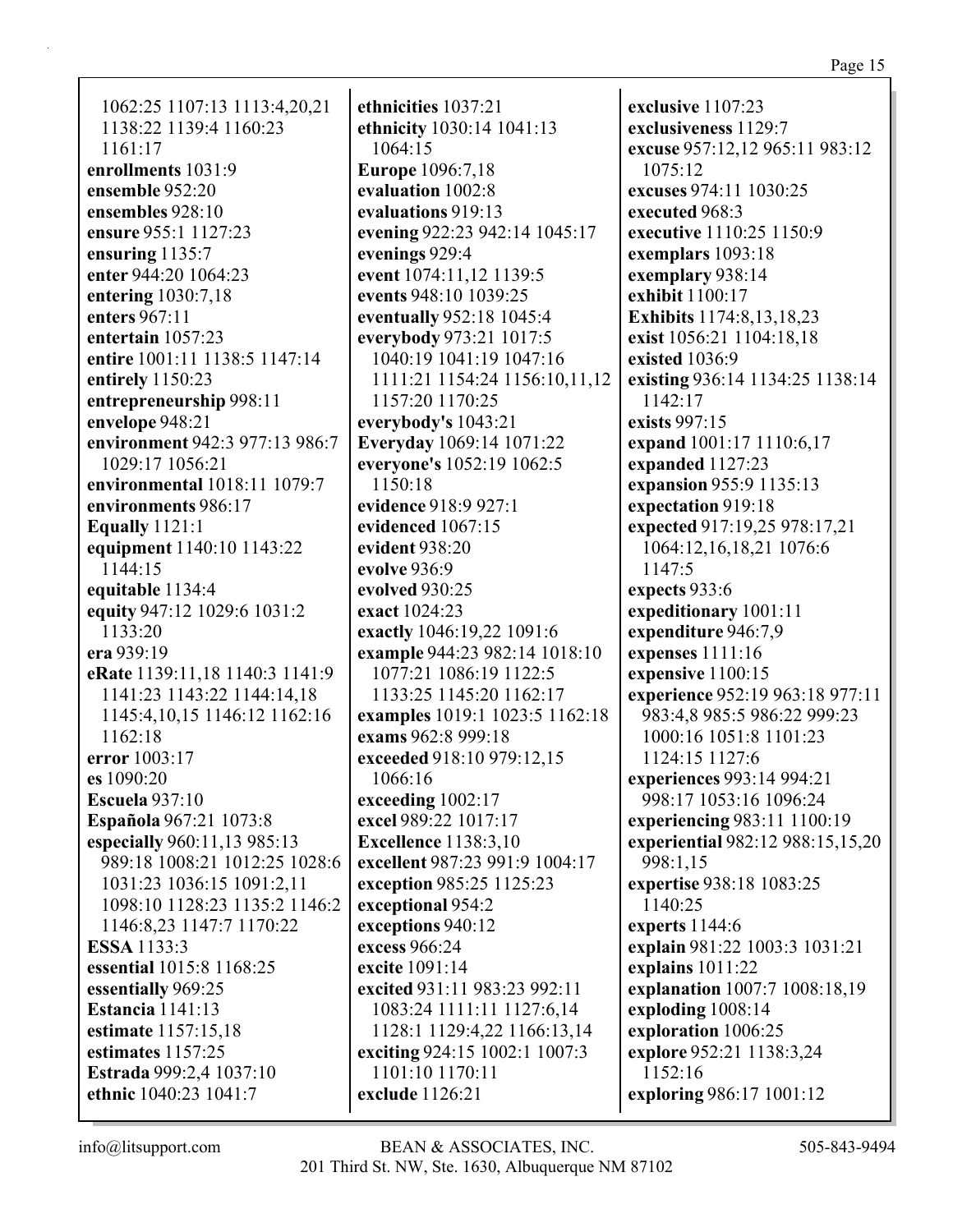**EXPO** 1124:16 **exposed** 995:1 **express** 1075:2 1120:14,24 1121:1,10,24 **expressed** 1036:17 1148:16 1149:4,13,23 **expression** 940:23 **extended** 1151:19 **extends** 998:14 **extension** 1086:2 **extensive** 968:2 **external** 1124:6 **extra** 966:22 969:9,22 987:7 1005:9,10,14 1072:21 **extraordinary** 1120:17,18 **extreme** 1080:24 1121:1 1146:18 **extremely** 978:9 **eyes** 1051:7 1054:11 1155:18 **F F** 919:5 1066:3 **face-to-face** 939:22 **faces** 963:23 **facilitate** 1128:25 **facilitating** 1169:5 **facilities** 919:23 950:4 1015:4 1067:11 1068:1 1073:17 1074:9 1134:20,21 1144:15,24 1145:3 1159:16,20 **facility** 931:15 932:8,14 941:24 942:2,8,8 946:8 950:2 981:1,3 1001:24 1014:5 1044:24 1068:5 1071:12,14 1139:1 **Facio** 1128:10 **fact** 950:12 954:13 987:3 1001:25 1002:7 1004:22 1031:6 1091:7 1099:17 1103:10 1118:23 1159:4 **facto** 1031:7,7 **factor** 924:4 **factors** 1069:24 1070:7 1145:1 **facts** 1010:1 **faculty** 922:3 938:19 **FAFSA** 927:23 **fail** 945:11 1005:13 **failed** 1031:12 1057:6 **failing** 980:4 999:12 **fairly** 1008:8 1039:1,15

**fall** 926:9 928:1 944:22 965:25 1114:15 **fallen** 1101:3,4 **Falling** 1002:17 **fallow** 992:6 **Falls** 919:9 945:25 979:14 980:15 1066:10 1101:4 1115:17,20 **familiar** 925:5 953:1 1008:22 1026:21 1140:4,16 1141:24 **families** 909:9,11 915:23 916:3 928:12,25 929:1,11,11 942:6 947:14 959:11,14,15 968:10 985:16 1033:22 1089:5 1102:24 **family** 928:24 929:8 944:6 959:17,20 998:25 1019:13 1024:8 1036:7 1096:11 1115:15 **family's** 929:6 **famous** 1050:2 1051:6 **fantastic** 1102:12 1103:9 **far** 919:9 939:8,16 945:25 951:11 963:25 964:1,8 975:5 979:14 980:15 984:9 987:21 1002:17 1017:20 1028:25 1030:13 1066:10 1067:16 1069:17 1111:4 1112:2 1141:12 1161:16 1164:2 **farmed** 1088:12 **Farmhouse** 1073:2 1088:14 **farming** 1088:14 **Farol** 974:24 **fascinating** 1000:18 1011:13 1100:23 1101:8 1102:1 **fashion** 1120:14 **fast** 923:25 944:2,5,23 1039:21 1151:2,3 1165:25 **faster** 1134:3 **father** 1016:9 1115:18 **fault** 959:21 1153:12 **favor** 1161:18 1172:9 **favorite** 1051:23 1077:17 **favors** 1076:15 **FBI** 967:17 **FCC** 1140:7 **Fe** 908:13 967:21 974:13 982:5 1051:24 1079:4,4 1099:5 1173:13 **feasible** 1127:10 **February** 913:22 914:3 937:2

976:15 1061:21 **federal** 1007:20 1008:5,10,11 1162:22 **feds** 1055:18 **feed** 1097:12 **feedback** 1127:21 1130:3 1132:21 1147:8 1158:7 1164:4 **feeds** 1114:16 **feel** 924:20 929:17 935:11 942:10 945:15,17 969:9 989:21 993:11 993:17 1034:20 1078:4 1083:13 1085:3,11 1088:22 1092:3 1132:23 1135:17 1155:5 1159:3 **feeling** 1155:6 1166:2 **feels** 1009:10 1164:22 **feet** 1123:12 **felt** 949:24 1084:14 1122:4 1131:2 1155:25 **females** 967:24 **feral** 1017:10 **festival** 1052:2 **fewer** 1012:24 **fiber** 1145:16,25 **field** 988:13 1002:3,3,5 1168:18 **fierce** 1051:7,9 **fifth** 1012:5 1077:14,15,22 1096:8 **fifth-graders** 1114:19 **fight** 957:25 1056:3 1153:20 **figure** 934:8 936:11 951:20 1101:17 **figured** 1004:6,14 1062:11 **figurine** 991:21,24 **figurines** 991:20 **file** 1003:12 1066:23 **filed** 1067:3 **files** 1066:25 **fill** 1126:24 **filled** 1041:10 1149:14 **filters** 1111:25 **final** 933:6 1040:24 1086:4 1125:2,23 1130:12 1136:8 1167:24 **finalized** 1167:25 **finalizing** 1158:4 **finally** 933:15 952:16 999:1 1004:14 1080:25 1085:17 1121:10 1135:21 1136:12,20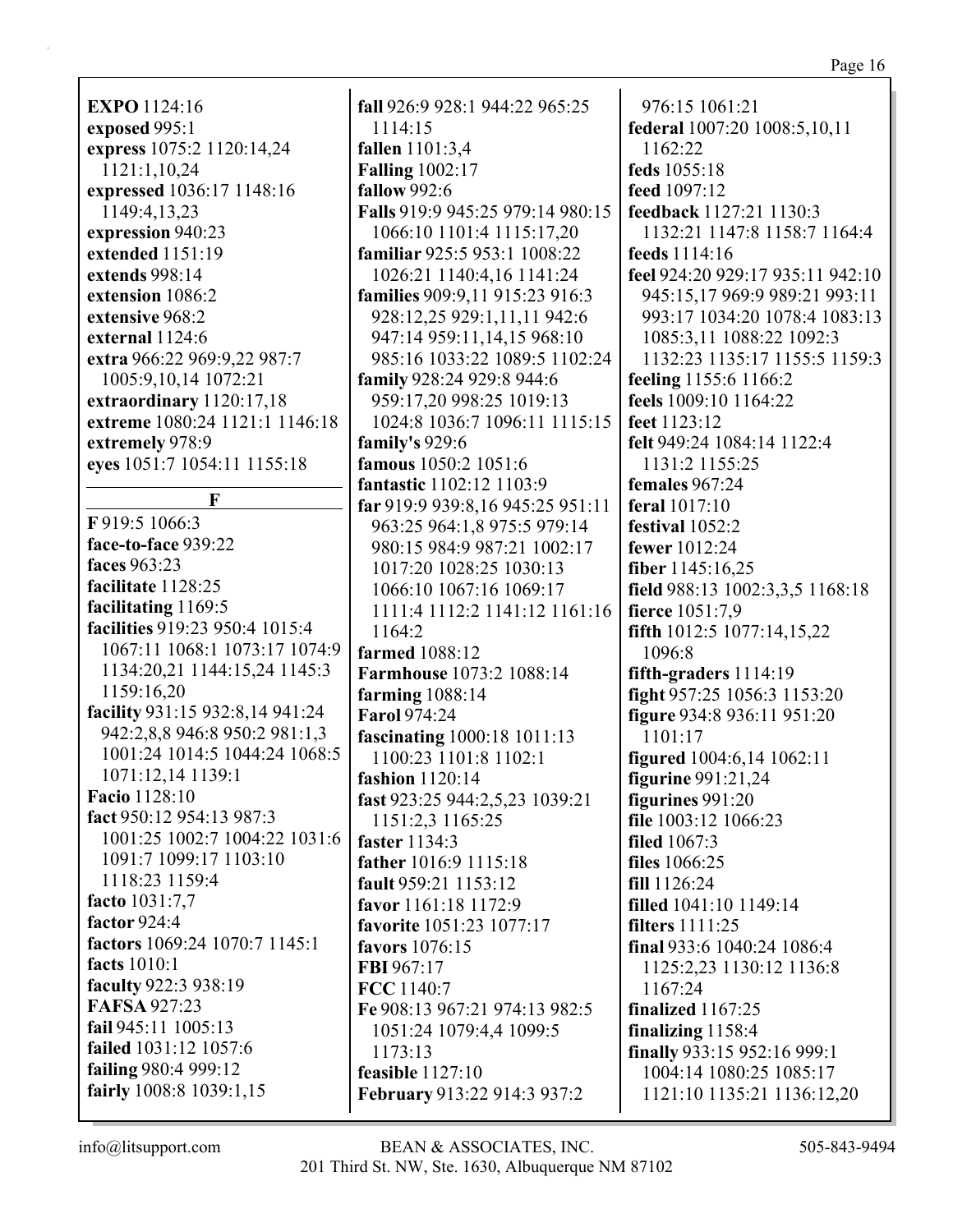**finance** 914:1 921:3 933:8 1123:10,11 **financed** 1034:10 1124:10 **financers** 955:24 **finances** 1099:20 1111:8 **financial** 913:9 919:20 927:16 933:2 945:25 947:21 949:17 976:2,20 980:15,16 1021:20 1022:3 1061:7,25 1065:21 1067:4 1080:14 1123:21,23 1124:3 **financing** 932:14 933:3,7 947:3 955:16 956:1 **find** 950:22 977:17 1011:2 1036:19 1077:19 1091:21 1092:18 1093:15 1099:3 1105:3 1105:20 1114:4,19 1115:1 1124:25 1125:16 1126:13 **finding** 929:9 946:14,15 954:20 1002:18 1065:18 1067:5 1091:18 1097:23 1135:9 **findings** 918:19 919:22 946:17 979:25 980:1,2,3 1003:5,23 **finds** 1125:1 **fine** 945:18 958:8 1008:22 1113:1 **finished** 1014:5,7 **finishing** 932:15 **Fiona** 981:21 987:25 988:1 1009:3 1019:8 1020:11 1037:4 1037:8 1048:16,19,24 1049:15 **fire** 1051:7 **fires** 1100:8 **firm** 1003:7 1020:2 **first** 914:25 915:8 917:24 932:24 933:23 943:21 949:23 951:3 963:24 969:16 979:1 986:6,9 987:12,13,17 995:21 996:4 998:22 1000:14,17 1006:20 1007:9,10 1024:1 1026:2,3,11 1050:4 1069:6,10 1070:9,24 1073:5 1079:20 1084:7,11 1100:12,23 1105:6 1121:18 1123:22 1127:8 1129:25 1132:13 1136:5 1137:15 1159:2 1163:20 1166:19 1168:6 1171:2 1171:4,11 **first-grade-level** 962:4

**fiscal** 985:1 987:11,14 1003:10 1004:7,8 1008:11,12 **Fish** 1027:5,9 **fits** 923:11 1011:17 **five** 908:11 919:8 923:18 970:15 972:2 983:15 1005:4,15 1007:20,21 1021:6 1058:2 1066:12 1081:24 1090:18 1110:11,17,19 1116:12 1121:14 1123:15 1141:25 1158:23 1174:3 **five-year** 1158:23 **flag** 1029:8 **flamenco** 922:11,16 926:6,10,14 926:23 928:9 937:4,9 941:15 951:25 952:23 956:11 965:14 965:18 974:24 **flamenco-a-thon** 948:15 949:1 **flip** 1024:22 **float** 1015:24,25 **floor** 912:7 933:25 975:3 977:17 995:23,25 997:23 998:7 999:3 1037:9 1042:11 1052:10 1054:19 1072:18 1082:2 1084:3 **floors** 922:11 **flow** 974:22 **flowing** 1074:1,3 1125:18 1160:8 **focus** 916:1,20 921:5,7,21 922:2 922:7,18 923:15 926:13 929:15 934:15,22 936:7,24 942:21 943:19 944:10,18 968:9 982:12 983:1 991:3 1014:21 1018:11 1023:1 1049:10 1073:12 1168:21 1169:10 **focused** 1127:21 1156:1 **focuses** 935:14 **focusing** 940:15 1019:12 **Foley** 970:7,8 **folk** 952:13 1079:5 **folks** 914:15 934:8 950:14 977:2 1001:19 1032:23 1033:11 1055:22 1056:19 1104:15 1105:2,7 1108:14 1121:4 1132:19 1133:19 1136:8 1142:16 1151:16 **follow** 960:4 1008:10 1014:17 1031:8 1122:14 **followed** 1067:13,13

**following** 920:2 941:22 1064:1 1067:15 1092:4 1097:21 1160:22 1168:11 **follows** 1060:10 **food** 1021:24,24 1089:5 1103:10 1128:15,24 1151:5 **foot** 1127:22 **football** 1002:3 **forboding** 1081:10 **force** 957:3 **foregoing** 1173:10 **Forest** 986:9 1051:17,18 **forests** 1056:12 **forget** 1050:8 1118:15 1120:3 1150:3 **forgot** 1046:13 **forgotten** 974:12 1164:21 **form** 921:14 937:12 940:17 948:15 1162:22 **formal** 1143:8 **format** 1090:16 **former** 930:13 994:15 1099:4 1125:14 1168:24 **forms** 921:9,19 1128:17 **formula** 949:5,9 1160:2 **formulized** 1163:25 **forth** 1033:15 **fortunate** 929:18 930:4 1103:1 1168:13 **fortunately** 987:8 1004:14 **forward** 947:15 953:23 957:3 983:19 987:21 1028:15 1127:22 1129:5 1160:18 1163:14 1170:22 **found** 1011:12 1078:4 1082:11 1083:15 1099:4 1110:18,19,20 1115:2 1160:15 **foundation** 920:23 931:13 942:6 948:8 950:3 1156:5 1161:25 **founded** 985:4 **founder** 1018:2 1068:18 1092:9 **founders** 930:20 985:11 1104:5 **founding** 1077:9,10 1083:1 **four** 921:18 927:16 929:24 930:1 930:5 936:6 944:6 979:12,15 980:1 998:24 1005:6 1071:16 1071:17 1081:24 1110:3 1130:18 1133:16,16 1161:24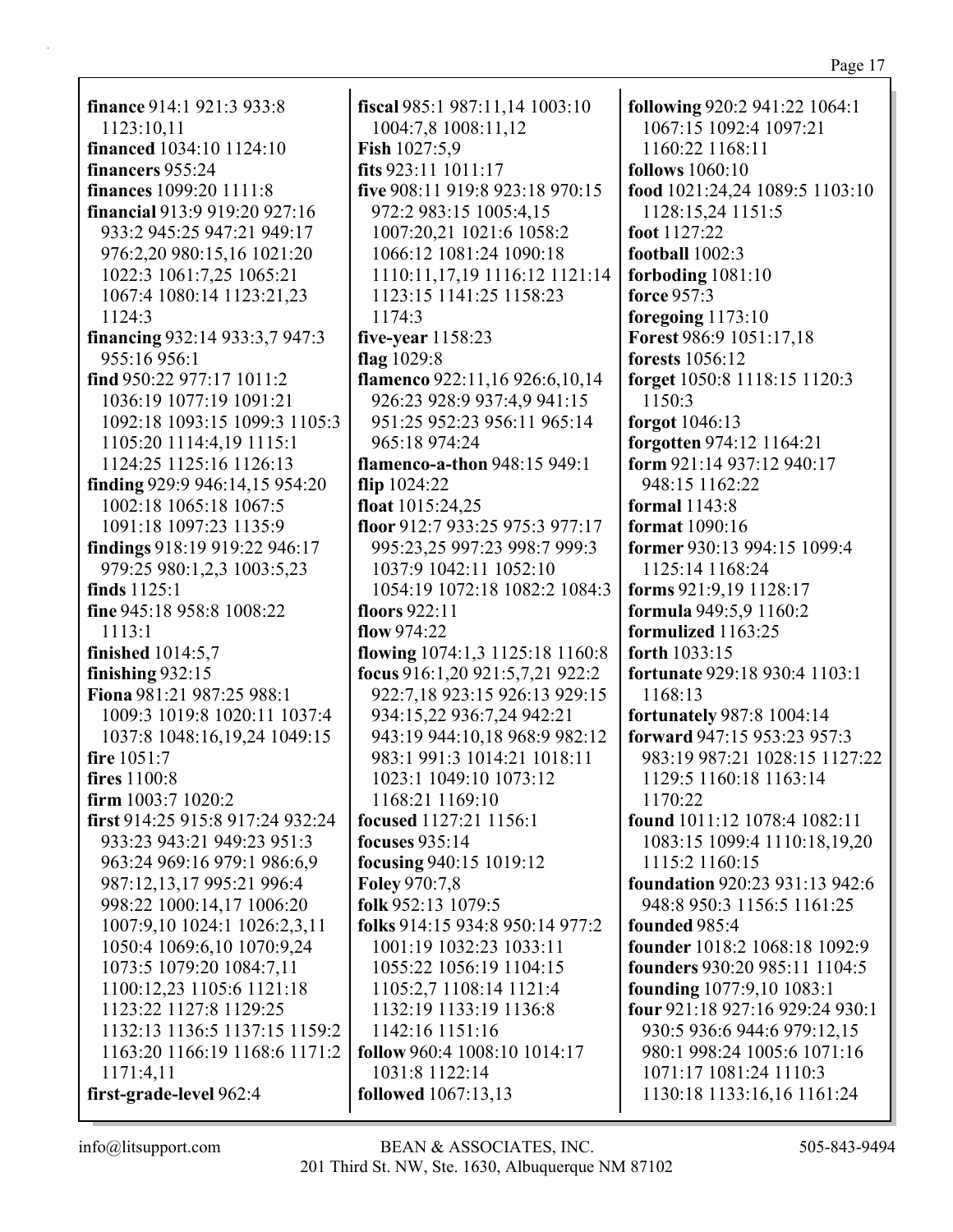**four-and-a-half** 1118:10 **four-day** 986:20 **four-week** 927:12 **four-year** 972:9 1058:10 **fourth** 1077:15 1098:25 1099:1 **fourth-grade** 1079:10 **Fox** 1150:14 **fractions** 1077:22,23 1078:1 **frame** 941:6 **framework** 919:7 945:23 980:13 1002:9 1066:8 1090:2 1123:24 1124:3 1156:2 **frameworks** 1133:22 **Frank** 1131:20 **frankly** 970:6 1004:4 1124:22 **freaked** 1101:5 **free** 925:15 928:17 983:17 1070:11 1087:22 1107:8 1114:13 1141:21 1144:8 **freed** 1019:2 **fresh** 935:2 **freshman** 932:15,21 1053:17,22 1053:23 **Friday** 911:3 923:25 991:4 992:16 993:14 1112:7,10 1128:9 **Fridays** 986:17 988:14 994:20 1001:1 1048:15 1112:10 **Friedman** 909:12 912:23 975:10 1174:7 **friend** 1027:8 1040:4 **friends** 915:2 1032:10 1033:11 1041:10,11 1052:8 **front** 966:1 996:5,8,8 1016:23 1054:13 **frontline** 1133:19 **frugal** 987:8 **fruition** 988:21 **frustration** 1037:12 1148:17 1149:13 1166:10 **fulfill** 1159:13 **full** 989:2 1044:22 1084:7 1108:1 1160:5 **full-time** 925:22,25 942:19 943:12,20 958:25 **fully** 1009:22 1052:18 1122:12 1125:22,22 1126:21 1153:18 1157:9 1161:20

**fun** 1014:20,22 1091:3 **fund** 1007:21,25 1008:1,3,8 1140:7 1144:19 **fundamental** 960:17 1015:8 **fundamentals** 1013:2,7 **funded** 1140:7 1141:4 1143:21 1157:9 1161:20 **funding** 949:5,9 960:8,9,18 1007:21 1008:7 1127:23 1135:5 1139:12,18 1141:21 1145:4 1156:19,20,25 1157:2,25 1159:10,20 1160:1,2,16 1162:18 **fundraising** 948:9 950:6 **funds** 955:1 1096:7,15 1139:19 1144:23,25 1157:10,25 1159:8 1159:15 1160:6,8,8,11 **further** 971:3 1101:6 **furthering** 963:17 **fusion** 926:23 **future** 913:5,22 975:22 976:15 985:14 997:17 1001:17 1019:5 1023:12 1055:4 1061:2,20 1085:12 1102:5 1112:17 1132:9 1169:10 **Future-Focused** 1169:21 **G G** 910:1 981:15 995:16 1001:22 1005:1 1013:25 1014:3 1016:24 1020:13 1025:8 1027:10,16 1028:25 1030:12 1045:1,6 1047:24 1048:2 1050:23 1051:2 1057:3,6,16 **gained** 999:22 1077:3 **gaining** 1077:5 **Gallegos** 920:23 931:14,17 932:1 933:17 955:13 959:13 **Gallup-McKinley** 1107:9 1146:10 **game** 1027:5,9 1154:25 **game-changer** 1145:12

**gardening** 995:8 1112:1 **Gary** 995:15,16,18,19 **Gaspar** 908:13 **gateway** 986:8 **geared** 962:9 **geese** 982:24 **general** 967:3 1003:21 1004:1,3 1004:11 1008:1,3,8 1049:22 **Generally** 919:20 980:16 **generate** 947:11 1160:11 **generation** 1038:5,5 **generational** 1041:20 **generations** 1036:8 1040:18,21 1041:1 1055:4 **genre** 951:15 **genres** 953:4 **gentleman** 933:4 1076:24 **geography** 1100:25 **geology** 1115:3 **Georgia** 1000:19 **GEORGINA** 909:5 **getting** 927:21 935:15 988:12 1011:3 1012:15 1019:13 1029:14 1033:23 1042:5 1045:18 1049:13 1054:3 1055:25 1074:8 1075:19 1081:16 1082:15 1088:6,7,7,23 1088:24,25 1098:11 1100:19 1113:7 1119:3,4 1122:12 1141:6,8 1147:4 1160:10 **Ghost** 1114:25 **gigs** 1005:17 **Gila** 986:8,10 997:10 999:16 1017:10 1035:25 1051:14,16,18 1052:4,11 1053:9,11,16 1054:18 1055:2,4 **Gipson** 909:3 911:20 957:23 971:16 972:25 1058:15 1059:16 1107:21 1117:25 1120:14 1137:16 **give** 929:1 955:20 956:9 981:24 982:14 986:23 989:12 1004:16 1012:21 1022:8,13 1032:1 1041:17 1062:19 1094:15 1095:9,10 1097:8 1098:19 1111:12 1132:7 1146:25 1148:3

**Garcia** 1050:4

**garden** 992:4,5,7,13 1022:9

**games** 1014:20,21,22

1029:19 1039:18 **gaps** 1029:7 1075:23,23

**gap** 964:3,3 1023:24 1024:1

**gang** 1105:11 **gangs** 1105:10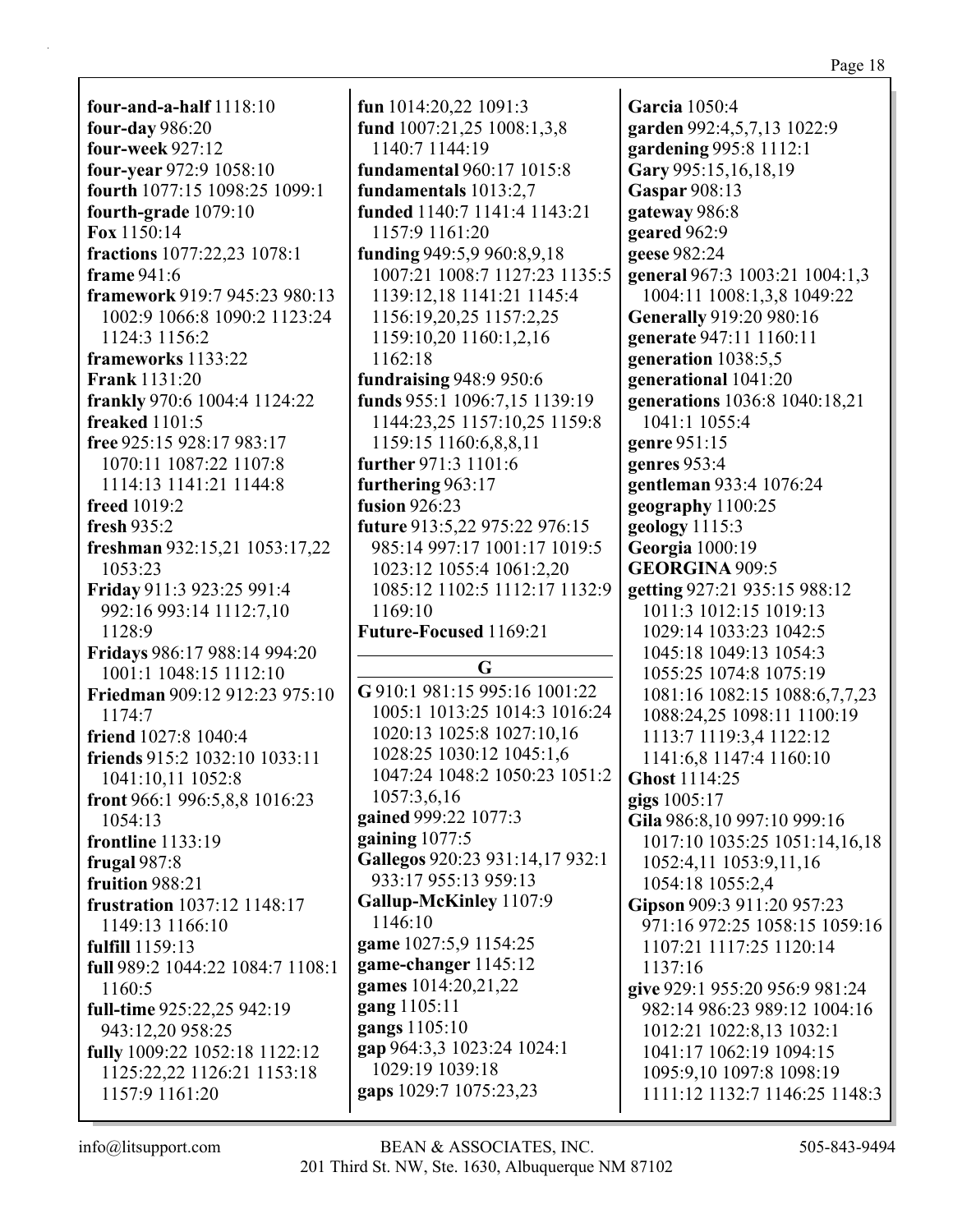| п |  |
|---|--|
|   |  |

| give-and-take 1056:8            | 1065:6                          | 920:10,15 921:1 931:17,18          |
|---------------------------------|---------------------------------|------------------------------------|
| given 955:7 964:11 996:16,17,18 | God 1034:21                     | 932:3,25 935:11 938:6,23 941:4     |
| 997:5 998:16                    | goes 949:2 966:25 990:20 1023:6 | 945:23 949:18 950:13,15 958:4      |
| gives 993:23 1081:24            | 1032:11 1036:4,5 1037:14        | 965:11,23 975:2,3 981:10           |
| giving 938:7 956:1 1057:17      | 1040:23 1044:6 1077:20          | 990:24 994:12 995:25 997:23        |
| 1082:5 1091:23,25 1122:24       | 1082:12 1097:5 1119:3 1145:5    | 999:3,21 1001:25 1002:11           |
| glad 963:2 965:15 1030:2        | 1152:13,23                      | 1009:15 1010:20 1011:5             |
| 1165:15,20,24 1166:11 1171:11   | going 915:9,15 916:13 918:23    | 1022:22 1026:14 1027:8 1041:3      |
| glaring 1030:4,4 1032:21        | 920:12 931:15 934:20 936:12     | 1047:18 1048:11 1050:19            |
| 1033:15,20 1034:16 1048:7,9     | 936:19 937:2,19 943:21,24       | 1052:10 1063:14 1068:6 1077:7      |
| 1086:23                         | 944:19 946:3,12 948:5,21        | 1078:5 1082:5 1084:3 1085:3        |
| Glenna 909:7 1171:8             | 951:14,22 953:20 954:22         | 1089:20 1090:3 1093:9 1094:15      |
| global 1017:2 1018:15,16        | 955:18,22,25 957:2,3,3 960:15   | 1104:13 1105:8 1113:3 1119:6       |
| <b>GMCS</b> 1146:12             | 960:17 961:22 962:6,11 968:21   | 1119:13 1120:7 1122:25 1124:8      |
| go 915:20 924:12 925:9 932:9    | 974:3,22 977:23 978:17 980:8    | 1125:19 1150:16 1155:3             |
| 937:2,24 940:22 941:17 943:18   | 981:13,18,23 984:15 988:16      | 1156:17 1161:5 1162:16,17          |
| 944:7,12 948:6 950:1 956:4      | 990:22 991:3,15,16,20,21,23     | 1166:2 1170:20,20                  |
| 957:21 961:11 983:7,21 986:20   | 992:4,6,12,12 993:8,9,10 996:2  | Google 1092:25 1093:6,8            |
| 991:13,16 992:25 993:21,22      | 1001:17 1007:6 1012:2,7,8       | 1110:24,25                         |
| 996:24 997:9 998:23 1000:25     | 1013:2,8,13,16 1014:5 1015:12   | gorgeous 1041:16                   |
| 1001:20 1002:16 1005:10,16      | 1015:13 1016:6 1018:16,21       | Gosh 960:24                        |
| 1006:1,2 1009:9 1013:14         | 1019:4 1020:8,9 1022:23         | Gotcha 1166:4                      |
| 1016:8 1017:1 1018:19 1020:19   | 1025:7 1030:19 1031:15,16       | governance 930:6 942:6 949:21      |
| 1020:21 1021:10,23 1022:2       | 1032:5,6 1033:20 1034:4,19      | 954:12,13 968:19 1002:10           |
| 1024:15 1028:3,4,11 1031:17     | 1038:22 1040:8,11,20,21         | 1089:15 1151:13                    |
| 1040:15 1043:25 1044:4,6        | 1042:2,8 1043:1,8,19,21         | governing 932:10 937:22 938:15     |
| 1046:5 1047:2 1049:17 1051:3    | 1046:17,23 1053:3 1056:3        | 968:9,14 1035:7 1037:1 1057:9      |
| 1052:5,17 1057:16 1070:2,12     | 1060:7,8 1065:23 1068:12        | 1068:16,17,19,20 1075:17           |
| 1070:20 1071:11,14 1072:8,15    | 1079:22 1080:8 1083:19,20       | 1076:23 1081:19 1082:25            |
| 1075:14 1082:4 1087:25 1088:2   | 1084:15 1087:2 1088:5 1090:3    | 1094:11 1132:12 1148:4             |
| 1088:10 1092:7,8,16 1093:23     | 1091:13,15 1094:15 1095:18      | government 984:24 1007:23          |
| 1093:24 1094:11 1095:12,16,17   | 1096:12,14,18,20 1097:10        | 1008:5                             |
| 1095:17,18,24,25 1096:2,7,10    | 1098:12,14,19 1099:24 1100:15   | Governor 1050:3                    |
| 1097:10,12,14,16 1098:20,21     | 1103:18,22 1104:6 1106:2,15     | Governor's 1130:15 1131:5          |
| 1099:10,14 1100:10,17 1101:23   | 1109:3,4 1111:12,13 1112:4,9    | gracious 1155:22                   |
| 1102:24,25 1103:2 1106:10,11    | 1113:20 1115:23 1119:24         | grade 921:7 923:2 932:6,16         |
| 1106:23 1107:22 1108:3,6        | 1122:22 1123:2,20,22 1124:15    | 944:18 959:6 962:18,19 964:1       |
| 1109:15,22 1110:3,13 1111:9     | 1124:24 1125:16,21 1126:9,14    | 989:8,11,20 995:4 996:3,17         |
| 1111:16,23,24 1112:5 1113:16    | 1127:3,19,23 1128:8 1129:23     | 1010:12 1012:5 1014:1,10,13        |
| 1114:7,13,14,17,22,25 1121:7    | 1130:12 1133:22 1137:11         | 1018:8, 10, 12 1020: 20 1030: 8, 9 |
| 1123:5, 16 1124:15, 23 1144: 23 | 1142:2,25 1150:2 1151:17        | 1045:7,15,15 1065:25 1066:6        |
| 1146:21 1149:20 1150:20         | 1152:9,21 1153:16 1154:11       | 1072:1,1 1077:14,22 1093:19        |
| 1151:12 1155:23 1156:15         | 1156:24 1158:16,19 1159:2       | 1096:8 1099:1 1138:18 1161:13      |
| 1164:9                          | 1162:16 1163:3 1167:14          | 1161:13                            |
| goal 919:15 923:16 943:24       | 1169:12,13,14,19 1170:3,11      | grades 916:19 924:11 955:8         |
| 986:25 1076:13,17 1093:3        | 1171:1                          | 977:8 999:12,22 1013:23            |
| 1140:1                          | goldmine 1056:15 1103:18        | 1014:15 1062:22 1066:17            |
| goals 918:8,11 979:11,13 1065:5 | good 912:6,7 914:10 916:15      | 1070:20 1072:3,4 1098:19,25        |
|                                 |                                 |                                    |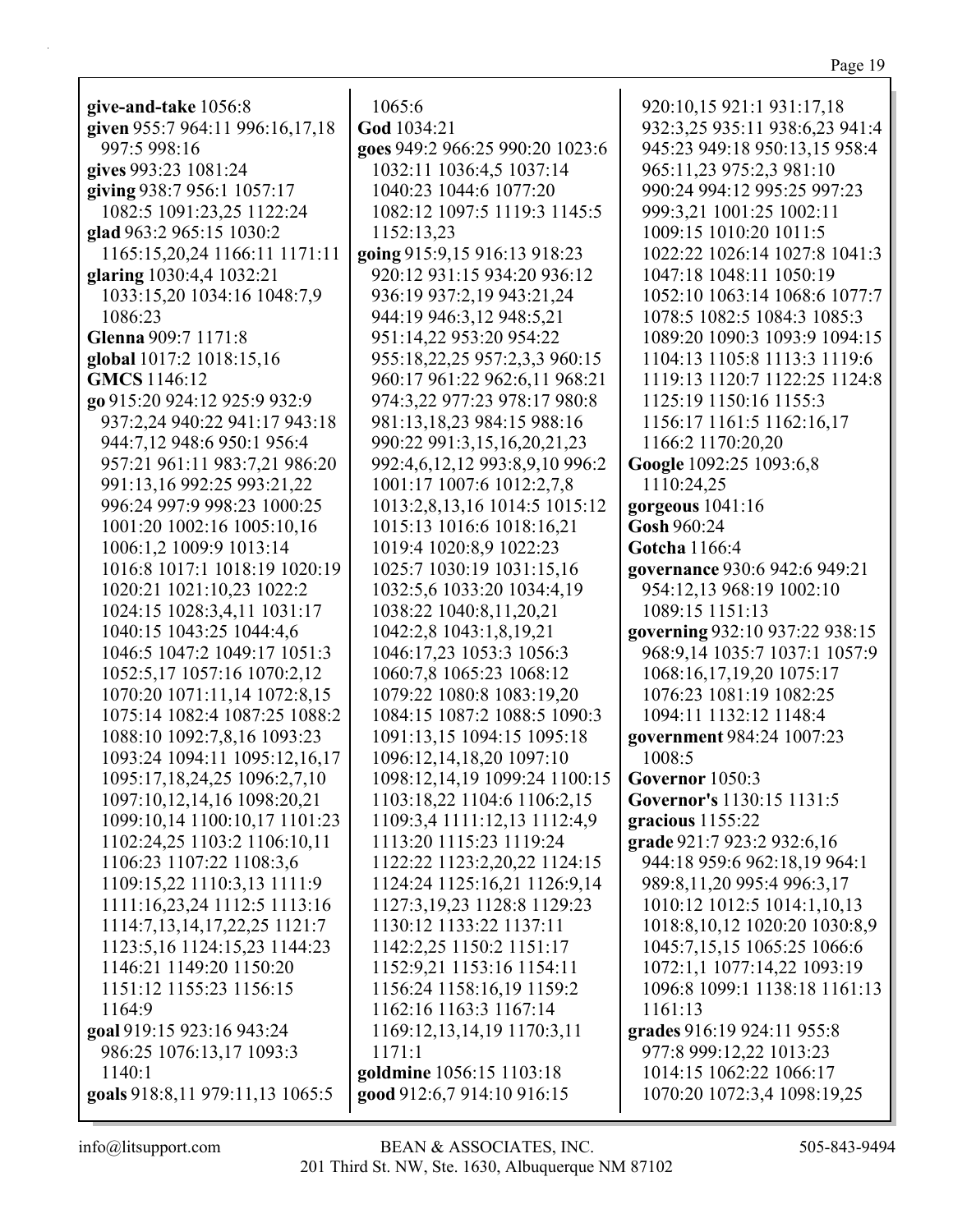| c |  |
|---|--|
|   |  |

1110:7,16 1138:15 1139:3 **graduate** 943:21,23 1005:4,6,19 1033:10 1053:14 1094:16 1169:15 **graduated** 927:3 **graduates** 1169:17 **graduating** 927:18 **graduation** 918:7 923:17 971:18 972:10 979:9 986:24 1004:23 1020:9 1058:10 **graffiti** 1075:2,2 **grand** 948:25 996:21 997:2 1101:1 **granddaughter** 1080:8 **Grande** 982:18 **Grandma** 1080:19 **grant** 982:2 1006:5 1008:2,4 1024:9,12 1026:21 1027:13 1037:17 1078:21 1107:13 1122:23 1123:5 1126:22 1133:2 1133:5,9 **grants** 1007:20 1008:10 1041:9 **graphic** 1076:11 **grateful** 997:15,16 1054:10,15 **gratitude** 1120:15,24 1121:2,8 1121:11 **GRC** 1017:1 **great** 916:7 925:25 944:25 951:3 951:7 954:3 956:19 994:5 1000:8 1002:1 1006:25 1017:17 1022:4,11 1023:10 1027:10 1035:14,17 1047:16 1049:18 1065:13 1066:5 1089:2 1090:15 1092:22 1093:20 1094:2,20 1096:25 1106:9 1107:16 1111:3 1111:10 1119:12 1122:5 1124:21,25 1125:16 1128:1 1137:21 1145:20 1146:20 1169:4 **greater** 978:17 1064:16 **green** 1051:7 **grew** 999:11 1033:9,12 1034:1 1038:6 1039:11 1053:11 **Greywolf** 1068:14,15,25 1072:19 1079:14 1084:19,20 1087:6,10 1089:6,11,22 1090:17 1091:21 1093:2 1094:25 1097:1 1098:1 1098:4,17,24 1105:25 1107:20 1122:6 **Hadron** 1074:15

1109:10,25 1110:11 1111:7,18 1113:11 1114:2 1118:7 **Griego** 965:20 974:24 **ground** 1076:7 1077:2,5 1145:17 1145:18 **ground-breaking** 941:9 **groundbreaking** 985:8 **group** 917:15 930:15 969:5 978:16,16 982:19 990:7 991:8 992:2,7 993:1,2 1041:7 1083:15 1115:7 1131:10 1132:3 1137:25 1159:23 1168:17,18,23,24 **grouped** 1048:20 **groups** 952:8 991:7 992:25 1040:23 1048:25 1064:15 **grow** 951:22 956:18 1019:7 1041:16 1098:21 1099:9 1107:19,19 **growing** 986:4 1035:10 1039:14 1043:7 1064:21 1137:25 1163:19 **grown** 1080:9 1085:5 **growth** 917:13,16,19,25 918:2 925:19 955:8 962:14,16 970:19 970:20,20 972:5,6,6,9 978:11 978:18,22 984:2 990:1 1011:5 1011:10 1058:6,7,7,10 1064:12 1076:19,20 1094:14 1102:3 1116:16,17,18 1135:1 **Guadalajara** 937:3,6 **guess** 945:21 947:17 987:5 1001:1 1015:12 1153:4 1170:7 **guessing** 1062:7 **guest** 921:25 926:16 **Guillen** 1155:21 **guilty** 1153:14 **guitar** 936:14 **guns** 1105:13 **guy** 1089:24 1110:23 **guys** 967:3 982:7,9 1023:14 1029:5 1034:17,20 1041:4 1042:3 1082:23 1111:2,10 1113:23 1123:1 1155:19 1164:17 1170:9 1171:21 **H**

1154:4 1156:20 **half-an-hour** 959:24 **halfway** 1150:17 **hall** 908:12 926:19 1019:18 **hand** 914:20 952:1,1 978:2 1081:5 1173:16 **handful** 1010:16 1161:8 **handle** 1008:6 **handling** 974:22 **hands** 922:10 **hands-on** 988:12,18 1011:8,9 1085:10 **handy** 1167:7,8 **hanging** 1086:14 1118:17 **Hannah** 1057:11 **Hanukkah** 1168:4 **happen** 931:10 1031:16,16 1045:16 1050:11 1082:14 1103:20 1120:2 1126:20 1128:4 1131:3 1163:2 **happened** 943:13 1110:23 **happening** 915:16 935:23 992:13 1054:12 **happens** 915:4 947:16 1007:3 1023:12 1034:12 1070:7 1076:2 1125:21 **happier** 1126:13 **happiness** 933:14 **happy** 962:23 999:14 1002:23,25 1016:13 1045:14 1062:19 1066:24 1084:10,15 1085:6 1089:22 1168:4,4 1169:23 1172:2,2,4 **hard** 924:6 950:4 963:5 991:11 1030:21 1031:14 1049:3 1093:5 1103:13 1104:12 1105:16 1106:22 1108:2 1137:2 1166:9 **hard-working** 1002:12 1137:23 **harder** 1033:22 1036:18 1142:2 **hardship** 928:16 **Harris** 1068:18 1079:16 1080:6 1081:12 **Harrison** 1050:9 **Harry** 981:21 984:20,21 1002:15 1002:19,23 1003:3 1007:10 1011:11 1017:25 1021:21

**half** 941:20 987:16 1082:1

1051:16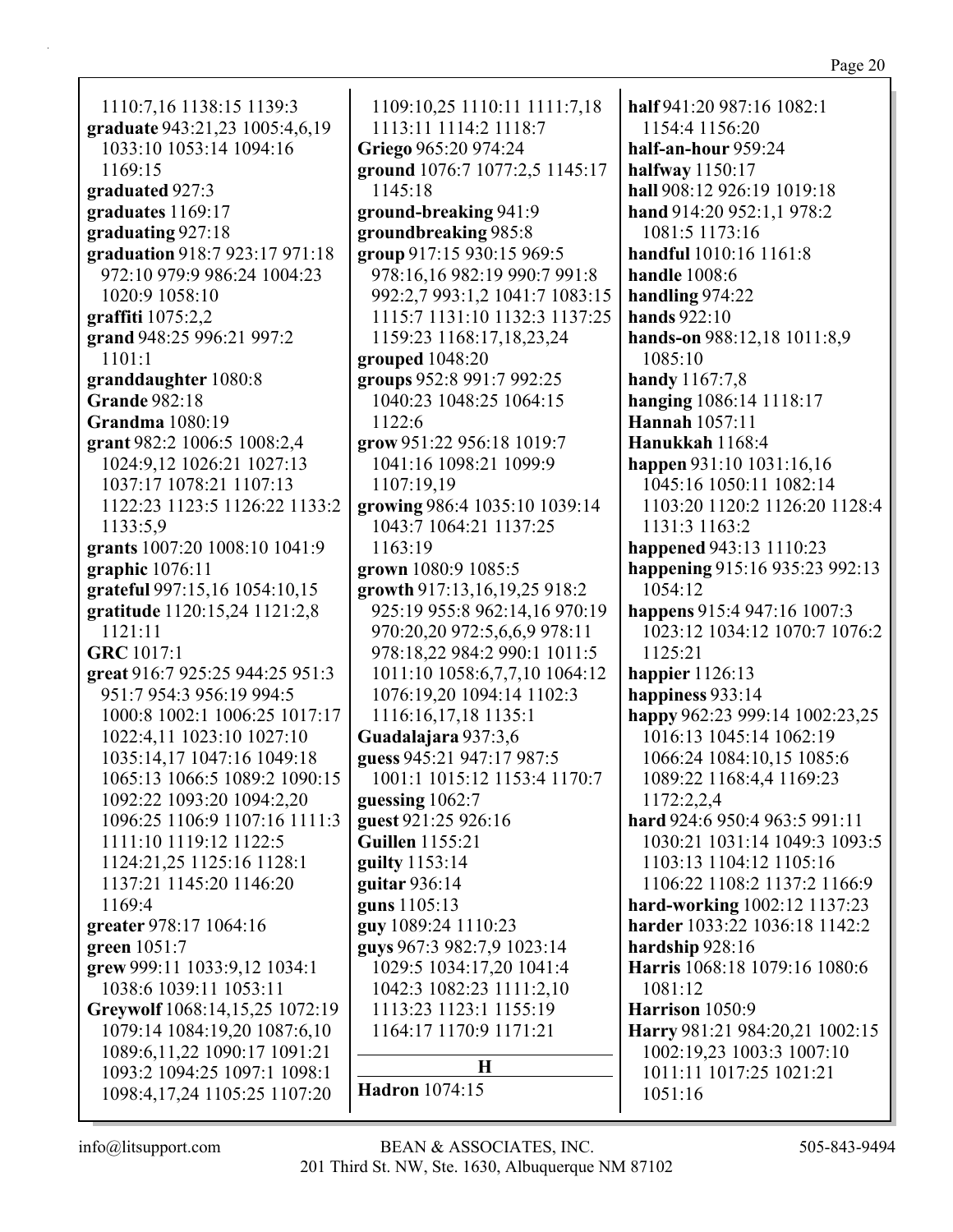**Harwood** 1078:21 **hate** 1016:13 1032:12 **head** 962:22 1013:10 1131:10 1150:24 1151:9 1161:11 **headed** 994:22 **heads** 1008:13 **health** 923:9 990:14 1126:7 **health-and-safety** 1067:17 **healthy** 987:14 1126:6 1172:2 **hear** 933:13 961:12 965:15 986:18,23 994:6,8 1022:22 1044:25 1045:14 1145:13 1154:19 1166:12 **heard** 970:7 1010:6 1011:24 1030:24 1044:21,22 1052:5,6 1075:25 1079:7 1082:24 1083:18 1113:4 1125:10 1131:19 1133:18 1134:13 1149:24 1165:15 **hearing** 965:14 1048:14 1060:18 1138:12 1149:3 1158:10 1164:2 **hearings** 1040:1 **heart** 1095:15 **heavy-hearted** 1126:3 **heck** 964:25 **heighten** 989:24 **held** 1133:23 1141:11 1167:3 1173:12 **hell** 1105:1 **Hello** 987:25 1037:9 1084:3 **help** 925:12 932:11,12 947:10,13 948:12 956:16 989:14 990:21 993:21,22 998:11 1010:8 1028:6,17 1031:19 1032:3 1033:7 1034:1 1044:1 1046:6 1070:14 1087:4 1089:4 1095:3 1099:20 1103:3 1105:21 1106:17 1113:23 1115:6 1123:3 1141:9 1144:9 1147:24 1157:1 **helped** 1056:6 1073:23,25 1087:21 1089:14 1131:20 1132:3 **helpful** 1089:25 1135:5 **helping** 1096:8 1142:21 1152:2 **helps** 948:3 993:4 1001:12 1033:4 1107:3 1120:2 **Hemphill** 1042:13 1048:4,8 **herd** 1101:12

**hereunto** 1173:15 **heritage** 1036:3,4 **hero** 1051:9 **hesitant** 1103:19 **hesitate** 1062:4 **hey** 948:21 993:9 1069:4 1072:6 1088:4,6,9,9,18 1092:3 1093:22 1094:3,4 1095:11 1096:9 1098:21 1106:9 1107:23 1109:13,15 1111:1 1171:9 **Hi** 1123:1 **Hidalgo** 1024:9 **high** 917:14 926:22 936:1 940:11 958:7,10 959:3 971:17 978:9 979:20,23 983:18,25 984:2 988:22 989:2,4,10,20 991:10 992:3 994:22 996:2 999:9,22 1005:24 1006:3 1008:25 1009:1 1010:4 1012:13 1022:10 1027:18,20,24 1028:10 1030:20 1031:11,17 1038:7,22 1042:21 1046:7 1050:3 1053:14 1064:10 1065:12 1092:1 1107:10 1110:6 1139:3 1140:13 1146:11 1147:2 1155:12 **high-tech** 985:19 **higher** 917:13 970:4 978:12 1015:3 1029:11 1032:13 1036:22 1064:4,14 1080:15,15 1139:19 1140:13 **highest** 927:15 935:7 962:14 963:13 970:19 972:5 1058:6 1116:16 **Highlands** 927:6 **highlight** 1090:24 1158:9 **highlighted** 1091:1 **highlighting** 1157:5 **highlights** 1170:20 **highly** 922:18 987:9 **hike** 1114:19 **hiking** 1047:13 **Hill** 1003:8 1007:11 **hippie** 1026:17,19,20 1036:1 1052:7,17 **hippies** 1052:9 **hire** 956:13,16 1042:23 1043:5 1124:15,22 **hired** 925:22,25 1161:24

**Hispanic** 1023:25 1024:10,16 1025:1,3 1031:14 1033:7,12,21 1035:19 1036:14 1037:18 1039:10 1040:12 1041:9,18 1043:1,6,8 1048:1 1050:5 1052:8 1076:19 1084:13 1102:11,25 1103:16 1104:24 1105:23 1109:4 **Hispanics** 1032:14 **history** 981:25,25 985:1 994:16 998:20 1003:6 1018:13 1021:3 1021:4 1036:4,9 **hit** 962:21 1005:18 1106:18 **hold** 951:21 963:16 989:13 1076:3 1109:24 1168:20 **holding** 989:9 **holes** 990:3 **holiday** 1147:15 **holidays** 1168:2,4 1169:23 1172:2,4 **holistic** 916:11 **Holy** 1033:19 **home** 944:14 997:11 998:24 1005:9,10 1082:13 1097:13 1102:24,25 1105:14 1125:1 1170:3 **homes** 943:16 **homework** 989:14 1019:13 1095:3 1103:1,4,5 **hone** 990:7 **honest** 1003:1 **honor** 929:13 934:1 1169:3 **Honorable** 930:8 **honors** 1081:8 **hook** 1091:15 1105:4 **hooked** 1074:10 **hoops** 1084:23 **hope** 947:10 990:12 997:17 1004:16 1056:17 1093:13 1098:18,18 1099:9,14 1102:4 1138:16,19 1168:6 1171:2 **hopeful** 1125:16 **hopefully** 912:16 914:9,9 1002:2 1002:4,6 1006:18,23 1007:2 1011:9 1108:24,24 1119:21 1124:25 1149:17 1150:16 1157:25 1163:9 **hoping** 941:19 1045:3 1046:4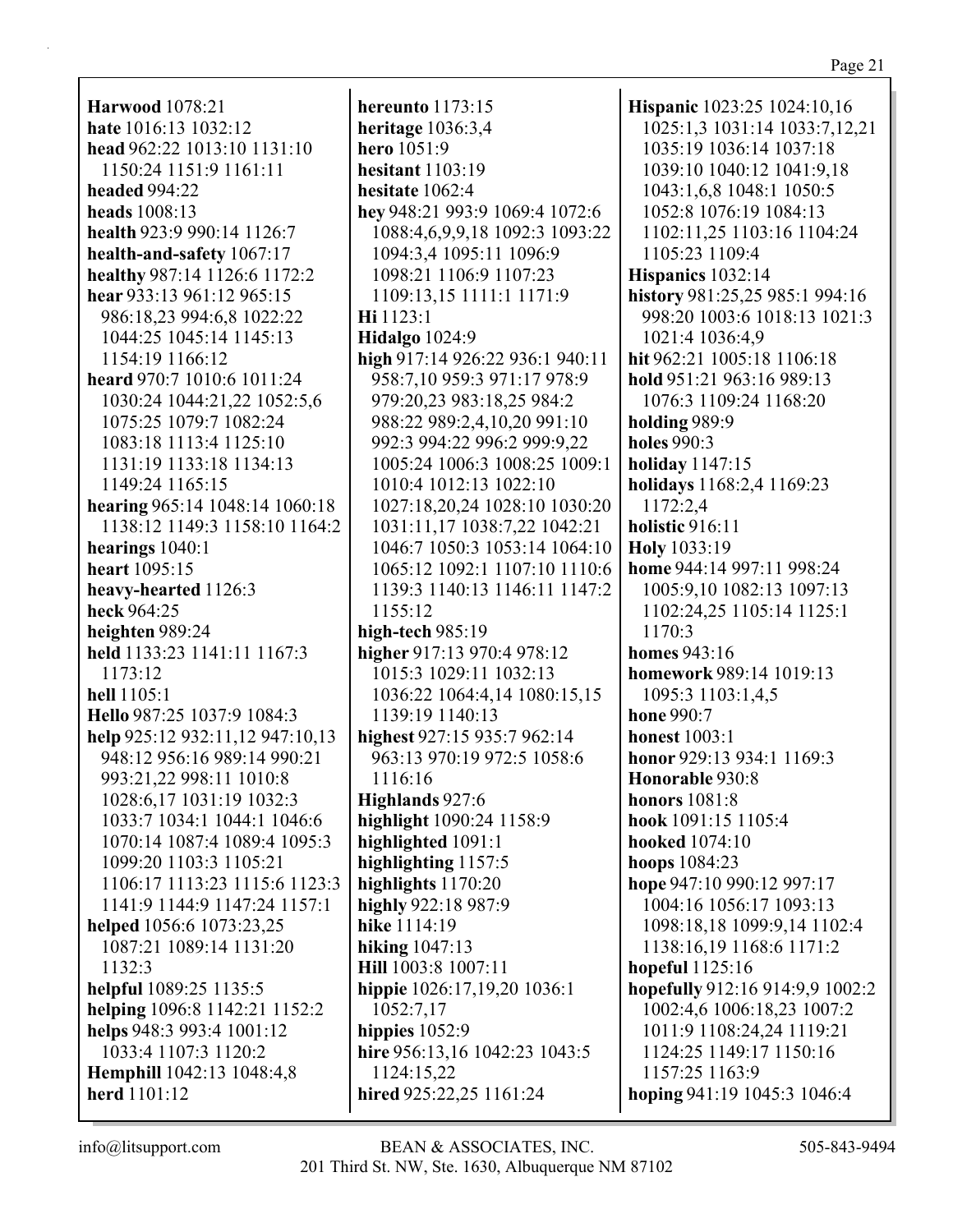| 1124:20 1125:7,12,19 1131:6         |
|-------------------------------------|
| horrible 942:8                      |
| host 948:9 1158:6 1169:4            |
| <b>hosting</b> 1169:11              |
| hot 983:15,16 1089:2                |
| hotel 1128:13                       |
| hour 948:22 1101:19 1120:10         |
| hours 921:13 948:19,19 982:6        |
| 1066:16,16,18 1101:15 1118:24       |
| 1121:7                              |
|                                     |
| house 915:21 929:21 1005:7          |
| 1040:16 1041:9 1071:5 1110:16       |
| 1165:3                              |
| households 920:4 980:21             |
| 1067:24                             |
| housekeeping 995:14                 |
| how's 1072:6                        |
| <b>Howie</b> 1050:3                 |
| Hózhó 1141:13                       |
| Huerta 1150:22 1151:13              |
| huge 924:14,21 942:10 961:8         |
| 969:10 990:11 991:22 1010:3         |
| 1017:21 1028:7 1054:22 1085:8       |
| 1087:23,23 1088:16 1089:3           |
| 1101:21,21 1140:15                  |
| human 940:18 986:15                 |
| humans 939:23 985:12                |
| hundreds 1036:11 1145:21            |
| hungry 1122:17                      |
|                                     |
| <b>hunters</b> 1026:22              |
| hunting 1026:22 1035:19             |
| Hurley 1024:14 1028:22 1036:16      |
| hurt 957:9 1150:24 1159:3           |
| <b>hurts</b> 960:10                 |
| husbands $1012:11$                  |
| hustle 1031:3,15                    |
| <b>HVAC</b> 1111:25                 |
| hybrid 942:20 943:11,18 952:19      |
| I                                   |
| ice 983:6                           |
|                                     |
| <b>idea</b> 952:18 960:8 1014:17    |
| 1038:8 1041:3 1074:18 1077:10       |
| 1160:5 1162:8                       |
| ideal 941:5                         |
| <b>ideas</b> 1021:18 1074:19 1075:3 |
| identification 999:16 1066:21       |
| identify 920:11 952:24 1035:5       |

1043:2 1068:11 **IEPs** 919:12 1049:17 **illuminative** 1160:3 **image** 1026:18 **imagine** 1013:21 1017:21 1075:14 **immerse** 1009:22 **immigrant** 1031:24 **immigration** 1031:23 **impact** 957:3 1098:14 1135:25 1135:25 **impacting** 957:2 1161:9 **impacts** 1000:5 **implement** 929:10 931:3 936:6 1085:13 1089:14 1159:12 **implementation** 1133:15 1147:1 1147:14 1148:11 **implemented** 990:5 **implementing** 992:8 1071:19 **importance** 997:13 **important** 913:3 922:19 924:4,23 954:18,22 975:20 994:3 1003:24 1013:7 1015:2 1019:24 1046:17 1057:7 1060:25 1067:7 1081:5 1098:10 1119:10 1120:20 1121:11 1122:11,13 1153:23 1168:17 1170:15 **impressed** 1001:5 1090:13 1170:6 1171:3 **impressive** 939:18 **improve** 930:22 1078:7 **improved** 917:23 979:22 **improvement** 947:7 1064:7 1066:5 1069:2 1134:19 **improvements** 1076:12 **improving** 1015:17 1161:3,4 **in-house** 1140:25 **in-state** 1142:24 1143:3,5 **inclination** 1105:6 **incline** 1065:3 **inclined** 964:13 **inclining** 1065:10 **include** 1004:8 1127:12 1131:17 **included** 1133:14 1136:18 **includes** 991:19 1156:19 **including** 927:13 1134:14 1136:13 1155:12 **inclusion** 1044:10 1083:14

**inclusiveness** 1133:21 **income** 1069:25 **incorporate** 928:14 952:2,17 1003:14 **incorporated** 1004:10 **incorporates** 952:12 **incorrectly** 1050:18 **increase** 917:6 918:13 925:23 928:21 979:16 1063:10 1065:3 1106:20 1107:13 1109:9 1139:4 1140:1 1156:20,22 1157:2,7,11 1157:16,18 **increased** 919:5 978:2 983:24 1065:16 1138:22 **increases** 1156:21 1157:11,22 1161:20 **increasing** 1043:7 1157:19,22 **incredible** 935:6 937:21,21 940:7 940:13 997:19 998:17 1054:2,4 **incurred** 946:22 **Independent** 1168:14 **index** 920:6 980:22 981:6 1068:1 **Indian** 927:12 1146:14 **indicate** 1172:10 **indicates** 914:11 971:7 **indication** 954:15 1090:2 **indicator** 918:22 **indicators** 919:8 1066:12 **indices** 917:14 978:11,18,18 **Indigenous** 1146:6 **individual** 927:15 955:21 969:25 1074:25 1098:5 **individualized** 943:3 956:9 **individually** 939:11 **individuals** 938:18 939:3 985:15 1015:22 1088:5 1091:25 1109:13 **industrial** 1071:6,13 **inequity** 1146:4,9,19 **influenced** 1065:1 **informal** 1131:9 **information** 913:4,14 975:22 976:7 1019:18 1061:2,12 1062:2 1131:13 1142:9 1147:4 1147:5 1149:9 **informed** 985:21 **informs** 1094:14 **infrastructure** 1140:21 1144:10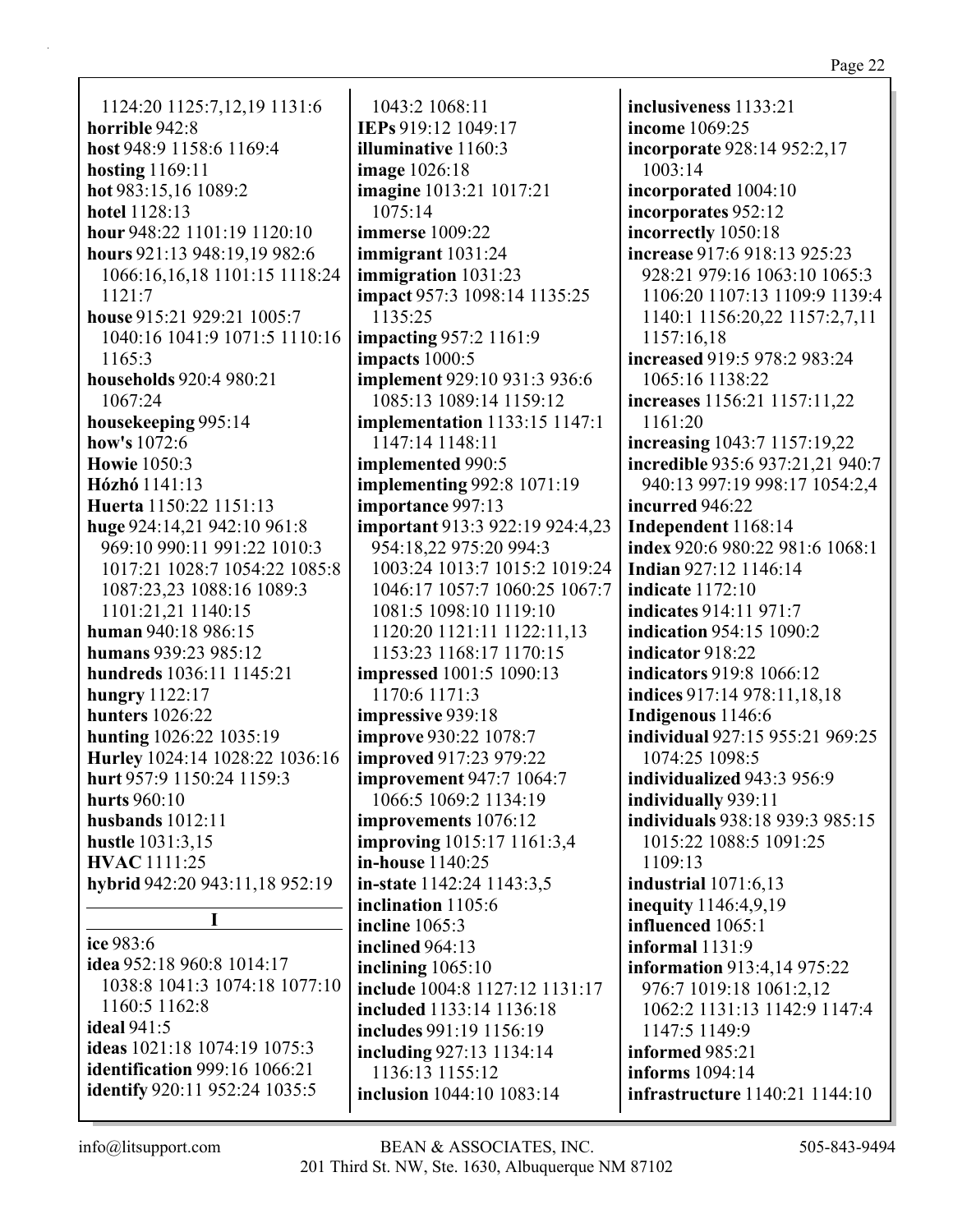**infusion** 934:10 **initial** 1136:14 **Initiative** 1146:7 **inmate** 966:2 **innate** 940:16 **innovations** 916:9 **innovative** 915:10 1063:3 1090:23 **input** 1136:4 1149:3,11 **inquiry** 977:11 988:20 **inquiry-based** 1011:8 **inside** 915:10,15 **Inspired** 1131:25 1145:11 **inspiring** 940:9 **installation** 991:22 **installations** 1144:17 **installing** 998:12 **Institute** 928:9 941:15 956:11 **institutions** 933:2 **instruction** 924:8,20 **instructional** 923:20 1043:5 **instructions** 1149:21 **instructor** 988:2 1048:25 **instrument** 951:24 952:16 **instruments** 952:7 **insurance** 966:20,24 **integrate** 1077:11 1086:19 1091:14 1092:15 **integrated** 910:7 921:19 1060:17 1062:21 1078:8 1114:17 1116:12 **integrating** 988:11 1092:12 **integration** 1085:10 **intended** 1086:3 1157:3 **intense** 921:9 **intensively** 928:9 **interacted** 974:10 **interacting** 939:21 **interactions** 939:23 **interest** 1149:23 1160:22 **interested** 996:25 997:1 998:9 1053:3 1080:1 1111:2 **interesting** 945:2 959:10 1000:16 1149:25 1150:22,23 1151:14,15 1154:19 1159:21 **interests** 916:11 **interim** 915:19 1159:17 **international** 932:20 1079:5

1099:23 **internationally** 931:2 **internet** 1140:9 1146:1,13 **internship** 994:17 995:2,5 996:12,20,23 997:4 998:3 1007:1 1052:22,22 **interrupt** 924:20 **interrupted** 963:12 **Intervention** 990:6 **interventions** 1048:21 **interview** 939:11 1125:3,5 **interviewing** 1125:14 **introduce** 981:12,19,19 1057:7 1125:8 **introduction** 1035:8 1053:18 **invitations** 1149:20 **invite** 1091:13 1151:19 **invited** 948:18 1148:18 **inviting** 1043:20 **invoice** 946:22 **involve** 947:12 1136:4 1142:11 **involved** 966:9 1121:23 1143:1 1156:11 **involvement** 1169:7 **involves** 1135:7 **Island** 1047:6 **issue** 912:14 913:12 965:14 976:5 1003:20 1004:2 1007:17 1035:2 1035:25 1037:5,13,14,15 1039:19 1061:10,21 1065:20 1089:5 1109:3 1127:5 **issued** 946:21 **issues** 913:23,25 945:25 946:18 947:6 955:3 960:17 961:22 976:16,18 1036:23 1037:1 1061:23 1069:4 1070:23 1074:22 1083:22 **Istation** 1063:18 **it'll** 957:9 **Item** 1118:11 1120:5 **J J** 1000:15 1132:2 **JAEGER** 909:14 971:21 1130:23 **Jamie** 1052:12 1057:10 **January** 913:22 914:3 976:15

**Jeff** 1050:10 **Jennifer** 981:20 990:23,24 **Jeremy** 1076:24 **Jerry** 908:12 **Jewell** 930:10 938:5,6,8 **Joaquin** 930:19 933:22,23 934:5 934:5 943:7 944:10 950:10 951:18 953:14 954:6 965:6 **job** 908:25 934:8 936:21 982:9 984:25 987:23 988:4 1007:1 1026:14 1034:11 1083:10 1084:12 1085:4 1092:22 1097:14 1106:4,4 1112:13 1121:21 1145:11 1146:5 1173:25 1174:2 **jobs** 1070:11 1097:9 **Joe** 1155:21,22 **jog** 1096:2 **jog-a-thon** 948:15 **join** 1123:13,19 1125:1,4 1129:12 1141:20 **joined** 1122:21 1123:9 1128:19 **jota** 937:11 **journalism** 990:19 **journey** 955:14 **Judge** 930:9 **judges** 1016:23 **Julee** 1068:15 1075:11,17 1082:21,22 1098:6 1108:14 1109:1 1110:5 **jump** 978:2 979:1,5 **jumped** 1084:23 **June** 1052:2 1100:12 1128:8,9 1131:15 **junior** 944:7,14,15 982:16 996:13,14,20 **justice** 1168:21 **K K** 1062:22 1063:16 1095:1 1138:18 **K-to-2** 1063:17,20 1065:1 **Karen** 909:10 916:14,15 977:5 981:8 1062:18 1064:24 1137:12 1137:14 1142:8,25 1143:7,17 1147:17 1149:19

**Karen's** 1146:19 **Karyl** 909:3 1112:25

1061:20 1086:6 1107:7 1125:8

1148:13,22 1169:10,20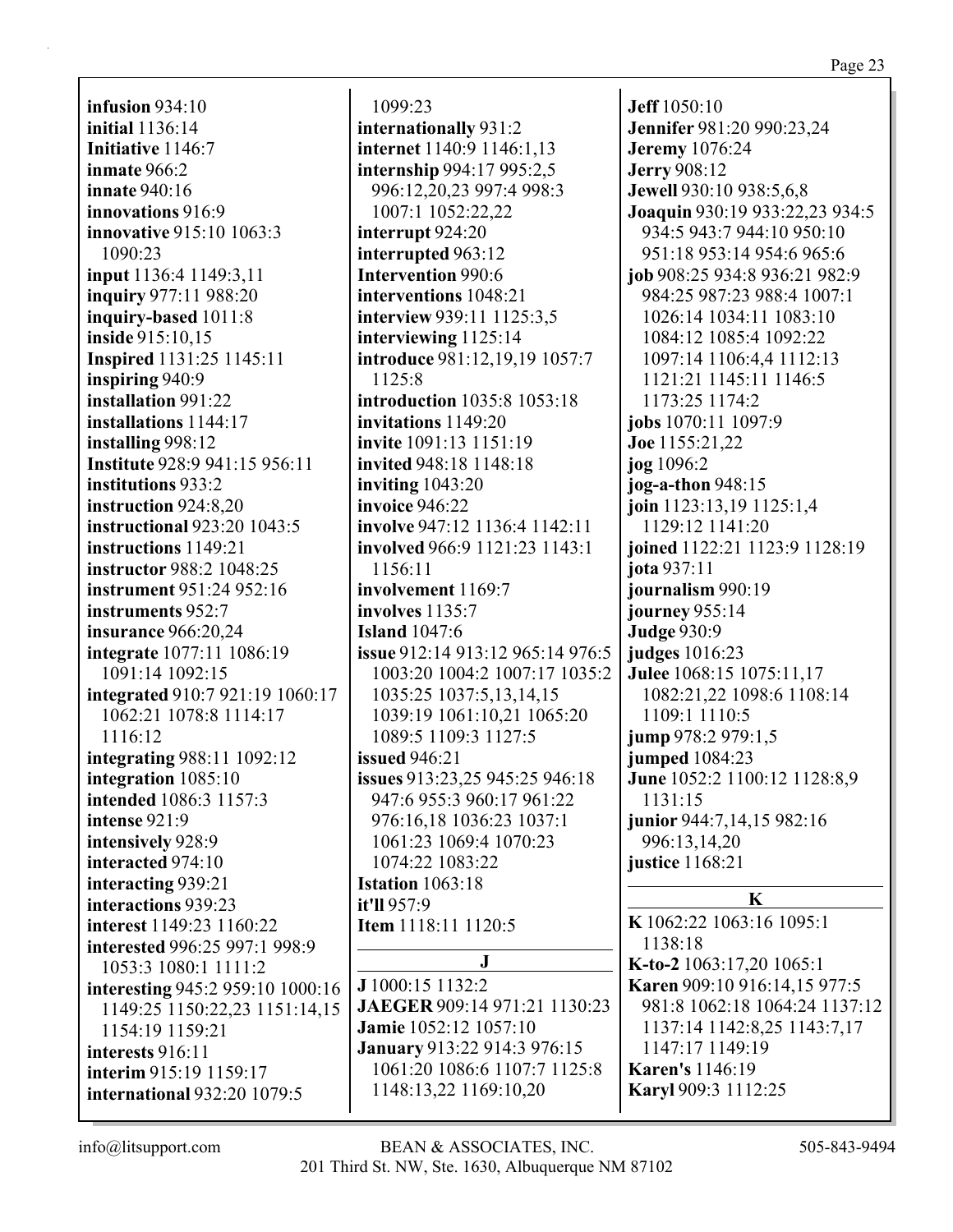| ١ |  |  |
|---|--|--|
|---|--|--|

| Katrina 999:2,4 1037:5,10       | kinds 1045:24 1078:19 1079:3       |
|---------------------------------|------------------------------------|
| keep 943:5,7 956:8 998:6 1000:9 | kings 1162:20                      |
| 1010:8 1023:1 1055:24 1082:23   | Kinney 1068:22 1083:2,3,3,5        |
| 1089:11 1120:9 1152:22 1153:8   | 1095:12                            |
| 1159:1 1163:12 1171:12,18       | knew 924:5 1042:22 1071:1          |
| Kelly 1122:23 1133:4            | knock 1125:7                       |
| kept 965:14 967:22              | know 914:23 915:13,14,23,23,24     |
| key 930:17 977:15 1042:25       | 916:6 924:4 925:5 940:22,25        |
| 1126:6                          | 941:1 942:2 943:13 945:9           |
| keyboarding 990:19              | 946:24 947:15,18,19,19,20,22       |
| <b>keynote</b> 1169:6           | 950:12,13 952:25 953:11            |
| kick 1171:18                    | 954:16 955:2 956:4,14 957:12       |
| kicking $1106:22$               | 957:22 959:9,16 960:7,12 961:      |
| kid 943:4 948:20 994:2 1088:10  | 961:12,13 962:8,22 963:7,22        |
| 1093:16,22 1097:12 1109:13,16   | 964:22,22 965:20 966:8,13          |
| 1109:17                         | 967:4,8 971:19 974:22 977:14       |
| kidding 1096:22 1120:11         | 977:21 978:9 981:3 982:4,7,22      |
| kiddos 1018:24                  | 985:24 986:7 989:12 992:20         |
| kids 923:17 925:7 936:17 942:2  | 993:3,3,7,8,20,21 1001:3,20        |
| 951:22 955:15 958:23 961:10     | 1002:4,8 1004:21 1007:6            |
| 961:11,13,23 963:25 964:7,7     | 1008:7,9,15 1009:14 1011:1         |
| 967:8 968:10 983:2,5 984:7      | 1013:3,6,11 1014:24 1015:3,10      |
| 988:12 991:5,6,10,13,20 993:1   | 1015:13 1016:5,12 1019:5,23        |
| 993:2 1001:2 1005:6,9,25        | 1022:6, 11, 24 1023:2, 17          |
| 1006:3,11 1007:2 1014:9         | 1024:12 1025:6 1028:1,2,12         |
| 1018:18 1019:3,24 1021:23       | 1029:5,20 1031:18 1032:19          |
| 1022:12 1023:1 1026:20 1036:2   | 1033:23,24,24 1034:17 1040:2       |
| 1040:22 1043:17,19 1045:18      | 1041:23 1043:3,13,15,16,23         |
| 1046:5,9,23 1047:4,12,15,17     | 1044:2,8,14,23 1045:19,25          |
| 1070:3,6 1072:20 1073:24        | 1046:10,12,12 1047:21 1048:2       |
| 1078:6 1079:9,11 1081:6         | 1048:3 1049:19 1050:1,11           |
| 1084:13 1085:7,14,15 1089:23    | 1052:17 1053:13,17 1054:12,2       |
| 1091:10 1095:14,16 1096:1,7     | 1054:23 1055:1 1057:14             |
| 1096:18,24 1097:5,8 1102:24     | 1060:18 1066:8 1069:21 1076:       |
| 1103:16,20 1104:15 1106:22      | 1077:16 1078:18,23 1079:2          |
| 1108:11,21 1112:6,17 1113:13    | 1080:10,14 1081:7 1083:18          |
| 1113:13 1114:4,20 1171:19       | 1086:17 1088:1,6 1089:21           |
| killed 967:9 1051:6             | 1091:5,12,16 1093:5,8 1095:11      |
| kind 930:21 931:4 932:8 937:18  | 1096:14 1100:21,22 1101:22         |
| 953:19 960:15 963:23 964:14     | 1102:17,17 1103:15,24 1104:7       |
| 988:21 989:23 1016:8 1019:14    | 1104:9, 12, 17, 18, 19, 21 1105: 6 |
| 1020:9 1021:18 1047:9 1049:25   | 1105:18,21 1106:4 1108:6,11        |
| 1053:19 1054:12 1072:21         | 1108:13,13,21 1109:11,24           |
| 1078:3 1091:3 1100:2 1107:14    | 1110:1 1111:7,12 1113:17,22        |
| 1108:10 1110:13 1155:4          | 1114:11 1120:1,8 1121:16           |
| 1168:23                         | 1122:1,18 1124:22 1126:3,10        |
| kindergarten 1066:16,18         | 1126:14,21 1127:15 1129:1,9        |
| 1093:18 1138:17,19              | 1129:20 1132:11 1134:16            |

**h** 914.23.23.24 60:7,12 961:5 24 1015:3,10 1052:17 1053:13,17 1054:12,21 69:21 1076:7  $:5,8$  1095:11 1136:4 1138:21 1142:10 1144:21,23 1149:2 1153:17 1154:14,24 1155:17 1156:4 1157:6 1158:25 1159:8 1161:2 1162:23 1164:11,14 1166:5,6 1166:25 1167:1,5,24 1170:13 1170:14,19 1171:1,2,4,6,7,17 **knowing** 928:15 1104:11 1153:20 **knowledge** 938:16 1004:17 1130:17 **known** 915:24 **knows** 923:14 1020:4 **Kristi** 1161:24 **Kucha** 1090:14 **kudos** 1022:8,13 1067:25 1089:8 1163:1 **kwon** 1070:3 **L L.A** 933:5 **La** 965:21 974:25 1141:14 **laboratories** 1047:13 **lack** 975:14 1140:25 **lady** 932:19 1111:23 **lady's** 1050:1 **Lake** 1114:25 **Lakota** 1074:21 **LaMure** 1068:15 1075:11,17 1082:21,22 1098:6 1108:14 1109:1 1110:5 **land** 992:12 1001:25 1050:5 1073:16,22 1074:4 1088:15 1110:12,19 1111:1,1 1138:14 **landlord** 1110:24 1144:19 **landlords** 1085:1 **lands** 1146:8 **language** 991:2 1066:20 1131:22 **large** 956:7 982:19,19 1003:19 1024:16 1074:15 **larger** 955:15,15 **largest** 1150:14 **Larson** 1007:15 **Las** 1141:14 1143:11 1151:14 1155:1 **last-minute** 1014:4 **latch** 1134:18 **late** 959:21,23,24 960:5 965:11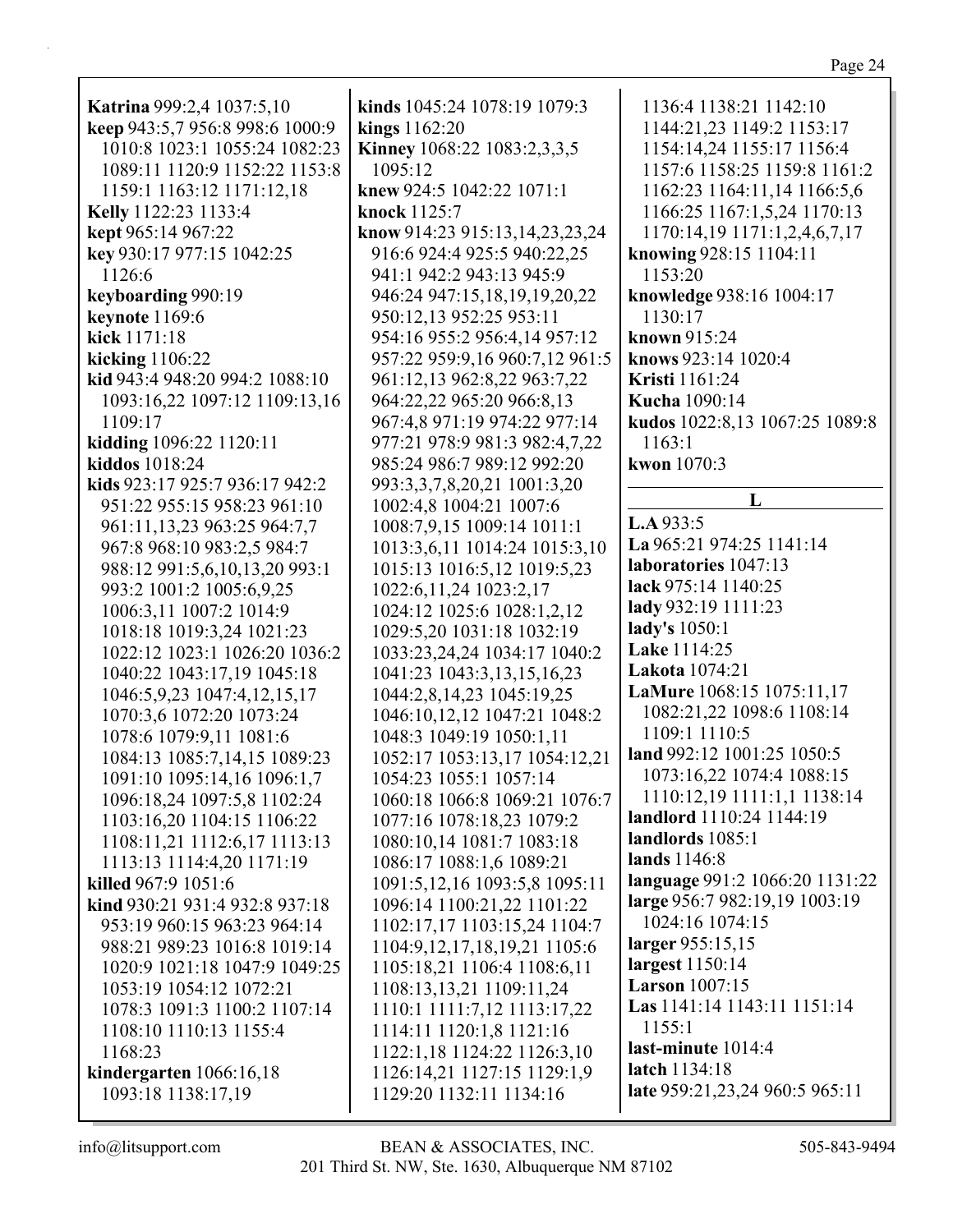1075:18,19 1115:16 **Latina** 1076:23 **Latino** 1037:18 1039:10 **laugh** 1080:25 **law** 1086:5,8 1142:13 **lawsuit** 960:14 1029:6 1160:15 1160:19 **LEA** 1127:9 **lead** 1126:4 1134:1 **leader** 1126:15 **leaders** 985:16 1105:11 1126:2 1129:3 1131:15,17 1162:20 1168:18 **leaders'** 1163:18 **leadership** 996:18 1128:16,21 1129:2 1163:18 **leading** 1129:19 **leaning** 1128:20 **learn** 915:9 925:7 952:1 958:15 985:6 996:17 997:3,13 1010:3 1032:17 1038:12 1054:3 1081:3 1085:11 1134:2 1162:22 1163:5 1165:23 **learned** 916:6 924:22 955:17 966:6 996:10,11,22 1019:19 1051:13 1074:24 1171:2 **learner** 970:21 972:7 1058:8 1116:18 **learners** 979:4 1024:5 1063:6 1066:20 1085:10 **learning** 922:10 931:22 951:11 977:11 988:21 993:18,25 1000:24 1009:11 1016:16 1017:23 1020:3,6 1069:9 1072:21 1078:1 1079:24 1082:14 1093:22 **lease** 957:4 960:9 1144:24 **lease-to-own** 1110:13 **leased** 1144:15 **leasing** 1145:3 **leave** 930:1 1001:4 1005:7,20,22 1005:23 1006:4 1032:9 1099:2 1105:13 1150:1 **leaves** 1156:18 **Ledger** 1003:21 1004:1,3,11 **left** 1033:10 1151:21 1156:15 1167:21 **legal** 995:15

**legislation** 968:1 **legislative** 1039:25 1157:5 1158:4,12 1163:25 1164:6 **legislators** 957:20 **Legislature** 956:24 960:13 1012:20 1034:7 1055:18 **Leopold** 910:5 977:7 981:17 982:11 983:1 985:2 986:11 994:14 997:19,25 998:1,14 999:5,10,20,25 1000:4,7,9 1006:15 1035:7,14 1037:11,15 1038:10 1039:12 1040:25 1042:15 1050:21 1051:11,14 1053:8 1057:8 1058:2 1131:23 **Leopold's** 985:11 **Lepisko** 981:21 990:24 **LESC** 1130:16 1131:6 1157:21 1158:11 1159:9 **Leslie** 1122:23 1125:25 1126:2 1126:10,20 1127:17 1133:4 **Lesson** 925:5,9 **let's** 940:21 973:25 1093:24 **letter** 980:22 1127:4 1138:2 1139:10 **letter-grade** 1072:7 **letters** 1127:2 **letting** 938:3 **level** 925:11 938:25 939:9,12,16 953:23 964:1 1018:8 1064:18 1083:24 1157:23 1158:3 **leveled** 961:19 **levels** 1012:17 1015:3,20 1036:22 1157:19 **leveraging** 1139:18 **LFC** 1130:16 1131:7 1157:21 **liability** 966:23 **Liaison** 909:12 **Libraries** 1140:6 **library** 1070:4 **license** 1008:5 1111:22 **licensure** 1157:19,23 **Lieutenant** 1050:3 **life** 939:19 998:17 999:11,15 1019:13 1100:25 1126:21 **life-threatening** 941:3 **lifelong** 1040:4 1063:5 **lifetime** 962:25 **lift** 1128:16 1132:11 1142:3

**light** 952:12 1075:1,2 1076:2 1160:17 **lighting** 922:11 **liked** 1047:18 1159:17 1164:7,19 **likes** 1015:24 **limited** 1095:1 **limiting** 1026:4 1145:1 **Linda** 1068:17 1077:6,6 1080:5 1081:22 1082:18,19,25 1091:20 1091:22 1092:2 1095:13,20 1113:6 1114:1,2,3,8 1115:10,12 **line** 933:13 935:24 952:19 978:20 1051:7 1161:22 **lines** 953:1,16 1151:25 1152:2 **list** 933:23 946:10 955:7 956:19 956:20,22 990:19 1013:22 1014:1,9,14 1082:25 1164:6 **listed** 919:10 946:7,8 1066:12 **listening** 1056:13 1170:11 **lists** 1098:25 **literally** 1013:9 1100:10,11 **literature** 953:10 **litigation** 966:19 **little** 923:4 931:14,25 934:12 935:12 950:17,18 953:17 978:20 979:20 981:24 984:1,25 991:20 998:6 1006:7 1009:19 1009:20,20,21 1016:9 1017:6 1017:11,11 1020:19 1022:6 1023:2 1034:12 1044:1,20 1046:18 1052:2 1060:19 1062:12 1091:18 1100:7 1101:14 1103:13,19 1110:20 1121:17,18 1128:14 1145:10 1152:4 1157:18 1158:14 1159:9 1167:8 **live** 915:5 961:17 982:17 986:15 1023:20 1027:13 1034:19,20 1039:9 1041:19 1054:1 1082:9 1162:10 **lived** 1036:7 **lively** 994:19 **lives** 928:15 929:6,13 934:9 942:11 998:23 **living** 951:8 **Llama** 1114:10 1115:10 **llamas** 1091:2 **local** 1074:8,10 1088:12 1127:9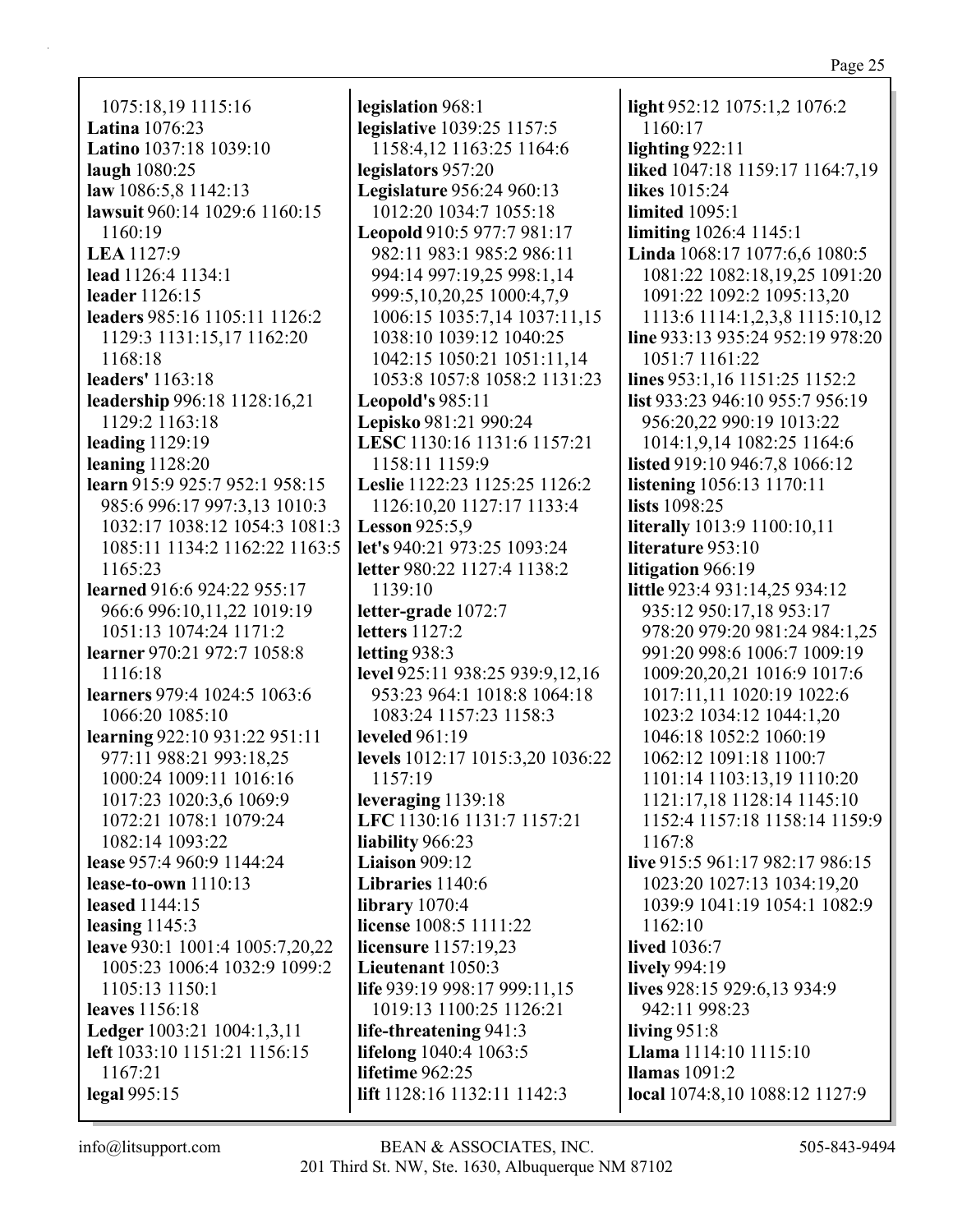**Madam** 914:18 916:16 920:14,18

1140:2 1143:7 **locally** 1142:4 1160:4 **located** 982:1 **location** 984:3 1009:16 1078:16 1078:24 1130:8 **log** 1067:18 **long** 914:11 982:5,9 1042:9 1120:9 1154:8,8 1161:15 1170:13 **long-term** 1134:21 1159:18,20 **longer** 1073:6 1098:5 **look** 915:13 929:9 934:20 941:6 946:4 949:22 950:7,20 952:7 953:22 962:11,12,13 977:20 987:21 991:8 993:7 1010:10 1013:11,12 1019:4 1024:18,19 1027:12 1031:19 1032:20 1033:15,18 1034:14 1041:13 1049:21,21 1064:3 1092:19 1093:16,24 1106:3,9,25 1107:8 1107:18 1108:23 1124:4 1169:15 **looked** 965:1 1024:3 1025:10 1048:5 1100:3 **looking** 916:23 937:1,19 947:15 950:4 961:3,17 963:14 983:19 989:22 990:10 1004:7 1009:15 1014:12 1023:21 1024:20 1027:2 1034:2 1044:24 1055:7 1069:4 1078:6 1080:3 1088:4 1111:6 1115:19 1129:5 1148:14 1154:5 1156:22 1159:6,15 **looks** 936:19,21 945:23 960:6 1001:17 1091:3,3 1164:1 **loop** 1142:15 **looped** 1142:6 **Los** 1046:21 1047:10 **lose** 943:4 957:25 1005:24 **losing** 1006:13 1156:23 **loss** 1085:1 **lot** 916:6 924:17 930:24,24 939:20 945:1,9 948:8 952:8 959:12,22 961:11 963:22 966:7 966:18,19,21,25 982:18 984:6 988:5,14 990:3,4 993:19 997:3 1000:21 1001:8 1005:2,3,8 1014:18 1015:13,13 1017:13 1021:11 1023:15 1026:22 1030:24,24 1032:23 1033:3 1034:6,21,22 1038:25 1043:15 1044:3,3 1054:20 1055:17 1056:8,16,17 1069:9 1078:18 1078:19 1079:2,22 1080:7 1084:23 1085:11,12 1088:17 1089:21 1092:19 1100:15 1101:22,22 1102:10,13,15,24 1103:25 1104:1,1,2 1111:15 1114:14 1121:14 1123:17 1128:19 1135:1 1142:22 1145:23 1150:5,8 1154:21 1155:11,15,25 1160:24 1162:14 1162:16 1163:15 1165:24 1166:10 1169:4 1170:17 1171:2 **lots** 928:15 989:14,15,15 1077:2 1095:20 1096:24 **lottery** 959:5 1109:5 **louder** 1081:17,17 **Louella** 1131:22 **Louv** 985:7,12,14 **love** 935:9,9 988:10 1046:23 1085:7 1105:23 1114:5 1115:1 1128:21 **loved** 1013:4,5 **low** 925:18 928:20 962:3,3,6 963:9 999:12,12 1009:1 1011:1 1011:1 1015:20 1045:21 1069:25 **low-income** 1033:22 1102:11 **lower** 917:25 920:7 958:9 980:24 1068:6 **lowest** 917:16,22 918:2 919:3 935:7 949:2 970:20 972:7 978:12 1045:15 1048:13 1058:7 1064:17,19 1066:2 1116:18 **lucky** 1053:25 1083:13 1110:18 **Lucy** 1071:21 **Lujan** 1076:24 **Luna** 1024:8 **lunch** 921:11 924:25 925:15 983:15,15,17 1060:4,4,7,8 1073:1 1085:8 1087:16,18 1089:3,23,24 1111:23,24 **lunches** 1069:18 1073:2 **M Mabry** 908:12

921:2 922:17 931:18 933:25 941:7 942:17 945:7 946:1 947:24 949:7 951:3,19 960:24 970:11 977:5 981:16 994:13 1029:22 1034:23 1039:22 1040:24 1042:10 1050:15 1055:9 1056:23 1057:3,21 1062:18 1085:23 1090:8 1102:9 1119:18 1120:8 1137:15 1143:17 1144:13 1145:8 1149:19 1153:10 1156:13 1164:8,16 1166:12 **Madame** 1075:12 **Madison** 932:5,14,18 **Maestas** 1125:4 1147:24 **magic** 915:16 **mail** 1167:15 **main** 1140:24 **Maine** 1000:19 **maintain** 1001:18 **maintained** 987:14 **maintaining** 954:17 1135:4 **major** 939:6 1016:9 1156:25 **majority** 1009:4 1038:20 1039:9 1048:1 **making** 963:6 964:1 968:21 969:15 991:19 1045:22 1077:4 1093:5,7,8 1135:2,11 1154:2 1159:18 1161:23 1163:1 1166:2 **man** 967:17 991:17 1036:14 1041:15 1051:12 **manage** 1018:16 1022:16 1103:6 1158:17 **managed** 1105:19 1122:23 **management** 949:18 1156:9 **management's** 1002:20 **manager** 931:7 942:5 984:20,22 1084:5,6,7 **managers** 1124:2 **managing** 987:22 **manged** 1155:19 **manner** 969:1 1022:17 **many-hour** 1162:13 **MAPs** 962:1,13 1010:7,10,19 **March** 914:24 941:8 1130:1 **marching** 935:24 952:17 **Maria** 965:22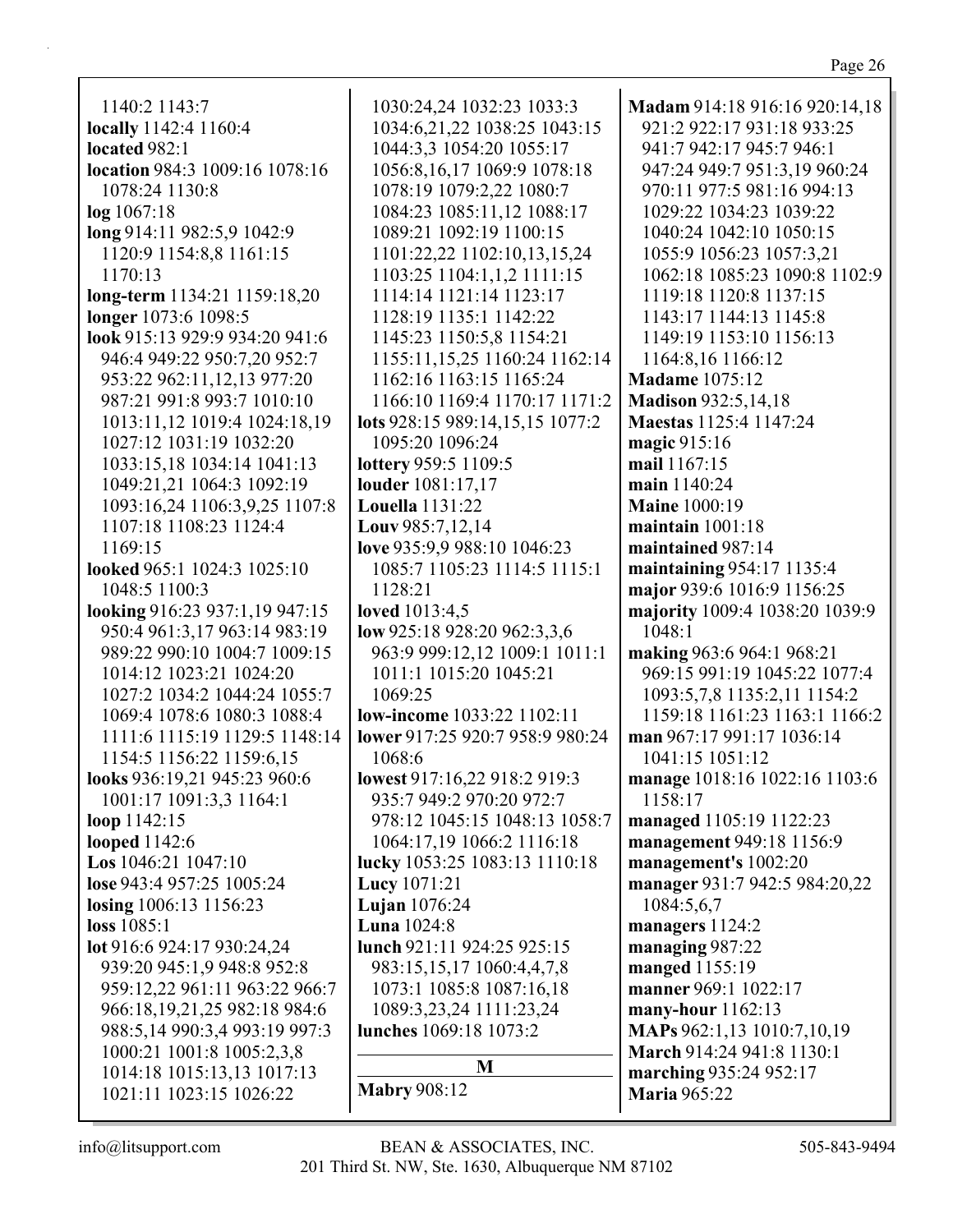**marijuana** 1071:8 **marine** 998:20 **mark** 909:15 917:18 978:14 980:6 1157:20 1171:23,24 **market** 956:13,17 **marketing** 956:15 1022:10 1036:6 **Martin** 1161:24 **Martinez** 930:7 1131:22 **massive** 1162:9 **master** 921:14 1067:18 **master-level** 1016:18 **match** 931:4 **matches** 1004:12 **matching** 1139:19 **material** 918:20 946:5,16 980:3 1003:19 1004:18 **materials** 916:23 917:3 **maternity** 930:1 **math** 917:8,15,20,23 918:2 923:9 924:6 925:18 958:21 961:18 977:25 978:2,7,13,22 979:6,8 984:23 989:25 990:10,11 1008:23 1009:1,7,14,17 1010:3 1010:13,25 1011:5,8,9,14,15,15 1011:16,17 1012:1,21 1013:3 1014:17,17,20,21,21 1015:1,8 1015:13,15,18,20,25,25 1016:8 1016:9 1024:2 1046:1 1047:1 1048:21,23 1049:9,17 1063:11 1064:14,19 1065:2,7 1069:11 1069:12,13,14 1071:22 1077:15 1077:17 1078:5 1091:11 **Matt** 957:12 1143:3,4,6 1153:5 1153:10,16 1154:1,18 1155:22 1164:12,16,24 1165:7,9,10,11 **Matt's** 957:14 **matter** 962:25 1074:19,19 1162:2 1173:14 **Matthews** 1062:16 1085:18,23 1085:24 1086:10 1150:14 **maturity** 939:12 **Mayordomo** 1073:23 **McCulloch** 1131:21 **meals** 983:16 **mean** 941:20 955:7 959:18 965:1 1001:15 1005:8 1006:24 1013:15 1019:11,17 1022:4,9

1047:1 1056:13 1080:3 1086:22 1087:13 1088:13 1089:3 1093:4 1100:16,18 1101:1 1110:17 1111:18 1112:2 1113:11,15 1160:9 **meaning** 1064:20 1068:5 **meaningful** 963:4,5 **means** 921:6 968:22 969:1,4,25 1064:18 1104:19 1113:20 **meant** 986:6 1073:25 1160:14 **measure** 961:16 **measures** 1126:19 **mechanics** 944:21 **media** 939:21 969:23 1091:16 1096:12 **mediocre** 942:8 **medium** 1153:17 **meet** 919:9 924:1,12 930:18 979:14 980:14 987:3 1065:8 1066:10 1085:2 1124:20,24 1151:16 **meeting** 908:10 911:2 913:11,22 956:12 967:11 968:14 976:4,15 977:19 1061:9,20 1064:23 1074:13 1095:7 1098:18 1122:19 1150:20,22,25 1151:12 1151:15 1158:6 1164:3,13 1168:1 1174:3,4 **meetings** 1141:11 **meets** 918:24 1063:4 **Megan** 1125:4 1147:7,24 **Megan's** 1125:14 **Meier** 1169:2 **Melissa** 1123:9 1124:12 **member** 909:4,4,5,5,6,6,7 1037:1 1068:18 1083:1 **members** 914:19,19 920:14,19 921:2 922:2,18 926:3,5,13,17 930:5 934:1 941:8 942:18 944:6 945:8 946:1 947:24 949:8 951:18 955:11,20 957:7 958:14 961:25 962:21 968:8 994:6,8,9 1024:8 1042:12 1057:9 1075:12 1077:7,9 1081:19 1085:24 1095:9 1110:6 1120:8,15 1122:20 1132:21 1151:13 1153:10 1168:6 **membership** 918:12,13 979:16

1065:9 **memorable** 998:21 **memorized** 1086:11 **men's** 1115:18 **mention** 1065:21 1135:19 1145:9 **mentioned** 916:8 917:21 919:7 919:17 923:10 929:21 942:9 943:7 944:1 950:10 955:13 961:21 963:24 964:20 980:11 984:21 992:10 1006:5 1035:18 1050:20 1063:19 1080:13 1084:24 1094:18 1122:19 1134:6 1138:16 1141:7 1156:13 1159:23 **mentioning** 1021:22 1064:7 **mentor** 1083:8 **mentors** 998:25 **mentorship** 989:2 **merely** 1119:20 **Merry** 1168:4 1172:1 **message** 1032:1 **met** 979:12,15 980:10 1065:7,24 **Mexican** 952:13,22 974:13 1037:25 1038:18,21 **Mexico** 908:2,13,22 910:4 916:18 920:6 921:24 926:7 927:5,14 930:12 932:21 933:5 937:3,7,8 937:13,14 938:9 939:7,17 952:22 965:17 966:12,13 970:15,16 972:1,2 981:5 1000:5 1000:6,8 1007:18 1021:3,3,7,14 1037:20 1044:2 1051:24 1052:24,25 1055:14,20 1058:3 1079:23 1086:7,8 1116:13 1124:11,16 1126:8 1139:16 1146:9 1153:14 1161:6 1169:15 1173:2,9,12,13,21 **Mexico's** 1168:12 **Mexico-centered** 1124:4 **mic** 914:20 916:13 1130:12 1137:11 **Michael** 909:4 931:7 946:1 947:1 949:17 **mid** 1115:16 **middle** 970:20 972:6 983:20 988:3 991:10 1005:25,25 1006:2 1009:23 1010:4 1011:7 1022:9 1023:11 1028:9 1045:2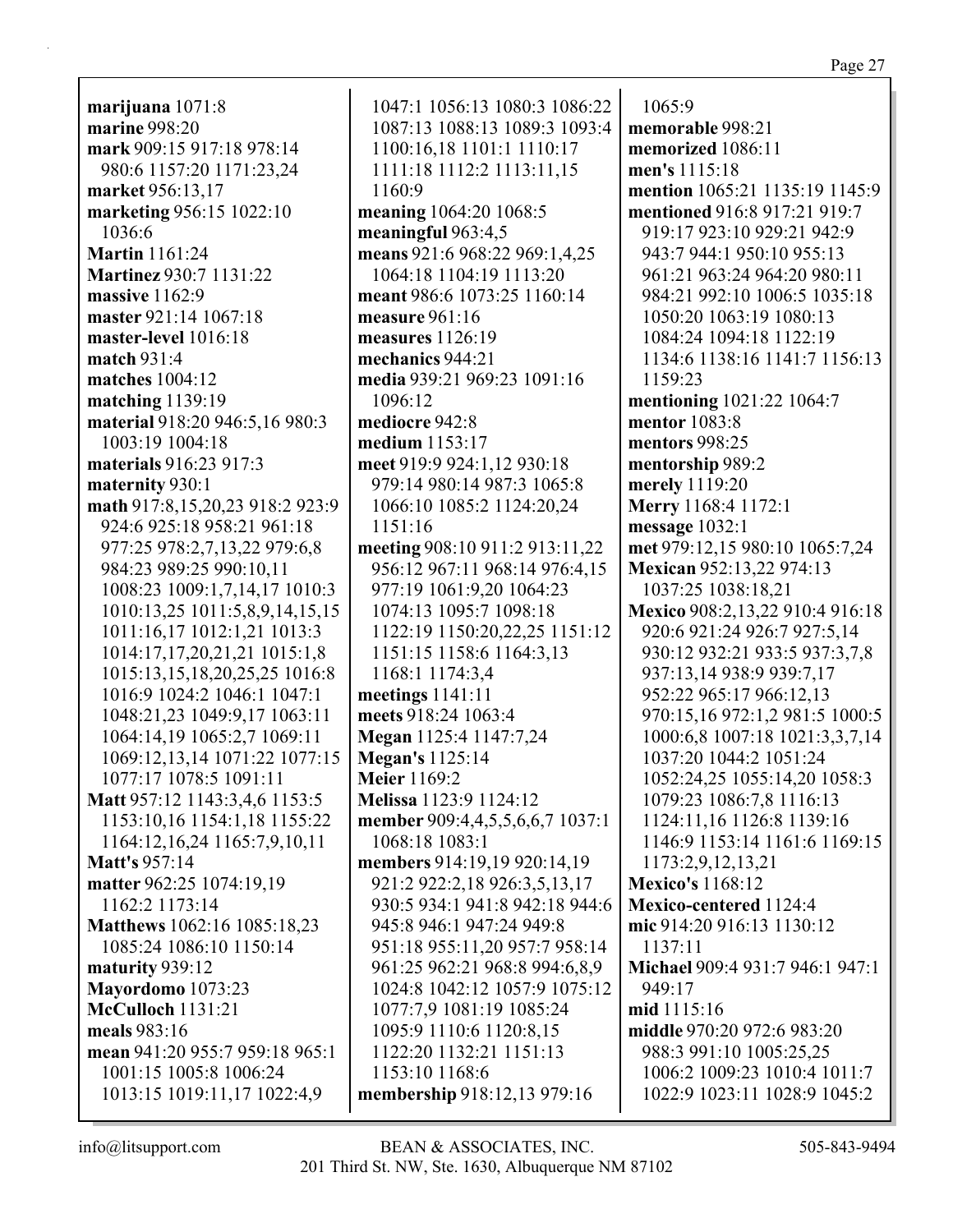1046:13,21 1048:20 1058:7 1110:19 1112:6 1114:22 1116:17 1139:3 1146:11 **middle-school** 990:23 1001:2 1027:19 1057:12 **middle-schoolers** 990:3 994:21 **midweek** 1155:25 **migratory** 982:19,20 **Miguel** 1073:23 **Mike** 945:22 **mile** 1078:25,25 1146:15 **miles** 1006:13 **milestones** 1162:9 **military** 1005:11 **million** 950:22 1013:12 **Mimbres** 1029:1 **mimic** 918:4 **mind** 930:21 1038:8 1045:11 1122:24 **minded** 1063:5 **minds** 953:7 **mine** 965:21 **minimal** 1022:1 **minimum** 1120:10 1157:22 **minimums** 1157:19 **mining** 986:16 1036:16,22 1042:16,18,22 **minute** 1082:1 1130:13 **minutes** 914:15 920:22 924:11 968:15 974:6 977:2,3 990:5 1035:9 1048:14,19 1060:8 1062:16,17 1081:11 1137:13 **mirror** 1076:16 **misconduct** 969:13 **missed** 919:24 924:2 1003:10 1035:8 **missing** 990:8 1082:21 1162:24 **mission** 918:8 922:21 923:11 977:10,16 979:11 1063:2 1065:5 1078:15 **Missy** 1132:16 1147:24 1148:3 **mistake** 974:6 **MIT** 1012:12 **mitigating** 1069:24 **mix** 992:24 1127:8 **mixed** 1041:7 **mobility** 959:3,7 961:21 **model** 916:7 1001:12

**modify** 1106:25 **molested** 967:10 **mom** 1115:25 **moment** 912:4 934:17 935:1 998:21 1053:20 1078:6 1135:2 1146:23 **moments** 1053:24 **momentum** 1132:24 **Monday** 923:23 924:10 993:15 1095:5,7 **Mondays** 1095:6 **money** 948:6,11,20 950:20 987:7 987:22 1033:2 1034:10 1042:1 1073:7 1080:16 1111:11 1129:13 1144:18 1157:15 1158:2 **monitoring** 969:10 **monopoly** 1142:5 **Montañas** 1141:14 1143:11 1151:14 1155:1 **Monte** 1141:14 **Montessori** 1141:14 **month** 987:16 1004:3 1052:14 1080:19 1145:21,21 1146:13,17 1150:6 **months** 1123:16 1128:5 1164:22 **moon** 1019:21 **Morales** 1050:4 **moratorium** 1160:23 **moratoriums** 1161:18 **morning** 912:6,7,11 916:16 920:11,15 921:1,11 931:17 934:2 938:3,6 940:3 975:2,3,5 981:10 983:7 990:24 994:12 995:25 997:23 999:3 1052:10 1151:21 1156:15 **mother** 1101:5 **motion** 914:10 970:9 971:1,22,23 971:24 972:13 973:22 1058:14 1059:23 1116:5,8,23 1118:4 1172:6 **motivated** 1051:8 **motivating** 1091:19,22 **motivation** 961:10 **Motor** 1008:3 **motto** 1069:2 **mound** 941:18 **mountain** 1114:10 1115:8

**mouth** 1129:13 **move** 934:21 941:4 943:16 953:3 955:18,22 970:13 971:25 1028:15 1042:2 1045:2 1057:25 1071:7,11,12,14 1073:25 1080:8 1116:10 1144:16 1160:18 1163:19 1164:5 1166:3 1166:3 1170:22 1172:7 **moved** 915:7 928:19 983:18 1062:11 1071:14 1072:10,11 1073:16 1084:6 1104:3 **movement** 959:9 1034:5 **moves** 953:15 **moving** 916:4 917:5 942:7 955:24 956:6 959:11 963:2 967:22 983:20 1006:9 1044:23 1071:8 1077:1,2 1104:1 1106:11 1113:13,13 1118:12 1119:20 1163:14 1166:4 **mug** 966:2 **multi-sensory** 1049:3 **multicultural** 1063:3 **multiple** 940:12 1125:5 1129:2 1132:21 **multiplication** 1010:1 1013:1 **murals** 995:7 998:12 **museum** 1078:21 1079:1,5 **music** 921:8 924:18 926:4,20,24 928:10 936:15 942:22 952:3,4,8 952:13,14,14,21,22,22,23,25 953:5,6 990:17 1016:4,4,6,7,8 1016:10 1017:8 1078:10 **musically** 964:13,18 **musicians** 926:21 928:10 **N N** 909:1 910:1,1 **NACA** 1131:25 1145:11,13 **nagging** 1141:18 **nail** 962:21 **name** 917:1 920:15,19 934:3,5 938:8 957:13 981:16 986:11 994:13 995:15 996:1 997:24 1036:1 1068:14 1077:6 1079:16

1082:7 1084:4 1140:5 1153:9 1153:18,21 **named** 1160:14 **names** 917:3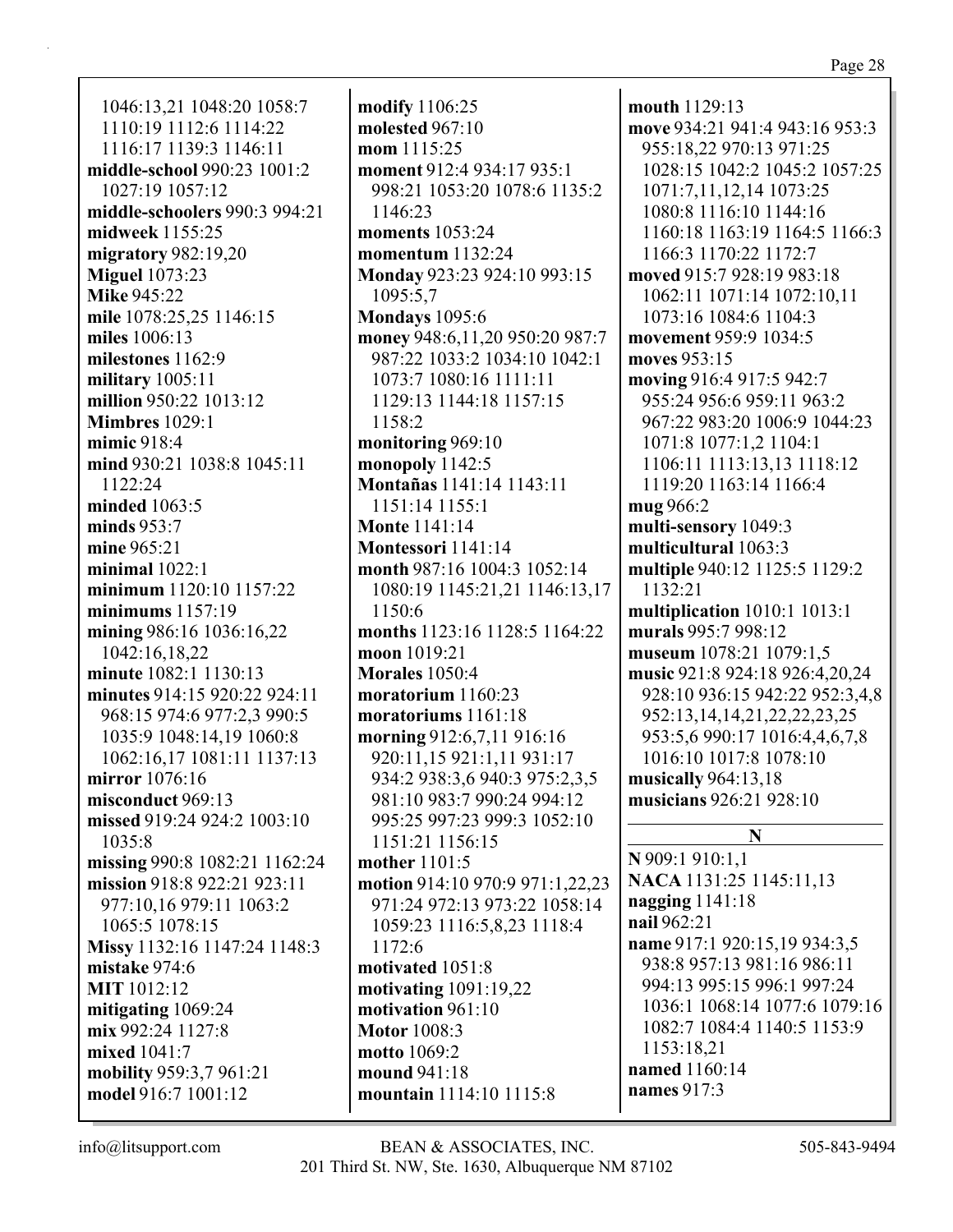**narrative** 1004:22 1159:22 **narrowly** 1092:14 **nation's** 986:9 **national** 928:8 941:15 956:11 1000:22 1100:23 1168:20 **nationally** 931:1 **nationwide** 1076:15 **Native** 1075:3 1076:21 **natural** 977:13 986:7 1006:21 1009:13 1101:25 **nature** 985:13,18,20 1034:7 1100:18,19 **Nature-Deficit** 985:10 **nature-smart** 985:15 **near** 941:14 1001:16 1051:25 1053:23 **nearly** 1064:15 **necessarily** 936:3 1005:25 1052:17 **necessary** 1049:6 1143:23 1144:11 1159:13 **need** 924:13,24 925:16,21 943:16 945:5,5 949:22 950:6 955:23 956:15 958:2 961:13 967:6 970:5,5,6 971:21 985:12,20 990:1 998:5 1005:9,9 1015:21 1015:23 1026:11,12 1029:19 1032:14,15 1036:23,25 1042:20 1048:21 1051:3 1088:19,20,21 1089:10,11 1097:16 1102:11 1104:14,15,21 1105:2,3,24,24 1106:11,12 1107:6 1108:23 1116:8 1124:21,23 1126:17,20 1134:22 1137:7 1142:12 1148:14,21 1166:6 1170:7 1171:12 **needed** 955:14 965:5 1049:10 1089:17 1104:2 1140:10 1157:15 **needing** 1126:24 1132:15 **needs** 913:6 919:11 940:12 943:8 954:25 964:11 975:24 1022:3 1029:14 1042:7 1049:18,20 1061:4 1077:3 1078:5 1082:15 1088:10 1089:12 1141:10 1143:20 1146:21 1170:21 **negative** 940:24 978:21 1002:5 **negatively** 1035:21

**negotiations** 1000:14 **neighborhood** 947:12 1105:9 **neighboring** 1029:12 **neighbors** 992:10,11 1032:8 **network** 1103:15 1140:21 **never** 914:25 915:14 950:7 967:17 1009:11,11,22 1021:10 1022:2 1039:14 1089:19 1094:5 1107:12,13 1137:23 **nevertheless** 1124:24 **new** 908:2,13,22 910:4 916:18 919:17,25 920:6 921:24 926:7 926:10,19 927:5,14 930:12 932:21 933:5 936:13 937:14 938:9 939:6,17 941:15,23 942:2 946:8,13 952:22 953:23 957:13 959:5 962:8 965:17 966:12,13 970:15,16 972:1,2 974:13 981:5 985:5 992:4 1000:5,6,8 1006:18 1007:17,18 1019:18,18,19 1021:3,3,7 1026:8 1037:20 1039:1,15 1044:2,24 1051:24 1052:24,25 1055:14,20 1058:3 1067:15 1074:12 1079:23 1083:8 1086:7,8 1105:18,18 1116:13 1122:20 1124:4,11,16 1125:1 1126:8,14 1135:23 1136:1,5 1139:16 1146:2,3,9 1148:12,15,18 1153:14,18 1156:19 1159:10 1161:6 1162:22 1168:5,12 1169:15 1172:2 1173:2,9,12,13,21 **newborns** 1101:18 **newer** 1038:15 1148:13,19 **news** 931:12 965:23 1050:19 1125:19 **newsletter** 929:8 **newspapers** 966:1 **nice** 952:6 960:16 984:4 1073:6 1101:7 1115:5 1164:6 1165:5 1167:11 **Nicholson** 1068:20 1082:7 **Nicole** 1068:21 1084:2,4 **night** 943:19 944:12 956:12 1052:1 1114:18 **night-school** 943:20 **nine** 955:13 1006:21 1079:20 1084:5 1106:18

**nine-zero** 973:19,22 1059:22,23 **ninth** 923:2 1018:10 1020:20,21 **ninth-** 985:3 **ninth-graders** 921:18 1020:21,22 1020:23 **nitty-gritty** 1157:14 **NM** 908:20 1173:19 **NMCI** 1068:4 **NMPSIA** 966:12,17 967:25 **NMSU** 928:2 **NMTEACH** 1083:7 **non-compliance** 1065:20 **non-renew** 913:21 976:14 1061:19 **non-reverting** 1007:22 **normal** 944:8 1007:14 **normally** 1072:22 **north** 1055:22 1115:11,12 **northern** 937:12 952:21 965:17 965:20,21 1045:17,23 1046:5 1056:1 1079:23 **notation** 953:6,9 **note** 917:20 1000:13 1071:3 1155:25 1158:14 1160:20 1161:21 1168:3 **noted** 935:17 958:6 1158:14 1161:11,20 **notepad** 1167:6 **notepads** 1167:9 **notes** 983:13 1008:20 1089:1 **noticeable** 1154:23 **noticed** 935:22 942:1 1025:11 1069:10 **noticing** 1024:4 **notification** 1132:6 **notorious** 1022:5 **November** 924:17 1122:19 1147:5 **nuclear** 1015:5 **number** 933:1 950:2 955:15 957:9 966:2 968:9 1003:18 1011:2 1045:12,18 1047:21 1076:1 1089:9 1102:23 1140:1 1149:4 1150:15 1174:2 **number-one** 923:15 **numbers** 925:23 955:25 1006:8 1009:25 1013:12,13 1043:7 **nurturing** 1005:9 1134:9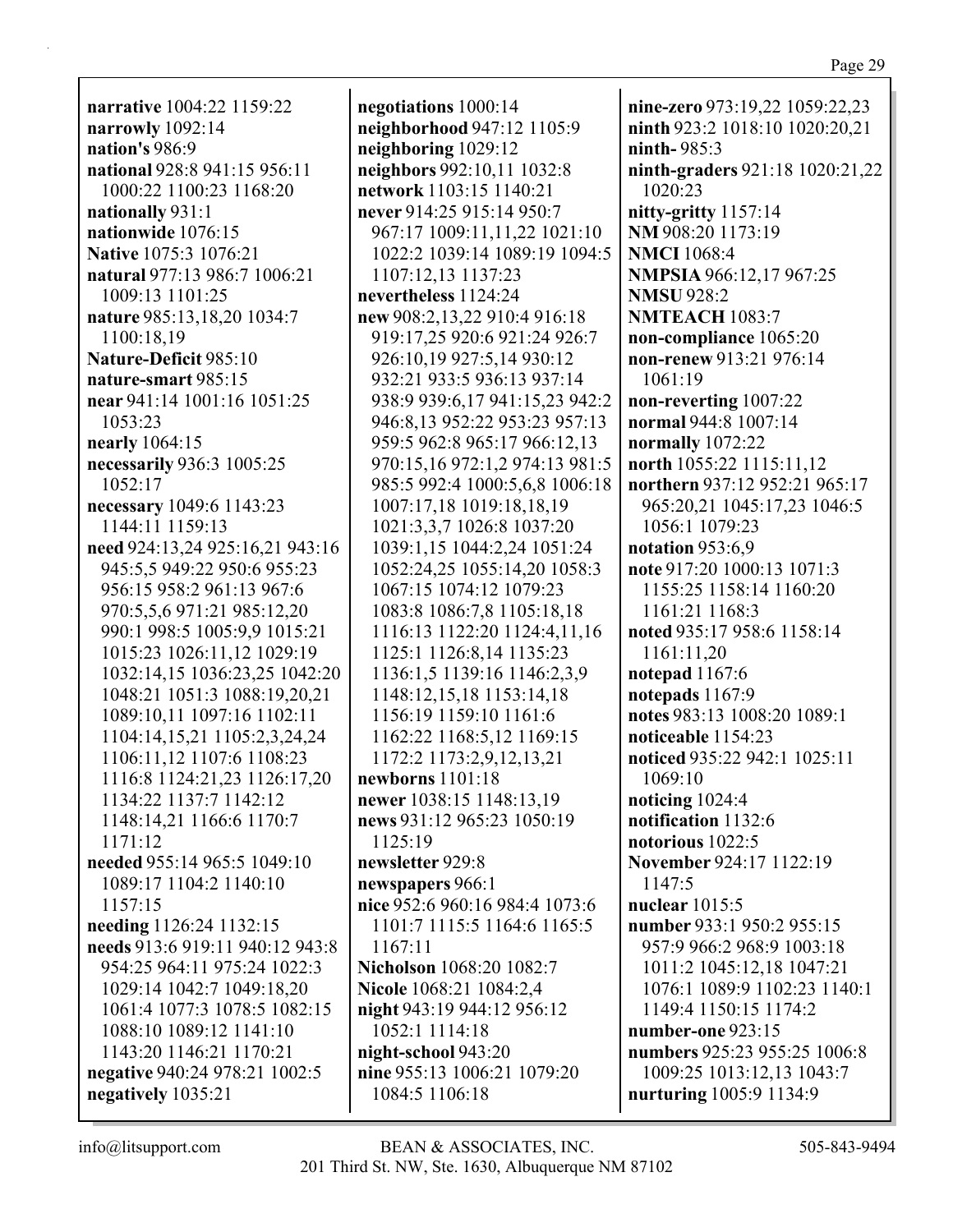**NW** 908:21 1173:20 **NWEA** 962:1,13

**O O** 910:1,1 **objects** 1086:1 **observation** 1083:7 **observe** 925:9 **obtain** 1139:19 **obvious** 935:1 1017:15 1086:22 **obviously** 948:8 952:3 961:25 1013:21 1089:16 1144:15 **occur** 941:13 **ocean** 998:22 **October** 1153:2,3 **offended** 1153:25 1154:1 **offer** 923:1,6 942:20 990:14,17 1020:18 1070:11 1073:3,15 1087:14,15,20 1088:11,11 1112:5 **offering** 922:20 984:17 1087:11 1087:12,19,22 **office** 915:14 1006:18 1035:22,23 1084:5 1130:15 1131:5 **officer** 949:18 1084:8 **offices** 1006:23 **official** 931:13 956:2,3 1067:6 1124:22 1127:4 **Oftentimes** 1162:19 **oh** 912:20 932:18 1018:19 1057:5 1062:8 1082:20 1087:8 1091:20 1096:4 1104:6 1109:18 1112:22 1114:1 **okay** 912:17 914:13 920:10 933:21 942:12 947:9 956:23 958:8 963:15 965:1,7 972:17,24 981:15 993:9 1005:5 1007:16 1014:2 1018:20 1025:8 1027:7 1027:10 1037:5 1044:12 1051:19 1057:2 1062:10 1068:9 1081:12,23 1082:20,24 1097:10 1097:12 1098:23 1099:16 1102:20 1105:16 1108:18 1111:10 1112:18 1115:14 1116:7,9 1118:2 1144:12 1149:1,25 1150:4 1166:22 **old** 915:5,14 999:8,8 1100:6 1101:16

**older** 1008:24 1103:2 **Olivia** 1080:8 **omitted** 916:25 917:1 **on-site** 925:4 1138:8 **on?'** 993:10 **once** 920:11 921:6 935:20 940:2 945:16 965:18 975:12 976:19 977:1 981:11 991:15 992:5 1000:12 1005:15 1037:9 1062:3 1062:7 1068:10 1074:1 1078:12 1079:10 1086:13 1119:5 1125:21 1132:6 1133:7 1137:8 1154:13 **one-and-a-half** 921:13 **one-day** 1169:11 **ones** 936:14 948:5 960:3 1005:20 1005:23 1043:16 1101:17 **online** 922:22 943:1 944:12 958:15 **open** 908:10 914:2 915:21 929:21 1017:4,22 1031:8 1040:16 1052:19 1096:17 1111:19 1124:17 1127:19 1129:11 1136:1 1152:1 1164:19 1166:7 1174:3 **opened** 941:16 985:2 1054:11 1170:4 **opening** 1136:5 **operate** 1099:18 1160:25 **operating** 1163:14 **operational** 913:10 914:2 976:3 976:20 1061:8,24 **operations** 1077:25 1078:2 1123:4 1158:2 **opportunities** 947:11 953:25 983:11 995:1,3 1007:1,1 1029:20 1070:5,21 1072:14 1132:8,19 1133:14 1159:19 **opportunity** 913:17 931:23 932:2 934:7 935:18 938:7 940:8 976:10 991:1 997:16,18 1028:10 1032:16 1041:18 1045:10 1054:11,16 1061:15 1072:20,24 1082:6 1092:2 1095:3,6 1097:6,10 1108:10 1121:24 1128:16 1129:6 1134:12 1136:3 1138:25

**old-style** 1040:13

1140:15 1144:2 1146:20 1150:20 1151:12,16,19 1152:4 1165:2 1171:25 **opposed** 942:8 1010:21 **opposite** 1024:23 1025:5 **oppression** 1044:3,8 **optics** 1145:17,25 **option** 945:20 **Options** 909:9,11 910:8 1120:6 **order** 929:10 946:21 985:5 1004:24 1071:1 1096:12 1098:15 1104:13 1139:5 **organic** 1073:2 1088:12 **organization** 957:17 1105:4 1153:5,6 **organizational** 919:7 980:12 1066:7 **organizations** 1105:7 **organize** 1105:19 **organized** 998:18 **organizing** 1104:25 **orientation** 929:21 994:24,25 **original** 1078:14 1092:5 1168:25 **originally** 1072:1 1073:18 1082:8 **Ortego** 1040:3 **Orton-Gillingham-based** 1049:4 **outdoor** 984:15 1006:18 1052:23 1053:1 **outdoors** 982:13 983:2,11 1026:23,24 1091:16 **outlet** 952:24 **outlining** 936:20 **output** 939:1 **outreach** 931:1 1074:7,8 1088:17 1102:16 **outright** 1031:5 **outside** 956:16 997:8 1070:1 1071:13 1128:13 1158:1 **outstanding** 1047:1 1075:11 **overall** 918:4 978:24 979:7 1063:13 **overarching** 947:20 **overburdened** 969:22 **overdue** 919:12 **overlap** 1122:5 **owe** 1054:15 1091:22 **Owl** 1056:11 **owned** 969:2 1110:25 1144:21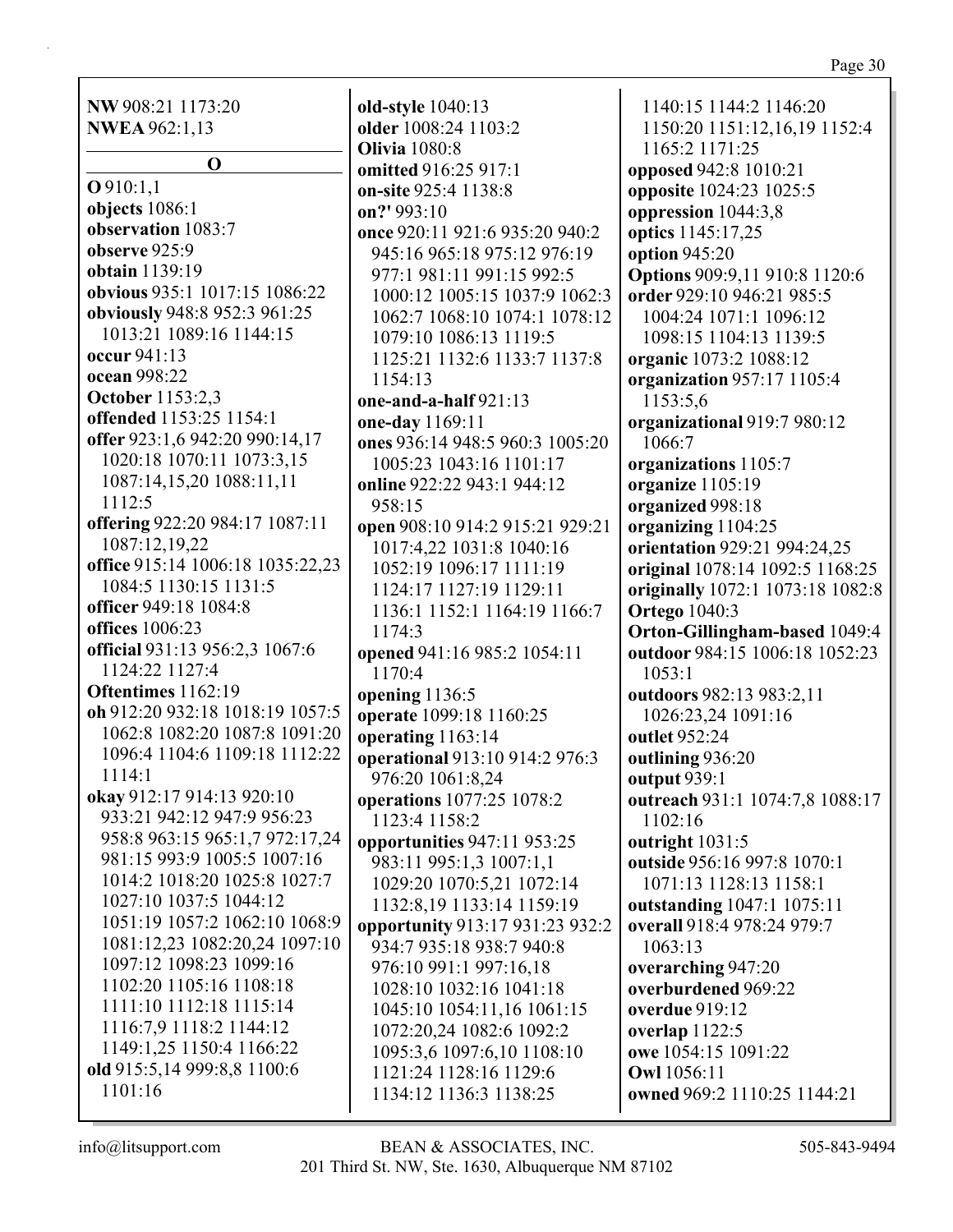| ownership 1106:16               | 1056:1 1061:1 1063:8,17                             |
|---------------------------------|-----------------------------------------------------|
| P                               | 1074:21 1078:14 1086:25                             |
| P 909:1,1 910:1                 | 1090:19 1107:9 1108:25 1109:2                       |
| p.m 1060:10 1118:9,9 1172:12    | 1130:25 1132:2 1136:12,20<br>1153:21 1164:21 1169:9 |
| packed 1165:2                   |                                                     |
| packet 1063:1,7 1075:18 1091:1  | partially 1071:4                                    |
| page 910:2 919:10 966:1 1064:13 | participate 1140:3 1143:16<br>1144:1                |
| 1066:11                         |                                                     |
| pages 986:1 1136:13,14 1173:10  | participated 1140:23<br>participating 1078:22       |
| Pahl 957:12 1143:3,6 1153:10,16 | particular 1001:10 1009:17                          |
| 1154:1,18 1155:22 1164:12,16    | 1018:14,24 1105:9 1148:16                           |
| 1164:24 1165:7,10               | particularly 917:20 1072:22                         |
| Pahl's 1153:5                   | parties 1124:7 1160:19                              |
| paid 927:14 947:5 1140:19       | partner 1079:7                                      |
| painting 1095:21                | partners 995:11 1078:14                             |
| Pam 1068:18                     | 1127:12                                             |
| Pamela 1079:16,16 1080:6        | partnership 1002:1,12 1023:7,10                     |
| 1081:12                         | partnerships 1121:21                                |
| Pamplona 1096:21 1099:24        | parts 1142:15 1148:24                               |
| panel 939:5,5                   | Paseo 1074:11                                       |
| panels 1169:5                   | Paso 1033:10                                        |
| pants 1171:14                   | pass 916:13 990:22 1130:12                          |
| paper 1010:15 1166:20           | 1137:11                                             |
| paperwork 1125:18 1146:21       | passes 973:22 1059:23 1118:4                        |
| paradigm 934:12                 | passing 989:10,11 1004:25                           |
| PARCC 962:9 963:10              | passion 1018:24 1019:2 1033:2                       |
| parciante 1073:25               | 1097:15                                             |
| parent 928:19 929:20 1042:14    | passion-driven 1018:7,22                            |
| 1084:9 1093:21 1150:21          | passionate 1019:15                                  |
| parents 909:9,11 910:8 940:23   | paths 998:8                                         |
| 1006:8 1017:4 1026:6 1028:19    | pathway 923:22 963:19                               |
| 1030:23 1031:13,14,21,23,24     | patience 912:14                                     |
| 1032:16 1040:7,8,14 1051:20     | Patricia 909:3 1085:23,24                           |
| 1070:2,10,12 1072:5,23          | 1086:10                                             |
| 1084:22 1094:3 1097:7 1099:7    | Patsy 1083:3,3,4,5                                  |
| 1099:7,21,21 1102:16 1103:2     | Patti 1171:3                                        |
| 1103:14,16 1120:6 1150:21       | Pattillo 1003:7 1007:11                             |
| 1154:6,19                       | <b>Patty 1083:2</b>                                 |
| park 926:20,24 1071:6,13        | Paul 1000:15 1132:2                                 |
| 1100:23                         | pay 948:2,3 967:1 1025:20                           |
| parking 1166:24                 | 1073:7 1085:20 1144:5 1146:12                       |
| parks 1021:25                   | 1146:17 1157:10                                     |
| part 913:4 917:5 936:2,4 942:21 | paying 966:19 1046:7 1139:21                        |
| 942:23 975:21 977:24 980:9      | 1144:24                                             |
| 981:22 988:4 991:21 993:18      | payroll 1003:10                                     |
| 1000:5,7 1011:15,17 1012:19     | pays 1056:5                                         |
| 1027:19 1047:19 1053:12,15      | PE 990:14                                           |

**PEC** 909:12,13 910:11 913:6,9 913:12,13,18,23 965:10 975:24 976:2,5,6,11,16 1061:4,7,10,11 1061:16,21 1119:19 1120:15 1122:3 1133:7 1137:18 1164:20 1165:12 1166:3 **PEC's** 1086:4 **PEC-authorized** 1127:9 **Pecha** 1090:14 **PED** 909:8,12 913:1,15,17 970:17 972:3 975:17 976:8,10 1058:4 1060:22 1061:13,15 1098:19 1116:15 1124:15 1133:17 1139:16 1156:16 1157:21 1161:22 1162:3,7 1164:17 1174:7 **Peña** 931:7 **penetrate** 1031:19 **Pennsylvania** 1080:9 **people** 930:3,16 937:13,17,21 939:20 963:22 982:3,3 993:7,19 993:20 995:20 1012:12,14 1014:25,25 1015:10 1016:13 1025:18 1026:12,19,23,24 1029:20 1031:4,20 1035:22 1038:6,12,17,18,21,25 1039:2,9 1040:2 1041:10 1043:13,14,25 1044:7,11,11 1047:11 1050:2 1055:19 1057:7 1081:24 1087:17 1088:20 1094:11 1096:13 1100:2,18 1104:13 1105:21 1108:17 1124:21,25 1125:17 1132:14 1150:25 1154:3,6 1155:11 1158:25 1159:3 1162:4 1164:19 1166:20 1171:12 **people's** 1008:13 **perceive** 940:10 **percent** 914:1,5 917:10 918:7,16 918:18 919:16,16,18,19 920:3,4 920:5 925:14 927:3,5,6,23,23 928:5,17 933:8 960:2 968:11 976:20,21 978:6,9,10 979:9,19 979:22,24 980:19,21,24 983:17 983:25 989:11 1008:7,9 1010:18,24 1011:3,4 1024:25 1025:1,2,3 1033:17,19 1041:9 1047:22 1063:11 1064:4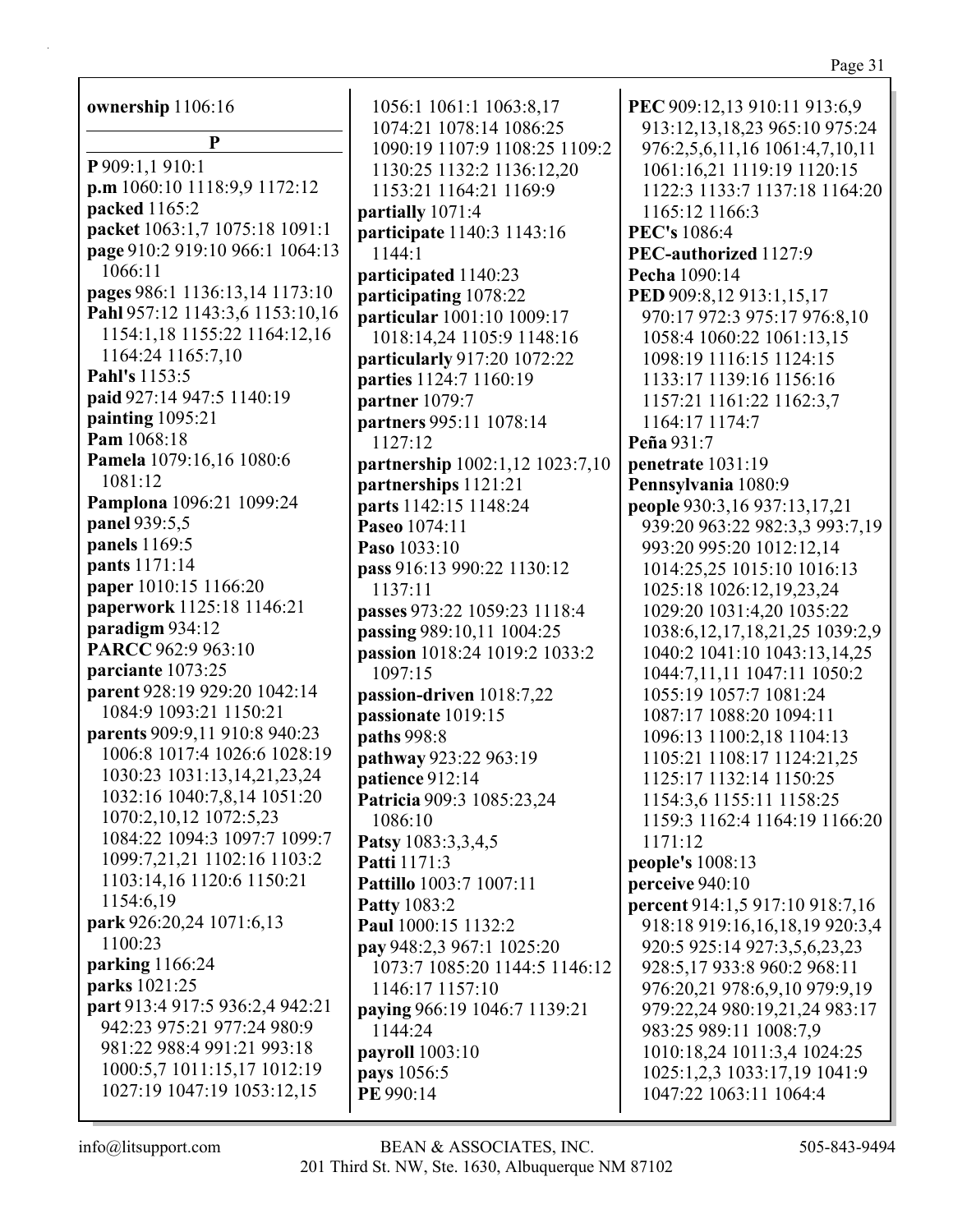1065:12,13,17 1067:23,24 1068:3,4,5 1080:17 1102:19 1104:16 1106:2 1140:12 1156:19,23,25 1157:11 1158:18 1158:21,22,24,24 1159:10 1160:10 **percentage** 1010:13 1032:14 1102:12 1157:18,22 **percentile** 962:16 **percentiles** 962:15 **perception** 1028:2 **perceptions** 1154:20 **percussion** 922:14,15 936:7,24 951:14 952:2,20 **perfect** 940:6 1004:2,12 **perfectly** 1086:11 **perform** 926:15 940:8 947:25 948:10,16,18 951:10 954:1 965:23 **performance** 913:10 916:2 919:7 945:23 970:18,24 972:4,11 976:3 979:8 980:13 1002:8 1058:5,12 1061:8 1066:8 1075:22 1090:2 1116:15,21 1123:24 1156:1 **performances** 948:1 953:24 1128:20 **performed** 922:3 926:13,18 **performer** 939:15 **performers** 939:10 **performing** 915:25 917:13,15,17 917:22 918:2 919:4 926:16 935:7,8 939:9 940:11 948:6 963:13 978:13 1064:10,14,17 1064:19 1066:2 1129:3 1169:5 **performs** 974:24,25 **period** 924:9,19 959:24 1094:5,6 1098:6 1155:8 **permanent** 1144:17,22 **perpetuates** 1107:22 **perseverance** 1123:17 **persistence** 1123:18 **person** 966:16 967:22 974:7 994:3 1008:23 1033:9 1105:4 1109:13 1111:20 1113:25 1126:18 1141:4,8 1142:2 1155:18 **personal** 964:12 1000:13

1075:17 1108:22 **personality** 1034:18 **personalized** 1029:16 **personally** 1000:18 1053:11 1108:15 **persons** 1027:13 1105:4 **perspective** 1038:4 1052:19 **Peruvian** 951:24 **Pete** 994:23 **petition** 920:4,5 980:20,21 1067:24 **petitions** 1067:23 **ph** 964:23,24 965:1 1167:24 **phase** 1166:5 **phase-out** 1158:23 **phased** 956:25 **phenomenal** 954:4 **philanthropic** 1114:11 **philosophy** 1069:21 **phobia** 1009:18 **Phoenix** 926:19 944:22 **phone** 983:12,13 1032:18 1150:8 **photography** 998:11 **photos** 1090:25,25,25 **physical** 994:16 1110:10 **physicist** 1015:12 **physicists** 1074:16 **pick** 1070:13 1126:19 **picked** 1003:25 **picking** 1097:11 1168:15 **picture** 1094:15 1170:17 **pictures** 977:15 1017:13 1093:9 1101:7 **piece** 926:23 995:14 1073:16 1093:21 1162:25 **pieces** 1090:11 1167:20 **Piedras** 1050:22 **piling** 1162:12 **pilot** 936:11 1161:23 1163:11,12 1163:13 **piloting** 936:18 **pin** 1145:10 **pivotal** 934:18 **place** 912:17 919:14 926:15 956:25 977:17,21 986:3 998:23 1002:1 1006:20 1017:14,23 1019:12 1053:10 1054:1,4 1078:21 1082:11,13,14 1083:12

1088:13 1098:15 1101:9 1126:19 1128:13 1129:10 1150:10,16,18 **place-based** 986:4 **placed** 995:9 1167:5 **placements** 995:7 **places** 994:3 1021:9,11 1046:17 1046:23 1057:15 1070:20 1088:1 **plan** 913:20 919:14 927:4 967:25 976:14 996:13,17 1061:18 1110:8 1130:3 1134:21 **planned** 982:21 1085:12 **planning** 946:8 996:21 **plans** 943:3 955:7,8 1023:11 1098:15 1132:9 1138:4 1149:22 **plant** 999:16 1071:8 **platform** 1158:5,12 1163:25 **play** 951:25 952:9 1038:11 1163:1 **played** 926:22 952:13,14,14 **pleasant** 1081:14 **please** 911:5 972:16 974:1 975:10 1058:16 1062:4 1068:11 1117:4 **pleased** 1147:10 **pleasure** 1168:5 **plug** 1146:3 **plugged** 1121:18 **plumbing** 1045:23 1071:13 1112:1 **plus** 927:13,15 1148:19 1169:4 **Poblano** 1131:22 **poetry** 1074:17 1090:19 **point** 915:3 916:7,22 932:11 947:2 978:4 988:6,7 1024:24 1039:8 1040:18,20,24 1125:22 1126:25 1127:2 1133:13 1146:19 1163:4 **points** 914:7 1064:7 1132:7 **policy** 968:16,22 1169:13 **political** 985:16 1035:20 1039:25 1104:23 **Politically** 1039:24 **politics** 1054:12 **Poms** 966:17 **poop** 1017:14 **pop** 952:9,14,25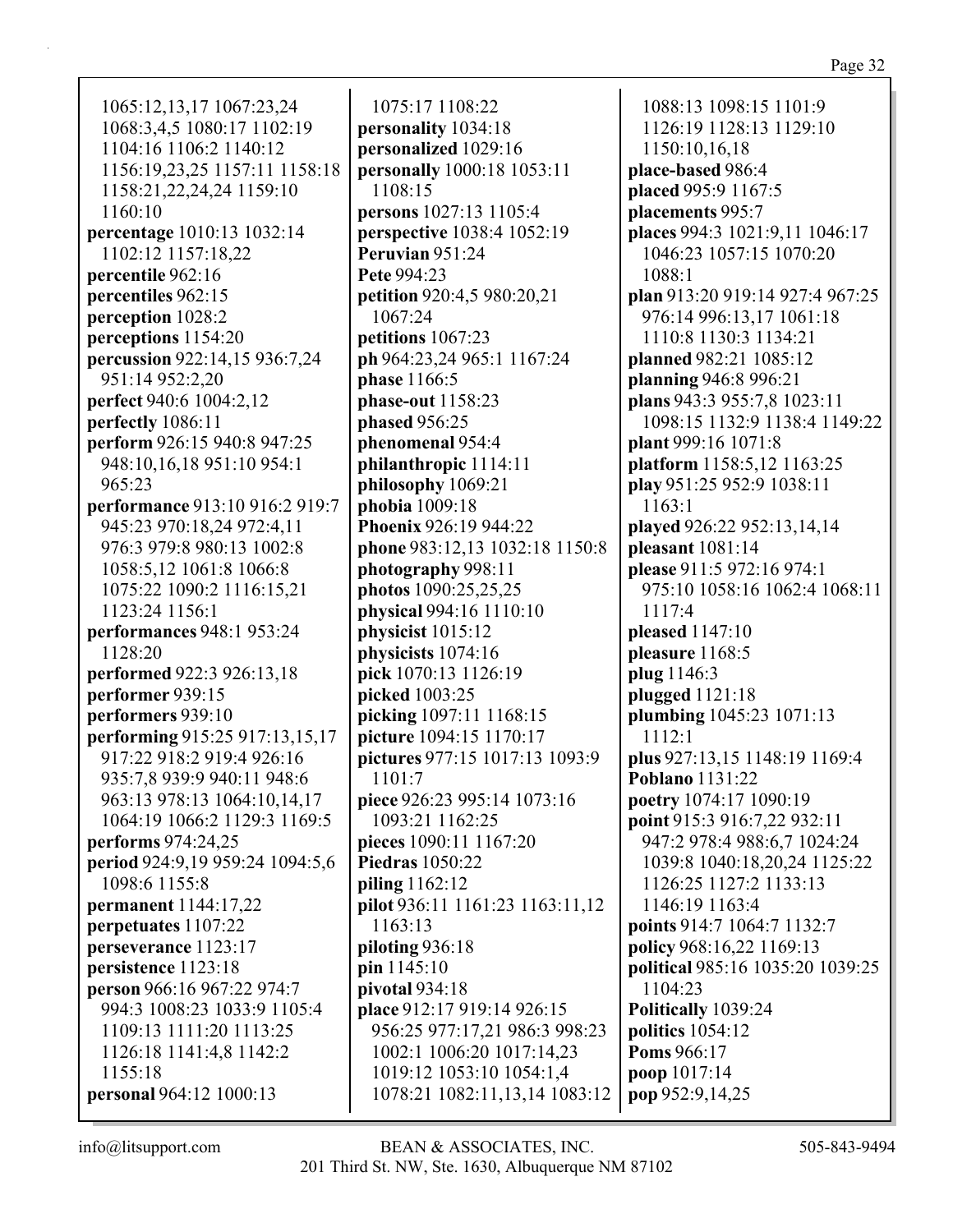**popular** 953:18 **population** 928:16 1001:19 1006:6 1024:17,25 1025:2 1029:12 1031:2,12 1033:3 1037:19 1041:7 1076:20,21 **portable** 1110:13,14 **portables** 1110:16 **portfolio** 1092:25 1093:24 **portfolios** 1092:24 **portion** 943:1 1004:11 1056:2 **position** 987:15 1034:3 1055:20 1124:17,18,19 1125:13,15,20 1126:25 **positive** 1048:11 1077:2 1119:8 1129:23 1166:2,3 **possible** 910:9 965:6 1079:11 1119:25 1147:23 **possibly** 913:21 942:3 976:14 1061:19 1111:4 **post** 915:14 **pot** 1105:17 **potentially** 1135:24 **poverty** 1034:21,22 1036:23 1140:13 **power** 985:18 1035:15 1044:14 **powerful** 1000:5 **practice** 1134:10 **practices** 1125:4,9 1129:20 1132:4 1160:8,9 **pre-K** 1111:6,9 **pre-work** 1121:13 **predator** 966:4 **predators** 966:16 **predecessors** 932:2 **predicament** 1039:19 **prediction** 1004:17 **premier** 926:6,15 **prep** 1121:13 1131:19 **preparation** 1118:19 **prepare** 989:6 1137:20 **prepared** 913:16 970:17 972:3 976:9 1005:16 1058:4 1061:14 1116:14 1120:19 **preschool** 962:4 **present** 911:8,18 929:12 983:9 988:25,25 1016:20 1017:3,5 1060:12 1158:10 **presentation** 920:22 923:5

933:19 940:5 1023:17 1090:14 1090:15 1093:14 1153:19 1156:16,17 **presentations** 1016:16 1017:23 1018:4,5,7 1020:2,6 1022:16 1090:24 **presented** 1093:1 1149:5 **president** 920:23 930:7,8 931:13 999:5 1037:10 1045:16 1068:16 1068:19 1075:18 **pressure** 1043:20 **presume** 1094:21 **pretty** 930:15 945:23 949:18 957:8 959:3 978:13 979:20 982:7 1006:3 1017:14 1064:8 1064:18 1065:3 1075:20 1086:23 1098:2 1102:21 1151:24 **prevent** 1034:12 **previous** 949:12 1003:4 1004:8 1010:7 1023:17 1091:24 1145:11 **priceless** 939:22 **primarily** 967:16 984:23 1039:10 **primary** 1097:23 **primitive** 990:18 **principal** 988:3 **principals** 1012:10 **Principles** 919:21 980:17 **printed** 916:23 917:3 1062:23 **prior** 978:3 1140:16 **prioritize** 949:20 **prioritized** 1164:6 **priority** 949:25 1043:4 **private** 1026:6,9,10 1034:8,9 **privilege** 951:9 **privileged** 1035:12 **prize** 1067:22 1068:2 **proactive** 1147:3 **probably** 915:7 929:9 942:18 956:16 1001:3 1003:4 1007:5 1012:7 1027:3 1034:1 1046:5 1048:10 1094:23 1101:15,18 1132:13 1147:11,13 1150:3 1154:2 **problem** 919:25 966:14 967:6 1042:6,7 1109:11 1160:13 **problems** 965:12 984:7 1008:13

1076:7 1078:2 1087:13 **procedure** 1067:14 1163:14 **procedures** 1067:15 **proceedings** 908:10 1172:12 1173:11 1174:3 **process** 931:15 935:10 956:5 966:18 977:12 1011:20 1027:3 1086:3 1119:21,21 1120:18,23 1121:8,12 1123:16 1124:24 1125:3,17 1127:13,20 1131:9 1131:18 1132:11 1133:4 1141:1 1141:2,2 1142:7,12,21 1143:2,8 1149:13,16 1162:11,13 1163:5 **processes** 946:19 1125:5,18 1133:8 1135:23 1136:4 **procurement** 1141:2 1142:13 **product** 937:15 **production** 922:9,12 **profession** 970:4 **professional** 908:21 921:15 925:10 926:5,20 931:2 950:11 953:25 954:3 1022:17 1128:10 **professionally** 974:21 **professionals** 998:10 **professor** 930:10 938:8 1040:4 1083:9 **professors** 939:4 **proficiencies** 978:23 1045:22 1065:1 **proficiency** 917:10 918:3,4 961:4 961:5 962:5,23 963:3 977:23,25 978:1,6,8,24 979:5 1009:1 1023:17 1063:9,11,21 1064:3 1064:24 1169:18 1170:14 **proficient** 962:19 1010:18 1063:24,25 **profile** 1094:16 **profound** 974:6 **profusely** 974:9 **program** 915:25 921:24 922:23 922:24 927:12,12 936:11,14,15 936:17 942:13,14,15,19 943:10 943:22 944:8,20,21 951:14 954:11 958:3,16,19 965:19 984:15,16,16 988:24 989:7,24 990:6 991:4 992:7 994:22,25 996:12,23 997:4 998:2,3 1011:8 1011:9,16 1032:13 1040:9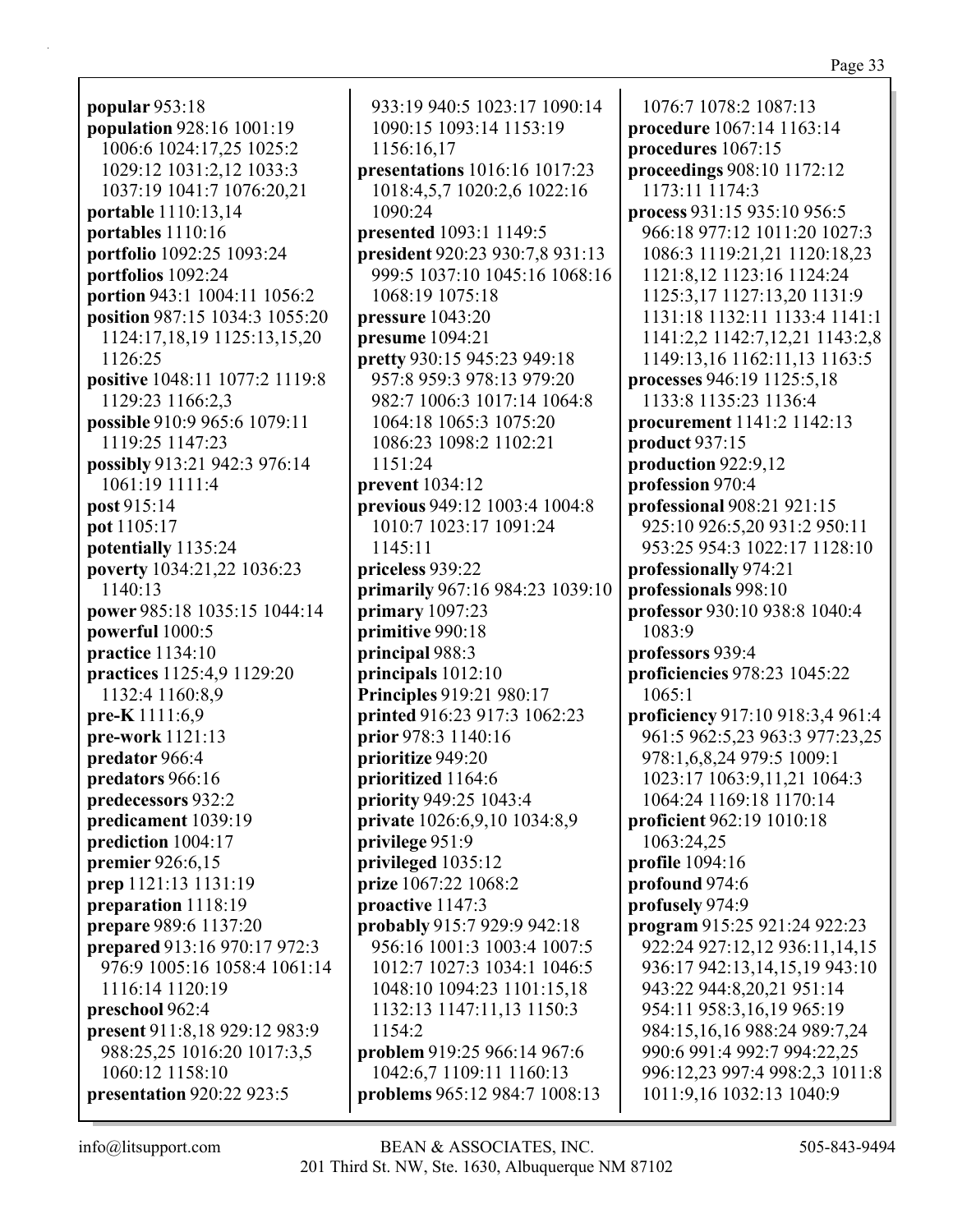1043:24 1047:19 1049:4 1052:24 1053:2 1069:12,13 1073:1 1078:5,11,22 1083:7 1085:8 1122:22 1124:18 1128:22 1133:2 1139:15,25 1140:3,5,6,8 1159:4 **programmatic** 1158:3 **programmer** 1110:25 **programming** 921:3 928:8 1015:14 1128:15 1135:4 1159:1 **programs** 934:15 935:15 936:1 936:13 959:15 990:21 992:17 1045:23 1046:3 1128:23 **progress** 918:25 970:21 972:7 980:5,9 1058:8 1065:22 1073:12 1116:18 **progressing** 1072:6 **progression** 1102:13 **project** 988:23 989:1,5 991:18 1017:17 1018:9 1019:16,20 1020:8,16 1027:5 1083:17 1092:15 1114:16 1124:12 1139:11 1141:20 **projects** 1000:25 1018:20,22 1091:16 1092:13 1123:22 **promise** 1050:17 **promote** 1083:14 **promoting** 1022:10 **proper** 983:21 **properly** 954:24 955:1,2 **property** 1074:3 1114:10 **proponent** 961:8 **proposal** 1163:13 **proposed** 1156:17 1159:9 **proposing** 1166:13 **protecting** 997:10 1035:25 1053:9 **protection** 967:7 **protects** 1055:4 **protocol** 941:23 **proud** 923:3 926:11 943:24 990:13 1036:14 **provide** 914:21 977:21 980:14 984:10 989:14,15 1016:15 1038:14 1088:22 1127:20 1128:24 1130:15 1131:3,4,6 1133:5,13 1137:9 1158:7 1163:5,8

**provided** 913:1 975:17 980:22 1038:16 1060:22 1121:24 1132:8,17 1147:8 1149:9 1152:12 **provides** 939:22 961:10 1073:2 1140:8 **providing** 938:19 1122:15 1132:18 1142:16,18 1160:16 1161:7 **proving** 1161:5 **provision** 1130:23 **PSCOC** 1168:1 **PSFA** 1139:14 1141:4,20 1142:16 **psychologist** 1042:14 1079:18 **public** 908:1,10 910:15 911:2 933:23 941:22 949:15,19 970:13 971:25 977:3 995:21 999:23 1016:22 1017:5 1024:24 1025:1,6,19,24 1026:2,3,11,11 1028:3,8 1033:1 1034:10 1038:15 1042:1 1057:15 1058:1 1081:25 1086:23 1088:24 1108:4 1116:11 1121:2 1126:5 1129:8,12 1134:11 1136:23 1145:24 1152:16 1153:14,21 1154:11 1159:22 1161:6 1168:12,15 1173:1,12 1174:3,4 1174:4 **publicly** 974:20 1137:9 1164:10 **published** 985:8 1040:10 **Pueblo** 1074:7 1075:6 1076:24 1113:9,16 **pull** 936:16 990:20 1019:24 **punctuation** 1094:7 **punishment** 1166:4 **purchase** 946:21 **purchased** 1073:5 **purely** 1163:16 **purposefully** 1110:18 **pursue** 998:8 1019:2 **pursuing** 966:4,5 **purview** 958:1 **push** 925:8 996:10,11 1015:9 1049:5 1087:23,24 1113:16 **pushed** 986:13 **pushers** 1105:18 **pushing** 931:1 950:5 956:13

**put** 912:12 931:4 946:19 956:25 957:4 968:21 977:17 983:13 991:12 1006:20 1010:14 1026:2 1038:8 1043:21 1056:17 1103:12 1107:6 1109:25 1110:3 1111:13 1121:6 1127:22 1129:13 1133:17 1145:10,16 1156:12 1166:20 **putting** 975:5 1021:15 1098:15 1119:2 1169:22 **Q qualified** 947:3 **qualify** 925:15 **quality** 1135:4 **quantitative** 1013:4 **quarks** 1074:18 **quarter** 948:22 **quartile** 970:19,20,21 972:5,6,7 1048:13 1058:6,7,8 1116:17,17 1116:18 **queens** 1162:20 **Questa** 1079:21 1115:13 **question** 945:22 950:17 953:12 957:24 967:13 993:13 1020:7 1028:7 1037:6 1060:3 1141:23 1143:10,18 **questions** 914:17 960:25 961:1 987:20 1002:24 1028:6 1029:25 1030:1 1039:24 1056:25 1062:4 1087:2 1098:13 1118:18 1120:20 1137:21 1152:11 **quick** 965:7 1146:25 1150:2 1166:19,19 **quickly** 1057:4 1147:18 1148:10 1149:22 1167:12 **quicky** 1166:22 **quite** 912:13 935:19,21 970:6 978:1 980:25 983:4 1001:4,5 1003:19 1004:5 1024:9 1030:6 1051:21 1068:1 1102:19 1124:22 1135:15 **quote** 985:14 **R R** 909:1,4 910:1,5 **racism** 1081:4 **radio** 1104:24,24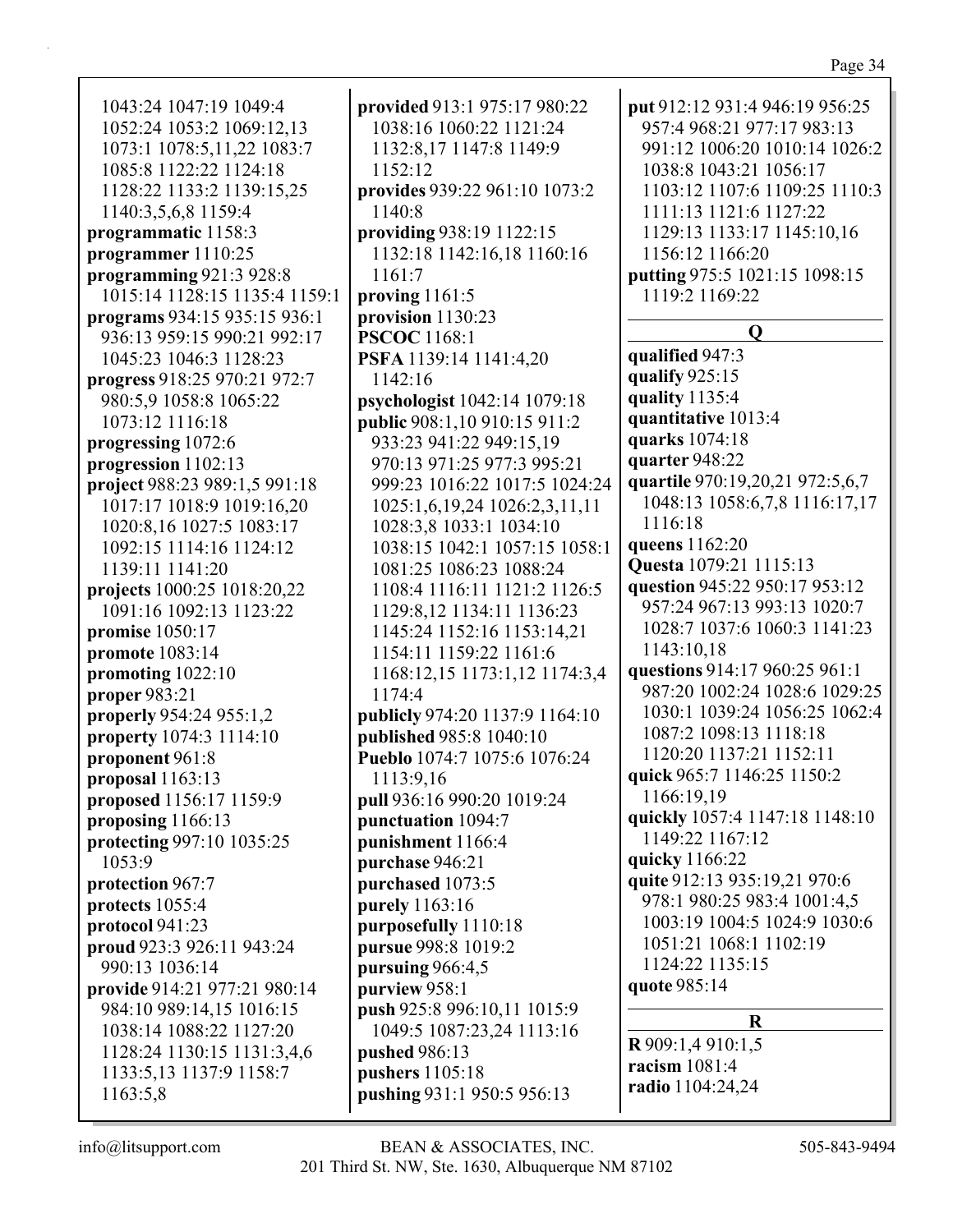**radius** 1088:15 **Rafe** 1131:22 **Raftery** 909:6 911:23,24 973:16 973:17 1043:11,12 1050:10 1058:18,19,22 1118:8 **raise** 948:11,19,24 1096:15,16 **raised** 1021:8 1024:8 1035:2 1152:20 **raising** 1096:7 **Ranch** 1047:10 1114:25 **ranching** 1035:18 1036:3 **range** 978:22 **ranges** 1140:12 **Rankin** 994:23 **Rapid** 1124:15 **rate** 917:10 918:7 929:24 945:16 958:7 959:3,19 960:6 961:21 965:10 971:18 972:10 978:8 979:9,23 980:18 1004:23 1058:10 1063:11 1064:4 1065:15 1144:24 **rated** 918:25 979:14 980:5 **rates** 918:3,4 962:5,23 **rating** 1090:1 **ratings** 918:22 919:6 980:9 1065:22 **reach** 1103:14 1158:18 **reach-out** 1148:12 **reaching** 1063:11 **read** 1003:1 1046:1 1086:11 1095:2 1137:19 1147:25 1149:6 **readers** 962:4 **readiness** 970:22 972:8 1058:9 1116:19 **reading** 917:7,15 925:19 953:6,9 958:21 961:18 977:25 978:1,13 978:19 979:2,5 1008:25 1024:2 1047:2 1048:23,25 1049:4,7 1063:9,14 1064:2,11,17 1065:6 1069:12 1071:20 1090:23 1165:17 **reading/writing** 1071:21 **ready** 920:25 927:21 1005:6,7,10 1005:16 1067:19 1112:20 1116:4 **real** 924:16 965:7 985:19 988:17 1011:8,8 1039:21 1057:3 1083:24 1092:8 1153:9 1154:23

1165:16 **real-world** 1078:2 **realize** 1004:15 1025:19 1103:19 **realized** 1053:21,25 **really** 915:9,15 916:9,12 923:12 924:6,14,15,22 925:12 930:17 931:11 932:23 934:20,24 935:4 936:3,5,15,16 939:20 943:1,2,2 945:10 946:9 949:20 951:3 953:20 959:18 963:2 964:2,2,15 964:17,22,23 967:6 969:4 977:21 978:15 981:25 982:18 983:23 984:12 989:8,12,19,20 989:21,23 990:7,20,25 991:11 993:24 994:1,5,11 996:25 1001:16,19,25 1002:11,13 1006:6 1009:15 1010:5,5 1011:5,6,13,16 1012:23 1014:22 1015:24 1017:12 1018:21 1019:12,12,13,24 1020:14 1023:23 1032:14 1045:14 1047:18 1048:11 1049:2 1053:18,19 1054:5,24 1069:3 1070:6 1073:12 1078:5 1079:23 1083:14 1085:3,8,19 1090:13,24 1093:11,15 1094:15 1095:6,23 1097:2 1100:9,17 1102:9 1104:16,18 1105:8 1110:18 1112:16 1114:20,20 1115:4,5,6 1119:6 1120:9,20 1121:5,8,20 1122:1,10,17 1123:7,18,23 1124:3,4,12,13,20 1124:21,25 1125:15,16 1127:6 1127:10,21 1128:1,12,15,20 1129:1,4,13,19,22,23 1130:5 1132:22 1133:20,22 1134:18,20 1134:22 1135:2,17 1136:2,11 1136:25 1137:24 1140:15 1142:1,22 1143:25 1144:9 1145:3 1146:20,22 1147:10 1149:9 1151:4 1156:6,11 1157:8 1159:2,3,18 1161:3,6 1162:16,17 1163:24 1164:7,19 1164:22,24 1165:5,14,16 1166:25 1167:8,10,12 1168:17 1168:19 1169:3,8,13,14 1170:9 **realtime** 939:23 1161:23,23 1163:11

**reason** 913:24 918:21 963:8,8 976:17 980:4 1026:13,16 1053:13 1061:22 1062:11 1065:20 1126:23 1145:13 1153:21 **reasons** 945:4 984:7 1046:9 1070:17 1128:12 1140:24,24 **REC'D** 1174:10,15,20,25 **recall** 1066:15 1138:12 1152:17 **RECEIPT** 1174:1 **receipts** 946:18,21 **receive** 1159:20 1163:24 **received** 954:4 959:5 1054:7 **receiving** 963:25 964:6,8 1127:18 1134:4 1143:19 1160:5 **recess** 911:1 974:2 1060:9 1118:9 **Reclamation** 1006:19 **recognize** 974:4 989:25 **recognized** 990:2 **recognizing** 959:1 **recommendation** 1134:12 **recommended** 1083:16,16 **reconciliation** 1004:6,11 **reconciliations** 1004:1,2 **reconfigured** 929:16 **reconvened** 1060:10 **record** 909:12 920:13 934:4 971:5 974:15 981:14 1086:1 1167:3 **recovery** 922:23 942:14 **recruiting** 923:2 1042:17 **recurrent** 919:15,19 **red** 918:21 980:6 1029:8 1167:5 **redemptive** 1155:1 **redouble** 1071:1 **reduce** 958:12 **reduced** 925:15 928:17 983:17 1139:20 **reduction** 956:25 **reengagement** 942:13 947:14 **reengaging** 1124:1 **reference** 954:19 **referred** 1006:19 **reflect** 971:5 974:6 978:23 979:6 **reflected** 963:14 968:14,15 981:6 **reflection** 1022:15 **reflective** 1029:3 **regard** 954:19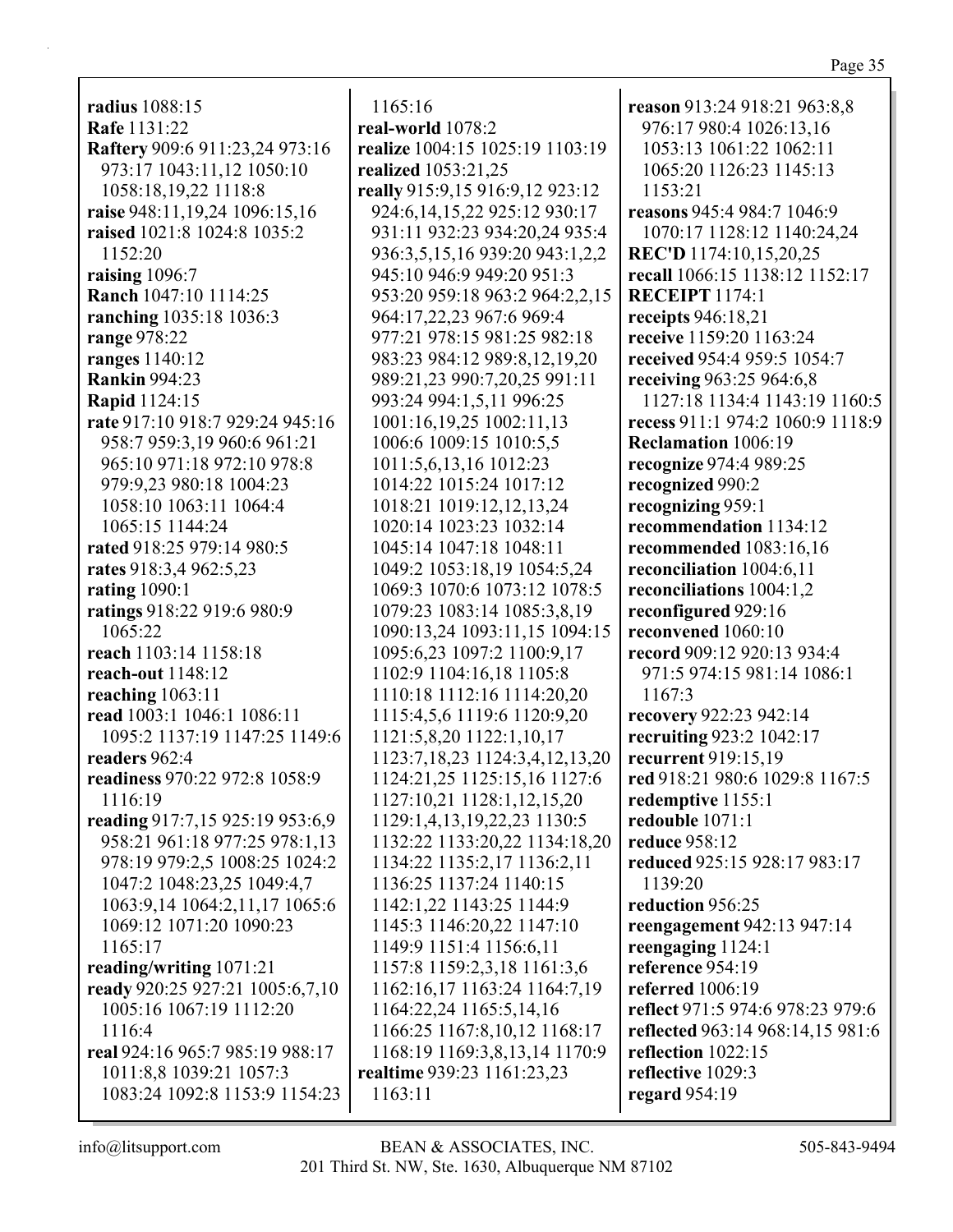| ш<br>-40.<br>īΑ | n |
|-----------------|---|
|                 |   |

**regarding** 919:6,24 980:8 1138:7 1152:21 **regards** 912:21 975:8,14 **regional** 1158:6 **registration** 1168:16 **regular** 944:9 958:19 1073:14 1088:1,8,24 **regulation** 960:4 **regurgitation** 1168:23 **rehearsal** 924:19 **reimbursement** 1144:7 **reimbursements** 1097:25 1123:5 **reined** 933:23 **reins** 931:4 **reintroduce** 1055:13 **related** 913:23,25 946:6 956:23 976:17,18 1061:22,23 1077:24 1120:20 1152:5 **relating** 1049:25 **relational** 1119:21 **relationship** 924:5 1027:11 1120:1,1 **relationships** 1123:8 **relatively** 947:21 **released** 946:3 **relevancy** 961:10,14 **religious** 1105:7 **rely** 1087:17,18 **REMAC** 1167:24 **remark** 1052:7 **remedial** 1046:2 **remedy** 1076:6 **remember** 917:11 920:7 943:9 980:24 1063:19 1080:20 1149:3 **remind** 975:7 1063:15 1064:25 1109:23 1166:20 1171:18 **reminded** 1060:16 1154:16 **reminding** 1022:25 **remove** 913:19 976:12 1061:17 **renew** 970:14 1058:1 1116:11 1147:19 **renewal** 910:3 912:25 913:4,5,8 913:12,25 921:4 925:14 975:21 975:22 976:1,5,18,22,23 980:20 1061:1,2,6,10,23 1066:24 1067:16 1069:8 1086:3 1135:24 1138:12 1152:17 **renewals** 1060:20 1118:25,25

1119:9 1153:2 **renewed** 923:19 1000:10 1152:18 **renewing** 975:15 **rent-to-own** 1111:16 **rep** 1142:4,6 **repeat** 919:9 980:2,3,14 1066:9 **repeated** 1141:18 **replication** 1135:13 **report** 910:8,10 913:1,15 914:22 918:23,25 919:5 920:8 946:2 958:7 970:17 972:3 975:17 976:8 977:23 980:5,8,9 981:9 1004:6 1058:4 1060:22 1061:13 1062:15,20 1065:22 1066:24 1068:7 1116:14 1120:6 1130:16 1131:13,18 1133:15 1134:13 1135:20 1136:9,12,16,18 1137:6 1138:2 1139:10 **reported** 908:20 1024:6 1063:12 **Reporter** 971:7 1173:9 **REPORTER'S** 910:13 1173:7 **reporting** 908:21 1066:22 **reports** 913:7 969:12 975:25 1061:5 1063:23 1085:6 **represent** 994:9 1018:14 1030:1 1050:18 1052:7,14 1150:14 **representation** 1076:22 **representative** 930:13 966:13 970:7 1107:5 **representatives** 916:17 977:6 1026:8 1053:5 1062:19 **represents** 930:11 933:4 **reps** 1143:8 **reputation** 1108:17 **request** 956:3 1153:17 **requested** 1067:21 **requests** 1110:5 1123:4 1138:7 **require** 1015:7 **required** 920:1 1066:9 **requirement** 919:23 1004:24 1020:10 1086:5 **requirements** 1066:14 1067:11 1067:17 1106:25 1137:6 1141:3 1148:18 **requiring** 1012:20 **research** 988:23,24 1016:17,19 1016:19,21 1017:9 **researchers** 925:6

**Reserve** 1051:20 **reserves** 1086:6 1158:18 **residence** 991:18 992:1 **resignation** 1151:8 **resolve** 919:14 1066:19 **resolved** 919:25 1067:9 **resource** 1017:2 1054:2 **resources** 1006:22 1018:16,17 1078:17 **respect** 928:17 929:13 937:14 969:20 **respond** 1066:9 **responded** 1149:22 **responding** 1155:13 **response** 960:14 971:4 980:14 990:6 1002:20 1057:1 **responsibility** 938:24 966:7 968:5 **responsible** 968:17 1170:5 **responsive** 1134:4 **rest** 933:11 987:4 1011:19 1085:14 **restrict** 1160:24 **restricting** 960:9 **restrictions** 1160:21 1161:17 **result** 1086:3 1133:10 **results** 918:10 966:20 **resume** 998:15 **retaining** 1065:11 **retention** 918:14 929:24 979:18 979:23 1065:14,15 **retired** 1051:20 1079:17 1114:9 **retirement** 1006:10 **Rev** 1008:2 **review** 913:1,9,14,18,19 924:11 975:18 976:2,7,11,12 1060:22 1061:7,12,16,17 1123:23 1142:17 1147:23,25 **reviewed** 1066:25 1067:1,2 1147:7 **reviews** 1162:10 **Revoke** 1120:12 **rewarding** 1093:16 **RFP** 1141:5 1142:12 1143:1,8 **rhythmic** 953:9 **Rica** 1021:17 **Rich** 1068:14,14,25 1072:19 1079:14 1087:6,10 1089:6,22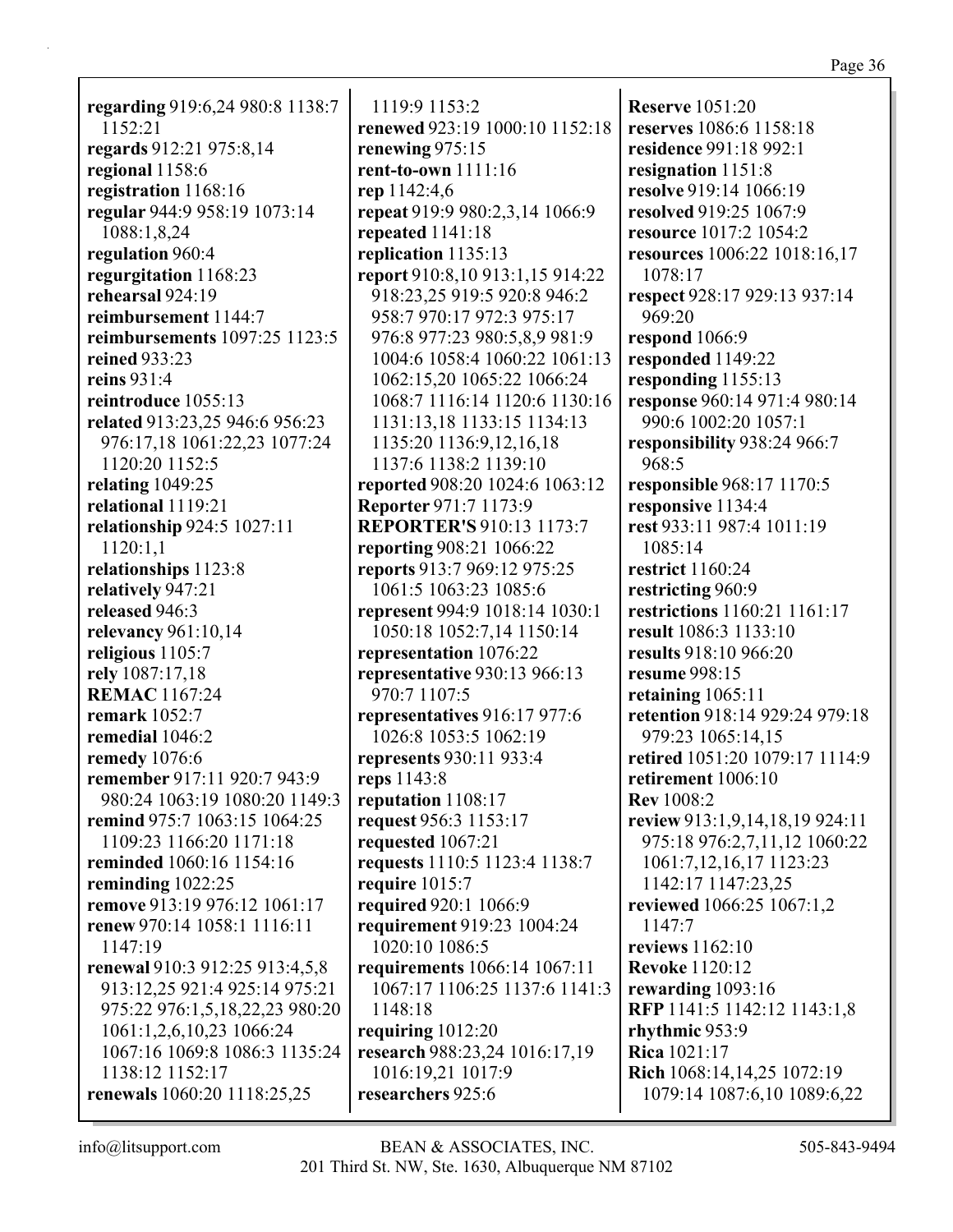| 1090:17 1091:21 1093:2               | roll 911:4 971:8 972:16 1058:16 | Santa 908:13 967:21 974:13         |
|--------------------------------------|---------------------------------|------------------------------------|
| 1094:25 1097:1 1098:1,4,17,24        | 1117:4                          | 982:5 1036:17 1051:24 1079:4       |
| 1105:25 1107:20 1109:10,25           | room 927:13 940:24 941:2        | 1079:4 1099:5 1173:13              |
| 1110:11 1111:7,18 1113:11            | 977:18 1071:16 1113:24          | Santistevan 1073:23                |
| 1114:2 1118:7                        | 1115:18,22 1121:4 1167:20       | sat 931:19 963:1,4                 |
|                                      |                                 |                                    |
| Richard 985:7 1050:4 1084:18         | rooms 1071:16,17                | save 1052:3 1056:20,20 1163:15     |
| rid 1105:17 1162:8                   | root 953:21 1133:18             | saved 950:1 1145:19                |
| right 912:22 914:8 917:17 932:7      | rooted 951:4 953:14 1156:6      | saving 985:9 1056:10               |
| 935:22 936:25 945:10 949:10          | roots 952:20,25                 | savings 950:1                      |
| 949:13 950:1 951:20 956:22           | rotation $1070:17$              | saw 925:16 957:15 978:24 979:6     |
| 958:17 959:9,19 975:15 981:7         | rougher 1033:15                 | 1005:20 1006:20 1019:17            |
| 981:14 989:13 992:9,13               | row 1130:18                     | 1035:14 1084:20 1101:14            |
| 1000:15 1006:17 1011:2               | RTI 990:6 1048:15 1049:9        | 1128:19                            |
| 1013:18 1016:18 1020:4,14,18         | <b>Ruiz</b> 912:2               | Sawmill 941:17 948:17              |
| 1021:21 1023:4 1027:2 1033:1         | rule 946:19 1109:6              | saying 925:18 943:18 949:8         |
| 1044:14 1046:19,22 1047:22           | rules 1031:8 1099:11 1108:16    | 1015:19,23 1026:1,9 1045:11        |
| 1048:24 1054:13 1062:2               | rumor 1156:5                    | 1046:22 1050:7 1088:18             |
| 1068:21 1091:5 1093:4,11             | run 1035:22 1073:20 1095:2      | 1093:21 1094:3 1106:9,10,22        |
| 1106:17 1107:15 1109:7,8,21          | 1096:2 1124:13                  | 1171:8                             |
| 1110:2 1111:8,15,17,17               | running 922:11 1035:22 1072:16  | says 995:18 1008:21 1080:23        |
| 1114:17 1118:13 1124:16              | 1073:19 1091:2 1095:25          | 1099:11 1109:13 1130:24            |
| 1126:25 1127:16 1130:5 1131:5        | 1115:22 1158:5                  | 1143:4 1171:3                      |
| 1151:17 1166:16                      | runs 994:23                     | scale 1072:11,12                   |
|                                      | rural 986:16 998:2 1140:14      | scared 1084:12                     |
| rights 926:2 927:1 1074:21           |                                 |                                    |
| 1086:7                               | Ruth 1141:19                    | scenery 1100:10                    |
| rigid 1154:2                         | S                               | Scenic 1052:11,15,24 1053:5        |
| rigor 916:1,2 938:20                 |                                 | 1054:5,22 1055:2                   |
| Rio 982:18                           | S 909:1 910:1,7                 | schedule 920:1 921:19 923:20       |
| rising $1155:6$                      | sacrifices 1099:19              | 925:3 934:14 1049:11 1147:20       |
| risk 985:5 1001:6 1089:19            | sad 1072:7 1119:15              | scheduled 1141:16                  |
| risky 1091:3                         | saddens 1108:12                 | schedules 1067:8                   |
| river 997:10 1017:9,10 1036:1,3      | safe 968:11 993:4 1126:5 1172:5 | scheduling 942:24                  |
| 1053:11,24                           | 1172:11                         | scheme 934:19                      |
| <b>RMR</b> 1173:8                    | safety 969:7,8                  | <b>Schmidt</b> 1050:9              |
| <b>RMR-CRR 908:20 1173:19</b>        | sake 986:11                     | scholar 939:15                     |
| road 937:19 974:25 1101:12           | salaries 960:16 1157:23 1158:1  | scholarship 927:15                 |
| <b>Robbins</b> 909:6 911:7,8 954:8,9 | salary 1067:8 1156:21 1157:7,10 | scholarships 927:17                |
| 955:11 956:23 957:7 958:4,14         | 1157:16 1161:20                 | school 910:2,5,7,9 912:19,22       |
| 960:7 970:25 971:3,13,14             | San 996:14 998:19 1021:15       | 913:2,8,17 914:11,12,19,25         |
| 972:12,15,19,20 1002:21              | <b>Sanchez</b> 1123:9           | 915:1,6,24 916:6,12,16 917:11      |
| 1007:4,5,16 1011:23 1014:2,16        | <b>Sand</b> 1051:5,10           | 918:8, 10, 15, 17 919:1, 8, 13, 18 |
| 1059:3,4 1097:19,20 1098:2,8         | <b>Sandhill 982:24</b>          | 920:1,9,13,17,21 921:15 925:1      |
| 1098:23 1099:16 1117:1,15,16         | <b>Sandia</b> 1012:11           | 925:12,16,16,21 926:12,22          |
| 1144:13 1167:22,23 1172:8            | Sandoval 981:22 1034:25 1035:6  | 928:12 929:4 930:2,20,25 932:9     |
| <b>robust</b> 1157:2                 | 1035:8                          | 932:24,25 933:3,9 934:7,13         |
| role 914:23 966:11 1125:15           | <b>Sandy 930:7</b>              | 936:1,13,22 937:6 938:14           |
| 1126:14,14 1132:13 1163:4            | sang 1017:8                     | 939:22 940:8,14 943:4,19 944:7     |
|                                      | sans 1094:6                     |                                    |
| roles 997:6,9                        |                                 | 944:12 946:23 947:1,23 949:4,6     |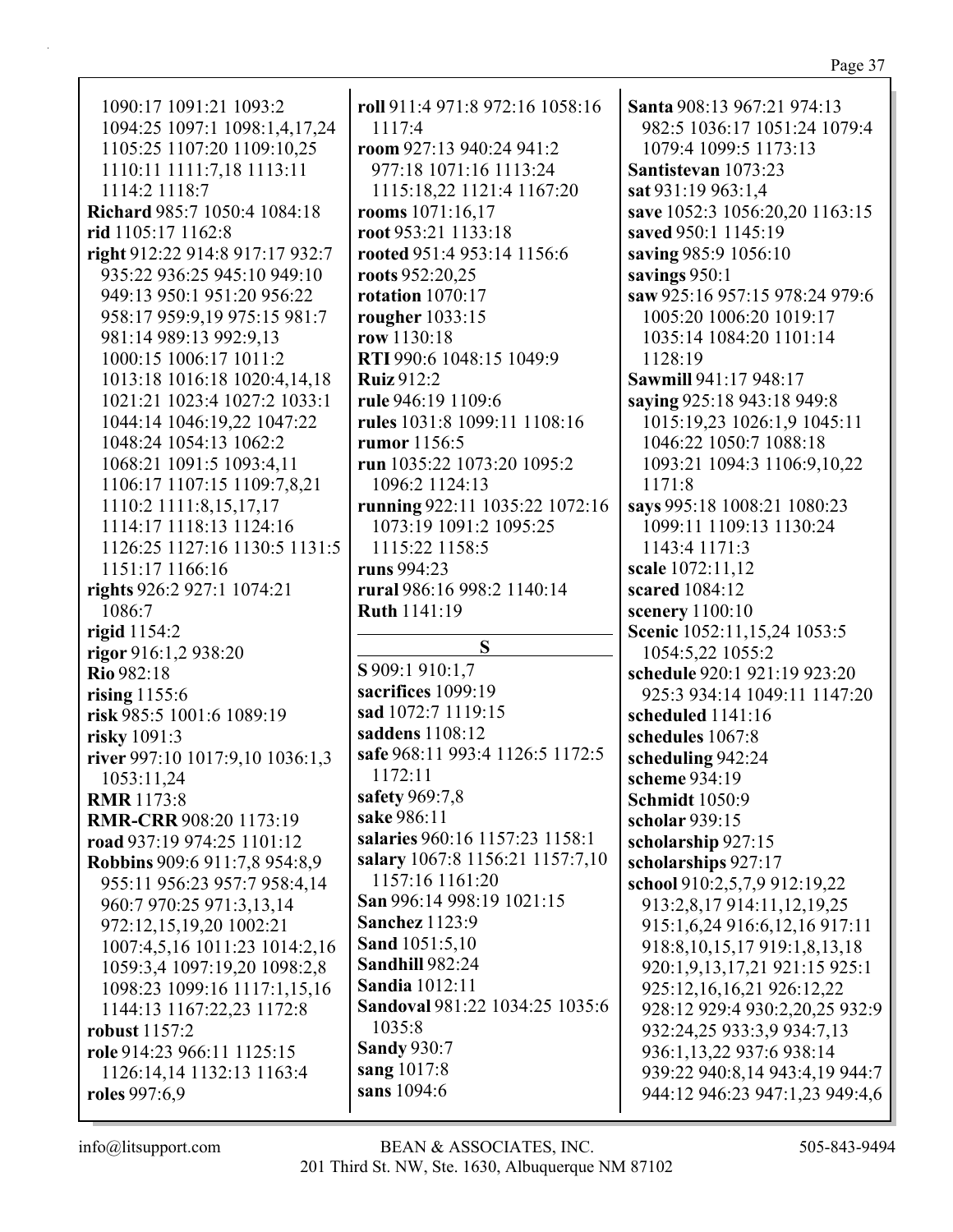| ٧ |  |
|---|--|
|   |  |

| 951:4 956:7,14 957:1,10,21          | 1102:2,23 1104:2,5,10 1105:23   | 1155:7,9,13,13 1156:7,9,23    |
|-------------------------------------|---------------------------------|-------------------------------|
| 958:11 959:1 960:9 961:6,12         | 1106:17 1107:2,10,23,25         | 1157:1 1158:7,17 1160:4,10    |
| 963:23 964:2,5,5,14,17 967:4        | 1108:4,5 1110:7 1112:1,6,7      | 1161:3,9 1162:6,15 1163:9     |
| 968:12,18 969:14 970:16,18          | 1113:9, 10, 12 1116: 12, 14, 15 | 1164:7 1165:5,16 1168:25      |
| 971:17 972:2,4 974:7,9,12,21        | 1118:16 1119:12 1122:4,22       | 1169:1,5,8 1170:7,12,17,23,23 |
| 975:9,14,18 976:1,10,22 977:6       | 1124:18 1126:2 1127:12 1128:2   | 1171:7                        |
| 977:7,14,20 978:25 979:12,18        | 1130:14,21 1131:12,15,23        | schools' 1144:5               |
| 979:21 980:9,13 981:3,13,18         | 1132:2 1133:1,9 1134:21         | schoolteachers 1012:1         |
| 982:1,11 983:10,18,20,25 984:2      | 1136:6, 16 1137:24 1138:3, 10   | science 917:10 923:9 978:8    |
| 984:12 985:4,22 988:4,16,22         | 1138:13,16 1139:3,3,13 1140:6   | 982:17 989:23 1008:23 1009:1  |
| 989:3,4,20 991:1,10,10 992:3        | 1140:18 1143:12,21,25 1145:17   | 1011:14,18,19 1015:3,5        |
| 994:15,18,22 996:2,8 997:7,8        | 1145:19 1146:11,13,14,15        | 1018:11 1038:13 1064:3 1075:4 |
| 997:19,19,25 998:1,14,24 999:6      | 1147:2,2 1149:4,5 1154:11       | 1075:4 1095:13                |
| 999:9,11,15,21,25 1000:4,7,9        | 1156:24 1158:3,16,19,25         | sciences 989:18               |
| 1000:14,25 1001:18,20,24            | 1162:2,20 1165:22 1166:21       | scientific 1015:4             |
| 1002:11 1003:9 1005:20,21,22        | 1168:12,14 1171:4,9,11          | scientist 1008:24             |
| 1005:22,24,25,25 1006:2,3,4,13      | school's 917:5 977:10 980:20    | scientists 1015:11            |
| 1009:10,23 1010:4,7 1011:7          | 1036:1 1063:2                   | scope 1009:7                  |
| 1012:9,10 1013:23 1014:6            | school-age 1006:9               | score 920:6 980:23 1063:20,25 |
| 1015:19 1016:14 1017:22             | schoolday 1072:23               | 1068:4                        |
| 1021:14 1022:11,15 1023:6,11        | schools 913:3 916:9 919:17      | scored 1063:24                |
| 1025:18,19,20 1026:1,5,6,9,10       | 939:10 945:1,3 949:15,19        | scores 919:4,21 961:4,4,17    |
| 1026:11,18,19,20 1027:18,20         | 957:18 960:11,11 966:8 967:9    | 962:11,14 963:8 989:19 999:22 |
| 1027:21,25 1028:8,9,10 1029:8       | 967:24 975:20 982:10 1001:8,8   | 1009:1 1032:5 1063:14,18,20   |
| 1029:11 1030:20 1032:4 1033:6       | 1006:12,12 1009:8 1012:13       | 1065:2 1066:2                 |
| 1033:10,16 1034:8 1035:8,10         | 1015:23,25 1022:5,7,21          | scraping $987:12$             |
| 1035:11, 14, 15, 16, 20, 22, 23, 24 | 1024:22,24 1025:2,6,24 1026:2   | scream 933:13,14              |
| 1036:2,6,14,15,20 1037:11,15        | 1028:4,5,11 1029:13 1030:23     | screen 939:19,22              |
| 1037:23 1038:10,15 1039:1,13        | 1031:16,17 1033:7 1034:8,9,9    | se 956:7                      |
| 1039:15 1040:22 1041:6              | 1034:13,15 1037:22 1038:14,16   | seasoned 1077:13              |
| 1042:14,21 1043:20,22 1044:4        | 1038:23,24 1039:11 1040:16      | seat 931:20 1171:14           |
| 1044:5 1045:2 1046:8,13,22          | 1045:19 1060:25 1063:20         | second 915:18 927:21 946:21   |
| 1047:10 1048:20 1050:3              | 1066:22 1072:8 1076:14 1079:8   | 959:23 970:25 971:2 972:12,14 |
| 1052:17,18 1053:14 1054:2,3         | 1086:21 1087:11,14 1088:2       | 986:14 1003:17 1014:7 1030:2  |
| 1057:8 1058:2,3,5 1060:6,14,17      | 1092:19 1099:17,18,20 1107:1    | 1038:5 1046:11 1058:13,15     |
| 1060:23 1061:6,15 1062:19,20        | 1107:18 1113:14 1114:13,14      | 1070:8,20 1097:14 1108:3      |
| 1062:21 1063:10,15,21,22            | 1120:17,21,21 1121:11,15,16     | 1116:22,25 1138:13 1154:5     |
| 1064:6 1065:11,12,23,25             | 1121:22 1122:3,17 1126:6        | 1172:8                        |
| 1066:3,5,6,8 1067:9,12,19,22        | 1127:3,9,10,16,18 1128:22       | second-semester 932:23        |
| 1067:25 1068:8,13 1069:1,6,6        | 1129:8, 12, 15, 17 1131:25      | secondary 963:23 964:2,5      |
| 1069:11,20 1070:1,15,16,25          | 1133:19,23,25 1134:2,2,11,25    | 1138:15                       |
| 1071:15 1072:14 1073:4              | 1135:3 1136:1,11,22,23,24       | Secretary 909:3 915:19 916:4  |
| 1076:20,21 1077:10,16 1078:8        | 1137:4 1138:6 1139:11,17,21     | 1134:7 1151:20 1156:14        |
| 1078:15 1079:17,20,21 1080:2        | 1140:2,14,22 1141:1,12,17       | sector 1168:19                |
| 1083:7,14 1084:10,11,13,15,21       | 1142:1,22 1143:14 1144:1,14     | secure 1093:7 1140:19         |
| 1086:1,18 1087:19 1088:5,8,10       | 1145:2,11,14,24 1146:2,10       | see 915:22 916:1 917:23 919:2 |
| 1088:21,24 1089:10,16 1093:1        | 1148:13 1150:15 1151:16         | 935:15 937:13,25 938:21 940:8 |
| 1095:7 1098:12,12,22 1099:2         | 1152:17 1153:20 1154:20,25      | 940:9,10 947:7,16 951:3,7     |
|                                     |                                 |                               |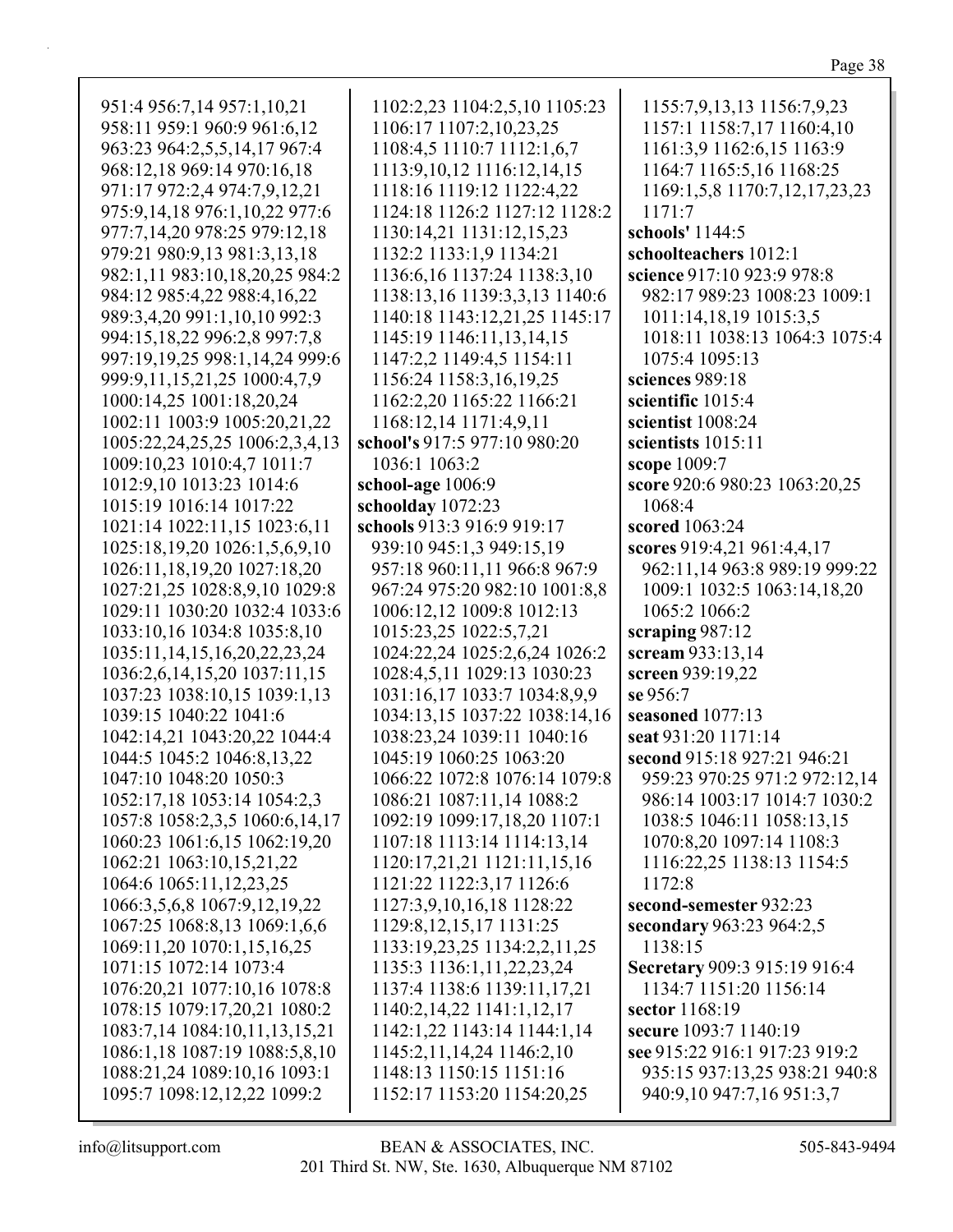953:11,20,25 959:6 974:23 977:22 978:1 980:6,18 988:5 993:15 998:22,23 1003:4 1005:7 1007:3 1008:25 1011:10 1013:19 1017:17 1019:20 1020:16 1021:8 1024:4 1029:3 1029:6,7 1032:12 1034:4 1041:14 1042:17 1046:23 1054:12 1063:9,13 1064:12 1065:3,25 1070:22 1072:8 1076:8 1081:2 1089:17 1092:6 1094:3 1097:3,4 1101:24 1102:12 1103:20 1108:9 1116:1 1128:25 1136:21 1137:3 1148:20 1151:7 1152:13 1154:25 1155:17 1156:15 1165:4 1167:21 1169:4 **seeing** 951:9 953:23 1035:10 1100:9 1165:18 **seek** 1139:4 **seeking** 1142:19 **seen** 929:7 935:5 938:25 964:22 1009:6 1076:19,20 1084:17 1102:4 1122:6 1135:1 1160:21 **SEG** 957:4 1156:22 **segue** 1119:19 **segueing** 1120:5 **select** 1128:13 **selected** 1143:9 **self-directed** 989:1,7 **self-reliance** 939:25 1001:13 **semester** 927:22 928:1 932:24 989:2 990:12 1021:4 1052:23 **semesters** 990:15 995:5 **senators** 1053:4 **send** 948:4 1026:19 1038:23 1103:20 1131:12 1132:5 1137:7 1158:11 **sends** 1029:8 **senior** 989:22 991:25 992:1 996:2 997:25 999:9 1020:16,17 1020:19 1021:12,16 1039:4 1053:17,22 **seniors** 927:24,25 1020:9 **sense** 934:24 938:24 1060:5 1163:7 **sensitive** 1100:22 **sent** 929:8 1132:6

**separate** 1040:19 1041:1 1138:15 1139:2 **separated** 936:3 **separation** 1037:20,25 1038:2,17 1047:15 **September** 941:16 1114:22 **seriously** 967:6 968:20 969:15 **serve** 994:17 1036:14 1089:23 1139:5 1163:24 1172:1 **served** 1035:12 **serves** 916:18 1063:16 **service** 908:21 1000:24 1073:7 1087:15 1140:7 1145:21,22 1146:13 1163:6 **services** 931:22 1087:16,19 1088:3,22 1140:10 1143:12,15 1143:20 1160:16 1161:7 **serving** 977:8 1062:22 1066:23 1138:18 1168:5 **session** 956:24 1107:7 1148:13 1148:22 1157:5 1161:19 1164:6 **sessions** 1129:1 1164:19 **set** 919:18 952:10 968:24,25 986:16,19 1017:11 1128:3 1137:1 1146:16 1158:1 1173:15 **Seto** 1068:17 1077:6,6 1080:5 1081:22 1082:18,19 1091:20 1113:6 1114:1,3,8 1115:10,12 **sets** 979:2 1096:1 **setting** 1155:12 **seven** 912:9 935:3 1021:6,7 1155:4 **seventh** 992:24 996:3,16 1045:5 1045:7 **sexting** 969:25 **sexual** 966:4,16 **sexually** 967:10 **shape** 1068:6 **shapes** 1128:17 **share** 915:12,18 916:5 931:14 937:16 938:12 939:7 945:3 964:12 965:5 1121:8,17,24 1124:14 1125:13 1127:1,25 1129:18,20 1130:11 1131:8,11 1137:9 1138:5,10 1139:8 1142:9 1145:9 1147:9,10 **shared** 986:2 1134:7 1138:24 **SharePoint** 1119:2

**sharing** 1134:10 **she'll** 1085:21 1126:22 **sheet** 912:22 916:24 975:9 1010:15 1062:14 **Sheets** 910:15 **Sherwood** 981:15,17 995:16,17 1001:22 1005:1 1013:25 1014:3 1016:24 1020:13 1025:8 1027:10,16 1028:25 1030:12 1045:1,6 1047:24 1048:2 1050:23 1051:2 1057:3,6,16 1131:24 **shift** 934:12 935:6 1148:3 **shifted** 1133:7 **shine** 940:17 1076:2 1160:17 **shining** 1019:1 1086:19 **shirks** 1111:20 **shoestring** 1021:22 1099:18 **shop** 991:12 **short** 953:24 974:1 1017:7 1066:15,17 1122:7 1136:25 1148:3 **short-staffed** 1147:19 **short-term** 1134:20 **shortly** 1131:7 **shot** 966:2 967:9 1159:18 **show** 917:6 924:16 976:23 989:9 989:19 990:1 991:9,12 1011:5 1032:5 1037:24 1040:17 1064:8 1064:19 1066:11 1129:1 1149:9 **showed** 980:22 1149:10 1164:17 **showing** 917:14,17 918:12 962:17 978:11 979:4 1022:11 1049:1 1065:13 **shown** 967:19 1063:10 **shows** 970:18 972:4 999:25 1000:2 1002:9 1037:21 1038:19 1058:5 1085:6 1116:15 **Siah** 1042:12 1048:4,8 **side** 961:15 1124:6 1165:4 **sides** 922:9 **sign** 912:23 975:10 1062:9 1067:24 1131:21 **Sign-In** 910:15 **sign-up** 912:22 975:9 1062:14 **signed** 920:3,4 933:13 980:20,21 995:21 1081:19,25 1109:21 1156:7 1159:5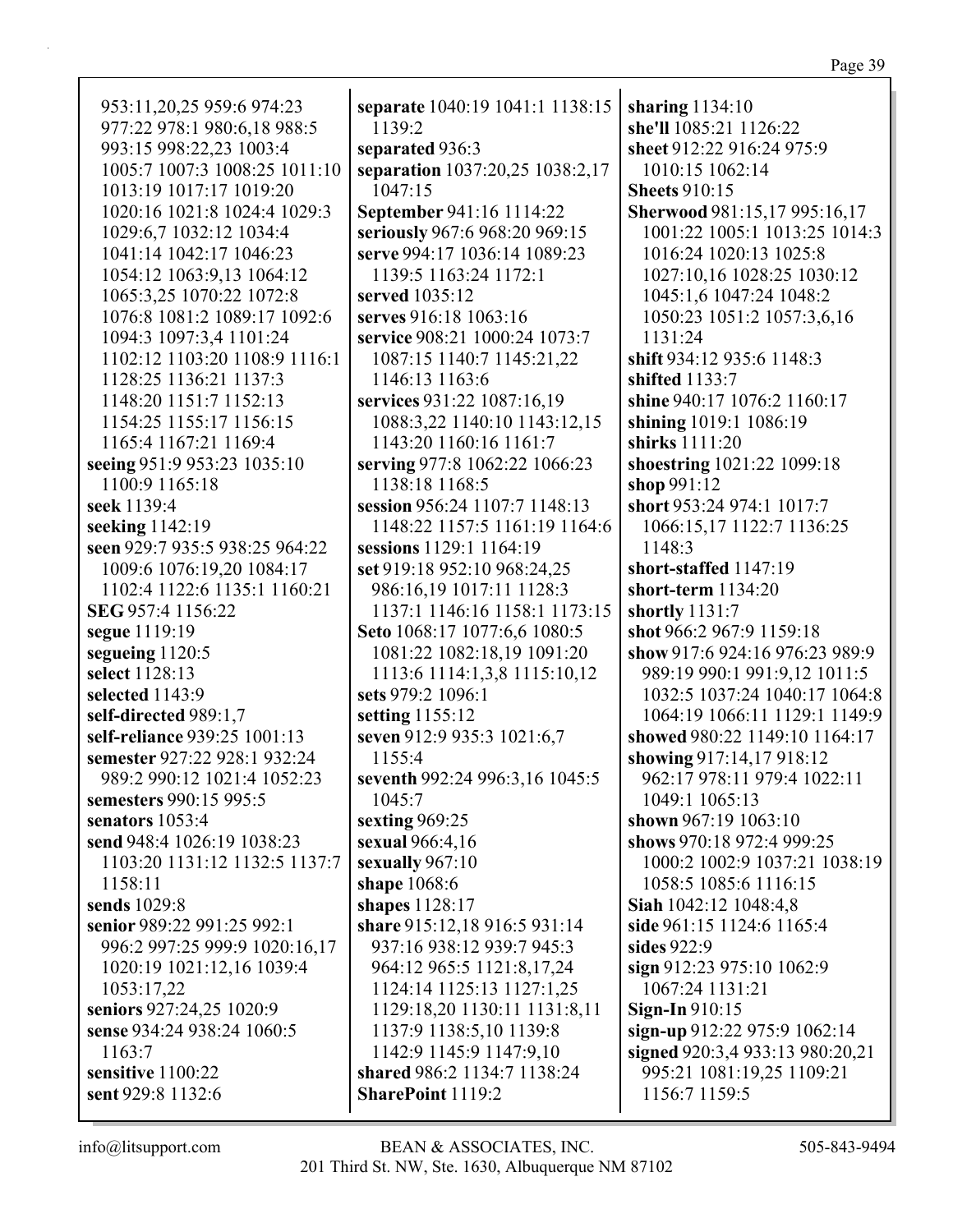**significance** 1053:10 **significant** 914:12 970:23 972:10 1023:25 1058:11 1064:19 1098:3 1116:21 **significantly** 917:25 1064:4,11 1068:3,4 **signs** 1049:1 **Silva** 930:14 970:7 **Silver** 910:6 977:8 986:8,15 1001:15,21 1006:12 1021:9 1024:14,21,24 1025:1,6 1027:20 1032:22 1033:19 1034:20 1035:2 1037:16,17,20 1037:22 1038:6,7,13,22 1039:3 1039:4,23 1040:2 1050:3 1051:24 1052:8 1056:1 **similar** 916:7 970:18 972:4 1058:5 1066:21 1116:15 1120:14 **similarities** 1081:2 **similarly** 917:8,17 1138:24 **simple** 1008:8 **simply** 1020:5 1055:4 1106:17 1150:6 **sing** 1016:5 1089:22 **singing** 1016:13 **single** 1073:7 1081:3 1110:16 **sings** 1089:24 **sit** 932:2 1013:11 **site** 941:14 1040:11 1066:24 1067:16 1118:25 1123:6,7 **sitting** 1053:23 1057:12 **situated** 912:11 **situation** 966:10 1107:15 **six** 930:6 935:20 938:15 982:6 995:5 1114:12 1128:5 1155:4 1166:18 **sixth** 932:6,16 959:5 962:18 989:8,20 992:24 1010:11 1014:1,10,13 1030:8,9 1045:7 1161:12 **sixth-** 921:17 **sixth-grade** 999:7 1014:10,12 1030:13 1044:25 1045:3 **sixth-graders** 962:3 **size** 956:24 957:1,10,21 960:9 1098:12 1156:24 1158:16,19,25 **skill** 953:7 1009:12,22 1049:23

**skills** 952:1,2 990:4,8,18 993:24 996:18 997:5 999:23,23 1010:3 1015:20 1048:21 1049:22 1092:1,1 **skin** 1041:14 **sleeping** 1094:22 **slight** 917:6 978:15,16 979:8,16 **slightly** 952:4 978:5,17 980:23 1003:17 **slow** 931:24 998:5 1139:22 **slowly** 1077:5 1113:13 **small** 929:25 947:21 957:1,9,10 957:21 960:9,10,11 982:2,11 1000:4 1001:16 1008:2,3,4 1010:12 1048:25 1098:12,12 1101:1 1109:11,12 1118:22 1132:3 1136:25 1137:25 1156:24 1158:16,19,25 1169:1 **smaller** 1029:15,16 1145:2 **snare** 952:17 953:8 **snorkeling** 1047:13 **snow** 982:24 1100:11,13 **soccer** 1002:3 **social** 925:22 928:23 958:25 969:23 991:3 993:23 999:22 1096:12 1168:21 **social-emotional** 961:22 **society** 943:8 1000:22 **Socorro** 1039:3 **Sol** 1141:15 **solidified** 1135:16 **solidify** 1124:3 1132:3 **Solix** 1141:5 1142:20,24 1162:25 **solution** 1042:17 1043:4,8 1076:1 1108:25 1135:18 **Solutions** 1007:19 **somebody** 993:8 1024:7 1032:17 1099:4 1124:25 1167:1 **somebody's** 1071:4,5 **someone's** 1001:6 **something-or-other** 1104:20 **somewhat** 912:14 1141:23 **son** 964:13,16,18 1041:8 1082:12 1100:1,4 **son's** 1101:10 **songs** 1017:8 **SONIA** 909:6 **soon** 933:12

**sooner** 941:20 1003:13 **sophomore** 932:24 1019:10 **sorry** 966:25 995:9 1010:14 1035:4 1055:11 1057:5 1082:20 1083:4 1106:23 1107:25 1112:23 1116:25 1148:3 1158:22 **sort** 918:3 923:24 934:19 935:22 936:20 942:20 945:13 952:18 952:24,25 953:3,15 961:9 966:20 978:25 1048:15 1071:15 1079:6 1170:15 **sorts** 1095:22 **soul-searching** 1089:17 **sound** 922:11 987:11 1081:11,13 1081:14 **sounds** 1047:22 1051:2 1111:10 **sources** 1007:20 **south** 935:23,25 937:16 1074:25 1082:8 1131:19 **Southeastern** 1044:2 **southern** 951:17 1055:20 **space** 992:5 1002:4,6 1014:11 1129:18 1138:23 1156:18 **spaces** 1163:19,20 **Spain** 921:25 926:17 937:12 952:23 1100:15 **Spanish** 984:24 990:18 1072:20 1150:23 **speak** 912:21 914:16 920:12 931:23 934:11 938:3,8 940:1 962:15 975:8,11 981:13 996:6,9 997:10 1027:21,22 1028:5 1032:17 1054:20,24 1066:13 1082:6 1089:15 1129:14 1137:12 1151:20 1154:7,9 **speaker** 997:22 **speakers** 981:18 1169:6 **speaking** 921:3 967:2 981:23 999:23 1068:12 1090:25 1151:1 1156:14 **special** 919:11 931:21 940:11 1029:12,14 1042:13,20,21 1046:13 1047:21 1049:12,16,21 1068:22 1082:9 1083:5,10 1160:1,16 **specialist** 1125:15 **specialists** 1078:12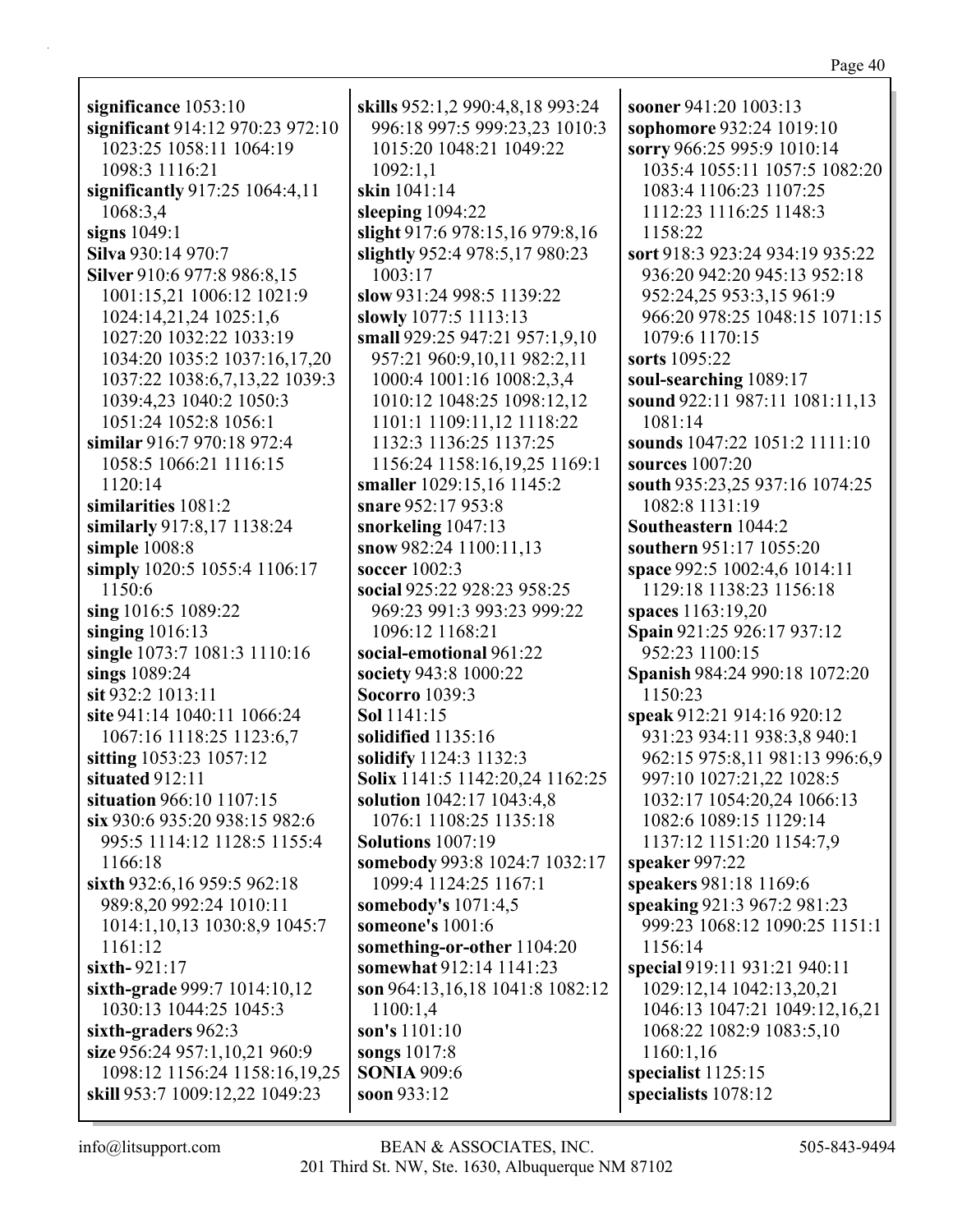**specific** 1002:24 **specifically** 1040:7 1139:18 **spectrum** 1083:21 **speeches** 986:24 **spend** 939:20 988:3 1052:1 1119:11 **spending** 987:19 **spent** 955:2 1051:20 1056:13 1150:8 **spirals** 1077:21 **spirit** 940:19 **spoke** 918:4 933:4 1022:14 1037:5 1042:21 **spoken** 1081:20 **spot** 1169:8 **Spotted** 1056:11 **spring** 944:20 1114:23 **squabbling** 1167:21 **stable** 1006:6,15 1099:8 **staff** 909:8 929:17,25 930:17 949:21,24 950:11,19 968:10 969:3,8,13 987:8,9 988:10 1042:18 1043:2,7,8 1078:9 1080:3 1081:6 1084:22 1092:1 1092:9 1095:7,9 1099:19 1122:20 1126:19 1135:8 1141:6 1155:15 1162:6 1166:11 **staffed** 1122:12 1125:22 **staffing** 1122:11 1125:24 **stage** 1136:5 1155:5 **stagnant** 961:19 **stand** 996:5,7,8 1016:19 1041:24 1081:1 1082:4 **standard** 912:18 918:24 989:10 989:13 1065:24 1091:10 1163:14 **standardized** 1020:5 **standards** 946:13,14 980:10 987:4 1063:4 1071:20 1092:14 1092:16,20,21 **standing** 919:3 1064:6 1122:24 **stands** 1163:15 **Stanford** 1136:17 **start** 914:14 936:17 950:5 951:24 954:21 974:3 977:1,24 984:17 990:12 1005:11 1018:18 1063:8 1090:7 1101:18 1118:14 1122:10 1123:7 1129:17

**started** 914:23 932:5 934:14 936:6 943:11 955:12 958:3 963:25 967:20 996:4 1000:16 1018:6 1024:17 1026:17 1031:11 1055:25 1056:2 1073:4 1076:18 1084:5 1096:4 1099:2 1123:25 1132:24 1145:14 **starting** 936:8,11,13 943:10 972:17 989:8 996:16 1010:25 1020:20 1043:23 1131:14 **state** 908:2 913:6,13 917:11 931:20 932:3 934:3 954:25 959:8 962:10 963:2 966:11 975:24 976:6 978:6,10 982:8 1005:17 1007:21,23 1008:12 1010:21 1021:25 1027:5 1050:2 1050:21 1055:18 1061:4,11 1063:4 1064:5 1068:5 1079:18 1083:17 1101:25 1124:11 1127:24 1129:15,20 1131:11,16 1134:14 1135:8 1136:22,24 1139:19,21,23 1142:24 1144:8 1146:8 1160:12 1163:1 1173:2 1173:9,13 **State-authorized** 1140:2 **State-chartered** 1141:12 **stated** 1173:14 **statement** 912:18 975:13 1027:2 1060:19 **states** 1007:25 1124:11 **statewide** 959:6 1015:21 1135:18 1142:7 1160:23 **statistically** 970:23 972:10 1058:11 1116:20 **statistician** 1013:4 **statistics** 1034:2 **stats** 1030:15 **statute** 1130:14,24,25 1131:11 1135:16 1137:5 1153:2 **statutory** 1086:5 **stay** 942:25 944:12,17 945:18 957:8 962:18 1005:14,21 1006:3 1089:12 **stayed** 1006:15 **staying** 1033:6,8 1094:22 **steady** 1063:10 1065:3 **stealing** 1028:2 **stellar** 1047:1

**stems** 1003:20 **step** 1036:25 1094:10 **stepdaughter** 932:5 **Stephanie** 1050:4 **stepped** 971:6 **steps** 958:11 1076:6 1159:13 **stewardship** 977:12 **stick** 934:22 1156:8 **sticks** 1161:12 **sticky** 1167:12 **Stilt** 1072:18,19 **stimulation** 977:11 **stock** 975:13 1060:19 1134:23 **stood** 1023:23 1024:1 **stop** 1012:14 1101:11 1111:22 **stops** 1111:9 **stories** 1075:3,3 1155:1,3 1161:9 1165:15,18 **story** 915:12,18 961:5 964:13 1019:9 1023:18 1115:15 1132:18 1149:10 1170:21 **strategic** 1110:8 **strategies** 1049:7 1133:17 **street** 908:21 991:16 1173:20 **strength** 1089:14 **strengthen** 1123:8 **Strengthening** 1134:25 **stringent** 1063:22 1072:2,11 **strive** 1069:3 **strived** 923:13 **strolling** 1115:25 **strong** 930:5 1011:16,21 1026:22 1142:2 **stronger** 1146:9 **strongly** 1053:9 **struggle** 918:9 954:17 1018:25 **struggled** 1019:3 **struggles** 947:21,22 1001:23 1019:12 1066:21 **struggling** 924:13 1001:15 **student** 922:2 925:24 926:8,9,11 927:8,9,11 943:22 944:24 948:24 949:2 953:24 959:17 963:4 965:20,21,25 970:19,19 970:20 972:5,6,6 984:2 999:5 1001:18 1002:2 1016:15,16 1019:9,9 1020:2,4 1022:2 1033:3 1037:10 1049:16 1058:6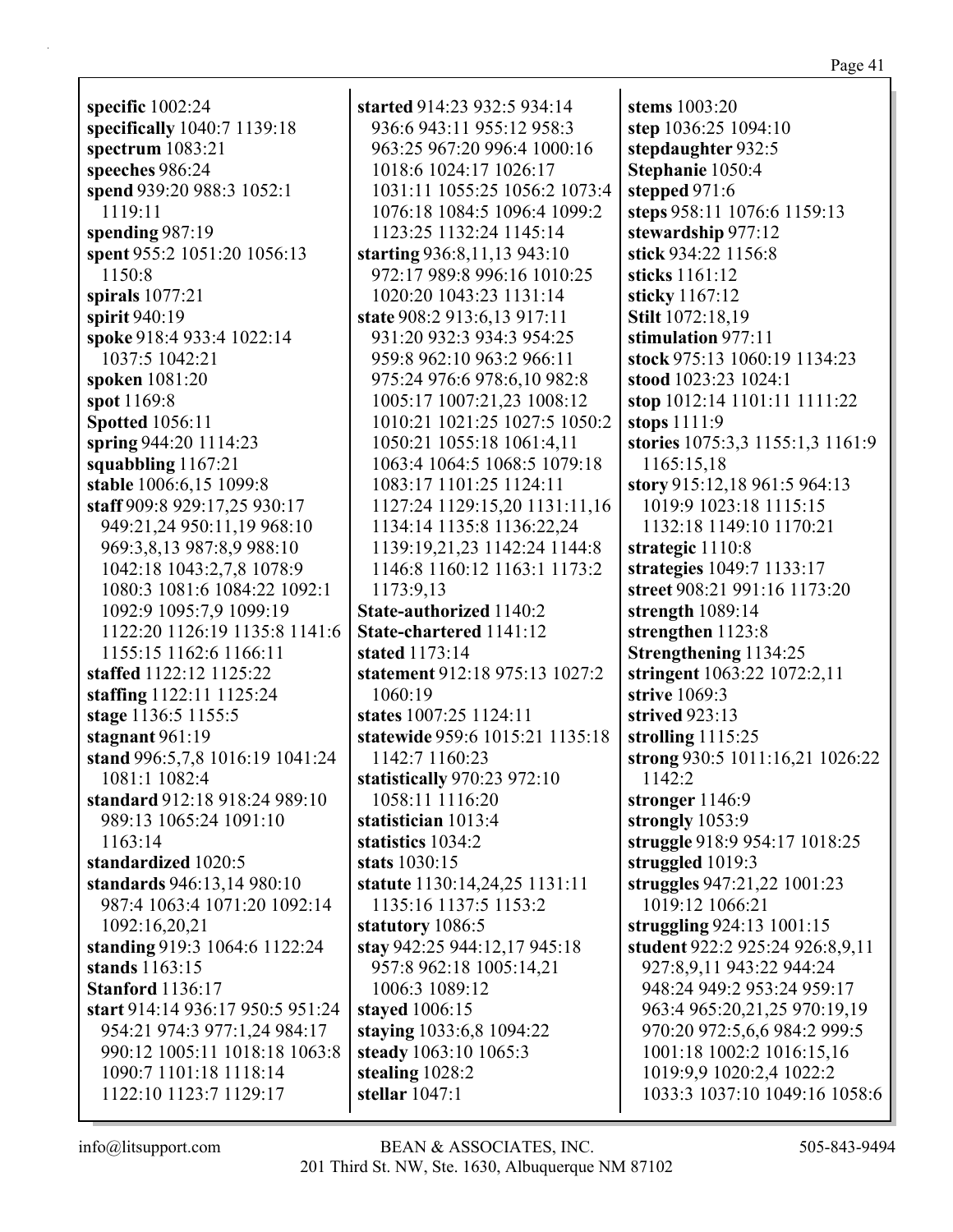| 1058:6,7 1090:13 1092:24             | students' 916:11 919:4 942:11   | 930:16 937:23 938:1 941:21     |
|--------------------------------------|---------------------------------|--------------------------------|
| 1094:14 1116:16,17,17 1128:16        | studied 986:3 998:19            | 943:17 945:13,19 950:6 955:21  |
| 1157:2 1161:12                       | studies 991:3                   | 959:15,17,17 960:18 970:17     |
| student's 959:21                     | study 916:21 921:9 922:14 925:6 | 972:3 988:7 989:15 1005:10     |
| student-driven 1020:15               | 925:9 953:19 1136:17            | 1054:5 1058:4 1082:15 1102:10  |
| students 915:17,23 916:19            | studying 921:14 922:7,8 959:11  | 1102:22,23,25 1103:9 1116:14   |
| 917:13,14,17,22 918:2,15             | 982:16                          | 1120:17 1122:15 1123:3,20      |
| 919:11 921:6,21 922:1,5,7,14         | stuff 1031:9 1032:15 1056:17    | 1126:22 1132:16 1135:8,9       |
| 923:2,7,16 924:1,5,21 925:14         | 1078:3 1102:10,17 1137:20       | 1136:7,11,11 1139:11,17        |
| 925:17 926:4 927:9,19 928:4,6        | 1166:12,15                      | 1141:6,21 1142:22 1144:9       |
| 934:25 937:5 938:17,22 939:7,9       | stumped 950:18                  | 1152:6 1163:9                  |
| 939:16 940:5,9,12,23 942:1,13        | style 951:17 1145:25 1154:3     | supported 942:5 1131:18,21     |
| 942:15,19,21 943:2,11,15,21          | subcontractors 1003:9 1007:13   | 1132:1 1136:8                  |
| 944:4 945:4,9,16 948:3,4,10,12       | subgroup 918:3 1024:4 1064:12   | supporting 916:10 959:14       |
| 948:16 951:11 954:1,11 955:6         | 1064:25                         | 1099:22 1122:22 1123:6 1135:3  |
| 955:21 958:5, 9, 15, 16, 18, 19      | subgroups 917:18 978:19,22      | supportive 1154:6              |
| 959:2,21 960:18 962:7,10,17          | 979:1,2,6 1064:15               | supports $1052:18$             |
| 963:5, 9, 13, 17 966: 5 969: 2, 5, 7 | subject 988:11 1012:6 1044:20   | suppose 966:21 1030:5          |
| 977:9 978:13 979:3 981:4 983:9       | subjective 1004:17              | supposed 987:1 1014:19 1130:22 |
| 983:16 984:4,18 986:2,14,20,23       | subjects 1012:4 1077:18 1091:8  | 1161:14                        |
| 988:19,22 989:9 990:7 991:23         | 1091:13                         | sure 923:13 947:13 951:16      |
| 993:4,22 994:9 995:1,5 997:17        | submissions 1147:1              | 954:23 957:10 959:6 963:6      |
| 998:24 1000:2,6 1005:2,4,19,21       | submits 1147:18                 | 968:21,22 969:15 973:21        |
| 1005:24 1006:14,14 1009:10,16        | submitting 1097:24              | 975:10 1001:21 1002:13 1014:4  |
| 1010:8,16 1011:5 1012:3              | substitutes 969:13              | 1025:15 1028:15 1030:12        |
| 1014:18,23 1016:4 1017:3,7,16        | subtract 1013:1,9               | 1031:3 1037:7 1042:5 1048:4    |
| 1018:8 1019:1 1020:15 1021:12        | subtracting 1009:25             | 1056:15 1070:21 1071:18,22     |
| 1022:2,14 1023:24,25 1026:4          | subversively 1161:19            | 1072:13 1088:6,18 1093:6,7,8   |
| 1027:12,22 1028:2,6,12,17,22         | succeed 1032:4 1084:15 1104:13  | 1099:7 1103:18 1108:9 1110:3   |
| 1029:14 1030:7,19 1031:2             | success 945:15 954:10,11 961:6  | 1111:9 1118:20 1126:16 1128:7  |
| 1032:3 1033:8,8 1035:12,13,15        | 999:13 1065:6 1102:3 1132:18    | 1130:5 1131:1 1133:8 1134:13   |
| 1036:18,21 1037:25 1038:1            | 1133:2 1170:18                  | 1135:2,11,18 1139:12 1140:4    |
| 1039:1,5,5 1041:18 1043:16,25        | successes 1132:8,10             | 1142:14 1143:14 1147:16        |
| 1044:1 1049:13,17 1053:2             | successful 931:3 1107:2 1170:19 | 1149:6,12 1153:22 1154:2       |
| 1056:9,15 1057:12,22 1063:5          | successfully 951:6              | 1157:8 1158:11 1160:18         |
| 1063:24 1064:10,14,17,19             | successively 967:23             | surface 1012:17,22             |
| 1065:11,14 1066:2 1069:22,24         | sudden 1115:21                  | surprised 1147:12              |
| 1070:14,18,21 1072:14 1073:3         | suggested 1053:7                | surprising 1159:25             |
| 1073:13,14 1074:11,16,22             | Suite 908:21 1173:20            | surroundings 986:16            |
| 1075:6 1084:9,22 1085:3,9            | summer 927:12 1136:17           | surveyed 929:1                 |
| 1087:4 1089:10 1091:14,19            | sun $965:13$                    | sustain 955:16 958:2 1000:2    |
| 1093:6 1094:21 1095:11 1096:6        | <b>Super 1090:21</b>            | swings $1004:3$                |
| 1096:17 1097:3 1101:8 1102:4         | super-excited 1032:24 1130:2    | Symposium 1168:14              |
| 1102:11,25 1103:13,15 1105:24        | super-happy 1126:2              | system 934:19 967:23 970:16    |
| 1106:18 1108:8 1110:2,4              | super-patient 942:7             | 972:2 1023:19 1058:3 1072:1,1  |
| 1112:11 1126:7 1128:20,25            | Superintendent 931:22           | 1072:5,7 1116:13 1152:6        |
| 1129:19 1134:4 1139:5 1159:24        | supplement 990:21               | 1161:1,5,24 1162:10            |
| 1160:14,14 1161:9,16                 | support 923:21 924:13 929:2     | systems $1162:1$               |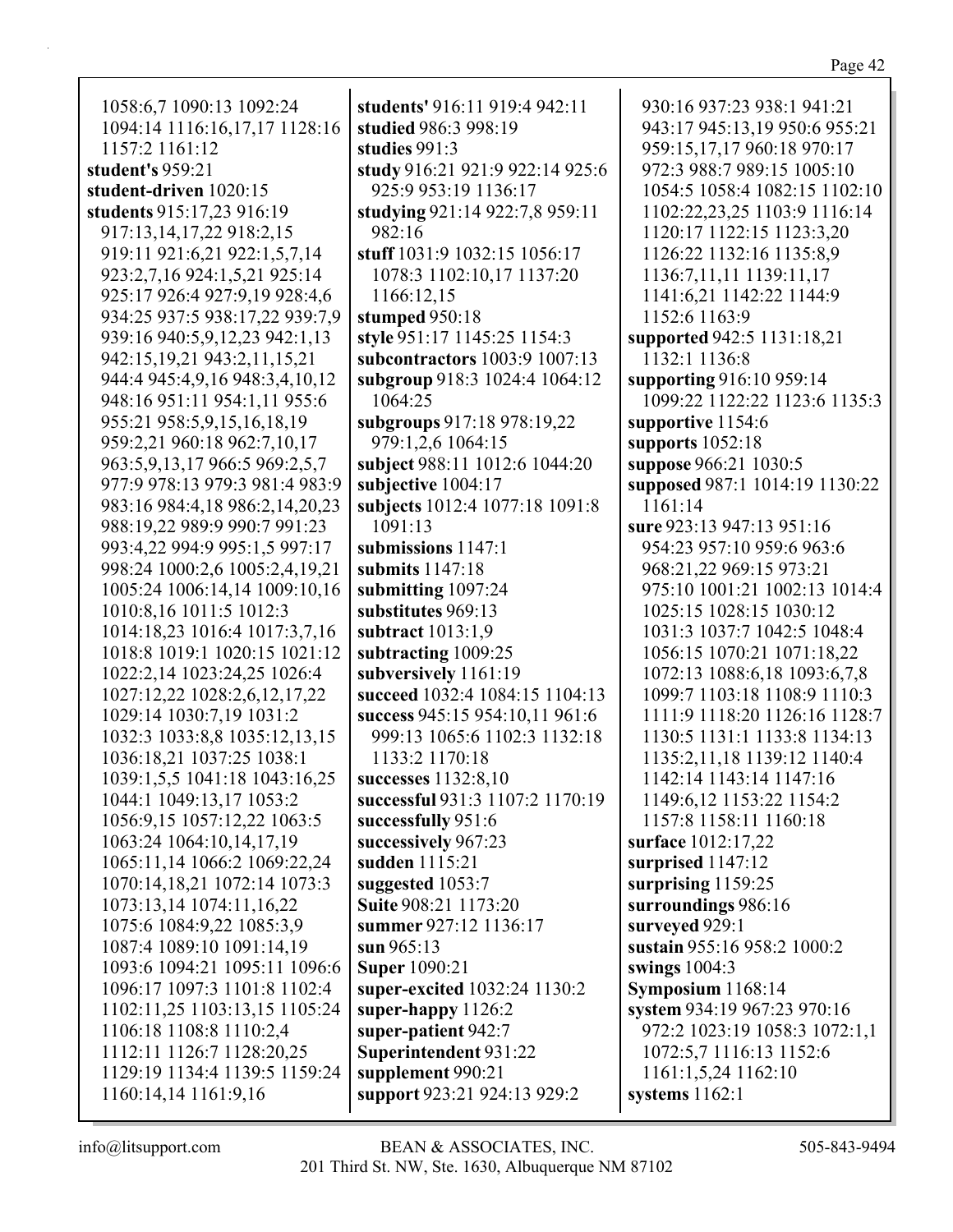| r.<br>١ |  |
|---------|--|
|         |  |

|                                  | 1156:5,6 1157:21 1160:1            | technical 1122:16 1127:20                                      |
|----------------------------------|------------------------------------|----------------------------------------------------------------|
| T                                | 1163:19,21                         | 1132:17 1135:10 1142:17                                        |
| T 910:1                          | tangible 1123:23                   | 1147:2                                                         |
| T-shirt 1046:18                  | <b>TANM 939:8</b>                  | technique 952:11                                               |
| tablao 926:14,15                 | Taos 910:7,7 1060:16 1062:21,22    | techniques 952:5                                               |
| table 1136:13                    | 1073:8,22 1074:4,12 1075:6         | technology 929:10 1139:12,18                                   |
| tae 1070:3                       | 1078:17 1082:8,9 1086:23           | 1140:20,25                                                     |
| <b>Tagtool</b> 1075:1,1,7        | 1090:19 1100:21 1104:15,20         | Ted 930:9                                                      |
| tailor 998:8                     | 1110:19 1114:9 1116:12 1158:5      |                                                                |
| take 913:20 934:18 936:19        | 1164:3                             | teepee 1074:23<br>telecommunications 1140:9                    |
| 945:12 948:13 950:23 953:21      |                                    |                                                                |
| 962:2,8,25 963:1,9,15 967:6      | tapping $940:16$<br>tasked 1130:15 | tell 931:8,9 961:5 969:11 978:15<br>988:9 992:15 994:19 1019:9 |
| 969:15 973:25 976:13 977:19      |                                    |                                                                |
| 984:8 985:5 986:19 991:5 997:6   | taught 921:25 951:15 965:17        | 1030:22 1033:9 1034:6 1040:9                                   |
| 997:8 1001:2,6 1005:18           | 987:1 1009:8 1012:17,17            | 1042:2 1043:18 1045:22 1056:7                                  |
| 1010:22 1013:13,16 1019:6        | 1040:3 1046:20 1073:24             | 1102:21 1103:12,21 1105:23,25                                  |
| 1020:16 1021:6 1023:4 1036:24    | 1074:22 1075:6 1099:5 1104:10      | 1111:11 1112:7 1140:18                                         |
| 1061:18 1070:2,3,4,4 1075:16     | Tax 1008:2                         | 1150:24 1151:3 1166:14                                         |
| 1076:6 1078:16 1079:2 1097:13    | Taylor 1000:15 1132:2              | temporary 966:3                                                |
| 1106:16 1107:25 1108:14,21       | teach 935:19,21 936:22,22,23       | ten 913:18 937:25 976:11                                       |
| 1109:4,7 1114:14 1123:22         | 985:6 987:2 991:2 1012:4,7         | 1006:13 1061:16 1078:23                                        |
| 1124:12 1126:15 1133:17          | 1015:25 1016:4,6 1021:3            | tenacity 934:25                                                |
| 1134:22 1143:23 1144:1 1157:9    | 1046:12 1057:17 1077:11,14,14      | tend 958:9                                                     |
| taken 927:24 960:13 968:5 974:2  | 1077:17,18 1091:12 1092:14,21      | tended 955:3                                                   |
| 1032:13 1040:9 1047:10 1060:9    | 1102:16 1114:15                    | tends 959:25                                                   |
| 1083:11 1097:15 1118:9           | teacher 929:15,24 969:5 970:4      | Tennant-Harris 1079:17                                         |
| 1141:17 1156:21                  | 979:23 984:22 991:9 993:21         | tens 982:23                                                    |
| takes 912:13 981:2 996:14        | 994:15 1012:4 1014:13 1015:23      | tent 1114:23                                                   |
| 1005:4 1102:15,15 1118:21        | 1015:24 1018:3 1042:20,22          | tentative/official 1128:3                                      |
| 1119:16 1133:21 1161:15          | 1049:16 1065:15 1070:19            | tenth 921:6 995:4 1018:12                                      |
| 1162:5,6 1171:23                 | 1077:13,13 1082:9,10 1083:6,9      | tenth-921:21 928:3 934:15                                      |
| talent 940:16                    | 1093:23 1099:2,3,5,8               | tenth-graders 985:3 1020:24,24                                 |
| talk 923:4 939:2,13 943:10       | teachers 921:14 923:25 924:6,6,7   | tenting $1047:8$                                               |
| 968:16 984:25 991:1,3 1002:23    | 924:12,17,18,23,24,24 925:6,11     | tents 948:17 983:2,5                                           |
| 1004:15 1007:6 1018:1,15         | 928:24 929:24,25 969:3 987:1       | tenure $1125:6$                                                |
| 1022:9 1028:18 1030:23 1032:8    | 988:8,17 989:3 990:23 998:25       | term 917:24 918:14,16 919:2                                    |
| 1032:23 1034:12 1040:7           | 1025:12 1042:18 1070:22            | 931:20 979:17,24 1000:15                                       |
| 1043:25 1044:11 1046:15          | 1071:23 1077:16 1083:8,21          | 1052:6 1065:4 1153:18                                          |
| 1050:1 1053:4 1074:16 1100:18    | teaches 939:24                     | terms 917:18 925:7 955:25                                      |
| 1152:4 1160:7 1169:14            | teaching 987:5 1012:3,14           | 1103:8 1118:18 1132:8 1142:18                                  |
| talked 932:19 943:10 946:18      | 1014:21 1016:2 1021:4 1093:6       | terrified 996:5                                                |
| 958:5,24 1021:13 1076:3          | 1095:16 1096:9                     | test 989:19 1010:21,21 1020:5                                  |
| 1080:11,20 1096:13 1135:14       | team 930:5 1001:13 1066:25         | testament 940:14 1001:19                                       |
| 1170:14                          | 1067:1 1121:3,5,20 1122:8,11       | 1089:13                                                        |
| talking 914:7 963:25 974:7 991:6 | 1123:3 1126:18 1132:17             | tested 1010:4 1011:14                                          |
| 1020:11 1040:14,14 1043:19       | 1137:23,24 1138:4 1142:9           | <b>testimony</b> 1056:14 1173:15                               |
| 1075:22 1088:18 1090:18,20       | 1147:7                             | testing 1006:1 1011:19                                         |
| 1094:17 1099:24 1148:11          | teams 925:9 929:16 1163:18         | tests 962:25 1093:17                                           |
|                                  | tear 936:17                        | <b>Texas</b> 1003:8                                            |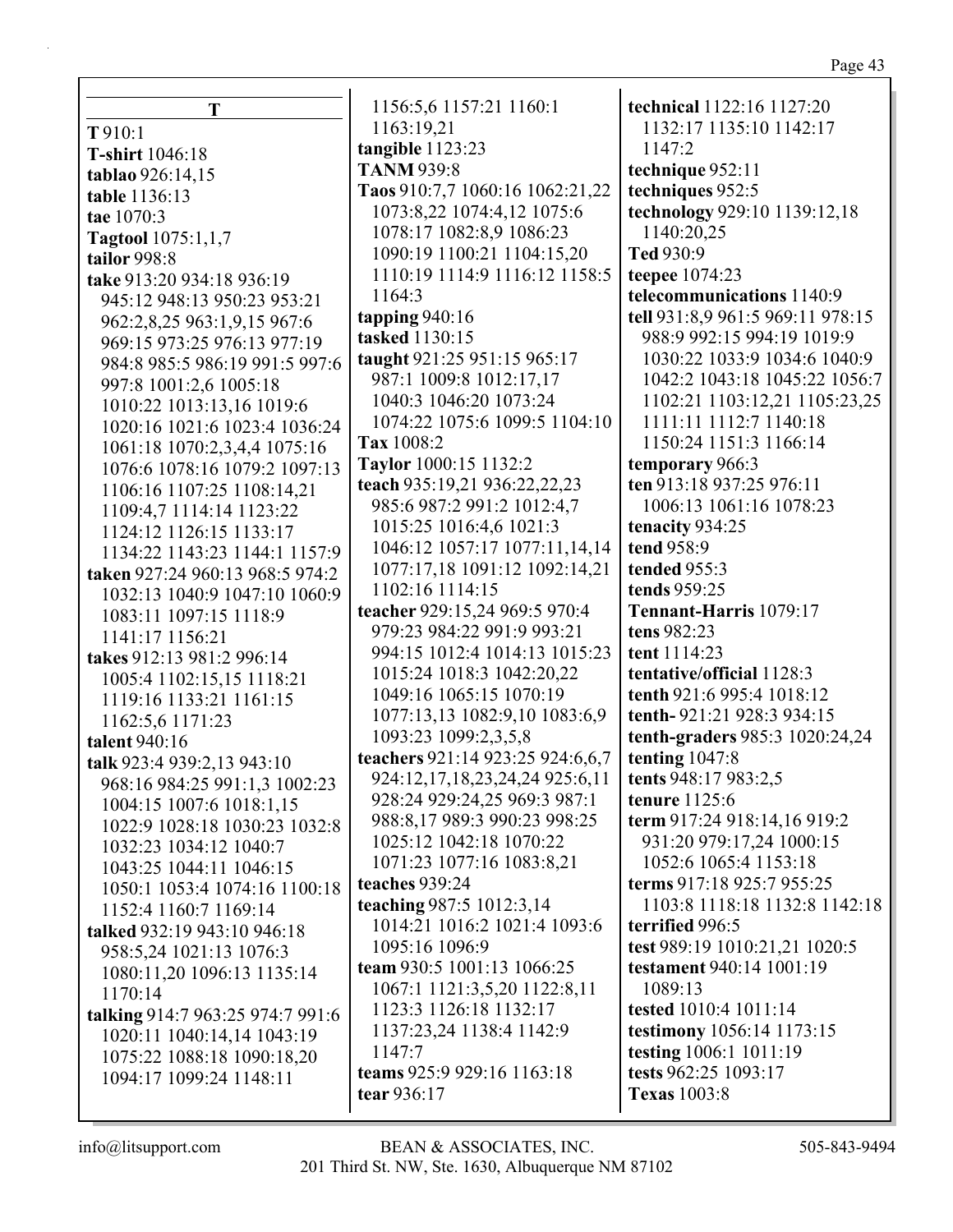| textbook 983:8 1021:5           | 949:14 955:10 957:6,15 958:13  | 1010:20 1011:1,13,21 1012:19     |
|---------------------------------|--------------------------------|----------------------------------|
| texting $1150:9$                | 962:20 968:7                   | 1014:23 1015:2,20 1017:20        |
| thank 912:6 916:15 920:10       | Theresa's $917:1$              | 1019:10,23 1023:10 1024:18       |
| 933:17,19,21,25 938:2,4,7       | thesis 1016:20                 | 1025:12,20,21,25 1028:19         |
| 940:1,2 950:24 951:2 954:5,6    | <b>They'd</b> 1013:18          | 1029:10 1042:25 1043:8 1044:9    |
| 954:10 960:19,20,23 970:11      | thing 923:1 924:22 929:6,14,23 | 1044:21,22 1046:4 1047:5         |
| 971:8 976:25 981:10,15 987:24   | 935:23 937:1 941:25 942:1      | 1048:14 1052:3 1055:12           |
| 988:1 990:25 994:7 995:12,13    | 947:17 952:6 953:5 958:5 961:9 | 1062:12 1067:22 1076:14          |
| 997:20,21 999:1 1000:11,12      | 962:24 967:14 969:14 982:8     | 1085:5 1086:17 1087:3 1089:6     |
| 1004:19,21 1015:16 1016:10,12   | 986:23 1010:7,20 1011:24       | 1089:8 1091:9 1093:17,22         |
| 1016:25 1022:17,20 1025:8       | 1012:19 1017:20 1019:14        | 1101:10 1102:20,22 1104:11       |
| 1029:25 1034:23,24 1037:2,3     | 1024:1,3 1033:12 1041:16,21    | 1106:16,24 1107:3,6,17 1109:2    |
| 1039:20 1042:10 1043:10,12      | 1047:16 1048:15 1050:6 1070:8  | 1110:20 1119:7,19 1121:3,12      |
| 1044:16,17 1055:5,14 1056:23    | 1079:6 1087:20,21,24 1089:20   | 1121:20 1122:1 1124:5 1125:25    |
| 1057:17,19,19,25 1059:25        | 1093:3 1094:25 1098:11         | 1126:20 1128:18 1129:16,23       |
| 1060:1,13,14,17 1062:6 1068:9   | 1100:23 1101:10,24 1108:22     | 1130:1 1132:20 1133:18,24        |
| 1068:24 1075:13 1079:12         | 1111:9 1112:8 1113:12 1115:5   | 1134:2,8,17 1135:1,7,14,15       |
| 1081:10,18 1082:5,16,17         | 1127:25 1131:14 1144:14        | 1136:2,3,10 1137:2,18 1140:24    |
| 1084:2 1085:16,17 1086:9,13     | 1150:10 1151:4 1154:23         | 1142:4,6 1147:11 1148:5          |
| 1090:4,10,10 1097:18 1102:6,8   | 1159:15,21 1160:20 1170:15     | 1150:10,12,16 1151:24 1152:8     |
| 1106:14 1109:1 1112:18 1116:7   | things 922:9,20 928:21 935:13  | 1152:23 1153:7 1154:24           |
| 1117:2 1118:5,6,7,17 1119:4,5   | 937:9,18 940:22 945:9 957:5    | 1155:14,16,19 1157:20 1159:11    |
| 1120:3 1122:8,8 1137:14,15,25   | 958:6 960:10 961:20 963:7      | 1159:18 1161:4,8 1162:14,21      |
| 1142:10 1143:17 1144:12         | 968:24 969:24 983:14 986:6     | 1163:17,23 1164:14 1170:17,21    |
| 1145:7 1148:2,8 1149:25         | 1008:6,16 1012:18 1013:5       | 1171:10                          |
| 1152:1 1156:10 1164:8,10,17     | 1014:16 1015:6,7 1019:19       | thinkers 1169:1                  |
| 1164:20,20,24 1165:1,5,7        | 1021:13 1022:12,23 1023:22,22  | thinking 1011:20 1043:24         |
| 1166:14, 16, 23, 24 1167:11, 14 | 1025:17,21 1028:3 1031:5,5     | 1135:24 1136:9                   |
| 1167:17 1168:8,9 1170:2,5,25    | 1045:12,24 1046:24 1047:14,17  | third 908:21 1014:7 1084:19      |
| 1171:15,20,21,22,25             | 1070:1,5,9,16 1071:2 1073:15   | 1173:20                          |
| thank-you $1155:14$             | 1075:5,8 1078:2,19 1079:3,25   | thorn 1124:5                     |
| thankful 1123:18 1124:12        | 1082:14 1083:11 1085:12        | Thornburg 1161:25                |
| thankfully 935:18 1123:17       | 1087:11 1088:19,20 1089:21     | thorough $1067:2$                |
| thanks 912:8 914:14,17 920:24   | 1091:23 1092:5 1095:14,21,22   | thought 955:14 964:25 994:5      |
| 938:6 940:2 942:12 945:21       | 1096:9,14 1099:14 1100:8,8,16  | 1041:15 1078:15 1104:6           |
| 947:9,9 954:7 975:4 977:4       | 1100:18,20 1101:25 1104:1,25   | 1112:25                          |
| 981:14 996:6 1000:12 1006:17    | 1106:7 1107:21,22 1119:13      | thoughtful 1118:18               |
| 1056:24 1086:14 1148:1,10       | 1132:14 1133:20 1135:22        | thoughts $1131:16$               |
| 1164:9 1165:8,9,10,11 1168:14   | 1144:22 1147:18 1150:3 1158:9  | thousands 982:23 1145:20         |
| <b>Theater 938:10</b>           | 1164:1 1166:5,19 1170:1,11     | three 934:13 936:5,8,10,23 962:2 |
| theirs 1055:21 1056:20          | 1171:13                        | 979:1 990:15 992:18 995:20       |
| thematic $1092:13$              | think 916:7,9,10,11 931:24     | 998:21 1010:17,22 1023:5         |
| theme 986:2                     | 934:12 939:19 944:25 945:1,3   | 1024:10 1047:7 1056:13 1065:6    |
| themes 1018:8,9                 | 947:6 950:7,18 954:13,18,20,21 | 1070:11 1071:16 1072:14          |
| theories 1030:24                | 957:2 960:12,24,25 963:21,23   | 1081:19,24 1084:18,25 1096:1     |
| Theresa 917:2 920:18,19 922:17  | 964:4,10,15,23 981:2,5 987:22  | 1099:12 1122:6 1132:14           |
| 926:25 928:11 932:19 941:7,11   | 989:18,23 992:16,19 1003:23    | 1170:10                          |
| 942:17 945:7 946:25 949:7,11    | 1005:14 1006:19 1008:19        | three-circle 1122:2              |
|                                 |                                |                                  |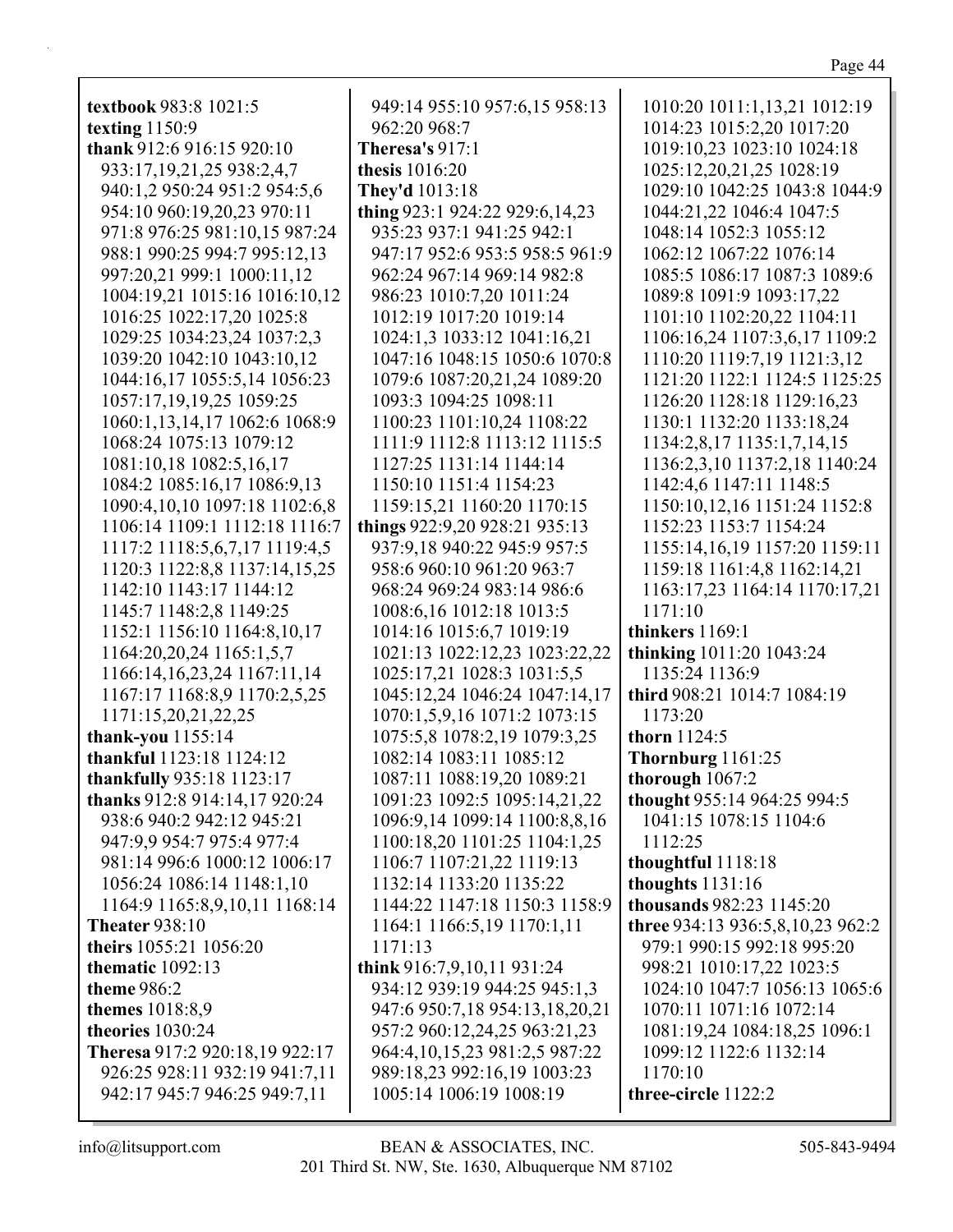**three-quarters** 1063:23 **three-year** 1007:14 **threw** 1003:15 **thrilled** 988:9 1142:15 **thrive** 1032:4 1103:22 **thriving** 965:18 999:13 **throes** 1125:2 **throw** 1002:25 1105:21 1119:22 **throwing** 1041:23 **thrown** 1003:21 **Thursday** 923:24 924:10 993:16 1095:8 1126:1 1128:8 1167:25 **tied** 961:14 **Tierra** 910:4 914:24 915:21 916:18 920:17,20 932:6 951:16 954:1 966:6 969:12 970:15 972:1 974:8,8,14,17,18,19 1141:14 1148:6 1161:10 **tightened** 1135:3 **till** 1070:13 1094:18,22 **Tim** 909:5 1166:25 **time** 912:12,13 915:19 920:13 925:1 929:18 931:11 932:25 938:2 939:21 940:20,20 941:5 947:5 950:16,22,22 983:22 984:19 988:3 990:16 992:25 993:1 995:12 998:22 1000:21 1005:8 1006:20 1009:23 1013:14,17 1019:17,21 1026:7 1028:1 1030:6 1033:22 1042:9 1049:11,17 1051:21,25 1052:3 1057:18 1060:1,21 1065:10 1068:13 1072:25 1073:6,16 1074:20 1075:13 1095:4 1096:3 1097:8 1100:5 1101:6 1103:7 1104:3 1107:16 1108:11 1110:22 1121:7 1122:7 1127:8 1127:19 1130:2 1139:9 1141:11 1147:20 1150:8,18 1154:10 1155:20 1162:4,5,6 1163:5,16 1163:20,22 1165:22 1168:2 1170:9,14 1174:10,15,20,25 **time-stamp** 946:20 **timeline** 940:21 **times** 915:7 947:25 961:11,12 962:2 967:1 988:14 1002:14 1010:22 1032:23 1076:1 1092:3 1103:6 1119:14 1171:14

**Timmy** 965:24 **tired** 982:7 **TISA** 1082:11,13 1083:11 1084:4 1085:7,25 1109:14 **Title** 925:16 988:2 1048:24 1069:20 **today** 914:2 930:4 933:5,6 940:22 965:4,5 993:9 999:14 1043:6 1046:14 1061:25 1076:25 1094:1 1097:20 1118:5 1118:21 1122:4 1123:7 1132:21 1150:6 1153:19 1161:11 1166:14 **today's** 999:25 1005:8 **Tohatchi** 1146:9,10 **told** 933:22 935:12 941:12 1039:22,22 1041:12 1047:17 1170:21 **toll** 1119:16 **tom** 953:2 **tomorrow** 1124:14,21,23 **tools** 996:16,17 **top** 1132:14 **topic** 1016:17,19 **topics** 977:15 1018:12 1037:13 **Torres** 920:14,16 921:1 925:13 927:20 933:18 943:14 944:4 947:23 951:10 958:24 961:24 **total** 927:17 930:1 **totally** 1091:20 **touch** 963:20 **touched** 961:3 **tough** 1002:13 1019:13 1104:8 **tour** 1021:7 **Tours** 1096:6 **town** 915:5 967:21 982:3 992:1,9 1080:18,18 1115:11 **Toyon** 1047:6,9 **track** 944:2,5,23 954:22 1010:8 1017:12 1147:11 **tradition** 935:24 937:8 **traditional** 964:17 998:16 1022:7 1129:8,11 1134:11 1136:23 1140:17 1170:23 **Trail** 1000:19 1141:15 **trails** 998:13 **train** 928:9 1132:11 **trained** 1132:19

**training** 927:4 949:18 954:14,17 968:1 1000:22 1071:23 1118:24  $1147 \cdot 1$ **transactional** 1119:20 **transactions** 1004:8,9 **transcended** 999:21 **transcript** 908:10 1173:11 1174:8,13,18,23 **transcripts** 1067:6 **transfer** 1012:2 **transformative** 985:17 986:22 **transition** 1048:15 1093:5,13 1126:18 **transitioned** 943:12 **translates** 1056:7 **transparent** 1166:6 **transportation** 984:7,11 1036:19 1069:19 1087:7 **trash** 1074:1 **Travel** 1096:5 **traveled** 1050:20 1052:13 **traveling** 948:5 949:3 975:4 982:4 **travels** 1172:5,11 **tree** 1101:3 **trend** 914:12 918:13 962:17 1009:6 1063:14 1064:8 **Tres** 1050:22 **tribal** 1146:8 **tried** 928:21 1021:2 1069:3 1073:11 1108:20 1124:6 **tries** 931:3 **trig** 1012:14,15 **trip** 982:21 996:14,21 998:18 1020:17,19,23 1021:13,16 1022:3 1053:18,22 1054:3 **trips** 947:18 948:3,13 996:18 1021:1,10,25 1047:2 1053:17 1087:9 1099:23 **Trish** 1170:2 **Trish's** 1167:14 **troop** 1118:22 **trough** 1155:8 **truancy** 958:7,9 959:19,22 960:4 960:6 965:10 **truant** 959:22 960:3 **true** 938:20 1009:17 1109:19 1156:4 1173:10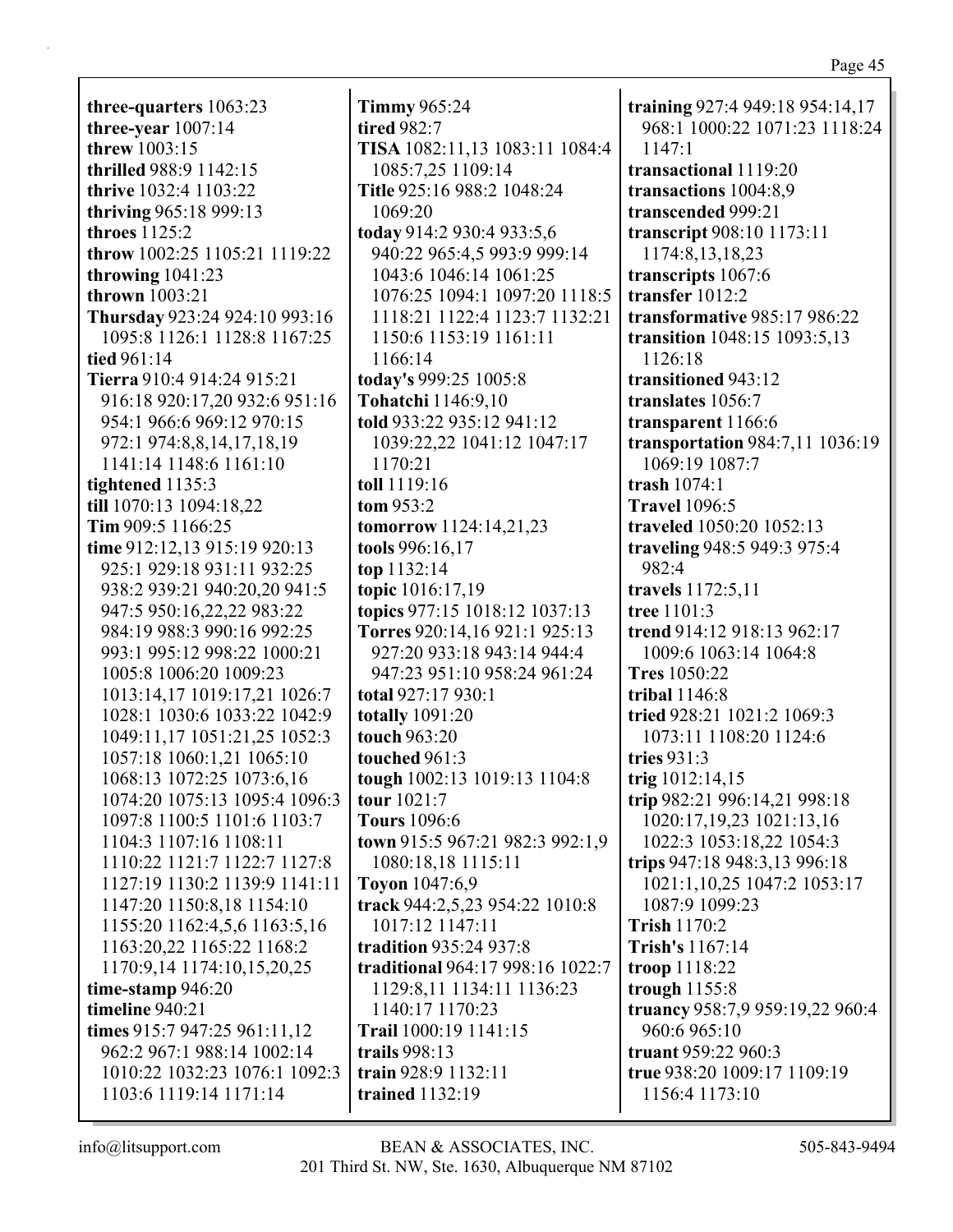| truly 916:4 940:15 947:13 953:6<br>958:17 960:3 963:22 1001:14<br>1071:17 1090:2 1091:9 1097:2<br>1167:6<br><b>Trunk</b> 924:16<br>trust 944:13 1073:22 1074:4 | 1017:22 1026:24 1145:25<br>types 922:15 1008:6 1041:10<br>1092:12 1169:16<br>typical 939:9 940:11 1007:23<br>typically 1095:2 1142:10 | upping 1154:25<br><b>Uprising</b> 1169:12,21<br><b>upset</b> 1107:11<br>upward 918:13 1064:8<br><b>urged</b> 955:20<br><b>USA 926:10</b> |
|----------------------------------------------------------------------------------------------------------------------------------------------------------------|---------------------------------------------------------------------------------------------------------------------------------------|------------------------------------------------------------------------------------------------------------------------------------------|
| try 928:14 934:8 937:4 943:1,2                                                                                                                                 | U                                                                                                                                     | <b>USAC</b> 1140:7                                                                                                                       |
| 946:19 958:11 1018:22 1075:16                                                                                                                                  | <b>Uh-huh</b> 1002:21                                                                                                                 | <b>USDE</b> 1133:4                                                                                                                       |
| 1083:14 1089:21 1113:15                                                                                                                                        | ultimate 923:16                                                                                                                       | use 952:5 961:25 1010:6,7                                                                                                                |
| trying 925:20 932:13 933:2                                                                                                                                     | umbrella 945:13                                                                                                                       | 1052:6 1055:3 1074:5 1075:6                                                                                                              |
| 934:19 943:6,7 1010:2 1016:4                                                                                                                                   | underscore 1137:17                                                                                                                    | 1088:14 1093:6,8 1094:7                                                                                                                  |
| 1026:1 1041:25 1043:13                                                                                                                                         | understand 912:13 955:24                                                                                                              | 1096:12 1105:21 1129:6                                                                                                                   |
| 1082:23 1105:17 1111:21,21,22                                                                                                                                  | 1000:20 1004:4,5 1007:18,24                                                                                                           | 1144:18,23,25 1146:5                                                                                                                     |
| 1112:14,15 1113:15 1171:13                                                                                                                                     | 1011:23 1014:24 1015:18                                                                                                               | uses $965:4,5$                                                                                                                           |
| tubes 1146:16                                                                                                                                                  | 1026:12 1028:17 1036:3                                                                                                                | usually 948:4                                                                                                                            |
| <b>Tucson</b> 926:19                                                                                                                                           | 1037:12 1040:5 1041:20                                                                                                                | <b>Utah 967:20</b>                                                                                                                       |
| Tuesday 1095:5,8 1151:18,21                                                                                                                                    | 1058:22 1094:8 1108:2,3,15                                                                                                            | <b>UTEP 1040:4</b>                                                                                                                       |
| 1156:15 1168:1                                                                                                                                                 | 1157:17                                                                                                                               | utilize 1169:17                                                                                                                          |
| turn 984:19 1063:8 1108:11                                                                                                                                     | understand-1018:14                                                                                                                    | utilizing $1094:10$                                                                                                                      |
| turned 1109:18                                                                                                                                                 | understanding 938:19 985:17                                                                                                           |                                                                                                                                          |
| turning 1011:7 1108:17 1171:8                                                                                                                                  | 1012:23 1015:1                                                                                                                        | V                                                                                                                                        |
| turns 1157:11                                                                                                                                                  | understands 1081:7                                                                                                                    | valedictorian 926:12                                                                                                                     |
| Turquoise 1141:15                                                                                                                                              | understood 1027:23 1072:10                                                                                                            | Valerie 1122:21,24 1123:1                                                                                                                |
| <b>tutored</b> 1112:9                                                                                                                                          | unforgettable 998:17                                                                                                                  | validated 1162:11                                                                                                                        |
| tutoring 1070:15,16 1094:20                                                                                                                                    | unfortunate 1119:14                                                                                                                   | Valley 1131:19 1141:13                                                                                                                   |
| 1095:9 1103:8 1112:4                                                                                                                                           | unfortunately 965:19,24 1019:19                                                                                                       | valuable 1161:7                                                                                                                          |
| twelfth 921:7 944:17 962:18,19                                                                                                                                 | 1099:1 1113:19                                                                                                                        | value 1162:14                                                                                                                            |
| 995:4 1020:22 1161:13                                                                                                                                          | unique 915:10 1024:12                                                                                                                 | varied 1065:5 1072:15                                                                                                                    |
| twelfth-grade 944:16                                                                                                                                           | units 1092:13 1160:2                                                                                                                  | varies 1113:11                                                                                                                           |
| twelfth-graders 921:22 928:4                                                                                                                                   | universal 1140:6 1151:5                                                                                                               | variety 995:10 1070:19                                                                                                                   |
| 934:16 1010:24 1020:25 1021:1                                                                                                                                  | university 921:24 927:14 930:12                                                                                                       | various 995:1 1078:2                                                                                                                     |
| 1021:2                                                                                                                                                         | 932:21 938:9 939:6,17 963:11                                                                                                          | vegetation 1100:24                                                                                                                       |
| twice 991:13 1048:19 1079:9                                                                                                                                    | 992:3 1033:21 1040:3                                                                                                                  | vehicle 984:10 1008:3 1101:11                                                                                                            |
| two 914:20 918:20 927:9 935:20                                                                                                                                 | UNM 921:25 922:3 923:8,10                                                                                                             | vendors 1142:11                                                                                                                          |
| 936:8 937:20 946:17 952:6                                                                                                                                      | 927:5 928:5 932:15                                                                                                                    | <b>Venn</b> 1122:2                                                                                                                       |
| 980:1 986:6 987:12,13,17 991:7                                                                                                                                 | <b>UNM's 927:11 928:1</b>                                                                                                             | venue 1016:22                                                                                                                            |
| 1007:12 1010:17 1021:1                                                                                                                                         | untrue $1027:1$                                                                                                                       | venues 954:2 958:15                                                                                                                      |
| 1022:21 1037:21 1045:7,7                                                                                                                                       | unused 1145:5                                                                                                                         | verbatim 912:5 1005:17 1007:15                                                                                                           |
| 1050:1,12 1051:23 1052:6                                                                                                                                       | unusual 1002:16                                                                                                                       | verifications 1067:6                                                                                                                     |
| 1057:8 1065:6,7 1066:9                                                                                                                                         | upcoming 1129:24 1138:9                                                                                                               | Veronica 917:2 920:14,16 921:1                                                                                                           |
| 1070:11 1075:5 1081:20,20,24                                                                                                                                   | 1139:8                                                                                                                                | 923:10 925:13 927:20 933:18                                                                                                              |
| 1084:9,16 1097:9 1098:12                                                                                                                                       | update 1132:17 1146:25 1153:4                                                                                                         | 943:14 944:4 947:23 961:24                                                                                                               |
| 1101:16,19 1110:16 1114:18                                                                                                                                     | updated 1152:22                                                                                                                       | version 916:24 999:19 1146:18                                                                                                            |
| 1115:17 1121:4 1122:18,20                                                                                                                                      | updates 1122:11                                                                                                                       | versions $1062:24$                                                                                                                       |
| 1123:13 1138:6 1140:24                                                                                                                                         | updating 1119:1                                                                                                                       | versus 951:16 1056:11                                                                                                                    |
| two-and-a-half $921:13$                                                                                                                                        | upfront 1021:24                                                                                                                       | vice 930:8 1068:19                                                                                                                       |
| tying $1075:4$                                                                                                                                                 | upgrades 1140:20                                                                                                                      | Vicente 965:19,20 974:24                                                                                                                 |
| type 937:23 938:1 952:19                                                                                                                                       | uploading 1093:9                                                                                                                      | victimized 967:23                                                                                                                        |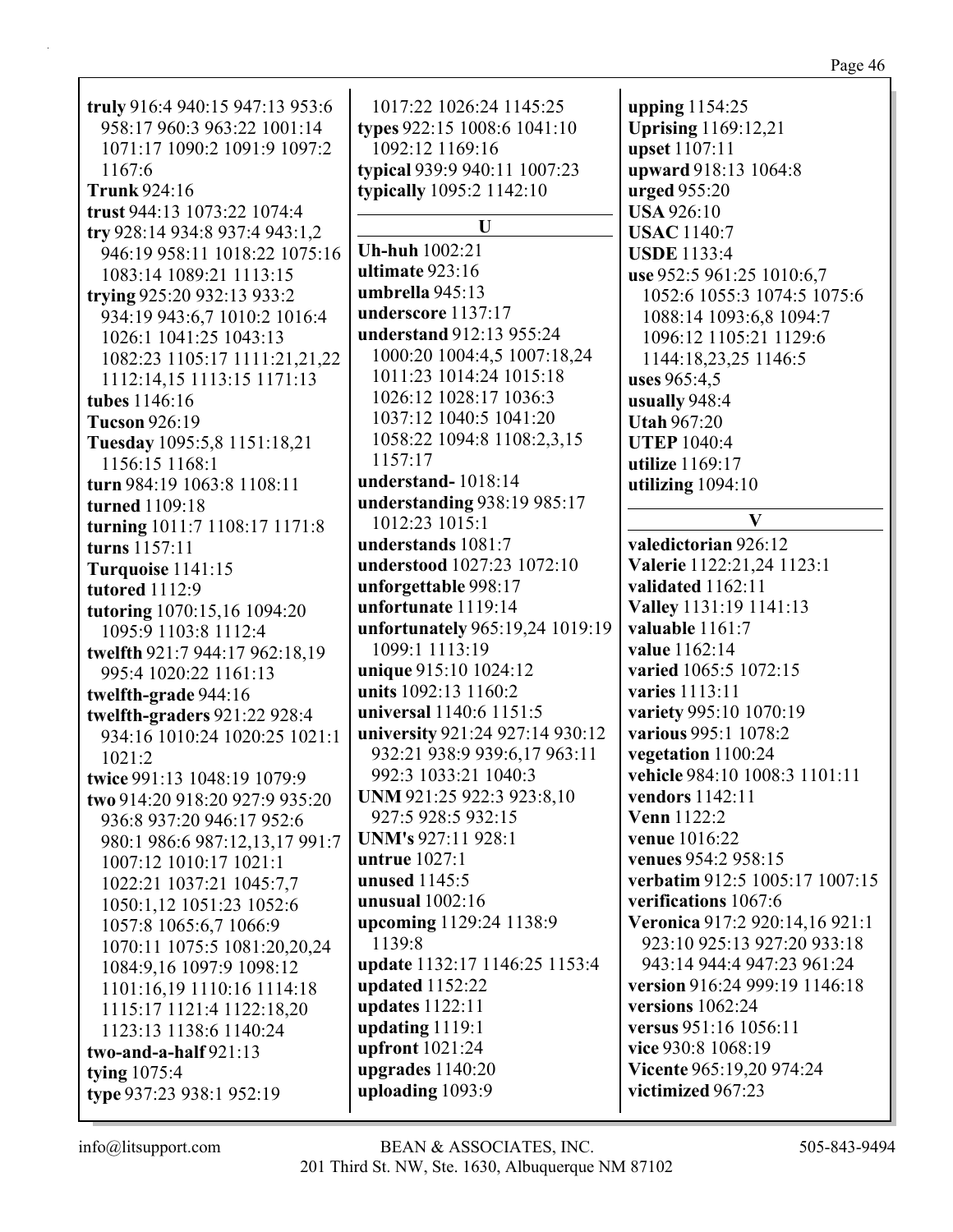| vida 1090:20                    | walls 998:24                    | 1069:13,14 1084:16,19 1090:17  |
|---------------------------------|---------------------------------|--------------------------------|
| video 1017:7                    | want 916:22 923:13 928:17       | 1127:10 1156:3 1170:8          |
| view 988:6,7                    | 929:13 932:8 934:11 936:16      | watch 983:7 1101:11            |
| Vigil 931:7 946:1 947:1 949:17  | 937:15,20 939:14 942:16,21      | watched 1155:4,5               |
| 954:23                          | 943:5 945:10,18 950:21 951:20   | water 930:2 1055:17,21,23,24   |
| <b>Vigil's 954:19</b>           | 954:9 956:7,8,18,18 957:21,25   | 1056:1,6,18,20,22 1074:21      |
| vigilance 969:10                | 961:2 962:22 963:12,16,20       | waters $1006:1$                |
| villages 1079:23                | 967:1,8,10 973:20 974:23        | wave 1122:25                   |
| virtual 985:18                  | 977:19,20 978:4 981:24 992:15   | way 932:18 936:20 940:6 943:15 |
| visibility 1022:10              | 1001:20 1002:5 1015:8,10        | 943:18 953:9 962:11 969:23     |
| vision 965:12 1092:5            | 1018:1,19 1019:5 1021:12        | 984:17 985:5 1003:16 1008:16   |
| visit 1066:24 1067:16,20,20     | 1022:8,13 1026:19 1027:11,12    | 1012:5 1019:7,24 1031:7        |
| 1123:7                          | 1034:12 1040:22 1041:4          | 1040:16 1044:9 1055:3 1065:17  |
|                                 |                                 |                                |
| visited 914:25,25               | 1043:21 1046:15 1053:13         | 1073:12 1074:4 1084:6 1093:18  |
| <b>Visitors' 910:15</b>         | 1060:4,4 1066:12 1071:3         | 1094:2,9 1109:9 1112:16        |
| visits 1118:25 1123:6           | 1077:3 1079:14 1082:3 1085:13   | 1115:7 1124:4 1129:16 1135:12  |
| visual 921:8 1078:10            | 1085:19 1088:10 1089:8 1092:6   | 1137:1 1139:22,22 1142:14      |
| <b>vital</b> 998:2              | 1093:3 1095:12,17,23 1097:7     | 1157:2,16 1163:21 1170:3       |
| vocation 1106:5 1112:13         | 1099:7,10 1101:2,7 1103:16      | Wayne 981:15,16 984:21 995:15  |
| voice 1016:15                   | 1106:3 1108:4 1109:9 1118:15    | 995:16,16 1001:22 1004:21      |
| voiced 1134:8,9                 | 1118:16 1119:3,22 1120:13       | 1005:1 1013:25 1014:3 1016:24  |
| Voigt 909:7 911:10,11 951:1,2   | 1121:1 1122:10 1127:15          | 1020:13 1025:8 1027:10,16      |
| 953:13,22 970:10,11 971:2,19    | 1128:25 1129:11 1130:11         | 1028:25 1030:12 1035:18        |
| 971:23 972:14 973:3,4 974:16    | 1131:8 1135:17 1136:3 1137:15   | 1045:1,6 1047:24 1048:2        |
| 1016:11,12,25 1017:19 1020:1    | 1137:22 1139:4,12 1147:17       | 1050:23 1051:2 1057:3,6,16     |
| 1022:4 1058:13,15 1059:10,11    | 1152:1 1156:10 1157:8 1158:9    | 1080:9,17 1131:23              |
| 1090:9,10,21 1091:5 1092:11     | 1164:10 1166:19,23 1167:12,20   | ways 929:5,9 961:11 989:16     |
| 1094:13 1096:20 1097:17,21      | 1168:3 1169:15,25 1170:6        | 990:1 1024:13 1029:9 1090:23   |
|                                 | 1171:23                         | 1091:10 1105:20 1106:10        |
| 1112:21,22 1116:3,4,7,10,24     |                                 |                                |
| 1117:6,7 1119:18 1141:22        | wanted 915:12,18 916:5 935:3    | 1128:17 1129:2,3 1170:18       |
| 1142:10,23 1143:4 1165:9        | 944:11 946:10 982:14 1002:3     | we'll 912:17 914:10,16 923:4   |
| 1168:10,11                      | 1011:11 1016:14 1037:24         | 926:25 941:21 948:9 950:23     |
| Vol 1174:3                      | 1045:10,12 1046:11 1068:25      | 957:19,19,22 958:2 1011:9      |
| <b>VOLUME 908:11</b>            | 1070:20 1076:10 1095:14         | 1061:24 1062:15 1128:6         |
| votes 973:6 1059:9 1117:24      | 1120:23 1121:10 1122:8          | 1152:13 1155:8 1157:4,6        |
|                                 | 1124:14 1125:13 1127:1,25       | 1159:15 1163:9 1164:4,5        |
| W                               | 1128:13 1132:7,10 1133:8        | we're 914:3 923:3 925:4 926:11 |
| wait 955:7 956:19,20,22 1013:22 | 1134:12 1139:8 1145:9 1146:25   | 928:13 929:9,25 931:11,15      |
| 1014:1,9 1108:3 1112:24         | 1147:9,22,23 1154:16 1166:25    | 936:18 937:1,19 941:19 942:24  |
| waiting 941:18 1014:14 1098:24  | 1171:24                         | 943:6,7,21,24 947:15 948:1     |
| Walatowa 1132:1                 | wanting 943:23 957:8 988:24     | 950:5,15 955:20,21,23 956:6,8  |
| <b>Waldorf</b> 1099:5           | 1026:4                          | 956:10,15,21 957:11,16 958:22  |
| walk 945:14 984:4,11 1078:25    | wants 1147:19 1166:21           | 959:10 960:14 962:7,14,16,17   |
| 1096:2 1123:12 1164:5           | war 1047:11                     | 962:22,23 963:2,15 966:20,21   |
| walked 991:8 1119:7             | <b>Washington 997:9 1052:14</b> | 982:1 983:24 984:14,15 987:3,5 |
| walking 1054:13 1072:18,19      | 1053:3 1054:13 1079:18          | 987:9,18 989:22 990:10 992:12  |
| 1101:12,19,21 1119:8            |                                 |                                |
| wall 1028:20                    | wasn't 915:1 941:5 1014:4,24    | 1005:5 1007:14 1011:3,21       |
|                                 | 1035:13 1058:20 1067:19         | 1018:21 1019:4 1020:11         |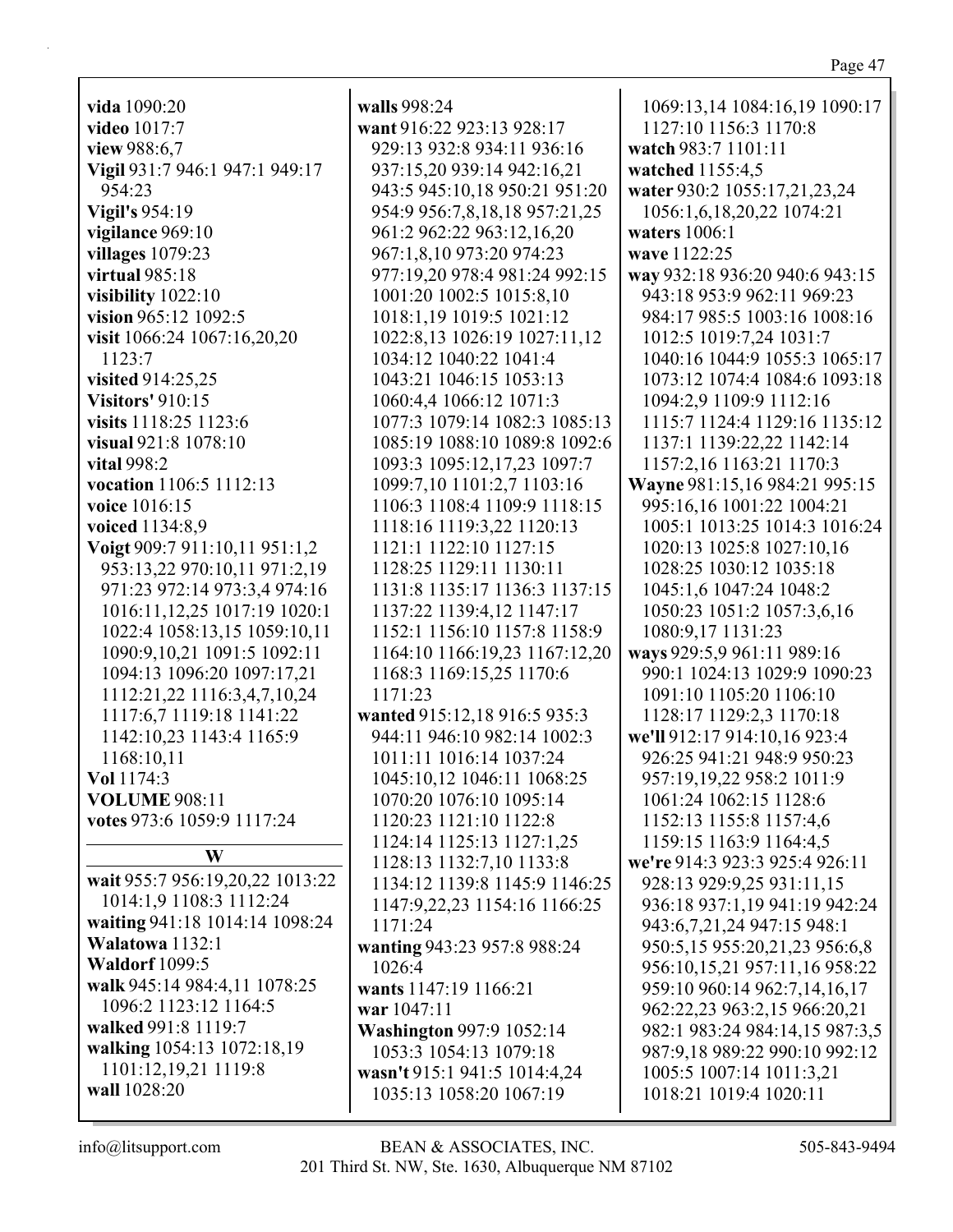1021:19 1026:10,10,14 1027:2 1027:3 1028:2 1040:20 1044:12 1044:12 1051:25 1060:7,8 1069:20 1073:6 1075:16 1076:6 1077:1,1,20 1078:6,24,25,25 1082:22 1087:6,11,20 1088:18 1088:18 1093:16 1094:8 1096:8 1099:15 1102:20 1106:2,8,9,10 1106:11 1107:14 1108:1 1109:3 1109:19 1111:12,13,19 1112:14 1113:7,17 1118:11 1119:8,20 1120:5 1122:2 1124:20,24 1125:15,16 1127:14,19 1128:7 1129:4,22 1131:6 1137:3 1148:11 1149:8 1152:15 1153:4 1153:12 1154:5 1156:6,22 1158:10,22,24 1160:18 1161:18 1164:1 1166:7 **we've** 916:25 926:3,21 932:13 933:1 942:1 948:23 949:1,2 950:19 955:11,18 956:6 958:3 983:14 986:20 987:14,16,22 990:1,5 1001:8 1021:2 1025:10 1025:10,22 1055:24 1069:3 1073:11,16 1074:9 1075:9 1076:20 1078:20,22 1084:23,24 1084:25 1085:1,3,7 1093:11 1096:5 1097:15 1110:5 1113:17 1118:11 1120:9 1123:15 1124:6 1125:5,10 1133:11 1135:1 1157:20 1159:16 1160:21 1164:7,7 1171:18 **weakness** 918:21 946:5,16 980:3 1003:19 **weaknesses** 1004:18 **wealthier** 1097:4 **wealthy** 1080:18 **web** 1040:11 **website** 1137:10 **Wecks** 1057:11 **Wednesday** 1095:8 **week** 924:3 940:4,6 982:9,15 986:19 988:16 990:5 1001:9 1014:7 1048:17,20 1062:20 1072:15 1075:15 1078:12 1079:5 1081:15 1095:24 1100:12,13 1118:17 1119:6,8 1120:9,25 1122:4 1125:14

1127:3,5 1131:19 1132:1 1133:18,24 1138:12 1147:9 1154:8,24 1158:11 1161:3 1170:8 **weekly** 925:3 929:17 **weeks** 935:20 1042:24 1119:17 **welcome** 1068:9 **well-behaved** 994:3 1057:13 **well-managed** 1155:16,24 **well-versed** 1051:11 **went** 915:8 926:9 934:13 967:21 974:12 991:7 1027:24 1033:16 1038:6,21 1039:10,24 1047:7 1050:2 1065:25 1070:25 1071:21 1072:3 1074:24 1080:12,17 1094:19 1115:18 1122:9 1123:7 1133:3 1145:20 1151:21 1153:1 1154:10 **weren't** 966:9,15 1012:16 1014:4 1047:8 1054:17 1101:17 1107:12 1160:15 **western** 981:5 1014:5 1017:2 1045:2 1051:22 1053:8 1075:4 **Western's** 1052:23 **Westlake** 926:22 **wet** 1101:16 **wheelchair** 1100:1 **whereof** 1173:15 **whispering** 1034:7 **whistleblowers** 970:5 **white** 1023:24 1024:25 1025:2 1031:12 1033:5 1035:12 1037:19 1038:17 **wide** 995:10 **wife** 1051:21,23 1052:7 1100:3 **Wild** 1052:11,15,24,25 1053:5 1054:5,21 1055:2 **wilderness** 986:9,10 999:17 1051:14,15 1052:25,25 **wildest** 1000:1 **willing** 963:15 985:4 1001:6 1035:16 1089:21 1166:7 **wind** 1081:15 **wires** 1146:16 **wish** 975:11 1012:13 1136:25 1168:3 1172:1 **wishes** 912:21 914:16 975:8 **witnessed** 965:22

**witnessing** 998:21 **WNMU** 983:19,20 984:3,14 1023:8 **WNMU's** 984:16 **Woerner** 909:10 914:21 916:15 925:18 966:7 977:5 981:8 1062:18 1064:24 1130:13 1137:14 1142:8,25 1143:7,17 1147:17 1149:19 **woke** 983:5 **wolf** 1051:6 **wolves** 1019:15,15 1055:13 **woman** 1050:5 **women** 967:24 1115:21 **women's** 1115:22 **won** 926:11 932:20 1141:5 **wonder** 1047:20 1085:21 **wonderful** 931:6 934:7,18 935:13 935:23,24,25 936:19 937:8,9 953:7 1015:4 1022:23 1023:5 1051:12 1078:19 1091:17 1097:17 1114:8 **wondering** 968:4 1025:4 1113:3 1143:14 **wood** 1125:8 **woods** 985:9 1001:3 **woodworking** 922:8 **word** 1026:3 1029:13 **wording** 1148:17 **words** 1082:2 **work** 915:16 922:1 927:5 934:8 935:3,3 936:12 938:21 943:16 944:23 945:6 950:8 954:4,22 957:19,19 959:12,14 963:5 987:10 990:8 991:16 995:11 998:10 1007:12 1015:21 1016:18 1021:22 1026:1 1035:13 1036:10 1040:12 1041:19 1049:1,3,7 1073:1 1082:12 1083:6 1092:1 1102:14 1103:12 1107:7 1108:24 1111:20 1112:2 1118:23 1120:16,17,19,25 1122:9,13 1123:24 1124:8 1133:21 1134:23 1137:19 1139:23 1140:16 1142:4 1144:6 1146:21 1148:13,22 1154:21 1155:16 1156:12 1161:2,19 1162:5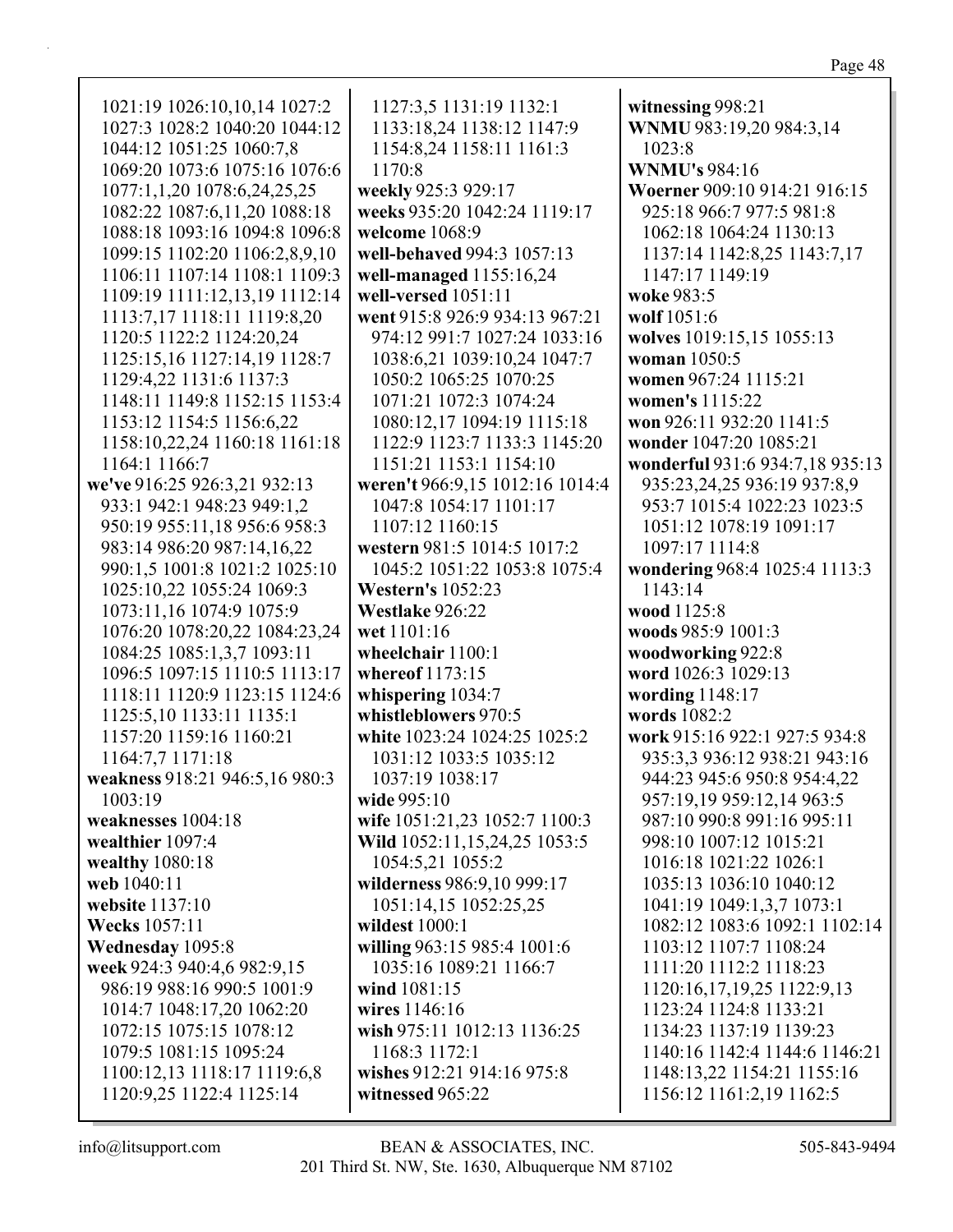1163:10,21 **worked** 933:10 949: 989:1 996:13 1007 1012:11 1025:22 1074:9,20 1076:12 1090:18 1096:5 1 1113:17 1127:17 1137:23 **worker** 925:22 928: **workers** 1044:4 **workforce** 969:23 1 **working** 919:13 929 933:1 941:22 944: 956:11,21 957:11, 967:25 984:13,14 992:4,7 993:19,20 997:14 1019:21 10 1069:21 1070:11 1079:24 1097:9 10 1099:13 1112:17 1128:7 1138:13 1 **Workings** 919:9 980 **works** 1020:14 1127 **workshops** 928:25 9 **world** 939:21 945:1 988:17 1018:13 10 1074:13 1124:2 11 **worrisome** 1009:7 **worry** 950:16 **worth** 1003:10 1064 1146:20 **wouldn't** 1017:21 1 1082:3 1099:13 1 **Wow** 941:10 **wrap** 1115:14 **wrists** 952:5 **write** 1051:9 writing 990:19 1093 1094:1 **written** 1002:20 105 **wrong** 960:12,15 10 1013:13,15,16,19 **wrote** 985:14,19 10 1074:17 1090:11 **X**

**X** 910:1 **Xfinity** 1142:3,4,6

|               | Y                                    | year's 947:7,8                              |
|---------------|--------------------------------------|---------------------------------------------|
| :15,16 950:3  | <b>Yazzie-Martinez 960:14 1029:5</b> | years 913:5 917:9,24 918:1,17               |
| 7:8,11,12     | 1107:4 1133:16 1159:13,22            | 923:19 927:16 931:19 933:2                  |
| 1036:11       | YCC 992:6 998:3                      | 934:13 935:3 936:6,8 937:25                 |
| 2 1079:19     | YDI 959:13,15                        | 938:16 948:23 949:12,16                     |
| 105:10        | yeah 941:2 942:9 969:19,21           | 955:14 965:4,18 970:15 972:2                |
| 128:3 1133:4  | 974:18 1005:13 1009:3 1016:24        | 975:23 979:1,12,17,22 983:15                |
|               | 1017:16,25 1027:16 1034:14           | 987:12,13,18 992:18 999:8,8                 |
| 23 958:25     | 1037:8 1049:15 1051:4 1055:8         | 1000:21 1001:24 1002:9 1005:4               |
|               | 1080:22 1089:22 1090:19              | 1005:6,15 1006:16,21 1007:8                 |
| 007:19        | 1100:5 1105:15 1108:6,19             | 1007:12 1009:5 1012:21,22,24                |
| :14 932:13    | 1109:18 1111:18 1112:21              | 1023:12 1027:18 1036:11                     |
| 3 950:5       | 1115:7,12 1116:8 1148:25,25          | 1046:14,20,21 1058:2 1061:3                 |
| 16 958:23     |                                      | 1064:9 1065:13,17 1069:23                   |
| 991:11,19     | 1153:3,3 1154:17,18 1164:23          | 1073:21 1074:3 1077:14                      |
| 996:22        | year 913:2 915:22 917:24 918:5       | 1078:23,23 1079:20 1084:5,16                |
| 021:19 1027:4 | 918:15,19 922:13 925:8 926:12        | 1084:24 1099:12,25 1100:6                   |
| 1071:4        | 927:18,22,25 930:1 932:15            | 1102:13 1104:10 1114:24                     |
| 98:5 1099:5   | 934:20,21,23 936:10,18 941:13        | 1116:13 1123:25 1130:18                     |
| 123:15        | 941:19 943:22 944:14,15              | 1141:25 1145:15 1154:22                     |
| 139:14 1146:6 | 947:24 948:5 949:11,12 959:4         | 1155:4 1156:3,4 1157:17                     |
| 0:14 1066:10  | 962:2,2,2 964:20 970:18 972:4        | 1161:24 1163:3,20 1164:12                   |
| 7:15 1131:25  | 975:18 978:3 979:6,8,18,25           | <b>Yellowstone</b> 1100:2,4,22 1101:4       |
| 929:3         | 980:7 983:20 984:2 985:7             | 1115:15,17                                  |
| 7 953:10      | 986:19 987:17 988:21 989:4           | yesterday 933:3 959:5 968:14                |
| 140:11        | 991:12,13 996:21 998:18 999:7        | 982:6                                       |
| 140:11        | 999:17,18 1000:10 1003:10            | yield 1052:3                                |
|               | 1004:7,9,16,19 1005:11,14            | <b>Yjastros</b> 926:5,17                    |
|               | 1006:14 1007:9,10 1008:11,12         | York 926:10,19                              |
| 1:7 1144:4    | 1009:10,21 1010:9,9,9,22             | you-all 1046:12 1077:4 1120:16              |
|               | 1014:3,6,11 1017:6,23 1018:6,6       | 1120:22,24 1122:7 1128:7                    |
| 072:22        | 1018:18,18 1019:10 1022:24,25        | 1134:7,8,8,15,17 1136:19                    |
| 108:21        | 1023:12 1030:6 1042:19 1043:6        | 1137:10 1158:13                             |
|               | 1053:23 1058:5 1060:23               | young 932:19 934:8 939:20                   |
|               | 1063:12,15,21,22 1064:1,20           | 953:7 965:22 967:17,23,24                   |
|               | 1065:2,7,9,11,19 1066:3              | 1049:25                                     |
|               | 1067:14,16 1069:10 1070:24,25        | your-all's 1130:3                           |
|               | 1071:3,7,18 1073:4,4 1079:9,10       |                                             |
| 3:17,25       | 1084:7 1093:1,13,13,14,23,25         | youth 995:6 1000:1 1105:10<br>YouTube 952:8 |
|               | 1094:12 1095:12 1096:5,19            |                                             |
| 51:5          | 1097:24 1114:15,21 1115:5            | Z                                           |
| 08:20         | 1116:16 1127:11 1128:18,21           | zero 917:18 978:14 1003:5                   |
| 1041:24       | 1130:2,19 1131:4 1133:11             | 1064:18,20 1068:2 1158:23                   |
| 17:8 1046:16  | 1145:5,6 1147:1,14 1148:11           | zoo 1070:4 1101:24                          |
|               | 1149:21 1152:18 1156:25              |                                             |
|               | 1157:21 1158:17,21,23,24             | $\boldsymbol{0}$                            |
|               | 1159:2,2 1168:6,6,8 1171:3           |                                             |
|               | 1172:3                               | 1                                           |
|               |                                      |                                             |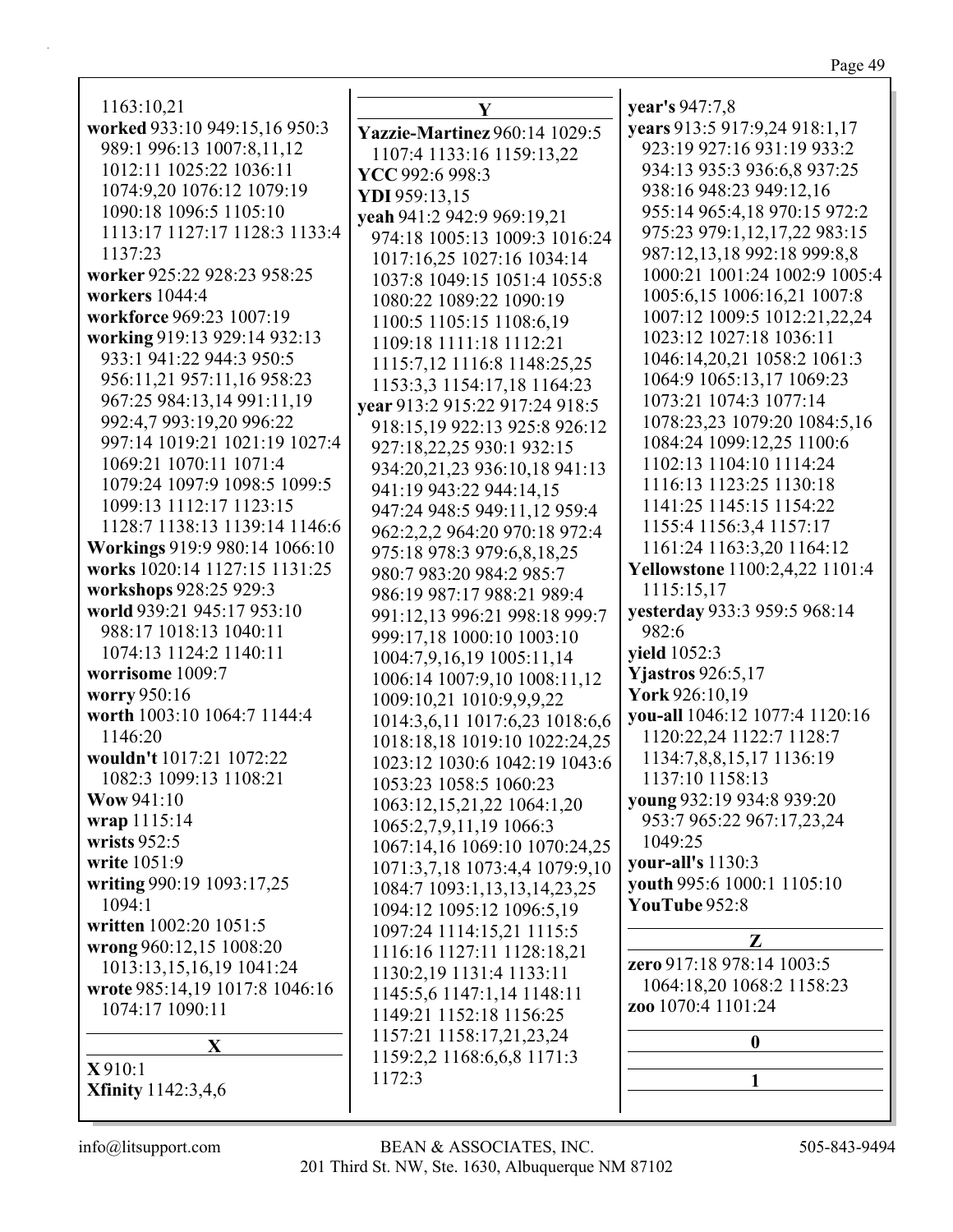| 1910:15 1066:17 1080:17         | 19 1150:15                      | 28 917:10                     |
|---------------------------------|---------------------------------|-------------------------------|
| 1138:18                         | 19th 937:10 1128:9 1167:25      | 28.53 980:23                  |
| 1.4 1068:3,4                    | 1st 1086:6                      | $\mathbf{3}$                  |
| 1.7 1157:12                     | $\boldsymbol{2}$                |                               |
| 1.9 1157:12                     |                                 | 3 919:10 960:2 1066:11        |
| 1:30 1060:7                     | 2 960:2 1143:22                 | 30 983:25 1009:5 1033:18      |
| 1:36 1118:9                     | 2,000 1146:13                   | 1096:18 1173:16               |
| 1:48 1118:9                     | 2.3 1156:23,25 1157:11          | 30,000 982:3                  |
| 10 948:25 949:1 1033:17 1159:10 | 2.4 1156:25                     | 300 908:13 915:7              |
| 10-point 1072:11                | 2:56 1172:12                    | 300-level 921:23              |
| 10,000 982:3                    | 20 931:19 948:25 978:6 1011:3   | 300,000 1110:21               |
| 100 914:1 920:3 927:3 948:25    | 1033:18 1047:22 1108:8 1110:2   | 31 1063:11                    |
| 968:11 976:20 980:19 1006:14    | 1140:12 1154:22 1158:18         | 33 1025:2                     |
| 1067:23,24 1106:2               | 20-mile 1088:15                 | 35 917:12 923:7 924:11 978:10 |
| 100,000 1110:22                 | 20,000 1146:17                  | 1064:5                        |
| 1060 910:7                      | 200-921:22                      | 35,000 1003:10,16             |
| 10th 1169:10,20                 | 2005 985:3,7                    | 350 955:24                    |
| 11 1064:13                      | 201 908:21 1173:20              | 36927:18                      |
| 11.94 920:5                     | 2014 923:19 946:25 947:1 949:23 | 37927:25                      |
| 11:24 1060:9                    | 2015 926:18                     | 370,000 927:18                |
| 1118910:8                       | 2016 921:4 922:6 961:18 965:25  | 39 927:8 928:4 1046:14        |
| 1150 910:10                     | 966:1                           | 3rd 927:22                    |
| 1165910:11                      | 2017 918:10 979:13 1065:9       | $\overline{\mathbf{4}}$       |
| 1173 910:13                     | 2018 918:11 946:2,6             |                               |
| 12 916:19 942:19 965:4 977:8    | 2018-2019 970:18 972:5 1058:5   | 4,000 1096:17                 |
| 1138:18,19                      | 1116:16                         | 40 1060:8 1158:21             |
| 12/13/19 1174:2                 | 2019 908:11 913:11 914:24       | 400 915:7                     |
| 12:25 1060:10                   | 918:11 926:9 927:3 946:3 976:4  | 40th 1062:25 1162:3           |
| 120th 1162:3                    | 1061:9 1173:16                  | 41 985:3 1033:19              |
| 13 908:11 1100:6 1101:3 1133:10 | 2020 913:23 927:21 944:22       | 42 928:5                      |
| 1140:19,19                      | 976:16 1061:21 1086:6 1128:9    | 45-second 1162:11             |
| 13th 911:3                      | 21 9 27:9                       | 49 947:25                     |
| 15 914:15 920:22 977:2 990:5    | 219 908:20 1173:8,19            | 5                             |
| 1035:9 1062:16 1081:11 1109:4   | 22 1046:20                      | 5 910:2 949:2 1095:1          |
| 1150:15 1163:20                 | 221,000 1097:25                 | 5.5 1156:19                   |
| <b>15-minute 933:19</b>         | 23 927:25 949:16 1068:5         | 5:00 1070:13 1094:19,22       |
| 15th 1147:6                     | 23.07980:24                     | 50 948:24 1006:14 1048:14     |
| 16 1066:3                       | 2372N 908:25 1173:25 1174:2     | 1073:21 1074:3 1123:12        |
| 1630 908:21 1173:20             | 24 927:9 1014:9 1102:19 1104:16 | 1158:22,24                    |
| 17 1003:10 1046:21 1066:3       | 1136:13                         | 50s 1115:16,16                |
| 17-'18 1063:22,24               | 24-hour 946:19                  | 54 1065:17                    |
| 172 977:9                       | 24th 924:17                     | 55 978:21                     |
| 173 1062:25 1113:6,8            | 25 929:25 1048:19 1069:23       | 550 955:6                     |
| 174 1113:5                      | 1158:24                         |                               |
| 18 9 9 9 : 8                    | 26 1007:19                      | 59-page 1136:15               |
| 18-'19 913:2 975:18 979:15      | 27 1025:1                       | 6                             |
| 1060:23 1063:21 1067:19         | 270-280 955:6                   | 6 910:8 916:19 977:8 1118:11  |
| 18th 937:10 1128:8              | 273 916:20                      |                               |
|                                 |                                 |                               |